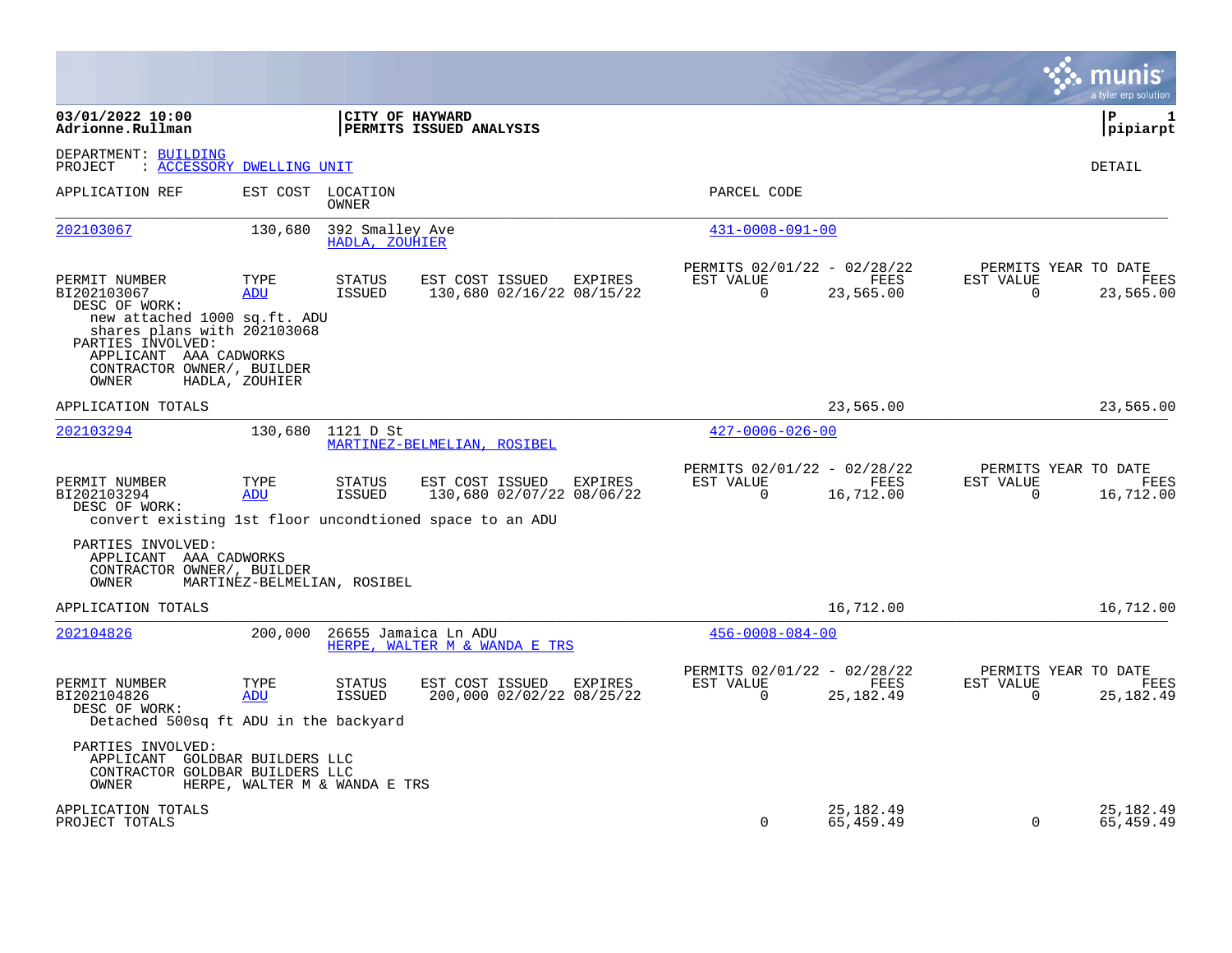|                                                                                                                                      |                                   |                   |                                                                                                                                                                                                       |           |                         |                                                          |                                                  | a tyler erp solution      |
|--------------------------------------------------------------------------------------------------------------------------------------|-----------------------------------|-------------------|-------------------------------------------------------------------------------------------------------------------------------------------------------------------------------------------------------|-----------|-------------------------|----------------------------------------------------------|--------------------------------------------------|---------------------------|
| 03/01/2022 10:00<br>Adrionne.Rullman                                                                                                 |                                   |                   | CITY OF HAYWARD<br>PERMITS ISSUED ANALYSIS                                                                                                                                                            |           |                         |                                                          |                                                  | l P<br>2<br> pipiarpt     |
| DEPARTMENT: BUILDING<br>PROJECT                                                                                                      | : NEW COMMERCIAL BUILDING         |                   |                                                                                                                                                                                                       |           |                         |                                                          |                                                  | DETAIL                    |
| APPLICATION REF                                                                                                                      | EST COST LOCATION                 | OWNER             |                                                                                                                                                                                                       |           | PARCEL CODE             |                                                          |                                                  |                           |
| 201908308                                                                                                                            | 5,700,000                         |                   | 25500 Industrial Blvd<br>CALIFORNIA CROSSPOINT HIGH SCHOOL                                                                                                                                            |           | 441-0055-009-01         |                                                          |                                                  |                           |
| PERMIT NUMBER<br>BI201908308<br>DESC OF WORK:                                                                                        | TYPE<br>NEW COMMER ISSUED         | <b>STATUS</b>     | EST COST ISSUED<br>EXPIRES<br>5,700,000 02/08/22 08/07/22<br>New 2 story multipurp. assembly bldg w/ gymnas, assembly hall<br>excercise area & mezz, change room & assoc space $(24, 249\sqrt{3}t)$ . | EST VALUE | $\Omega$                | PERMITS 02/01/22 - 02/28/22<br>FEES<br>335,588.69        | PERMITS YEAR TO DATE<br>EST VALUE<br>$\mathbf 0$ | FEES<br>335,588.69        |
| PARTIES INVOLVED:<br>APPLICANT WRIGHT, NED<br>CONTRACTOR HILBERS INC<br>OWNER                                                        | CALIFORNIA CROSSPOINT HIGH SCHOOL |                   |                                                                                                                                                                                                       |           |                         |                                                          |                                                  |                           |
| APPLICATION TOTALS                                                                                                                   |                                   |                   |                                                                                                                                                                                                       |           |                         | 335,588.69                                               |                                                  | 335,588.69                |
| 202101859                                                                                                                            | 5,923,860                         | 25830 Clawiter Rd | CLAWITER INNOVATION LCC                                                                                                                                                                               |           | $439 - 0080 - 003 - 07$ |                                                          |                                                  |                           |
| PERMIT NUMBER<br>BI202101859<br>DESC OF WORK:                                                                                        | TYPE<br>NEW COMMER ISSUED         | <b>STATUS</b>     | EST COST ISSUED<br>EXPIRES<br>5,923,860 02/08/22 08/07/22                                                                                                                                             | EST VALUE | $\Omega$                | PERMITS 02/01/22 - 02/28/22<br><b>FEES</b><br>205,793.88 | PERMITS YEAR TO DATE<br>EST VALUE<br>$\Omega$    | <b>FEES</b><br>205,793.88 |
| 65,401 sq ft ( 60,401 warehouse/5000 office)<br>PARTIES INVOLVED:<br>APPLICANT LEE, JUN<br>CONTRACTOR HITT CONTRACTING, INC<br>OWNER | CLAWITER INNOVATION LCC           |                   | New Non Condition industrial speculative-Shell building 1                                                                                                                                             |           |                         |                                                          |                                                  |                           |
| APPLICATION TOTALS                                                                                                                   |                                   |                   |                                                                                                                                                                                                       |           |                         | 205,793.88                                               |                                                  | 205,793.88                |
| 202101873                                                                                                                            | 5,190,836                         | 25820 Clawiter Rd | CLAWITER INNOVATION LCC                                                                                                                                                                               |           | $439 - 0080 - 003 - 07$ |                                                          |                                                  |                           |
| PERMIT NUMBER<br>BI202101873<br>DESC OF WORK:                                                                                        | TYPE<br>NEW COMMER ISSUED         | <b>STATUS</b>     | EST COST ISSUED<br>EXPIRES<br>5,190,836 02/07/22 08/28/22<br>New Non Condition industrial speculative Shell building 2                                                                                | EST VALUE | $\Omega$                | PERMITS 02/01/22 - 02/28/22<br>FEES<br>208,871.55        | PERMITS YEAR TO DATE<br>EST VALUE<br>$\Omega$    | <b>FEES</b><br>208,871.55 |
| 56,720sq ft (51,720 warehouse/5000 office)<br>PARTIES INVOLVED:<br>APPLICANT LEE, JUN<br>CONTRACTOR HITT CONTRACTING, INC<br>OWNER   | CLAWITER INNOVATION LCC           |                   |                                                                                                                                                                                                       |           |                         |                                                          |                                                  |                           |
| APPLICATION TOTALS<br>PROJECT TOTALS                                                                                                 |                                   |                   |                                                                                                                                                                                                       |           | $\Omega$                | 208,871.55<br>750, 254.12                                | $\Omega$                                         | 208,871.55<br>750, 254.12 |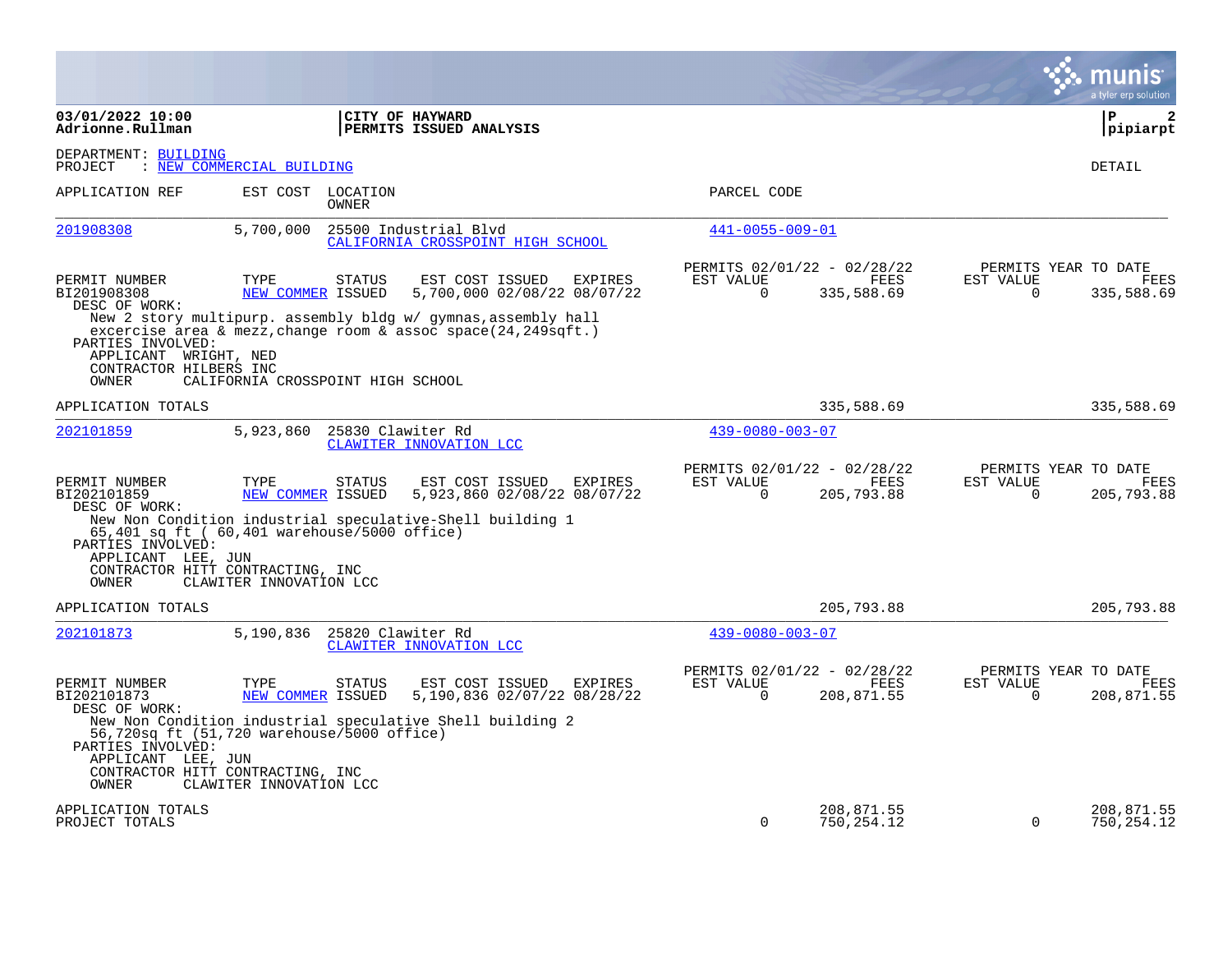|                                                                                                                                                                                                           |                                  |                                   |                                                           |           |                         |                                                        |                       | a tyler erp solution                     |
|-----------------------------------------------------------------------------------------------------------------------------------------------------------------------------------------------------------|----------------------------------|-----------------------------------|-----------------------------------------------------------|-----------|-------------------------|--------------------------------------------------------|-----------------------|------------------------------------------|
| 03/01/2022 10:00<br>Adrionne.Rullman                                                                                                                                                                      |                                  |                                   | CITY OF HAYWARD<br>PERMITS ISSUED ANALYSIS                |           |                         |                                                        |                       | l P<br>3<br> pipiarpt                    |
| DEPARTMENT: BUILDING<br>: JUNIOR ACCESSORY DWELLING UNIT<br>PROJECT                                                                                                                                       |                                  |                                   |                                                           |           |                         |                                                        |                       | DETAIL                                   |
| APPLICATION REF                                                                                                                                                                                           |                                  | EST COST LOCATION<br>OWNER        |                                                           |           | PARCEL CODE             |                                                        |                       |                                          |
| 202102850                                                                                                                                                                                                 | 23,522                           | 24732 Joyce St<br>LOPEZ, OLGA L   |                                                           |           | $444 - 0039 - 093 - 00$ |                                                        |                       |                                          |
| PERMIT NUMBER<br>BI202102850<br>DESC OF WORK:<br>garage conversion to Jr ADU 300sq ft                                                                                                                     | TYPE<br><b>JUNIOR ADU ISSUED</b> | <b>STATUS</b>                     | EST COST ISSUED EXPIRES<br>23,522 02/10/22 08/09/22       | EST VALUE | $\Omega$                | PERMITS 02/01/22 - 02/28/22<br>FEES<br>2,253.13        | EST VALUE<br>$\Omega$ | PERMITS YEAR TO DATE<br>FEES<br>2,253.13 |
| PARTIES INVOLVED:<br>CONTRACTOR OWNER/BUILDER<br>CONTRACTOR OWNER/, BUILDER<br>OWNER                                                                                                                      | LOPEZ, OLGA L                    |                                   |                                                           |           |                         |                                                        |                       |                                          |
| APPLICATION TOTALS                                                                                                                                                                                        |                                  |                                   |                                                           |           |                         | 2,253.13                                               |                       | 2,253.13                                 |
| 202103068                                                                                                                                                                                                 | 44,169                           | 388 Smalley Ave<br>HADLA, ZOUHIER |                                                           |           | $431 - 0008 - 091 - 00$ |                                                        |                       |                                          |
| PERMIT NUMBER<br>BI202103068<br>DESC OF WORK:<br>convert existing garage into JADU 338 sq.ft.<br>shares plans with 202103067<br>PARTIES INVOLVED:<br>APPLICANT AAA CADWORKS<br>CONTRACTOR OWNER/, BUILDER | TYPE<br><b>JUNIOR ADU ISSUED</b> | <b>STATUS</b>                     | EST COST ISSUED<br>EXPIRES<br>44,169 02/16/22 08/15/22    | EST VALUE | $\Omega$                | PERMITS 02/01/22 - 02/28/22<br><b>FEES</b><br>3,108.57 | EST VALUE<br>$\Omega$ | PERMITS YEAR TO DATE<br>FEES<br>3,108.57 |
| OWNER                                                                                                                                                                                                     | HADLA, ZOUHIER                   |                                   |                                                           |           |                         |                                                        |                       |                                          |
| APPLICATION TOTALS                                                                                                                                                                                        |                                  |                                   |                                                           |           |                         | 3,108.57                                               |                       | 3,108.57                                 |
| 202105401                                                                                                                                                                                                 | 45,000                           | 26483 Montana Way<br>TRAN, TU     |                                                           |           | $453 - 0015 - 008 - 00$ |                                                        |                       |                                          |
| PERMIT NUMBER<br>BI202105401<br>DESC OF WORK:                                                                                                                                                             | TYPE<br><b>JUNIOR ADU ISSUED</b> | <b>STATUS</b>                     | EST COST ISSUED EXPIRES<br>45,000 02/22/22 08/21/22       | EST VALUE | $\Omega$                | PERMITS 02/01/22 - 02/28/22<br>FEES<br>6,414.68        | EST VALUE<br>$\Omega$ | PERMITS YEAR TO DATE<br>FEES<br>6,414.68 |
| BATHROOM, TEMPORARY WET BAR & FOOD PREPARATION AREA.<br>PARTIES INVOLVED:<br>APPLICANT TRAN, TU<br>CONTRACTOR OWNER/BUILDER<br>OWNER<br>TRAN, TU                                                          |                                  |                                   | CONVERT CURRENT FAMILY ROOM INTO JADU WITH 2 BEDROOMS & 1 |           |                         |                                                        |                       |                                          |
| APPLICATION TOTALS                                                                                                                                                                                        |                                  |                                   |                                                           |           |                         | 6,414.68                                               |                       | 6,414.68                                 |
| 202105545                                                                                                                                                                                                 | 25,000                           |                                   | 24952 Arbor Crest Cir<br>ROMERO, JAVIER G & ELDA          |           | $444 - 0049 - 061 - 00$ |                                                        |                       |                                          |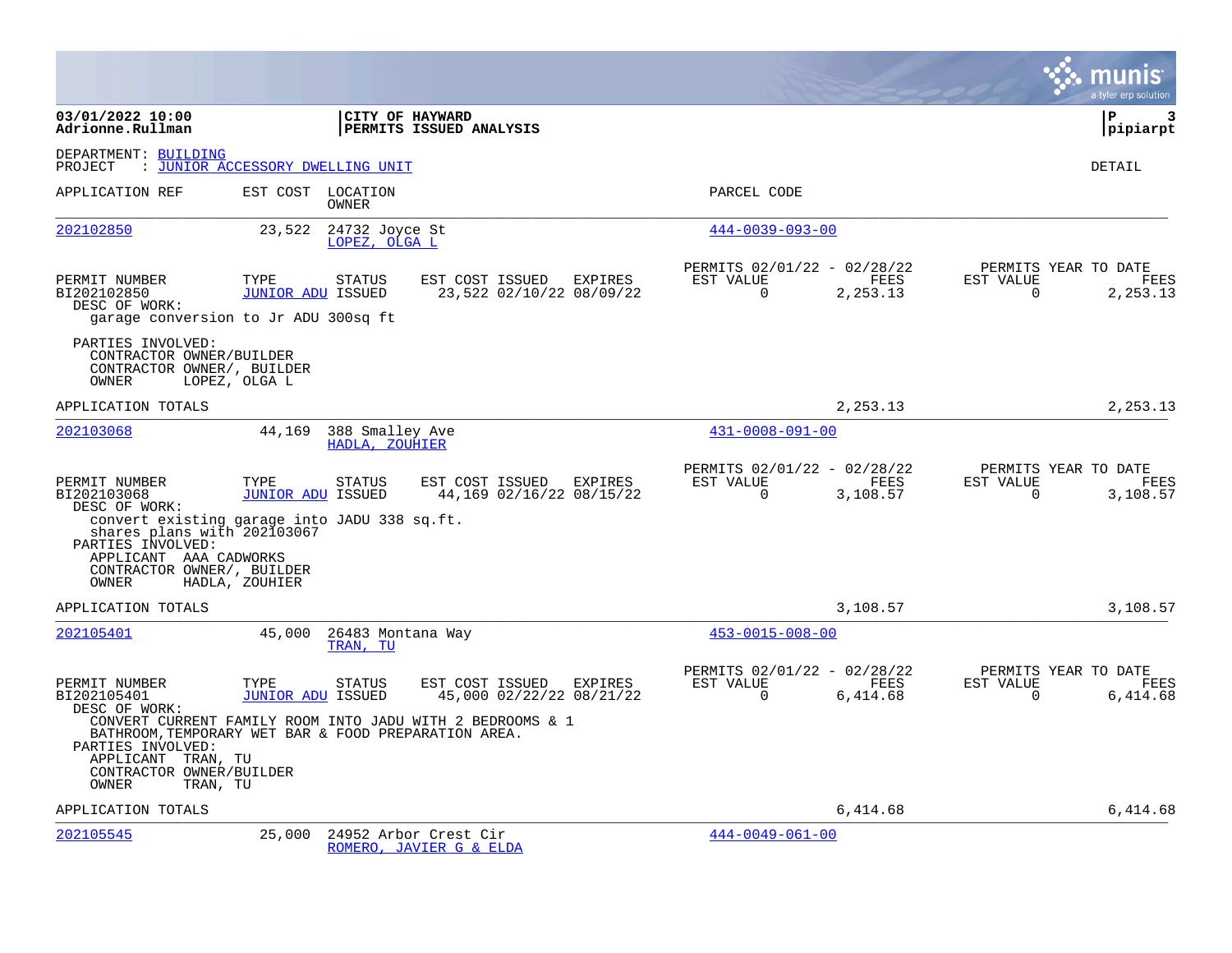|                                                                     |                                                              |                        |                          |                |                             |                        |                      | $\mathbf{3}$ : munist<br>a tyler erp solution |
|---------------------------------------------------------------------|--------------------------------------------------------------|------------------------|--------------------------|----------------|-----------------------------|------------------------|----------------------|-----------------------------------------------|
| 03/01/2022 10:00<br>Adrionne.Rullman                                |                                                              | <b>CITY OF HAYWARD</b> | PERMITS ISSUED ANALYSIS  |                | PERMITS 02/01/22 - 02/28/22 |                        | PERMITS YEAR TO DATE | P<br>pipiarpt                                 |
| PERMIT NUMBER                                                       | TYPE                                                         | STATUS                 | EST COST ISSUED          | <b>EXPIRES</b> | EST VALUE                   | FEES                   | EST VALUE            | FEES                                          |
| DEPARTMENT: BUILDING<br>: JUNIOR ACCESSORY DWELLING UNIT<br>PROJECT |                                                              |                        |                          |                |                             |                        |                      | DETAIL                                        |
| APPLICATION REF                                                     | EST COST                                                     | LOCATION<br>OWNER      |                          |                | PARCEL CODE                 |                        |                      |                                               |
| BI202105545<br>DESC OF WORK:<br>ADD JADU TO EXISTING SPACE          | <b>JUNIOR ADU ISSUED</b>                                     |                        | 25,000 02/22/22 08/21/22 |                | 0                           | 15,613.09              | 0                    | 15,613.09                                     |
| PARTIES INVOLVED:<br>APPLICANT<br>CONTRACTOR<br>OWNER               | ROMERO, JAVIER<br>OWNER/, BUILDER<br>ROMERO, JAVIER G & ELDA |                        |                          |                |                             |                        |                      |                                               |
| APPLICATION TOTALS<br>PROJECT TOTALS                                |                                                              |                        |                          |                | 0                           | 15,613.09<br>27,389.47 | 0                    | 15,613.09<br>27,389.47                        |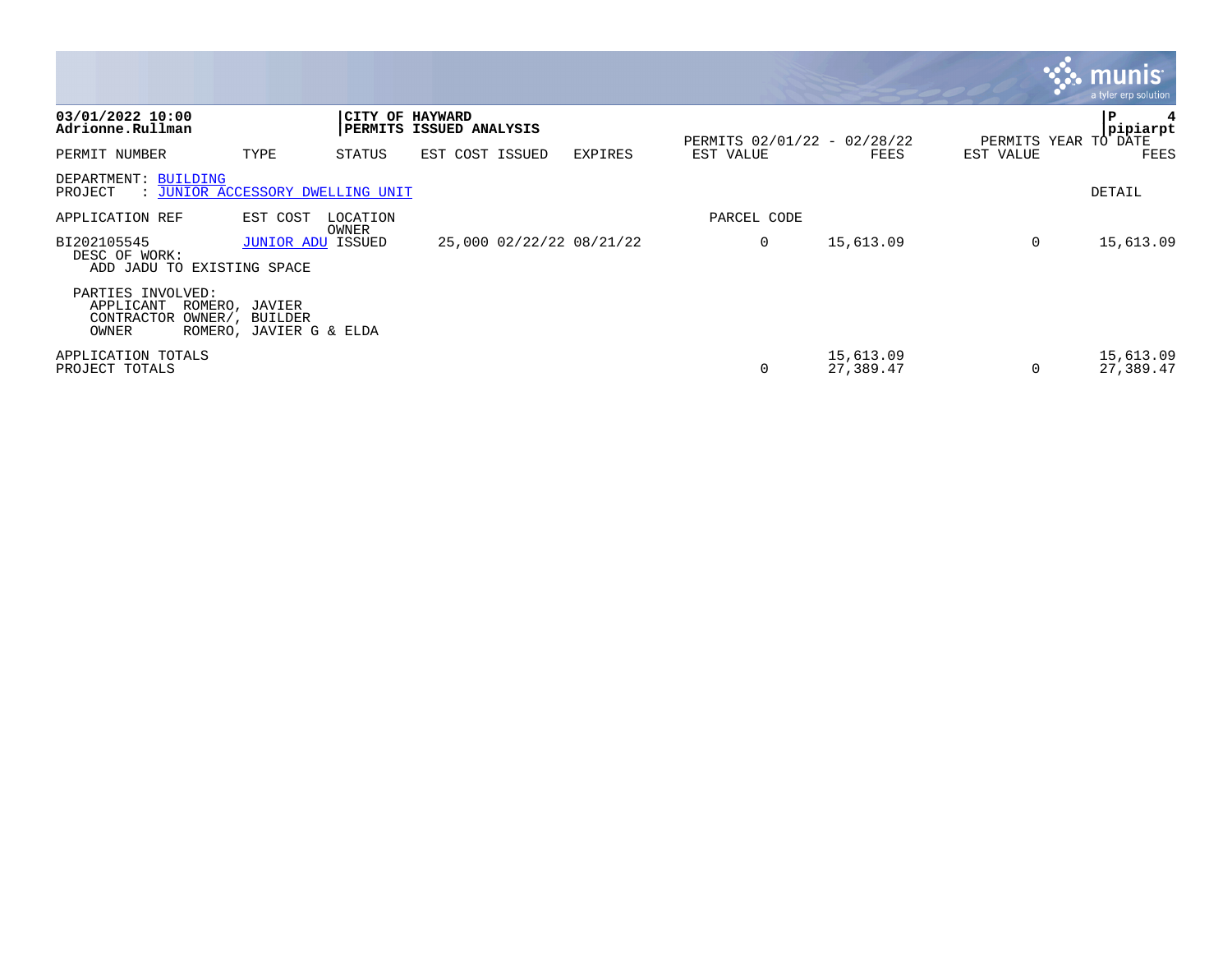|                                                                                                                                                 |                     |                                          |                                                                                                             |         |                                                      |                         |                       | a tyler erp solution                            |
|-------------------------------------------------------------------------------------------------------------------------------------------------|---------------------|------------------------------------------|-------------------------------------------------------------------------------------------------------------|---------|------------------------------------------------------|-------------------------|-----------------------|-------------------------------------------------|
| 03/01/2022 10:00<br>Adrionne.Rullman                                                                                                            |                     | CITY OF HAYWARD                          | PERMITS ISSUED ANALYSIS                                                                                     |         |                                                      |                         |                       | P<br>5<br> pipiarpt                             |
| DEPARTMENT: BUILDING<br>: RESIDENTIAL ROOM ADDITION<br>PROJECT                                                                                  |                     |                                          |                                                                                                             |         |                                                      |                         |                       | <b>DETAIL</b>                                   |
| APPLICATION REF                                                                                                                                 |                     | EST COST LOCATION<br>OWNER               |                                                                                                             |         | PARCEL CODE                                          |                         |                       |                                                 |
| 202102504                                                                                                                                       | 50,000              | 26249 Eldridge Ave<br>EVANGELISTA, DULCE |                                                                                                             |         | $454 - 0040 - 020 - 00$                              |                         |                       |                                                 |
| PERMIT NUMBER<br>BI202102504<br>DESC OF WORK:                                                                                                   | TYPE<br><b>BRAD</b> | <b>STATUS</b><br>ISSUED                  | EST COST ISSUED<br>50,000 02/28/22 08/27/22<br>Residential addition to create bigger bedroom and master bed | EXPIRES | PERMITS 02/01/22 - 02/28/22<br>EST VALUE<br>$\Omega$ | FEES<br>3,246.21        | EST VALUE<br>$\Omega$ | PERMITS YEAR TO DATE<br>FEES<br>3,246.21        |
| room and add full bath 375 SQFT<br>PARTIES INVOLVED:<br>APPLICANT SALES, SAMUEL<br>CONTRACTOR GATICA'S CONSTRUCTION<br>OWNER                    | EVANGELISTA, DULCE  |                                          |                                                                                                             |         |                                                      |                         |                       |                                                 |
| APPLICATION TOTALS                                                                                                                              |                     |                                          |                                                                                                             |         |                                                      | 3, 246, 21              |                       | 3,246.21                                        |
| 202105148                                                                                                                                       | 175,000             | <b>KRUEGER SHARON D TR</b>               | 432 Saint Andrews St                                                                                        |         | $078G - 2696 - 004 - 00$                             |                         |                       |                                                 |
| PERMIT NUMBER<br>BI202105148<br>DESC OF WORK:                                                                                                   | TYPE<br><b>BRAD</b> | STATUS<br><b>ISSUED</b>                  | EST COST ISSUED<br>175,000 02/15/22 08/14/22                                                                | EXPIRES | PERMITS 02/01/22 - 02/28/22<br>EST VALUE<br>$\Omega$ | FEES<br>5,950.18        | EST VALUE<br>$\Omega$ | PERMITS YEAR TO DATE<br><b>FEES</b><br>5,950.18 |
| kitchen, redo elec. & plumb. and clear pest repairs<br>PARTIES INVOLVED:<br>APPLICANT MOSS, PHILLIP<br>CONTRACTOR R L F C CONSTRUCTION<br>OWNER | KRUEGER SHARON D TR |                                          | 225 sf addition to enlarge 2 bedrooms & remodel 2 bathrooms                                                 |         |                                                      |                         |                       |                                                 |
| APPLICATION TOTALS                                                                                                                              |                     |                                          |                                                                                                             |         |                                                      | 5,950.18                |                       | 5,950.18                                        |
| 202105886                                                                                                                                       | 30,000              | 24644 Tioga Rd<br>XU, KAREN              |                                                                                                             |         | $444 - 0045 - 045 - 00$                              |                         |                       |                                                 |
| PERMIT NUMBER<br>BI202105886<br>DESC OF WORK:<br>bed and bath to master suite<br>PARTIES INVOLVED:<br>CONTRACTOR XU, KAREN                      | TYPE<br><b>BRAD</b> | <b>STATUS</b><br>ISSUED                  | EST COST ISSUED<br>30,000 02/16/22 08/24/22<br>141 sq.ft. addition - new laundry and bath, convert existing | EXPIRES | PERMITS 02/01/22 - 02/28/22<br>EST VALUE<br>$\Omega$ | FEES<br>5,942.09        | EST VALUE<br>$\Omega$ | PERMITS YEAR TO DATE<br>FEES<br>5,942.09        |
| OWNER<br>XU, KAREN                                                                                                                              |                     |                                          |                                                                                                             |         |                                                      |                         |                       |                                                 |
| APPLICATION TOTALS<br>PROJECT TOTALS                                                                                                            |                     |                                          |                                                                                                             |         | $\Omega$                                             | 5,942.09<br>15, 138. 48 | $\Omega$              | 5,942.09<br>15, 138.48                          |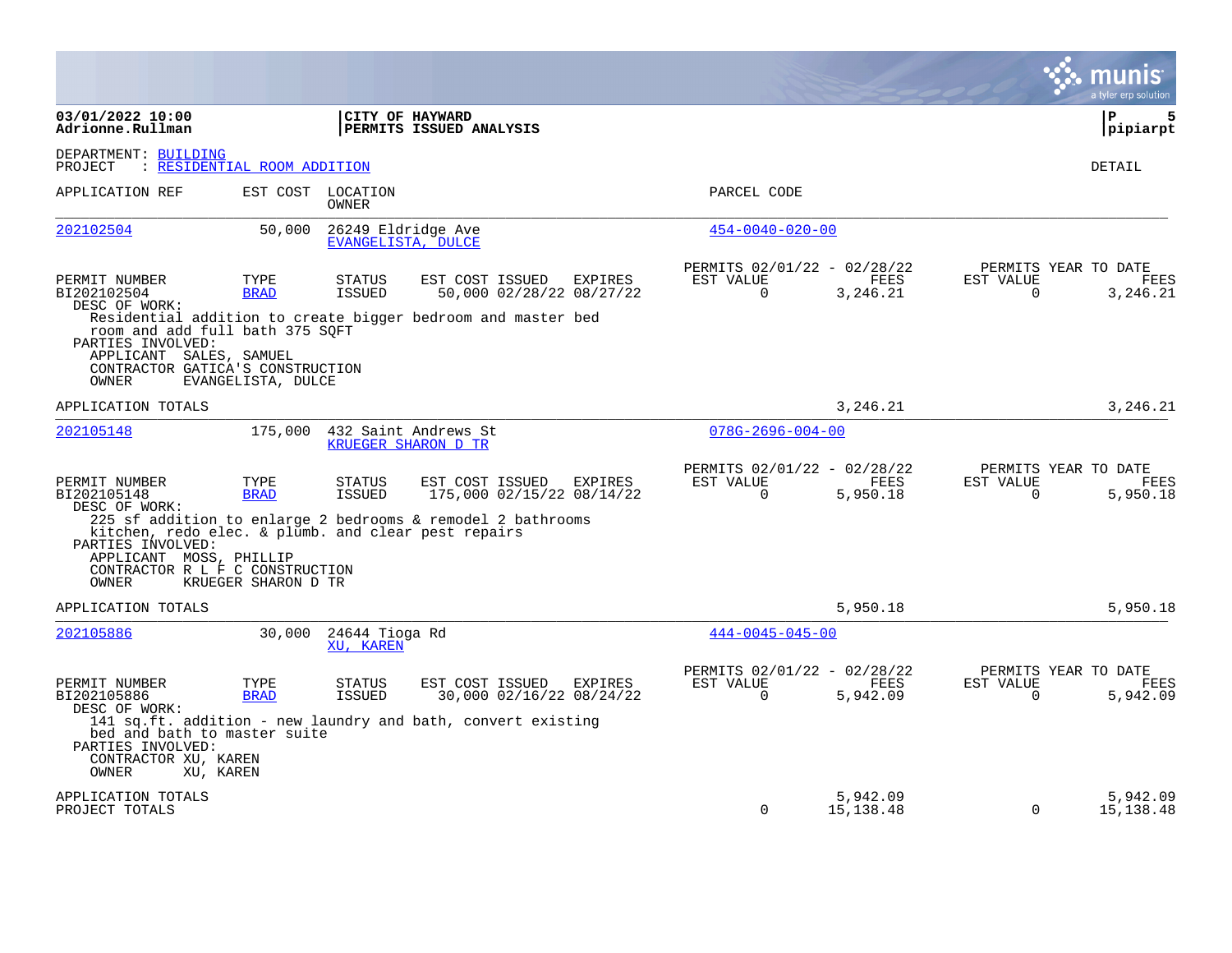|                                                                                                                                         |                                                |                                    |                                                                                                         |                |                                                                     |                          |                                         | munis<br>a tyler erp solution                    |
|-----------------------------------------------------------------------------------------------------------------------------------------|------------------------------------------------|------------------------------------|---------------------------------------------------------------------------------------------------------|----------------|---------------------------------------------------------------------|--------------------------|-----------------------------------------|--------------------------------------------------|
| 03/01/2022 10:00<br>Adrionne.Rullman                                                                                                    |                                                | CITY OF HAYWARD                    | PERMITS ISSUED ANALYSIS                                                                                 |                |                                                                     |                          |                                         | l P<br>6<br> pipiarpt                            |
| DEPARTMENT: BUILDING<br>PROJECT                                                                                                         | : SINGLE FAMILY DWELLING W/SUBS                |                                    |                                                                                                         |                |                                                                     |                          |                                         | DETAIL                                           |
| APPLICATION REF                                                                                                                         | EST COST LOCATION                              | OWNER                              |                                                                                                         |                | PARCEL CODE                                                         |                          |                                         |                                                  |
| 201900982                                                                                                                               | 850,000                                        | 2398 Rainbow Ct<br>CHIKKU, PRADEEP |                                                                                                         |                | $425 - 0410 - 031 - 00$                                             |                          |                                         |                                                  |
| PERMIT NUMBER<br>2686<br>BI2687<br>DESC OF WORK:<br>construct new 2-story SFD 2232 sf of living space<br>500 sf 2-car garage            | TYPE<br>PRK FEE E1 COMPLT<br>CERT OCCUP COMPLT | STATUS                             | EST COST ISSUED<br>850,000 02/24/22<br>$0$ 02/24/22                                                     | <b>EXPIRES</b> | PERMITS 02/01/22 - 02/28/22<br>EST VALUE<br>$\Omega$<br>$\mathbf 0$ | FEES<br>11,953.00<br>.00 | EST VALUE<br>$\mathbf 0$<br>$\mathbf 0$ | PERMITS YEAR TO DATE<br>FEES<br>11,953.00<br>.00 |
| PARTIES INVOLVED:<br>APPLICANT VICAS, GREG<br>CONTRACTOR OWNER/, BUILDER<br>OWNER                                                       | CHIKKU, PRADEEP                                |                                    |                                                                                                         |                |                                                                     |                          |                                         |                                                  |
| APPLICATION TOTALS                                                                                                                      |                                                |                                    |                                                                                                         |                |                                                                     | 11,953.00                |                                         | 11,953.00                                        |
| 202001515                                                                                                                               | 300,000                                        | NGUYEN DENNY K                     | 25070 Monte Vista Dr                                                                                    |                | $441 - 0068 - 018 - 02$                                             |                          |                                         |                                                  |
| PERMIT NUMBER<br>BI2678<br>DESC OF WORK:<br>SFR.<br>PARTIES INVOLVED:<br>APPLICANT HOANG, JOHNNY<br>CONTRACTOR OWNER/, BUILDER<br>OWNER | TYPE<br>CERT OCCUP ISSUED<br>NGUYEN DENNY K    | <b>STATUS</b>                      | EST COST ISSUED<br>300,000 02/01/22<br>New 1900sf home w/ 417sf attached garage at the rear of $(e)$    | <b>EXPIRES</b> | PERMITS 02/01/22 - 02/28/22<br>EST VALUE<br>$\Omega$                | FEES<br>.00              | EST VALUE<br>$\Omega$                   | PERMITS YEAR TO DATE<br>FEES<br>.00              |
| APPLICATION TOTALS                                                                                                                      |                                                |                                    |                                                                                                         |                |                                                                     | .00                      |                                         | .00                                              |
| 202005219                                                                                                                               |                                                | 600,000 1126 Palisade St           | KRISHAN, KEWAL & KEWAL                                                                                  |                | 445-0170-017-12                                                     |                          |                                         |                                                  |
| PERMIT NUMBER<br>BI202005219<br>DESC OF WORK:<br>2-car garage 439 sq.ft.<br>PARTIES INVOLVED:<br>APPLICANT KENG, ERIC                   | TYPE<br><b>SFR W/SUBS ISSUED</b>               | <b>STATUS</b>                      | EST COST ISSUED<br>600,000 02/10/22 08/09/22<br>new 2-story SFD 1st flr 2022 sq.ft. 2nd flr 1246 sq.ft. | EXPIRES        | PERMITS 02/01/22 - 02/28/22<br>EST VALUE<br>$\Omega$                | FEES<br>46,000.54        | EST VALUE<br>$\Omega$                   | PERMITS YEAR TO DATE<br>FEES<br>46,000.54        |
| CONTRACTOR OWNER/, BUILDER<br>OWNER                                                                                                     | KRISHAN, KEWAL & KEWAL                         |                                    |                                                                                                         |                |                                                                     |                          |                                         |                                                  |
| APPLICATION TOTALS<br>PROJECT TOTALS                                                                                                    |                                                |                                    |                                                                                                         |                | $\Omega$                                                            | 46,000.54<br>57,953.54   | $\Omega$                                | 46,000.54<br>57,953.54                           |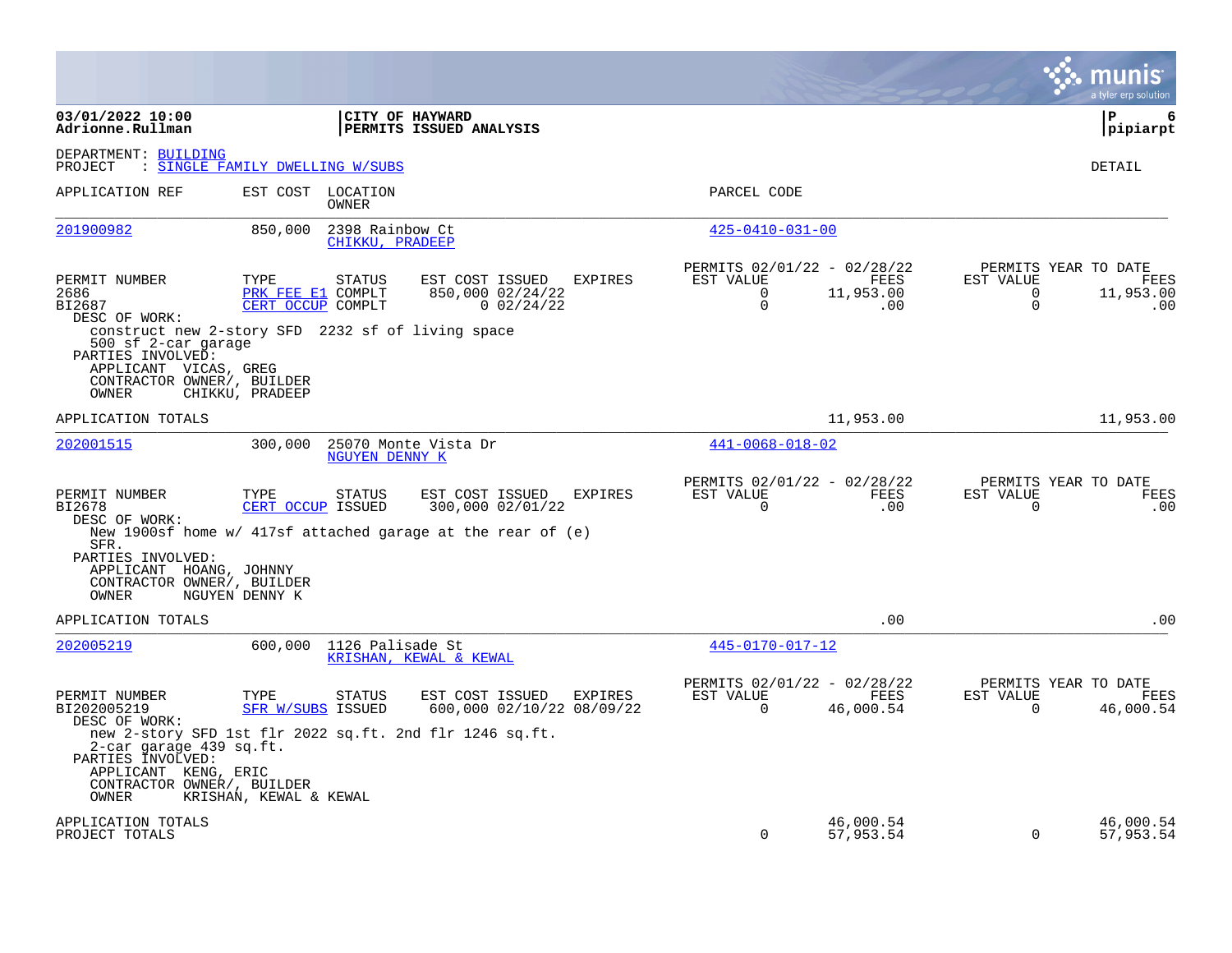|                                                                                                                                                                                                               |                                                                                  |                   |                                                       |                         |                                                 |           | munis<br>a tyler erp solution            |
|---------------------------------------------------------------------------------------------------------------------------------------------------------------------------------------------------------------|----------------------------------------------------------------------------------|-------------------|-------------------------------------------------------|-------------------------|-------------------------------------------------|-----------|------------------------------------------|
| 03/01/2022 10:00<br>Adrionne.Rullman                                                                                                                                                                          |                                                                                  |                   | CITY OF HAYWARD<br>PERMITS ISSUED ANALYSIS            |                         |                                                 |           | P<br>pipiarpt                            |
| DEPARTMENT: BUILDING<br>PROJECT<br>: COMMERCIAL ACCESSORY                                                                                                                                                     |                                                                                  |                   |                                                       |                         |                                                 |           | DETAIL                                   |
| APPLICATION REF                                                                                                                                                                                               | EST COST                                                                         | LOCATION<br>OWNER |                                                       | PARCEL CODE             |                                                 |           |                                          |
| 202105869                                                                                                                                                                                                     | 2,000                                                                            | 720 W Tennyson Rd | ROBINSON OIL CORPORATION                              | $464 - 0065 - 024 - 00$ |                                                 |           |                                          |
| PERMIT NUMBER<br>BI202105869<br>DESC OF WORK:<br>Replace 1 Kerosene Fueling Dispenser at<br>Rotten Robbie Gas Station<br>PARTIES INVOLVED:<br>APPLICANT<br>CONTRACTOR ARMER/NORMAN & ASSOCIATES, INC<br>OWNER | TYPE<br>COMM ACCES COMPLT<br>KAWAKAMI, SHAW KAWAKAMI<br>ROBINSON OIL CORPORATION | STATUS            | EST COST ISSUED<br>EXPIRES<br>2,000 02/09/22 08/17/22 | EST VALUE<br>$\Omega$   | PERMITS 02/01/22 - 02/28/22<br>FEES<br>1,933.38 | EST VALUE | PERMITS YEAR TO DATE<br>FEES<br>1,933.38 |
| APPLICATION TOTALS<br>PROJECT TOTALS                                                                                                                                                                          |                                                                                  |                   |                                                       | 0                       | 1,933.38<br>1,933.38                            | $\Omega$  | 1,933.38<br>1,933.38                     |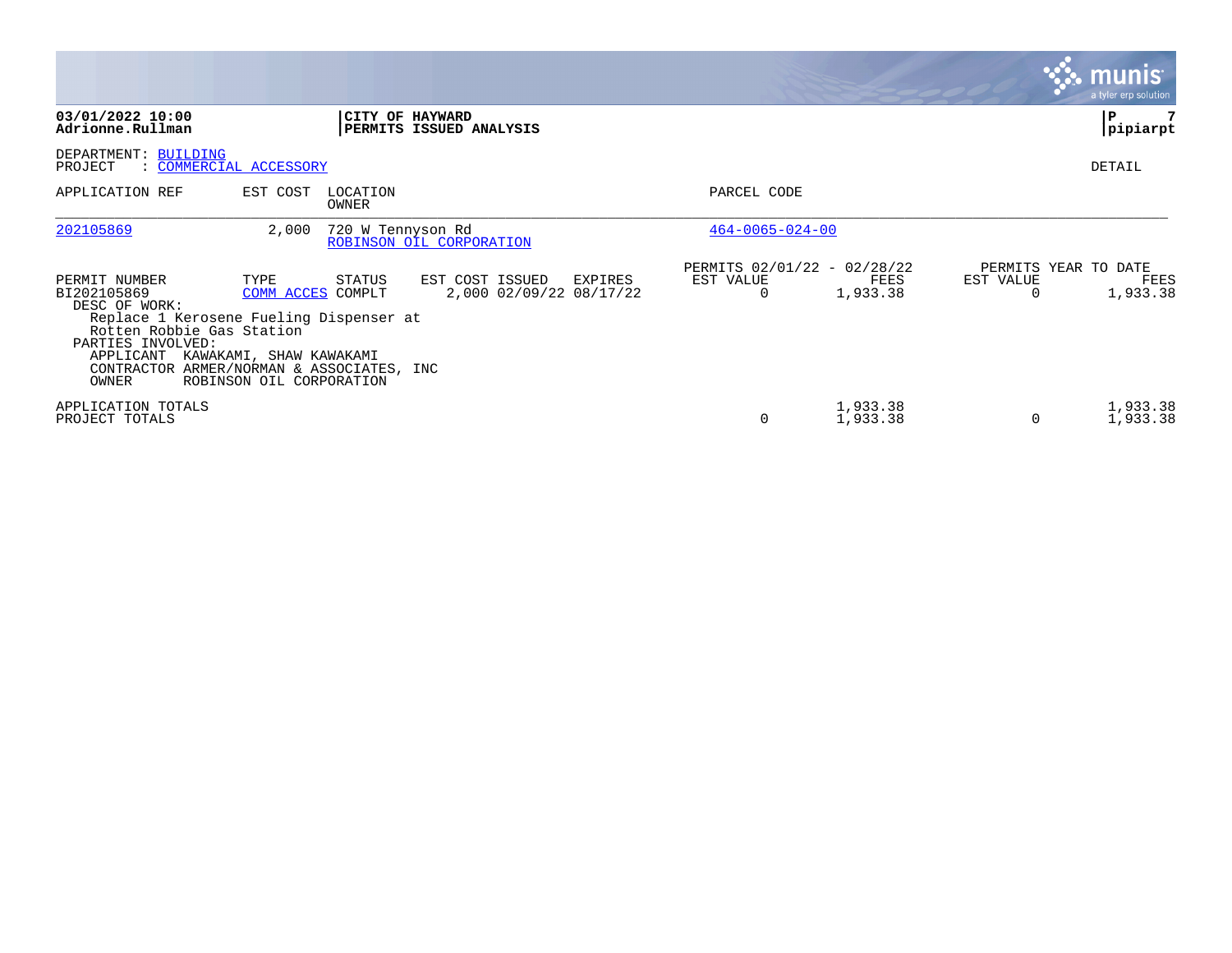|                                                                                                                                                                                             |                                        |                                |                                                                                                                  |                |                                                         |                         | a tyler erp solution                                                     |
|---------------------------------------------------------------------------------------------------------------------------------------------------------------------------------------------|----------------------------------------|--------------------------------|------------------------------------------------------------------------------------------------------------------|----------------|---------------------------------------------------------|-------------------------|--------------------------------------------------------------------------|
| 03/01/2022 10:00<br>Adrionne.Rullman                                                                                                                                                        |                                        | CITY OF HAYWARD                | PERMITS ISSUED ANALYSIS                                                                                          |                |                                                         |                         | l P<br>8<br> pipiarpt                                                    |
| DEPARTMENT: BUILDING<br>PROJECT                                                                                                                                                             | <u> COMMERCIAL REMODEL/REPAIR/MAIN</u> |                                |                                                                                                                  |                |                                                         |                         | <b>DETAIL</b>                                                            |
| APPLICATION REF                                                                                                                                                                             |                                        | EST COST LOCATION<br>OWNER     |                                                                                                                  |                | PARCEL CODE                                             |                         |                                                                          |
| 202102051                                                                                                                                                                                   | 75,000                                 |                                | 3521 Investment Blvd<br><b>BLACK MOUNTAIN PROPERTIES</b>                                                         |                | $461 - 0085 - 018 - 03$                                 |                         |                                                                          |
| PERMIT NUMBER<br>BI202102051<br>DESC OF WORK:                                                                                                                                               | TYPE<br><b>BCRE</b>                    | <b>STATUS</b><br><b>ISSUED</b> | EST COST ISSUED<br>75,000 02/14/22 08/13/22                                                                      | <b>EXPIRES</b> | PERMITS 02/01/22 - 02/28/22<br>EST VALUE<br>$\Omega$    | <b>FEES</b><br>3,766.25 | PERMITS YEAR TO DATE<br><b>FEES</b><br>EST VALUE<br>3,766.25<br>$\Omega$ |
| warehouse to lab, new elec. plumb. HVAC<br>PARTIES INVOLVED:<br>APPLICANT MODERN GREEN CONSTRUCTION<br>APPLICANT MODERN GREEN CONSTRUCTION<br>CONTRACTOR MODERN GREEN CONSTRUCTION<br>OWNER | BLACK MOUNTAIN PROPERTIES              |                                | office remodel to make conference room larger, change                                                            |                |                                                         |                         |                                                                          |
| APPLICATION TOTALS                                                                                                                                                                          |                                        |                                |                                                                                                                  |                |                                                         | 3,766.25                | 3,766.25                                                                 |
| 202102205                                                                                                                                                                                   | 60,000                                 | TARGET, CORPORATION            | 19661 Hesperian Blvd                                                                                             |                | $432 - 0104 - 005 - 00$                                 |                         |                                                                          |
| PERMIT NUMBER<br>BI202102205<br>DESC OF WORK:<br>installation of flooring, fixtures, lighting and<br>ceiling feature<br>PARTIES INVOLVED:<br>APPLICANT MCRELL, PAM                          | TYPE<br><b>BCRE</b>                    | <b>STATUS</b><br>COMPLT        | EST COST ISSUED<br>60,000 02/16/22 08/25/22                                                                      | EXPIRES        | PERMITS 02/01/22 - 02/28/22<br>EST VALUE<br>$\Omega$    | FEES<br>2,712.10        | PERMITS YEAR TO DATE<br>EST VALUE<br>FEES<br>$\Omega$<br>2,712.10        |
| CONTRACTOR GROOM CONSTRUCTION CO INC<br>OWNER                                                                                                                                               | TARGET, CORPORATION                    |                                |                                                                                                                  |                |                                                         |                         |                                                                          |
| APPLICATION TOTALS                                                                                                                                                                          |                                        |                                |                                                                                                                  |                |                                                         | 2,712.10                | 2,712.10                                                                 |
| 202102329                                                                                                                                                                                   | 60,000                                 | 2575 Depot Rd                  | ALLIED 2595 DEPOT, L.P.                                                                                          |                | $441 - 0068 - 040 - 04$                                 |                         |                                                                          |
| PERMIT NUMBER<br>BI202102329<br>DESC OF WORK:                                                                                                                                               | TYPE<br><b>BCRE</b>                    | <b>STATUS</b><br><b>ISSUED</b> | EST COST ISSUED<br>60,000 02/08/22 08/07/22                                                                      | EXPIRES        | PERMITS 02/01/22 - 02/28/22<br>EST VALUE<br>$\mathbf 0$ | FEES<br>3,975.64        | PERMITS YEAR TO DATE<br>FEES<br>EST VALUE<br>$\mathbf 0$<br>3,975.64     |
| PARTIES INVOLVED:<br>APPLICANT POWELL & ASSOCIATES, INC<br>CONTRACTOR GIULIANI CONSTRUCTION<br>OWNER                                                                                        | ALLIED 2595 DEPOT, L.P.                |                                | repair & upgrade structure, ADA inmprovments, drywall<br>repair, water damage repair (Address updated from 2595) |                |                                                         |                         |                                                                          |
| APPLICATION TOTALS                                                                                                                                                                          |                                        |                                |                                                                                                                  |                |                                                         | 3,975.64                | 3,975.64                                                                 |
| 202104926                                                                                                                                                                                   | 143,000                                |                                | 26251 Hesperian Blvd<br>SANGUINETTI TR, NORMAN H                                                                 |                | 441-0023-027-17                                         |                         |                                                                          |

**College**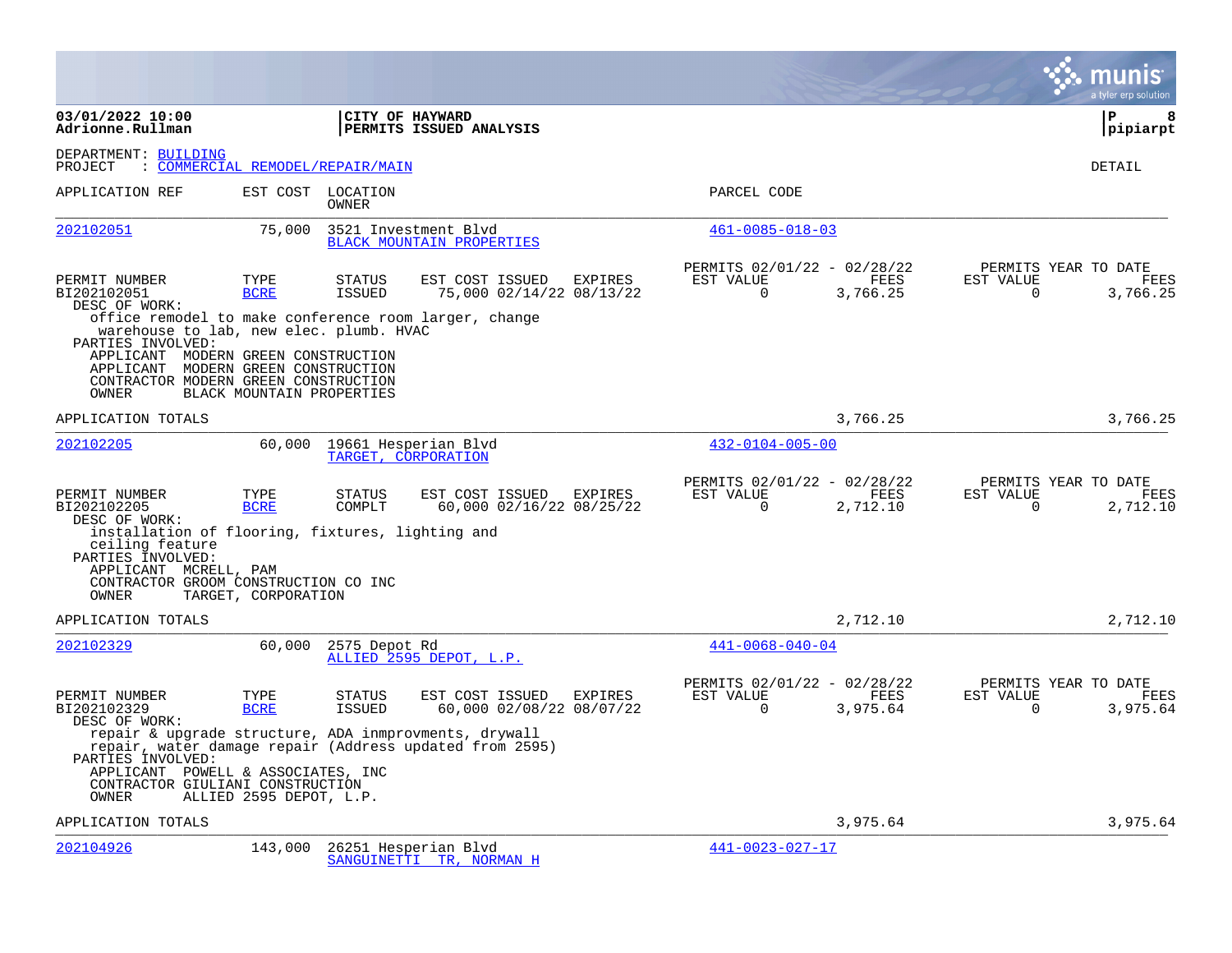|                                                                                                                                                            |                                                 |                         |                                                                                                                                                                             |                |                                                      |                  |                       | a tyler erp solution                          |
|------------------------------------------------------------------------------------------------------------------------------------------------------------|-------------------------------------------------|-------------------------|-----------------------------------------------------------------------------------------------------------------------------------------------------------------------------|----------------|------------------------------------------------------|------------------|-----------------------|-----------------------------------------------|
| 03/01/2022 10:00<br>Adrionne.Rullman                                                                                                                       |                                                 |                         | CITY OF HAYWARD<br>PERMITS ISSUED ANALYSIS                                                                                                                                  |                |                                                      |                  |                       | 9<br>ΙP<br> pipiarpt                          |
| PERMIT NUMBER                                                                                                                                              | TYPE                                            | STATUS                  | EST COST ISSUED                                                                                                                                                             | <b>EXPIRES</b> | PERMITS 02/01/22 - 02/28/22<br>EST VALUE             | FEES             | EST VALUE             | PERMITS YEAR TO DATE<br><b>FEES</b>           |
| DEPARTMENT: BUILDING<br>PROJECT                                                                                                                            | : COMMERCIAL REMODEL/REPAIR/MAIN                |                         |                                                                                                                                                                             |                |                                                      |                  |                       | DETAIL                                        |
| APPLICATION REF                                                                                                                                            |                                                 | EST COST LOCATION       |                                                                                                                                                                             |                | PARCEL CODE                                          |                  |                       |                                               |
| BI202104926<br>DESC OF WORK:                                                                                                                               | <b>BCRE</b>                                     | OWNER<br>ISSUED         | 143,000 02/23/22 08/22/22                                                                                                                                                   |                | $\mathbf 0$                                          | 5,722.98         | $\mathbf 0$           | 5,722.98                                      |
| finishes, replace restroom finishes w/ new<br>PARTIES INVOLVED:<br>APPLICANT GHAI, SUNNY<br><b>BUSINESS</b><br>CONTRACTOR MJM CONSTRUCTION<br>OWNER        | GHAI, SUNNY<br>SANGUINETTI TR, NORMAN H         |                         | Update exterior finishes, add faux towers at entry's, new                                                                                                                   |                |                                                      |                  |                       |                                               |
| APPLICATION TOTALS                                                                                                                                         |                                                 |                         |                                                                                                                                                                             |                |                                                      | 5,722.98         |                       | 5,722.98                                      |
| 202105345                                                                                                                                                  | 200,000                                         |                         | 28301 Industrial Blvd<br>CHRISTENSEN, HOLDINGS LP                                                                                                                           |                | $456 - 0050 - 061 - 00$                              |                  |                       |                                               |
| PERMIT NUMBER<br>BI202105345<br>DESC OF WORK:<br>PARTIES INVOLVED:<br>APPLICANT LATER, CLINT<br>CONTRACTOR SERVPRO OF BELMONT<br>OWNER                     | TYPE<br><b>BCRE</b><br>CHRISTENSEN, HOLDINGS LP | STATUS<br><b>ISSUED</b> | EST COST ISSUED<br>200,000 02/07/22 08/06/22<br>R/R roof framing in kind, interior finishes, plumbing fixtures<br>damaged electrical wiring & devises as needed, mechanical | EXPIRES        | PERMITS 02/01/22 - 02/28/22<br>EST VALUE<br>0        | FEES<br>6,775.99 | EST VALUE<br>0        | PERMITS YEAR TO DATE<br>FEES<br>6,775.99      |
| APPLICATION TOTALS                                                                                                                                         |                                                 |                         |                                                                                                                                                                             |                |                                                      | 6,775.99         |                       | 6,775.99                                      |
| 202200705                                                                                                                                                  | 500                                             | 2416 Radley Ct 9        | BALCH, ENTERPRISES INC                                                                                                                                                      |                | $439 - 0058 - 118 - 00$                              |                  |                       |                                               |
| PERMIT NUMBER<br>BI202200705<br>DESC OF WORK:<br>like<br>PARTIES INVOLVED:<br>APPLICANT BALCH ENTERPRISES INC<br>CONTRACTOR BALCH ENTERPRISES INC<br>OWNER | TYPE<br><b>BCRE</b><br>BALCH, ENTERPRISES INC   | STATUS<br>COMPLT        | EST COST ISSUED<br>500 02/07/22 08/17/22<br>repair approx. 100 sq.ft. of damaged sheet rock like for                                                                        | EXPIRES        | PERMITS 02/01/22 - 02/28/22<br>EST VALUE<br>$\Omega$ | FEES<br>184.82   | EST VALUE<br>$\Omega$ | PERMITS YEAR TO DATE<br><b>FEES</b><br>184.82 |
| APPLICATION TOTALS                                                                                                                                         |                                                 |                         |                                                                                                                                                                             |                |                                                      | 184.82           |                       | 184.82                                        |
| 202201063                                                                                                                                                  | 1,500                                           | 30995 Huntwood Ave      | COMMON, AREA OF PM 5021 28 T                                                                                                                                                |                | $475 - 0173 - 052 - 00$                              |                  |                       |                                               |
| PERMIT NUMBER                                                                                                                                              | TYPE                                            | <b>STATUS</b>           | EST COST ISSUED                                                                                                                                                             | <b>EXPIRES</b> | PERMITS 02/01/22 - 02/28/22<br>EST VALUE             | FEES             | EST VALUE             | PERMITS YEAR TO DATE<br>FEES                  |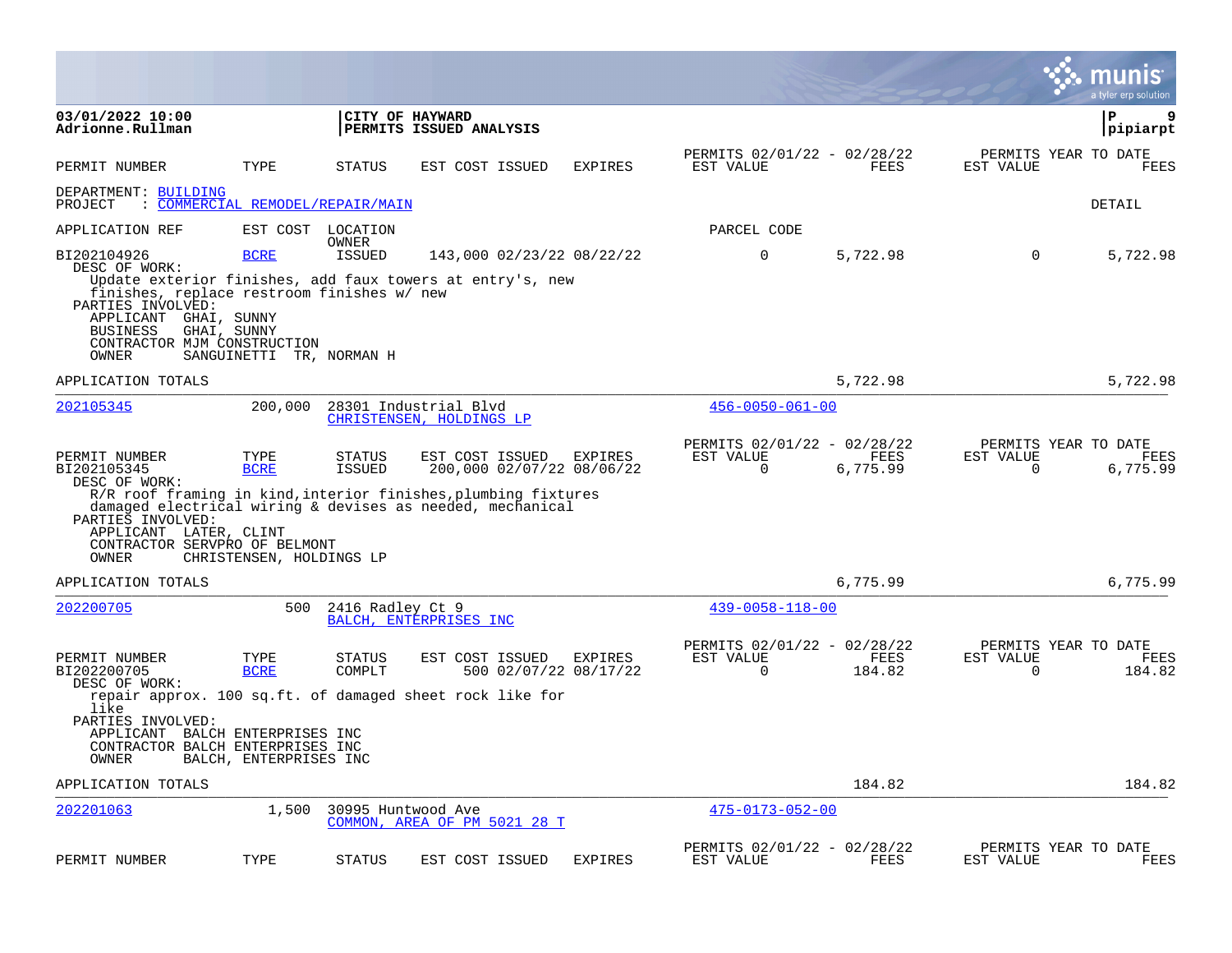|                                                                                  |             |                                                                                                |                         |             |                     | $\overline{\mathsf{munis}}^{\mathsf{t}}$<br>a tyler erp solution |
|----------------------------------------------------------------------------------|-------------|------------------------------------------------------------------------------------------------|-------------------------|-------------|---------------------|------------------------------------------------------------------|
| 03/01/2022 10:00<br>Adrionne.Rullman                                             |             | CITY OF HAYWARD                                                                                | PERMITS ISSUED ANALYSIS |             |                     | 10<br>P<br> pipiarpt                                             |
| DEPARTMENT: BUILDING<br>: COMMERCIAL REMODEL/REPAIR/MAIN<br>PROJECT              |             |                                                                                                |                         |             |                     | DETAIL                                                           |
| APPLICATION REF                                                                  | EST COST    | LOCATION<br>OWNER                                                                              |                         | PARCEL CODE |                     |                                                                  |
| BI202201063<br>DESC OF WORK:<br>REPAIR EXISTING CHORD SPLICE PLATE, ONE LOCATION | <b>BCRE</b> | ISSUED                                                                                         | 1,500 02/28/22 08/27/22 |             | 536.47              | 536.47                                                           |
| PARTIES INVOLVED:<br>APPLICANT<br>CONTRACTOR<br>OWNER                            |             | CALIFORNIA CUSTOM METALS. INC<br>CALIFORNIA CUSTOM METALS. INC<br>COMMON, AREA OF PM 5021 28 T |                         |             |                     |                                                                  |
| APPLICATION TOTALS<br>PROJECT TOTALS                                             |             |                                                                                                |                         |             | 536.47<br>23,674.25 | 536.47<br>23,674.25                                              |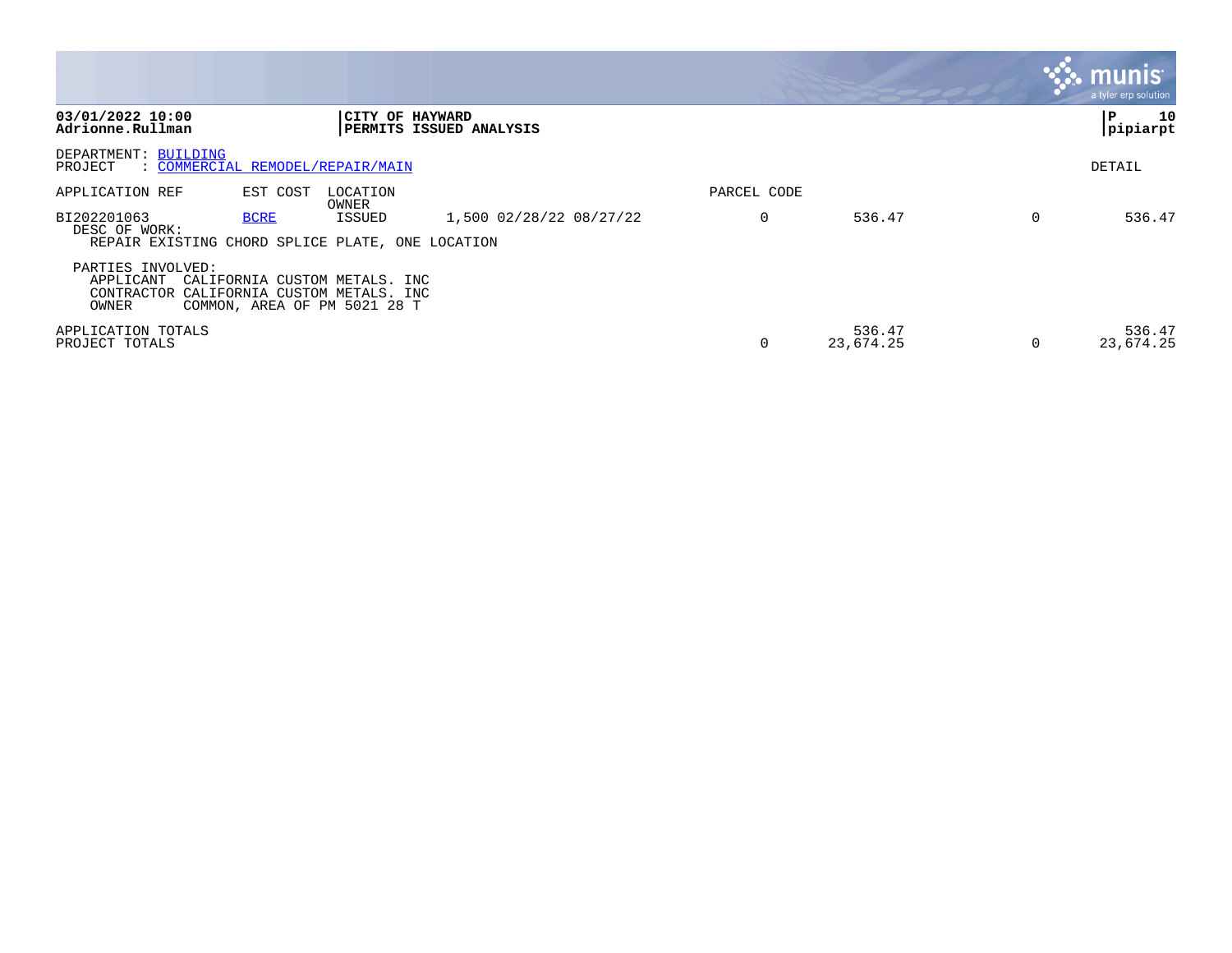|                                                                                                                                                |                              |                            |                                                                                                                                                                         |                                                      |                  |                       | a tyler erp solution                     |
|------------------------------------------------------------------------------------------------------------------------------------------------|------------------------------|----------------------------|-------------------------------------------------------------------------------------------------------------------------------------------------------------------------|------------------------------------------------------|------------------|-----------------------|------------------------------------------|
| 03/01/2022 10:00<br>Adrionne.Rullman                                                                                                           |                              |                            | CITY OF HAYWARD<br>PERMITS ISSUED ANALYSIS                                                                                                                              |                                                      |                  |                       | l P<br>-11<br> pipiarpt                  |
| DEPARTMENT: BUILDING<br>: COMMERCIAL REROOF<br>PROJECT                                                                                         |                              |                            |                                                                                                                                                                         |                                                      |                  |                       | DETAIL                                   |
| APPLICATION REF                                                                                                                                |                              | EST COST LOCATION<br>OWNER |                                                                                                                                                                         | PARCEL CODE                                          |                  |                       |                                          |
| 202200726                                                                                                                                      | 146,620                      | 21343 Cabot Blvd           | SPIEKER KEECH CABOT LLC                                                                                                                                                 | $439 - 0035 - 057 - 00$                              |                  |                       |                                          |
| PERMIT NUMBER<br>BI202200726<br>DESC OF WORK:                                                                                                  | TYPE<br>COMM ROOF            | <b>STATUS</b><br>ISSUED    | EST COST ISSUED<br>EXPIRES<br>146,620 02/08/22 08/09/22<br>TEAR OFF EXISTING BUILT UP ROOFING SYSTEM. INSTALL A JOHNS                                                   | PERMITS 02/01/22 - 02/28/22<br>EST VALUE<br>$\Omega$ | FEES<br>2,136.75 | EST VALUE<br>$\Omega$ | PERMITS YEAR TO DATE<br>FEES<br>2,136.75 |
| MANVILLE 4 PLY BUILT UP ROOFING SYSTEM. 18,800 SF<br>PARTIES INVOLVED:<br>APPLICANT TORRES, JESS<br>CONTRACTOR STATEWIDE ROOFING, INC<br>OWNER | SPIEKER KEECH CABOT LLC      |                            |                                                                                                                                                                         |                                                      |                  |                       |                                          |
| APPLICATION TOTALS                                                                                                                             |                              |                            |                                                                                                                                                                         |                                                      | 2,136.75         |                       | 2,136.75                                 |
| 202200768                                                                                                                                      | 44,780                       | 23334 Bernhardt St         | BAY TECH MANUFACTURING, INC.                                                                                                                                            | $439 - 0101 - 038 - 00$                              |                  |                       |                                          |
| PERMIT NUMBER<br>BI202200768<br>DESC OF WORK:<br>t/o existing roof and install new class A 4-layer BUR                                         | TYPE<br><b>COMM ROOF</b>     | <b>STATUS</b><br>ISSUED    | EST COST ISSUED<br>EXPIRES<br>44,780 02/09/22 08/15/22                                                                                                                  | PERMITS 02/01/22 - 02/28/22<br>EST VALUE<br>$\Omega$ | FEES<br>1,079.81 | EST VALUE<br>$\Omega$ | PERMITS YEAR TO DATE<br>FEES<br>1,079.81 |
| PARTIES INVOLVED:<br>APPLICANT REGEVIG ROOFING<br>CONTRACTOR REGEVIG ROOFING<br>OWNER                                                          | BAY TECH MANUFACTURING, INC. |                            |                                                                                                                                                                         |                                                      |                  |                       |                                          |
| APPLICATION TOTALS                                                                                                                             |                              |                            |                                                                                                                                                                         |                                                      | 1,079.81         |                       | 1,079.81                                 |
| 202200858                                                                                                                                      | 13,860                       | 22521 2nd St               | HUGHES, CLIFFORD N JR & LEE C TRS & E M                                                                                                                                 | $427 - 0011 - 008 - 00$                              |                  |                       |                                          |
| PERMIT NUMBER<br>BI202200858<br>DESC OF WORK:                                                                                                  | TYPE<br>COMM ROOF            | <b>STATUS</b><br>ISSUED    | EST COST ISSUED<br>EXPIRES<br>13,860 02/15/22 08/14/22                                                                                                                  | PERMITS 02/01/22 - 02/28/22<br>EST VALUE<br>$\Omega$ | FEES<br>518.73   | EST VALUE<br>$\Omega$ | PERMITS YEAR TO DATE<br>FEES<br>518.73   |
| PARTIES INVOLVED:<br>APPLICANT BECK, MARY<br>CONTRACTOR BECK ROOFING CO<br>OWNER                                                               |                              |                            | T/O ALL ROOFING. INSTALL CANT STRIP IN CURBS. INSTALL 1 LAYE<br>RED ROSIN. INSTALL BUR (#28 BASE FELT, 3 PLIES, TYPE 4 GLASS<br>HUGHES, CLIFFORD N JR & LEE C TRS & E M |                                                      |                  |                       |                                          |
| APPLICATION TOTALS                                                                                                                             |                              |                            |                                                                                                                                                                         |                                                      | 518.73           |                       | 518.73                                   |
| 202200962                                                                                                                                      | 247,755                      | 21335 Cabot Blvd           | SPIEKER INVESTMENTS LLC                                                                                                                                                 | $439 - 0035 - 057 - 00$                              |                  |                       |                                          |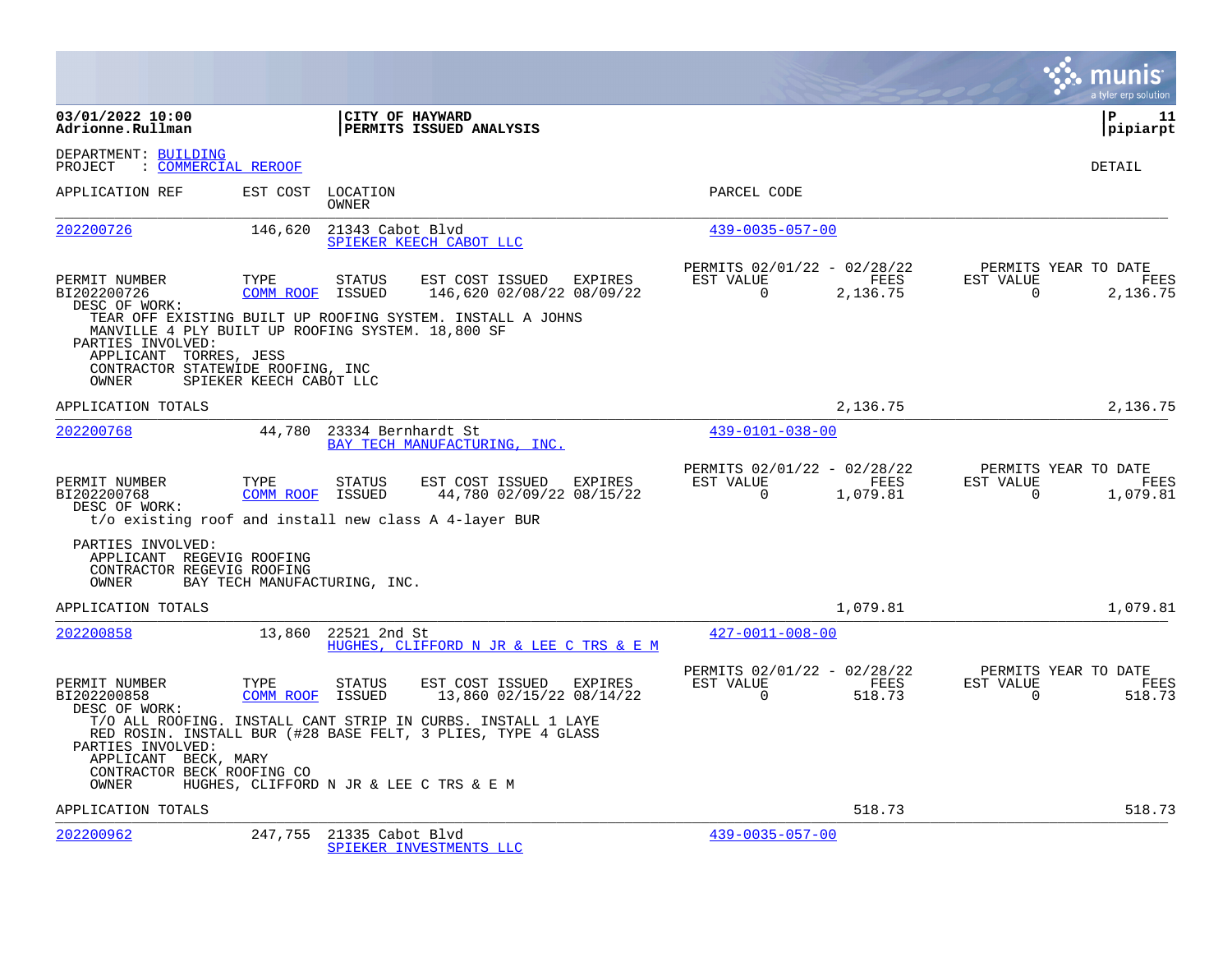|                                                                                                                                                                      |                                                                                          |                   |                         |                           |                                          |                      |                                   | munis<br>a tyler erp solution |
|----------------------------------------------------------------------------------------------------------------------------------------------------------------------|------------------------------------------------------------------------------------------|-------------------|-------------------------|---------------------------|------------------------------------------|----------------------|-----------------------------------|-------------------------------|
| 03/01/2022 10:00<br>Adrionne.Rullman                                                                                                                                 |                                                                                          | CITY OF HAYWARD   | PERMITS ISSUED ANALYSIS |                           |                                          |                      |                                   | P<br>12<br>pipiarpt           |
| PERMIT NUMBER                                                                                                                                                        | TYPE                                                                                     | STATUS            | EST COST ISSUED         | <b>EXPIRES</b>            | PERMITS 02/01/22 - 02/28/22<br>EST VALUE | FEES                 | PERMITS YEAR TO DATE<br>EST VALUE | FEES                          |
| DEPARTMENT: BUILDING<br>PROJECT<br>: COMMERCIAL REROOF                                                                                                               |                                                                                          |                   |                         |                           |                                          |                      |                                   | DETAIL                        |
| APPLICATION REF                                                                                                                                                      | EST COST                                                                                 | LOCATION<br>OWNER |                         |                           | PARCEL CODE                              |                      |                                   |                               |
| BI202200962<br>DESC OF WORK:<br>t/o existing roof and install new 4-ply JM BUR system over<br>1/2 wood deck<br>PARTIES INVOLVED:<br>APPLICANT<br>CONTRACTOR<br>OWNER | COMM ROOF<br>STATEWIDE ROOFING, INC<br>STATEWIDE ROOFING, INC<br>SPIEKER INVESTMENTS LLC | ISSUED            |                         | 247,755 02/18/22 08/28/22 | 0                                        | 3,042.71             | 0                                 | 3,042.71                      |
| APPLICATION TOTALS<br>PROJECT TOTALS                                                                                                                                 |                                                                                          |                   |                         |                           | $\Omega$                                 | 3,042.71<br>6,778.00 |                                   | 3,042.71<br>6,778.00          |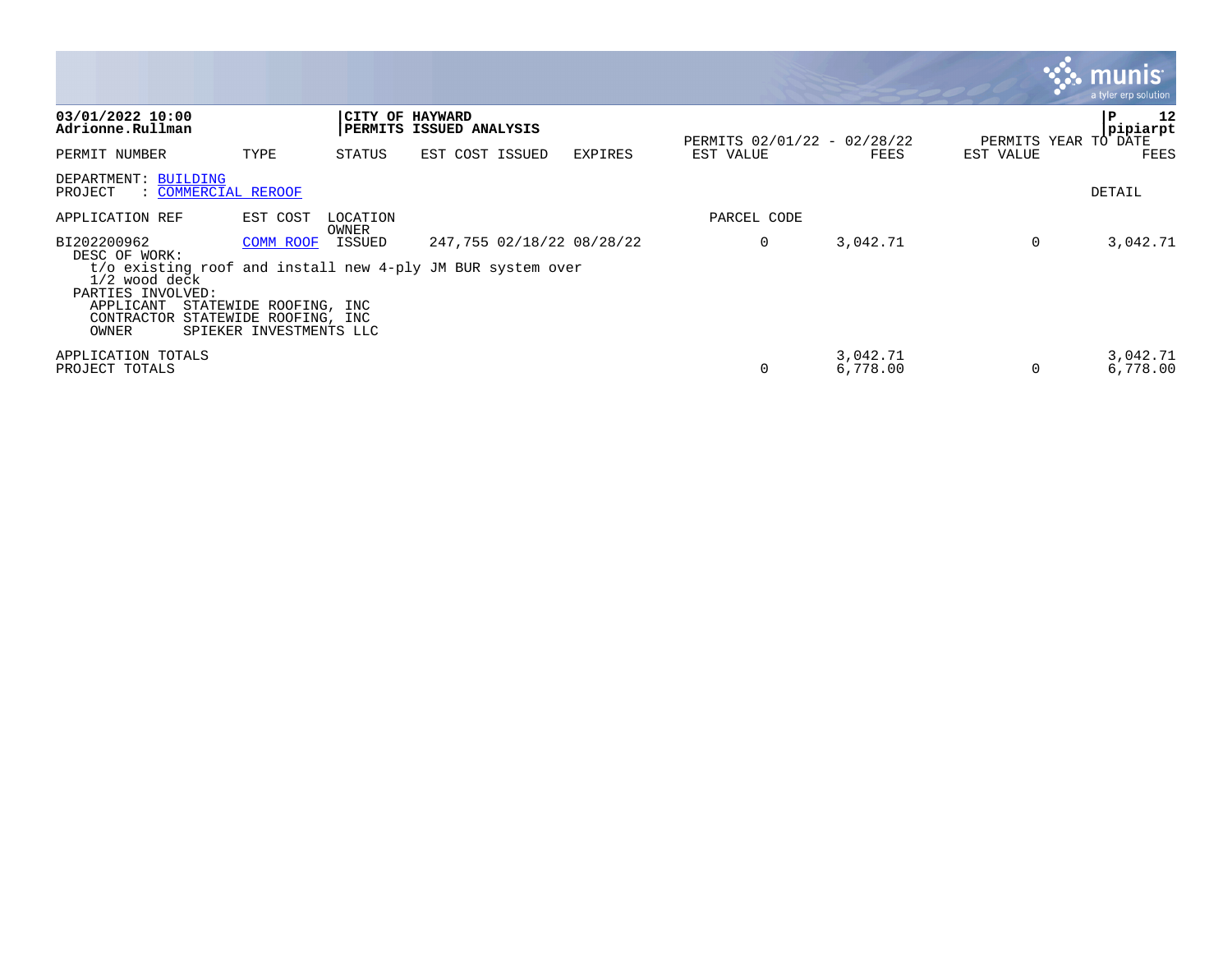|                                                                                     |                                                                   |                   |                                                        |                                               |                      |           | <b>munis</b><br>a tyler erp solution     |
|-------------------------------------------------------------------------------------|-------------------------------------------------------------------|-------------------|--------------------------------------------------------|-----------------------------------------------|----------------------|-----------|------------------------------------------|
| 03/01/2022 10:00<br>Adrionne.Rullman                                                |                                                                   |                   | CITY OF HAYWARD<br>PERMITS ISSUED ANALYSIS             |                                               |                      |           | 13<br>P<br>pipiarpt                      |
| DEPARTMENT: BUILDING<br>PROJECT<br>: DECK NEW/REPAIR                                |                                                                   |                   |                                                        |                                               |                      |           | DETAIL                                   |
| APPLICATION REF                                                                     | EST COST                                                          | LOCATION<br>OWNER |                                                        | PARCEL CODE                                   |                      |           |                                          |
| 202103996                                                                           | 30,000                                                            | 3274 Red Leaf Ct  | ENGELDINGER, EDWARD DALE TR                            | $081D-1902-042-00$                            |                      |           |                                          |
| PERMIT NUMBER<br>BI202103996<br>DESC OF WORK:<br>REPLACE EXISTING SECOND STORY DECK | TYPE<br><b>DECK</b>                                               | STATUS<br>ISSUED  | EST COST ISSUED<br>EXPIRES<br>30,000 02/22/22 08/21/22 | PERMITS 02/01/22 - 02/28/22<br>EST VALUE<br>0 | FEES<br>1,810.95     | EST VALUE | PERMITS YEAR TO DATE<br>FEES<br>1,810.95 |
| PARTIES INVOLVED:<br>APPLICANT<br>CONTRACTOR<br>OWNER                               | CARDELLA, JASON<br>CUT ONCE BUILDS<br>ENGELDINGER, EDWARD DALE TR |                   |                                                        |                                               |                      |           |                                          |
| APPLICATION TOTALS<br>PROJECT TOTALS                                                |                                                                   |                   |                                                        | 0                                             | 1,810.95<br>1,810.95 | $\Omega$  | 1,810.95<br>1,810.95                     |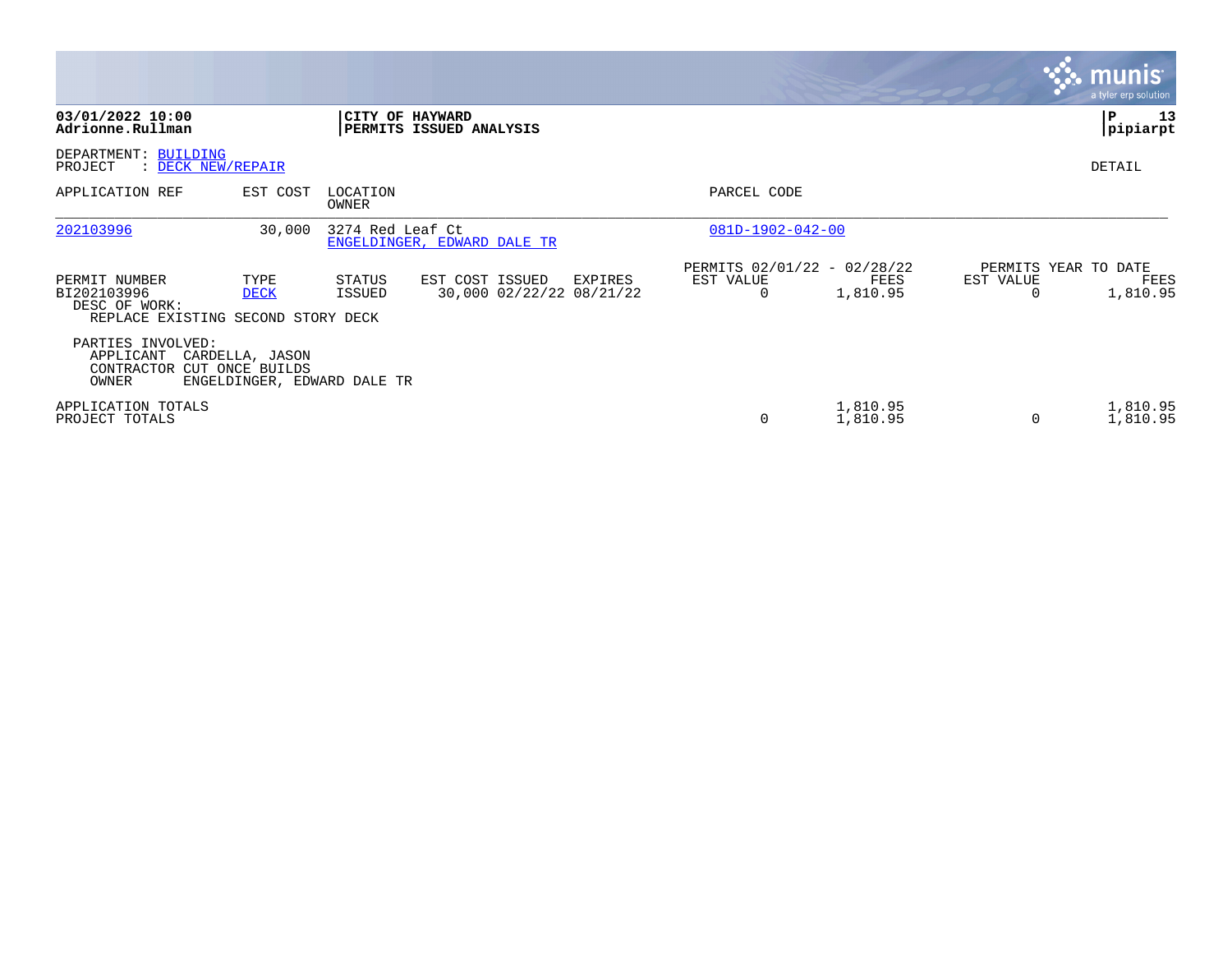|                                                                                                                                                   |                                                     |                                                                                                                                                                                     |                                                      |                    |                          | a tyler erp solution                          |
|---------------------------------------------------------------------------------------------------------------------------------------------------|-----------------------------------------------------|-------------------------------------------------------------------------------------------------------------------------------------------------------------------------------------|------------------------------------------------------|--------------------|--------------------------|-----------------------------------------------|
| 03/01/2022 10:00<br>Adrionne.Rullman                                                                                                              |                                                     | CITY OF HAYWARD<br>PERMITS ISSUED ANALYSIS                                                                                                                                          |                                                      |                    |                          | ΙP<br>14<br> pipiarpt                         |
| DEPARTMENT: BUILDING<br>PROJECT                                                                                                                   | : DEMOLISH MISC/GARAG CONVERSION                    |                                                                                                                                                                                     |                                                      |                    |                          | DETAIL                                        |
| APPLICATION REF                                                                                                                                   | EST COST LOCATION<br>OWNER                          |                                                                                                                                                                                     | PARCEL CODE                                          |                    |                          |                                               |
| 202200280                                                                                                                                         | 1485 Christina Ct<br>4,900<br>KIANMAJD, BABAK       |                                                                                                                                                                                     | $441 - 0083 - 013 - 00$                              |                    |                          |                                               |
| PERMIT NUMBER<br>BI202200280<br>DESC OF WORK:                                                                                                     | TYPE<br><b>STATUS</b><br>DEMO GARAG ISSUED          | EST COST ISSUED<br>EXPIRES<br>4,900 02/02/22 08/01/22<br>Swimming pool demolition for the purpose of building future<br>ADU (ADU permit application to be submitted in the future). | PERMITS 02/01/22 - 02/28/22<br>EST VALUE<br>$\Omega$ | FEES<br>679.39     | EST VALUE<br>$\Omega$    | PERMITS YEAR TO DATE<br>FEES<br>679.39        |
| PARTIES INVOLVED:<br>APPLICANT KIANMAJD, BABAK<br>CONTRACTOR OWNER/, BUILDER<br>OWNER<br>KIANMAJD, BABAK                                          |                                                     |                                                                                                                                                                                     |                                                      |                    |                          |                                               |
| APPLICATION TOTALS                                                                                                                                |                                                     |                                                                                                                                                                                     |                                                      | 679.39             |                          | 679.39                                        |
| 202200602                                                                                                                                         | $\Omega$<br>26260 Eldridge Ave<br>RODRIGUEZ, MARILU |                                                                                                                                                                                     | $454 - 0045 - 013 - 00$                              |                    |                          |                                               |
| PERMIT NUMBER<br>BI202200602<br>DESC OF WORK:<br>CE-21-2504: REMOVE UNPERMITTED PATIO COVER IN REAR.<br>CE FEES APPLY PER MT<br>PARTIES INVOLVED: | TYPE<br><b>STATUS</b><br>DEMO GARAG ISSUED          | EST COST ISSUED EXPIRES<br>$0$ 02/01/22 07/31/22                                                                                                                                    | PERMITS 02/01/22 - 02/28/22<br>EST VALUE<br>$\Omega$ | FEES<br>1,685.32   | EST VALUE<br>$\Omega$    | PERMITS YEAR TO DATE<br>FEES<br>1,685.32      |
| CONTRACTOR OWNER/, BUILDER<br>OWNER                                                                                                               | RODRIGUEZ, MARILU                                   |                                                                                                                                                                                     |                                                      |                    |                          |                                               |
| APPLICATION TOTALS                                                                                                                                |                                                     |                                                                                                                                                                                     |                                                      | 1,685.32           |                          | 1,685.32                                      |
| 202200999                                                                                                                                         | 200 1342 E St<br>RANGEL, DARIO E                    |                                                                                                                                                                                     | $427 - 0026 - 044 - 00$                              |                    |                          |                                               |
| PERMIT NUMBER<br>BI202200999<br>DESC OF WORK:<br>Demolition of Eaves                                                                              | TYPE<br><b>STATUS</b><br>DEMO GARAG ISSUED          | EST COST ISSUED<br>EXPIRES<br>200 02/23/22 08/22/22                                                                                                                                 | PERMITS 02/01/22 - 02/28/22<br>EST VALUE<br>0        | FEES<br>396.50     | EST VALUE<br>$\mathbf 0$ | PERMITS YEAR TO DATE<br><b>FEES</b><br>396.50 |
| PARTIES INVOLVED:<br>APPLICANT RANGEL, DARIO E<br>CONTRACTOR OWNER/, BUILDER<br>OWNER<br>RANGEL, DARIO E                                          |                                                     |                                                                                                                                                                                     |                                                      |                    |                          |                                               |
| APPLICATION TOTALS<br>PROJECT TOTALS                                                                                                              |                                                     |                                                                                                                                                                                     | 0                                                    | 396.50<br>2,761.21 | $\mathbf 0$              | 396.50<br>2,761.21                            |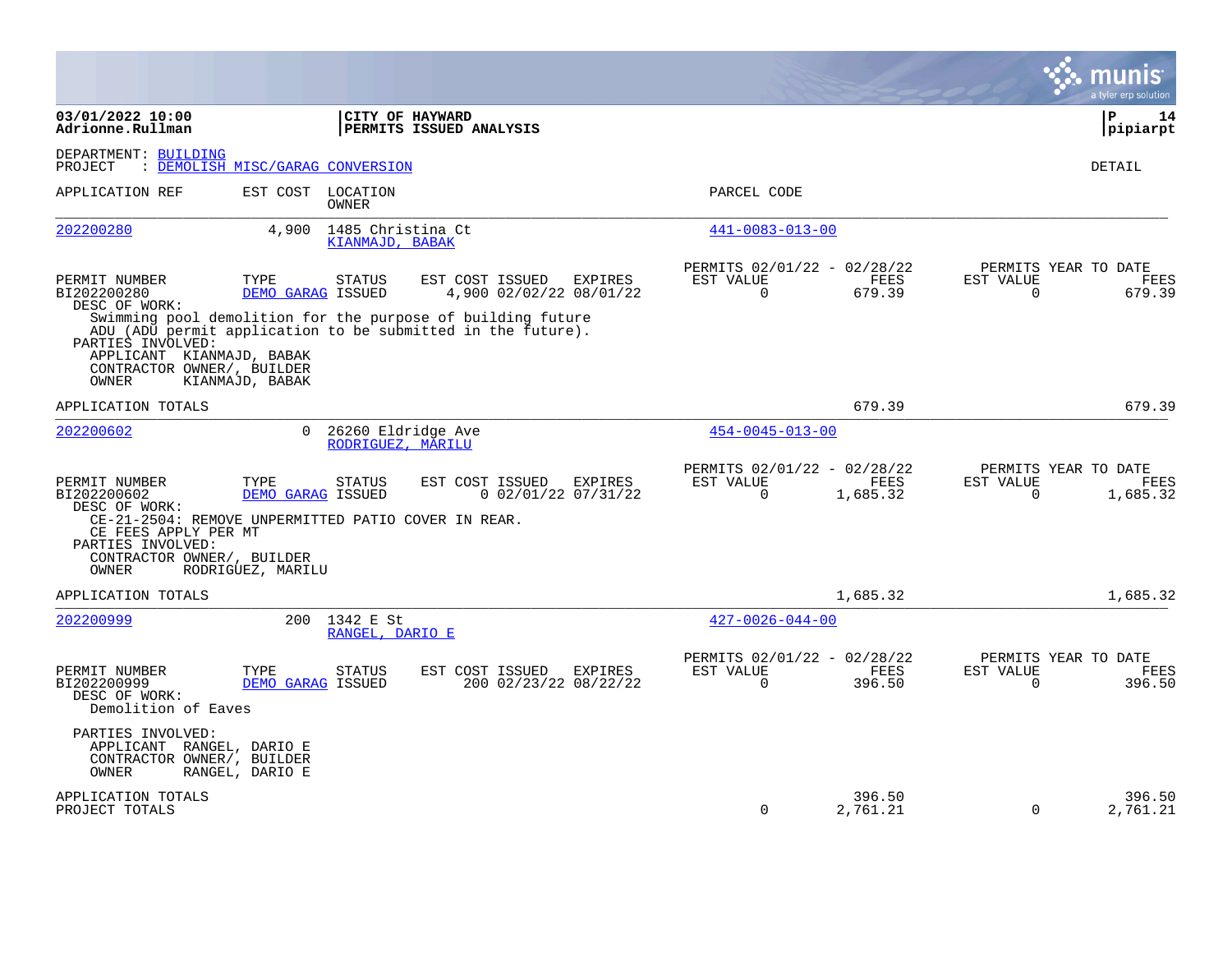|                                                                                                                                                                                                                                          |                                                              |                   |                                             |         |                                               |                  |                       | <b>munis</b><br>a tyler erp solution   |
|------------------------------------------------------------------------------------------------------------------------------------------------------------------------------------------------------------------------------------------|--------------------------------------------------------------|-------------------|---------------------------------------------|---------|-----------------------------------------------|------------------|-----------------------|----------------------------------------|
| 03/01/2022 10:00<br>Adrionne.Rullman                                                                                                                                                                                                     |                                                              | CITY OF HAYWARD   | PERMITS ISSUED ANALYSIS                     |         |                                               |                  |                       | 15<br>≀ P<br> pipiarpt                 |
| DEPARTMENT: BUILDING<br>PROJECT<br>: DEMOLITION COMMERCIAL                                                                                                                                                                               |                                                              |                   |                                             |         |                                               |                  |                       | DETAIL                                 |
| APPLICATION REF                                                                                                                                                                                                                          | EST COST                                                     | LOCATION<br>OWNER |                                             |         | PARCEL CODE                                   |                  |                       |                                        |
| 202200092                                                                                                                                                                                                                                | 60,000                                                       | RYAN BRIDGE LLC   | 22701 Foothill Blvd                         |         | $428 - 0066 - 058 - 01$                       |                  |                       |                                        |
| PERMIT NUMBER<br>BI202200092<br>DESC OF WORK:<br>Demolition of (E) Structure (Refer to CUP 201906312)<br>4,555 sq ft building w/995 coverd patio<br>PARTIES INVOLVED:<br>APPLICANT<br>CONTRACTOR HENNINGSEN CONSTRUCTION CO INC<br>OWNER | TYPE<br>DEMO COMM<br>STERLING CONSULTANTS<br>RYAN BRIDGE LLC | STATUS<br>ISSUED  | EST COST ISSUED<br>60,000 02/08/22 08/07/22 | EXPIRES | PERMITS 02/01/22 - 02/28/22<br>EST VALUE<br>0 | FEES<br>555.44   | EST VALUE<br>$\Omega$ | PERMITS YEAR TO DATE<br>FEES<br>555.44 |
| APPLICATION TOTALS<br>PROJECT TOTALS                                                                                                                                                                                                     |                                                              |                   |                                             |         |                                               | 555.44<br>555.44 | $\Omega$              | 555.44<br>555.44                       |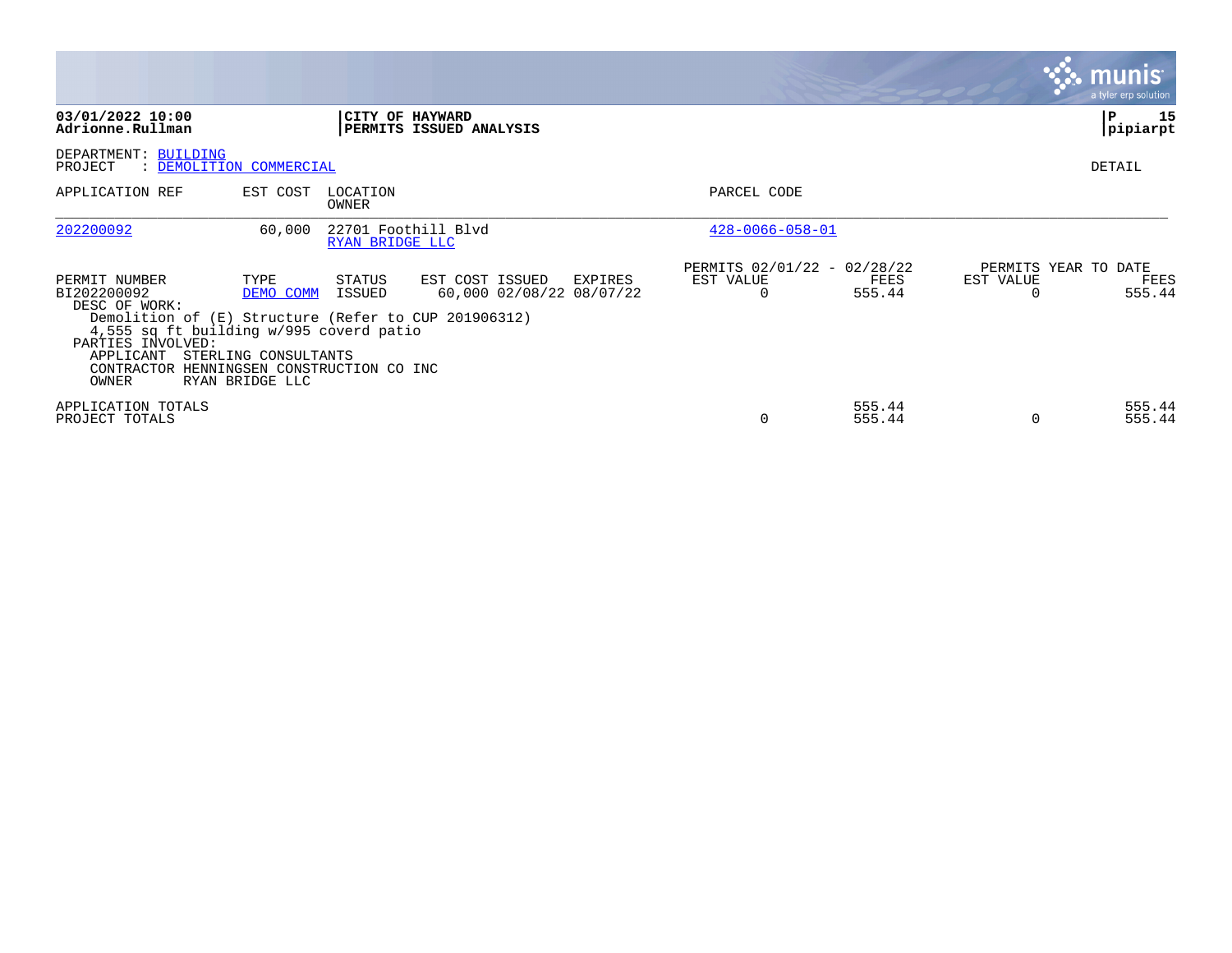|                                                                                                                                                                                        |                                              |                          |                                            |         |                                                      |                  |                       | munis<br>a tyler erp solution          |
|----------------------------------------------------------------------------------------------------------------------------------------------------------------------------------------|----------------------------------------------|--------------------------|--------------------------------------------|---------|------------------------------------------------------|------------------|-----------------------|----------------------------------------|
| 03/01/2022 10:00<br>Adrionne.Rullman                                                                                                                                                   |                                              |                          | CITY OF HAYWARD<br>PERMITS ISSUED ANALYSIS |         |                                                      |                  |                       | l P<br>16<br> pipiarpt                 |
| DEPARTMENT: BUILDING<br>PROJECT                                                                                                                                                        | : DEMOLITION RESIDENTIAL                     |                          |                                            |         |                                                      |                  |                       | DETAIL                                 |
| APPLICATION REF                                                                                                                                                                        | EST COST                                     | LOCATION<br><b>OWNER</b> |                                            |         | PARCEL CODE                                          |                  |                       |                                        |
| 202200698                                                                                                                                                                              | $\Omega$                                     | MAHARAJ, ANITA           | 25080 Monte Vista Dr                       |         | $441 - 0068 - 017 - 00$                              |                  |                       |                                        |
| PERMIT NUMBER<br>BI202200698<br>DESC OF WORK:<br>demo existing house and 2 sheds<br>J# ASB114247<br>PARTIES INVOLVED:<br>APPLICANT MAHARAJ, ANITA<br>CONTRACTOR OWNER/BUILDER<br>OWNER | TYPE<br><b>BDMR</b><br>MAHARAJ, ANITA        | STATUS<br>ISSUED         | EST COST ISSUED<br>$0$ 02/07/22 08/06/22   | EXPIRES | PERMITS 02/01/22 - 02/28/22<br>EST VALUE<br>$\Omega$ | FEES<br>463.71   | EST VALUE<br>$\Omega$ | PERMITS YEAR TO DATE<br>FEES<br>463.71 |
| APPLICATION TOTALS                                                                                                                                                                     |                                              |                          |                                            |         |                                                      | 463.71           |                       | 463.71                                 |
| 202200844                                                                                                                                                                              | 2,440                                        | 446 B St                 | SANCHEZ, HORACIO & MARIA A                 |         | $431 - 0008 - 072 - 00$                              |                  |                       |                                        |
| PERMIT NUMBER<br>BI202200844<br>DESC OF WORK:<br>DEMO (E) 12X30 BUILDING AND DEMO (E) CARPORT                                                                                          | TYPE<br><b>BDMR</b>                          | STATUS<br><b>ISSUED</b>  | EST COST ISSUED<br>2,440 02/15/22 08/14/22 | EXPIRES | PERMITS 02/01/22 - 02/28/22<br>EST VALUE<br>$\Omega$ | FEES<br>472.81   | EST VALUE<br>$\Omega$ | PERMITS YEAR TO DATE<br>FEES<br>472.81 |
| PARTIES INVOLVED:<br>APPLICANT<br>CONTRACTOR OWNER/, BUILDER<br>OWNER                                                                                                                  | SANCHEZ, ARELI<br>SANCHEZ, HORACIO & MARIA A |                          |                                            |         |                                                      |                  |                       |                                        |
| APPLICATION TOTALS<br>PROJECT TOTALS                                                                                                                                                   |                                              |                          |                                            |         | $\Omega$                                             | 472.81<br>936.52 | $\Omega$              | 472.81<br>936.52                       |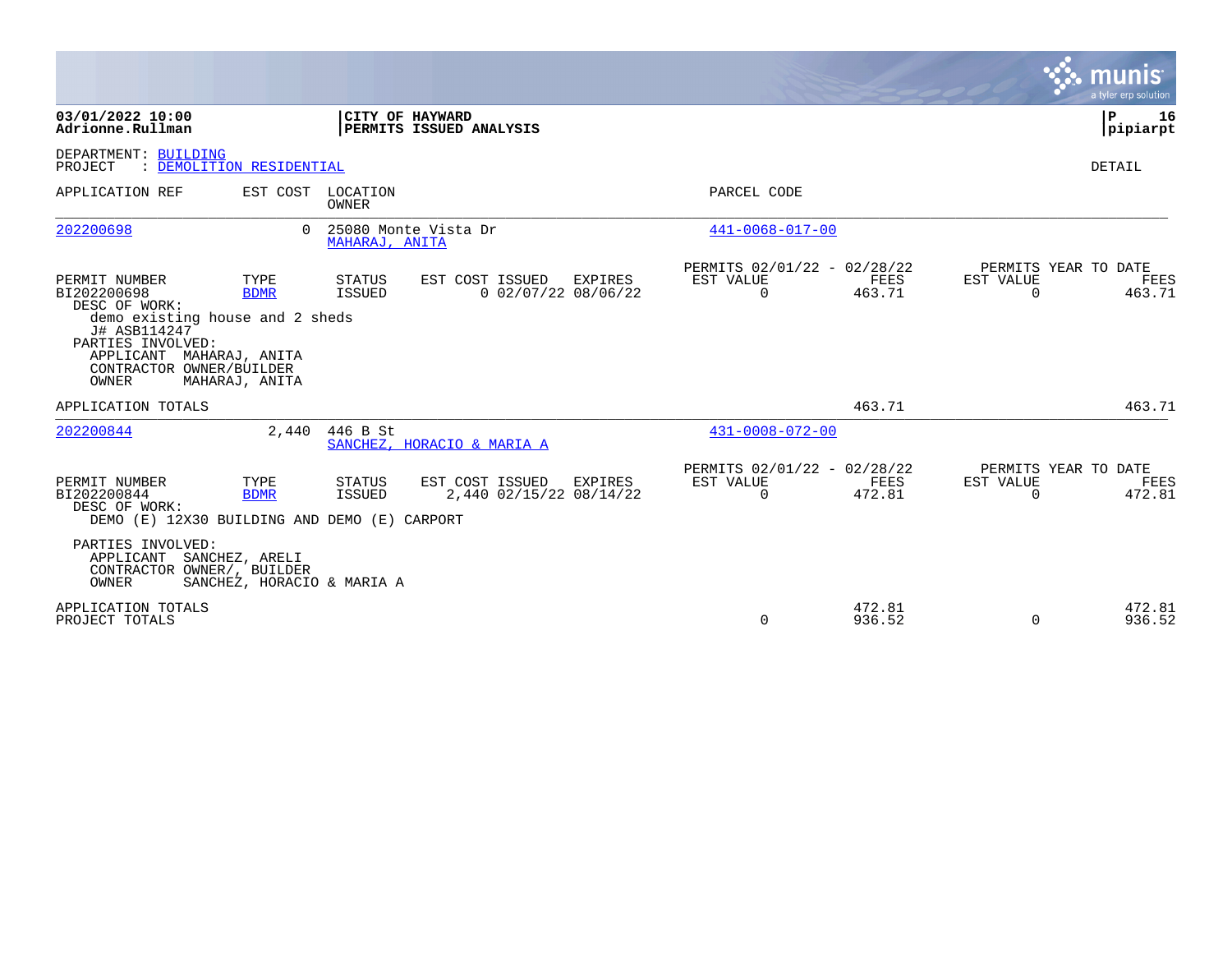|                                                                                                                                                                  |                                                |                                                                                                                                                                      |                                                         |                | munis<br>a tyler erp solution                                      |
|------------------------------------------------------------------------------------------------------------------------------------------------------------------|------------------------------------------------|----------------------------------------------------------------------------------------------------------------------------------------------------------------------|---------------------------------------------------------|----------------|--------------------------------------------------------------------|
| 03/01/2022 10:00<br>Adrionne.Rullman                                                                                                                             |                                                | <b>CITY OF HAYWARD</b><br><b>PERMITS ISSUED ANALYSIS</b>                                                                                                             |                                                         |                | l P<br>17<br> pipiarpt                                             |
| DEPARTMENT: BUILDING<br><u>: ELECTRICAL PERMIT</u><br>PROJECT                                                                                                    |                                                |                                                                                                                                                                      |                                                         |                | DETAIL                                                             |
| APPLICATION REF                                                                                                                                                  | EST COST                                       | LOCATION<br>OWNER                                                                                                                                                    | PARCEL CODE                                             |                |                                                                    |
| 202106186                                                                                                                                                        | 11,020                                         | 3381 Pine Wood Ct<br>STAPP, CHRISTOPHER D & SHIRLEY A TRS                                                                                                            | $081D-1903-075-00$                                      |                |                                                                    |
| PERMIT NUMBER<br>BI202106186<br>DESC OF WORK:                                                                                                                    | TYPE<br>ELECTRICAL COMPLT                      | <b>STATUS</b><br>EST COST ISSUED<br>EXPIRES<br>11,020 02/18/22 08/23/22<br>INSTALLATION OF A GENERATOR, RESIDENTIAL PROPERTY                                         | PERMITS 02/01/22 - 02/28/22<br>EST VALUE<br>$\mathbf 0$ | FEES<br>505.68 | PERMITS YEAR TO DATE<br>EST VALUE<br>FEES<br>$\mathbf 0$<br>505.68 |
| PARTIES INVOLVED:<br>APPLICANT CLEMONS, TROY<br>CONTRACTOR CLEMONS, TROY<br>OWNER                                                                                |                                                | STAPP, CHRISTOPHER D & SHIRLEY A TRS                                                                                                                                 |                                                         |                |                                                                    |
| APPLICATION TOTALS                                                                                                                                               |                                                |                                                                                                                                                                      |                                                         | 505.68         | 505.68                                                             |
| 202200536                                                                                                                                                        | 4,000                                          | 22001 Rio Vista St<br>ASHLEY, JEREMY W & VAUGHAN MIS                                                                                                                 | $428 - 0021 - 010 - 02$                                 |                |                                                                    |
| PERMIT NUMBER<br>BI202200536<br>DESC OF WORK:<br>GROUND<br>PARTIES INVOLVED:<br>APPLICANT LOPEZ, JOHN<br>CONTRACTOR LOPEZ, JOHN<br>OWNER                         | TYPE<br>ELECTRICAL ISSUED                      | EST COST ISSUED<br>EXPIRES<br><b>STATUS</b><br>4,000 02/22/22 08/21/22<br>200 AMP TO MAIN METER PANEL INSTALLATION, NEW RISER, NEW<br>ASHLEY, JEREMY W & VAUGHAN MIS | PERMITS 02/01/22 - 02/28/22<br>EST VALUE<br>$\Omega$    | FEES<br>326.34 | PERMITS YEAR TO DATE<br>EST VALUE<br>FEES<br>$\Omega$<br>326.34    |
| APPLICATION TOTALS                                                                                                                                               |                                                |                                                                                                                                                                      |                                                         | 326.34         | 326.34                                                             |
| 202200561                                                                                                                                                        | 2,490                                          | 29928 Red Maple Ct<br>LAVIGNE, ROBERT R                                                                                                                              | $083 - 0462 - 003 - 00$                                 |                |                                                                    |
| PERMIT NUMBER<br>BI202200561<br>DESC OF WORK:<br>INSIDE GARAGE TO CHARGE TESLA Y/3. LEVEL 2<br>PARTIES INVOLVED:<br>CONTRACTOR WILLOW GLEN ELECTRIC INC<br>OWNER | TYPE<br>ELECTRICAL ISSUED<br>LAVIGNE, ROBERT R | EST COST ISSUED<br>EXPIRES<br>STATUS<br>2,490 02/02/22 08/01/22<br>INSTALL (1) 240V 60A DED CIR WITH TESLA WALL CONNECTOR                                            | PERMITS 02/01/22 - 02/28/22<br>EST VALUE<br>$\Omega$    | FEES<br>236.67 | PERMITS YEAR TO DATE<br>EST VALUE<br>FEES<br>$\Omega$<br>236.67    |
| APPLICATION TOTALS                                                                                                                                               |                                                |                                                                                                                                                                      |                                                         | 236.67         | 236.67                                                             |
| 202200681                                                                                                                                                        | 5,550                                          | 1368 A St<br>VILLAS, VIRNA                                                                                                                                           | $415 - 0230 - 050 - 02$                                 |                |                                                                    |
|                                                                                                                                                                  |                                                |                                                                                                                                                                      | PERMITS 02/01/22 - 02/28/22                             |                | PERMITS YEAR TO DATE                                               |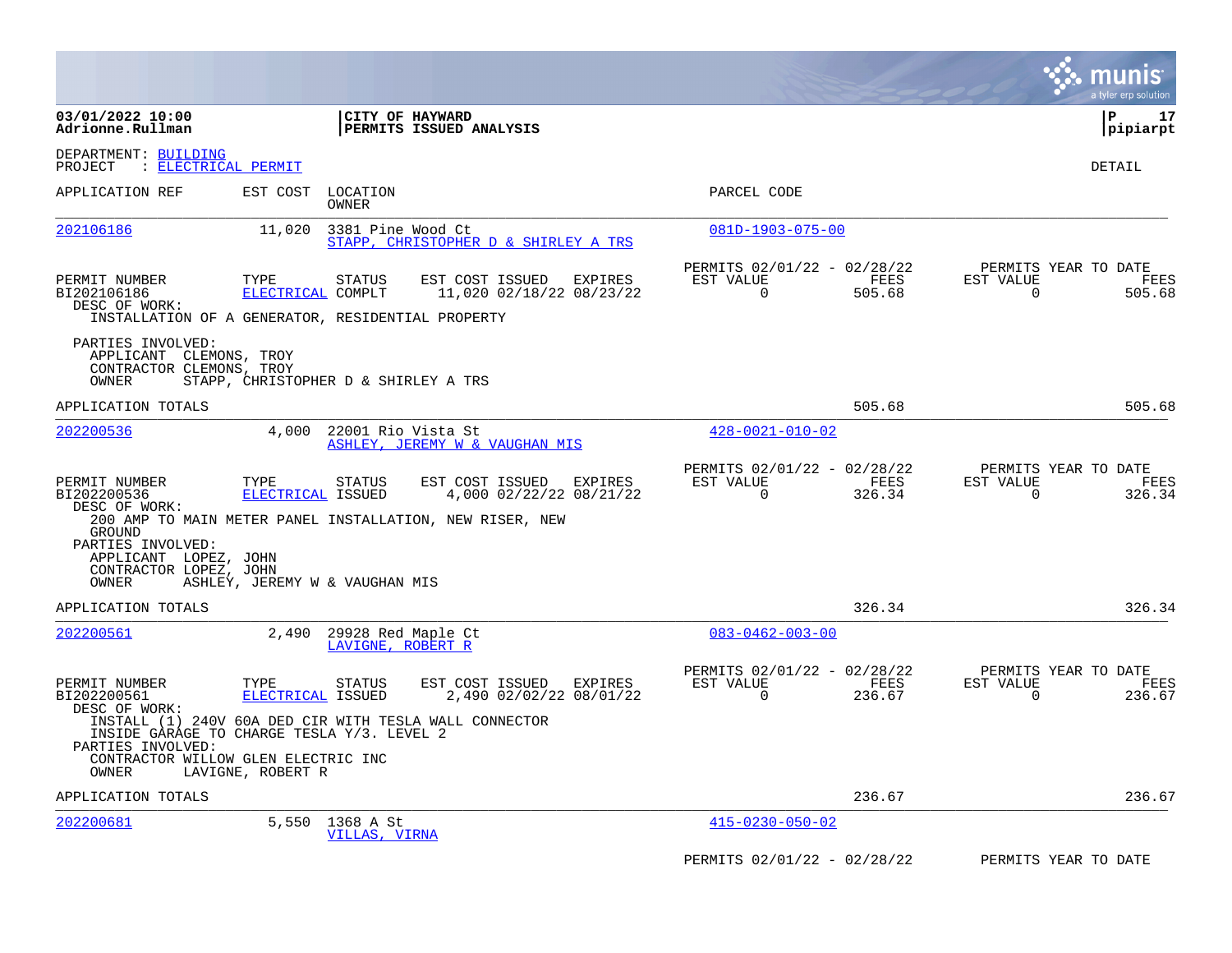|                                                                                                                                                                                                 |                                    |                                                 |                                                               |                       |                                                      |                |                             | a tyler erp solution                   |
|-------------------------------------------------------------------------------------------------------------------------------------------------------------------------------------------------|------------------------------------|-------------------------------------------------|---------------------------------------------------------------|-----------------------|------------------------------------------------------|----------------|-----------------------------|----------------------------------------|
| 03/01/2022 10:00<br>Adrionne.Rullman<br>PERMIT NUMBER                                                                                                                                           | TYPE                               | STATUS                                          | CITY OF HAYWARD<br>PERMITS ISSUED ANALYSIS<br>EST COST ISSUED | EXPIRES               | EST VALUE                                            | FEES           | EST VALUE                   | l P<br>18<br> pipiarpt<br>FEES         |
| DEPARTMENT: BUILDING<br>PROJECT : ELECTRICAL PERMIT                                                                                                                                             |                                    |                                                 |                                                               |                       |                                                      |                |                             | DETAIL                                 |
| APPLICATION REF                                                                                                                                                                                 | EST COST                           | LOCATION                                        |                                                               |                       | PARCEL CODE                                          |                |                             |                                        |
| BI202200681<br>DESC OF WORK:<br>2 sets of internally illuminated channel letter signs<br>for Highland Dental<br>PARTIES INVOLVED:<br>APPLICANT MARCUM SIGNS<br>CONTRACTOR MARCUM SIGNS<br>OWNER | ELECTRICAL ISSUED<br>VILLAS, VIRNA | OWNER                                           | 5,550 02/10/22 08/09/22                                       |                       | $\mathbf 0$                                          | 779.78         | $\mathbf 0$                 | 779.78                                 |
| APPLICATION TOTALS                                                                                                                                                                              |                                    |                                                 |                                                               |                       |                                                      | 779.78         |                             | 779.78                                 |
| 202200683                                                                                                                                                                                       | 2,500                              | 368 Berry Ave                                   | SIDHU, JARNAIL SINGH                                          |                       | $444 - 0051 - 079 - 00$                              |                |                             |                                        |
| PERMIT NUMBER<br>BI202200683<br>DESC OF WORK:<br>UPGRADE MAIN PANEL FROM 100AMP TO 200AMP                                                                                                       | TYPE<br>ELECTRICAL ISSUED          | <b>STATUS</b>                                   | EST COST ISSUED<br>2,500 02/07/22 08/10/22                    | EXPIRES               | PERMITS 02/01/22 - 02/28/22<br>EST VALUE<br>$\Omega$ | FEES<br>236.67 | EST VALUE<br>$\Omega$       | PERMITS YEAR TO DATE<br>FEES<br>236.67 |
| PARTIES INVOLVED:<br>APPLICANT SIDHU, JARNAIL SINGH<br>CONTRACTOR OWNER/, BUILDER<br>OWNER                                                                                                      | SIDHU, JARNAIL SINGH               |                                                 |                                                               |                       |                                                      |                |                             |                                        |
| APPLICATION TOTALS                                                                                                                                                                              |                                    |                                                 |                                                               |                       |                                                      | 236.67         |                             | 236.67                                 |
| 202200704                                                                                                                                                                                       |                                    | 1,800 27782 La Porte Ave<br>VILLANUEVA, ADRIANA |                                                               |                       | $455 - 0084 - 080 - 00$                              |                |                             |                                        |
| PERMIT NUMBER<br>BI202200704<br>DESC OF WORK:<br>ELECTRICAL MAIN PANEL REPLACEMENT                                                                                                              | TYPE<br>ELECTRICAL ISSUED          | STATUS                                          | EST COST ISSUED<br>1,800 02/07/22 08/23/22                    | EXPIRES               | PERMITS 02/01/22 - 02/28/22<br>EST VALUE<br>$\Omega$ | FEES<br>236.67 | EST VALUE<br>$\overline{0}$ | PERMITS YEAR TO DATE<br>FEES<br>236.67 |
| PARTIES INVOLVED:<br>APPLICANT ADRIANA VILLANUEVA<br>CONTRACTOR OWNER/, BUILDER<br>OWNER                                                                                                        | VILLANUEVA, ADRIANA                |                                                 |                                                               |                       |                                                      |                |                             |                                        |
| APPLICATION TOTALS                                                                                                                                                                              |                                    |                                                 |                                                               |                       |                                                      | 236.67         |                             | 236.67                                 |
| 202200706                                                                                                                                                                                       | $\Omega$                           | 2416 Radley Ct 9                                | BALCH, ENTERPRISES INC                                        |                       | $439 - 0058 - 118 - 00$                              |                |                             |                                        |
| PERMIT NUMBER<br>BI202200706<br>DESC OF WORK:<br>electrical meter re-set                                                                                                                        | TYPE<br>ELECTRICAL COMPLT          | STATUS                                          | EST COST ISSUED EXPIRES                                       | $0$ 02/07/22 08/09/22 | PERMITS 02/01/22 - 02/28/22<br>EST VALUE<br>0        | FEES<br>236.67 | EST VALUE<br>0              | PERMITS YEAR TO DATE<br>FEES<br>236.67 |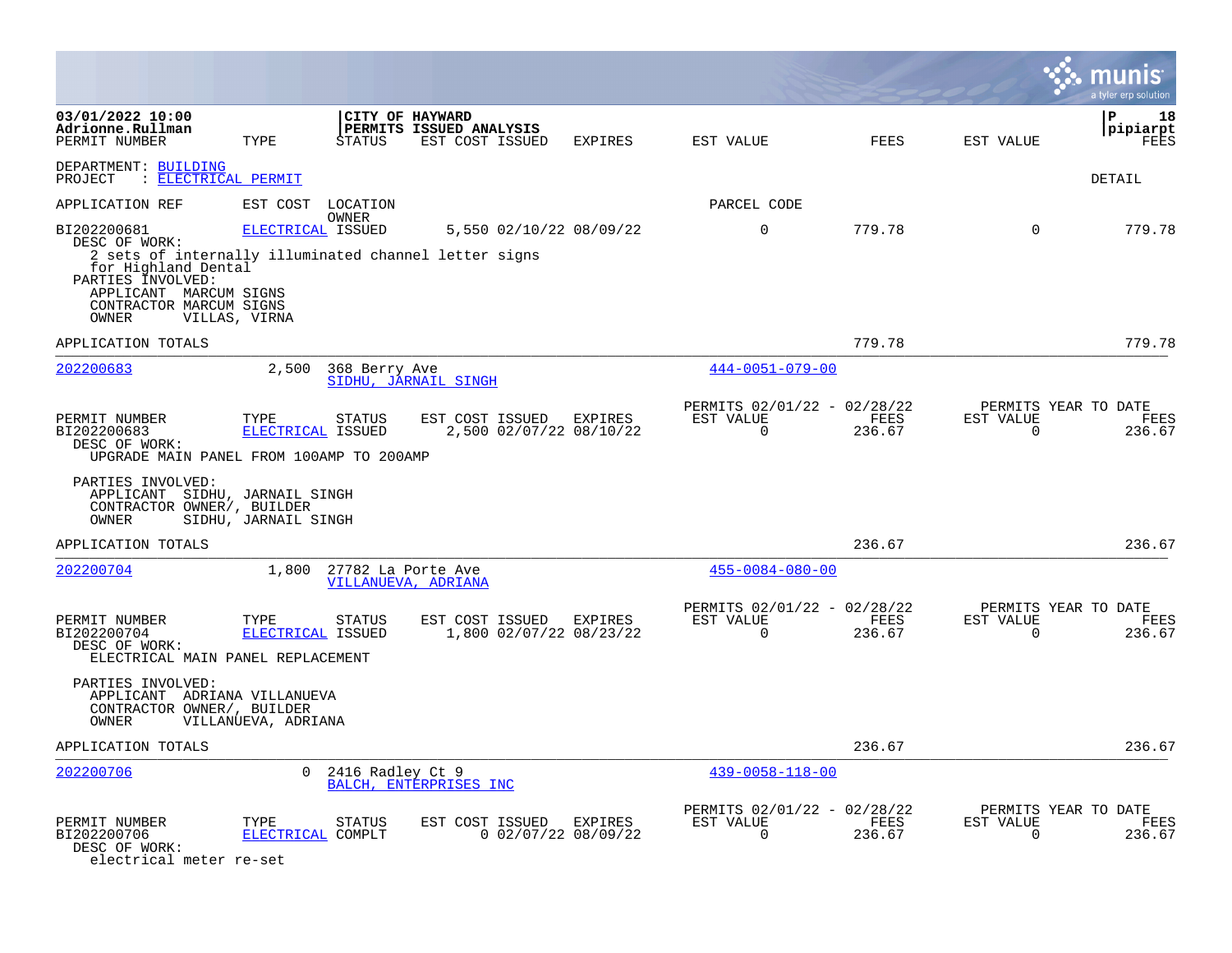|                                                                                                       |                                                                                              |                                                                                                                       |                                                            |                |                          | munis<br>a tyler erp solution          |
|-------------------------------------------------------------------------------------------------------|----------------------------------------------------------------------------------------------|-----------------------------------------------------------------------------------------------------------------------|------------------------------------------------------------|----------------|--------------------------|----------------------------------------|
| 03/01/2022 10:00<br>Adrionne.Rullman                                                                  |                                                                                              | <b>CITY OF HAYWARD</b><br><b>PERMITS ISSUED ANALYSIS</b>                                                              |                                                            |                |                          | l P<br>19<br> pipiarpt                 |
| DEPARTMENT: BUILDING<br>: ELECTRICAL PERMIT<br>PROJECT                                                |                                                                                              |                                                                                                                       |                                                            |                |                          | DETAIL                                 |
| APPLICATION REF                                                                                       | EST COST<br>LOCATION<br>OWNER                                                                |                                                                                                                       | PARCEL CODE                                                |                |                          |                                        |
| PARTIES INVOLVED:<br>APPLICANT BALCH ENTERPRISES INC<br>CONTRACTOR DEGRYSE ELECTRIC INC<br>OWNER      | BALCH, ENTERPRISES INC                                                                       |                                                                                                                       |                                                            |                |                          |                                        |
| APPLICATION TOTALS                                                                                    |                                                                                              |                                                                                                                       |                                                            | 236.67         |                          | 236.67                                 |
| 202200739                                                                                             | 5,000<br>2499 Whipple Rd                                                                     | TARGET, CORPORATION                                                                                                   | $475 - 0010 - 008 - 12$                                    |                |                          |                                        |
| PERMIT NUMBER<br>BI202200739<br>DESC OF WORK:                                                         | TYPE<br>STATUS<br>ELECTRICAL ISSUED<br>install 1 illuminated wall sign (drive up) for Target | EST COST ISSUED<br>EXPIRES<br>5,000 02/09/22 08/08/22                                                                 | PERMITS 02/01/22 - 02/28/22<br>EST VALUE<br>0              | FEES<br>794.38 | EST VALUE<br>0           | PERMITS YEAR TO DATE<br>FEES<br>794.38 |
| PARTIES INVOLVED:<br>APPLICANT ALL SIGN SERVICES<br>CONTRACTOR PACIFIC NEON<br>OWNER                  | TARGET, CORPORATION                                                                          |                                                                                                                       |                                                            |                |                          |                                        |
| APPLICATION TOTALS                                                                                    |                                                                                              |                                                                                                                       |                                                            | 794.38         |                          | 794.38                                 |
| 202200740                                                                                             | 5,000                                                                                        | 19661 Hesperian Blvd<br>TARGET, CORPORATION                                                                           | $432 - 0104 - 005 - 00$                                    |                |                          |                                        |
| PERMIT NUMBER<br>BI202200740<br>DESC OF WORK:                                                         | TYPE<br>STATUS<br>ELECTRICAL ISSUED<br>install illuminated wall sign (drive up) for Target   | EST COST ISSUED EXPIRES<br>5,000 02/09/22 08/08/22                                                                    | PERMITS 02/01/22 - 02/28/22<br>EST VALUE<br>$\overline{0}$ | FEES<br>794.38 | EST VALUE<br>$\mathbf 0$ | PERMITS YEAR TO DATE<br>FEES<br>794.38 |
| PARTIES INVOLVED:<br>APPLICANT ALL SIGN SERVICES<br>CONTRACTOR PACIFIC NEON<br>OWNER                  | TARGET, CORPORATION                                                                          |                                                                                                                       |                                                            |                |                          |                                        |
| APPLICATION TOTALS                                                                                    |                                                                                              |                                                                                                                       |                                                            | 794.38         |                          | 794.38                                 |
| 202200816                                                                                             | 3,000<br>944 Fletcher Ln 16                                                                  | KIM, KYUNG H & EUN K TRS                                                                                              | $445 - 0001 - 009 - 00$                                    |                |                          |                                        |
| PERMIT NUMBER<br>BI202200816<br>DESC OF WORK:                                                         | TYPE<br>STATUS<br>ELECTRICAL COMPLT                                                          | EST COST ISSUED<br>EXPIRES<br>3,000 02/14/22 08/24/22<br>REPLACE FPE PANEL, LIKE FOR LIKE, WIRE AND INSTALL BASEBOARD | PERMITS 02/01/22 - 02/28/22<br>EST VALUE<br>$\overline{0}$ | FEES<br>326.34 | EST VALUE<br>$\mathbf 0$ | PERMITS YEAR TO DATE<br>FEES<br>326.34 |
| HEATERS 3/20/240V<br>PARTIES INVOLVED:<br>APPLICANT COTA ELECTRIC INC<br>CONTRACTOR COTA ELECTRIC INC |                                                                                              |                                                                                                                       |                                                            |                |                          |                                        |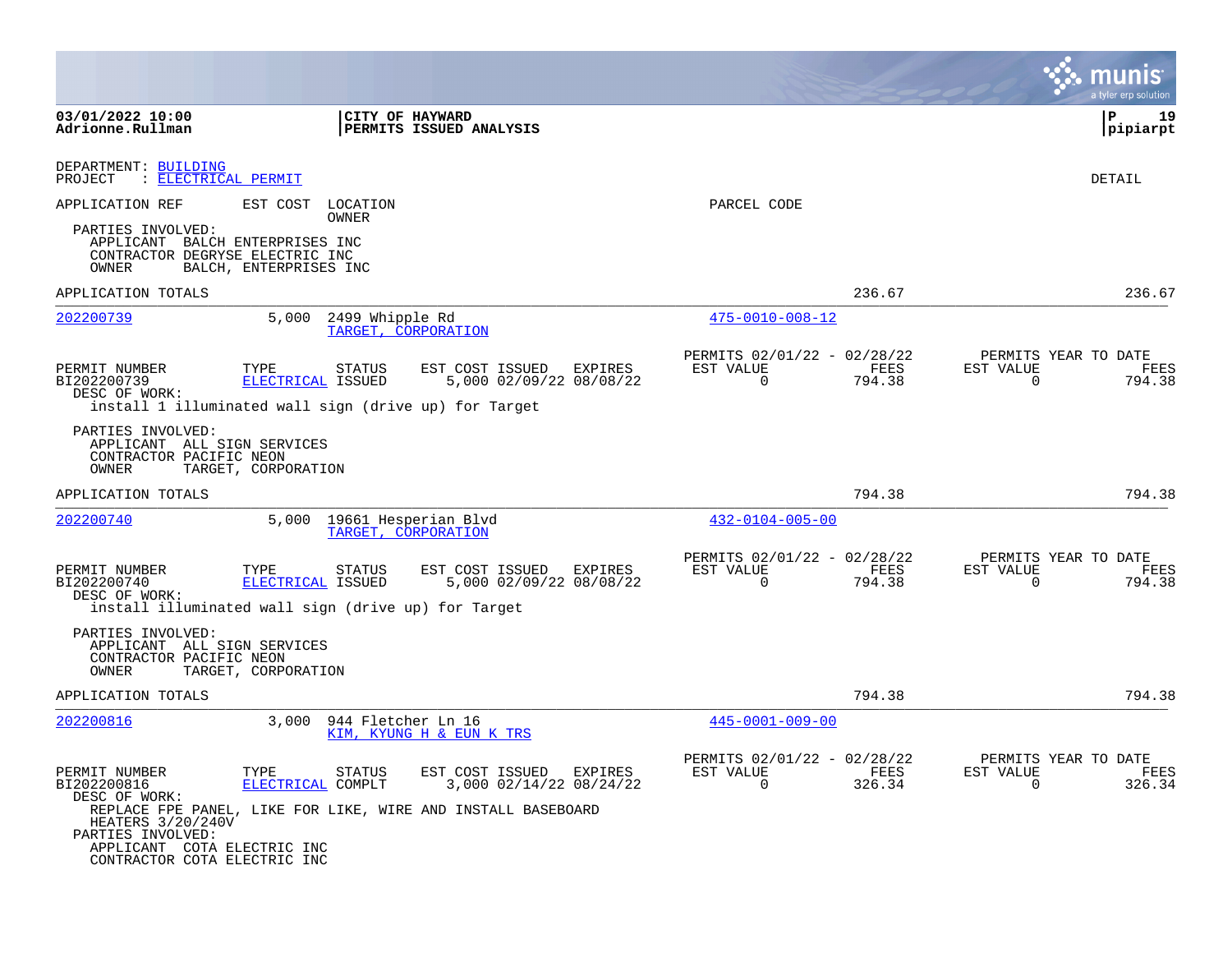|                                                                                  |                                                                                                                       |                                                        |                                                            |                |                       | munis<br>a tyler erp solution          |
|----------------------------------------------------------------------------------|-----------------------------------------------------------------------------------------------------------------------|--------------------------------------------------------|------------------------------------------------------------|----------------|-----------------------|----------------------------------------|
| 03/01/2022 10:00<br>Adrionne.Rullman                                             |                                                                                                                       | CITY OF HAYWARD<br>PERMITS ISSUED ANALYSIS             |                                                            |                |                       | l P<br>20<br> pipiarpt                 |
| DEPARTMENT: BUILDING<br>PROJECT<br>: ELECTRICAL PERMIT                           |                                                                                                                       |                                                        |                                                            |                |                       | DETAIL                                 |
| APPLICATION REF                                                                  | EST COST<br>LOCATION                                                                                                  |                                                        | PARCEL CODE                                                |                |                       |                                        |
| OWNER                                                                            | OWNER<br>KIM, KYUNG H & EUN K TRS                                                                                     |                                                        |                                                            |                |                       |                                        |
| APPLICATION TOTALS                                                               |                                                                                                                       |                                                        |                                                            | 326.34         |                       | 326.34                                 |
| 202200842                                                                        | 370 Berry Ave<br>$\Omega$                                                                                             | SIDHU, JARNAIL SINGH                                   | $444 - 0051 - 079 - 00$                                    |                |                       |                                        |
| PERMIT NUMBER<br>BI202200842<br>DESC OF WORK:<br>METER RELEASE                   | TYPE<br>STATUS<br>ELECTRICAL ISSUED                                                                                   | EST COST ISSUED<br>EXPIRES<br>$0$ 02/15/22 08/16/22    | PERMITS 02/01/22 - 02/28/22<br>EST VALUE<br>$\overline{0}$ | FEES<br>236.67 | EST VALUE<br>$\Omega$ | PERMITS YEAR TO DATE<br>FEES<br>236.67 |
| PARTIES INVOLVED:<br>CONTRACTOR OWNER/, BUILDER<br>OWNER                         | SIDHU, JARNAIL SINGH                                                                                                  |                                                        |                                                            |                |                       |                                        |
| APPLICATION TOTALS                                                               |                                                                                                                       |                                                        |                                                            | 236.67         |                       | 236.67                                 |
| 202200903                                                                        | 1,400                                                                                                                 | 31400 Meadowbrook Ave<br>HERNANDEZ, JUAN B & YOLANDA T | $078G - 2743 - 036 - 00$                                   |                |                       |                                        |
| PERMIT NUMBER<br>BI202200903<br>DESC OF WORK:                                    | TYPE<br>STATUS<br>ELECTRICAL ISSUED                                                                                   | EST COST ISSUED EXPIRES<br>1,400 02/17/22 08/22/22     | PERMITS 02/01/22 - 02/28/22<br>EST VALUE<br>$\mathbf 0$    | FEES<br>236.67 | EST VALUE<br>$\Omega$ | PERMITS YEAR TO DATE<br>FEES<br>236.67 |
| PARTIES INVOLVED:<br>CONTRACTOR OWNER/, BUILDER<br>OWNER                         | PANEL UPGRADE PERMIT (ELECTRICAL) WATER DAMAGE<br>APPLICANT JUAN & YOLANDA HERNANDEZ<br>HERNANDEZ, JUAN B & YOLANDA T |                                                        |                                                            |                |                       |                                        |
| APPLICATION TOTALS                                                               |                                                                                                                       |                                                        |                                                            | 236.67         |                       | 236.67                                 |
| 202200917                                                                        | 350 134 El Dorado Ave                                                                                                 | ALVAREZ, EULALIA S & FLORENCIO G                       | $431 - 0088 - 024 - 01$                                    |                |                       |                                        |
| PERMIT NUMBER<br>BI202200917<br>DESC OF WORK:<br>TEMPORARY ELECTRIC POWER SUPPLY | TYPE<br>STATUS<br>ELECTRICAL ISSUED                                                                                   | EST COST ISSUED<br>EXPIRES<br>350 02/17/22 08/16/22    | PERMITS 02/01/22 - 02/28/22<br>EST VALUE<br>$\Omega$       | FEES<br>326.34 | EST VALUE<br>$\Omega$ | PERMITS YEAR TO DATE<br>FEES<br>326.34 |
| PARTIES INVOLVED:<br>CONTRACTOR OWNER/, BUILDER<br>OWNER                         | APPLICANT ALVAREZ, EULALIA S & FLORENCIO<br>ALVAREZ, EULALIA S & FLORENCIO G                                          |                                                        |                                                            |                |                       |                                        |
| APPLICATION TOTALS                                                               |                                                                                                                       |                                                        |                                                            | 326.34         |                       | 326.34                                 |
| 202200995                                                                        | 0 24167 Clawiter Rd                                                                                                   |                                                        | $439 - 0016 - 036 - 00$                                    |                |                       |                                        |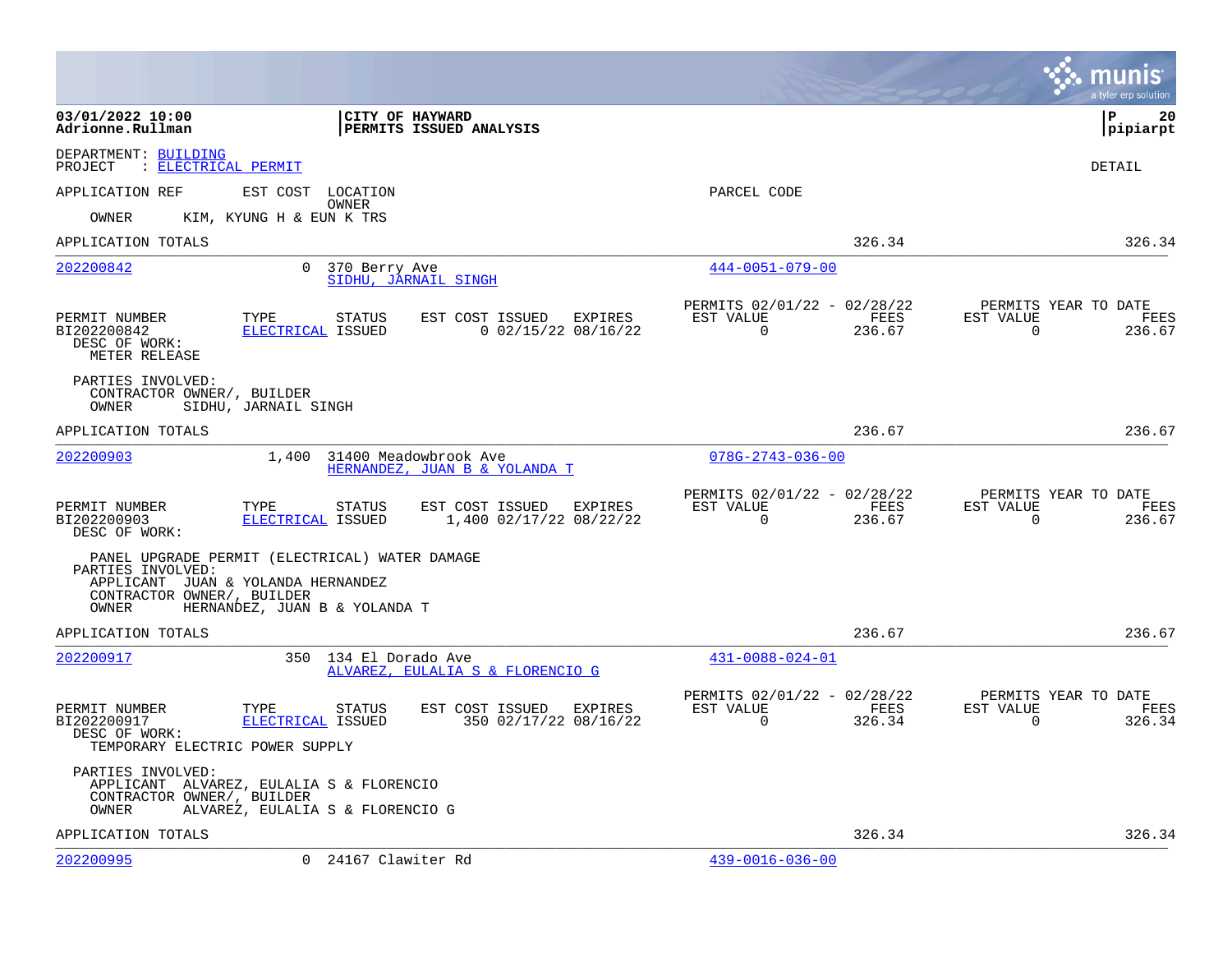|                                                                         |                   |                   |                                            |         |                                          |                    |                                   | <b>R. MUNIS</b><br>a tyler erp solution |
|-------------------------------------------------------------------------|-------------------|-------------------|--------------------------------------------|---------|------------------------------------------|--------------------|-----------------------------------|-----------------------------------------|
| 03/01/2022 10:00<br>Adrionne.Rullman                                    |                   | LIANG, JIAN       | CITY OF HAYWARD<br>PERMITS ISSUED ANALYSIS |         |                                          |                    |                                   | P<br>21<br>pipiarpt                     |
| PERMIT NUMBER                                                           | TYPE              | STATUS            | EST COST ISSUED                            | EXPIRES | PERMITS 02/01/22 - 02/28/22<br>EST VALUE | FEES               | PERMITS YEAR TO DATE<br>EST VALUE | FEES                                    |
| DEPARTMENT: BUILDING<br>: ELECTRICAL PERMIT<br>PROJECT                  |                   |                   |                                            |         |                                          |                    |                                   | DETAIL                                  |
| APPLICATION REF                                                         | EST COST          | LOCATION<br>OWNER |                                            |         | PARCEL CODE                              |                    |                                   |                                         |
| BI202200995<br>DESC OF WORK:<br>Meter release transformer blown on pole | ELECTRICAL ISSUED |                   | $0$ 02/23/22 08/22/22                      |         | 0                                        | 236.67             | $\Omega$                          | 236.67                                  |
| PARTIES INVOLVED:<br>CONTRACTOR LIANG, JIAN<br>OWNER<br>LIANG, JIAN     |                   |                   |                                            |         |                                          |                    |                                   |                                         |
| APPLICATION TOTALS<br>PROJECT TOTALS                                    |                   |                   |                                            |         | 0                                        | 236.67<br>5,509.93 | 0                                 | 236.67<br>5,509.93                      |

the contract of the contract of the contract of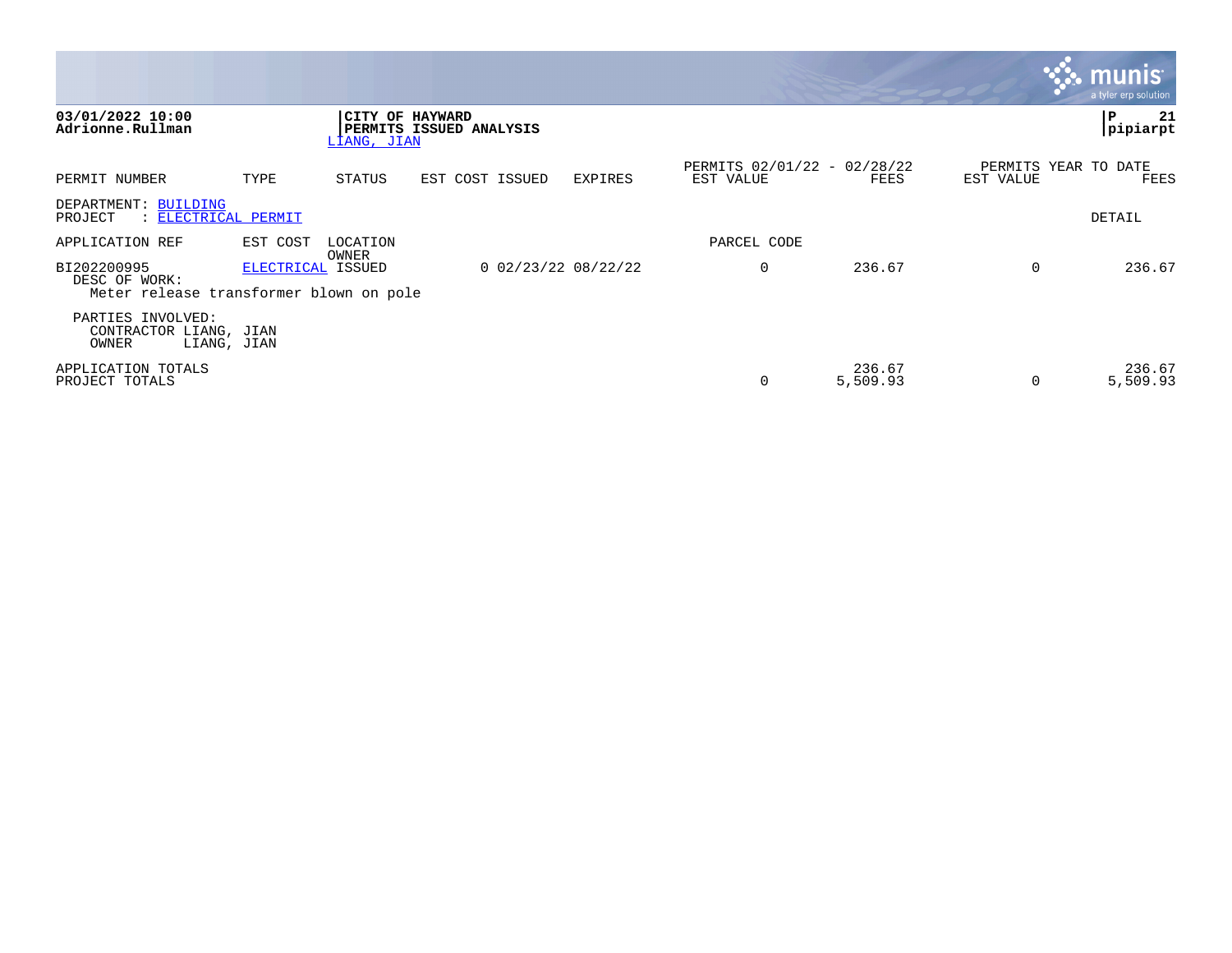|                                                                                                  |                           |                                        |                                                       |                                                      |                  |                       | <b>munis</b><br>a tyler erp solution,  |
|--------------------------------------------------------------------------------------------------|---------------------------|----------------------------------------|-------------------------------------------------------|------------------------------------------------------|------------------|-----------------------|----------------------------------------|
| 03/01/2022 10:00<br>Adrionne.Rullman                                                             |                           | CITY OF HAYWARD                        | PERMITS ISSUED ANALYSIS                               |                                                      |                  |                       | 22<br>P<br>pipiarpt                    |
| DEPARTMENT: BUILDING<br>PROJECT<br>: GAS PIPING COMMERCIAL                                       |                           |                                        |                                                       |                                                      |                  |                       | DETAIL                                 |
| APPLICATION REF                                                                                  | EST COST                  | LOCATION<br>OWNER                      |                                                       | PARCEL CODE                                          |                  |                       |                                        |
| 202200782                                                                                        | 5,500                     | 166 W Harder Rd                        | GOOD, SHEPHERD LUTHERAN CHURCH HAYWARD                | $454 - 0020 - 057 - 05$                              |                  |                       |                                        |
| PERMIT NUMBER<br>BI202200782<br>DESC OF WORK:<br>gass line repair & replace on existing gas line | TYPE<br>GAS PIPING COMPLT | STATUS                                 | EST COST ISSUED<br>EXPIRES<br>5,500 02/10/22 08/14/22 | PERMITS 02/01/22 - 02/28/22<br>EST VALUE<br>$\Omega$ | FEES<br>279.98   | EST VALUE<br>$\Omega$ | PERMITS YEAR TO DATE<br>FEES<br>279.98 |
| PARTIES INVOLVED:<br>APPLICANT<br>CONTRACTOR ALPHA PLUMBING<br>OWNER                             | ALPHA PLUMBING            | GOOD, SHEPHERD LUTHERAN CHURCH HAYWARD |                                                       |                                                      |                  |                       |                                        |
| APPLICATION TOTALS<br>PROJECT TOTALS                                                             |                           |                                        |                                                       |                                                      | 279.98<br>279.98 | $\Omega$              | 279.98<br>279.98                       |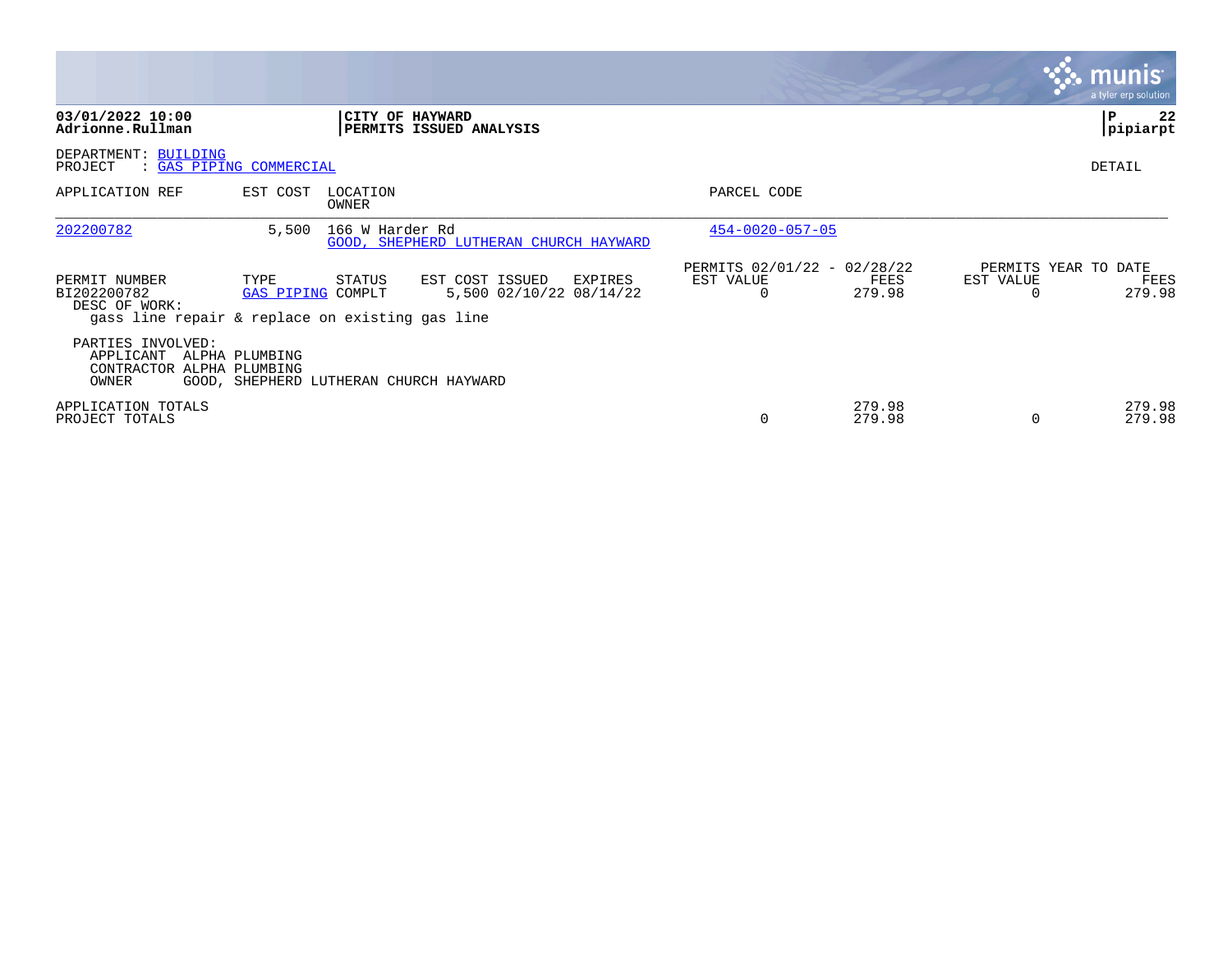|                                                                                                                     |                                  |                                        |                                                          |         |                                                      |                |                       | a tyler erp solution                   |
|---------------------------------------------------------------------------------------------------------------------|----------------------------------|----------------------------------------|----------------------------------------------------------|---------|------------------------------------------------------|----------------|-----------------------|----------------------------------------|
| 03/01/2022 10:00<br>Adrionne.Rullman                                                                                |                                  | CITY OF HAYWARD                        | <b>PERMITS ISSUED ANALYSIS</b>                           |         |                                                      |                |                       | l P<br>-23<br> pipiarpt                |
| DEPARTMENT: BUILDING<br>: FURNACE/HEATER<br>PROJECT                                                                 |                                  |                                        |                                                          |         |                                                      |                |                       | <b>DETAIL</b>                          |
| APPLICATION REF                                                                                                     | EST COST LOCATION                | OWNER                                  |                                                          |         | PARCEL CODE                                          |                |                       |                                        |
| 202200523                                                                                                           | 1,500                            |                                        | 28465 Coleridge Ave<br>ARANA, RAFAEL & SOFIA TRS         |         | $465 - 0010 - 149 - 00$                              |                |                       |                                        |
| PERMIT NUMBER<br>BI202200523<br>DESC OF WORK:<br>Remove and Replace gas single wall heater in hallway               | TYPE<br>FURNACE/HE ISSUED        | STATUS                                 | EST COST ISSUED EXPIRES<br>1,500 02/04/22 08/03/22       |         | PERMITS 02/01/22 - 02/28/22<br>EST VALUE<br>$\Omega$ | FEES<br>326.34 | EST VALUE<br>$\Omega$ | PERMITS YEAR TO DATE<br>FEES<br>326.34 |
| PARTIES INVOLVED:<br>APPLICANT PADGETT, LISA<br>CONTRACTOR BARKER HEATING & COOLING<br>OWNER                        | ARANA, RAFAEL & SOFIA TRS        |                                        |                                                          |         |                                                      |                |                       |                                        |
| APPLICATION TOTALS                                                                                                  |                                  |                                        |                                                          |         |                                                      | 326.34         |                       | 326.34                                 |
| 202200618                                                                                                           | 7,400                            |                                        | 25176 Lindenwood Way<br>COZZETTE, ANTHONY R & MARY F TRS |         | $442 - 0060 - 019 - 00$                              |                |                       |                                        |
| PERMIT NUMBER<br>BI202200618<br>DESC OF WORK:<br>REMOVE AND REPLACE 80% 3 TON GAS FURNACE IN GARAGE                 | TYPE<br>FURNACE/HE ISSUED        | <b>STATUS</b>                          | EST COST ISSUED<br>7,400 02/04/22 08/03/22               | EXPIRES | PERMITS 02/01/22 - 02/28/22<br>EST VALUE<br>$\Omega$ | FEES<br>326.34 | EST VALUE<br>$\Omega$ | PERMITS YEAR TO DATE<br>FEES<br>326.34 |
| PARTIES INVOLVED:<br>APPLICANT PADGETT, LISA<br>CONTRACTOR BARKER HEATING & COOLING<br>OWNER                        | COZZETTE, ANTHONY R & MARY F TRS |                                        |                                                          |         |                                                      |                |                       |                                        |
| APPLICATION TOTALS                                                                                                  |                                  |                                        |                                                          |         |                                                      | 326.34         |                       | 326.34                                 |
| 202200620                                                                                                           |                                  | 5,117 1961 Gerald Way                  | DELGADO, MARK S & LUVIMIN C                              |         | $441 - 0077 - 059 - 00$                              |                |                       |                                        |
| PERMIT NUMBER<br>BI202200620<br>DESC OF WORK:<br>FURNACE CHANGE OUT 80% AFUE 45K BTU                                | TYPE<br>FURNACE/HE ISSUED        | STATUS                                 | EST COST ISSUED EXPIRES<br>5,117 02/04/22 08/03/22       |         | PERMITS 02/01/22 - 02/28/22<br>EST VALUE<br>$\Omega$ | FEES<br>326.34 | EST VALUE<br>$\Omega$ | PERMITS YEAR TO DATE<br>FEES<br>326.34 |
| PARTIES INVOLVED:<br>APPLICANT COMFY HEATING & AIR COND. INC.<br>CONTRACTOR COMFY HEATING & AIR COND. INC.<br>OWNER | DELGADO, MARK S & LUVIMIN C      |                                        |                                                          |         |                                                      |                |                       |                                        |
| APPLICATION TOTALS                                                                                                  |                                  |                                        |                                                          |         |                                                      | 326.34         |                       | 326.34                                 |
| 202200629                                                                                                           |                                  | 4,476 1137 Walpert St<br>WALNUT, HILLS |                                                          |         | $445 - 0040 - 004 - 03$                              |                |                       |                                        |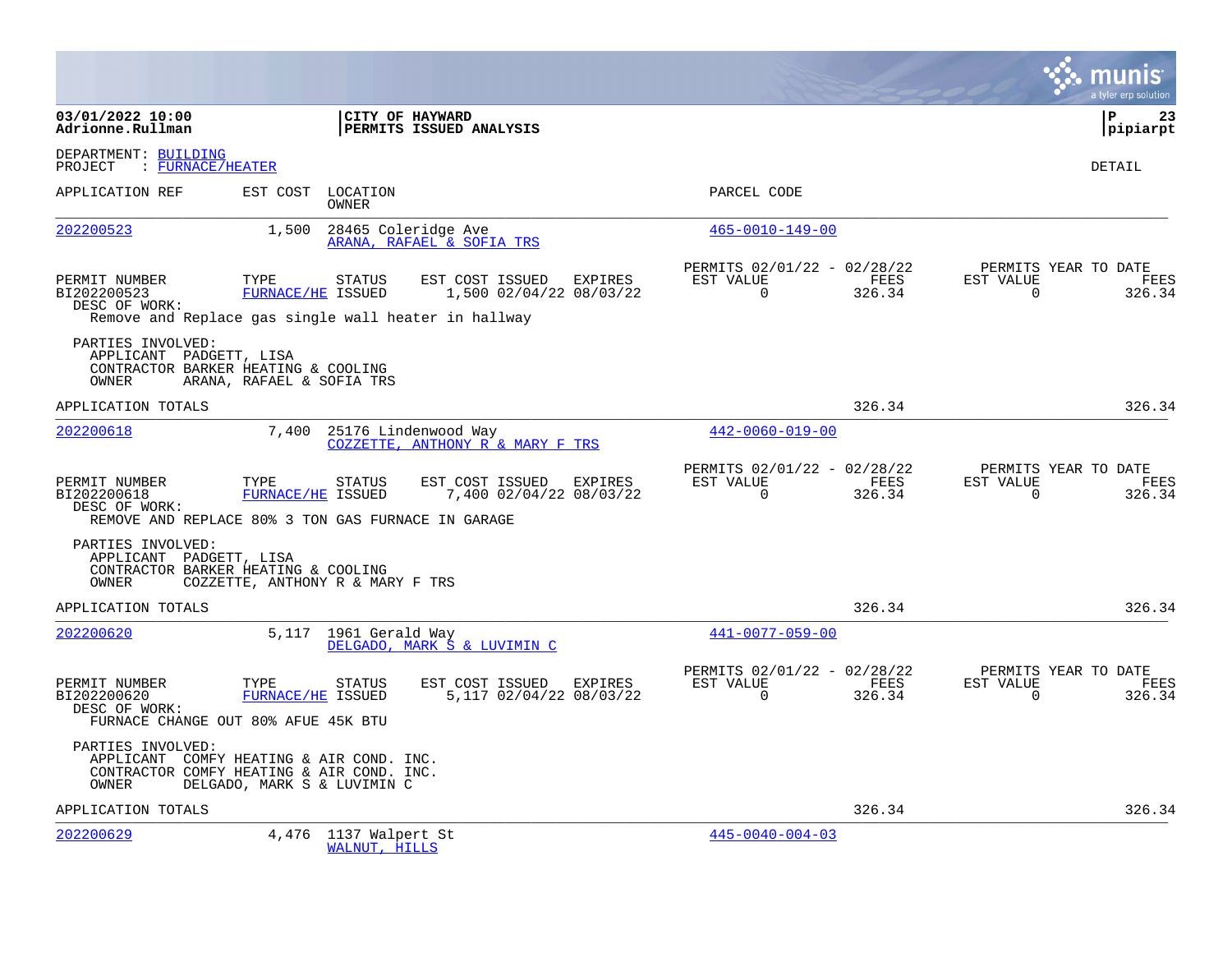|                                                                                                                                                                                           |                                    |                                        |                                                    |                |                                                         |                |                          | a tyler erp solution                   |
|-------------------------------------------------------------------------------------------------------------------------------------------------------------------------------------------|------------------------------------|----------------------------------------|----------------------------------------------------|----------------|---------------------------------------------------------|----------------|--------------------------|----------------------------------------|
| 03/01/2022 10:00<br>Adrionne.Rullman                                                                                                                                                      |                                    | CITY OF HAYWARD                        | PERMITS ISSUED ANALYSIS                            |                |                                                         |                |                          | $\mathbf{P}$<br>24<br>pipiarpt         |
| PERMIT NUMBER                                                                                                                                                                             | TYPE                               | <b>STATUS</b>                          | EST COST ISSUED                                    | <b>EXPIRES</b> | PERMITS 02/01/22 - 02/28/22<br>EST VALUE                | FEES           | EST VALUE                | PERMITS YEAR TO DATE<br>FEES           |
| DEPARTMENT: BUILDING<br>: FURNACE/HEATER<br>PROJECT                                                                                                                                       |                                    |                                        |                                                    |                |                                                         |                |                          | DETAIL                                 |
| APPLICATION REF                                                                                                                                                                           | EST COST LOCATION                  |                                        |                                                    |                | PARCEL CODE                                             |                |                          |                                        |
| BI202200629<br>DESC OF WORK:<br>REMOVE/REPLACE EXISTING FURNACE SAME LOCATION 45K BTUS<br>80% Unit #17<br>PARTIES INVOLVED:<br>APPLICANT B A MORRISON<br>CONTRACTOR B A MORRISON<br>OWNER | FURNACE/HE ISSUED<br>WALNUT, HILLS | OWNER                                  | 4,476 02/02/22 08/01/22                            |                | $\mathbf 0$                                             | 326.34         | $\Omega$                 | 326.34                                 |
| APPLICATION TOTALS                                                                                                                                                                        |                                    |                                        |                                                    |                |                                                         | 326.34         |                          | 326.34                                 |
| 202200692                                                                                                                                                                                 |                                    | 2,000 2747 Oliver Dr                   | JOSEPHINE, LUM LODGE LP                            |                | $456 - 0035 - 010 - 36$                                 |                |                          |                                        |
| PERMIT NUMBER<br>BI202200692<br>DESC OF WORK:<br>replace single sided wall furnace in unit #240                                                                                           | TYPE<br>FURNACE/HE COMPLT          | STATUS                                 | EST COST ISSUED EXPIRES<br>2,000 02/07/22 08/09/22 |                | PERMITS 02/01/22 - 02/28/22<br>EST VALUE<br>$\Omega$    | FEES<br>326.34 | EST VALUE<br>$\Omega$    | PERMITS YEAR TO DATE<br>FEES<br>326.34 |
| PARTIES INVOLVED:<br>APPLICANT KLINGENBECK, TOM<br>CONTRACTOR KLINGENBECK, TOM<br>OWNER                                                                                                   | JOSEPHINE, LUM LODGE LP            |                                        |                                                    |                |                                                         |                |                          |                                        |
| APPLICATION TOTALS                                                                                                                                                                        |                                    |                                        |                                                    |                |                                                         | 326.34         |                          | 326.34                                 |
| 202200790                                                                                                                                                                                 | 1,000                              | 26258 Gamboa St                        | BASTIAO, ANTONIO M & LORENA C                      |                | 453-0010-057-01                                         |                |                          |                                        |
| PERMIT NUMBER<br>BI202200790<br>DESC OF WORK:<br>REPLACE FURNACE                                                                                                                          | TYPE<br>FURNACE/HE COMPLT          | STATUS                                 | EST COST ISSUED<br>1,000 02/10/22 08/23/22         | EXPIRES        | PERMITS 02/01/22 - 02/28/22<br>EST VALUE<br>$\Omega$    | FEES<br>326.34 | EST VALUE<br>$\Omega$    | PERMITS YEAR TO DATE<br>FEES<br>326.34 |
| PARTIES INVOLVED:<br>CONTRACTOR OWNER/, BUILDER<br>OWNER                                                                                                                                  | BASTIAO, ANTONIO M & LORENA C      |                                        |                                                    |                |                                                         |                |                          |                                        |
| APPLICATION TOTALS                                                                                                                                                                        |                                    |                                        |                                                    |                |                                                         | 326.34         |                          | 326.34                                 |
| 202200801                                                                                                                                                                                 |                                    | 4,476 1137 Walpert St<br>WALNUT, HILLS |                                                    |                | $445 - 0040 - 004 - 03$                                 |                |                          |                                        |
| PERMIT NUMBER<br>BI202200801<br>DESC OF WORK:                                                                                                                                             | TYPE<br>FURNACE/HE ISSUED          | STATUS                                 | EST COST ISSUED<br>4,476 02/14/22 08/13/22         | <b>EXPIRES</b> | PERMITS 02/01/22 - 02/28/22<br>EST VALUE<br>$\mathbf 0$ | FEES<br>326.34 | EST VALUE<br>$\mathbf 0$ | PERMITS YEAR TO DATE<br>FEES<br>326.34 |

REMOVE/REPLACE EXISTING FURNACE SAME LOCATION 45K BTU'S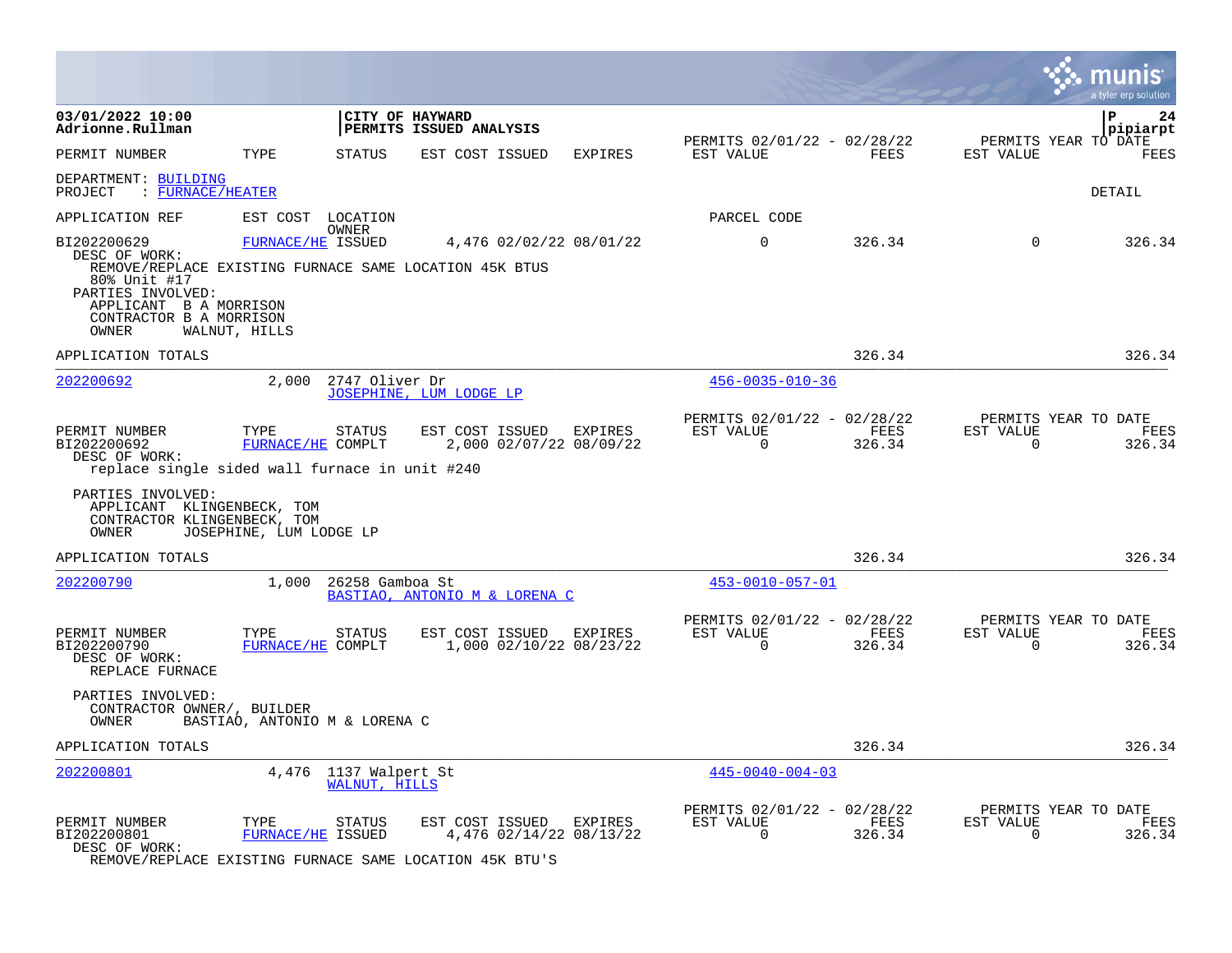|                                                                                                                                                        |                           |                                              |                                                     |         |                                                         |                |                          | a tyler erp solution                   |
|--------------------------------------------------------------------------------------------------------------------------------------------------------|---------------------------|----------------------------------------------|-----------------------------------------------------|---------|---------------------------------------------------------|----------------|--------------------------|----------------------------------------|
| 03/01/2022 10:00<br>Adrionne.Rullman<br>80% UNIT #21                                                                                                   |                           | CITY OF HAYWARD                              | PERMITS ISSUED ANALYSIS                             |         |                                                         |                |                          | l P<br>25<br> pipiarpt                 |
| DEPARTMENT: BUILDING<br>: FURNACE/HEATER<br>PROJECT                                                                                                    |                           |                                              |                                                     |         |                                                         |                |                          | DETAIL                                 |
| APPLICATION REF                                                                                                                                        | EST COST LOCATION         | OWNER                                        |                                                     |         | PARCEL CODE                                             |                |                          |                                        |
| PARTIES INVOLVED:<br>APPLICANT B.A. MORRISON<br>CONTRACTOR B.A. MORRISON<br>OWNER                                                                      | WALNUT, HILLS             |                                              |                                                     |         |                                                         |                |                          |                                        |
| APPLICATION TOTALS                                                                                                                                     |                           |                                              |                                                     |         |                                                         | 326.34         |                          | 326.34                                 |
| 202200837                                                                                                                                              | 5,397                     | 832 Lester Ave                               | BOYKIN, B J & GLORIA M                              |         | $432 - 0068 - 108 - 00$                                 |                |                          |                                        |
| PERMIT NUMBER<br>BI202200837<br>DESC OF WORK:                                                                                                          | TYPE<br>FURNACE/HE COMPLT | STATUS                                       | EST COST ISSUED<br>5,397 02/17/22 08/28/22          | EXPIRES | PERMITS 02/01/22 - 02/28/22<br>EST VALUE<br>$\mathbf 0$ | FEES<br>326.34 | EST VALUE<br>$\mathbf 0$ | PERMITS YEAR TO DATE<br>FEES<br>326.34 |
| REPLACING EXISTING 60K BTU 96% EFFICIENT FAU<br>PARTIES INVOLVED:<br>APPLICANT WILLIAMS, JERRY<br>CONTRACTOR SUPERIOR MECHANICAL SERVICES INC<br>OWNER | BOYKIN, B J & GLORIA M    |                                              |                                                     |         |                                                         |                |                          |                                        |
| APPLICATION TOTALS                                                                                                                                     |                           |                                              |                                                     |         |                                                         | 326.34         |                          | 326.34                                 |
| 202200838                                                                                                                                              | 13,620                    | 21844 Westfield Ave<br>WELDY, MARY H TR      |                                                     |         | $428 - 0001 - 078 - 00$                                 |                |                          |                                        |
| PERMIT NUMBER<br>BI202200838<br>DESC OF WORK:<br>99% 90,000 BTUS FAU C/O in closet                                                                     | TYPE<br>FURNACE/HE ISSUED | <b>STATUS</b>                                | EST COST ISSUED EXPIRES<br>13,620 02/17/22 08/16/22 |         | PERMITS 02/01/22 - 02/28/22<br>EST VALUE<br>$\Omega$    | FEES<br>326.34 | EST VALUE<br>$\Omega$    | PERMITS YEAR TO DATE<br>FEES<br>326.34 |
| PARTIES INVOLVED:<br>APPLICANT MILLS, TAYLOR<br>CONTRACTOR CHAMPIONS, SERVICE<br>OWNER                                                                 | WELDY, MARY H TR          |                                              |                                                     |         |                                                         |                |                          |                                        |
| APPLICATION TOTALS                                                                                                                                     |                           |                                              |                                                     |         |                                                         | 326.34         |                          | 326.34                                 |
| 202200841                                                                                                                                              |                           | 11,796 26378 Underwood Ave<br>REVELES, IRENE |                                                     |         | $454 - 0025 - 110 - 00$                                 |                |                          |                                        |
| PERMIT NUMBER<br>BI202200841<br>DESC OF WORK:<br>93% 90,000 BTUS FAU C/O in Attic                                                                      | TYPE<br>FURNACE/HE ISSUED | <b>STATUS</b>                                | EST COST ISSUED<br>11,796 02/17/22 08/16/22         | EXPIRES | PERMITS 02/01/22 - 02/28/22<br>EST VALUE<br>$\mathbf 0$ | FEES<br>326.34 | EST VALUE<br>$\Omega$    | PERMITS YEAR TO DATE<br>FEES<br>326.34 |
| PARTIES INVOLVED:<br>APPLICANT MILLS, TAYLOR<br>CONTRACTOR CHAMPIONS, SERVICE                                                                          |                           |                                              |                                                     |         |                                                         |                |                          |                                        |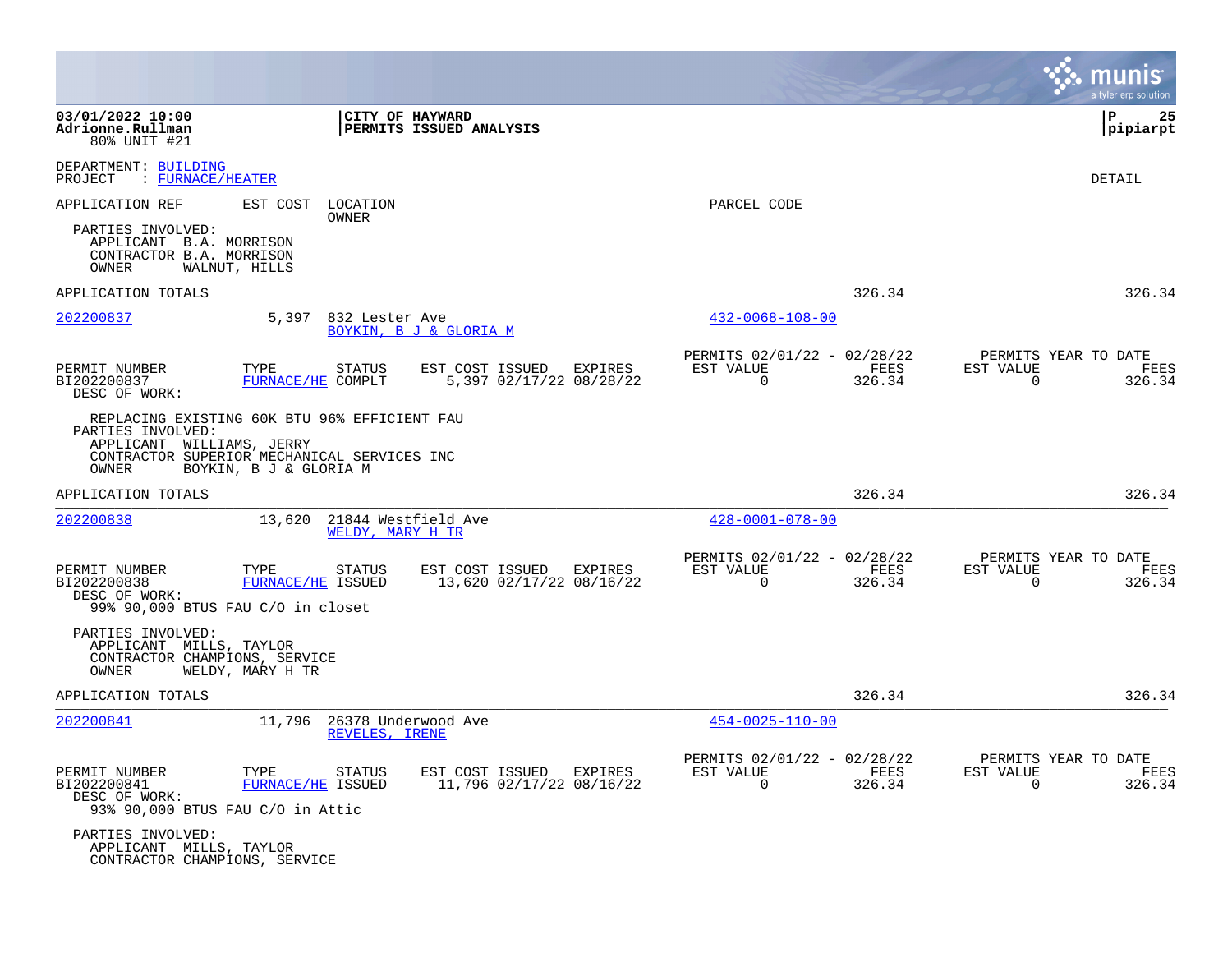|                                                                                                                                                                                               |                                      |                                                    |         |                                                         |                |                          | munis<br>a tyler erp solution          |
|-----------------------------------------------------------------------------------------------------------------------------------------------------------------------------------------------|--------------------------------------|----------------------------------------------------|---------|---------------------------------------------------------|----------------|--------------------------|----------------------------------------|
| 03/01/2022 10:00<br>Adrionne.Rullman                                                                                                                                                          |                                      | <b>CITY OF HAYWARD</b><br>PERMITS ISSUED ANALYSIS  |         |                                                         |                |                          | l P<br>26<br> pipiarpt                 |
| DEPARTMENT: BUILDING<br>: FURNACE/HEATER<br>PROJECT                                                                                                                                           |                                      |                                                    |         |                                                         |                |                          | DETAIL                                 |
| APPLICATION REF<br>EST COST                                                                                                                                                                   | LOCATION<br>OWNER                    |                                                    |         | PARCEL CODE                                             |                |                          |                                        |
| REVELES, IRENE<br>OWNER                                                                                                                                                                       |                                      |                                                    |         |                                                         |                |                          |                                        |
| APPLICATION TOTALS                                                                                                                                                                            |                                      |                                                    |         |                                                         | 326.34         |                          | 326.34                                 |
| 202200850<br>5,590                                                                                                                                                                            | 27696 Orlando Ave<br>TOPETE, SONIA B |                                                    |         | $455 - 0064 - 072 - 00$                                 |                |                          |                                        |
| PERMIT NUMBER<br>TYPE<br>BI202200850<br>DESC OF WORK:                                                                                                                                         | <b>STATUS</b><br>FURNACE/HE ISSUED   | EST COST ISSUED EXPIRES<br>5,590 02/15/22 08/14/22 |         | PERMITS 02/01/22 - 02/28/22<br>EST VALUE<br>$\mathbf 0$ | FEES<br>326.34 | EST VALUE<br>$\mathbf 0$ | PERMITS YEAR TO DATE<br>FEES<br>326.34 |
| INSTALL 35K BTU WALL HEATER IN EXISTING LOCATION IN<br>LIVING ROOM<br>PARTIES INVOLVED:<br>CONTRACTOR CONTRA COSTA HEATING & AIR<br>TOPETE, SONIA B<br>OWNER                                  |                                      |                                                    |         |                                                         |                |                          |                                        |
| APPLICATION TOTALS                                                                                                                                                                            |                                      |                                                    |         |                                                         | 326.34         |                          | 326.34                                 |
| 202200851                                                                                                                                                                                     | 8,153 2243 Beckham Way               | DAVIS, NORMAN J & CARMEN C                         |         | $426 - 0150 - 020 - 00$                                 |                |                          |                                        |
| PERMIT NUMBER<br>TYPE<br>BI202200851<br>DESC OF WORK:<br>FORCED AIR UIT CHANGE OUT<br>CRAWLSPACE, 80% AFUE, 90K BTU<br>PARTIES INVOLVED:<br>CONTRACTOR BLUE COLLAR HEATING & AIR              | STATUS<br>FURNACE/HE ISSUED          | EST COST ISSUED<br>8,153 02/15/22 08/14/22         | EXPIRES | PERMITS 02/01/22 - 02/28/22<br>EST VALUE<br>$\Omega$    | FEES<br>326.34 | EST VALUE<br>$\Omega$    | PERMITS YEAR TO DATE<br>FEES<br>326.34 |
| DAVIS, NORMAN J & CARMEN C<br>OWNER                                                                                                                                                           |                                      |                                                    |         |                                                         |                |                          |                                        |
| APPLICATION TOTALS<br>202200875<br>6,120                                                                                                                                                      | 24650 Amador St 64                   | HAYWARD FEE OWNER LLC                              |         | $443 - 0050 - 009 - 00$                                 | 326.34         |                          | 326.34                                 |
| PERMIT NUMBER<br>TYPE<br>BI202200875<br>DESC OF WORK:                                                                                                                                         | STATUS<br>FURNACE/HE ISSUED          | EST COST ISSUED EXPIRES<br>6,120 02/16/22 08/15/22 |         | PERMITS 02/01/22 - 02/28/22<br>EST VALUE<br>$\mathbf 0$ | FEES<br>473.34 | EST VALUE<br>$\mathbf 0$ | PERMITS YEAR TO DATE<br>FEES<br>473.34 |
| repalce wall heater in living room and wall heater in<br>hallway<br>PARTIES INVOLVED:<br>APPLICANT LASALLE, JASON<br>CONTRACTOR CONTRA COSTA HEATING AND AC<br>HAYWARD FEE OWNER LLC<br>OWNER |                                      |                                                    |         |                                                         |                |                          |                                        |
| APPLICATION TOTALS                                                                                                                                                                            |                                      |                                                    |         |                                                         | 473.34         |                          | 473.34                                 |
| 202200885<br>8,000                                                                                                                                                                            | 26333 Flamingo Ave                   | ALLEYNEGOWARD, VICTORIA & GOWARD CALVIN            |         | $454 - 0035 - 051 - 00$                                 |                |                          |                                        |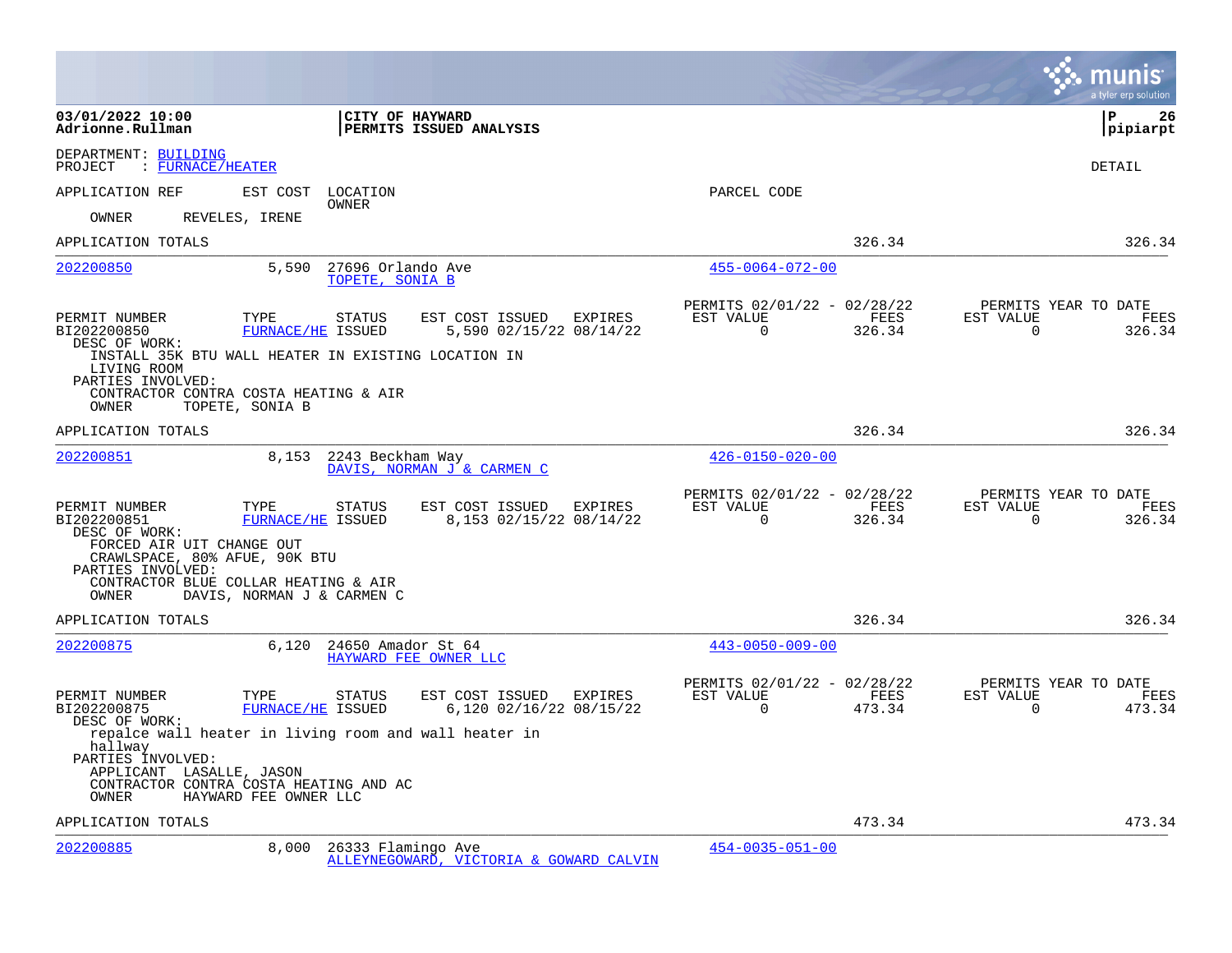|                                                                                                                                        |                    |                                    |                                                                           |                                         |                                                            |                |                                                     | munis<br>a tyler erp solut <u>ion</u> |
|----------------------------------------------------------------------------------------------------------------------------------------|--------------------|------------------------------------|---------------------------------------------------------------------------|-----------------------------------------|------------------------------------------------------------|----------------|-----------------------------------------------------|---------------------------------------|
| 03/01/2022 10:00<br>Adrionne.Rullman                                                                                                   |                    |                                    | CITY OF HAYWARD<br><b>PERMITS ISSUED ANALYSIS</b>                         |                                         |                                                            |                |                                                     | ∣P<br>27<br>pipiarpt                  |
| PERMIT NUMBER                                                                                                                          | TYPE               | STATUS                             | EST COST ISSUED                                                           | <b>EXPIRES</b>                          | PERMITS 02/01/22 - 02/28/22<br>EST VALUE                   | FEES           | PERMITS YEAR TO DATE<br>EST VALUE                   | FEES                                  |
| DEPARTMENT: BUILDING<br>: FURNACE/HEATER<br>PROJECT                                                                                    |                    |                                    |                                                                           |                                         |                                                            |                |                                                     | DETAIL                                |
| APPLICATION REF                                                                                                                        |                    | EST COST LOCATION                  |                                                                           |                                         | PARCEL CODE                                                |                |                                                     |                                       |
| BI202200885<br>DESC OF WORK:<br>REPLACE FURNACE. LIKE FOR LIKE SAME LOCATION                                                           |                    | OWNER<br>FURNACE/HE ISSUED         |                                                                           | 8,000 02/22/22 08/21/22                 | $\Omega$                                                   | 326.34         | $\Omega$                                            | 326.34                                |
| PARTIES INVOLVED:<br>APPLICANT LEE, ANTHONY<br>CONTRACTOR SERVICE EXPERTS HEATING & AIR<br>OWNER                                       |                    |                                    | ALLEYNEGOWARD, VICTORIA & GOWARD CALVIN                                   |                                         |                                                            |                |                                                     |                                       |
| APPLICATION TOTALS                                                                                                                     |                    |                                    |                                                                           |                                         |                                                            | 326.34         |                                                     | 326.34                                |
| <u>202200916</u>                                                                                                                       | 4,990              | 2737 Arf Ave                       | LONGORIA, MARTHA A                                                        |                                         | $456 - 0038 - 015 - 00$                                    |                |                                                     |                                       |
| PERMIT NUMBER<br>BI202200916<br>DESC OF WORK:<br>AFUE 60,000 BTU UNIT LIKE FOR LIKE<br>PARTIES INVOLVED:<br>APPLICANT HOLDERMAN, QUINN | TYPE               | STATUS<br>FURNACE/HE ISSUED        | EST COST ISSUED<br>REPLACING THE FURNACE IN THE SAME LOCATION WITH AN 80% | EXPIRES<br>4,990 02/17/22 08/16/22      | PERMITS 02/01/22 - 02/28/22<br>EST VALUE<br>$\overline{0}$ | FEES<br>326.34 | PERMITS YEAR TO DATE<br>EST VALUE<br>$\mathbf 0$    | FEES<br>326.34                        |
| CONTRACTOR CONTRA COSTA HEATING & AIR<br>OWNER                                                                                         | LONGORIA, MARTHA A |                                    |                                                                           |                                         |                                                            |                |                                                     |                                       |
| APPLICATION TOTALS                                                                                                                     |                    |                                    |                                                                           |                                         |                                                            | 326.34         |                                                     | 326.34                                |
| 202200935                                                                                                                              | 5,270              | 644 Artisan Pl<br>WANG, HONGOIN    |                                                                           |                                         | $428 - 0083 - 077 - 00$                                    |                |                                                     |                                       |
| PERMIT NUMBER<br>BI202200935<br>DESC OF WORK:<br>replace existing 30k BTU hydrisonic fan coil                                          | TYPE               | <b>STATUS</b><br>FURNACE/HE ISSUED | EST COST ISSUED EXPIRES                                                   | 5,270 02/18/22 08/17/22                 | PERMITS 02/01/22 - 02/28/22<br>EST VALUE<br>$\Omega$       | FEES<br>326.34 | PERMITS YEAR TO DATE<br>EST VALUE<br>$\Omega$       | FEES<br>326.34                        |
| PARTIES INVOLVED:<br>APPLICANT SUPERIOR MECHANICAL SERVICES INC<br>CONTRACTOR SUPERIOR MECHANICAL SERVICES INC<br>OWNER                | WANG, HONGQIN      |                                    |                                                                           |                                         |                                                            |                |                                                     |                                       |
| APPLICATION TOTALS                                                                                                                     |                    |                                    |                                                                           |                                         |                                                            | 326.34         |                                                     | 326.34                                |
| <u>202200979</u>                                                                                                                       | 500                | 24958 Muir St                      | GORDON A DOTSON PROPERTIES                                                |                                         | $444 - 0051 - 118 - 00$                                    |                |                                                     |                                       |
| PERMIT NUMBER<br>BI202200979                                                                                                           | TYPE               | STATUS<br>FURNACE/HE ISSUED        | EST COST ISSUED                                                           | <b>EXPIRES</b><br>500 02/22/22 08/21/22 | PERMITS 02/01/22 - 02/28/22<br>EST VALUE<br>$\overline{0}$ | FEES<br>326.34 | PERMITS YEAR TO DATE<br>EST VALUE<br>$\overline{0}$ | FEES<br>326.34                        |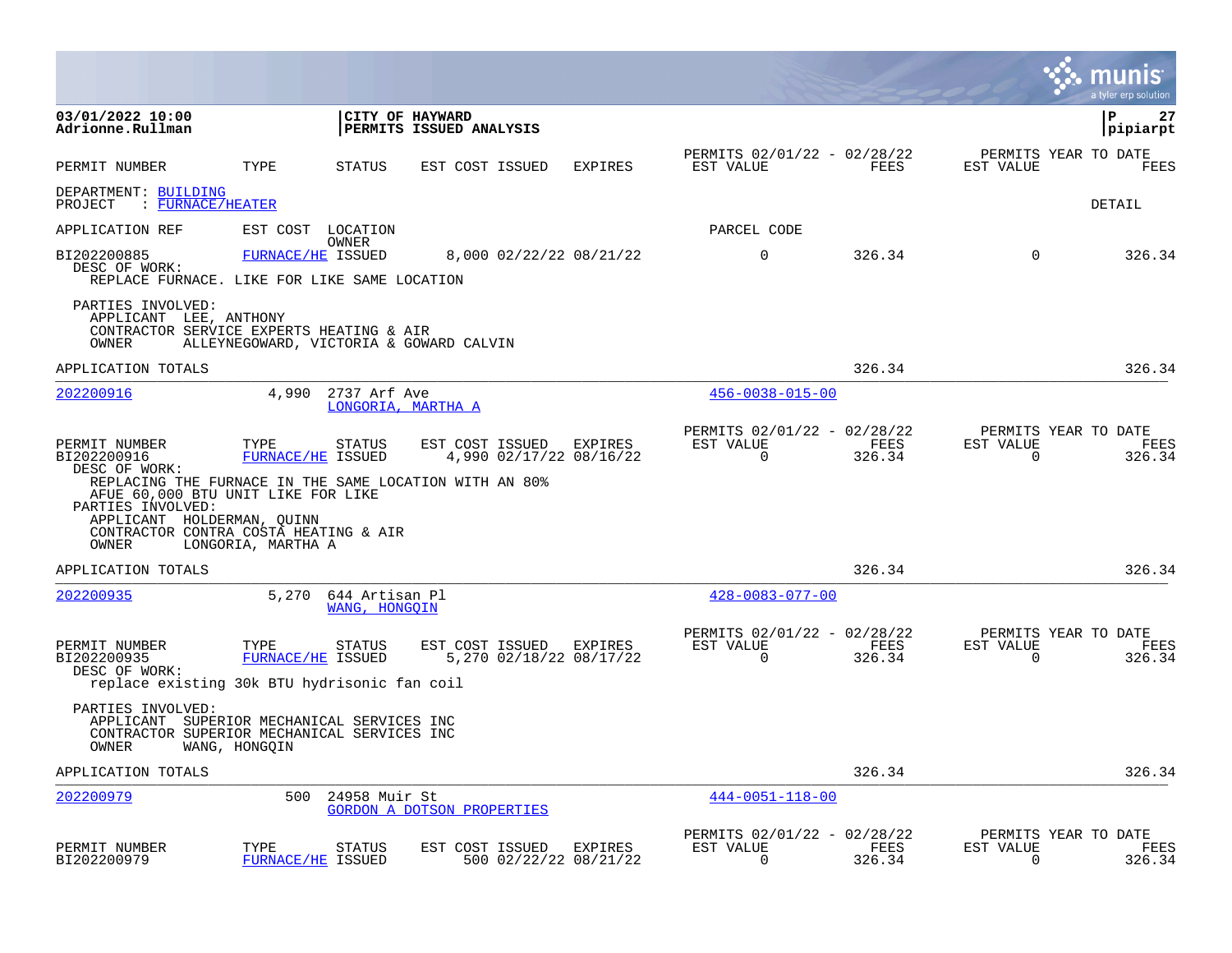|                                                                                                                                                                                                                                                                                                                                                      |                                                                        | a tyler erp solution                                            |
|------------------------------------------------------------------------------------------------------------------------------------------------------------------------------------------------------------------------------------------------------------------------------------------------------------------------------------------------------|------------------------------------------------------------------------|-----------------------------------------------------------------|
| 03/01/2022 10:00<br>CITY OF HAYWARD<br>Adrionne.Rullman<br>PERMITS ISSUED ANALYSIS                                                                                                                                                                                                                                                                   |                                                                        | ΙP<br>28<br> pipiarpt                                           |
| DEPARTMENT: BUILDING<br>: FURNACE/HEATER<br>PROJECT                                                                                                                                                                                                                                                                                                  |                                                                        | DETAIL                                                          |
| APPLICATION REF<br>EST COST LOCATION<br><b>OWNER</b>                                                                                                                                                                                                                                                                                                 | PARCEL CODE                                                            |                                                                 |
| DESC OF WORK:<br>replace existing wall heater                                                                                                                                                                                                                                                                                                        |                                                                        |                                                                 |
| PARTIES INVOLVED:<br>APPLICANT<br>4 SEASONS HEATING & AIR<br>CONTRACTOR 4 SEASONS HEATING & AIR<br>OWNER<br>GORDON A DOTSON PROPERTIES                                                                                                                                                                                                               |                                                                        |                                                                 |
| APPLICATION TOTALS                                                                                                                                                                                                                                                                                                                                   | 326.34                                                                 | 326.34                                                          |
| 202201034<br>5,045<br>24841 Muir St<br>PADILLA, AURORA HEIRS OF EST                                                                                                                                                                                                                                                                                  | $444 - 0042 - 009 - 00$                                                |                                                                 |
| PERMIT NUMBER<br>TYPE<br>STATUS<br>EST COST ISSUED<br>EXPIRES<br>FURNACE/HE ISSUED<br>5,045 02/24/22 08/23/22<br>BI202201034<br>DESC OF WORK:<br>REPLACE FURNACE IN (E) LOCATION IN CLOSET, 40K BTU                                                                                                                                                  | PERMITS 02/01/22 - 02/28/22<br>EST VALUE<br>FEES<br>326.34<br>$\Omega$ | PERMITS YEAR TO DATE<br>EST VALUE<br>FEES<br>326.34<br>$\Omega$ |
| PARTIES INVOLVED:<br>CONTRACTOR CONTRA COSTA HEATING AND AC<br>OWNER<br>PADILLA, AURORA HEIRS OF EST                                                                                                                                                                                                                                                 |                                                                        |                                                                 |
| APPLICATION TOTALS                                                                                                                                                                                                                                                                                                                                   | 326.34                                                                 | 326.34                                                          |
| 202201040<br>4,000<br>26239 Flamingo Ave<br>VATUVEI, ARLEEN                                                                                                                                                                                                                                                                                          | $454 - 0035 - 043 - 00$                                                |                                                                 |
| PERMIT NUMBER<br>EST COST ISSUED<br>TYPE<br><b>STATUS</b><br>EXPIRES<br>BI202201040<br>4,000 02/25/22 08/24/22<br>FURNACE/HE ISSUED<br>DESC OF WORK:<br>replace existing rooftop package unit 2.5 ton in same<br>location<br>PARTIES INVOLVED:<br>HEALTHY DUCT CLEANING<br>APPLICANT<br>CONTRACTOR HEALTHY DUCT CLEANING<br>OWNER<br>VATUVEI, ARLEEN | PERMITS 02/01/22 - 02/28/22<br>EST VALUE<br>FEES<br>$\Omega$<br>326.34 | PERMITS YEAR TO DATE<br>EST VALUE<br>FEES<br>$\Omega$<br>326.34 |
| APPLICATION TOTALS<br>PROJECT TOTALS                                                                                                                                                                                                                                                                                                                 | 326.34<br>$\Omega$<br>6,347.46                                         | 326.34<br>$\Omega$<br>6,347.46                                  |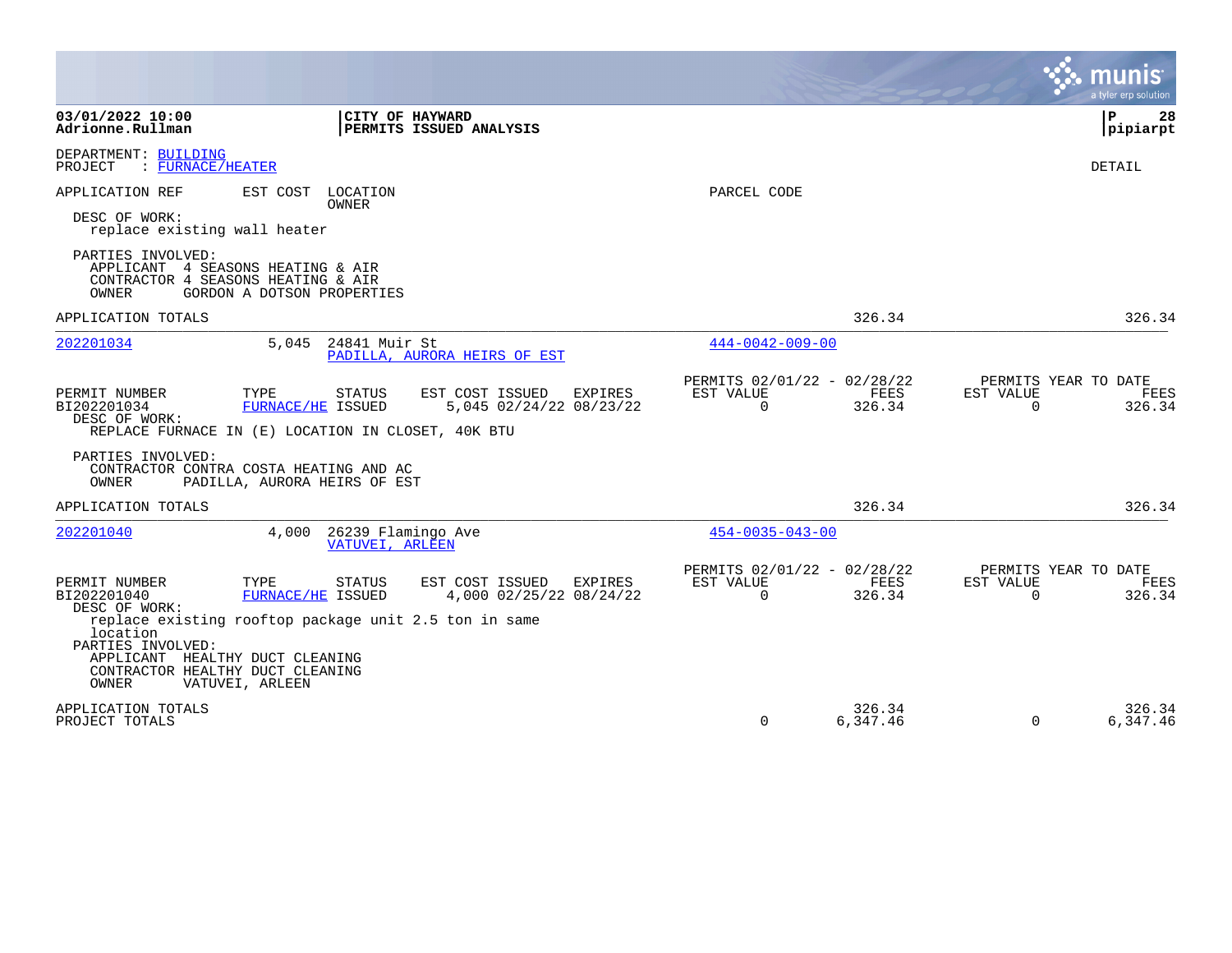|                                                                                                                           |                                         |                                              |                                                                                                                           |                                                      |                |                          | a tyler erp solution                   |
|---------------------------------------------------------------------------------------------------------------------------|-----------------------------------------|----------------------------------------------|---------------------------------------------------------------------------------------------------------------------------|------------------------------------------------------|----------------|--------------------------|----------------------------------------|
| 03/01/2022 10:00<br>Adrionne.Rullman                                                                                      |                                         | CITY OF HAYWARD                              | PERMITS ISSUED ANALYSIS                                                                                                   |                                                      |                |                          | P<br>29<br>pipiarpt                    |
| DEPARTMENT: BUILDING<br>PROJECT                                                                                           | <u>: RESIDENTIAL REPAIR/MAINTENANCE</u> |                                              |                                                                                                                           |                                                      |                |                          | DETAIL                                 |
| APPLICATION REF                                                                                                           |                                         | EST COST LOCATION<br><b>OWNER</b>            |                                                                                                                           | PARCEL CODE                                          |                |                          |                                        |
| 202200715                                                                                                                 | 5,907                                   | 21239 Gary Dr 310A<br><b>BLASOUEZ, DAVID</b> |                                                                                                                           | $415 - 0252 - 484 - 00$                              |                |                          |                                        |
| PERMIT NUMBER<br>BI202200715<br>DESC OF WORK:                                                                             | TYPE<br><b>BMAN</b>                     | <b>STATUS</b><br><b>ISSUED</b>               | EST COST ISSUED<br>EXPIRES<br>5,907 02/07/22 08/06/22<br>R&R UNIT #310 R&R 1 SLIDER DOOR. REMOVE AND REPLACE STUCCO A     | PERMITS 02/01/22 - 02/28/22<br>EST VALUE<br>$\Omega$ | FEES<br>501.26 | EST VALUE<br>$\Omega$    | PERMITS YEAR TO DATE<br>FEES<br>501.26 |
| PARTIES INVOLVED:<br>APPLICANT COMMUNITY RECONTRUCTION SOLUTIONS<br>CONTRACTOR COMMUNITY RECONTRUCTION SOLUTIONS<br>OWNER | BLASOUEZ, DAVID                         |                                              | AT DECK PERMIMETER. INSTALL FLASHING AND MEMBRANE. R&R CONCR                                                              |                                                      |                |                          |                                        |
| APPLICATION TOTALS                                                                                                        |                                         |                                              |                                                                                                                           |                                                      | 501.26         |                          | 501.26                                 |
| 202200722                                                                                                                 | 5,000                                   |                                              | 340 Industrial Pkwy<br>YOUNG, DAVID K & MARGARITA M                                                                       | $078C - 0437 - 007 - 03$                             |                |                          |                                        |
| PERMIT NUMBER<br>BI202200722<br>DESC OF WORK:                                                                             | TYPE<br><b>BMAN</b>                     | <b>STATUS</b><br><b>ISSUED</b>               | EST COST ISSUED<br>EXPIRES<br>5,000 02/08/22 08/22/22                                                                     | PERMITS 02/01/22 - 02/28/22<br>EST VALUE<br>$\Omega$ | FEES<br>461.76 | EST VALUE<br>$\Omega$    | PERMITS YEAR TO DATE<br>FEES<br>461.76 |
| electrical and stucco<br>PARTIES INVOLVED:<br>APPLICANT HARRISON, VICTOR<br>CONTRACTOR OWNER/BUILDER<br>OWNER             | YOUNG, DAVID K & MARGARITA M            |                                              | repair work, paint, parchwork drywall, sealing/caulking,                                                                  |                                                      |                |                          |                                        |
| APPLICATION TOTALS                                                                                                        |                                         |                                              |                                                                                                                           |                                                      | 461.76         |                          | 461.76                                 |
| 202200733                                                                                                                 | 4,585                                   | 21228 Gary Dr 206E<br>ROBERTSON, LURA        |                                                                                                                           | $415 - 0252 - 360 - 00$                              |                |                          |                                        |
| PERMIT NUMBER<br>BI202200733<br>DESC OF WORK:                                                                             | TYPE<br><b>BMAN</b>                     | <b>STATUS</b><br><b>ISSUED</b>               | EST COST ISSUED<br>EXPIRES<br>4,585 02/08/22 08/07/22                                                                     | PERMITS 02/01/22 - 02/28/22<br>EST VALUE<br>$\Omega$ | FEES<br>320.67 | EST VALUE<br>$\mathbf 0$ | PERMITS YEAR TO DATE<br>FEES<br>320.67 |
| PARTIES INVOLVED:                                                                                                         |                                         |                                              | R&R livingroom slider door, R&R stucco at deck, install flas<br>hing & membrane, R&R concrete topping slab, patch & paint |                                                      |                |                          |                                        |
| APPLICANT COMMUNITY RECONSTRUCTION SOLUTIONS<br>CONTRACTOR COMMUNITY RECONSTRUCTION SOLUTIONS<br>OWNER                    | ROBERTSON, LURA                         |                                              |                                                                                                                           |                                                      |                |                          |                                        |
| APPLICATION TOTALS                                                                                                        |                                         |                                              |                                                                                                                           |                                                      | 320.67         |                          | 320.67                                 |
| 202200734                                                                                                                 | 4,585                                   | 21228 Gary Dr 206E<br>ROBERTSON, LURA        |                                                                                                                           | $415 - 0252 - 360 - 00$                              |                |                          |                                        |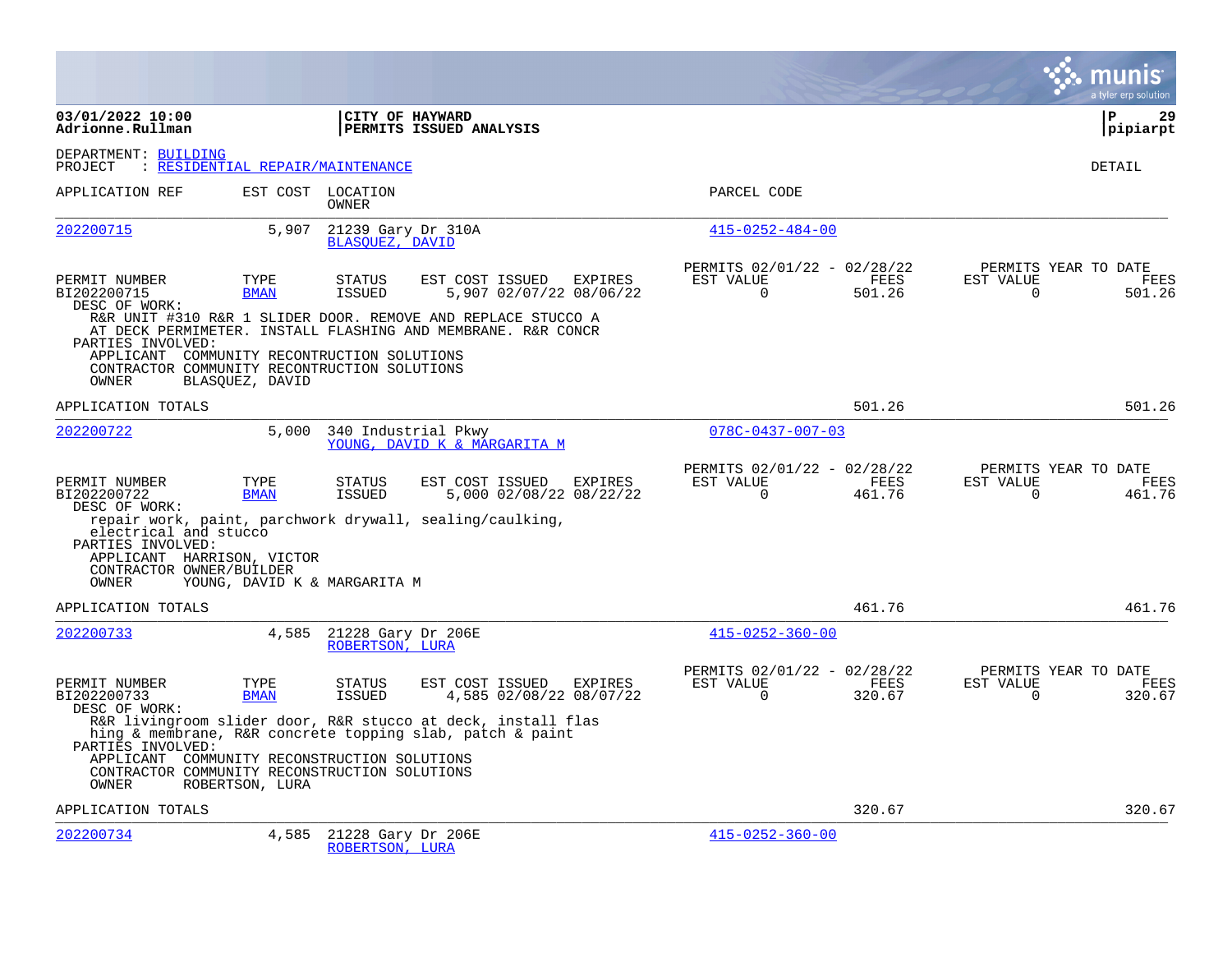|                                                                                                                                                                                             |                                  |                                         |                                                                                                                            |                |                                                      |                  |                       | nıs<br>a tyler erp solution              |
|---------------------------------------------------------------------------------------------------------------------------------------------------------------------------------------------|----------------------------------|-----------------------------------------|----------------------------------------------------------------------------------------------------------------------------|----------------|------------------------------------------------------|------------------|-----------------------|------------------------------------------|
| 03/01/2022 10:00<br>Adrionne.Rullman                                                                                                                                                        |                                  | CITY OF HAYWARD                         | PERMITS ISSUED ANALYSIS                                                                                                    |                | PERMITS 02/01/22 - 02/28/22                          |                  |                       | ΙP<br>30<br> pipiarpt                    |
| PERMIT NUMBER                                                                                                                                                                               | TYPE                             | <b>STATUS</b>                           | EST COST ISSUED                                                                                                            | <b>EXPIRES</b> | EST VALUE                                            | FEES             | EST VALUE             | PERMITS YEAR TO DATE<br>FEES             |
| DEPARTMENT: BUILDING<br>PROJECT                                                                                                                                                             | : RESIDENTIAL REPAIR/MAINTENANCE |                                         |                                                                                                                            |                |                                                      |                  |                       | DETAIL                                   |
| APPLICATION REF                                                                                                                                                                             |                                  | EST COST LOCATION<br>OWNER              |                                                                                                                            |                | PARCEL CODE                                          |                  |                       |                                          |
| BI202200734<br>DESC OF WORK:                                                                                                                                                                | <b>BMAN</b>                      | <b>ISSUED</b>                           | 4,585 02/08/22 08/07/22                                                                                                    |                | $\Omega$                                             | 320.67           | $\Omega$              | 320.67                                   |
| PARTIES INVOLVED:<br>APPLICANT COMMUNITY RECONSTRUCTION SOLUTIONS                                                                                                                           |                                  |                                         | R&R master bed slider door, R&R stucco at deck, install flas<br>hings & membrane, R&R concrete topping slab, patch & paint |                |                                                      |                  |                       |                                          |
| CONTRACTOR COMMUNITY RECONSTRUCTION SOLUTIONS<br>OWNER                                                                                                                                      | ROBERTSON, LURA                  |                                         |                                                                                                                            |                |                                                      |                  |                       |                                          |
| APPLICATION TOTALS                                                                                                                                                                          |                                  |                                         |                                                                                                                            |                |                                                      | 320.67           |                       | 320.67                                   |
| 202200735                                                                                                                                                                                   | 4,585                            | 21228 Gary Dr 306<br>KIM, HANNAH        |                                                                                                                            |                | $415 - 0252 - 374 - 00$                              |                  |                       |                                          |
| PERMIT NUMBER<br>BI202200735<br>DESC OF WORK:                                                                                                                                               | TYPE<br><b>BMAN</b>              | <b>STATUS</b><br><b>ISSUED</b>          | EST COST ISSUED<br>4,585 02/08/22 08/07/22                                                                                 | EXPIRES        | PERMITS 02/01/22 - 02/28/22<br>EST VALUE<br>$\Omega$ | FEES<br>320.67   | EST VALUE<br>$\Omega$ | PERMITS YEAR TO DATE<br>FEES<br>320.67   |
| R&R naster bed slider, R&R stucco at deck, install flashings<br>PARTIES INVOLVED:<br>APPLICANT COMMUNITY RECONSTRUCTION SOLUTIONS<br>CONTRACTOR COMMUNITY RECONSTRUCTION SOLUTIONS<br>OWNER | KIM, HANNAH                      |                                         | & membrane, R&R concrete topping slab, patch and paint                                                                     |                |                                                      |                  |                       |                                          |
| APPLICATION TOTALS                                                                                                                                                                          |                                  |                                         |                                                                                                                            |                |                                                      | 320.67           |                       | 320.67                                   |
| 202200754                                                                                                                                                                                   | 68,000                           | 336 C St<br>PRAKASH, SHASHI             |                                                                                                                            |                | 431-0119-036-00                                      |                  |                       |                                          |
| PERMIT NUMBER<br>BI202200754<br>DESC OF WORK:                                                                                                                                               | TYPE<br><b>BMAN</b>              | <b>STATUS</b><br><b>ISSUED</b>          | EST COST ISSUED<br>68,000 02/10/22 08/09/22                                                                                | EXPIRES        | PERMITS 02/01/22 - 02/28/22<br>EST VALUE<br>$\Omega$ | FEES<br>2,324.14 | EST VALUE<br>$\Omega$ | PERMITS YEAR TO DATE<br>FEES<br>2,324.14 |
| HIGH KITCHEN CABINETS AND BATHROOM CABINETS WERE REMOVED<br>PARTIES INVOLVED:<br>APPLICANT CARBOC, EDWIN<br>CONTRACTOR BMS CAT INC<br>OWNER                                                 | PRAKASH, SHASHI                  |                                         | DUE TO WATER DAMAGE CARPET FLOOR WAS REMOVED, WALLS CUT 2'                                                                 |                |                                                      |                  |                       |                                          |
| APPLICATION TOTALS                                                                                                                                                                          |                                  |                                         |                                                                                                                            |                |                                                      | 2,324.14         |                       | 2,324.14                                 |
| 202200761                                                                                                                                                                                   | 5,907                            | 21117 Gary Dr 206D<br>MESA VERDE H.O.A. |                                                                                                                            |                | $415 - 0252 - 314 - 00$                              |                  |                       |                                          |
| PERMIT NUMBER<br>BI202200761<br>DESC OF WORK:                                                                                                                                               | TYPE<br><b>BMAN</b>              | STATUS<br><b>ISSUED</b>                 | EST COST ISSUED<br>5,907 02/09/22 08/08/22                                                                                 | <b>EXPIRES</b> | PERMITS 02/01/22 - 02/28/22<br>EST VALUE<br>$\Omega$ | FEES<br>342.48   | EST VALUE<br>$\Omega$ | PERMITS YEAR TO DATE<br>FEES<br>342.48   |

 $\bullet$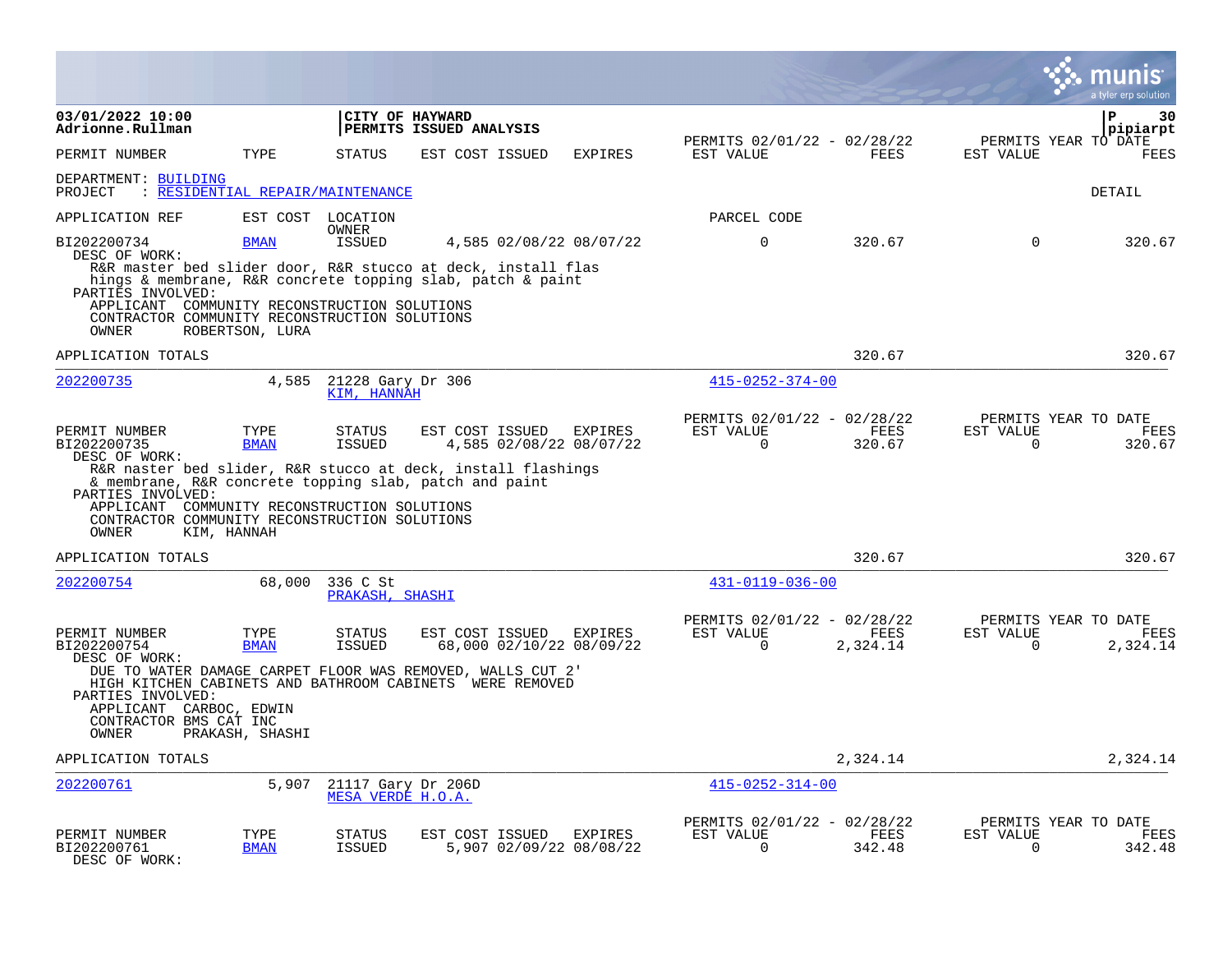|                                                                                                                             |                                  |                                              |                                                                                                                     |                                                         |                       | a tyler erp solution                                                   |
|-----------------------------------------------------------------------------------------------------------------------------|----------------------------------|----------------------------------------------|---------------------------------------------------------------------------------------------------------------------|---------------------------------------------------------|-----------------------|------------------------------------------------------------------------|
| 03/01/2022 10:00<br>Adrionne.Rullman<br>R7R mid level landing stucco wall at perimeter                                      |                                  | CITY OF HAYWARD                              | PERMITS ISSUED ANALYSIS<br>install flashings, saddle, weatherproofing, replace concrete                             |                                                         |                       | l P<br>31<br> pipiarpt                                                 |
| DEPARTMENT: BUILDING<br>PROJECT                                                                                             | : RESIDENTIAL REPAIR/MAINTENANCE |                                              |                                                                                                                     |                                                         |                       | DETAIL                                                                 |
| APPLICATION REF                                                                                                             |                                  | EST COST LOCATION<br>OWNER                   |                                                                                                                     | PARCEL CODE                                             |                       |                                                                        |
| PARTIES INVOLVED:<br>APPLICANT COMMUNITY RECONSTRUCTION SOLUTIONS<br>CONTRACTOR COMMUNITY RECONSTRUCTION SOLUTIONS<br>OWNER | MESA VERDE H.O.A.                |                                              |                                                                                                                     |                                                         |                       |                                                                        |
| APPLICATION TOTALS                                                                                                          |                                  |                                              |                                                                                                                     |                                                         | 342.48                | 342.48                                                                 |
| 202200771                                                                                                                   | 10,000                           | 278 Goodwin St                               | TANGSOMBATVISIT, BOONCHAI & MAY                                                                                     | $452 - 0028 - 075 - 00$                                 |                       |                                                                        |
| PERMIT NUMBER<br>BI202200771<br>DESC OF WORK:                                                                               | TYPE<br><b>BMAN</b>              | <b>STATUS</b><br><b>ISSUED</b>               | EST COST ISSUED<br>EXPIRES<br>10,000 02/09/22 08/24/22                                                              | PERMITS 02/01/22 - 02/28/22<br>EST VALUE<br>$\mathbf 0$ | FEES<br>429.58        | PERMITS YEAR TO DATE<br>EST VALUE<br><b>FEES</b><br>429.58<br>$\Omega$ |
| PARTIES INVOLVED:<br>APPLICANT STEVAN HURTADO<br>CONTRACTOR OWNER/BUILDER<br>OWNER                                          | TANGSOMBATVISIT, BOONCHAI & MAY  |                                              | remove old wiring & subpanel and replace with 100 amp<br>subpanel, install GFCI & AFCI where applicable, new lights |                                                         |                       |                                                                        |
| APPLICATION TOTALS                                                                                                          |                                  |                                              |                                                                                                                     |                                                         | 429.58                | 429.58                                                                 |
| 202200789                                                                                                                   | 30,000                           | 26801 Calaroga Ave                           | CARTER, STEPHEN A TR                                                                                                | $455 - 0032 - 069 - 00$                                 |                       |                                                                        |
| PERMIT NUMBER<br>BI202200789<br>DESC OF WORK:                                                                               | TYPE<br><b>BMAN</b>              | STATUS<br><b>ISSUED</b>                      | EST COST ISSUED<br><b>EXPIRES</b><br>30,000 02/10/22 08/28/22                                                       | PERMITS 02/01/22 - 02/28/22<br>EST VALUE<br>$\Omega$    | FEES<br>836.93        | PERMITS YEAR TO DATE<br>EST VALUE<br>FEES<br>$\Omega$<br>836.93        |
| RESTORE GAS METER.<br>PARTIES INVOLVED:<br>CONTRACTOR FIRE DAMAGE RESTORATION CONTRACTORS INC<br>OWNER                      | CARTER, STEPHEN A TR             |                                              | REPLACE FRAMED WALL FROM VEHICLE IMPACT INTO GARAGE &                                                               |                                                         |                       |                                                                        |
| APPLICATION TOTALS                                                                                                          |                                  |                                              |                                                                                                                     |                                                         | 836.93                | 836.93                                                                 |
| 202200819                                                                                                                   | 7,026                            | 27709 Eucalyptus Ct<br><b>MABREY, ASHLEY</b> |                                                                                                                     | $452 - 0061 - 115 - 00$                                 |                       |                                                                        |
| PERMIT NUMBER<br>BI202200819<br>DESC OF WORK:                                                                               | TYPE<br><b>BMAN</b>              | <b>STATUS</b><br><b>ISSUED</b>               | EST COST ISSUED<br>EXPIRES<br>7,026 02/14/22 08/13/22                                                               | PERMITS 02/01/22 - 02/28/22<br>EST VALUE<br>$\Omega$    | <b>FEES</b><br>580.17 | PERMITS YEAR TO DATE<br>EST VALUE<br>FEES<br>$\Omega$<br>580.17        |
| TALL - 22 SF. DRYWALL 50 SF<br>PARTIES INVOLVED:                                                                            |                                  |                                              | KITHCEN-INSTALLATION, FACED BATT 3 1/2", R13 PER LF UP TO 2'                                                        |                                                         |                       |                                                                        |
| APPLICANT SWEANINGEN, MARGUERITE<br>CONTRACTOR MARK SCOTT CONSTRUCTION                                                      |                                  |                                              |                                                                                                                     |                                                         |                       |                                                                        |

 $\mathcal{L}^{\text{max}}$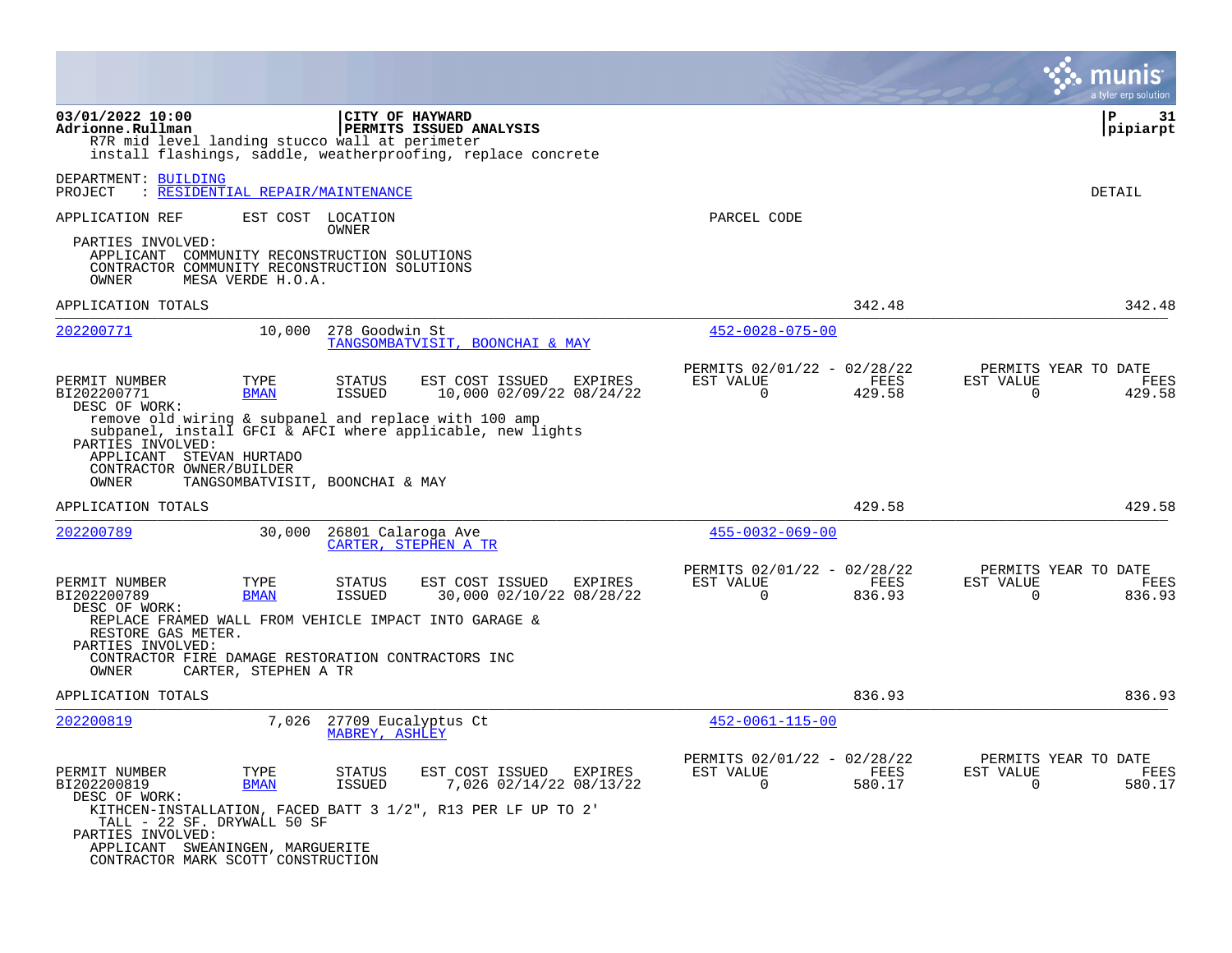|                                                                     |                                            |             |                    | <b>munis</b><br>a tyler erp solution |
|---------------------------------------------------------------------|--------------------------------------------|-------------|--------------------|--------------------------------------|
| 03/01/2022 10:00<br>Adrionne.Rullman                                | CITY OF HAYWARD<br>PERMITS ISSUED ANALYSIS |             |                    | 32<br>P<br> pipiarpt                 |
| DEPARTMENT: BUILDING<br>: RESIDENTIAL REPAIR/MAINTENANCE<br>PROJECT |                                            |             |                    | DETAIL                               |
| EST COST<br>APPLICATION REF                                         | LOCATION<br>OWNER                          | PARCEL CODE |                    |                                      |
| OWNER<br>MABREY, ASHLEY                                             |                                            |             |                    |                                      |
| APPLICATION TOTALS<br>PROJECT TOTALS                                |                                            |             | 580.17<br>6,438.33 | 580.17<br>6,438.33                   |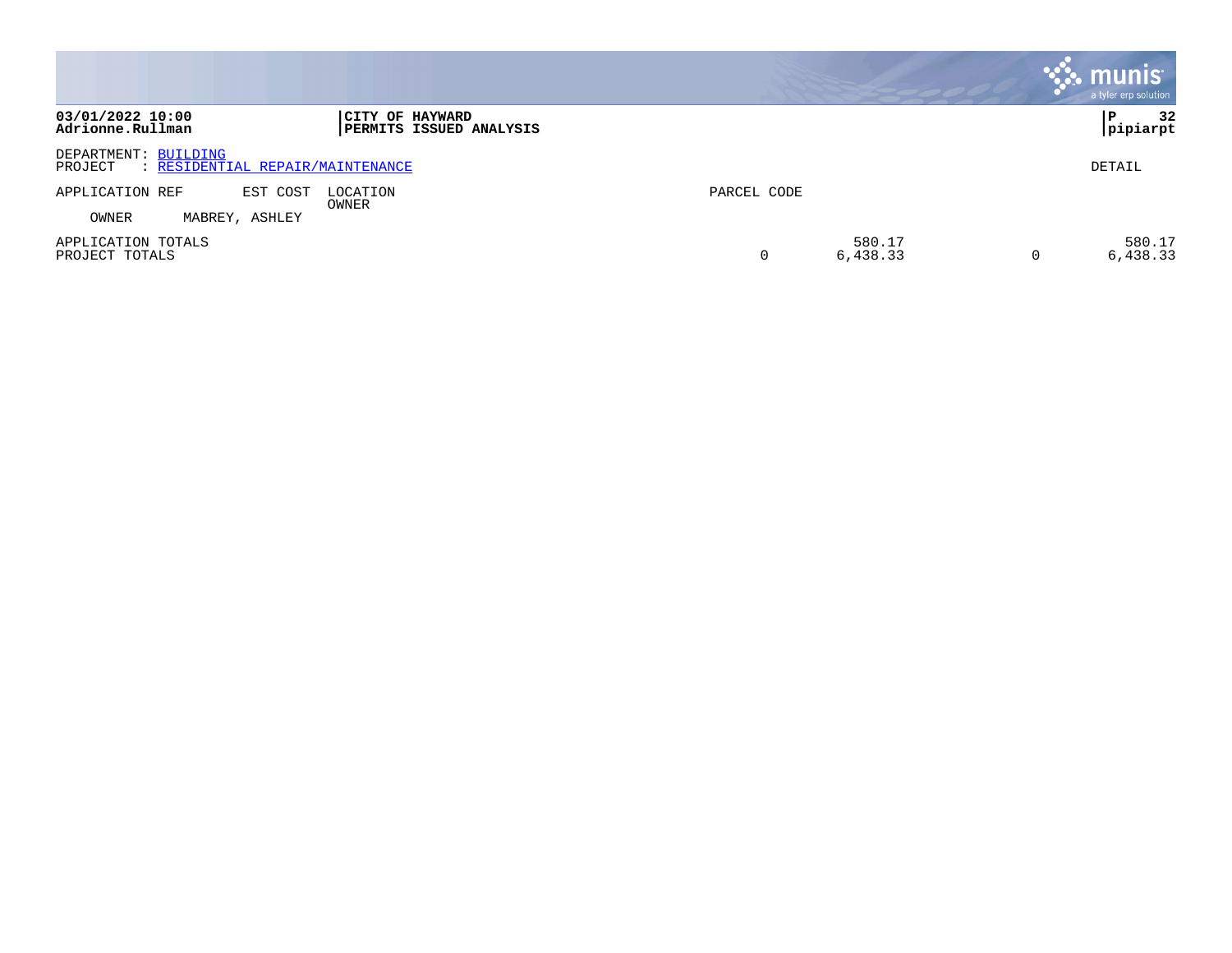|                                                                                                                                                              |                     |                                                                  |                                                     |                |                                                         |                |                          | a tyler erp solution                          |
|--------------------------------------------------------------------------------------------------------------------------------------------------------------|---------------------|------------------------------------------------------------------|-----------------------------------------------------|----------------|---------------------------------------------------------|----------------|--------------------------|-----------------------------------------------|
| 03/01/2022 10:00<br>Adrionne.Rullman                                                                                                                         |                     | CITY OF HAYWARD<br>PERMITS ISSUED ANALYSIS                       |                                                     |                |                                                         |                |                          | ∣P<br>33<br> pipiarpt                         |
| DEPARTMENT: BUILDING<br>PROJECT<br>: MECHANICAL PERMIT                                                                                                       |                     |                                                                  |                                                     |                |                                                         |                |                          | DETAIL                                        |
| APPLICATION REF                                                                                                                                              | EST COST            | LOCATION<br>OWNER                                                |                                                     |                | PARCEL CODE                                             |                |                          |                                               |
| 202106299                                                                                                                                                    | 23,600              | 29237 Eden Shores Ct<br>KHAN, ARIF & ZAIN                        |                                                     |                | $461 - 0101 - 125 - 00$                                 |                |                          |                                               |
| PERMIT NUMBER<br>BI202106299<br>DESC OF WORK:<br>add on 3-ton condensor to side yard with 3 heads                                                            | TYPE<br><b>BMEC</b> | <b>STATUS</b><br>ISSUED                                          | EST COST ISSUED EXPIRES<br>23,600 02/03/22 08/02/22 |                | PERMITS 02/01/22 - 02/28/22<br>EST VALUE<br>$\mathbf 0$ | FEES<br>326.34 | EST VALUE<br>$\mathbf 0$ | PERMITS YEAR TO DATE<br>FEES<br>326.34        |
| PARTIES INVOLVED:<br>APPLICANT MCDONALD, ASHLEY<br>CONTRACTOR COMFORT ENERGY<br>OWNER                                                                        | KHAN, ARIF & ZAIN   |                                                                  |                                                     |                |                                                         |                |                          |                                               |
| APPLICATION TOTALS                                                                                                                                           |                     |                                                                  |                                                     |                |                                                         | 326.34         |                          | 326.34                                        |
| 202200778                                                                                                                                                    | 16,989              | 2376 Lancaster Ct<br>SLEEMAN, J K & PEDDIE MARY A TRS            |                                                     |                | $425 - 0360 - 010 - 00$                                 |                |                          |                                               |
| PERMIT NUMBER<br>BI202200778<br>DESC OF WORK:<br>REPLACE EXISTING FURNACE 95% 100K, ADD NEW A/C LEFT SIDE                                                    | TYPE<br><b>BMEC</b> | STATUS<br>COMPLT                                                 | EST COST ISSUED<br>16,989 02/10/22 08/18/22         | <b>EXPIRES</b> | PERMITS 02/01/22 - 02/28/22<br>EST VALUE<br>$\Omega$    | FEES<br>505.68 | EST VALUE<br>$\Omega$    | PERMITS YEAR TO DATE<br><b>FEES</b><br>505.68 |
| OF HOUSE 5 TON 14 SEER, 60 BTUS, 1 -220VOLT CIRCUIT<br>PARTIES INVOLVED:<br>APPLICANT B.A. MORRISON<br>CONTRACTOR B.A. MORRISON<br>OWNER                     |                     | SLEEMAN, J K & PEDDIE MARY A TRS                                 |                                                     |                |                                                         |                |                          |                                               |
| APPLICATION TOTALS                                                                                                                                           |                     |                                                                  |                                                     |                |                                                         | 505.68         |                          | 505.68                                        |
| 202200937                                                                                                                                                    | 11,869              | 26775 Hayward Blvd D<br>GARCIA, OLDEMIRO & MARIA & CARLOS A & FI |                                                     |                | $445 - 0290 - 005 - 07$                                 |                |                          |                                               |
| PERMIT NUMBER<br>BI202200937<br>DESC OF WORK:                                                                                                                | TYPE<br><b>BMEC</b> | STATUS<br><b>ISSUED</b>                                          | EST COST ISSUED EXPIRES<br>11,869 02/24/22 08/23/22 |                | PERMITS 02/01/22 - 02/28/22<br>EST VALUE<br>$\Omega$    | FEES<br>326.34 | EST VALUE<br>$\Omega$    | PERMITS YEAR TO DATE<br>FEES<br>326.34        |
| replace existing heat pump package unit same location<br>3-ton 36k BTUs<br>PARTIES INVOLVED:<br>APPLICANT B.A. MORRISON<br>CONTRACTOR B.A. MORRISON<br>OWNER |                     | GARCIA, OLDEMIRO & MARIA & CARLOS A & FI                         |                                                     |                |                                                         |                |                          |                                               |
| APPLICATION TOTALS                                                                                                                                           |                     |                                                                  |                                                     |                |                                                         | 326.34         |                          | 326.34                                        |
| 202201021                                                                                                                                                    | 7,854               | 24154 Clawiter Rd<br>MITCHELL, PETER & MARGARET T TRS            |                                                     |                | $441 - 0090 - 012 - 02$                                 |                |                          |                                               |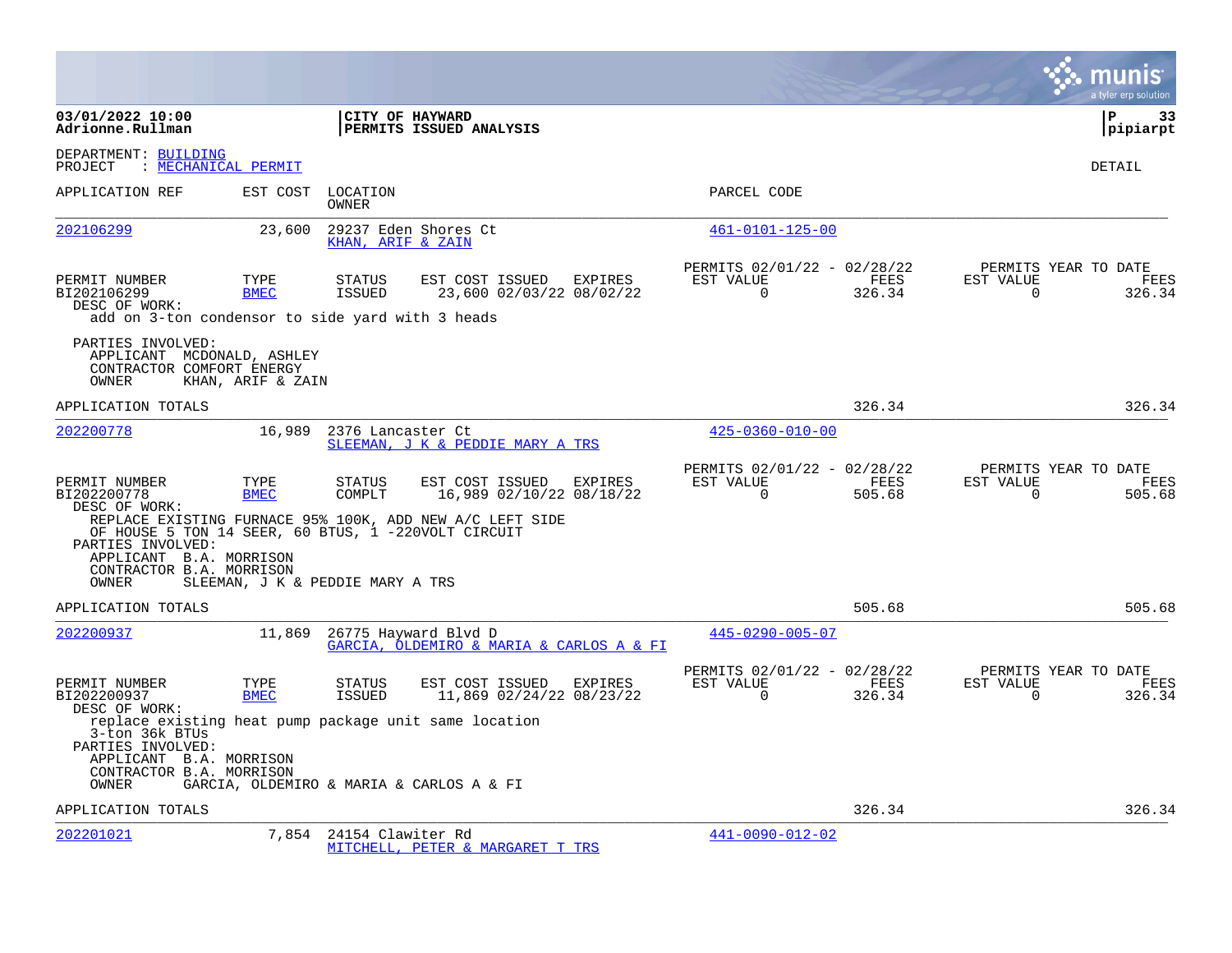|                                                                                                |             |                                                                                                                  |                                            |                         |                                          |                    |           | <b>munis</b><br>a tyler erp solution |
|------------------------------------------------------------------------------------------------|-------------|------------------------------------------------------------------------------------------------------------------|--------------------------------------------|-------------------------|------------------------------------------|--------------------|-----------|--------------------------------------|
| 03/01/2022 10:00<br>Adrionne.Rullman                                                           |             |                                                                                                                  | CITY OF HAYWARD<br>PERMITS ISSUED ANALYSIS |                         |                                          |                    |           | 34<br>P<br>pipiarpt                  |
| PERMIT NUMBER                                                                                  | TYPE        | STATUS                                                                                                           | EST COST ISSUED                            | <b>EXPIRES</b>          | PERMITS 02/01/22 - 02/28/22<br>EST VALUE | FEES               | EST VALUE | PERMITS YEAR TO DATE<br>FEES         |
| DEPARTMENT: BUILDING<br>: MECHANICAL PERMIT<br>PROJECT                                         |             |                                                                                                                  |                                            |                         |                                          |                    |           | DETAIL                               |
| APPLICATION REF                                                                                | EST COST    | LOCATION<br>OWNER                                                                                                |                                            |                         | PARCEL CODE                              |                    |           |                                      |
| BI202201021<br>DESC OF WORK:                                                                   | <b>BMEC</b> | ISSUED                                                                                                           |                                            | 7,854 02/24/22 08/23/22 | $\mathbf 0$                              | 326.34             | $\Omega$  | 326.34                               |
| 2 zone ductless mini split 18k BTU outdoor<br>9k & 12k BTU indoor for SFD<br>PARTIES INVOLVED: |             |                                                                                                                  |                                            |                         |                                          |                    |           |                                      |
| APPLICANT<br>CONTRACTOR<br>OWNER                                                               |             | COMFY HEATING & AIR CONDITIONING INC<br>COMFY HEATING & AIR CONDITIONING INC<br>MITCHELL, PETER & MARGARET T TRS |                                            |                         |                                          |                    |           |                                      |
| APPLICATION TOTALS<br>PROJECT TOTALS                                                           |             |                                                                                                                  |                                            |                         | 0                                        | 326.34<br>1,484.70 | $\Omega$  | 326.34<br>1,484.70                   |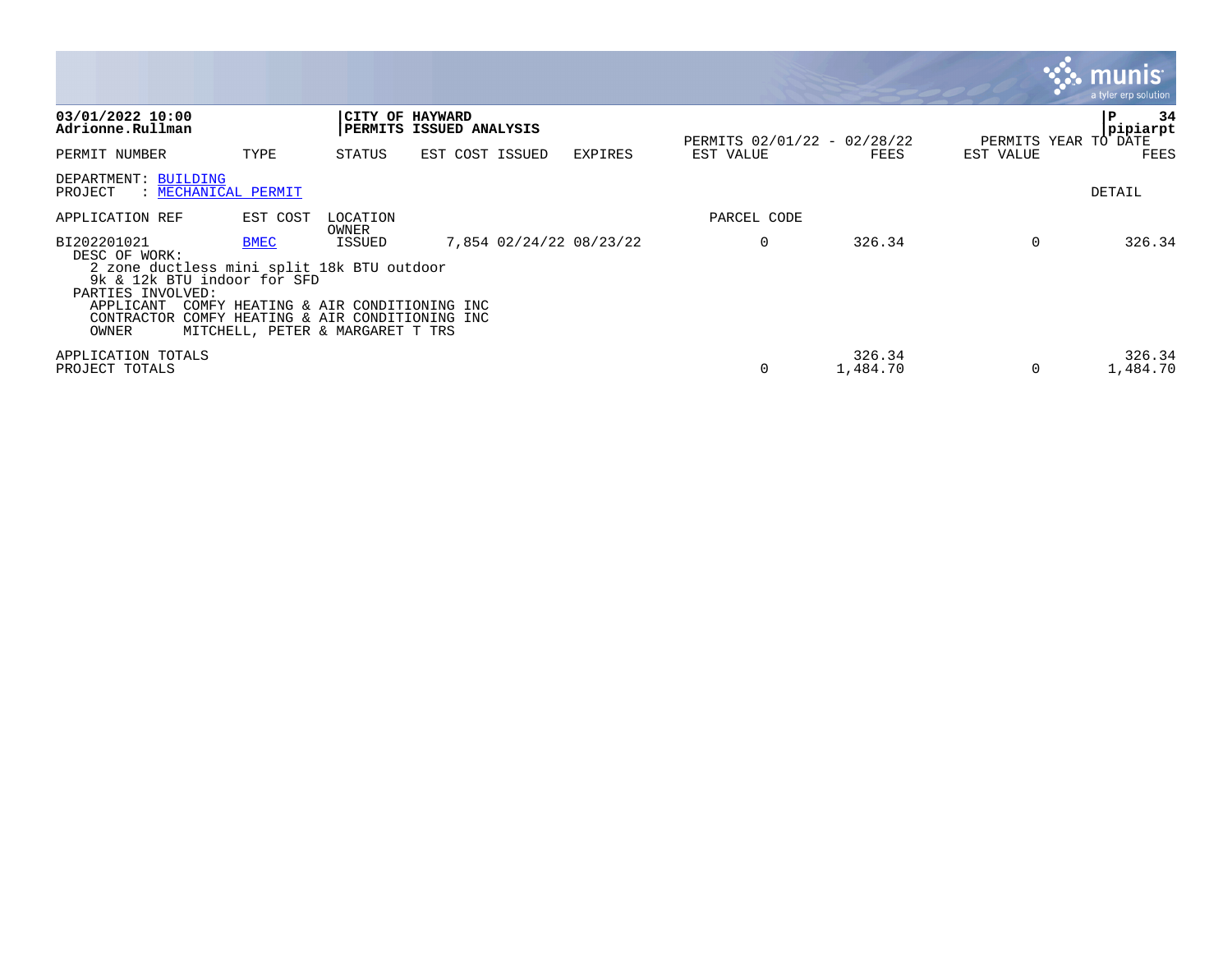|                                                                                                                               |                            |                                     |                                                                                                                            |         |                                                         |                  |                          | munis<br>a tyler erp solution                   |
|-------------------------------------------------------------------------------------------------------------------------------|----------------------------|-------------------------------------|----------------------------------------------------------------------------------------------------------------------------|---------|---------------------------------------------------------|------------------|--------------------------|-------------------------------------------------|
| 03/01/2022 10:00<br>Adrionne.Rullman                                                                                          |                            | CITY OF HAYWARD                     | PERMITS ISSUED ANALYSIS                                                                                                    |         |                                                         |                  |                          | l P<br>35<br> pipiarpt                          |
| DEPARTMENT: BUILDING<br>PROJECT                                                                                               | : MISCELLANEOUS WORK       |                                     |                                                                                                                            |         |                                                         |                  |                          | DETAIL                                          |
| APPLICATION REF                                                                                                               | EST COST                   | LOCATION<br>OWNER                   |                                                                                                                            |         | PARCEL CODE                                             |                  |                          |                                                 |
| 202105423                                                                                                                     | 20,000                     | 3335 Arden Rd                       | HAYWARD ABCDE LLC/IAN DOSS                                                                                                 |         | $461 - 0016 - 032 - 00$                                 |                  |                          |                                                 |
| PERMIT NUMBER<br>BI202105423<br>DESC OF WORK:<br>Install emergency power generator                                            | TYPE<br><b>MISC</b>        | <b>STATUS</b><br>ISSUED             | EST COST ISSUED EXPIRES<br>20,000 02/08/22 08/07/22                                                                        |         | PERMITS 02/01/22 - 02/28/22<br>EST VALUE<br>$\mathbf 0$ | FEES<br>1,057.45 | EST VALUE<br>$\mathbf 0$ | PERMITS YEAR TO DATE<br>FEES<br>1,057.45        |
| PARTIES INVOLVED:<br>APPLICANT PLASTIKON INDUSTRIES, INC.<br>CONTRACTOR OCHOA, DAVID<br>OWNER                                 | HAYWARD ABCDE LLC/IAN DOSS |                                     |                                                                                                                            |         |                                                         |                  |                          |                                                 |
| APPLICATION TOTALS                                                                                                            |                            |                                     |                                                                                                                            |         |                                                         | 1,057.45         |                          | 1,057.45                                        |
| 202200019                                                                                                                     | 26,900                     | 26420 Parkside Dr<br>PRAVEEN RATTAN |                                                                                                                            |         | $425 - 0430 - 004 - 00$                                 |                  |                          |                                                 |
| PERMIT NUMBER<br>BI202200019<br>DESC OF WORK:<br>2 AC BATTERY INSTALLATION                                                    | TYPE<br><b>MISC</b>        | <b>STATUS</b><br>ISSUED             | EST COST ISSUED EXPIRES<br>26,900 02/17/22 08/16/22                                                                        |         | PERMITS 02/01/22 - 02/28/22<br>EST VALUE<br>$\Omega$    | FEES<br>1,315.99 | EST VALUE<br>$\Omega$    | PERMITS YEAR TO DATE<br><b>FEES</b><br>1,315.99 |
| PARTIES INVOLVED:<br>APPLICANT STE ELECTRIC DBA SOLAR TECHNOLOGIES<br>CONTRACTOR STE ELECTRIC DBA SOLAR TECHNOLOGIES<br>OWNER | PRAVEEN RATTAN             |                                     |                                                                                                                            |         |                                                         |                  |                          |                                                 |
| APPLICATION TOTALS                                                                                                            |                            |                                     |                                                                                                                            |         |                                                         | 1,315.99         |                          | 1,315.99                                        |
| 202200231                                                                                                                     | 150,000                    |                                     | 25801 Industrial Blvd<br>MOUNT EDEN NURSERY COMPANY                                                                        |         | $441 - 0045 - 005 - 02$                                 |                  |                          |                                                 |
| PERMIT NUMBER<br>BI202200231<br>DESC OF WORK:                                                                                 | TYPE<br><b>MISC</b>        | <b>STATUS</b><br><b>ISSUED</b>      | EST COST ISSUED<br>150,000 02/23/22 08/22/22                                                                               | EXPIRES | PERMITS 02/01/22 - 02/28/22<br>EST VALUE<br>$\Omega$    | FEES<br>4,422.08 | EST VALUE<br>$\Omega$    | PERMITS YEAR TO DATE<br>FEES<br>4,422.08        |
| PARTIES INVOLVED:<br>APPLICANT CHANG, CLIFFORD<br>CONTRACTOR GCI GENERAL CONTRACTORS<br>OWNER                                 | MOUNT EDEN NURSERY COMPANY |                                     | NEW PERMITER FENCE AROUND 3 SIDES OF SITE AT (E) BUSINESS<br>PARK. 8 FT TALL, EXCEPT IN FRONT SETBACK WHERE IT'S 4 FT TALL |         |                                                         |                  |                          |                                                 |
| APPLICATION TOTALS                                                                                                            |                            |                                     |                                                                                                                            |         |                                                         | 4,422.08         |                          | 4,422.08                                        |
| 202200232                                                                                                                     | 10,000                     | 25800 Clawiter Rd                   | CLAWITER INNOVATION LCC                                                                                                    |         | $454 - 0010 - 003 - 00$                                 |                  |                          |                                                 |

**College**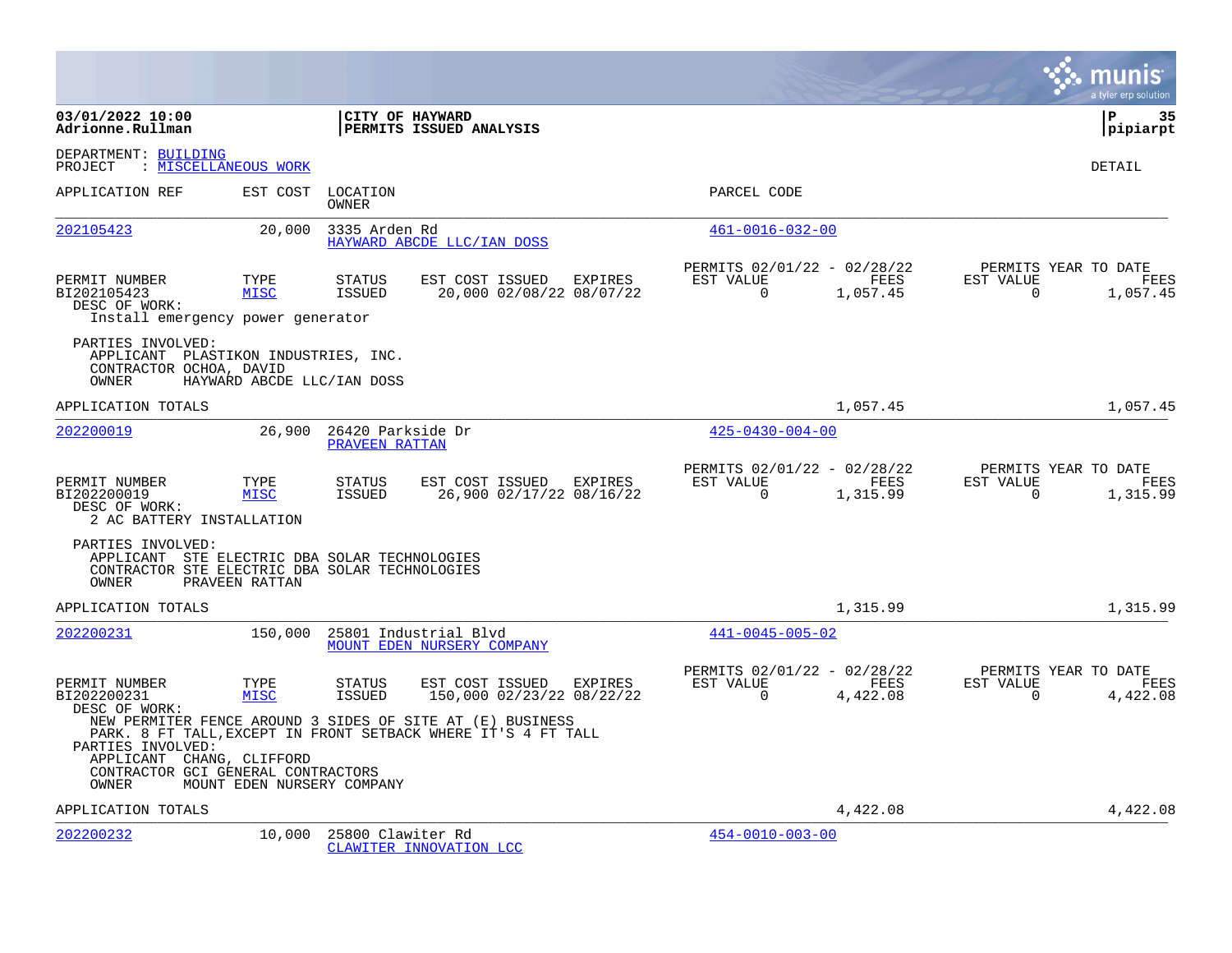|                                                                                                                                      |                                                                                    |                   |                                            |                |                             |                    |           | <b>W. munis</b><br>a tyler erp solution,       |
|--------------------------------------------------------------------------------------------------------------------------------------|------------------------------------------------------------------------------------|-------------------|--------------------------------------------|----------------|-----------------------------|--------------------|-----------|------------------------------------------------|
| 03/01/2022 10:00<br>Adrionne.Rullman                                                                                                 |                                                                                    |                   | CITY OF HAYWARD<br>PERMITS ISSUED ANALYSIS |                | PERMITS 02/01/22 - 02/28/22 |                    |           | 36<br>l P<br> pipiarpt<br>PERMITS YEAR TO DATE |
| PERMIT NUMBER                                                                                                                        | TYPE                                                                               | STATUS            | EST COST ISSUED                            | <b>EXPIRES</b> | EST VALUE                   | FEES               | EST VALUE | FEES                                           |
| DEPARTMENT: BUILDING<br>PROJECT<br>: MISCELLANEOUS WORK                                                                              |                                                                                    |                   |                                            |                |                             |                    |           | DETAIL                                         |
| APPLICATION REF                                                                                                                      | EST COST                                                                           | LOCATION<br>OWNER |                                            |                | PARCEL CODE                 |                    |           |                                                |
| BI202200232<br>DESC OF WORK:<br>Off site COH Lighting<br>Refer to 202001044<br>PARTIES INVOLVED:<br>APPLICANT<br>CONTRACTOR<br>OWNER | <b>MISC</b><br>ANDERSON, CARLA<br>HITT CONTRACTING, INC<br>CLAWITER INNOVATION LCC | ISSUED            | 10,000 02/07/22 08/06/22                   |                | 0                           | 881.32             | 0         | 881.32                                         |
| APPLICATION TOTALS<br>PROJECT TOTALS                                                                                                 |                                                                                    |                   |                                            |                |                             | 881.32<br>7,676.84 | $\Omega$  | 881.32<br>7,676.84                             |

 $\sim$   $\sim$   $\sim$   $\sim$   $\sim$   $\sim$   $\sim$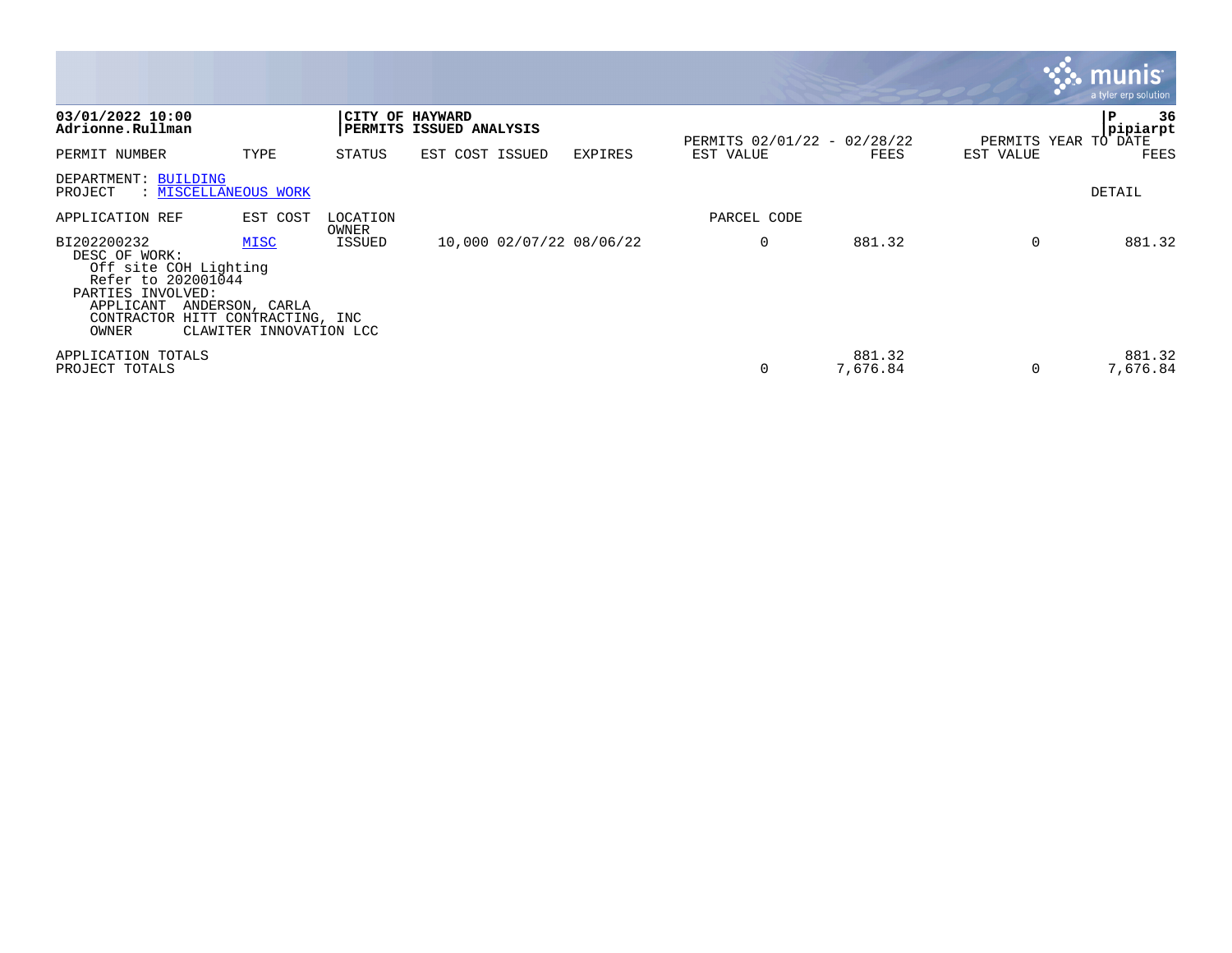|                                                                                               |                                |                                |                                            |         |                                               |                  |                       | <b>munis</b><br>a tyler erp solution   |
|-----------------------------------------------------------------------------------------------|--------------------------------|--------------------------------|--------------------------------------------|---------|-----------------------------------------------|------------------|-----------------------|----------------------------------------|
| 03/01/2022 10:00<br>Adrionne.Rullman                                                          |                                | CITY OF HAYWARD                | PERMITS ISSUED ANALYSIS                    |         |                                               |                  |                       | 37<br>P<br> pipiarpt                   |
| DEPARTMENT: BUILDING<br>PROJECT<br>: PATIO COVER/ENCLOSURE                                    |                                |                                |                                            |         |                                               |                  |                       | DETAIL                                 |
| APPLICATION REF                                                                               | EST COST                       | LOCATION<br>OWNER              |                                            |         | PARCEL CODE                                   |                  |                       |                                        |
| 202201004                                                                                     | 5,000                          | 331 Rotary St<br>STAHLER, RYAN |                                            |         | $431 - 0028 - 048 - 00$                       |                  |                       |                                        |
| PERMIT NUMBER<br>BI202201004<br>DESC OF WORK:<br>Pavilion - Outdoor garden structure - gazebo | TYPE<br>PATIO                  | STATUS<br>ISSUED               | EST COST ISSUED<br>5,000 02/23/22 08/22/22 | EXPIRES | PERMITS 02/01/22 - 02/28/22<br>EST VALUE<br>0 | FEES<br>795.67   | EST VALUE<br>$\Omega$ | PERMITS YEAR TO DATE<br>FEES<br>795.67 |
| PARTIES INVOLVED:<br>APPLICANT<br>CONTRACTOR OWNER/, BUILDER<br>OWNER                         | STAHLER, RYAN<br>STAHLER, RYAN |                                |                                            |         |                                               |                  |                       |                                        |
| APPLICATION TOTALS<br>PROJECT TOTALS                                                          |                                |                                |                                            |         | $\Omega$                                      | 795.67<br>795.67 | 0                     | 795.67<br>795.67                       |

the property of the control of

and the contract of the contract of the contract of the contract of the contract of the contract of the contract of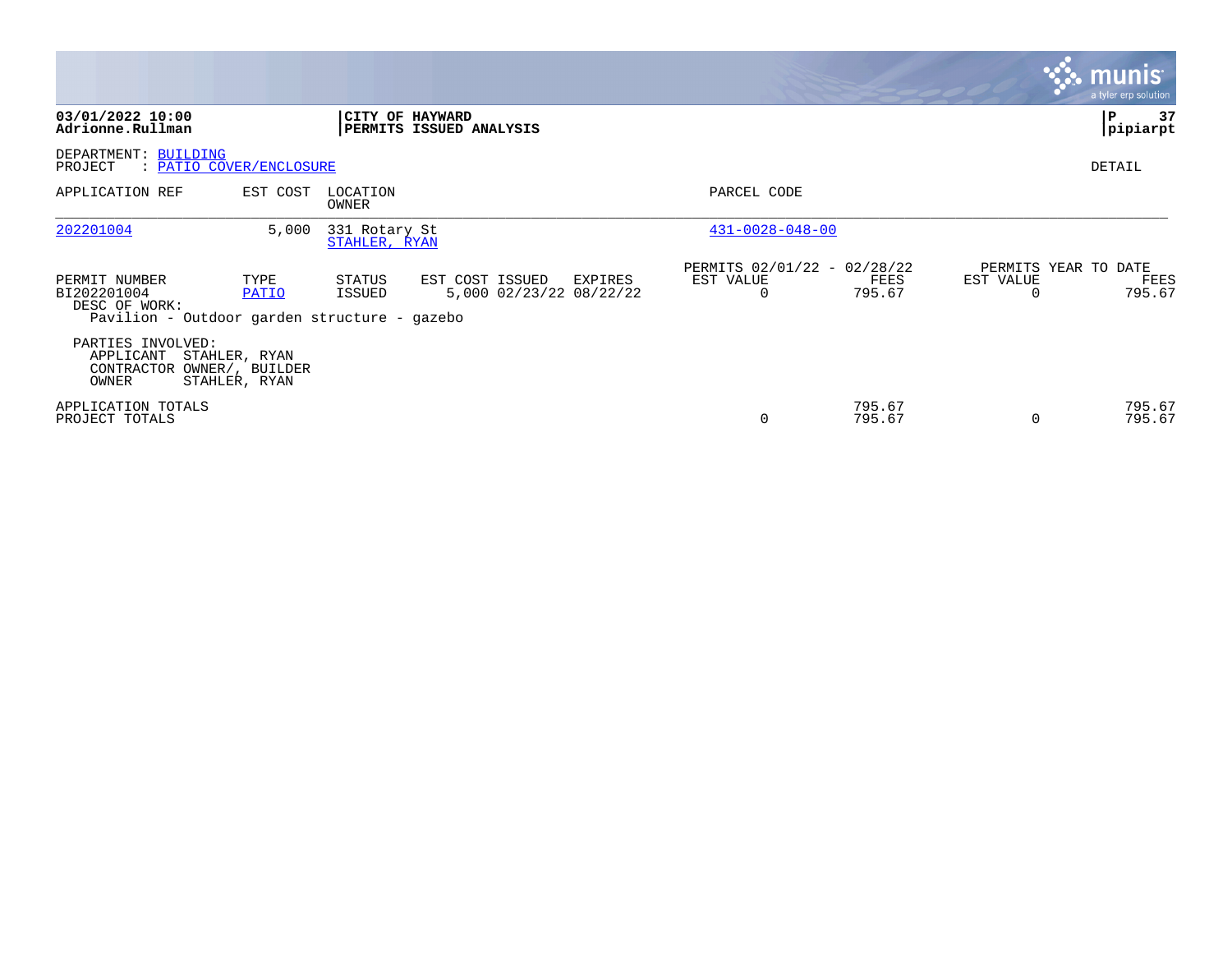|                                                                                 |                                                                                     |                                                                                                                    |                                                      |                       |                          | munis<br>a tyler erp solution          |
|---------------------------------------------------------------------------------|-------------------------------------------------------------------------------------|--------------------------------------------------------------------------------------------------------------------|------------------------------------------------------|-----------------------|--------------------------|----------------------------------------|
| 03/01/2022 10:00<br>Adrionne.Rullman                                            |                                                                                     | <b>CITY OF HAYWARD</b><br><b>PERMITS ISSUED ANALYSIS</b>                                                           |                                                      |                       |                          | l P<br>38<br> pipiarpt                 |
| DEPARTMENT: BUILDING<br>PROJECT<br>: PLUMBING PERMIT                            |                                                                                     |                                                                                                                    |                                                      |                       |                          | DETAIL                                 |
| APPLICATION REF                                                                 | EST COST<br>LOCATION<br>OWNER                                                       |                                                                                                                    | PARCEL CODE                                          |                       |                          |                                        |
| 202200677                                                                       | 350<br>816 W A St                                                                   | AMFP IV MOSAIC LLC                                                                                                 | $432 - 0024 - 001 - 11$                              |                       |                          |                                        |
| PERMIT NUMBER<br>BI202200677<br>DESC OF WORK:                                   | TYPE<br><b>STATUS</b><br>PLUM PERMI ISSUED<br>PERFORM PRESSURE GAS TEST ON UNIT 75  | EST COST ISSUED EXPIRES<br>350 02/08/22 08/07/22                                                                   | PERMITS 02/01/22 - 02/28/22<br>EST VALUE<br>$\Omega$ | FEES<br>326.34        | EST VALUE<br>$\mathbf 0$ | PERMITS YEAR TO DATE<br>FEES<br>326.34 |
| PARTIES INVOLVED:<br>APPLICANT BAILEY, BRANDY<br><b>OWNER</b>                   | CONTRACTOR AQUATEK PLUMBING, INC.<br>AMFP IV MOSAIC LLC                             |                                                                                                                    |                                                      |                       |                          |                                        |
| APPLICATION TOTALS                                                              |                                                                                     |                                                                                                                    |                                                      | 326.34                |                          | 326.34                                 |
| 202200796                                                                       | 5,000 1005 Major Ave                                                                | SILVESTRI, LAWRENCE W & LOLA L TRS                                                                                 | $445 - 0240 - 060 - 00$                              |                       |                          |                                        |
| PERMIT NUMBER<br>BI202200796<br>DESC OF WORK:<br>PIPEBURST FROM HOUSE TO MAIN   | TYPE<br><b>STATUS</b><br>PLUM PERMI ISSUED                                          | EST COST ISSUED<br>EXPIRES<br>5,000 02/10/22 08/09/22                                                              | PERMITS 02/01/22 - 02/28/22<br>EST VALUE<br>$\Omega$ | <b>FEES</b><br>326.34 | EST VALUE<br>$\Omega$    | PERMITS YEAR TO DATE<br>FEES<br>326.34 |
| PARTIES INVOLVED:<br>APPLICANT ISIAH KNOX<br>OWNER                              | CONTRACTOR KNOX SEWER AND BACKHOE SERVICE INC<br>SILVESTRI, LAWRENCE W & LOLA L TRS |                                                                                                                    |                                                      |                       |                          |                                        |
| APPLICATION TOTALS                                                              |                                                                                     |                                                                                                                    |                                                      | 326.34                |                          | 326.34                                 |
| 202200896                                                                       | 35,000                                                                              | 811 Broadway St<br>OUEZADA, NARCISO & NANCY                                                                        | $078C - 0639 - 009 - 01$                             |                       |                          |                                        |
| PERMIT NUMBER<br>BI202200896<br>DESC OF WORK:                                   | TYPE<br><b>STATUS</b><br>PLUM PERMI ISSUED                                          | EST COST ISSUED<br>EXPIRES<br>35,000 02/17/22 08/16/22<br>REPLACE 4INCH SEWER LINE INTO CITY STREET ABOUT 20' LONG | PERMITS 02/01/22 - 02/28/22<br>EST VALUE<br>$\Omega$ | FEES<br>326.34        | EST VALUE<br>$\Omega$    | PERMITS YEAR TO DATE<br>FEES<br>326.34 |
| PARTIES INVOLVED:<br>APPLICANT DRAIN DOCTOR<br>CONTRACTOR DRAIN DOCTOR<br>OWNER | QUEZADA, NARCISO & NANCY                                                            |                                                                                                                    |                                                      |                       |                          |                                        |
| APPLICATION TOTALS                                                              |                                                                                     |                                                                                                                    |                                                      | 326.34                |                          | 326.34                                 |
| 202200911                                                                       | 30,000                                                                              | 3162 Baumberg Ave<br>BAUMBERG, AVENUE LLC                                                                          | $461 - 0020 - 002 - 02$                              |                       |                          |                                        |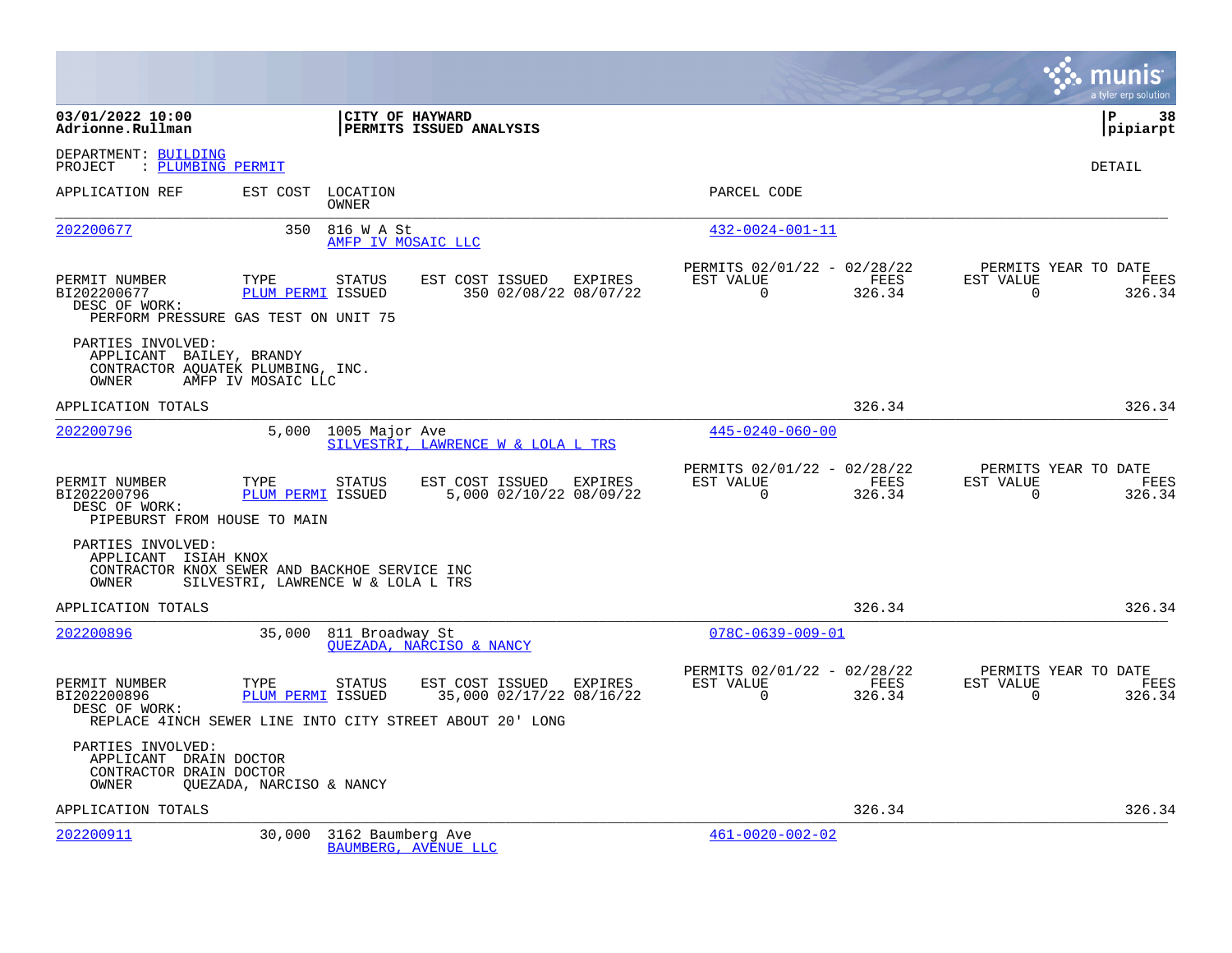|                                                                                                                                                                                                                                                            |                                                     |                                        |                                                                 |                                         |                                                         |                |                          | munis<br>a tyler erp solution          |
|------------------------------------------------------------------------------------------------------------------------------------------------------------------------------------------------------------------------------------------------------------|-----------------------------------------------------|----------------------------------------|-----------------------------------------------------------------|-----------------------------------------|---------------------------------------------------------|----------------|--------------------------|----------------------------------------|
| 03/01/2022 10:00<br>Adrionne.Rullman                                                                                                                                                                                                                       |                                                     |                                        | CITY OF HAYWARD<br>PERMITS ISSUED ANALYSIS                      |                                         |                                                         |                |                          | ΙP<br>39<br>pipiarpt                   |
| PERMIT NUMBER                                                                                                                                                                                                                                              | TYPE                                                | <b>STATUS</b>                          | EST COST ISSUED                                                 | EXPIRES                                 | PERMITS 02/01/22 - 02/28/22<br>EST VALUE                | FEES           | EST VALUE                | PERMITS YEAR TO DATE<br>FEES           |
| DEPARTMENT: BUILDING<br>: PLUMBING PERMIT<br>PROJECT                                                                                                                                                                                                       |                                                     |                                        |                                                                 |                                         |                                                         |                |                          | DETAIL                                 |
| APPLICATION REF                                                                                                                                                                                                                                            | EST COST LOCATION                                   |                                        |                                                                 |                                         | PARCEL CODE                                             |                |                          |                                        |
| BI202200911<br>DESC OF WORK:<br>Install gas meter to one unit G                                                                                                                                                                                            | PLUM PERMI ISSUED                                   | OWNER                                  |                                                                 | 30,000 02/17/22 08/16/22                | $\mathbf 0$                                             | 326.34         | $\Omega$                 | 326.34                                 |
| PARTIES INVOLVED:<br>APPLICANT GIOUZELIS, TAYLOR<br>CONTRACTOR SOUSA RONALD A & BARBARA J TRS<br>CONTRACTOR OWNER/, BUILDER<br>OWNER                                                                                                                       | BAUMBERG, AVENUE LLC                                |                                        |                                                                 |                                         |                                                         |                |                          |                                        |
| APPLICATION TOTALS                                                                                                                                                                                                                                         |                                                     |                                        |                                                                 |                                         |                                                         | 326.34         |                          | 326.34                                 |
| 202200963                                                                                                                                                                                                                                                  | 7,800                                               | 22872 Inyo St                          | SYLVAN INVESTMENTS INC                                          |                                         | $431 - 0088 - 015 - 00$                                 |                |                          |                                        |
| PERMIT NUMBER<br>BI202200963<br>DESC OF WORK:<br>SEWER LATERAL REPLACEMENT WORK WILL BE DONE FROM THE<br>PROPERTY TO THE STREET MAIN LINE (VIA TRENCHLESS METHOD)<br>PARTIES INVOLVED:<br>APPLICANT CALMO, SERGIO O<br>CONTRACTOR CALMO, SERGIO O<br>OWNER | TYPE<br>PLUM PERMI ISSUED<br>SYLVAN INVESTMENTS INC | <b>STATUS</b>                          | EST COST ISSUED                                                 | EXPIRES<br>7,800 02/22/22 08/28/22      | PERMITS 02/01/22 - 02/28/22<br>EST VALUE<br>$\mathbf 0$ | FEES<br>326.34 | EST VALUE<br>0           | PERMITS YEAR TO DATE<br>FEES<br>326.34 |
| APPLICATION TOTALS                                                                                                                                                                                                                                         |                                                     |                                        |                                                                 |                                         |                                                         | 326.34         |                          | 326.34                                 |
| 202200966                                                                                                                                                                                                                                                  | 5,000                                               |                                        | 2121 Sleepy Hollow Ave<br>BOUNTIS, SLEEPY HOLLOW ENTERPRISES LP |                                         | $455 - 0020 - 044 - 00$                                 |                |                          |                                        |
| PERMIT NUMBER<br>BI202200966<br>DESC OF WORK:<br>SEWER REPLACMENT 38 FEET ON THE PROPERTY                                                                                                                                                                  | TYPE<br>PLUM PERMI COMPLT                           | <b>STATUS</b>                          | EST COST ISSUED                                                 | EXPIRES<br>5,000 02/22/22 08/23/22      | PERMITS 02/01/22 - 02/28/22<br>EST VALUE<br>$\Omega$    | FEES<br>326.34 | EST VALUE<br>$\Omega$    | PERMITS YEAR TO DATE<br>FEES<br>326.34 |
| PARTIES INVOLVED:<br>APPLICANT WESTCOAST PLUMBING SERVICE INC<br>CONTRACTOR WESTCOAST PLUMBING SERVICE INC<br>OWNER                                                                                                                                        | BOUNTIS, SLEEPY HOLLOW ENTERPRISES LP               |                                        |                                                                 |                                         |                                                         |                |                          |                                        |
| APPLICATION TOTALS                                                                                                                                                                                                                                         |                                                     |                                        |                                                                 |                                         |                                                         | 326.34         |                          | 326.34                                 |
| 202200967                                                                                                                                                                                                                                                  | $\Omega$                                            | 22300 Hathaway Ave<br>DCT HATHAWAY LLC |                                                                 |                                         | $429 - 0073 - 057 - 00$                                 |                |                          |                                        |
| PERMIT NUMBER<br>BI202200967                                                                                                                                                                                                                               | TYPE<br><b>PLUM PERMI ISSUED</b>                    | STATUS                                 | EST COST ISSUED                                                 | <b>EXPIRES</b><br>$0$ 02/18/22 08/17/22 | PERMITS 02/01/22 - 02/28/22<br>EST VALUE<br>$\mathbf 0$ | FEES<br>326.34 | EST VALUE<br>$\mathbf 0$ | PERMITS YEAR TO DATE<br>FEES<br>326.34 |

 $\sim$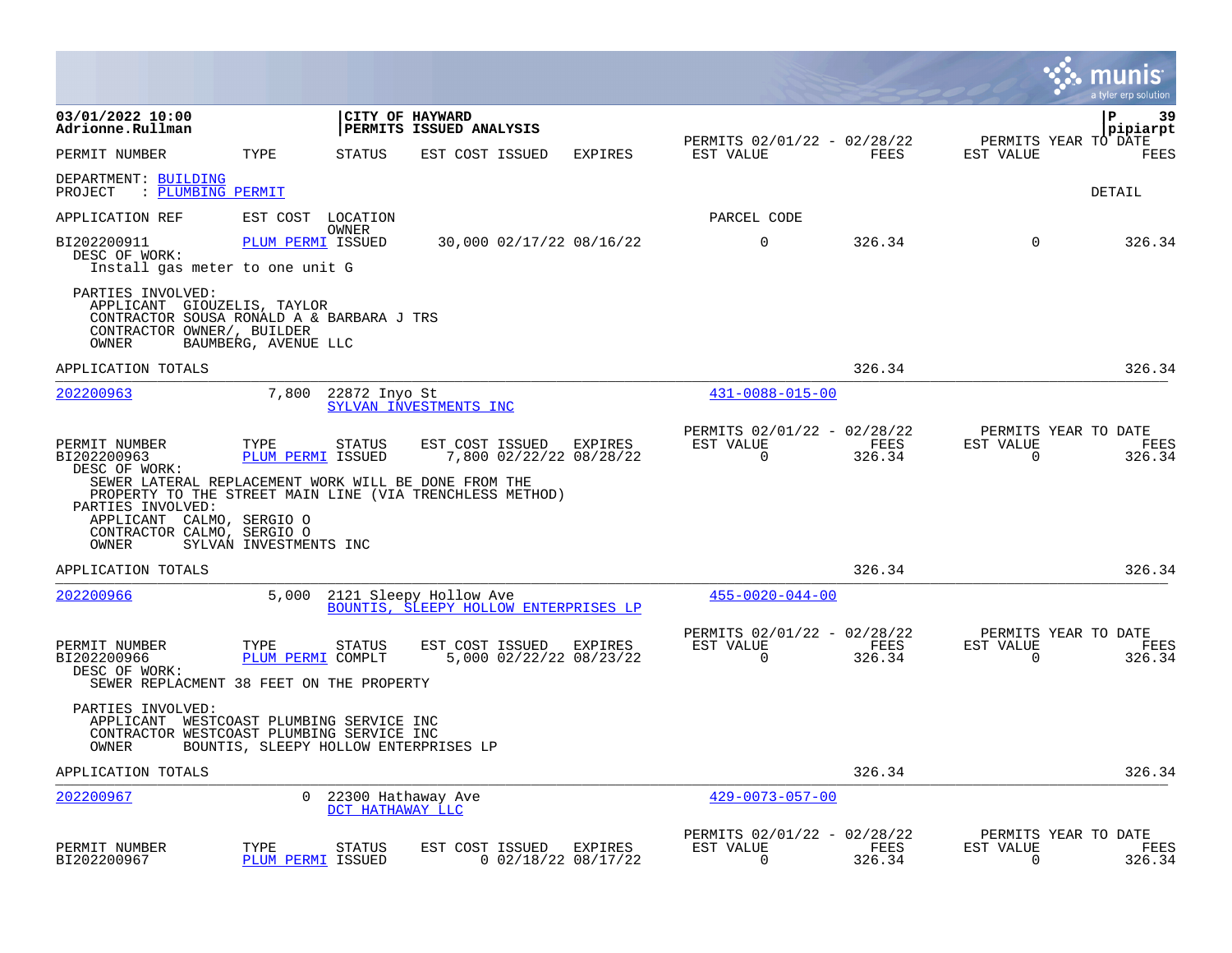|                                                                                                                                                                                                                                        |                                                                 |                                               |                    | <b>munis</b><br>a tyler erp solution                            |
|----------------------------------------------------------------------------------------------------------------------------------------------------------------------------------------------------------------------------------------|-----------------------------------------------------------------|-----------------------------------------------|--------------------|-----------------------------------------------------------------|
| 03/01/2022 10:00<br>Adrionne.Rullman                                                                                                                                                                                                   | CITY OF HAYWARD<br>PERMITS ISSUED ANALYSIS                      |                                               |                    | 40<br>P<br> pipiarpt                                            |
| DEPARTMENT: BUILDING<br>: PLUMBING PERMIT<br>PROJECT                                                                                                                                                                                   |                                                                 |                                               |                    | DETAIL                                                          |
| APPLICATION REF<br>EST COST<br>DESC OF WORK:<br>repalce sewer lateral from building to property line<br>PARTIES INVOLVED:<br>APPLICANT<br>STAR ROOTER AND PLUMBING<br>CONTRACTOR STAR ROOTER AND PLUMBING<br>OWNER<br>DCT HATHAWAY LLC | LOCATION<br>OWNER                                               | PARCEL CODE                                   |                    |                                                                 |
| APPLICATION TOTALS                                                                                                                                                                                                                     |                                                                 |                                               | 326.34             | 326.34                                                          |
| 202200978<br>4,000                                                                                                                                                                                                                     | 22294 City Center Dr<br>CP, IV CREEKWOOD LLC                    | $415 - 0250 - 015 - 07$                       |                    |                                                                 |
| PERMIT NUMBER<br>TYPE<br>BI202200978<br>PLUM PERMI ISSUED<br>DESC OF WORK:<br>SEWER LINE REPAIR IN PARKING GARAGE                                                                                                                      | EST COST ISSUED<br>STATUS<br>EXPIRES<br>4,000 02/22/22 08/21/22 | PERMITS 02/01/22 - 02/28/22<br>EST VALUE<br>0 | FEES<br>326.34     | PERMITS YEAR TO DATE<br>EST VALUE<br>FEES<br>326.34<br>$\Omega$ |
| PARTIES INVOLVED:<br>APPLICANT<br>GRIVERRE, JAY<br>CONTRACTOR B AND B BUILDERS<br>OWNER<br>CP, IV CREEKWOOD LLC                                                                                                                        |                                                                 |                                               |                    |                                                                 |
| APPLICATION TOTALS<br>PROJECT TOTALS                                                                                                                                                                                                   |                                                                 | 0                                             | 326.34<br>2,610.72 | 326.34<br>0<br>2,610.72                                         |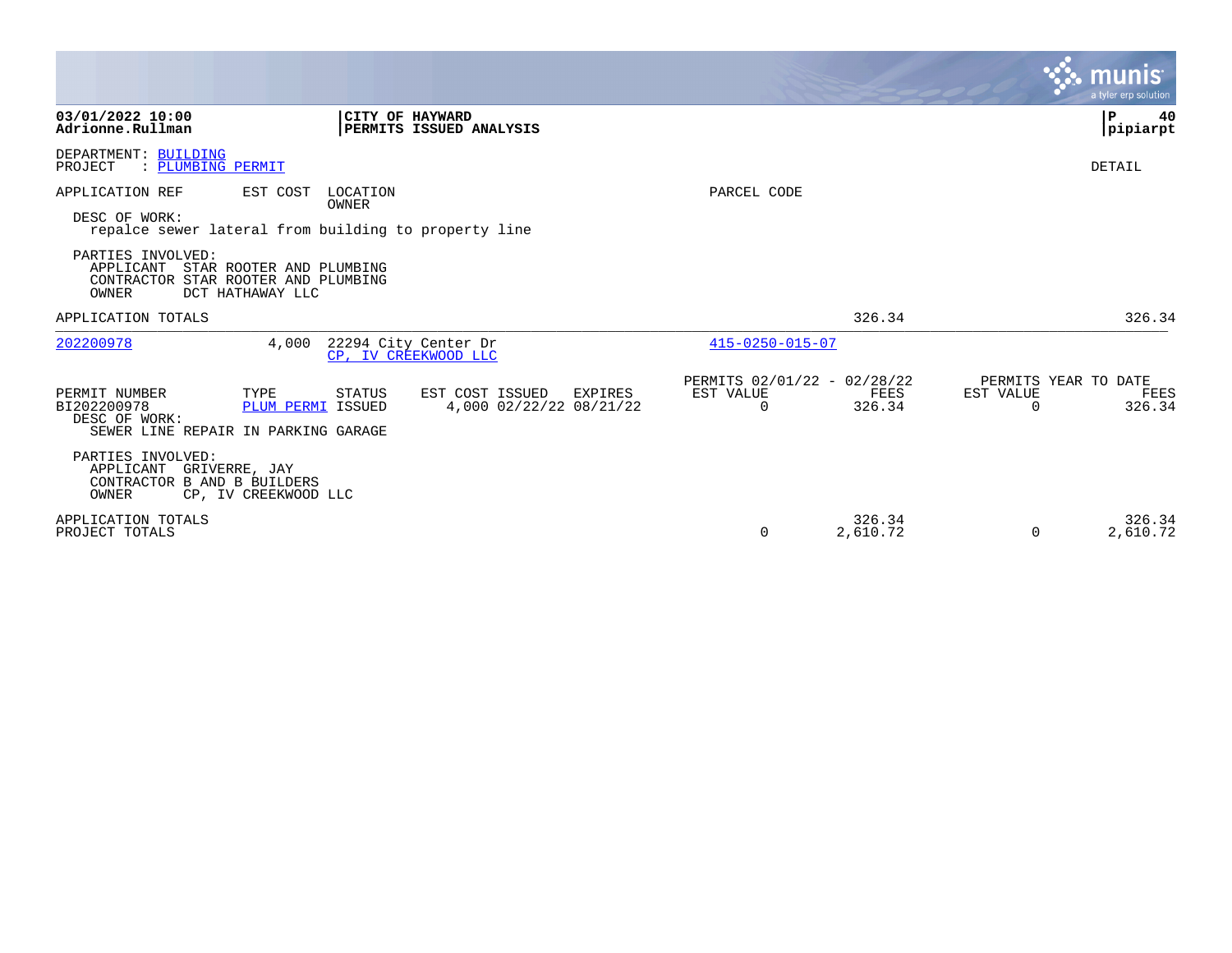|                                                                       |                   |                                   |                                             |         |                                               |                      |                | <b>munis</b><br>a tyler erp solution     |
|-----------------------------------------------------------------------|-------------------|-----------------------------------|---------------------------------------------|---------|-----------------------------------------------|----------------------|----------------|------------------------------------------|
| 03/01/2022 10:00<br>Adrionne.Rullman                                  |                   | CITY OF HAYWARD                   | PERMITS ISSUED ANALYSIS                     |         |                                               |                      |                | $\mathbf{P}$<br>41<br>pipiarpt           |
| DEPARTMENT: BUILDING<br>PROJECT<br>: <u>SWIMMING POOL</u>             |                   |                                   |                                             |         |                                               |                      |                | DETAIL                                   |
| APPLICATION REF                                                       | EST COST          | LOCATION<br>OWNER                 |                                             |         | PARCEL CODE                                   |                      |                |                                          |
| 202105402                                                             | 65,000            | 3465 Augusta Ct<br>GILL, NARINDAR |                                             |         | $081D - 2081 - 017 - 00$                      |                      |                |                                          |
| PERMIT NUMBER<br>BI202105402<br>DESC OF WORK:<br>NEW POOL AND SPA     | TYPE<br>SWIM POOL | STATUS<br>ISSUED                  | EST COST ISSUED<br>65,000 02/15/22 08/24/22 | EXPIRES | PERMITS 02/01/22 - 02/28/22<br>EST VALUE<br>0 | FEES<br>2,808.74     | EST VALUE<br>0 | PERMITS YEAR TO DATE<br>FEES<br>2,808.74 |
| PARTIES INVOLVED:<br>APPLICANT<br>LUIS C MEJIA<br>CONTRACTOR<br>OWNER | GILL, NARINDAR    | HERNANDEZ POOL CONSTRUCTION       |                                             |         |                                               |                      |                |                                          |
| APPLICATION TOTALS<br>PROJECT TOTALS                                  |                   |                                   |                                             |         | 0                                             | 2,808.74<br>2,808.74 | 0              | 2,808.74<br>2,808.74                     |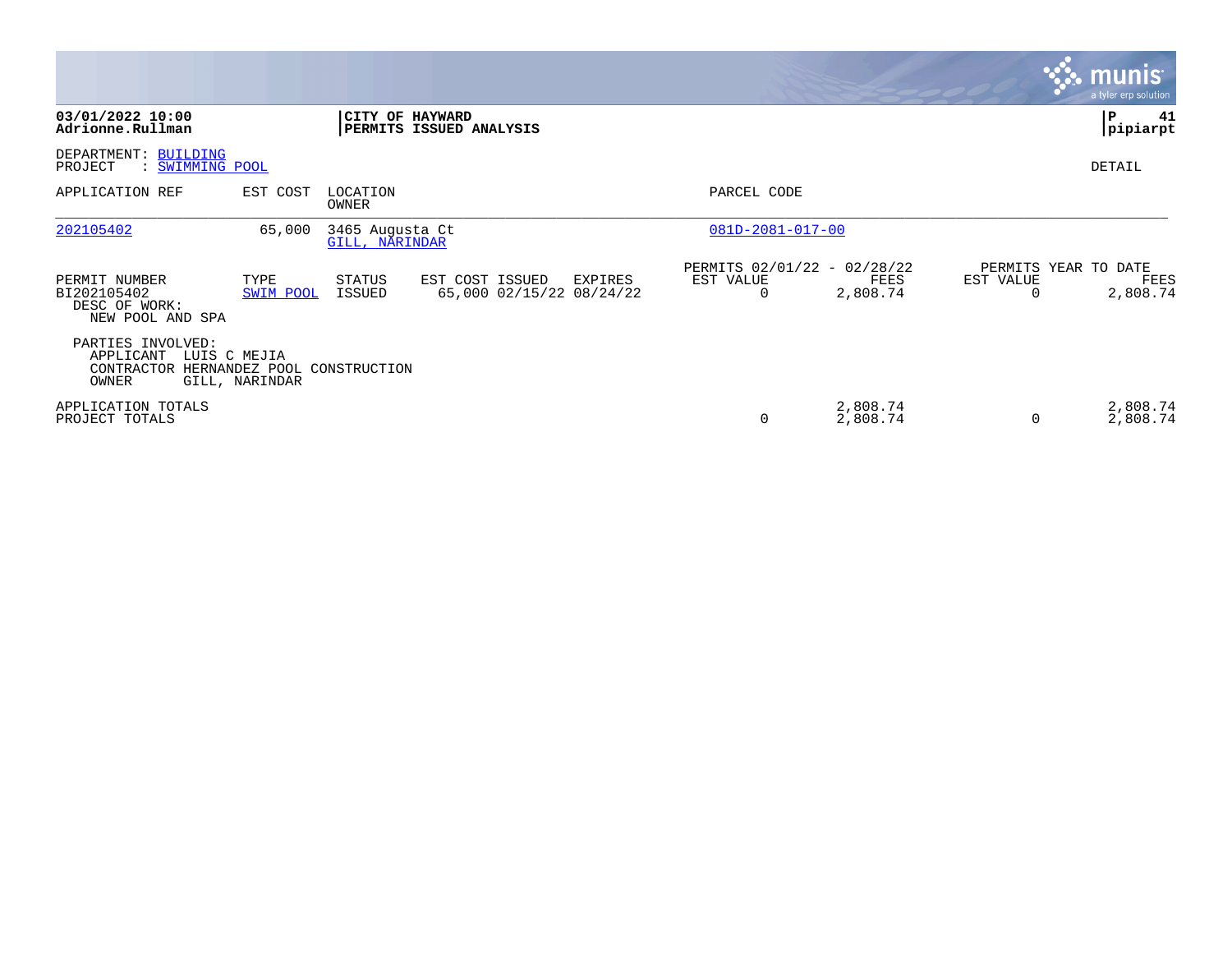|                                                                                                     |                 |                                                                                   |                                                     |                                                      |                |                       | a tyler erp solution                   |
|-----------------------------------------------------------------------------------------------------|-----------------|-----------------------------------------------------------------------------------|-----------------------------------------------------|------------------------------------------------------|----------------|-----------------------|----------------------------------------|
| 03/01/2022 10:00<br>Adrionne.Rullman                                                                |                 | CITY OF HAYWARD<br>PERMITS ISSUED ANALYSIS                                        |                                                     |                                                      |                |                       | l P<br>42<br>pipiarpt                  |
| DEPARTMENT: BUILDING<br>: PHOTO-VOLTAIC<br>PROJECT                                                  |                 |                                                                                   |                                                     |                                                      |                |                       | <b>DETAIL</b>                          |
| APPLICATION REF                                                                                     |                 | EST COST LOCATION<br>OWNER                                                        |                                                     | PARCEL CODE                                          |                |                       |                                        |
| 202105634                                                                                           | 6,500           | 27677 Miami Ave<br>WONG, KEVIN                                                    |                                                     | $455 - 0060 - 039 - 00$                              |                |                       |                                        |
| PERMIT NUMBER<br>BI202105634<br>DESC OF WORK:                                                       | TYPE<br>PHOTO   | STATUS<br>ISSUED<br>install roof mounted solar PV system 6.375 kw 17 panels       | EST COST ISSUED EXPIRES<br>6,500 02/07/22 08/06/22  | PERMITS 02/01/22 - 02/28/22<br>EST VALUE<br>$\Omega$ | FEES<br>300.00 | EST VALUE<br>$\Omega$ | PERMITS YEAR TO DATE<br>FEES<br>300.00 |
| PARTIES INVOLVED:<br>APPLICANT STANDARD ECO<br>CONTRACTOR STANDARD ECO<br>OWNER                     | WONG, KEVIN     |                                                                                   |                                                     |                                                      |                |                       |                                        |
| APPLICATION TOTALS                                                                                  |                 |                                                                                   |                                                     |                                                      | 300.00         |                       | 300.00                                 |
| 202200052                                                                                           | 40,326          | 30491 Prestwick Ave<br>HILL, DERECK                                               |                                                     | $078G - 2717 - 001 - 00$                             |                |                       |                                        |
| PERMIT NUMBER<br>BI202200052<br>DESC OF WORK:                                                       | TYPE<br>PHOTO   | <b>STATUS</b><br>ISSUED<br>9.52 KW roof mounted PV solar system tilted PV modules | EST COST ISSUED EXPIRES<br>40,326 02/23/22 08/22/22 | PERMITS 02/01/22 - 02/28/22<br>EST VALUE<br>$\Omega$ | FEES<br>888.00 | EST VALUE<br>$\Omega$ | PERMITS YEAR TO DATE<br>FEES<br>888.00 |
| PARTIES INVOLVED:<br>APPLICANT SENGA ENERGY<br>CONTRACTOR SENGA ENERGY<br>OWNER                     | HILL, DERECK    |                                                                                   |                                                     |                                                      |                |                       |                                        |
| APPLICATION TOTALS                                                                                  |                 |                                                                                   |                                                     |                                                      | 888.00         |                       | 888.00                                 |
| 202200076                                                                                           |                 | 41,471 25826 Belhaven St<br>CASIOUE, ADAM D                                       |                                                     | $442 - 0065 - 118 - 00$                              |                |                       |                                        |
| PERMIT NUMBER<br>BI202200076<br>DESC OF WORK:                                                       | TYPE<br>PHOTO   | STATUS<br>ISSUED<br>install roof mounted solar PV system 26 modules 9.62 kw       | EST COST ISSUED EXPIRES<br>41,471 02/09/22 08/08/22 | PERMITS 02/01/22 - 02/28/22<br>EST VALUE<br>$\Omega$ | FEES<br>300.00 | EST VALUE<br>$\Omega$ | PERMITS YEAR TO DATE<br>FEES<br>300.00 |
| PARTIES INVOLVED:<br>APPLICANT MYERS ELECTRIC COMPANY<br>CONTRACTOR MYERS ELECTRIC COMPANY<br>OWNER | CASIQUE, ADAM D |                                                                                   |                                                     |                                                      |                |                       |                                        |
| APPLICATION TOTALS                                                                                  |                 |                                                                                   |                                                     |                                                      | 300.00         |                       | 300.00                                 |
| 202200319                                                                                           | 22,267          | 2295 Romey Ln<br>RICARDO HARO                                                     |                                                     | $416 - 0170 - 021 - 00$                              |                |                       |                                        |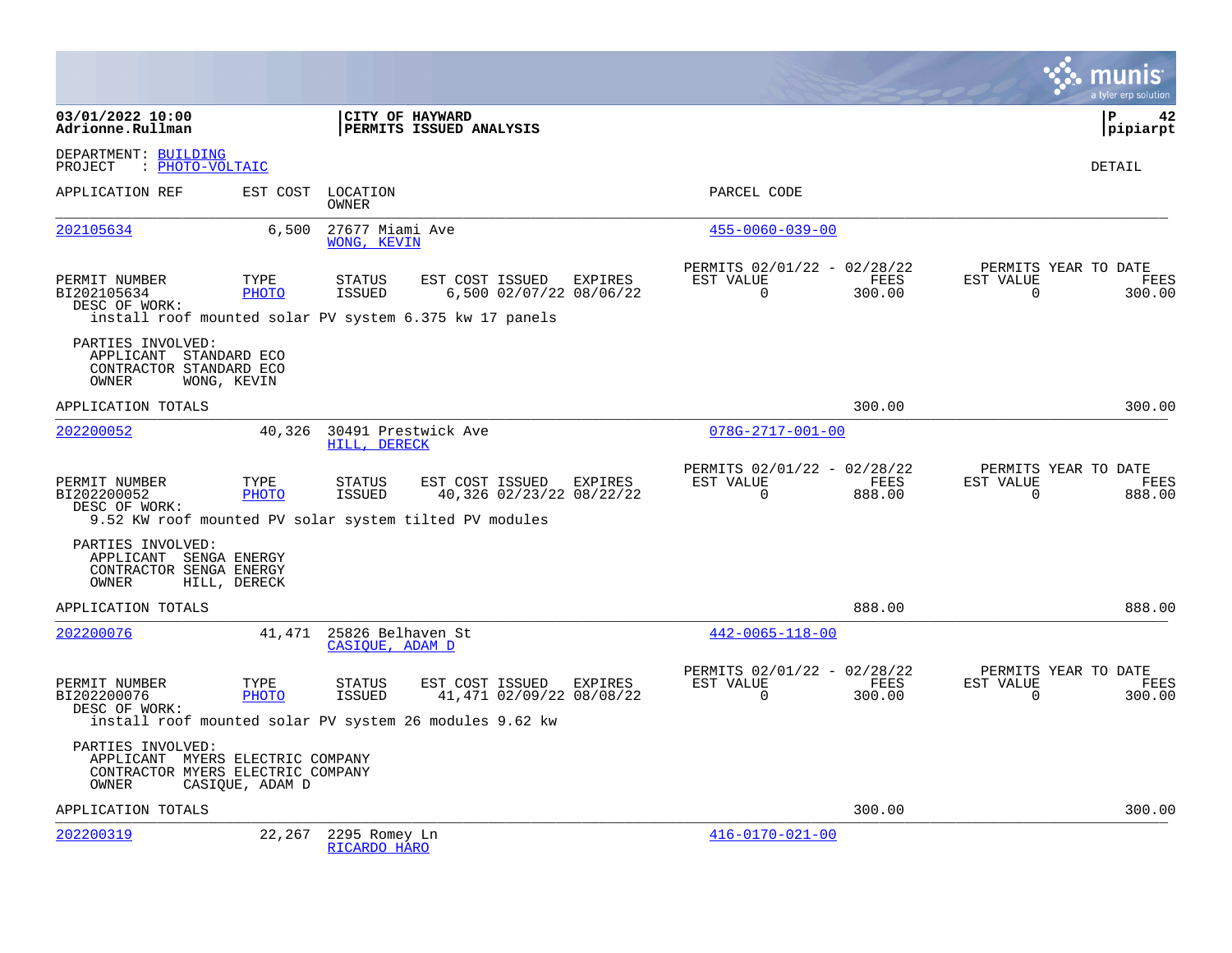|                                                                                                                                                              |                        |                                |                                            |                                            |                                                      |                |                          | a tyler erp solution                   |
|--------------------------------------------------------------------------------------------------------------------------------------------------------------|------------------------|--------------------------------|--------------------------------------------|--------------------------------------------|------------------------------------------------------|----------------|--------------------------|----------------------------------------|
| 03/01/2022 10:00<br>Adrionne.Rullman                                                                                                                         |                        |                                | CITY OF HAYWARD<br>PERMITS ISSUED ANALYSIS |                                            |                                                      |                |                          | ΙP<br>43<br>pipiarpt                   |
| PERMIT NUMBER                                                                                                                                                | TYPE                   | <b>STATUS</b>                  | EST COST ISSUED                            | <b>EXPIRES</b>                             | PERMITS 02/01/22 - 02/28/22<br>EST VALUE             | <b>FEES</b>    | EST VALUE                | PERMITS YEAR TO DATE<br>FEES           |
| DEPARTMENT: BUILDING<br>: PHOTO-VOLTAIC<br>PROJECT                                                                                                           |                        |                                |                                            |                                            |                                                      |                |                          | DETAIL                                 |
| APPLICATION REF                                                                                                                                              | EST COST               | LOCATION                       |                                            |                                            | PARCEL CODE                                          |                |                          |                                        |
| BI202200319<br>DESC OF WORK:<br>14 solar panels. 5.180Kwatt SFD PV                                                                                           | PHOTO                  | OWNER<br>ISSUED                |                                            | 22,267 02/24/22 08/23/22                   | $\mathbf 0$                                          | 888.00         | $\Omega$                 | 888.00                                 |
| PARTIES INVOLVED:<br>APPLICANT ARGABRIGHT, ANGELINA<br>CONTRACTOR BETTER EARTH ELECTRIC<br>OWNER                                                             | RICARDO HARO           |                                |                                            |                                            |                                                      |                |                          |                                        |
| APPLICATION TOTALS                                                                                                                                           |                        |                                |                                            |                                            |                                                      | 888.00         |                          | 888.00                                 |
| 202200427                                                                                                                                                    | 19,000                 | 878 Irvin Ct                   | BORAZON SOLUTIONS, LLC                     |                                            | $432 - 0064 - 045 - 00$                              |                |                          |                                        |
| PERMIT NUMBER<br>BI202200427<br>DESC OF WORK:                                                                                                                | TYPE<br><b>PHOTO</b>   | STATUS<br><b>ISSUED</b>        | EST COST ISSUED                            | <b>EXPIRES</b><br>19,000 02/01/22 07/31/22 | PERMITS 02/01/22 - 02/28/22<br>EST VALUE<br>$\Omega$ | FEES<br>447.00 | EST VALUE<br>$\Omega$    | PERMITS YEAR TO DATE<br>FEES<br>447.00 |
| Install (20) PV modules at 8.5kW total. Install (1) backup b<br>attery.<br>PARTIES <sup>T</sup> INVOLVED:<br>CONTRACTOR TESLA ENERGY OPERATIONS INC<br>OWNER | BORAZON SOLUTIONS, LLC |                                |                                            |                                            |                                                      |                |                          |                                        |
| APPLICATION TOTALS                                                                                                                                           |                        |                                |                                            |                                            |                                                      | 447.00         |                          | 447.00                                 |
| 202200571                                                                                                                                                    | 11,970                 | 28090 Dobbel Ave<br>PENG, SHUO |                                            |                                            | $081D - 2081 - 053 - 00$                             |                |                          |                                        |
| PERMIT NUMBER<br>BI202200571<br>DESC OF WORK:<br>install roof mounted solar PV system 18 modules 6 kw                                                        | TYPE<br>PHOTO          | STATUS<br><b>ISSUED</b>        | EST COST ISSUED                            | EXPIRES<br>11,970 02/01/22 07/31/22        | PERMITS 02/01/22 - 02/28/22<br>EST VALUE<br>$\Omega$ | FEES<br>300.00 | EST VALUE<br>$\mathbf 0$ | PERMITS YEAR TO DATE<br>FEES<br>300.00 |
| PARTIES INVOLVED:<br>APPLICANT SUNRUN INSTALLATION SERVICES INC<br>CONTRACTOR SUNRUN INSTALLATION SERVICES INC<br>OWNER<br>PENG, SHUO                        |                        |                                |                                            |                                            |                                                      |                |                          |                                        |
| APPLICATION TOTALS                                                                                                                                           |                        |                                |                                            |                                            |                                                      | 300.00         |                          | 300.00                                 |
| 202200583                                                                                                                                                    | 12,000                 | 27550 Verona Ave               | BLANCA MELINA CABELLO                      |                                            | $456 - 0026 - 062 - 00$                              |                |                          |                                        |
| PERMIT NUMBER<br>BI202200583<br>DESC OF WORK:<br>install roof mounted solar PV system 15 modules 6 kw                                                        | TYPE<br>PHOTO          | STATUS<br><b>ISSUED</b>        | EST COST ISSUED                            | EXPIRES<br>12,000 02/01/22 07/31/22        | PERMITS 02/01/22 - 02/28/22<br>EST VALUE<br>$\Omega$ | FEES<br>300.00 | EST VALUE<br>$\Omega$    | PERMITS YEAR TO DATE<br>FEES<br>300.00 |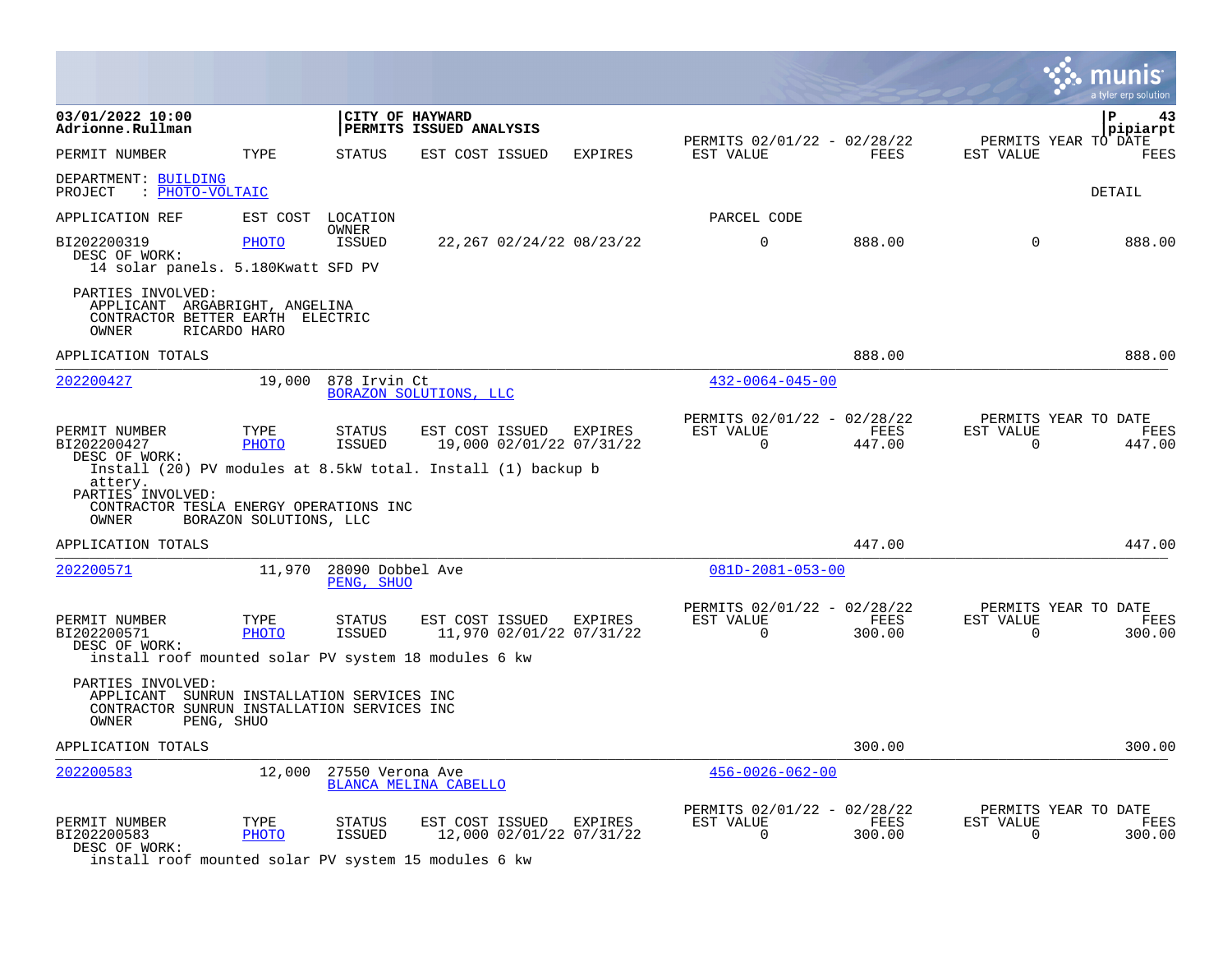|                                                                                                                |                                                        |                                       |                                            |                          |         |                                                         |                |                          | munis<br>a tyler erp solution                 |
|----------------------------------------------------------------------------------------------------------------|--------------------------------------------------------|---------------------------------------|--------------------------------------------|--------------------------|---------|---------------------------------------------------------|----------------|--------------------------|-----------------------------------------------|
| 03/01/2022 10:00<br>Adrionne.Rullman                                                                           |                                                        |                                       | CITY OF HAYWARD<br>PERMITS ISSUED ANALYSIS |                          |         |                                                         |                |                          | $\mathbf{P}$<br>44<br> pipiarpt               |
| DEPARTMENT: BUILDING<br>: PHOTO-VOLTAIC<br>PROJECT                                                             |                                                        |                                       |                                            |                          |         |                                                         |                |                          | DETAIL                                        |
| APPLICATION REF                                                                                                | EST COST LOCATION                                      | OWNER                                 |                                            |                          |         | PARCEL CODE                                             |                |                          |                                               |
| PARTIES INVOLVED:<br>APPLICANT BRIGHT PLANET SOLAR INC<br>CONTRACTOR BRIGHT PLANET SOLAR INC<br>OWNER          | BLANCA MELINA CABELLO                                  |                                       |                                            |                          |         |                                                         |                |                          |                                               |
| APPLICATION TOTALS                                                                                             |                                                        |                                       |                                            |                          |         |                                                         | 300.00         |                          | 300.00                                        |
| 202200607                                                                                                      | 23,000                                                 | 27756 Orlando Ave                     | <b>COLLIER, SHANNON BRAME</b>              |                          |         | $455 - 0084 - 096 - 00$                                 |                |                          |                                               |
| PERMIT NUMBER<br>BI202200607<br>DESC OF WORK:<br>install roof mounted solar PV system 21 panels 8.4 kw         | TYPE<br>PHOTO                                          | <b>STATUS</b><br>ISSUED               | EST COST ISSUED                            | 23,000 02/01/22 07/31/22 | EXPIRES | PERMITS 02/01/22 - 02/28/22<br>EST VALUE<br>0           | FEES<br>300.00 | EST VALUE<br>0           | PERMITS YEAR TO DATE<br>FEES<br>300.00        |
| PARTIES INVOLVED:<br>APPLICANT INFINITY ENERGY INC<br>CONTRACTOR INFINITY ENERGY INC<br>OWNER                  | COLLIER, SHANNON BRAME                                 |                                       |                                            |                          |         |                                                         |                |                          |                                               |
| APPLICATION TOTALS                                                                                             |                                                        |                                       |                                            |                          |         |                                                         | 300.00         |                          | 300.00                                        |
| 202200624                                                                                                      | 19,950                                                 | 26593 Luvena Dr<br>EDUARDO VILLASENOR |                                            |                          |         | $452 - 0036 - 050 - 02$                                 |                |                          |                                               |
| PERMIT NUMBER<br>BI202200624<br>DESC OF WORK:<br>install roof mounted solar PV system 30 modules 7.6 kw        | TYPE<br>PHOTO                                          | STATUS<br><b>ISSUED</b>               | EST COST ISSUED                            | 19,950 02/02/22 08/01/22 | EXPIRES | PERMITS 02/01/22 - 02/28/22<br>EST VALUE<br>$\mathbf 0$ | FEES<br>300.00 | EST VALUE<br>$\mathbf 0$ | PERMITS YEAR TO DATE<br>FEES<br>300.00        |
| PARTIES INVOLVED:<br>APPLICANT<br>CONTRACTOR SUNRUN INSTALLATION SERVICES INC<br>OWNER                         | SUNRUN INSTALLATION SERVICES INC<br>EDUARDO VILLASENOR |                                       |                                            |                          |         |                                                         |                |                          |                                               |
| APPLICATION TOTALS                                                                                             |                                                        |                                       |                                            |                          |         |                                                         | 300.00         |                          | 300.00                                        |
| 202200625                                                                                                      | 7,980                                                  | 24692 Yew Ct<br>SHABAAN, SAMIA A      |                                            |                          |         | $441 - 0012 - 042 - 00$                                 |                |                          |                                               |
| PERMIT NUMBER<br>BI202200625<br>DESC OF WORK:<br>install roof mounted solar PV system 12 modules 3.8 kw        | TYPE<br><b>PHOTO</b>                                   | <b>STATUS</b><br>ISSUED               | EST COST ISSUED                            | 7,980 02/02/22 08/01/22  | EXPIRES | PERMITS 02/01/22 - 02/28/22<br>EST VALUE<br>$\Omega$    | FEES<br>300.00 | EST VALUE<br>$\Omega$    | PERMITS YEAR TO DATE<br><b>FEES</b><br>300.00 |
| PARTIES INVOLVED:<br>APPLICANT SUNRUN INSTALLATION SERVICES INC<br>CONTRACTOR SUNRUN INSTALLATION SERVICES INC |                                                        |                                       |                                            |                          |         |                                                         |                |                          |                                               |

**Contract**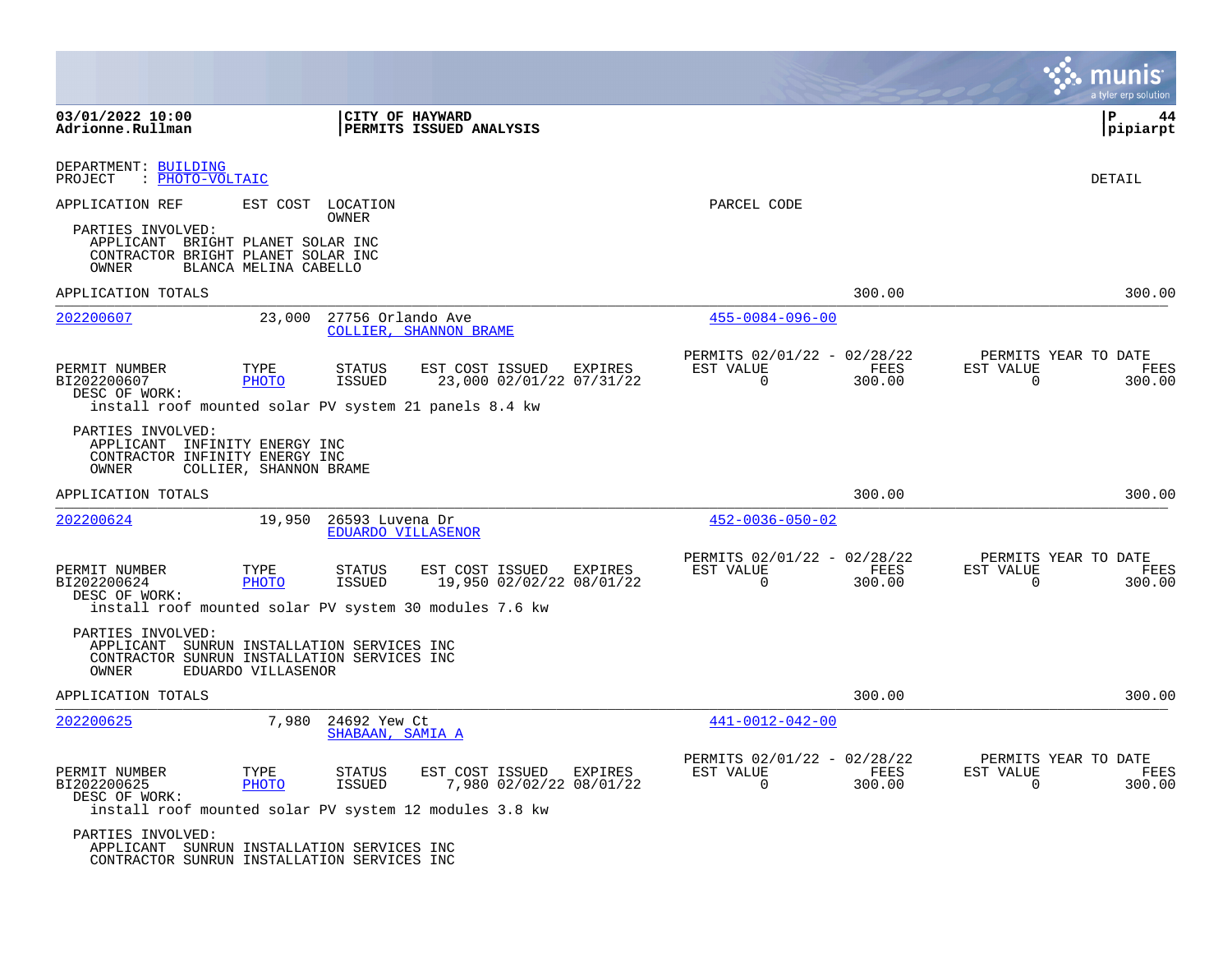|                                                                                                                                                                                                                       |                                                                              | munis<br>a tyler erp solution                                      |
|-----------------------------------------------------------------------------------------------------------------------------------------------------------------------------------------------------------------------|------------------------------------------------------------------------------|--------------------------------------------------------------------|
| 03/01/2022 10:00<br><b>CITY OF HAYWARD</b><br>Adrionne.Rullman<br><b>PERMITS ISSUED ANALYSIS</b>                                                                                                                      |                                                                              | l P<br>45<br> pipiarpt                                             |
| DEPARTMENT: BUILDING<br>: PHOTO-VOLTAIC<br>PROJECT                                                                                                                                                                    |                                                                              | DETAIL                                                             |
| APPLICATION REF<br>EST COST LOCATION<br>OWNER                                                                                                                                                                         | PARCEL CODE                                                                  |                                                                    |
| OWNER<br>SHABAAN, SAMIA A                                                                                                                                                                                             |                                                                              |                                                                    |
| APPLICATION TOTALS                                                                                                                                                                                                    | 300.00                                                                       | 300.00                                                             |
| 202200652<br>13,490<br>30058 Bridgeview Way<br>GRUESO, LIZA                                                                                                                                                           | $078G - 2652 - 160 - 00$                                                     |                                                                    |
| PERMIT NUMBER<br>TYPE<br><b>STATUS</b><br>EST COST ISSUED<br>EXPIRES<br>BI202200652<br><b>ISSUED</b><br>PHOTO<br>13,490 02/03/22 08/02/22<br>DESC OF WORK:                                                            | PERMITS 02/01/22 - 02/28/22<br>EST VALUE<br>FEES<br>$\mathbf 0$<br>447.00    | PERMITS YEAR TO DATE<br>EST VALUE<br>FEES<br>$\mathbf 0$<br>447.00 |
| install roof mounted solar PV system 4.25 kw 10 modules and<br>energy storage system<br>PARTIES INVOLVED:<br>APPLICANT TESLA ENERGY OPERATIONS INC<br>CONTRACTOR TESLA ENERGY OPERATIONS INC<br>OWNER<br>GRUESO, LIZA |                                                                              |                                                                    |
| APPLICATION TOTALS                                                                                                                                                                                                    | 447.00                                                                       | 447.00                                                             |
| 202200659<br>25,459<br>27618 Anderson Pl<br>ERNESTO AGUAS SANCHEZ                                                                                                                                                     | $452 - 0064 - 045 - 00$                                                      |                                                                    |
| EST COST ISSUED EXPIRES<br>PERMIT NUMBER<br>TYPE<br>STATUS<br>25,459 02/10/22 08/09/22<br>BI202200659<br>PHOTO<br>ISSUED<br>DESC OF WORK:<br>install roof mounted solar PV system 12 panels 5.28 kw                   | PERMITS 02/01/22 - 02/28/22<br>EST VALUE<br>FEES<br>$\overline{0}$<br>300.00 | PERMITS YEAR TO DATE<br>FEES<br>EST VALUE<br>0<br>300.00           |
| PARTIES INVOLVED:<br>APPLICANT ENERGY SERVICE PARTNERS<br>CONTRACTOR ENERGY SERVICE PARTNERS<br>ERNESTO AGUAS SANCHEZ<br>OWNER                                                                                        |                                                                              |                                                                    |
| APPLICATION TOTALS                                                                                                                                                                                                    | 300.00                                                                       | 300.00                                                             |
| 202200729<br>17,721 25115 Vista Greens Ct<br>ROBERTS, BOB                                                                                                                                                             | $425 - 0140 - 060 - 00$                                                      |                                                                    |
| PERMIT NUMBER<br>TYPE<br><b>STATUS</b><br>EST COST ISSUED EXPIRES<br>BI202200729<br>PHOTO<br>ISSUED<br>17,721 02/08/22 08/07/22<br>DESC OF WORK:<br>install roof mounted solar PV system 4.32 kw 12 modules           | PERMITS 02/01/22 - 02/28/22<br>EST VALUE<br>FEES<br>$\overline{0}$<br>300.00 | PERMITS YEAR TO DATE<br>FEES<br>EST VALUE<br>300.00<br>$\Omega$    |
| PARTIES INVOLVED:<br>APPLICANT SUNLOGIC DBA SOLAR TECHNOLOGIES<br>CONTRACTOR SUNLOGIC DBA SOLAR TECHNOLOGIES<br>OWNER<br>ROBERTS, BOB                                                                                 |                                                                              |                                                                    |
| APPLICATION TOTALS                                                                                                                                                                                                    | 300.00                                                                       | 300.00                                                             |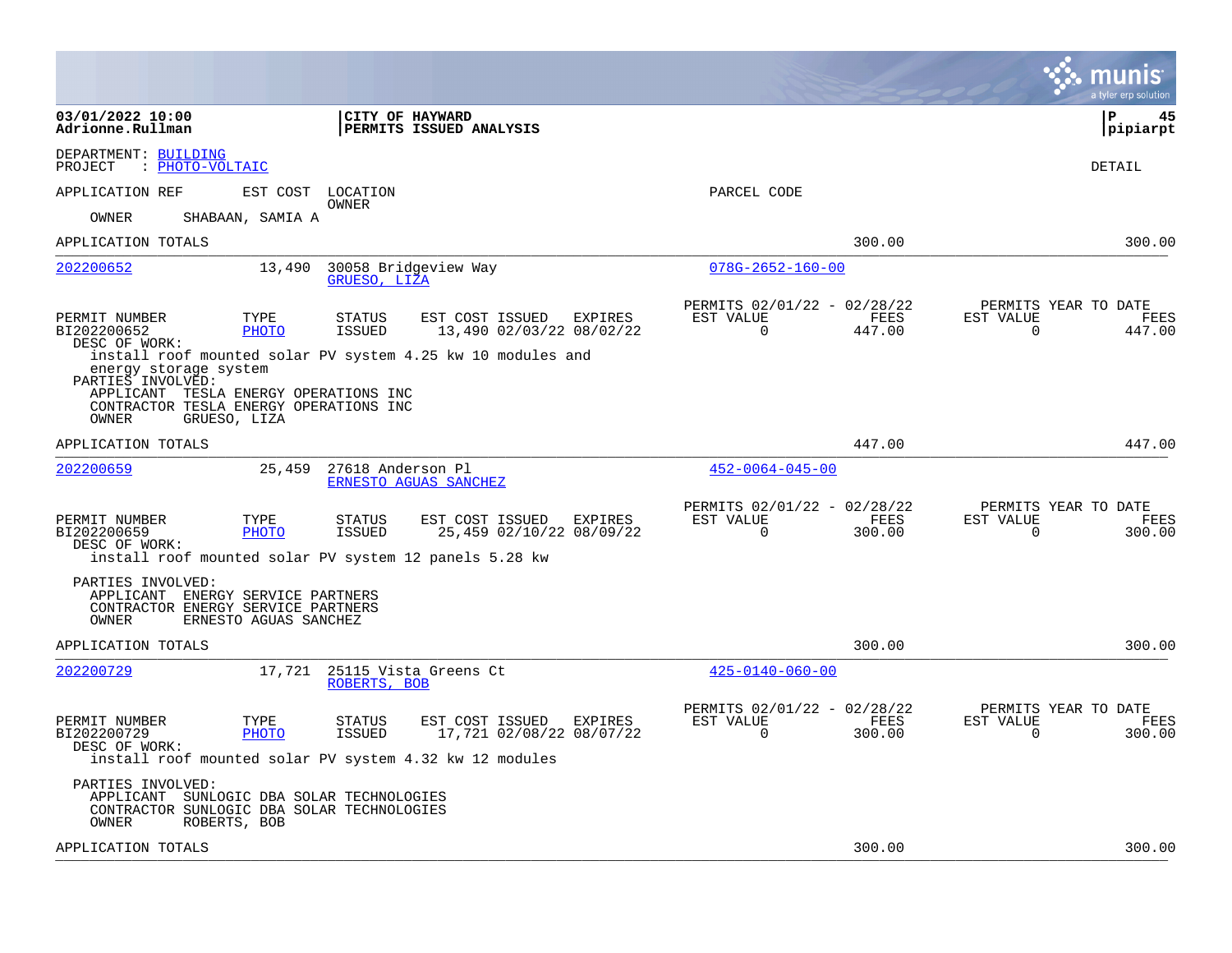|                                                                                                                                                                                                         |                   |                                    |                                            |                                     |                                                      |                |                       | a tyler erp solution                   |
|---------------------------------------------------------------------------------------------------------------------------------------------------------------------------------------------------------|-------------------|------------------------------------|--------------------------------------------|-------------------------------------|------------------------------------------------------|----------------|-----------------------|----------------------------------------|
| 03/01/2022 10:00<br>Adrionne.Rullman<br>202200732                                                                                                                                                       | 12,000            | 2522 Admiral Cir<br>EWELL, ANTHONY | CITY OF HAYWARD<br>PERMITS ISSUED ANALYSIS |                                     | $456 - 0101 - 990 - 56$                              |                |                       | P<br>46<br> pipiarpt                   |
| PERMIT NUMBER                                                                                                                                                                                           | TYPE              | <b>STATUS</b>                      | EST COST ISSUED                            | <b>EXPIRES</b>                      | PERMITS 02/01/22 - 02/28/22<br>EST VALUE             | FEES           | EST VALUE             | PERMITS YEAR TO DATE<br><b>FEES</b>    |
| DEPARTMENT: BUILDING<br>: PHOTO-VOLTAIC<br>PROJECT                                                                                                                                                      |                   |                                    |                                            |                                     |                                                      |                |                       | DETAIL                                 |
| APPLICATION REF                                                                                                                                                                                         | EST COST LOCATION | OWNER                              |                                            |                                     | PARCEL CODE                                          |                |                       |                                        |
| BI202200732<br>DESC OF WORK:                                                                                                                                                                            | PHOTO             | COMPLT                             |                                            | 12,000 02/08/22 08/24/22            | $\mathbf 0$                                          | 300.00         | $\mathbf 0$           | 300.00                                 |
| install roof mounted solar PV system 3.9 kw 12 panels<br>PARTIES INVOLVED:<br>APPLICANT<br>INDASPEC LLC<br>CONTRACTOR INDASPEC LLC<br>OWNER                                                             | EWELL, ANTHONY    |                                    |                                            |                                     |                                                      |                |                       |                                        |
| APPLICATION TOTALS                                                                                                                                                                                      |                   |                                    |                                            |                                     |                                                      | 300.00         |                       | 300.00                                 |
| 202200757                                                                                                                                                                                               | 11,650            | FOUOUET, DAVID D                   | 25837 Gettysburg Ave                       |                                     | $441 - 0037 - 005 - 00$                              |                |                       |                                        |
| PERMIT NUMBER<br>BI202200757<br>DESC OF WORK:<br>install roof mounted solar PV system 10 modules 3.8 kw<br>and energy storage system<br>PARTIES INVOLVED:<br>APPLICANT SUNRUN INSTALLATION SERVICES INC | TYPE<br>PHOTO     | STATUS<br>ISSUED                   | EST COST ISSUED                            | EXPIRES<br>11,650 02/09/22 08/08/22 | PERMITS 02/01/22 - 02/28/22<br>EST VALUE<br>$\Omega$ | FEES<br>447.00 | EST VALUE<br>$\Omega$ | PERMITS YEAR TO DATE<br>FEES<br>447.00 |
| CONTRACTOR SUNRUN INSTALLATION SERVICES INC<br>OWNER                                                                                                                                                    | FOUQUET, DAVID D  |                                    |                                            |                                     |                                                      |                |                       |                                        |
| APPLICATION TOTALS                                                                                                                                                                                      |                   |                                    |                                            |                                     |                                                      | 447.00         |                       | 447.00                                 |
| 202200769                                                                                                                                                                                               | 35,552            | HA, CUONG                          | 126 Mediterranean Ave                      |                                     | $465 - 0040 - 075 - 00$                              |                |                       |                                        |
| PERMIT NUMBER<br>BI202200769<br>DESC OF WORK:<br>install roof mounteds solar PV system 9.88 kw 26 modules                                                                                               | TYPE<br>PHOTO     | STATUS<br>ISSUED                   | EST COST ISSUED                            | EXPIRES<br>35,552 02/18/22 08/17/22 | PERMITS 02/01/22 - 02/28/22<br>EST VALUE<br>0        | FEES<br>300.00 | EST VALUE<br>0        | PERMITS YEAR TO DATE<br>FEES<br>300.00 |
| PARTIES INVOLVED:<br>APPLICANT CLEAN SOLAR, INC.<br>CONTRACTOR CLEAN SOLAR, INC.<br>OWNER<br>HA, CUONG                                                                                                  |                   |                                    |                                            |                                     |                                                      |                |                       |                                        |
| APPLICATION TOTALS                                                                                                                                                                                      |                   |                                    |                                            |                                     |                                                      | 300.00         |                       | 300.00                                 |
| 202200847                                                                                                                                                                                               |                   | 16,561 31544 Chicoine Ave          | JAMESON, MICHAEL A & MINANE L TRS          |                                     | $078G - 2944 - 004 - 01$                             |                |                       |                                        |
|                                                                                                                                                                                                         |                   |                                    |                                            |                                     | PERMITS 02/01/22 - 02/28/22                          |                |                       | PERMITS YEAR TO DATE                   |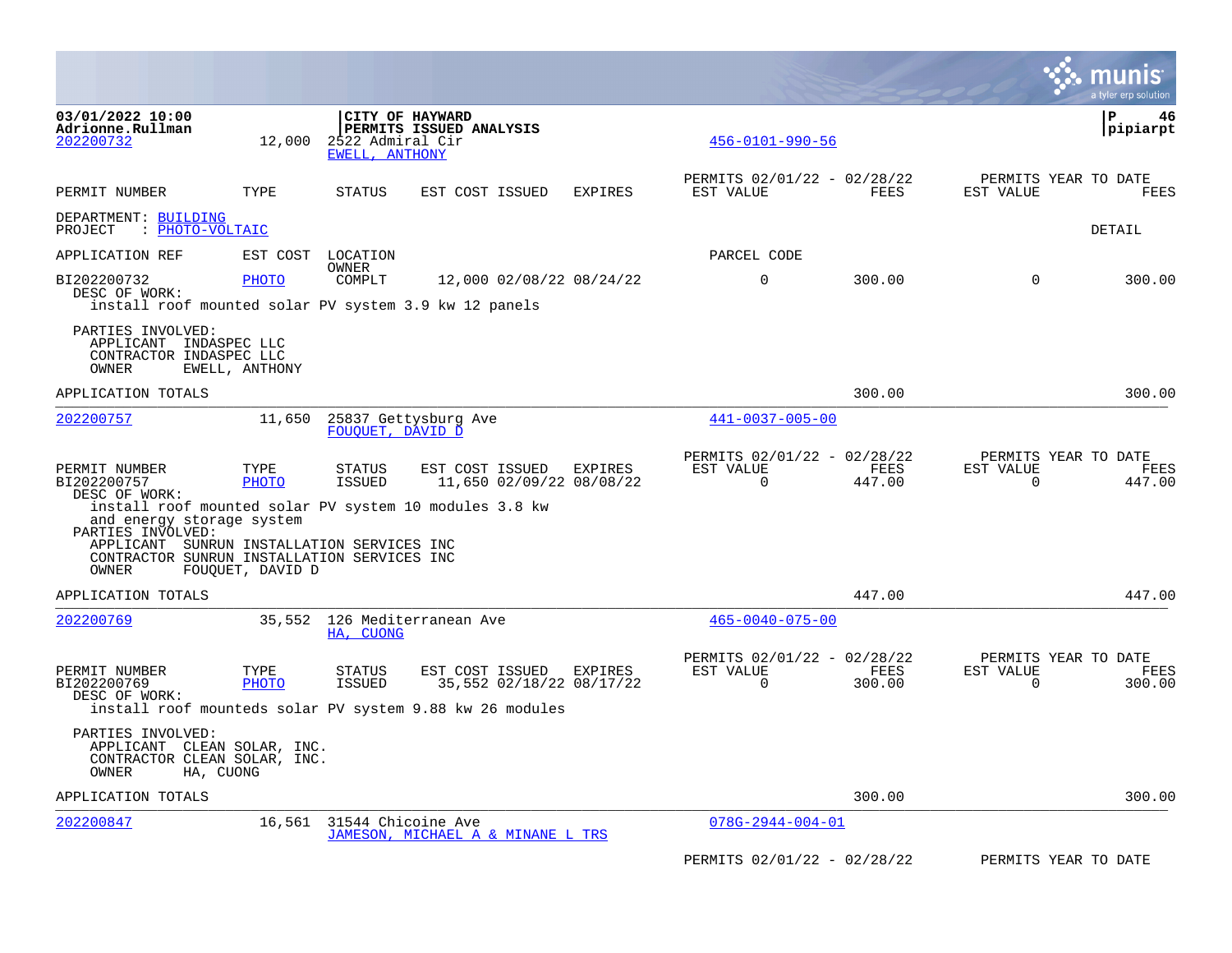|                                                                                                   |                        |                                              |                                                                                                                  |         |                                                      |                |                       | a tyler erp solution                   |
|---------------------------------------------------------------------------------------------------|------------------------|----------------------------------------------|------------------------------------------------------------------------------------------------------------------|---------|------------------------------------------------------|----------------|-----------------------|----------------------------------------|
| 03/01/2022 10:00<br>Adrionne.Rullman<br>PERMIT NUMBER                                             | TYPE                   | <b>STATUS</b>                                | CITY OF HAYWARD<br>PERMITS ISSUED ANALYSIS<br>EST COST ISSUED                                                    | EXPIRES | EST VALUE                                            | FEES           | EST VALUE             | Р<br>47<br>pipiarpt<br>FEES            |
| DEPARTMENT: BUILDING<br>PROJECT : PHOTO-VOLTAIC                                                   |                        |                                              |                                                                                                                  |         |                                                      |                |                       | DETAIL                                 |
| APPLICATION REF                                                                                   |                        | EST COST LOCATION                            |                                                                                                                  |         | PARCEL CODE                                          |                |                       |                                        |
| BI202200847<br>DESC OF WORK:                                                                      | PHOTO                  | OWNER<br>ISSUED                              | 16,561 02/10/22 08/24/22<br>install roof mounted solar PV system 12 panels 4.44 kw                               |         | $\mathbf 0$                                          | 300.00         | 0                     | 300.00                                 |
| PARTIES INVOLVED:<br>APPLICANT YOUR ENERGY SOLUTIONS<br>CONTRACTOR YOUR ENERGY SOLUTIONS<br>OWNER |                        | JAMESON, MICHAEL A & MINANE L TRS            |                                                                                                                  |         |                                                      |                |                       |                                        |
| APPLICATION TOTALS                                                                                |                        |                                              |                                                                                                                  |         |                                                      | 300.00         |                       | 300.00                                 |
| 202200852                                                                                         | 7,000                  | 26745 Wauchula Way<br><b>DOUGLAS PECKETT</b> |                                                                                                                  |         | $455 - 0020 - 114 - 03$                              |                |                       |                                        |
| PERMIT NUMBER<br>BI202200852<br>DESC OF WORK:                                                     | TYPE<br>PHOTO          | STATUS<br>ISSUED                             | EST COST ISSUED<br>7,000 02/10/22 08/09/22<br>install roof mounted solar PV system 4.77 kw 15 panels             | EXPIRES | PERMITS 02/01/22 - 02/28/22<br>EST VALUE<br>$\Omega$ | FEES<br>300.00 | EST VALUE<br>$\Omega$ | PERMITS YEAR TO DATE<br>FEES<br>300.00 |
| PARTIES INVOLVED:<br>APPLICANT DOUGLAS PECKETT<br>CONTRACTOR OWNER/BUILDER<br>OWNER               | <b>DOUGLAS PECKETT</b> |                                              |                                                                                                                  |         |                                                      |                |                       |                                        |
| APPLICATION TOTALS                                                                                |                        |                                              |                                                                                                                  |         |                                                      | 300.00         |                       | 300.00                                 |
| 202200855                                                                                         |                        | 24,998 1077 Central Blvd                     | CARDENAS, ELSA & CLAVEL ESMERALDA A                                                                              |         | $445 - 0220 - 099 - 00$                              |                |                       |                                        |
| PERMIT NUMBER<br>BI202200855<br>DESC OF WORK:                                                     | TYPE<br>PHOTO          | STATUS<br>ISSUED                             | EST COST ISSUED<br>24,998 02/10/22 08/09/22<br>install roof mounted solar PV system 6.66 kw 18 modules           | EXPIRES | PERMITS 02/01/22 - 02/28/22<br>EST VALUE<br>$\Omega$ | FEES<br>300.00 | EST VALUE<br>$\Omega$ | PERMITS YEAR TO DATE<br>FEES<br>300.00 |
| PARTIES INVOLVED:<br>APPLICANT SYNERGY POWER<br>CONTRACTOR SYNERGY POWER<br>OWNER                 |                        | CARDENAS, ELSA & CLAVEL ESMERALDA A          |                                                                                                                  |         |                                                      |                |                       |                                        |
| APPLICATION TOTALS                                                                                |                        |                                              |                                                                                                                  |         |                                                      | 300.00         |                       | 300.00                                 |
| 202200863                                                                                         |                        | 8,177 2105 Parkhurst St                      | KB, HOME SOUTH BAY INC                                                                                           |         | $431 - 0114 - 044 - 00$                              |                |                       |                                        |
| PERMIT NUMBER<br>BI202200863<br>DESC OF WORK:                                                     | TYPE<br>PHOTO          | <b>STATUS</b><br>ISSUED                      | EST COST ISSUED EXPIRES<br>8,177 02/15/22 08/14/22<br>install roof mounted solar PV system 9.6 kw 24 modules and |         | PERMITS 02/01/22 - 02/28/22<br>EST VALUE<br>0        | FEES<br>447.00 | EST VALUE<br>0        | PERMITS YEAR TO DATE<br>FEES<br>447.00 |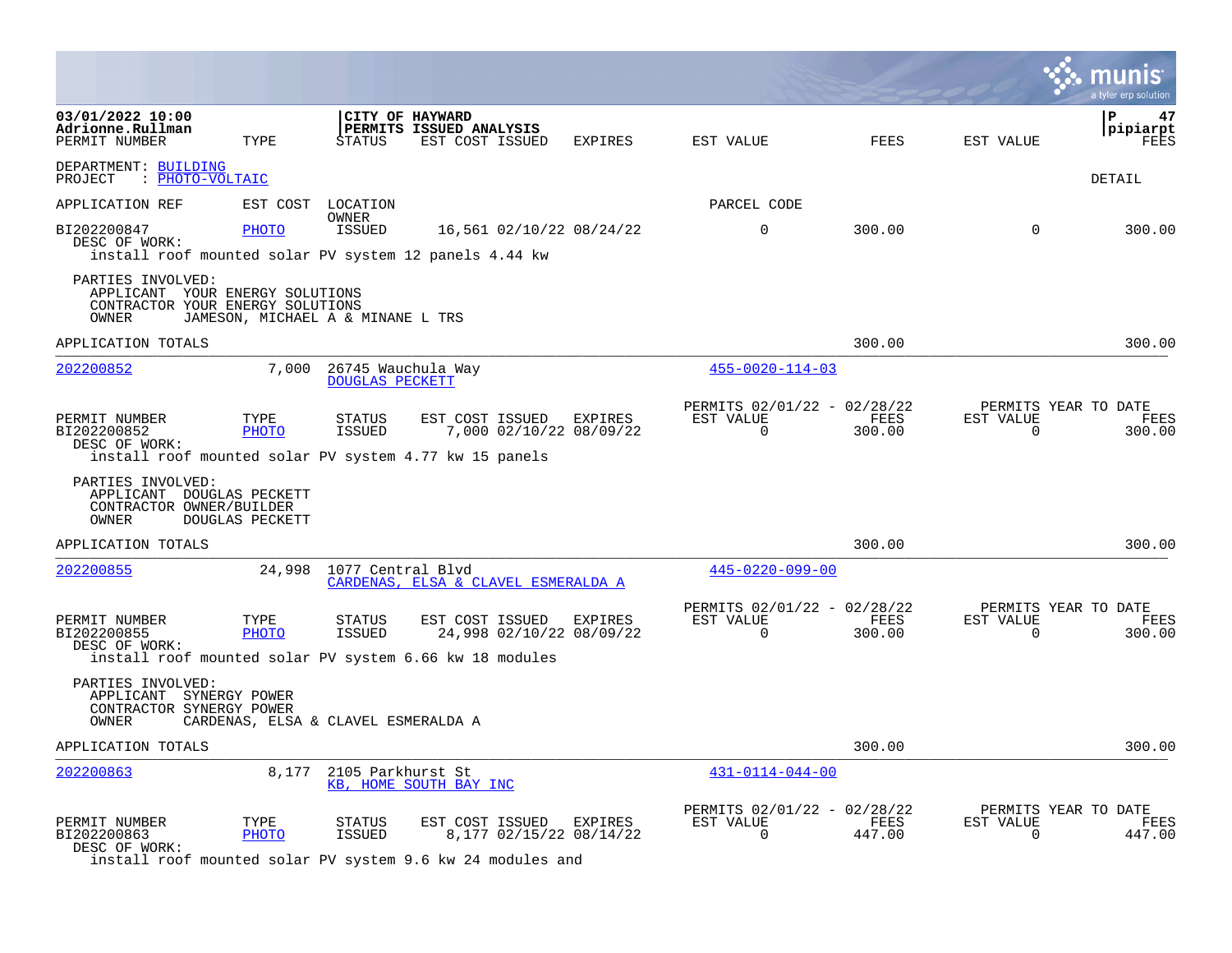|                                                                                                               |                        |                                      |                                                                                                                   |                                                      |                | a tyler erp solution                                               |
|---------------------------------------------------------------------------------------------------------------|------------------------|--------------------------------------|-------------------------------------------------------------------------------------------------------------------|------------------------------------------------------|----------------|--------------------------------------------------------------------|
| 03/01/2022 10:00<br>Adrionne.Rullman<br>energy storage system                                                 |                        | CITY OF HAYWARD                      | PERMITS ISSUED ANALYSIS                                                                                           |                                                      |                | l P<br>48<br> pipiarpt                                             |
| DEPARTMENT: BUILDING<br>: PHOTO-VOLTAIC<br>PROJECT                                                            |                        |                                      |                                                                                                                   |                                                      |                | DETAIL                                                             |
| APPLICATION REF                                                                                               |                        | EST COST LOCATION<br>OWNER           |                                                                                                                   | PARCEL CODE                                          |                |                                                                    |
| PARTIES INVOLVED:<br>APPLICANT TESLA ENERGY OPERATIONS INC<br>CONTRACTOR TESLA ENERGY OPERATIONS INC<br>OWNER | KB, HOME SOUTH BAY INC |                                      |                                                                                                                   |                                                      |                |                                                                    |
| APPLICATION TOTALS                                                                                            |                        |                                      |                                                                                                                   |                                                      | 447.00         | 447.00                                                             |
| 202200864                                                                                                     |                        | 500 126 Dunfirth Ct<br>SAPRA, BHAWNA |                                                                                                                   | $085A - 6434 - 991 - 55$                             |                |                                                                    |
| PERMIT NUMBER<br>BI202200864<br>DESC OF WORK:                                                                 | TYPE<br>PHOTO          | STATUS<br>ISSUED                     | EST COST ISSUED<br>EXPIRES<br>500 02/15/22 08/14/22<br>install roof mounted solar PV system 24 modules 8.16 kw    | PERMITS 02/01/22 - 02/28/22<br>EST VALUE<br>$\Omega$ | FEES<br>300.00 | PERMITS YEAR TO DATE<br>EST VALUE<br>FEES<br>300.00<br>$\Omega$    |
| PARTIES INVOLVED:<br>APPLICANT TESLA ENERGY OPERATIONS INC<br>CONTRACTOR TESLA ENERGY OPERATIONS INC<br>OWNER | SAPRA, BHAWNA          |                                      |                                                                                                                   |                                                      |                |                                                                    |
| APPLICATION TOTALS                                                                                            |                        |                                      |                                                                                                                   |                                                      | 300.00         | 300.00                                                             |
| 202200865                                                                                                     | 8,177                  | 87 Arundel Dr                        | CHAUDHURI, MANASH & BAGCHI SHAMPA                                                                                 | $085A - 6431 - 037 - 00$                             |                |                                                                    |
| PERMIT NUMBER<br>BI202200865<br>DESC OF WORK:                                                                 | TYPE<br><b>PHOTO</b>   | STATUS<br>ISSUED                     | EST COST ISSUED<br>EXPIRES<br>8,177 02/15/22 08/14/22<br>install roof mounted solar PV system 5.525 kw 13 modules | PERMITS 02/01/22 - 02/28/22<br>EST VALUE<br>$\Omega$ | FEES<br>300.00 | PERMITS YEAR TO DATE<br>EST VALUE<br>FEES<br>$\mathbf 0$<br>300.00 |
| PARTIES INVOLVED:<br>APPLICANT TESLA ENERGY OPERATIONS INC<br>CONTRACTOR TESLA ENERGY OPERATIONS INC<br>OWNER |                        | CHAUDHURI, MANASH & BAGCHI SHAMPA    |                                                                                                                   |                                                      |                |                                                                    |
| APPLICATION TOTALS                                                                                            |                        |                                      |                                                                                                                   |                                                      | 300.00         | 300.00                                                             |
| 202200869                                                                                                     | 35,259                 | 506 Teasdale Pl<br>BLOM, CHELSEA     |                                                                                                                   | $443 - 0055 - 107 - 00$                              |                |                                                                    |
| PERMIT NUMBER<br>BI202200869<br>DESC OF WORK:                                                                 | TYPE<br>PHOTO          | STATUS<br><b>ISSUED</b>              | EST COST ISSUED<br>EXPIRES<br>35,259 02/16/22 08/15/22                                                            | PERMITS 02/01/22 - 02/28/22<br>EST VALUE<br>0        | FEES<br>447.00 | PERMITS YEAR TO DATE<br>EST VALUE<br>FEES<br>447.00<br>0           |
| install roof mounted solar Pv sysem 10.5 kw 10 panels<br>and energy storage system<br>PARTIES INVOLVED:       |                        |                                      |                                                                                                                   |                                                      |                |                                                                    |
| APPLICANT SEMPER SOLARIS CONSTRUCTION INC<br>CONTRACTOR SEMPER SOLARIS CONSTRUCTION INC                       |                        |                                      |                                                                                                                   |                                                      |                |                                                                    |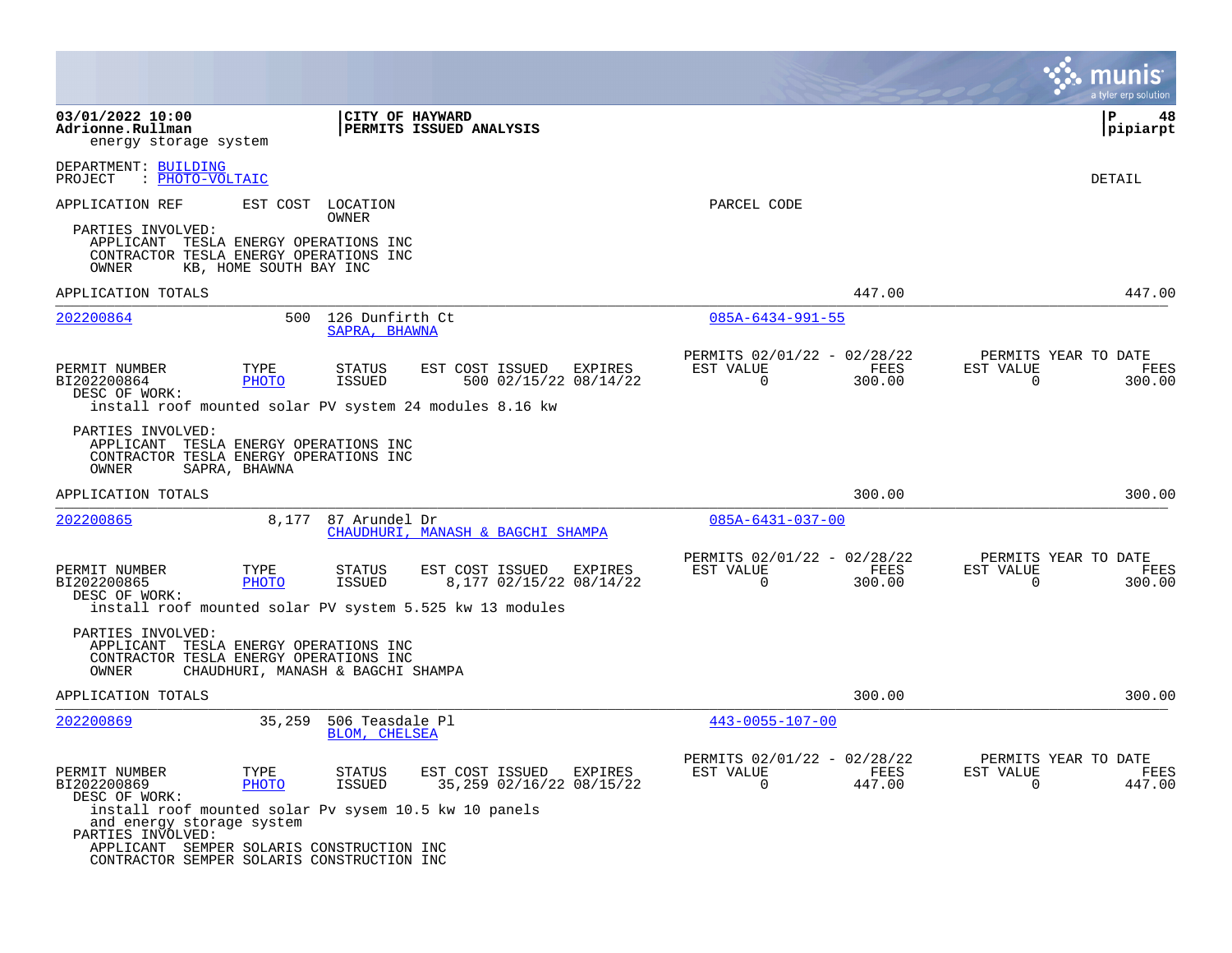|                                                                                                                                                                                                                         | a tyler erp solution                                                                                                                             |
|-------------------------------------------------------------------------------------------------------------------------------------------------------------------------------------------------------------------------|--------------------------------------------------------------------------------------------------------------------------------------------------|
| 03/01/2022 10:00<br>CITY OF HAYWARD<br>Adrionne.Rullman<br>PERMITS ISSUED ANALYSIS                                                                                                                                      | l P<br>49<br> pipiarpt                                                                                                                           |
| DEPARTMENT: BUILDING<br>: PHOTO-VOLTAIC<br>PROJECT                                                                                                                                                                      | DETAIL                                                                                                                                           |
| APPLICATION REF<br>EST COST<br>LOCATION                                                                                                                                                                                 | PARCEL CODE                                                                                                                                      |
| OWNER<br>BLOM, CHELSEA<br>OWNER                                                                                                                                                                                         |                                                                                                                                                  |
| APPLICATION TOTALS                                                                                                                                                                                                      | 447.00<br>447.00                                                                                                                                 |
| 23,150<br>2729 Markham Ct<br>202200870<br>POPOV, VASILIY                                                                                                                                                                | $081D - 2084 - 060 - 00$                                                                                                                         |
| EST COST ISSUED<br>PERMIT NUMBER<br>TYPE<br><b>STATUS</b><br>EXPIRES<br>BI202200870<br>PHOTO<br><b>ISSUED</b><br>23,150 02/16/22 08/15/22<br>DESC OF WORK:<br>install roof mounted solar PV system 2.16 kw 6 panels and | PERMITS 02/01/22 - 02/28/22<br>PERMITS YEAR TO DATE<br>EST VALUE<br>FEES<br>EST VALUE<br><b>FEES</b><br>$\Omega$<br>$\Omega$<br>594.00<br>594.00 |
| energy storage system 2 batteries<br>PARTIES INVOLVED:<br>APPLICANT SEMPER SOLARIS CONSTRUCTION INC<br>CONTRACTOR SEMPER SOLARIS CONSTRUCTION INC<br>OWNER<br>POPOV, VASILIY                                            |                                                                                                                                                  |
| APPLICATION TOTALS                                                                                                                                                                                                      | 594.00<br>594.00                                                                                                                                 |
| 202200871<br>12,997<br>207 BENMORE Ct<br>ROSE BELLE DE LA CRUZ                                                                                                                                                          | 85A-6442-072-00                                                                                                                                  |
| TYPE<br>EST COST ISSUED<br>PERMIT NUMBER<br>STATUS<br>EXPIRES<br>12,997 02/10/22 08/09/22<br>BI202200871<br>PHOTO<br>ISSUED<br>DESC OF WORK:<br>install roof mounted soalr PV system 3.42 kw 9 panels                   | PERMITS 02/01/22 - 02/28/22<br>PERMITS YEAR TO DATE<br>EST VALUE<br>FEES<br><b>FEES</b><br>EST VALUE<br>$\Omega$<br>300.00<br>$\Omega$<br>300.00 |
| PARTIES INVOLVED:<br>APPLICANT SEMPER SOLARIS CONSTRUCTION INC<br>CONTRACTOR SEMPER SOLARIS CONSTRUCTION INC<br>OWNER<br>ROSE BELLE DE LA CRUZ                                                                          |                                                                                                                                                  |
| APPLICATION TOTALS                                                                                                                                                                                                      | 300.00<br>300.00                                                                                                                                 |
| 202200890<br>8,650<br>31730 Valley Forge St<br>ORTEGA, RICARDO & LAURA                                                                                                                                                  | $078G - 2761 - 031 - 00$                                                                                                                         |
| PERMIT NUMBER<br>TYPE<br><b>STATUS</b><br>EST COST ISSUED<br>EXPIRES<br>BI202200890<br>PHOTO<br>ISSUED<br>8,650 02/17/22 08/16/22<br>DESC OF WORK:<br>install roof mounted solar PV system 10 modules 3.8 kw            | PERMITS 02/01/22 - 02/28/22<br>PERMITS YEAR TO DATE<br>EST VALUE<br>FEES<br>EST VALUE<br>FEES<br>300.00<br>0<br>300.00<br>0                      |
| PARTIES INVOLVED:<br>APPLICANT SUNRUN INSTALLATION SERVICES INC<br>CONTRACTOR SUNRUN INSTALLATION SERVICES INC<br>OWNER<br>ORTEGA, RICARDO & LAURA                                                                      |                                                                                                                                                  |
| APPLICATION TOTALS                                                                                                                                                                                                      | 300.00<br>300.00                                                                                                                                 |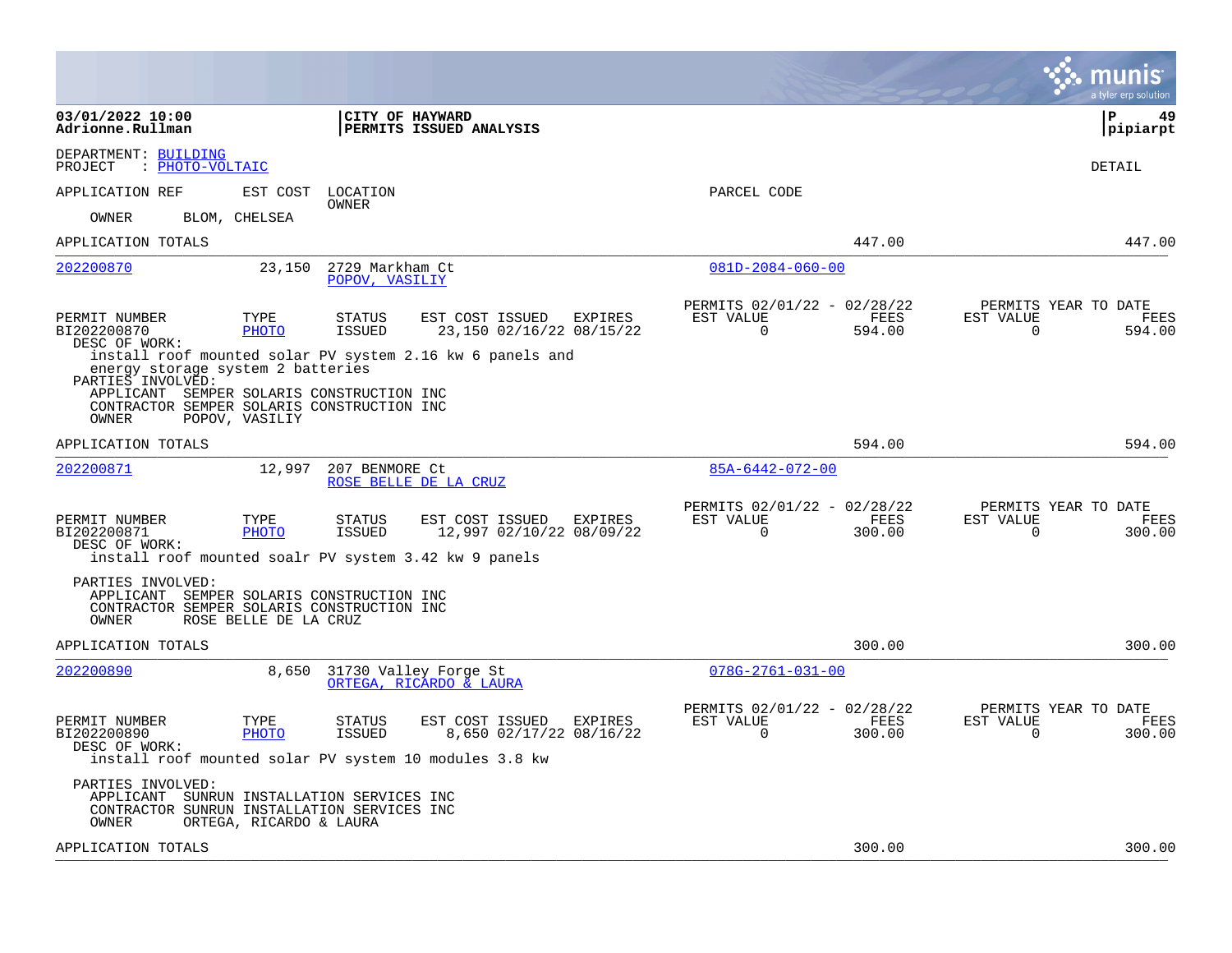|                                                                                                                         |                                |                                            |                                                                                                      |                |                                                         |                |                          | a tyler erp solution                          |
|-------------------------------------------------------------------------------------------------------------------------|--------------------------------|--------------------------------------------|------------------------------------------------------------------------------------------------------|----------------|---------------------------------------------------------|----------------|--------------------------|-----------------------------------------------|
| 03/01/2022 10:00<br>Adrionne.Rullman<br>202200891                                                                       | 6,650                          | 22841 Optimist St<br><b>NARENDRA KUMAR</b> | CITY OF HAYWARD<br>PERMITS ISSUED ANALYSIS                                                           |                | $431 - 0028 - 063 - 00$                                 |                |                          | l P<br>50<br> pipiarpt                        |
| PERMIT NUMBER                                                                                                           | TYPE                           | <b>STATUS</b>                              | EST COST ISSUED                                                                                      | <b>EXPIRES</b> | PERMITS 02/01/22 - 02/28/22<br>EST VALUE                | FEES           | EST VALUE                | PERMITS YEAR TO DATE<br><b>FEES</b>           |
| DEPARTMENT: BUILDING<br>: PHOTO-VOLTAIC<br>PROJECT                                                                      |                                |                                            |                                                                                                      |                |                                                         |                |                          | DETAIL                                        |
| APPLICATION REF                                                                                                         |                                | EST COST LOCATION                          |                                                                                                      |                | PARCEL CODE                                             |                |                          |                                               |
| BI202200891<br>DESC OF WORK:                                                                                            | <b>PHOTO</b>                   | OWNER<br><b>ISSUED</b>                     | 6,650 02/17/22 08/16/22<br>install roof mounted solar PV system 3.8 kw 10 modules                    |                | $\mathbf 0$                                             | 300.00         | $\mathbf 0$              | 300.00                                        |
| PARTIES INVOLVED:<br>APPLICANT SUNRUN INSTALLATION SERVICES INC<br>CONTRACTOR SUNRUN INSTALLATION SERVICES INC<br>OWNER | NARENDRA KUMAR                 |                                            |                                                                                                      |                |                                                         |                |                          |                                               |
| APPLICATION TOTALS                                                                                                      |                                |                                            |                                                                                                      |                |                                                         | 300.00         |                          | 300.00                                        |
| 202200892                                                                                                               | 8,645                          | 3602 Deer Park Ct<br>DUONG, MY             |                                                                                                      |                | $081D-1904-038-00$                                      |                |                          |                                               |
| PERMIT NUMBER<br>BI202200892<br>DESC OF WORK:                                                                           | TYPE<br><b>PHOTO</b>           | STATUS<br><b>ISSUED</b>                    | EST COST ISSUED<br>8,645 02/17/22 08/16/22<br>install roof mounted solar PV system 13 modules 3.8 kw | EXPIRES        | PERMITS 02/01/22 - 02/28/22<br>EST VALUE<br>$\mathbf 0$ | FEES<br>300.00 | EST VALUE<br>$\mathbf 0$ | PERMITS YEAR TO DATE<br><b>FEES</b><br>300.00 |
| PARTIES INVOLVED:<br>APPLICANT SUNRUN INSTALLATION SERVICES INC<br>CONTRACTOR SUNRUN INSTALLATION SERVICES INC<br>OWNER | DUONG, MY                      |                                            |                                                                                                      |                |                                                         |                |                          |                                               |
| APPLICATION TOTALS                                                                                                      |                                |                                            |                                                                                                      |                |                                                         | 300.00         |                          | 300.00                                        |
| 202200894                                                                                                               |                                | 16,000 88 Carrick Cir                      | LUCHOOMUN, JAYRAZ & VISWANEE H                                                                       |                | $085A - 6430 - 074 - 00$                                |                |                          |                                               |
| PERMIT NUMBER<br>BI202200894<br>DESC OF WORK:                                                                           | TYPE<br><b>PHOTO</b>           | STATUS<br>ISSUED                           | EST COST ISSUED<br>16,000 02/24/22 08/23/22                                                          | <b>EXPIRES</b> | PERMITS 02/01/22 - 02/28/22<br>EST VALUE<br>$\Omega$    | FEES<br>300.00 | EST VALUE<br>$\Omega$    | PERMITS YEAR TO DATE<br>FEES<br>300.00        |
|                                                                                                                         |                                |                                            | install roof mounted solar PV system 5.6 kw 14 modules                                               |                |                                                         |                |                          |                                               |
| PARTIES INVOLVED:<br>APPLICANT LAIBACH SOLAR LLC<br>CONTRACTOR LAIBACH SOLAR LLC<br>OWNER                               | LUCHOOMUN, JAYRAZ & VISWANEE H |                                            |                                                                                                      |                |                                                         |                |                          |                                               |
| APPLICATION TOTALS                                                                                                      |                                |                                            |                                                                                                      |                |                                                         | 300.00         |                          | 300.00                                        |
| 202200922                                                                                                               |                                | <b>JOHNSON, JEFFREY</b>                    | 38,582 1279 Martin Luther King Dr                                                                    |                | 431-0118-077-00                                         |                |                          |                                               |
|                                                                                                                         |                                |                                            |                                                                                                      |                | PERMITS 02/01/22 - 02/28/22                             |                |                          | PERMITS YEAR TO DATE                          |

 $\mathcal{L}^{\text{max}}$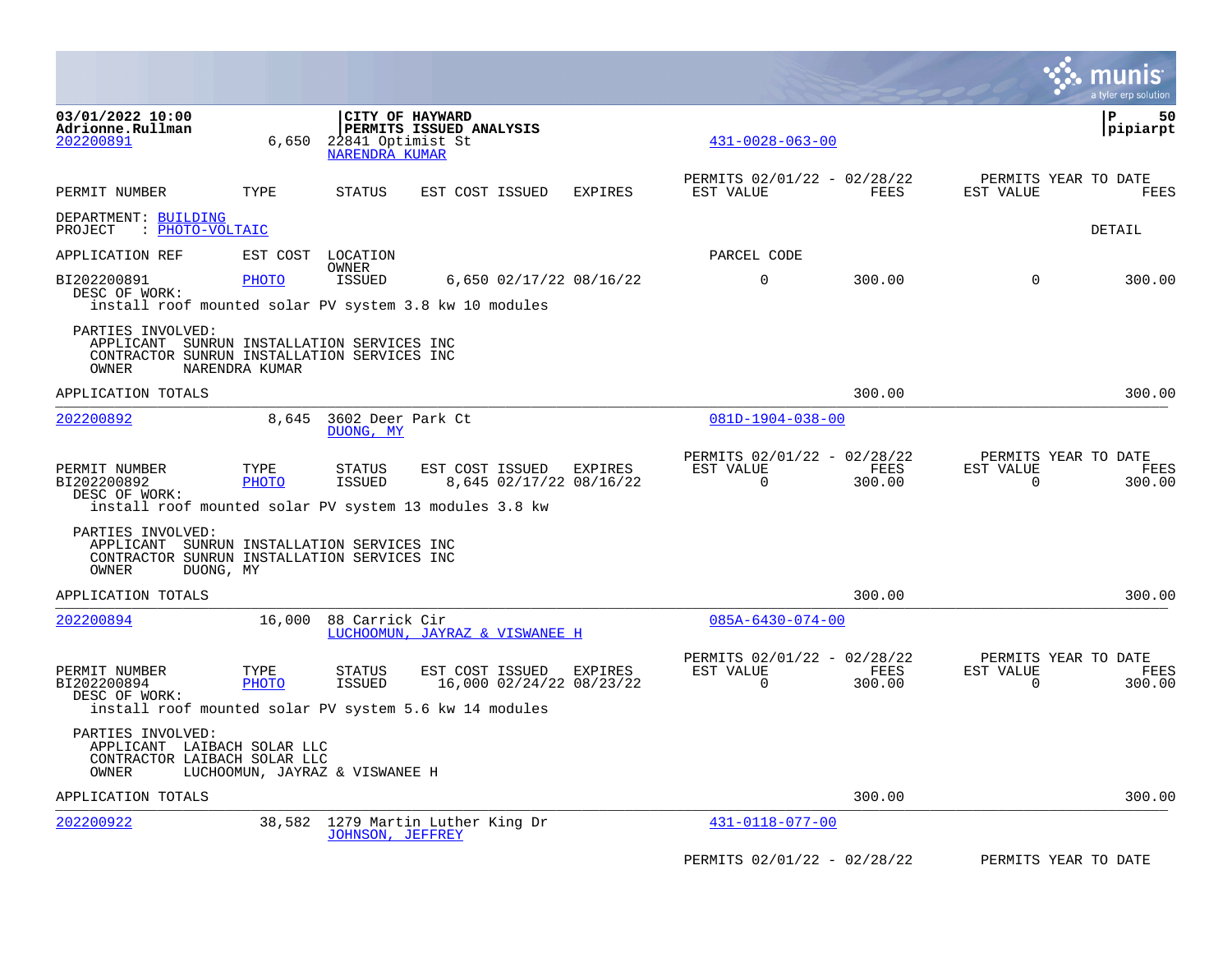|                                                                                                                                       |                                                     |                                |                                                                                                        |                |                                                      |                     |                                               | a tyler erp solution               |
|---------------------------------------------------------------------------------------------------------------------------------------|-----------------------------------------------------|--------------------------------|--------------------------------------------------------------------------------------------------------|----------------|------------------------------------------------------|---------------------|-----------------------------------------------|------------------------------------|
| 03/01/2022 10:00<br>Adrionne.Rullman<br>PERMIT NUMBER                                                                                 | TYPE                                                | <b>STATUS</b>                  | CITY OF HAYWARD<br>PERMITS ISSUED ANALYSIS<br>EST COST ISSUED                                          | EXPIRES        | EST VALUE                                            | <b>FEES</b>         | EST VALUE                                     | Р<br>51<br>pipiarpt<br><b>FEES</b> |
| DEPARTMENT: BUILDING<br>: PHOTO-VOLTAIC<br>PROJECT                                                                                    |                                                     |                                |                                                                                                        |                |                                                      |                     |                                               | DETAIL                             |
| APPLICATION REF                                                                                                                       | EST COST                                            | LOCATION                       |                                                                                                        |                | PARCEL CODE                                          |                     |                                               |                                    |
| BI202200922<br>DESC OF WORK:<br>energy storage system<br>PARTIES INVOLVED:<br>APPLICANT<br>CONTRACTOR WEST COAST SOLAR, INC.<br>OWNER | PHOTO<br>WEST COAST SOLAR, INC.<br>JOHNSON, JEFFREY | OWNER<br>ISSUED                | 38,582 02/23/22 08/22/22<br>install roof mounted solar PV system 14 modules 5.11 kw and                |                | 0                                                    | 447.00              | $\Omega$                                      | 447.00                             |
| APPLICATION TOTALS                                                                                                                    |                                                     |                                |                                                                                                        |                |                                                      | 447.00              |                                               | 447.00                             |
| 202200925                                                                                                                             | 28,595                                              | ANA CAMACHO                    | 1136 Boulder Creek Dr                                                                                  |                | $464 - 0060 - 088 - 00$                              |                     |                                               |                                    |
| PERMIT NUMBER<br>BI202200925<br>DESC OF WORK:                                                                                         | TYPE<br><b>PHOTO</b>                                | <b>STATUS</b><br><b>ISSUED</b> | EST COST ISSUED<br>28,595 02/23/22 08/22/22<br>install roof mounted solar PV system 15 modules 4.95 kw | <b>EXPIRES</b> | PERMITS 02/01/22 - 02/28/22<br>EST VALUE<br>$\Omega$ | FEES<br>300.00      | PERMITS YEAR TO DATE<br>EST VALUE<br>$\Omega$ | FEES<br>300.00                     |
| PARTIES INVOLVED:<br>APPLICANT<br>CONTRACTOR FREEDOM FOREVER<br>OWNER<br>ANA CAMACHO                                                  | FREEDOM FOREVER                                     |                                |                                                                                                        |                |                                                      |                     |                                               |                                    |
| APPLICATION TOTALS<br>PROJECT TOTALS                                                                                                  |                                                     |                                |                                                                                                        |                | $\Omega$                                             | 300.00<br>11,652.00 | $\Omega$                                      | 300.00<br>11,652.00                |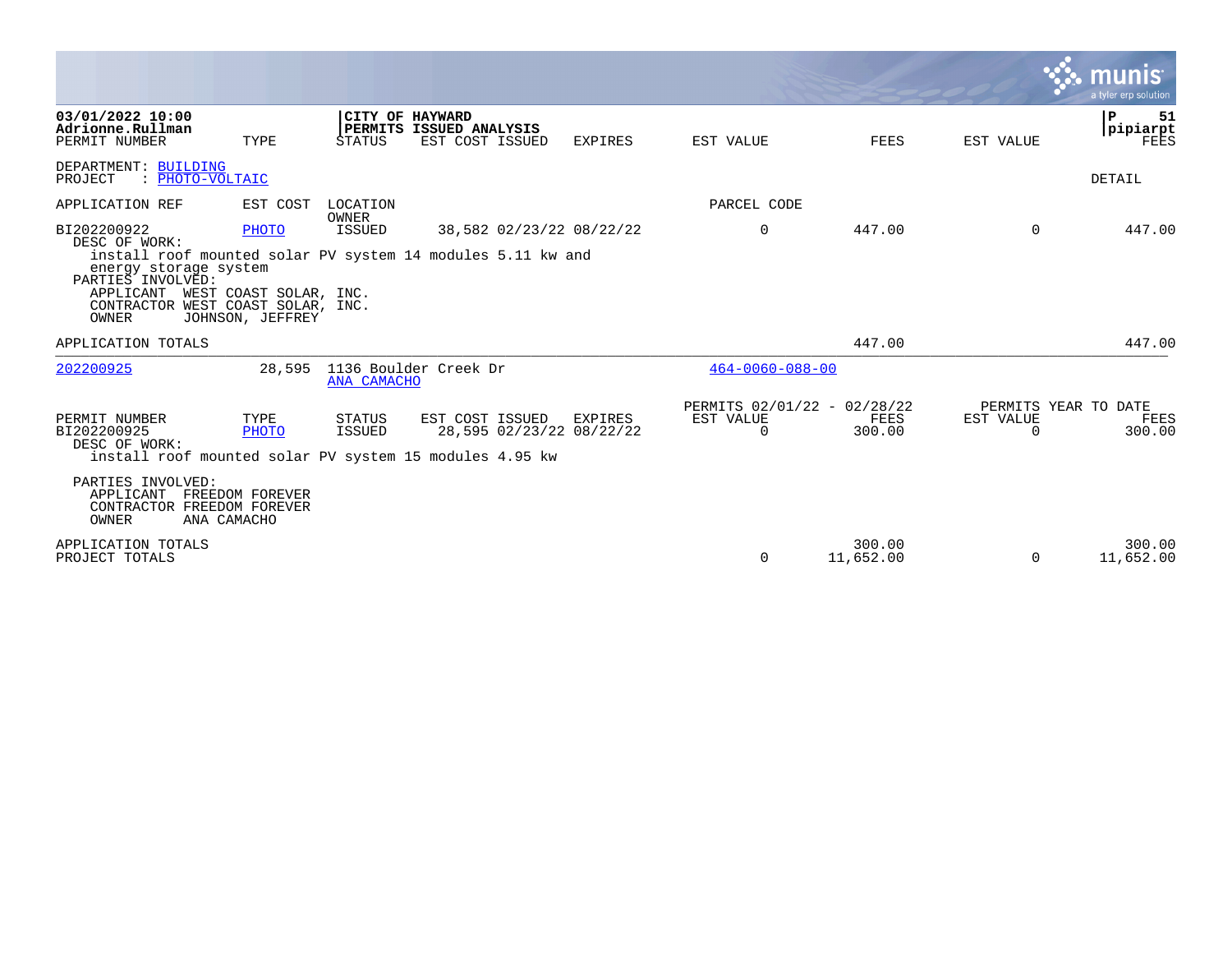|                                                                                                      |                                                                                 |                                  |                                                               |                                                         |                      |                          | a tyler erp solution                            |
|------------------------------------------------------------------------------------------------------|---------------------------------------------------------------------------------|----------------------------------|---------------------------------------------------------------|---------------------------------------------------------|----------------------|--------------------------|-------------------------------------------------|
| 03/01/2022 10:00<br>Adrionne.Rullman                                                                 |                                                                                 | <b>CITY OF HAYWARD</b>           | <b>PERMITS ISSUED ANALYSIS</b>                                |                                                         |                      |                          | l P<br>52<br> pipiarpt                          |
| DEPARTMENT: BUILDING<br>PROJECT                                                                      | : PHOTO VOLTAIC - COMMERCIAL                                                    |                                  |                                                               |                                                         |                      |                          | DETAIL                                          |
| APPLICATION REF                                                                                      | EST COST                                                                        | LOCATION<br>OWNER                |                                                               | PARCEL CODE                                             |                      |                          |                                                 |
| 202105730                                                                                            | 88,000                                                                          | 1942 National Ave<br>CO, DAVID D |                                                               | $439 - 0004 - 016 - 00$                                 |                      |                          |                                                 |
| PERMIT NUMBER<br>BI202105730<br>DESC OF WORK:<br>install a 32 kw solar rooftop PV system 390 modules | TYPE<br><b>BPVC</b>                                                             | <b>STATUS</b><br>ISSUED          | EST COST ISSUED<br>EXPIRES<br>88,000 02/07/22 08/25/22        | PERMITS 02/01/22 - 02/28/22<br>EST VALUE<br>$\mathbf 0$ | FEES<br>1,727.00     | EST VALUE<br>$\mathbf 0$ | PERMITS YEAR TO DATE<br>FEES<br>1,727.00        |
| PARTIES INVOLVED:<br>APPLICANT<br>CONTRACTOR COOL EARTH SOLAR<br>OWNER                               | COOL EARTH SOLAR<br>CO, DAVID D                                                 |                                  |                                                               |                                                         |                      |                          |                                                 |
| APPLICATION TOTALS                                                                                   |                                                                                 |                                  |                                                               |                                                         | 1,727.00             |                          | 1,727.00                                        |
| 202105902                                                                                            | 97,050                                                                          |                                  | 3458 Enterprise Ave<br>FITCH, TODD (TE) & KRISTIN (TE)        | $439 - 0099 - 037 - 02$                                 |                      |                          |                                                 |
| PERMIT NUMBER<br>BI202105902<br>DESC OF WORK:<br>roof mounted grid tied 41 kw DC solar PV system     | TYPE<br><b>BPVC</b>                                                             | <b>STATUS</b><br><b>ISSUED</b>   | EST COST ISSUED<br>EXPIRES<br>97,050 02/07/22 08/06/22        | PERMITS 02/01/22 - 02/28/22<br>EST VALUE<br>$\Omega$    | FEES<br>2,194.00     | EST VALUE<br>$\Omega$    | PERMITS YEAR TO DATE<br>FEES<br>2,194.00        |
| PARTIES INVOLVED:<br>APPLICANT<br>APPLICANT<br>CONTRACTOR TRUSOURCE ENERGY INC<br>OWNER              | TRUSOURCE ENERGY INC<br>TRUSOURCE ENERGY INC<br>FITCH, TODD (TE) & KRISTIN (TE) |                                  |                                                               |                                                         |                      |                          |                                                 |
| APPLICATION TOTALS                                                                                   |                                                                                 |                                  |                                                               |                                                         | 2,194.00             |                          | 2,194.00                                        |
| 202106284                                                                                            | 38,912                                                                          | 22809 Mission Blvd               | THE PALACE POKER CASINO LLC                                   | $428 - 0081 - 033 - 00$                                 |                      |                          |                                                 |
| PERMIT NUMBER<br>BI202106284<br>DESC OF WORK:<br>install 32 roof mounted solar panels 12.87 kw       | TYPE<br><b>BPVC</b>                                                             | <b>STATUS</b><br>ISSUED          | EST COST ISSUED<br><b>EXPIRES</b><br>38,912 02/03/22 08/02/22 | PERMITS 02/01/22 - 02/28/22<br>EST VALUE<br>0           | FEES<br>1,647.00     | EST VALUE<br>0           | PERMITS YEAR TO DATE<br><b>FEES</b><br>1,647.00 |
| PARTIES INVOLVED:<br>APPLICANT YOUR ENERGY SOLUTIONS<br>CONTRACTOR YOUR ENERGY SOLUTIONS<br>OWNER    | THE PALACE POKER CASINO LLC                                                     |                                  |                                                               |                                                         |                      |                          |                                                 |
| APPLICATION TOTALS<br>PROJECT TOTALS                                                                 |                                                                                 |                                  |                                                               | $\Omega$                                                | 1,647.00<br>5,568.00 | $\mathbf 0$              | 1,647.00<br>5,568.00                            |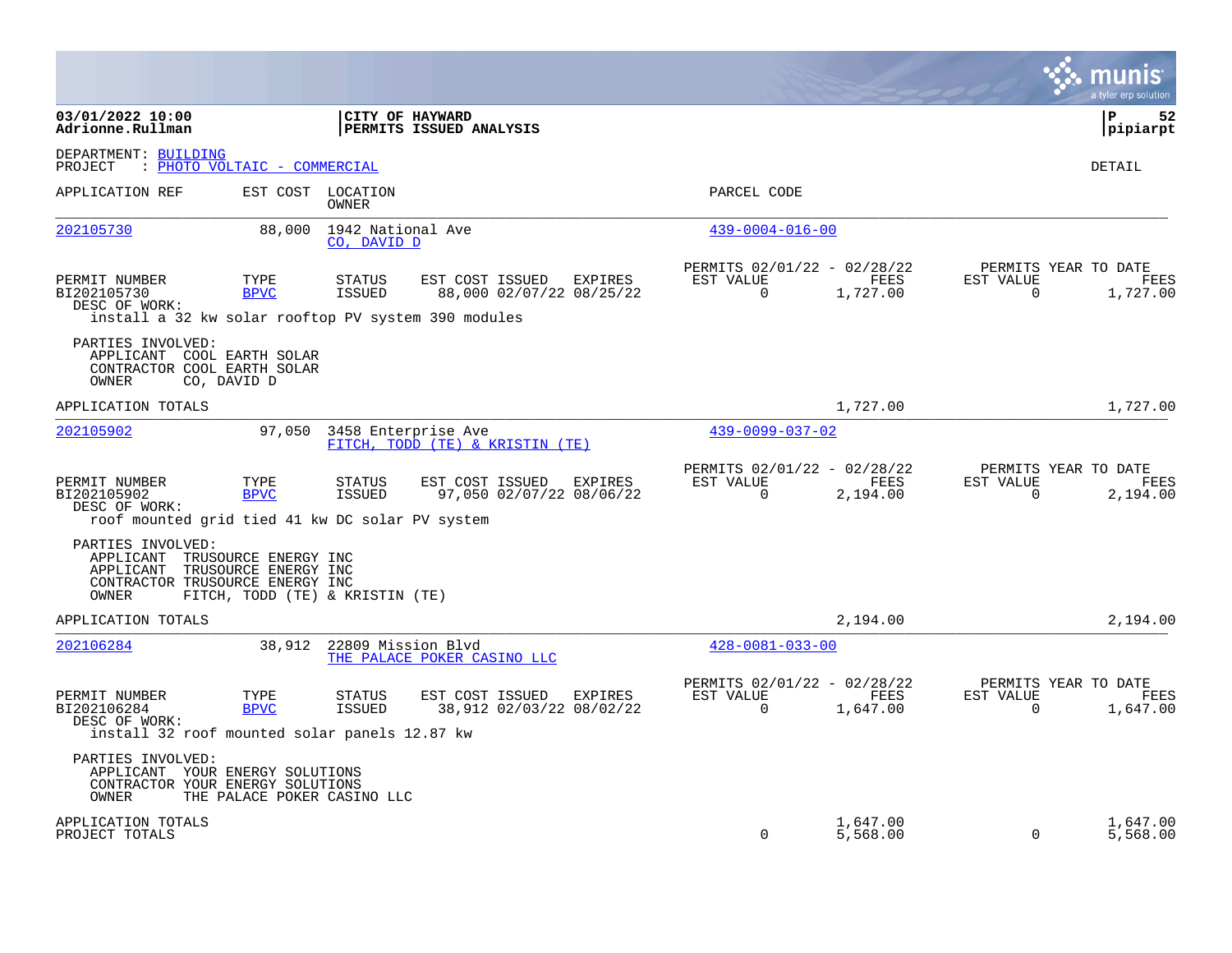|                                                                                                                                                |                               |                                    |                                                                                                                |         |                                                      |                  |                       | a tyler erp solution                     |
|------------------------------------------------------------------------------------------------------------------------------------------------|-------------------------------|------------------------------------|----------------------------------------------------------------------------------------------------------------|---------|------------------------------------------------------|------------------|-----------------------|------------------------------------------|
| 03/01/2022 10:00<br>Adrionne.Rullman                                                                                                           |                               |                                    | CITY OF HAYWARD<br>PERMITS ISSUED ANALYSIS                                                                     |         |                                                      |                  |                       | P<br>53<br> pipiarpt                     |
| DEPARTMENT: BUILDING<br>PROJECT<br>: STORAGE RACKS                                                                                             |                               |                                    |                                                                                                                |         |                                                      |                  |                       | DETAIL                                   |
| APPLICATION REF                                                                                                                                | EST COST                      | LOCATION<br><b>OWNER</b>           |                                                                                                                |         | PARCEL CODE                                          |                  |                       |                                          |
| 202103030                                                                                                                                      | 15,000                        | 3501 Arden Rd<br>3501 ARDEN RD LLC |                                                                                                                |         | $461 - 0015 - 029 - 00$                              |                  |                       |                                          |
| PERMIT NUMBER<br>BI202103030<br>DESC OF WORK:                                                                                                  | TYPE<br><b>BRAC</b>           | <b>STATUS</b><br><b>ISSUED</b>     | EST COST ISSUED<br>15,000 02/03/22 08/02/22                                                                    | EXPIRES | PERMITS 02/01/22 - 02/28/22<br>EST VALUE<br>$\Omega$ | FEES<br>2,307.56 | EST VALUE<br>$\Omega$ | PERMITS YEAR TO DATE<br>FEES<br>2,307.56 |
| warehouse. All proposed storage is under 12'<br>PARTIES INVOLVED:<br>APPLICANT LIEBE, NIKOLAUS<br>CONTRACTOR JACOB MR AND CORPORATION<br>OWNER | 3501 ARDEN RD LLC             |                                    | Install approximatley 1,100sq ft of storage racks in $(E)$                                                     |         |                                                      |                  |                       |                                          |
| APPLICATION TOTALS                                                                                                                             |                               |                                    |                                                                                                                |         |                                                      | 2,307.56         |                       | 2,307.56                                 |
| 202105015                                                                                                                                      | 120,000                       | 2898 W Winton Ave                  | WINTON, INDUSTRIAL CENTER INC                                                                                  |         | $439 - 0040 - 002 - 03$                              |                  |                       |                                          |
| PERMIT NUMBER<br>BI202105015<br>DESC OF WORK:<br>anchoring<br>PARTIES INVOLVED:<br>APPLICANT GANCOS & SONS                                     | TYPE<br><b>BRAC</b>           | <b>STATUS</b><br><b>ISSUED</b>     | EST COST ISSUED<br>120,000 02/28/22 08/27/22<br>Install 71 bays of steel pallet racking with all required      | EXPIRES | PERMITS 02/01/22 - 02/28/22<br>EST VALUE<br>$\Omega$ | FEES<br>2,958.98 | EST VALUE<br>$\Omega$ | PERMITS YEAR TO DATE<br>FEES<br>2,958.98 |
| CONTRACTOR GANCOS & SONS<br>OWNER                                                                                                              | WINTON, INDUSTRIAL CENTER INC |                                    |                                                                                                                |         |                                                      |                  |                       |                                          |
| APPLICATION TOTALS                                                                                                                             |                               |                                    |                                                                                                                |         |                                                      | 2,958.98         |                       | 2,958.98                                 |
| 202105680                                                                                                                                      | 2,285                         |                                    | 25881 Industrial Blvd<br>MEPT, MOUNT EDEN LLC                                                                  |         | 441-0045-005-04                                      |                  |                       |                                          |
| PERMIT NUMBER<br>BI202105680<br>DESC OF WORK:                                                                                                  | TYPE<br><b>BRAC</b>           | STATUS<br>COMPLT                   | EST COST ISSUED EXPIRES<br>2,285 02/08/22 08/22/22<br>install pre-manufactured pallet high piled storage racks |         | PERMITS 02/01/22 - 02/28/22<br>EST VALUE<br>$\Omega$ | FEES<br>2,842.02 | EST VALUE<br>$\Omega$ | PERMITS YEAR TO DATE<br>FEES<br>2,842.02 |
| PARTIES INVOLVED:<br>APPLICANT RAYMOND HANDLING SOLUTIONS<br>CONTRACTOR RAYMOND HANDLING SOLUTIONS<br>OWNER                                    | MEPT, MOUNT EDEN LLC          |                                    |                                                                                                                |         |                                                      |                  |                       |                                          |
| APPLICATION TOTALS                                                                                                                             |                               |                                    |                                                                                                                |         |                                                      | 2,842.02         |                       | 2,842.02                                 |
| 202200836                                                                                                                                      | 12,000                        | 2230 Davis Ct                      | CENTERPOINT PROPERTIES TRUST                                                                                   |         | $439 - 0058 - 022 - 03$                              |                  |                       |                                          |

**Contract**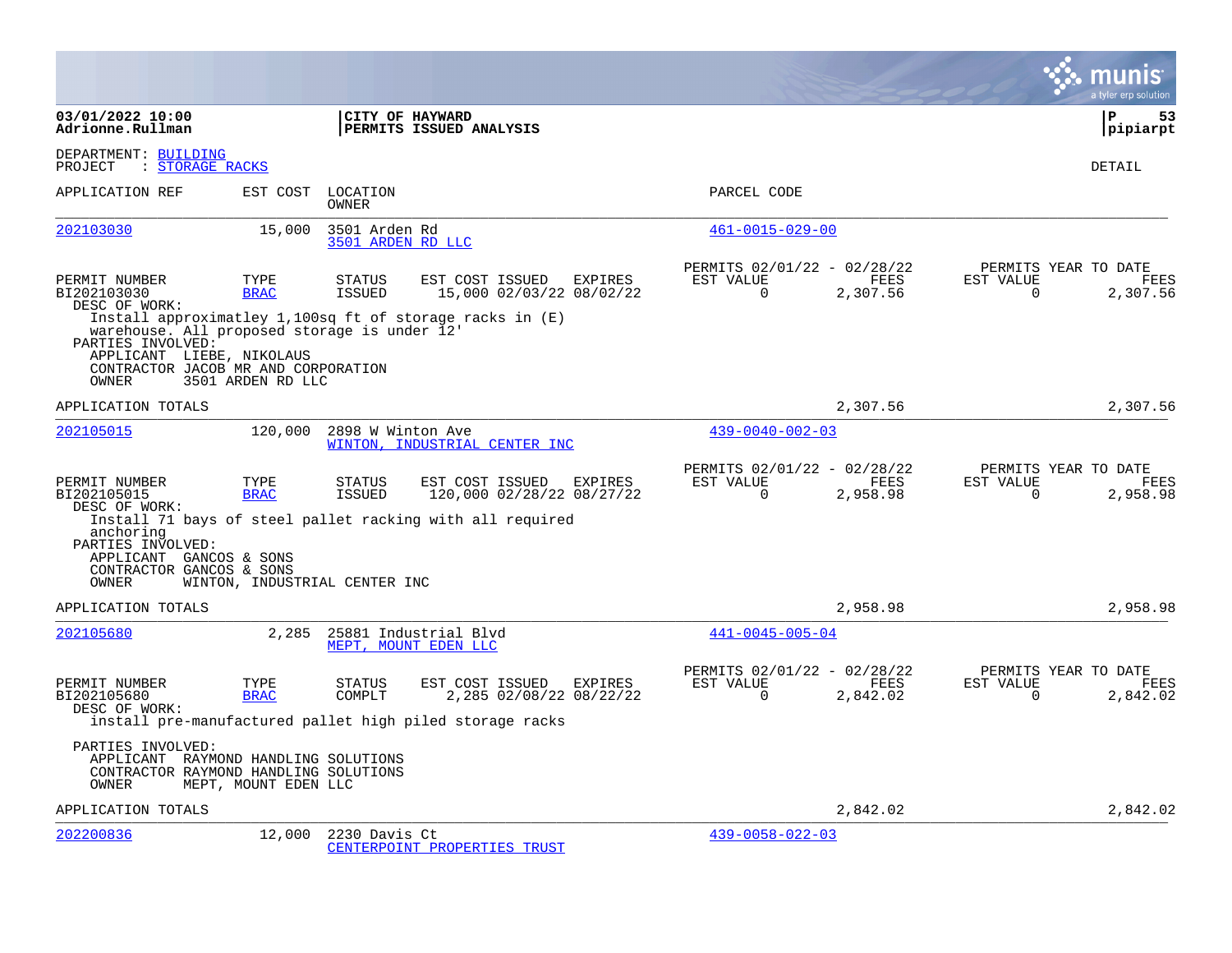|                                                                                                                                                                    |                                                                                          |                   |                                            |                |             |                                     |           | <b>83. munis</b><br>a tyler erp solution |
|--------------------------------------------------------------------------------------------------------------------------------------------------------------------|------------------------------------------------------------------------------------------|-------------------|--------------------------------------------|----------------|-------------|-------------------------------------|-----------|------------------------------------------|
| 03/01/2022 10:00<br>Adrionne.Rullman                                                                                                                               |                                                                                          |                   | CITY OF HAYWARD<br>PERMITS ISSUED ANALYSIS |                |             |                                     |           | 54<br>P<br>pipiarpt                      |
| PERMIT NUMBER                                                                                                                                                      | TYPE                                                                                     | STATUS            | EST COST ISSUED                            | <b>EXPIRES</b> | EST VALUE   | PERMITS 02/01/22 - 02/28/22<br>FEES | EST VALUE | PERMITS YEAR TO DATE<br>FEES             |
| DEPARTMENT: BUILDING<br>PROJECT<br>: STORAGE RACKS                                                                                                                 |                                                                                          |                   |                                            |                |             |                                     |           | DETAIL                                   |
| APPLICATION REF                                                                                                                                                    | EST COST                                                                                 | LOCATION<br>OWNER |                                            |                | PARCEL CODE |                                     |           |                                          |
| BI202200836<br>DESC OF WORK:<br>Installation of storage racks inside cooler<br>(Cooler permits 202101345)<br>PARTIES INVOLVED:<br>APPLICANT<br>CONTRACTOR<br>OWNER | <b>BRAC</b><br>LARRY FISHER & SON<br>LARRY FISHER & SONS<br>CENTERPOINT PROPERTIES TRUST | ISSUED            | 12,000 02/23/22 08/22/22                   |                | 0           | 2,453.72                            | 0         | 2,453.72                                 |
| APPLICATION TOTALS<br>PROJECT TOTALS                                                                                                                               |                                                                                          |                   |                                            |                | $\Omega$    | 2,453.72<br>10,562.28               | $\Omega$  | 2,453.72<br>10,562.28                    |

the contract of the contract of the contract of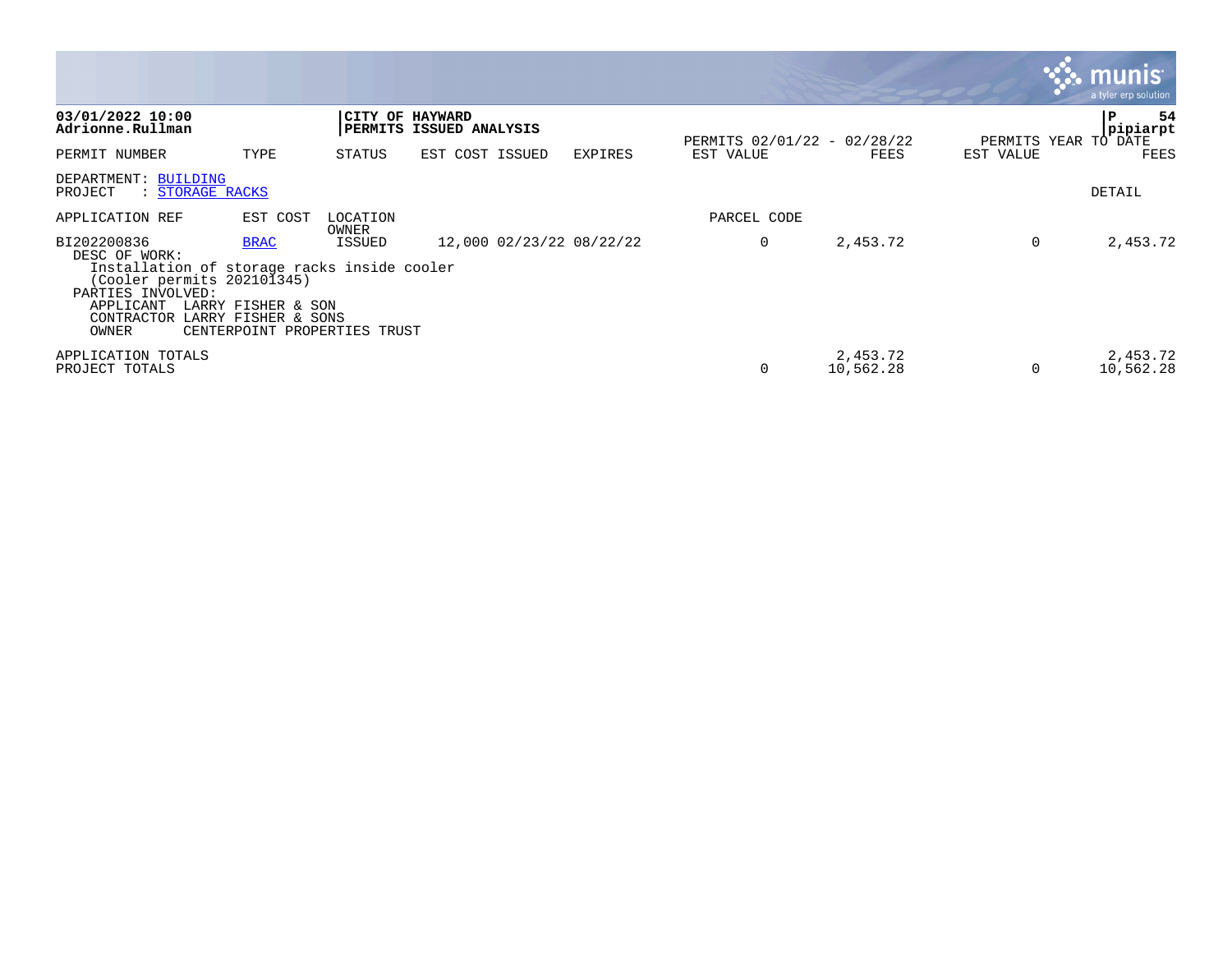|                                                                                                                  |                               |                                         |                                                                                                       |         |                                                      |                |                       | a tyler erp solution                   |
|------------------------------------------------------------------------------------------------------------------|-------------------------------|-----------------------------------------|-------------------------------------------------------------------------------------------------------|---------|------------------------------------------------------|----------------|-----------------------|----------------------------------------|
| 03/01/2022 10:00<br>Adrionne.Rullman                                                                             |                               |                                         | CITY OF HAYWARD<br>PERMITS ISSUED ANALYSIS                                                            |         |                                                      |                |                       | ΙP<br>55<br> pipiarpt                  |
| DEPARTMENT: BUILDING<br>PROJECT                                                                                  | : REMODEL - COMPLETE BATHROOM |                                         |                                                                                                       |         |                                                      |                |                       | <b>DETAIL</b>                          |
| APPLICATION REF                                                                                                  |                               | EST COST LOCATION<br>OWNER              |                                                                                                       |         | PARCEL CODE                                          |                |                       |                                        |
| 202200701                                                                                                        | 10,000                        | 699 Atherton Pl                         | PAPAZOGLOW, ROBERTA                                                                                   |         | $428 - 0077 - 083 - 00$                              |                |                       |                                        |
| PERMIT NUMBER<br>BI202200701<br>DESC OF WORK:<br>shower pan, replace fan, replace wet walls<br>PARTIES INVOLVED: | TYPE<br><b>BRCB</b>           | <b>STATUS</b><br>ISSUED                 | EST COST ISSUED<br>10,000 02/07/22 08/06/22<br>like for like non-struc bath remodel, replace tub with | EXPIRES | PERMITS 02/01/22 - 02/28/22<br>EST VALUE<br>$\Omega$ | FEES<br>418.31 | EST VALUE<br>$\Omega$ | PERMITS YEAR TO DATE<br>FEES<br>418.31 |
| APPLICANT RE - BATH BY SCHICKER<br>CONTRACTOR RE - BATH BY SCHICKER<br>OWNER                                     | PAPAZOGLOW, ROBERTA           |                                         |                                                                                                       |         |                                                      |                |                       |                                        |
| APPLICATION TOTALS                                                                                               |                               |                                         |                                                                                                       |         |                                                      | 418.31         |                       | 418.31                                 |
| 202200906                                                                                                        | 8,200                         | 26329 Hickory Ave<br>ALEXANDER, MICHAL  |                                                                                                       |         | $454 - 0025 - 013 - 00$                              |                |                       |                                        |
| PERMIT NUMBER<br>BI202200906<br>DESC OF WORK:<br>Like for like bathroom remodel                                  | TYPE<br><b>BRCB</b>           | <b>STATUS</b><br><b>ISSUED</b>          | EST COST ISSUED<br>8,200 02/17/22 08/18/22                                                            | EXPIRES | PERMITS 02/01/22 - 02/28/22<br>EST VALUE<br>$\Omega$ | FEES<br>418.08 | EST VALUE<br>$\Omega$ | PERMITS YEAR TO DATE<br>FEES<br>418.08 |
| PARTIES INVOLVED:<br>APPLICANT ABREW, KEVIN<br>CONTRACTOR ABREW REPAIR & CONSTRUCTION<br>OWNER                   | ALEXANDER, MICHAL             |                                         |                                                                                                       |         |                                                      |                |                       |                                        |
| APPLICATION TOTALS                                                                                               |                               |                                         |                                                                                                       |         |                                                      | 418.08         |                       | 418.08                                 |
| 202200943                                                                                                        | 40,000                        | 3197 Cromwell Pl                        | DETTERMAN, MARK & KAREL                                                                               |         | $425 - 0340 - 036 - 00$                              |                |                       |                                        |
| PERMIT NUMBER<br>BI202200943<br>DESC OF WORK:<br>BATHROOM REMODELING                                             | TYPE<br><b>BRCB</b>           | <b>STATUS</b><br>ISSUED                 | EST COST ISSUED<br>40,000 02/28/22 08/27/22                                                           | EXPIRES | PERMITS 02/01/22 - 02/28/22<br>EST VALUE<br>$\Omega$ | FEES<br>423.21 | EST VALUE<br>$\Omega$ | PERMITS YEAR TO DATE<br>FEES<br>423.21 |
| PARTIES INVOLVED:<br>APPLICANT DETTERMAN, MARK & KAREL<br>CONTRACTOR NCMG GROUP INC<br>OWNER                     | DETTERMAN, MARK & KAREL       |                                         |                                                                                                       |         |                                                      |                |                       |                                        |
| APPLICATION TOTALS                                                                                               |                               |                                         |                                                                                                       |         |                                                      | 423.21         |                       | 423.21                                 |
| 202201029                                                                                                        | 20,000                        | 26017 Evergreen St<br>RABARA, LOURDES C |                                                                                                       |         | $454 - 0035 - 034 - 00$                              |                |                       |                                        |

**Contract**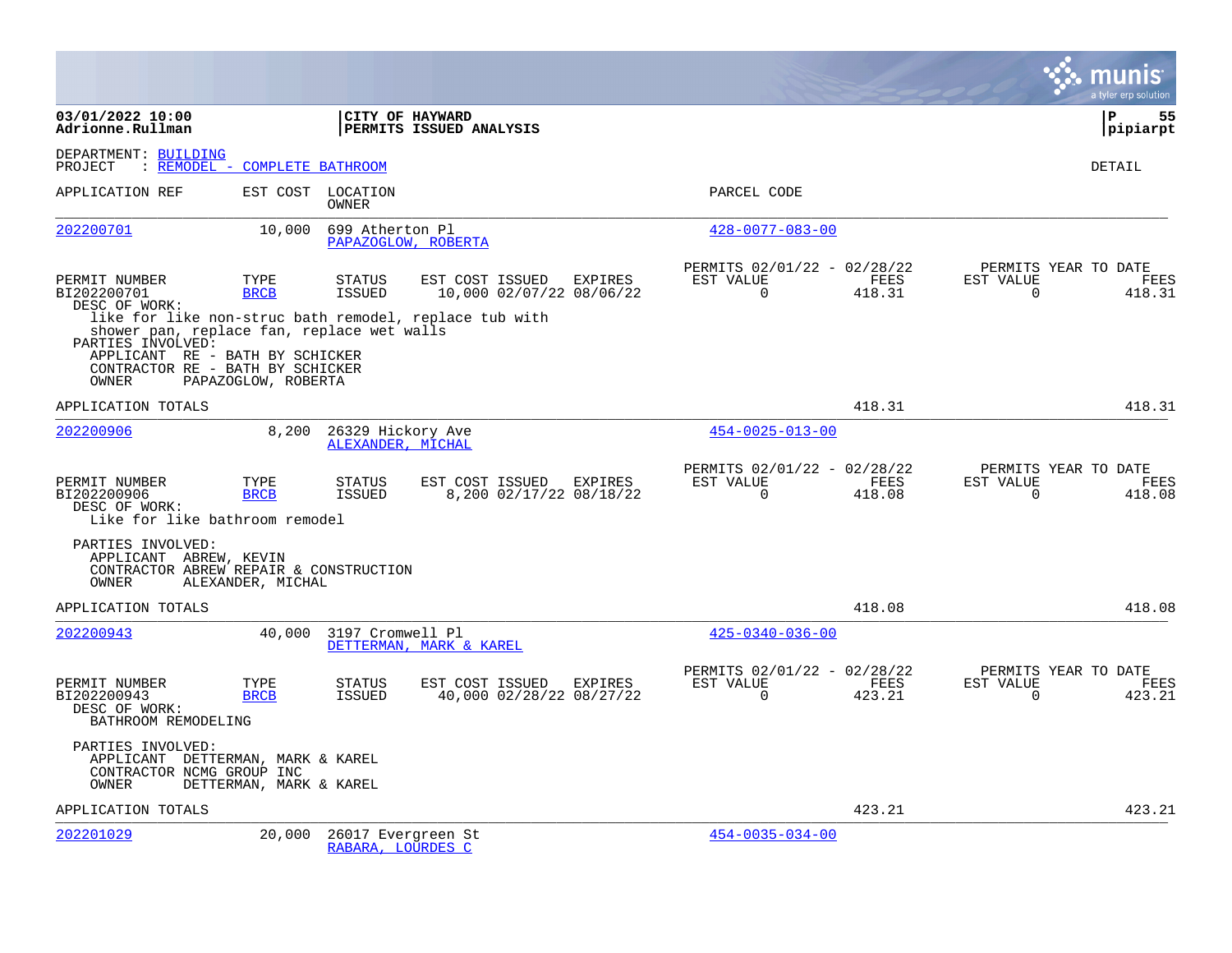|                                                                                                                                                                                     |                                      |                          |                                                                                                                                                                             |                |                                                      |                    |                       | a tyler erp solution                        |
|-------------------------------------------------------------------------------------------------------------------------------------------------------------------------------------|--------------------------------------|--------------------------|-----------------------------------------------------------------------------------------------------------------------------------------------------------------------------|----------------|------------------------------------------------------|--------------------|-----------------------|---------------------------------------------|
| 03/01/2022 10:00<br>Adrionne.Rullman                                                                                                                                                |                                      |                          | CITY OF HAYWARD<br>PERMITS ISSUED ANALYSIS                                                                                                                                  |                | PERMITS 02/01/22 - 02/28/22                          |                    |                       | P<br>56<br>pipiarpt<br>PERMITS YEAR TO DATE |
| PERMIT NUMBER                                                                                                                                                                       | TYPE                                 | STATUS                   | EST COST ISSUED                                                                                                                                                             | <b>EXPIRES</b> | EST VALUE                                            | FEES               | EST VALUE             | FEES                                        |
| DEPARTMENT: BUILDING<br>REMODEL - COMPLETE BATHROOM<br>PROJECT                                                                                                                      |                                      |                          |                                                                                                                                                                             |                |                                                      |                    |                       | DETAIL                                      |
| APPLICATION REF                                                                                                                                                                     | EST COST                             | LOCATION<br><b>OWNER</b> |                                                                                                                                                                             |                | PARCEL CODE                                          |                    |                       |                                             |
| BI202201029<br>DESC OF WORK:<br>hall bath remodel like for like non structural<br>PARTIES INVOLVED:<br>APPLICANT RE - BATH BY SCHICKER<br>CONTRACTOR RE - BATH BY SCHICKER<br>OWNER | <b>BRCB</b><br>RABARA, LOURDES C     | ISSUED                   | 20,000 02/23/22 08/22/22<br>repacle tub with showe pan, replace walls, valve, toilet                                                                                        |                | $\mathbf 0$                                          | 419.61             | $\Omega$              | 419.61                                      |
| APPLICATION TOTALS                                                                                                                                                                  |                                      |                          |                                                                                                                                                                             |                |                                                      | 419.61             |                       | 419.61                                      |
| 202201048                                                                                                                                                                           | 14,500                               | LUONG, DENISE            | 29417 Chesterfield Ct                                                                                                                                                       |                | $465 - 0071 - 086 - 00$                              |                    |                       |                                             |
| PERMIT NUMBER<br>BI202201048<br>DESC OF WORK:<br>PARTIES INVOLVED:<br>APPLICANT<br>WEYANT, GINA<br>CONTRACTOR UNTITLED LABS INC<br>OWNER                                            | TYPE<br><b>BRCB</b><br>LUONG, DENISE | STATUS<br><b>ISSUED</b>  | EST COST ISSUED<br>14,500 02/28/22 08/27/22<br>116 SQ FT BATHROOM REMODEL IN KIND ON 2ND FLOOR. NO STRUCTUR<br>NO CHANGES TO WALLS OR OPENINGS. REPLACE EXISTING WITH N CUR | EXPIRES        | PERMITS 02/01/22 - 02/28/22<br>EST VALUE<br>$\Omega$ | FEES<br>418.90     | EST VALUE<br>$\Omega$ | PERMITS YEAR TO DATE<br>FEES<br>418.90      |
| APPLICATION TOTALS<br>PROJECT TOTALS                                                                                                                                                |                                      |                          |                                                                                                                                                                             |                | $\Omega$                                             | 418.90<br>2,098.11 | $\Omega$              | 418.90<br>2,098.11                          |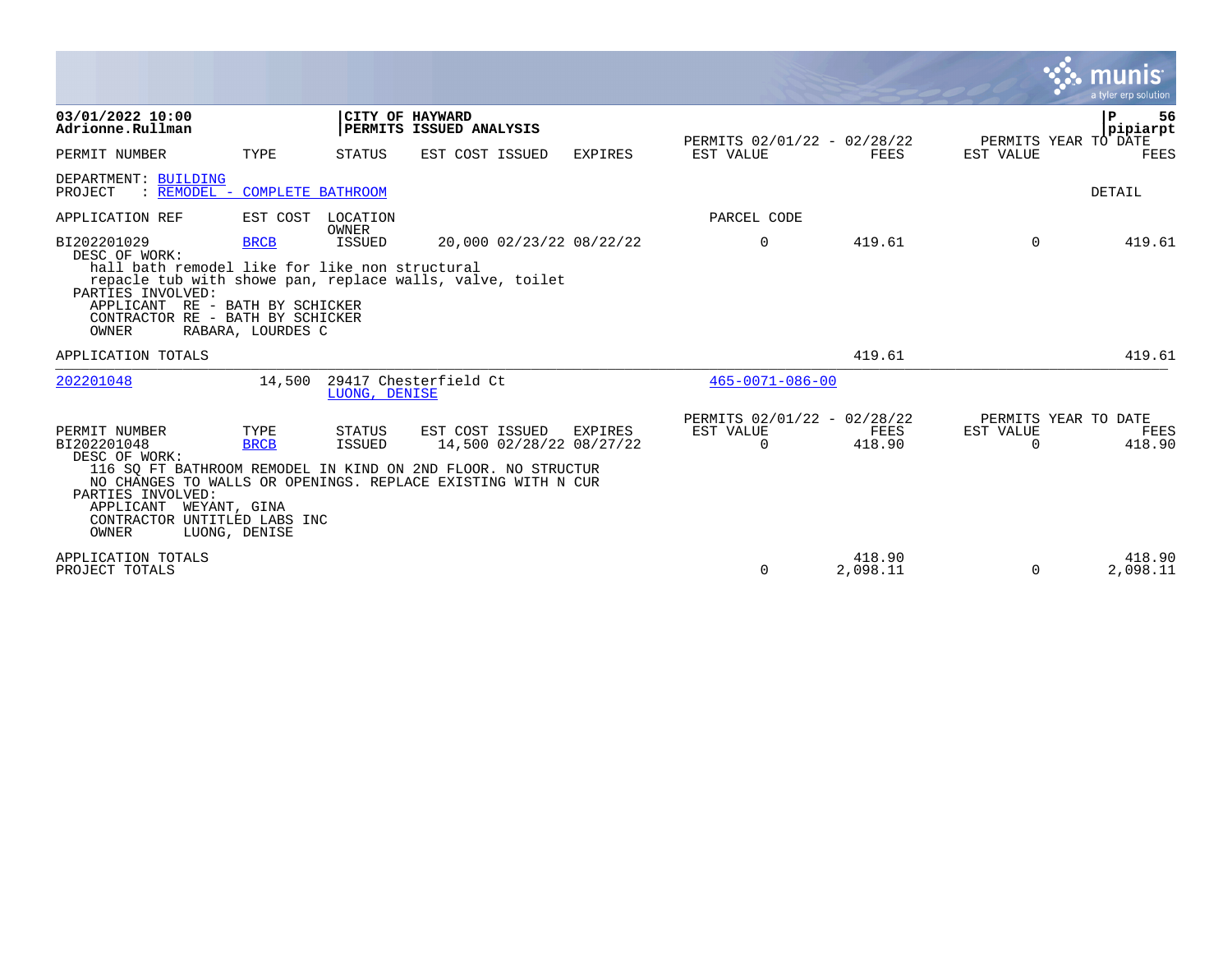|                                                                                                 |                              |                                                                                                                                                                                                                  |                                                      |                  | munis<br>a tyler erp solution                                     |
|-------------------------------------------------------------------------------------------------|------------------------------|------------------------------------------------------------------------------------------------------------------------------------------------------------------------------------------------------------------|------------------------------------------------------|------------------|-------------------------------------------------------------------|
| 03/01/2022 10:00<br>Adrionne.Rullman                                                            |                              | CITY OF HAYWARD<br>PERMITS ISSUED ANALYSIS                                                                                                                                                                       |                                                      |                  | l P<br>57<br> pipiarpt                                            |
| DEPARTMENT: BUILDING<br>PROJECT                                                                 | <u>: RESIDENTIAL REMODEL</u> |                                                                                                                                                                                                                  |                                                      |                  | DETAIL                                                            |
| APPLICATION REF                                                                                 |                              | EST COST LOCATION<br><b>OWNER</b>                                                                                                                                                                                | PARCEL CODE                                          |                  |                                                                   |
| 202104483                                                                                       | 5,000                        | 27743 Baldwin St<br>ZEGARRA, OSCAR & ROMAN MARIA                                                                                                                                                                 | $453 - 0090 - 095 - 00$                              |                  |                                                                   |
| PERMIT NUMBER<br>BI202104483<br>DESC OF WORK:                                                   | TYPE<br><b>BRES</b>          | EST COST ISSUED<br>STATUS<br>EXPIRES<br>5,000 02/24/22 08/23/22<br><b>ISSUED</b><br>REMODEL (E) GARAGE TO ACCOMODATE A FULL BATH IN REAR AREA.                                                                   | PERMITS 02/01/22 - 02/28/22<br>EST VALUE<br>$\Omega$ | FEES<br>461.76   | PERMITS YEAR TO DATE<br>EST VALUE<br>FEES<br>461.76<br>$\Omega$   |
| PARTIES INVOLVED:<br>APPLICANT BAY AREA DESIGN CONSULTANTS<br>CONTRACTOR OWNER/BUILDER<br>OWNER |                              | ZEGARRA, OSCAR & ROMAN MARIA                                                                                                                                                                                     |                                                      |                  |                                                                   |
| APPLICATION TOTALS                                                                              |                              |                                                                                                                                                                                                                  |                                                      | 461.76           | 461.76                                                            |
| 202200730                                                                                       | 46,600                       | 32151 Mission Blvd<br>CHAND, SURAS                                                                                                                                                                               | $078G - 2760 - 020 - 00$                             |                  |                                                                   |
| PERMIT NUMBER<br>BI202200730<br>DESC OF WORK:<br>PARTIES INVOLVED:<br>APPLICANT CHAND, SURAS    | TYPE<br><b>BRES</b>          | EST COST ISSUED<br>STATUS<br>EXPIRES<br>46,600 02/08/22 08/07/22<br><b>ISSUED</b><br>RENOVATE KITCHEN & MASTER BATH, RETROFIR 11 WINDOWS, REMOVE<br>FIREPLACE, INSTALL 16 LED LIGHTS, REROOF COMP SHINGLES 22 SQ | PERMITS 02/01/22 - 02/28/22<br>EST VALUE<br>$\Omega$ | FEES<br>2,869.21 | PERMITS YEAR TO DATE<br>EST VALUE<br>FEES<br>$\Omega$<br>2,869.21 |
| CONTRACTOR OWNER/, BUILDER<br>OWNER                                                             | CHAND, SURAS                 |                                                                                                                                                                                                                  |                                                      |                  |                                                                   |
| APPLICATION TOTALS                                                                              |                              |                                                                                                                                                                                                                  |                                                      | 2,869.21         | 2,869.21                                                          |
| 202200794                                                                                       | 500                          | 25269 Delmar Ave<br>ARKEDER, JOHN & FRED J JR                                                                                                                                                                    | $445 - 0210 - 061 - 00$                              |                  |                                                                   |
| PERMIT NUMBER<br>BI202200794<br>DESC OF WORK:                                                   | TYPE<br><b>BRES</b>          | EST COST ISSUED<br>EXPIRES<br>STATUS<br>500 02/10/22 08/25/22<br><b>ISSUED</b>                                                                                                                                   | PERMITS 02/01/22 - 02/28/22<br>EST VALUE<br>$\Omega$ | FEES<br>294.82   | PERMITS YEAR TO DATE<br>EST VALUE<br>FEES<br>$\Omega$<br>294.82   |
| PARTIES INVOLVED:<br>CONTRACTOR OWNER/, BUILDER                                                 |                              | REMOVE (E) LIVING RM WINDOW (& PATCH W/ APPROPRIATE SIDING &<br>INSULATION) TO ALLOW FOR NEW ELEC PANEL (202200640) LOCATION                                                                                     |                                                      |                  |                                                                   |
| OWNER                                                                                           | ARKEDER, JOHN & FRED J JR    |                                                                                                                                                                                                                  |                                                      |                  |                                                                   |
| APPLICATION TOTALS                                                                              |                              |                                                                                                                                                                                                                  |                                                      | 294.82           | 294.82                                                            |
| 202200797                                                                                       | 30,000                       | 1323 Henderson Ln<br>MOHAMMED ALI KATHIM                                                                                                                                                                         | $454 - 0055 - 081 - 00$                              |                  |                                                                   |
|                                                                                                 |                              |                                                                                                                                                                                                                  | PERMITS 02/01/22 - 02/28/22                          |                  | PERMITS YEAR TO DATE                                              |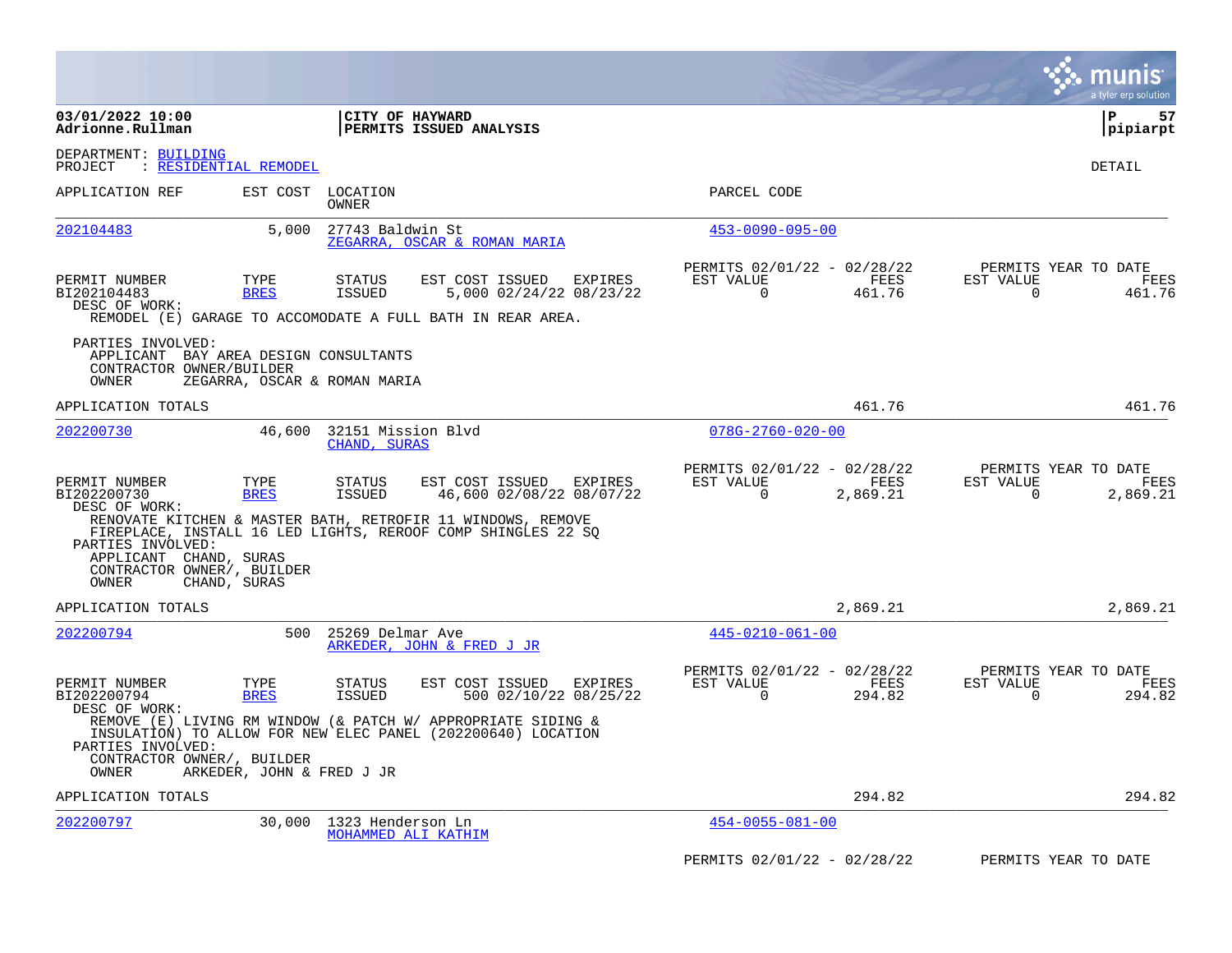|                                                                                                                                                                                                                          |                                    |                           |                                                   |                          |             |                    |           | <b>munis</b><br>a tyler erp solution |
|--------------------------------------------------------------------------------------------------------------------------------------------------------------------------------------------------------------------------|------------------------------------|---------------------------|---------------------------------------------------|--------------------------|-------------|--------------------|-----------|--------------------------------------|
| 03/01/2022 10:00<br>Adrionne.Rullman<br>PERMIT NUMBER                                                                                                                                                                    | TYPE                               | CITY OF HAYWARD<br>STATUS | <b>PERMITS ISSUED ANALYSIS</b><br>EST COST ISSUED | EXPIRES                  | EST VALUE   | FEES               | EST VALUE | 58<br>P<br>pipiarpt<br>FEES          |
| DEPARTMENT: BUILDING<br>PROJECT<br>: RESIDENTIAL REMODEL                                                                                                                                                                 |                                    |                           |                                                   |                          |             |                    |           | DETAIL                               |
| APPLICATION REF                                                                                                                                                                                                          | EST COST                           | LOCATION<br>OWNER         |                                                   |                          | PARCEL CODE |                    |           |                                      |
| BI202200797<br>DESC OF WORK:<br>CE-22-0086: LEGALIZE 4 BATHRM REMODELS (NO LAYOUT CHANGE) &<br>A KITCHEN REMODEL (NO LAYOUT CHANGE), HVAC SPLIT MODIFICATION<br>PARTIES INVOLVED:<br>CONTRACTOR OWNER/, BUILDER<br>OWNER | <b>BRES</b><br>MOHAMMED ALI KATHIM | ISSUED                    |                                                   | 30,000 02/10/22 08/09/22 | O           | 836.93             | $\Omega$  | 836.93                               |
| APPLICATION TOTALS<br>PROJECT TOTALS                                                                                                                                                                                     |                                    |                           |                                                   |                          | $\Omega$    | 836.93<br>4,462.72 | $\Omega$  | 836.93<br>4,462.72                   |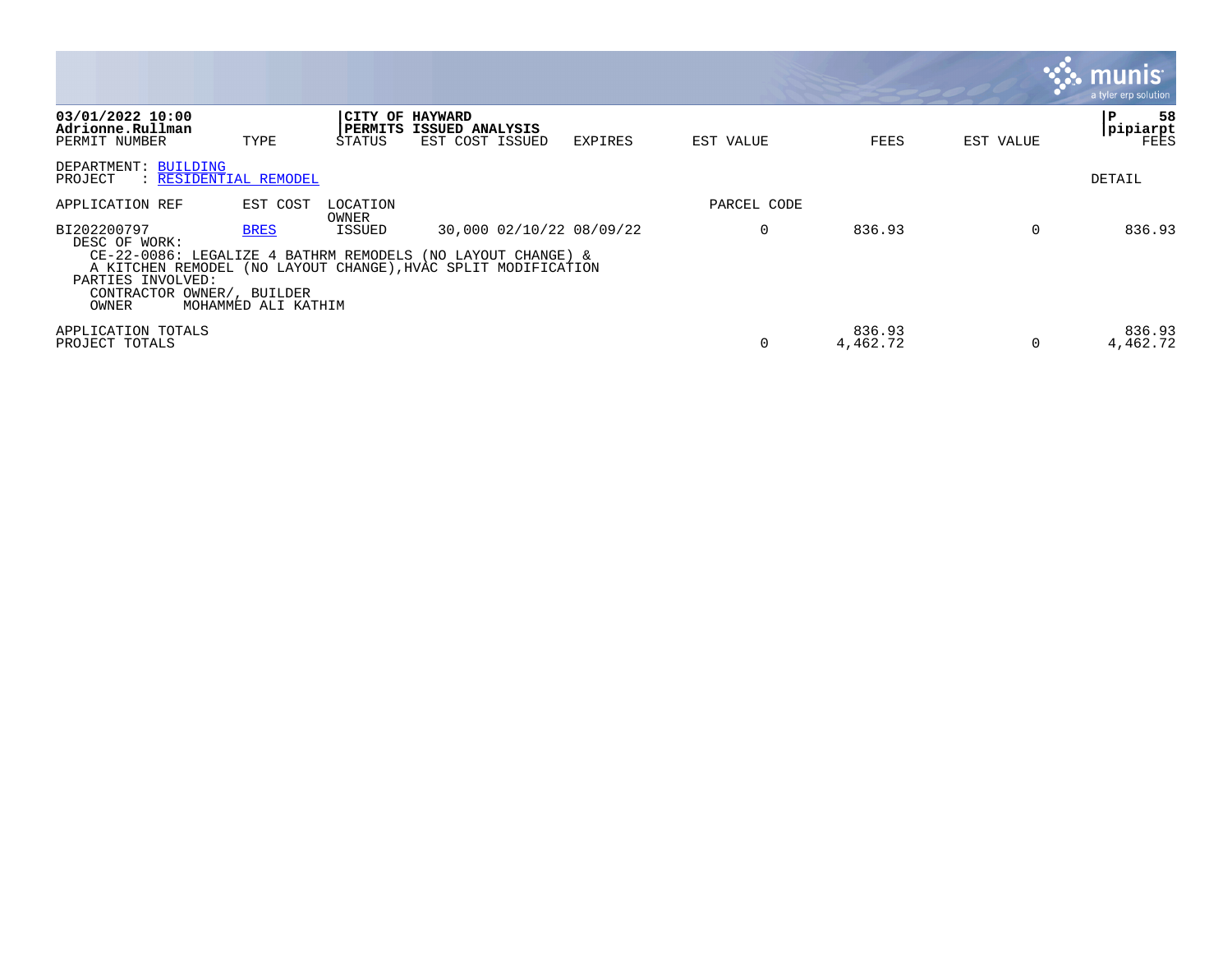|                                                                                                                                   |                                |                                |                                                                                                     |                |                                                      |                         |                       | a tyler erp solution                     |
|-----------------------------------------------------------------------------------------------------------------------------------|--------------------------------|--------------------------------|-----------------------------------------------------------------------------------------------------|----------------|------------------------------------------------------|-------------------------|-----------------------|------------------------------------------|
| 03/01/2022 10:00<br>Adrionne.Rullman                                                                                              |                                |                                | CITY OF HAYWARD<br>PERMITS ISSUED ANALYSIS                                                          |                |                                                      |                         |                       | l P<br>59<br> pipiarpt                   |
| DEPARTMENT: BUILDING<br>: REVISION PERMIT<br>PROJECT                                                                              |                                |                                |                                                                                                     |                |                                                      |                         |                       | DETAIL                                   |
| APPLICATION REF                                                                                                                   |                                | EST COST LOCATION<br>OWNER     |                                                                                                     |                | PARCEL CODE                                          |                         |                       |                                          |
| 202103260                                                                                                                         | $\Omega$                       | 22400 Rockaway Ln              | ROCKAWAY APARTMENTS LLC                                                                             |                | $415 - 0230 - 075 - 00$                              |                         |                       |                                          |
| PERMIT NUMBER<br>BI202103260<br>DESC OF WORK:<br>basebard heating & floor to floor fire seperation                                | TYPE<br><b>BREV</b>            | <b>STATUS</b><br><b>ISSUED</b> | EST COST ISSUED<br>0.02/08/22<br>revision to 201904991 to show existing laundry & existing          | <b>EXPIRES</b> | PERMITS 02/01/22 - 02/28/22<br>EST VALUE<br>$\Omega$ | <b>FEES</b><br>1,638.68 | EST VALUE<br>$\Omega$ | PERMITS YEAR TO DATE<br>FEES<br>1,638.68 |
| PARTIES INVOLVED:<br>APPLICANT BASIL YAQUB<br>CONTRACTOR OWNER/, BUILDER<br>OWNER                                                 | ROCKAWAY APARTMENTS LLC        |                                |                                                                                                     |                |                                                      |                         |                       |                                          |
| APPLICATION TOTALS                                                                                                                |                                |                                |                                                                                                     |                |                                                      | 1,638.68                |                       | 1,638.68                                 |
| 202105449                                                                                                                         | $\Omega$                       | 24755 Oneil Ave                | SECURED ASSET FUND CORPORATION                                                                      |                | $444 - 0036 - 013 - 02$                              |                         |                       |                                          |
| PERMIT NUMBER<br>BI202105449<br>DESC OF WORK:                                                                                     | TYPE<br><b>BREV</b>            | <b>STATUS</b><br>COMPLT        | EST COST ISSUED<br>$0$ 02/07/22<br>Revision to 201604587/88: Updated framing plans & calcs to       | <b>EXPIRES</b> | PERMITS 02/01/22 - 02/28/22<br>EST VALUE<br>$\Omega$ | <b>FEES</b><br>1,058.49 | EST VALUE<br>$\Omega$ | PERMITS YEAR TO DATE<br>FEES<br>1,058.49 |
| PARTIES INVOLVED:<br>APPLICANT NGUYEN, SOPHIE<br>CONTRACTOR OWNER/BUILDER<br>OWNER                                                | SECURED ASSET FUND CORPORATION |                                | adjust 2nd floor alignment to match architectural, see text                                         |                |                                                      |                         |                       |                                          |
| APPLICATION TOTALS                                                                                                                |                                |                                |                                                                                                     |                |                                                      | 1,058.49                |                       | 1,058.49                                 |
| 202105479                                                                                                                         | $\Omega$                       | 3801 Bay Center Pl             | PSB, NORTHERN CALIFORNIA INDUSTRIAL PORT                                                            |                | 439-0099-077-01                                      |                         |                       |                                          |
| PERMIT NUMBER<br>BI202105479<br>DESC OF WORK:                                                                                     | TYPE<br><b>BREV</b>            | <b>STATUS</b><br>COMPLT        | EST COST ISSUED<br>$0$ 02/15/22                                                                     | <b>EXPIRES</b> | PERMITS 02/01/22 - 02/28/22<br>EST VALUE<br>$\Omega$ | FEES<br>2,032.34        | EST VALUE<br>$\Omega$ | PERMITS YEAR TO DATE<br>FEES<br>2,032.34 |
| office areas. Including Arch/Struc/MEP<br>PARTIES INVOLVED:<br>APPLICANT MAI CONSTRUCTION<br>CONTRACTOR MAI CONSTRUCTION<br>OWNER |                                |                                | Revision to 202102564-New drylabs with loading dock and<br>PSB, NORTHERN CALIFORNIA INDUSTRIAL PORT |                |                                                      |                         |                       |                                          |
| APPLICATION TOTALS                                                                                                                |                                |                                |                                                                                                     |                |                                                      | 2,032.34                |                       | 2,032.34                                 |
| 202106026                                                                                                                         | $\Omega$                       | 160 Revere Ave                 | HEALD, GEORGE & LINDA                                                                               |                | $078G - 2750 - 032 - 00$                             |                         |                       |                                          |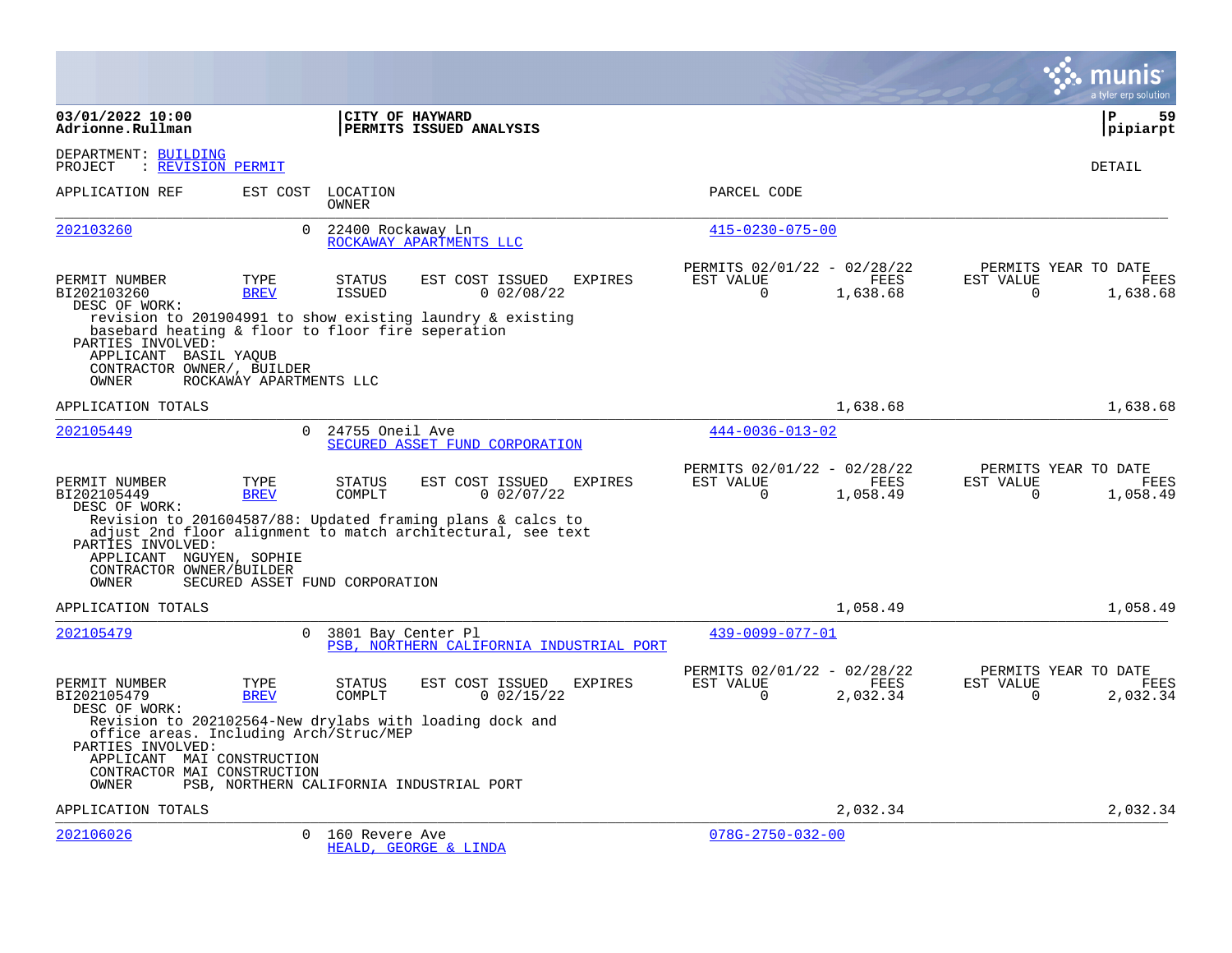|                                                                                                                                                                                                                                     |                       |                                   |                                            |              |                |                                                         |                |                          | munis<br>a tyler erp solution          |
|-------------------------------------------------------------------------------------------------------------------------------------------------------------------------------------------------------------------------------------|-----------------------|-----------------------------------|--------------------------------------------|--------------|----------------|---------------------------------------------------------|----------------|--------------------------|----------------------------------------|
| 03/01/2022 10:00<br>Adrionne.Rullman                                                                                                                                                                                                |                       |                                   | CITY OF HAYWARD<br>PERMITS ISSUED ANALYSIS |              |                |                                                         |                |                          | $\mathbf{P}$<br>60<br>pipiarpt         |
| PERMIT NUMBER                                                                                                                                                                                                                       | TYPE                  | <b>STATUS</b>                     | EST COST ISSUED                            |              | EXPIRES        | PERMITS 02/01/22 - 02/28/22<br>EST VALUE                | FEES           | EST VALUE                | PERMITS YEAR TO DATE<br><b>FEES</b>    |
| DEPARTMENT: BUILDING<br>: REVISION PERMIT<br>PROJECT                                                                                                                                                                                |                       |                                   |                                            |              |                |                                                         |                |                          | DETAIL                                 |
| APPLICATION REF                                                                                                                                                                                                                     | EST COST              | LOCATION                          |                                            |              |                | PARCEL CODE                                             |                |                          |                                        |
| BI202106026<br>DESC OF WORK:<br>MASTER PERMIT 202100645: KEEP ORIGINAL ROOF & CONSTRUCT (N)<br>ROOF OVER ADDITION ONLY. ALSO, KITCHEN WALL TO REMAIN AS IS.<br>PARTIES INVOLVED:                                                    | <b>BREV</b>           | OWNER<br><b>ISSUED</b>            |                                            | 0.02/10/22   |                | $\mathbf 0$                                             | 685.02         | $\Omega$                 | 685.02                                 |
| APPLICANT TROM, MALLORY<br>CONTRACTOR EVERLAST CONSTRUCTION<br>OWNER                                                                                                                                                                | HEALD, GEORGE & LINDA |                                   |                                            |              |                |                                                         |                |                          |                                        |
| APPLICATION TOTALS                                                                                                                                                                                                                  |                       |                                   |                                            |              |                |                                                         | 685.02         |                          | 685.02                                 |
| 202200086                                                                                                                                                                                                                           | $\Omega$              | 23287 Foley St<br>LIANG, XIANGHUA |                                            |              |                | $439 - 0036 - 104 - 00$                                 |                |                          |                                        |
| PERMIT NUMBER<br>BI202200086<br>DESC OF WORK:<br>REVISION TO 202004296 ARCHITECH: SHOWS SUBPANEL ON NEW WALL<br>REMOVE NEW DOOR OPENING CONNECTING 2 ROOMS ADD SINK TO<br>PARTIES INVOLVED:<br>APPLICANT FATTS CUSTOMS CONSTRUCTION | TYPE<br><b>BREV</b>   | <b>STATUS</b><br><b>ISSUED</b>    | EST COST ISSUED                            | 0 02/17/22   | <b>EXPIRES</b> | PERMITS 02/01/22 - 02/28/22<br>EST VALUE<br>$\Omega$    | FEES<br>879.34 | EST VALUE<br>$\Omega$    | PERMITS YEAR TO DATE<br>FEES<br>879.34 |
| CONTRACTOR FATTS CUSTOMS CONSTRUCTION<br>OWNER                                                                                                                                                                                      | LIANG, XIANGHUA       |                                   |                                            |              |                |                                                         |                |                          |                                        |
| APPLICATION TOTALS                                                                                                                                                                                                                  |                       |                                   |                                            |              |                |                                                         | 879.34         |                          | 879.34                                 |
| 202200440                                                                                                                                                                                                                           | $\cap$                | GI DC HAYWARD LLC                 | 26464 Corporate Ave                        |              |                | $461 - 0015 - 025 - 04$                                 |                |                          |                                        |
| PERMIT NUMBER<br>BI202200440<br>DESC OF WORK:                                                                                                                                                                                       | TYPE<br><b>BREV</b>   | STATUS<br><b>ISSUED</b>           | EST COST ISSUED                            | 0.02/23/22   | <b>EXPIRES</b> | PERMITS 02/01/22 - 02/28/22<br>EST VALUE<br>$\mathbf 0$ | FEES<br>326.34 | EST VALUE<br>$\mathbf 0$ | PERMITS YEAR TO DATE<br>FEES<br>326.34 |
| REVISION TO 202102789; CHANGE CABLE FROM COPPER TO<br>ALUMINUM<br>PARTIES INVOLVED:<br>APPLICANT HICKS, WILLIAM<br>CONTRACTOR RUBICON PROFESSIONAL SERVICES<br>OWNER                                                                | GI DC HAYWARD LLC     |                                   |                                            |              |                |                                                         |                |                          |                                        |
| APPLICATION TOTALS                                                                                                                                                                                                                  |                       |                                   |                                            |              |                |                                                         | 326.34         |                          | 326.34                                 |
| 202200598                                                                                                                                                                                                                           | $\Omega$              | CHONGLAU, LUIS                    | 22211 Montgomery St                        |              |                | $428 - 0036 - 100 - 00$                                 |                |                          |                                        |
| PERMIT NUMBER<br>BI202200598<br>DESC OF WORK:                                                                                                                                                                                       | TYPE<br><b>BREV</b>   | STATUS<br>COMPLT                  | EST COST ISSUED                            | $0$ 02/01/22 | <b>EXPIRES</b> | PERMITS 02/01/22 - 02/28/22<br>EST VALUE<br>$\Omega$    | FEES<br>326.34 | EST VALUE<br>$\Omega$    | PERMITS YEAR TO DATE<br>FEES<br>326.34 |

 $\bullet$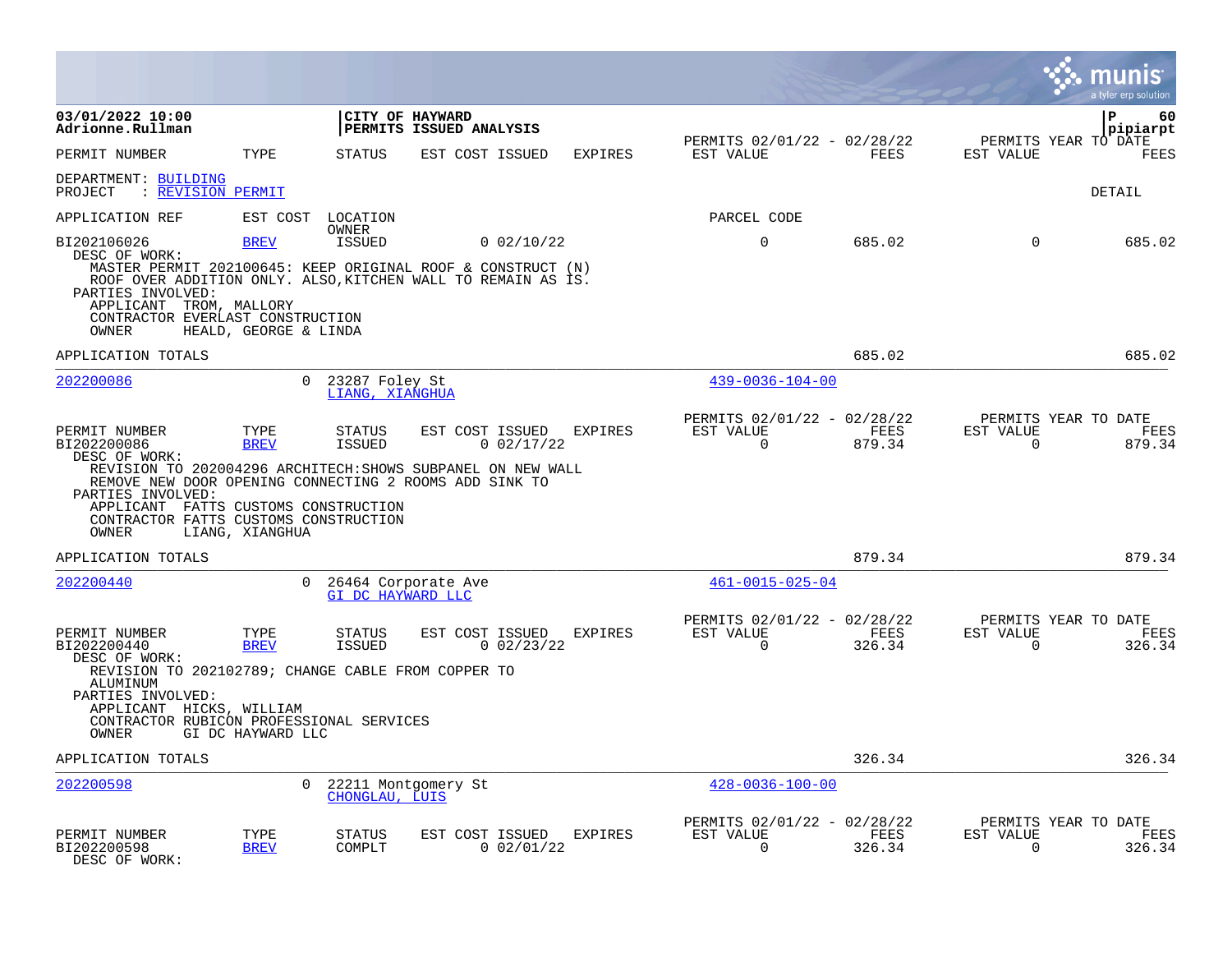|                                                                                                                                                        |                     |                                           |                         |                                 |                |                                                         |                |                          | a tyler erp solutior                   |
|--------------------------------------------------------------------------------------------------------------------------------------------------------|---------------------|-------------------------------------------|-------------------------|---------------------------------|----------------|---------------------------------------------------------|----------------|--------------------------|----------------------------------------|
| 03/01/2022 10:00<br>Adrionne.Rullman<br>REVISION TO 202100562-ROTATE DIRECTION OF EXTERIOR STAIRCASE<br>& CHANGE MASTER BATHROOM WALL LOCATION.        |                     | CITY OF HAYWARD                           | PERMITS ISSUED ANALYSIS |                                 |                |                                                         |                |                          | l P<br>61<br> pipiarpt                 |
| DEPARTMENT: BUILDING<br>: REVISION PERMIT<br>PROJECT                                                                                                   |                     |                                           |                         |                                 |                |                                                         |                |                          | DETAIL                                 |
| APPLICATION REF                                                                                                                                        |                     | EST COST LOCATION<br><b>OWNER</b>         |                         |                                 |                | PARCEL CODE                                             |                |                          |                                        |
| PARTIES INVOLVED:<br>CONTRACTOR OWNER/, BUILDER<br>OWNER                                                                                               | CHONGLAU, LUIS      |                                           |                         |                                 |                |                                                         |                |                          |                                        |
| APPLICATION TOTALS                                                                                                                                     |                     |                                           |                         |                                 |                |                                                         | 326.34         |                          | 326.34                                 |
| 202200653                                                                                                                                              |                     | 0 11 Arundel Dr<br>AHMED, ALLAM           |                         |                                 |                | $085A - 6430 - 035 - 00$                                |                |                          |                                        |
| PERMIT NUMBER<br>BI202200653<br>DESC OF WORK:<br>revision to 202104821 to update BOS, site plan equipment                                              | TYPE<br><b>BREV</b> | <b>STATUS</b><br>COMPLT                   |                         | EST COST ISSUED<br>0.02/03/22   | EXPIRES        | PERMITS 02/01/22 - 02/28/22<br>EST VALUE<br>$\Omega$    | FEES<br>179.34 | EST VALUE<br>$\mathbf 0$ | PERMITS YEAR TO DATE<br>FEES<br>179.34 |
| location, updated TLD add load center<br>PARTIES INVOLVED:<br>APPLICANT TESLA ENERGY OPERATIONS INC<br>CONTRACTOR TESLA ENERGY OPERATIONS INC<br>OWNER | AHMED, ALLAM        |                                           |                         |                                 |                |                                                         |                |                          |                                        |
| APPLICATION TOTALS                                                                                                                                     |                     |                                           |                         |                                 |                |                                                         | 179.34         |                          | 179.34                                 |
| 202200654                                                                                                                                              | $\Omega$            | 189 Sonas Dr<br>ANGELICA ENRIOUEZ         |                         |                                 |                | 85A-6442-089-00                                         |                |                          |                                        |
| PERMIT NUMBER<br>BI202200654<br>DESC OF WORK:<br>revision to 202105722 to relocate powerwalls                                                          | TYPE<br><b>BREV</b> | <b>STATUS</b><br>COMPLT                   |                         | EST COST ISSUED<br>$0$ 02/03/22 | <b>EXPIRES</b> | PERMITS 02/01/22 - 02/28/22<br>EST VALUE<br>$\mathbf 0$ | FEES<br>179.34 | EST VALUE<br>$\mathbf 0$ | PERMITS YEAR TO DATE<br>FEES<br>179.34 |
| PARTIES INVOLVED:<br>APPLICANT SEMPER SOLARIS CONSTRUCTION INC<br>CONTRACTOR SEMPER SOLARIS CONSTRUCTION INC<br>OWNER                                  | ANGELICA ENRIQUEZ   |                                           |                         |                                 |                |                                                         |                |                          |                                        |
| APPLICATION TOTALS                                                                                                                                     |                     |                                           |                         |                                 |                |                                                         | 179.34         |                          | 179.34                                 |
| 202200689                                                                                                                                              |                     | 0 1363 Thornwall Ln<br><b>RAMY UGARTE</b> |                         |                                 |                | $455 - 0008 - 024 - 00$                                 |                |                          |                                        |
| PERMIT NUMBER<br>BI202200689<br>DESC OF WORK:<br>revision to 202105691 to switch powder room and closet                                                | TYPE<br><b>BREV</b> | STATUS<br>COMPLT                          |                         | EST COST ISSUED<br>0.02/07/22   | EXPIRES        | PERMITS 02/01/22 - 02/28/22<br>EST VALUE<br>0           | FEES<br>326.34 | EST VALUE<br>$\Omega$    | PERMITS YEAR TO DATE<br>FEES<br>326.34 |
| PARTIES INVOLVED:<br>APPLICANT RAMY UGARTE<br>CONTRACTOR OWNER/BUILDER                                                                                 |                     |                                           |                         |                                 |                |                                                         |                |                          |                                        |

 $\mathcal{L}^{\text{max}}$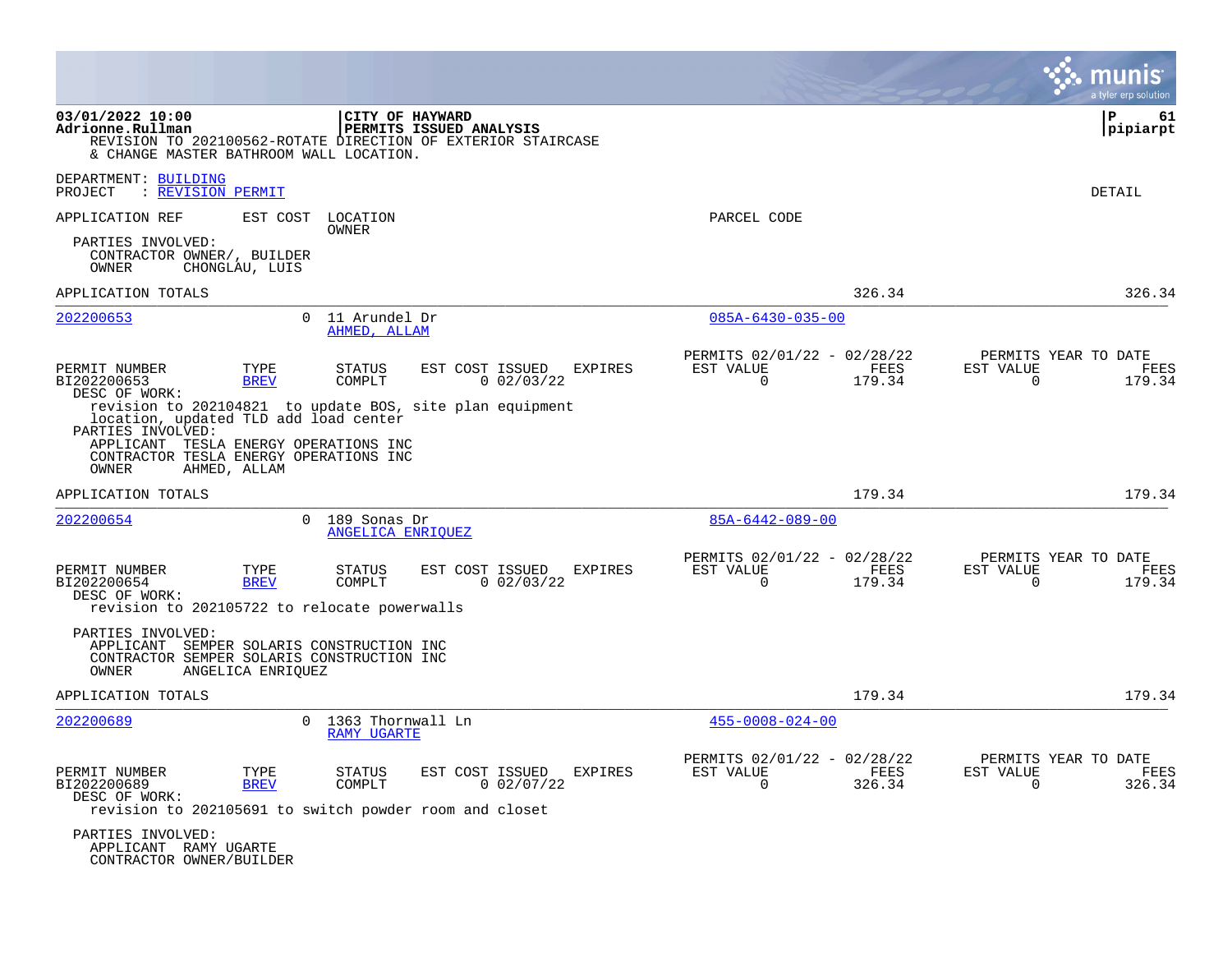|                                                                                                                                                                                                                                                          |                                                                           | a tyler erp solution                                                   |
|----------------------------------------------------------------------------------------------------------------------------------------------------------------------------------------------------------------------------------------------------------|---------------------------------------------------------------------------|------------------------------------------------------------------------|
| 03/01/2022 10:00<br>CITY OF HAYWARD<br>Adrionne.Rullman<br>PERMITS ISSUED ANALYSIS                                                                                                                                                                       |                                                                           | l P<br>62<br> pipiarpt                                                 |
| DEPARTMENT: BUILDING<br>PROJECT<br>: REVISION PERMIT                                                                                                                                                                                                     |                                                                           | DETAIL                                                                 |
| APPLICATION REF<br>EST COST<br>LOCATION<br>OWNER                                                                                                                                                                                                         | PARCEL CODE                                                               |                                                                        |
| RAMY UGARTE<br>OWNER                                                                                                                                                                                                                                     |                                                                           |                                                                        |
| APPLICATION TOTALS                                                                                                                                                                                                                                       | 326.34                                                                    | 326.34                                                                 |
| 202200725<br>$\Omega$<br>221 Drummond Dr<br>CONCEPCION, JULIUS & MAYGHAN                                                                                                                                                                                 | $085A - 6430 - 059 - 00$                                                  |                                                                        |
| PERMIT NUMBER<br>TYPE<br><b>STATUS</b><br>EST COST ISSUED<br><b>EXPIRES</b><br>BI202200725<br>COMPLT<br>$0$ 02/08/22<br><b>BREV</b><br>DESC OF WORK:<br>revision to 202103837 for new 200 amp backup load panel                                          | PERMITS 02/01/22 - 02/28/22<br>EST VALUE<br>FEES<br>179.34<br>$\mathbf 0$ | PERMITS YEAR TO DATE<br>EST VALUE<br><b>FEES</b><br>$\Omega$<br>179.34 |
| PARTIES INVOLVED:<br>APPLICANT VANLANDINGHAM, HOWARD<br>CONTRACTOR SWELL SERVICES<br>OWNER<br>CONCEPCION, JULIUS & MAYGHAN                                                                                                                               |                                                                           |                                                                        |
| APPLICATION TOTALS                                                                                                                                                                                                                                       | 179.34                                                                    | 179.34                                                                 |
| $\Omega$<br>27886 Orlando Ave<br>202200746<br>CASTILLO, ANGIE                                                                                                                                                                                            | $455 - 0084 - 113 - 00$                                                   |                                                                        |
| EST COST ISSUED<br>PERMIT NUMBER<br>TYPE<br>STATUS<br>EXPIRES<br>$0$ 02/08/22<br>BI202200746<br><b>BREV</b><br>COMPLT<br>DESC OF WORK:<br>revision to 202200177 to change BOS location/configuration<br>change backup switch to backup, update site plan | PERMITS 02/01/22 - 02/28/22<br>EST VALUE<br>FEES<br>179.34<br>0           | PERMITS YEAR TO DATE<br>EST VALUE<br>FEES<br>179.34<br>$\Omega$        |
| PARTIES INVOLVED:<br>APPLICANT TESLA ENERGY OPERATIONS INC<br>CONTRACTOR TESLA ENERGY OPERATIONS INC<br>OWNER<br>CASTILLO, ANGIE                                                                                                                         |                                                                           |                                                                        |
| APPLICATION TOTALS                                                                                                                                                                                                                                       | 179.34                                                                    | 179.34                                                                 |
| 202200747<br>119 Arundel Dr<br>$\Omega$<br>KOPPARAPU, CHANDRASEKHAR                                                                                                                                                                                      | $085A - 6431 - 030 - 00$                                                  |                                                                        |
| TYPE<br>EST COST ISSUED<br>PERMIT NUMBER<br><b>STATUS</b><br>EXPIRES<br><b>BREV</b><br>BI202200747<br>COMPLT<br>$0$ 02/09/22<br>DESC OF WORK:<br>revision to 202105908 to change to 8.4kw, change BOS<br>location/configuration and roof top layout      | PERMITS 02/01/22 - 02/28/22<br>EST VALUE<br>FEES<br>179.34<br>$\Omega$    | PERMITS YEAR TO DATE<br>EST VALUE<br>FEES<br>179.34<br>$\Omega$        |
| PARTIES INVOLVED:<br>APPLICANT TESLA ENERGY OPERATIONS INC<br>CONTRACTOR TESLA ENERGY OPERATIONS INC<br>KOPPARAPU, CHANDRASEKHAR<br>OWNER                                                                                                                |                                                                           |                                                                        |
| APPLICATION TOTALS                                                                                                                                                                                                                                       | 179.34                                                                    | 179.34                                                                 |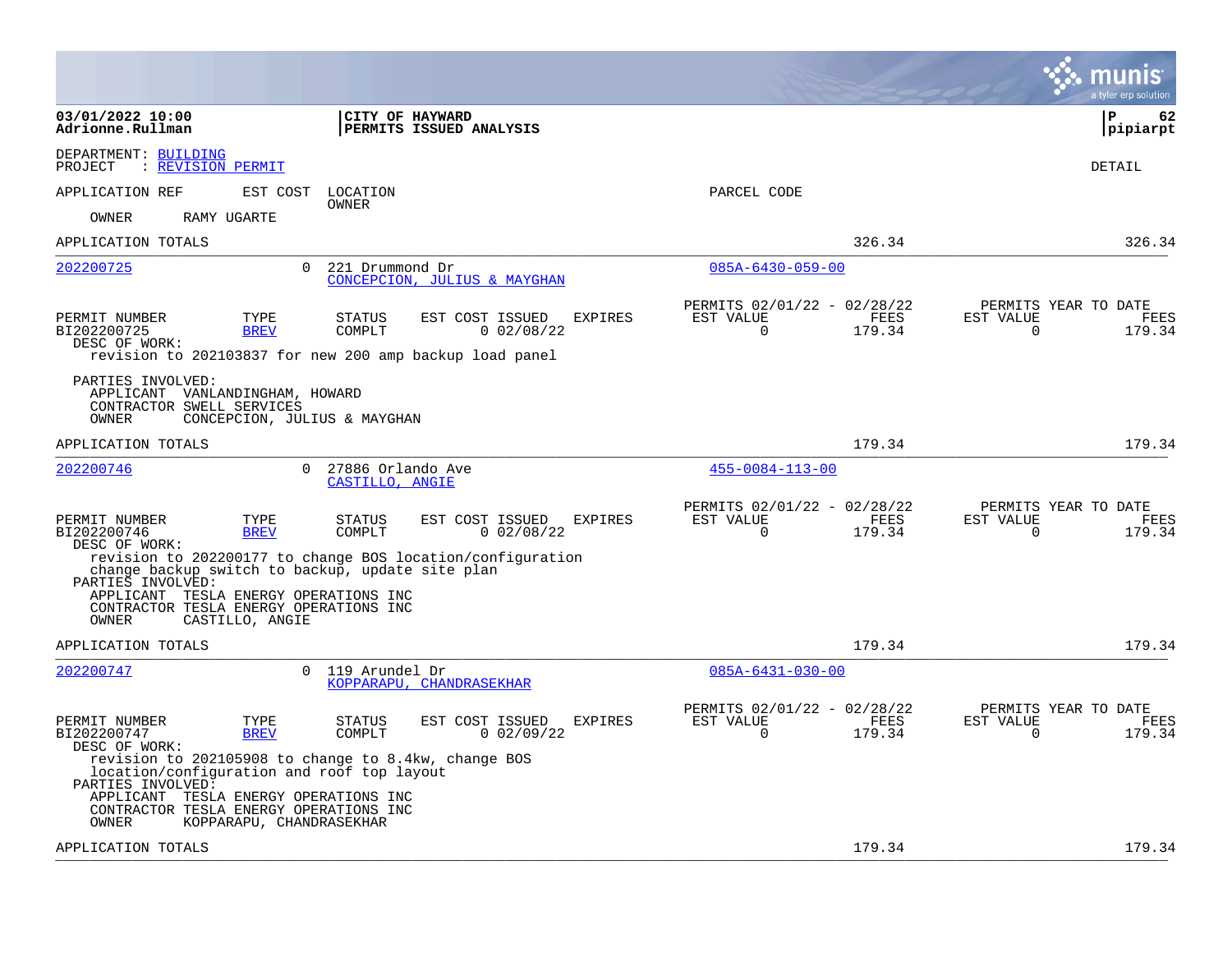|                                                                                                                                                                    |                           |                                   |                                                                                              |                |                                                      |                |                       | <b>IS</b><br>a tyler erp solutior      |
|--------------------------------------------------------------------------------------------------------------------------------------------------------------------|---------------------------|-----------------------------------|----------------------------------------------------------------------------------------------|----------------|------------------------------------------------------|----------------|-----------------------|----------------------------------------|
| 03/01/2022 10:00<br>Adrionne.Rullman<br>202200748                                                                                                                  | $\Omega$                  | CITY OF HAYWARD<br>67 Arundel Dr  | PERMITS ISSUED ANALYSIS<br>KANHAI, SHIMON & TERESA D                                         |                | $085A - 6431 - 040 - 00$                             |                |                       | ∣ P<br>63<br> pipiarpt                 |
| PERMIT NUMBER                                                                                                                                                      | TYPE                      | STATUS                            | EST COST ISSUED                                                                              | <b>EXPIRES</b> | PERMITS 02/01/22 - 02/28/22<br>EST VALUE             | FEES           | EST VALUE             | PERMITS YEAR TO DATE<br>FEES           |
| DEPARTMENT: BUILDING<br>: REVISION PERMIT<br>PROJECT                                                                                                               |                           |                                   |                                                                                              |                |                                                      |                |                       | DETAIL                                 |
| APPLICATION REF                                                                                                                                                    |                           | EST COST LOCATION                 |                                                                                              |                | PARCEL CODE                                          |                |                       |                                        |
| BI202200748<br>DESC OF WORK:                                                                                                                                       | <b>BREV</b>               | <b>OWNER</b><br>COMPLT            | $0$ 02/09/22                                                                                 |                | $\mathbf 0$                                          | 179.34         | $\mathbf 0$           | 179.34                                 |
| toe in & roof top layout to match site conditions<br>PARTIES INVOLVED:<br>APPLICANT TESLA ENERGY OPERATIONS INC<br>CONTRACTOR TESLA ENERGY OPERATIONS INC<br>OWNER | KANHAI, SHIMON & TERESA D |                                   | revision to 202105909 to cahnge to 5.6kw, change MSP specs                                   |                |                                                      |                |                       |                                        |
| APPLICATION TOTALS                                                                                                                                                 |                           |                                   |                                                                                              |                |                                                      | 179.34         |                       | 179.34                                 |
| 202200749                                                                                                                                                          | $\Omega$                  | IQBAL, TAZEEN                     | 30013 Mountain View Dr                                                                       |                | $083 - 0100 - 990 - 91$                              |                |                       |                                        |
| PERMIT NUMBER<br>BI202200749<br>DESC OF WORK:                                                                                                                      | TYPE<br><b>BREV</b>       | <b>STATUS</b><br>COMPLT           | EST COST ISSUED<br>0.02/09/22<br>revision to 202105918 to change to 8.8kw, BOS configuration | EXPIRES        | PERMITS 02/01/22 - 02/28/22<br>EST VALUE<br>$\Omega$ | FEES<br>179.34 | EST VALUE<br>$\Omega$ | PERMITS YEAR TO DATE<br>FEES<br>179.34 |
| and location to match on site conditions<br>PARTIES INVOLVED:<br>APPLICANT TESLA ENERGY OPERATIONS INC<br>CONTRACTOR TESLA ENERGY OPERATIONS INC<br>OWNER          | IQBAL, TAZEEN             |                                   |                                                                                              |                |                                                      |                |                       |                                        |
| APPLICATION TOTALS                                                                                                                                                 |                           |                                   |                                                                                              |                |                                                      | 179.34         |                       | 179.34                                 |
| 202200750                                                                                                                                                          | $\Omega$                  | 26772 Wauchula Way                | OUENNEVILLE, MICHAEL                                                                         |                | $455 - 0020 - 006 - 00$                              |                |                       |                                        |
| PERMIT NUMBER<br>BI202200750<br>DESC OF WORK:                                                                                                                      | TYPE<br><b>BREV</b>       | <b>STATUS</b><br>COMPLT           | EST COST ISSUED<br>$0$ 02/09/22                                                              | EXPIRES        | PERMITS 02/01/22 - 02/28/22<br>EST VALUE<br>0        | FEES<br>179.34 | EST VALUE<br>0        | PERMITS YEAR TO DATE<br>FEES<br>179.34 |
| updated 10 100A updated TLD<br>PARTIES INVOLVED:<br>APPLICANT TESLA ENERGY OPERATIONS INC<br>CONTRACTOR TESLA ENERGY OPERATIONS INC<br>OWNER                       | QUENNEVILLE, MICHAEL      |                                   | revision to 202105578 for braker in distribution panel                                       |                |                                                      |                |                       |                                        |
| APPLICATION TOTALS                                                                                                                                                 |                           |                                   |                                                                                              |                |                                                      | 179.34         |                       | 179.34                                 |
| 202200751                                                                                                                                                          | $\overline{0}$            | 291 Bridgehead Ln<br>CHAO, THOMAS |                                                                                              |                | $078G - 2652 - 137 - 00$                             |                |                       |                                        |
|                                                                                                                                                                    |                           |                                   |                                                                                              |                | PERMITS 02/01/22 - 02/28/22                          |                |                       | PERMITS YEAR TO DATE                   |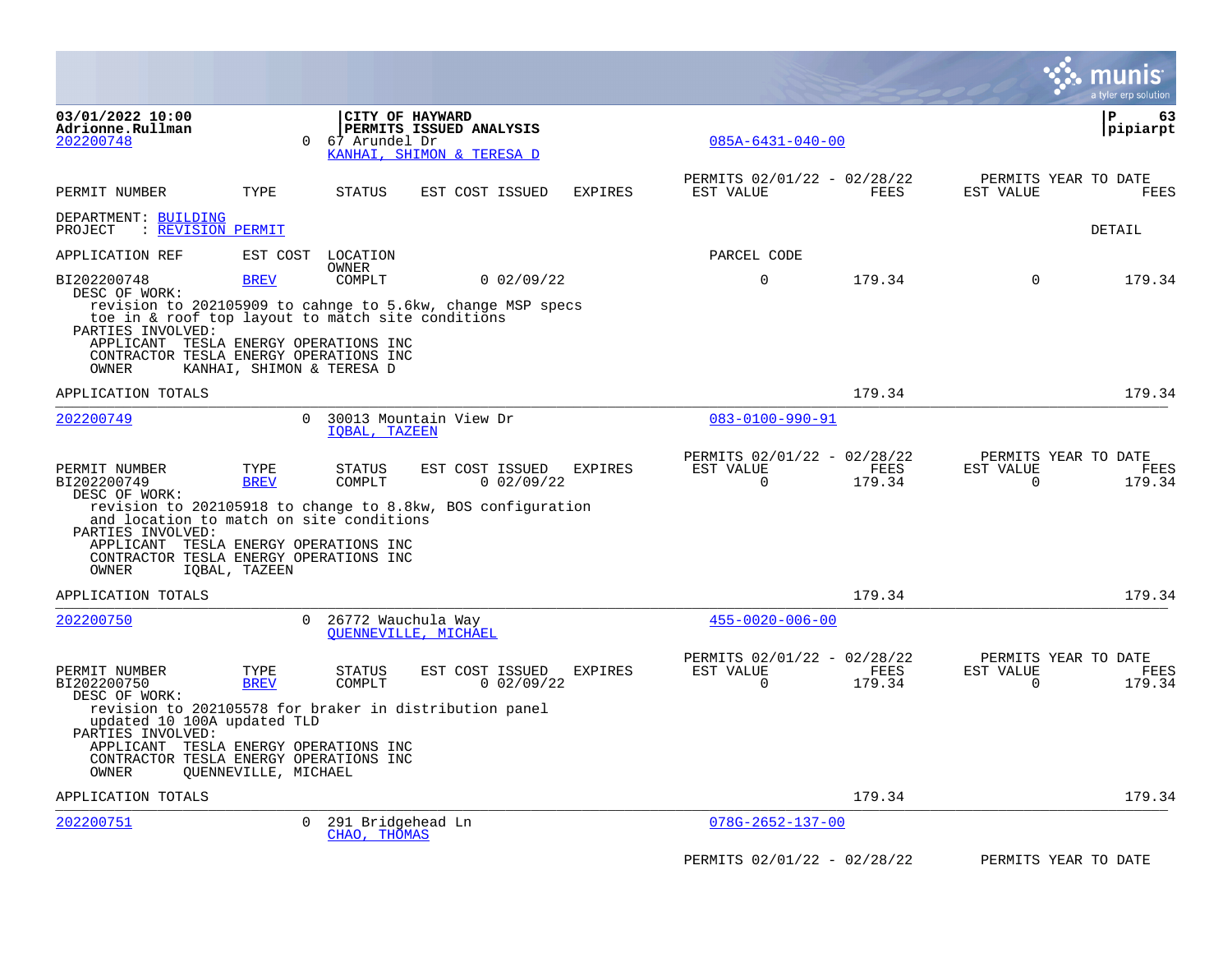|                                                                                                                                                                                                                                                                      |                                             |                                        |                                                               |              |                |                                                         |                |                          | a tyler erp solution                          |
|----------------------------------------------------------------------------------------------------------------------------------------------------------------------------------------------------------------------------------------------------------------------|---------------------------------------------|----------------------------------------|---------------------------------------------------------------|--------------|----------------|---------------------------------------------------------|----------------|--------------------------|-----------------------------------------------|
| 03/01/2022 10:00<br>Adrionne.Rullman<br>PERMIT NUMBER                                                                                                                                                                                                                | TYPE                                        | <b>STATUS</b>                          | CITY OF HAYWARD<br>PERMITS ISSUED ANALYSIS<br>EST COST ISSUED |              | <b>EXPIRES</b> | EST VALUE                                               | <b>FEES</b>    | EST VALUE                | $\mathbf{P}$<br>64<br>pipiarpt<br>FEES        |
| DEPARTMENT: BUILDING<br>: REVISION PERMIT<br>PROJECT                                                                                                                                                                                                                 |                                             |                                        |                                                               |              |                |                                                         |                |                          | DETAIL                                        |
| APPLICATION REF                                                                                                                                                                                                                                                      | EST COST                                    | LOCATION<br>OWNER                      |                                                               |              |                | PARCEL CODE                                             |                |                          |                                               |
| BI202200751<br>DESC OF WORK:<br>revision to 202106105 for system size change to 8.075kw<br>rooftop layout change update cover sheet, site plan TLD<br>PARTIES INVOLVED:<br>APPLICANT TESLA ENERGY OPERATIONS INC<br>CONTRACTOR TESLA ENERGY OPERATIONS INC           | <b>BREV</b>                                 | COMPLT                                 |                                                               | $0$ 02/09/22 |                | $\mathbf 0$                                             | 179.34         | $\Omega$                 | 179.34                                        |
| OWNER                                                                                                                                                                                                                                                                | CHAO, THOMAS                                |                                        |                                                               |              |                |                                                         |                |                          |                                               |
| APPLICATION TOTALS                                                                                                                                                                                                                                                   |                                             |                                        |                                                               |              |                |                                                         | 179.34         |                          | 179.34                                        |
| 202200755                                                                                                                                                                                                                                                            | $\Omega$                                    | 1521 Hayden St<br>KURIS, ERIK          |                                                               |              |                | $441 - 0095 - 990 - 47$                                 |                |                          |                                               |
| PERMIT NUMBER<br>BI202200755<br>DESC OF WORK:<br>revision to 202200059 to relocate gateway panel and<br>genetarion and backup load panels<br>PARTIES INVOLVED:<br>APPLICANT SUNRUN INSTALLATION SERVICES INC<br>CONTRACTOR SUNRUN INSTALLATION SERVICES INC<br>OWNER | TYPE<br><b>BREV</b><br>KURIS, ERIK          | STATUS<br>COMPLT                       | EST COST ISSUED                                               | $0$ 02/08/22 | <b>EXPIRES</b> | PERMITS 02/01/22 - 02/28/22<br>EST VALUE<br>$\Omega$    | FEES<br>179.34 | EST VALUE<br>$\Omega$    | PERMITS YEAR TO DATE<br><b>FEES</b><br>179.34 |
| APPLICATION TOTALS                                                                                                                                                                                                                                                   |                                             |                                        |                                                               |              |                |                                                         | 179.34         |                          | 179.34                                        |
| 202200756                                                                                                                                                                                                                                                            | $\Omega$                                    |                                        | 733 Chevy Chase Way<br>ATIENZA-ATON, YVETTE                   |              |                | $083 - 0223 - 010 - 00$                                 |                |                          |                                               |
| PERMIT NUMBER<br>BI202200756<br>DESC OF WORK:<br>revision to 202105316 to relocae battrey, add DC<br>disconnect next to battery<br>PARTIES INVOLVED:<br>APPLICANT SUNRUN INSTALLATION SERVICES INC<br>CONTRACTOR SUNRUN INSTALLATION SERVICES INC<br>OWNER           | TYPE<br><b>BREV</b><br>ATIENZA-ATON, YVETTE | STATUS<br>COMPLT                       | EST COST ISSUED                                               | 0.02/09/22   | <b>EXPIRES</b> | PERMITS 02/01/22 - 02/28/22<br>EST VALUE<br>$\mathbf 0$ | FEES<br>179.34 | EST VALUE<br>$\mathbf 0$ | PERMITS YEAR TO DATE<br>FEES<br>179.34        |
| APPLICATION TOTALS                                                                                                                                                                                                                                                   |                                             |                                        |                                                               |              |                |                                                         | 179.34         |                          | 179.34                                        |
| 202200760                                                                                                                                                                                                                                                            | $\Omega$                                    | 25646 Sublett Dr<br>FALCON, LUZVIMINDA |                                                               |              |                | $444 - 0075 - 028 - 00$                                 |                |                          |                                               |
| PERMIT NUMBER<br>BI202200760<br>DESC OF WORK:<br>revision to 202200420 to cahnge rooftop layout, decrease                                                                                                                                                            | TYPE<br><b>BREV</b>                         | <b>STATUS</b><br>COMPLT                | EST COST ISSUED                                               | 0.02/09/22   | <b>EXPIRES</b> | PERMITS 02/01/22 - 02/28/22<br>EST VALUE<br>0           | FEES<br>179.34 | EST VALUE<br>0           | PERMITS YEAR TO DATE<br>FEES<br>179.34        |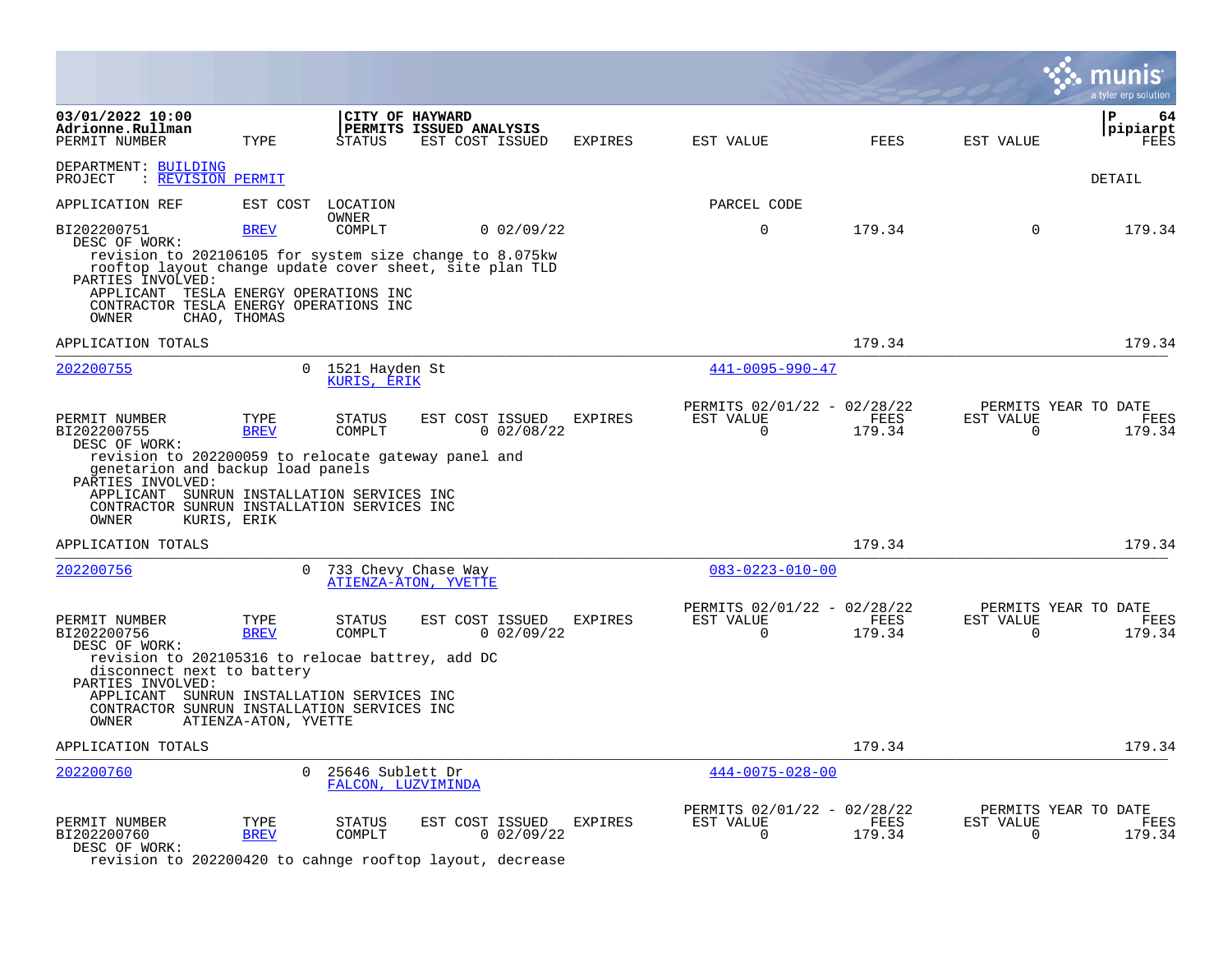|                                                                                                                                                                                                        |                     |                                       |                                                             |                                                          |                |                                                   | a tyler erp solution |
|--------------------------------------------------------------------------------------------------------------------------------------------------------------------------------------------------------|---------------------|---------------------------------------|-------------------------------------------------------------|----------------------------------------------------------|----------------|---------------------------------------------------|----------------------|
| 03/01/2022 10:00<br>Adrionne.Rullman<br>module count, tie in changed                                                                                                                                   |                     | <b>CITY OF HAYWARD</b>                | PERMITS ISSUED ANALYSIS                                     |                                                          |                |                                                   | P<br>65<br> pipiarpt |
| DEPARTMENT: BUILDING<br>: REVISION PERMIT<br>PROJECT                                                                                                                                                   |                     |                                       |                                                             |                                                          |                |                                                   | DETAIL               |
| APPLICATION REF                                                                                                                                                                                        | EST COST            | LOCATION<br>OWNER                     |                                                             | PARCEL CODE                                              |                |                                                   |                      |
| PARTIES INVOLVED:<br>APPLICANT BRIGHT PLANET SOLAR INC<br>CONTRACTOR BRIGHT PLANET SOLAR INC<br>OWNER                                                                                                  | FALCON, LUZVIMINDA  |                                       |                                                             |                                                          |                |                                                   |                      |
| APPLICATION TOTALS                                                                                                                                                                                     |                     |                                       |                                                             |                                                          | 179.34         |                                                   | 179.34               |
| 202200854                                                                                                                                                                                              |                     | 0 844 Barker Ave<br>RAMOS, ELI        |                                                             | $432 - 0028 - 092 - 00$                                  |                |                                                   |                      |
| PERMIT NUMBER<br>BI202200854<br>DESC OF WORK:                                                                                                                                                          | TYPE<br><b>BREV</b> | STATUS<br>COMPLT                      | EST COST ISSUED<br>EXPIRES<br>$0$ 02/10/22                  | PERMITS 02/01/22 - 02/28/22<br>EST VALUE<br>$\Omega$     | FEES<br>179.34 | PERMITS YEAR TO DATE<br>EST VALUE<br>$\Omega$     | FEES<br>179.34       |
| revision to 202103222 for 125 A subpanel added MPU<br>removed<br>PARTIES INVOLVED:<br>APPLICANT EMPOWER SOLAR<br>CONTRACTOR EMPOWER SOLAR<br>OWNER<br>RAMOS, ELI                                       |                     |                                       |                                                             |                                                          |                |                                                   |                      |
| APPLICATION TOTALS                                                                                                                                                                                     |                     |                                       |                                                             |                                                          | 179.34         |                                                   | 179.34               |
| 202200861                                                                                                                                                                                              | $\Omega$            | 30250 Oakbrook Rd<br>NIKODYM, SCOTT A |                                                             | $078G - 2654 - 020 - 00$                                 |                |                                                   |                      |
| PERMIT NUMBER<br>BI202200861<br>DESC OF WORK:                                                                                                                                                          | TYPE<br><b>BREV</b> | STATUS<br>ISSUED                      | EST COST ISSUED<br>EXPIRES<br>$0$ 02/15/22                  | PERMITS 02/01/22 - 02/28/22<br>EST VALUE<br>$\mathbf 0$  | FEES<br>179.34 | PERMITS YEAR TO DATE<br>EST VALUE<br>$\Omega$     | FEES<br>179.34       |
| plans<br>PARTIES INVOLVED:<br>APPLICANT TESLA ENERGY OPERATIONS INC<br>CONTRACTOR TESLA ENERGY OPERATIONS INC<br>OWNER                                                                                 |                     |                                       | revision to 202105919 to update PV layout, changed mounting |                                                          |                |                                                   |                      |
| APPLICATION TOTALS                                                                                                                                                                                     | NIKODYM, SCOTT A    |                                       |                                                             |                                                          | 179.34         |                                                   | 179.34               |
| 202200862                                                                                                                                                                                              |                     | 0 1429 Poppy Ln<br>DIAZ, JASPER       |                                                             | 441-0095-999-01                                          |                |                                                   |                      |
| PERMIT NUMBER<br>BI202200862<br>DESC OF WORK:                                                                                                                                                          | TYPE<br><b>BREV</b> | STATUS<br>COMPLT                      | EST COST ISSUED<br>EXPIRES<br>$0\,02/15/22$                 | PERMITS 02/01/22 - 02/28/22<br>EST VALUE<br>$\mathbf{0}$ | FEES<br>179.34 | PERMITS YEAR TO DATE<br>EST VALUE<br>$\mathbf{0}$ | FEES<br>179.34       |
| revision to 202105582 to upsize to 4.8 kw 12 modules<br>layout & equipment location, site plan<br>PARTIES INVOLVED:<br>APPLICANT TESLA ENERGY OPERATIONS INC<br>CONTRACTOR TESLA ENERGY OPERATIONS INC |                     |                                       |                                                             |                                                          |                |                                                   |                      |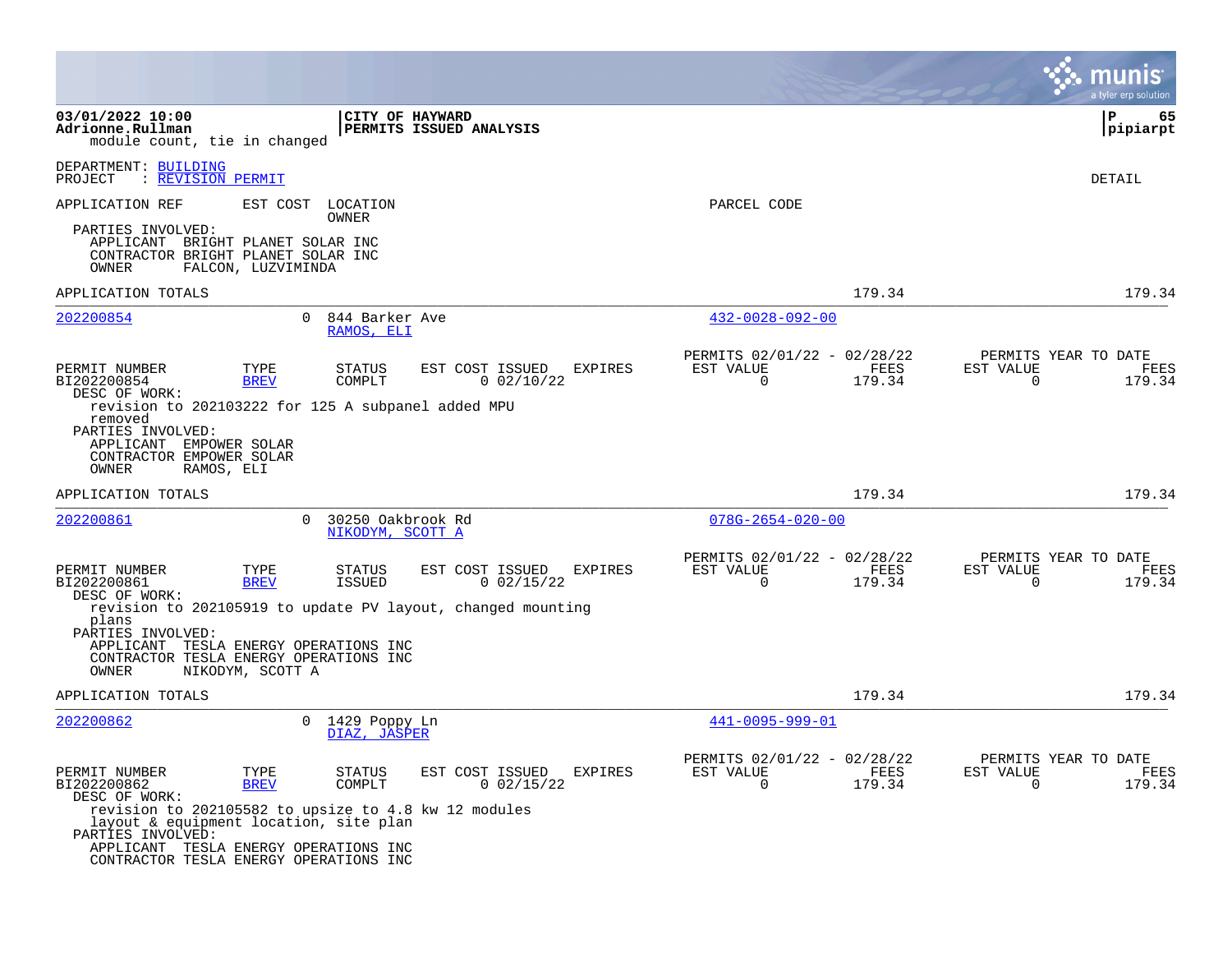|                                                                                                                                                                                                                                                                          |                                                                        | munis<br>a tyler erp solution                                   |
|--------------------------------------------------------------------------------------------------------------------------------------------------------------------------------------------------------------------------------------------------------------------------|------------------------------------------------------------------------|-----------------------------------------------------------------|
| 03/01/2022 10:00<br><b>CITY OF HAYWARD</b><br>Adrionne.Rullman<br><b>PERMITS ISSUED ANALYSIS</b>                                                                                                                                                                         |                                                                        | l P<br>66<br> pipiarpt                                          |
| DEPARTMENT: BUILDING<br><b>REVISION PERMIT</b><br>PROJECT                                                                                                                                                                                                                |                                                                        | <b>DETAIL</b>                                                   |
| APPLICATION REF<br>EST COST<br>LOCATION<br><b>OWNER</b>                                                                                                                                                                                                                  | PARCEL CODE                                                            |                                                                 |
| OWNER<br>DIAZ, JASPER                                                                                                                                                                                                                                                    |                                                                        |                                                                 |
| APPLICATION TOTALS                                                                                                                                                                                                                                                       | 179.34                                                                 | 179.34                                                          |
| 202200868<br>$\Omega$<br>161 Sonas Dr<br>RICHMOND AMERICAN HOMES                                                                                                                                                                                                         | 85A-6442-078-00                                                        |                                                                 |
| PERMIT NUMBER<br>TYPE<br>EST COST ISSUED<br><b>EXPIRES</b><br>STATUS<br>BI202200868<br><b>BREV</b><br>COMPLT<br>$0$ 02/10/22<br>DESC OF WORK:<br>revision to 202105195 to relocate load center inside garage                                                             | PERMITS 02/01/22 - 02/28/22<br>EST VALUE<br>FEES<br>$\Omega$<br>179.34 | PERMITS YEAR TO DATE<br>EST VALUE<br>FEES<br>$\Omega$<br>179.34 |
| PARTIES INVOLVED:<br>APPLICANT SEMPER SOLARIS CONSTRUCTION INC<br>CONTRACTOR SEMPER SOLARIS CONSTRUCTION INC<br>OWNER<br>RICHMOND AMERICAN HOMES                                                                                                                         |                                                                        |                                                                 |
| APPLICATION TOTALS                                                                                                                                                                                                                                                       | 179.34                                                                 | 179.34                                                          |
| $\Omega$<br>202200877<br>281 Folsom Ave<br>THOMAS MAX H & ANN L                                                                                                                                                                                                          | $465 - 0030 - 011 - 02$                                                |                                                                 |
| PERMIT NUMBER<br>TYPE<br>STATUS<br>EST COST ISSUED<br>EXPIRES<br>BI202200877<br><b>BREV</b><br>COMPLT<br>$0$ 02/22/22<br>DESC OF WORK:                                                                                                                                   | PERMITS 02/01/22 - 02/28/22<br>EST VALUE<br>FEES<br>$\Omega$<br>326.34 | PERMITS YEAR TO DATE<br>EST VALUE<br>FEES<br>$\Omega$<br>326.34 |
| Revision to 202005098-fire repair work, additional work found<br>under kitchen sinnk and counter area<br>PARTIES INVOLVED:<br>APPLICANT ABOVE ALL RESTORATION & CONSTRUCTION SER<br>CONTRACTOR ABOVE ALL RESTORATION & CONSTRUCTION SER<br>OWNER<br>THOMAS MAX H & ANN L |                                                                        |                                                                 |
| APPLICATION TOTALS                                                                                                                                                                                                                                                       | 326.34                                                                 | 326.34                                                          |
| 202200888<br>23,094 23 HARKNESS Cir<br>LAU, PETER                                                                                                                                                                                                                        | $85A-6442-049-00$                                                      |                                                                 |
| TYPE<br>EXPIRES<br>PERMIT NUMBER<br>STATUS<br>EST COST ISSUED<br>BI202200888<br><b>BREV</b><br>COMPLT<br>23,094 02/16/22<br>DESC OF WORK:                                                                                                                                | PERMITS 02/01/22 - 02/28/22<br>EST VALUE<br>FEES<br>$\Omega$<br>179.34 | PERMITS YEAR TO DATE<br>EST VALUE<br>FEES<br>$\Omega$<br>179.34 |
| revision to 202105965 to relocate the inverter & AC<br>disconnect inside garage<br>PARTIES INVOLVED:<br>APPLICANT SUNRUN INSTALLATION SERVICES INC<br>CONTRACTOR SUNRUN INSTALLATION SERVICES INC<br>LAU, PETER<br>OWNER                                                 |                                                                        |                                                                 |
| APPLICATION TOTALS                                                                                                                                                                                                                                                       | 179.34                                                                 | 179.34                                                          |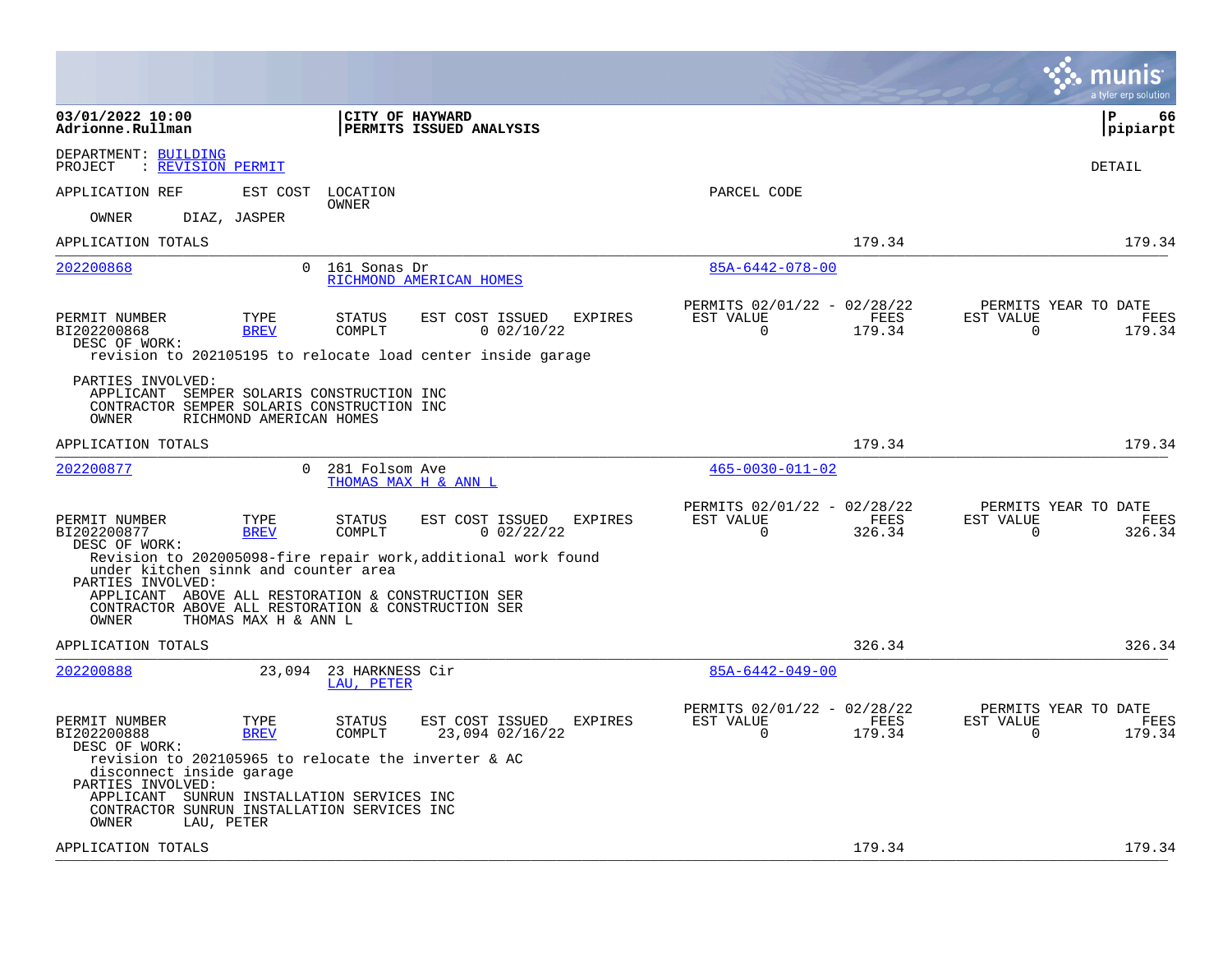|                                                                                                                           |                        |                                       |                                                                        |                |                                                      |                |                       | a tyler erp solution                   |
|---------------------------------------------------------------------------------------------------------------------------|------------------------|---------------------------------------|------------------------------------------------------------------------|----------------|------------------------------------------------------|----------------|-----------------------|----------------------------------------|
| 03/01/2022 10:00<br>Adrionne.Rullman<br>202200912                                                                         | $\Omega$               | 27817 Orlando Ave<br>SORIANO, ZENAIDA | CITY OF HAYWARD<br>PERMITS ISSUED ANALYSIS                             |                | $455 - 0084 - 060 - 00$                              |                |                       | l P<br>67<br> pipiarpt                 |
| PERMIT NUMBER                                                                                                             | TYPE                   | STATUS                                | EST COST ISSUED                                                        | <b>EXPIRES</b> | PERMITS 02/01/22 - 02/28/22<br>EST VALUE             | FEES           | EST VALUE             | PERMITS YEAR TO DATE<br>FEES           |
| DEPARTMENT: BUILDING<br>PROJECT<br>: REVISION PERMIT                                                                      |                        |                                       |                                                                        |                |                                                      |                |                       | DETAIL                                 |
| APPLICATION REF                                                                                                           |                        | EST COST LOCATION                     |                                                                        |                | PARCEL CODE                                          |                |                       |                                        |
| BI202200912<br>DESC OF WORK:                                                                                              | <b>BREV</b>            | OWNER<br>COMPLT                       | 0.02/17/22<br>revision to 202200081 to change to P400 power optimizers |                | $\mathbf 0$                                          | 179.34         | $\mathbf 0$           | 179.34                                 |
| PARTIES INVOLVED:<br>APPLICANT BRIGHT PLANET SOLAR INC<br>CONTRACTOR BRIGHT PLANET SOLAR INC<br>OWNER                     | SORIANO, ZENAIDA       |                                       |                                                                        |                |                                                      |                |                       |                                        |
| APPLICATION TOTALS                                                                                                        |                        |                                       |                                                                        |                |                                                      | 179.34         |                       | 179.34                                 |
| 202200915                                                                                                                 | $\Omega$               | 25182 Calaroga Ave<br>KUMAR, MONICA   |                                                                        |                | $442 - 0060 - 186 - 00$                              |                |                       |                                        |
| PERMIT NUMBER<br>BI202200915<br>DESC OF WORK:                                                                             | TYPE<br><b>BREV</b>    | STATUS<br>COMPLT                      | EST COST ISSUED<br>0.02/17/22                                          | <b>EXPIRES</b> | PERMITS 02/01/22 - 02/28/22<br>EST VALUE<br>$\Omega$ | FEES<br>179.34 | EST VALUE<br>$\Omega$ | PERMITS YEAR TO DATE<br>FEES<br>179.34 |
| 6.715<br>PARTIES INVOLVED:<br>APPLICANT BRIGHT PLANET SOLAR INC<br>CONTRACTOR BRIGHT PLANET SOLAR INC<br>OWNER            | KUMAR, MONICA          |                                       | revision to 202200398 to cahnge module type increase kw to             |                |                                                      |                |                       |                                        |
| APPLICATION TOTALS                                                                                                        |                        |                                       |                                                                        |                |                                                      | 179.34         |                       | 179.34                                 |
| 202200964                                                                                                                 | $\Omega$               | 22872 Inyo St                         | SYLVAN INVESTMENTS INC                                                 |                | $431 - 0088 - 015 - 00$                              |                |                       |                                        |
| PERMIT NUMBER<br>BI202200964<br>DESC OF WORK:                                                                             | TYPE<br><b>BREV</b>    | STATUS<br>COMPLT                      | EST COST ISSUED<br>$0$ 02/18/22                                        | <b>EXPIRES</b> | PERMITS 02/01/22 - 02/28/22<br>EST VALUE<br>0        | FEES<br>326.34 | EST VALUE<br>$\Omega$ | PERMITS YEAR TO DATE<br>FEES<br>326.34 |
| to garage, adjust wall for tub/shower<br>PARTIES INVOLVED:<br>APPLICANT YAQUB, BASIL<br>CONTRACTOR OWNER/BUILDER<br>OWNER | SYLVAN INVESTMENTS INC |                                       | revision to 202103416 to combine master closet, move laundry           |                |                                                      |                |                       |                                        |
| APPLICATION TOTALS                                                                                                        |                        |                                       |                                                                        |                |                                                      | 326.34         |                       | 326.34                                 |
| 202201081                                                                                                                 | $\Omega$               | 2535 Hermosa Ter<br>WONG, PAUL S      |                                                                        |                | $417 - 0060 - 049 - 00$                              |                |                       |                                        |
|                                                                                                                           |                        |                                       |                                                                        |                | PERMITS 02/01/22 - 02/28/22                          |                |                       | PERMITS YEAR TO DATE                   |

 $\mathcal{L}^{\text{max}}$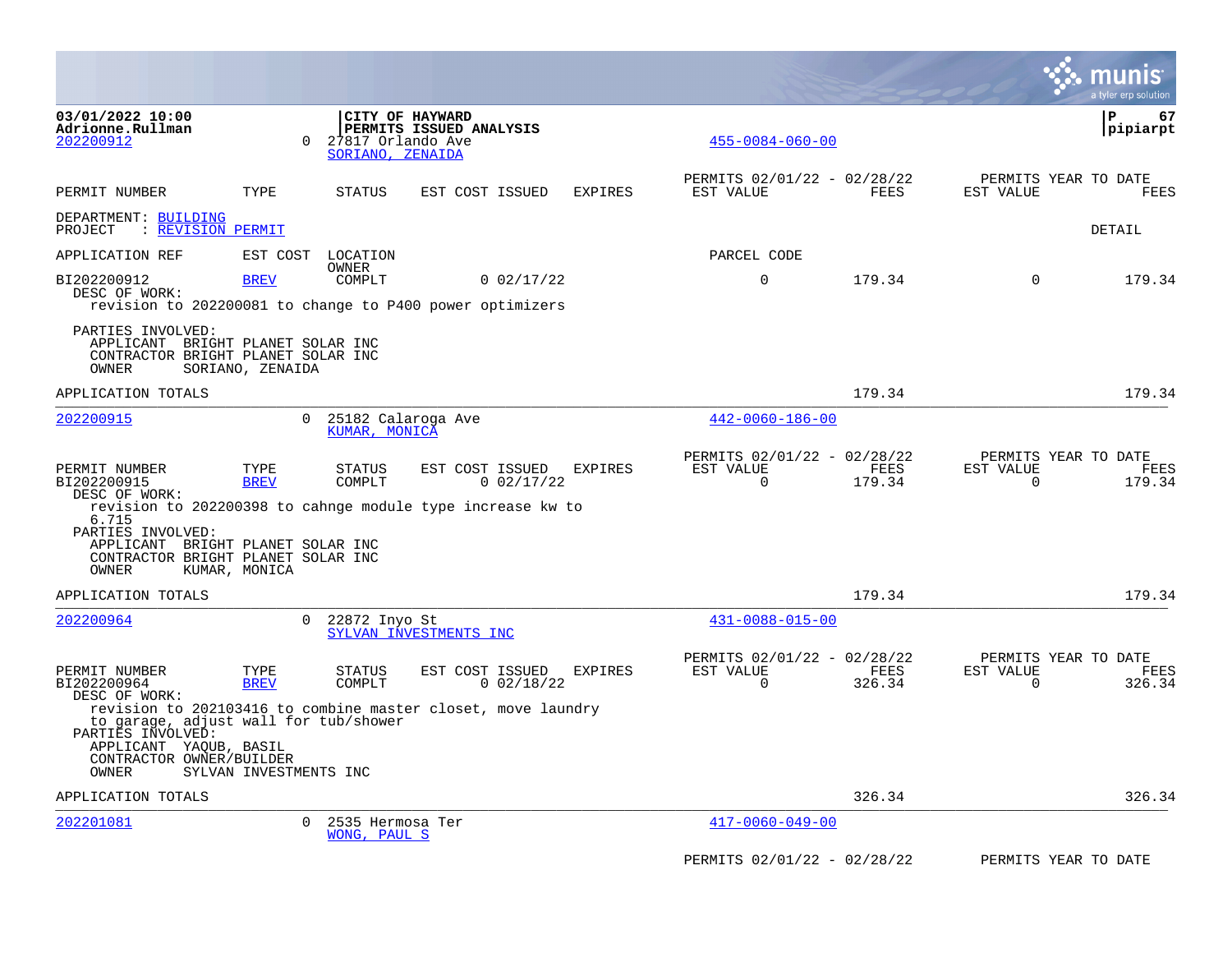|                                                                                                            |                             |                                                                |                                                                         |         |             |                     |           | munis<br>a tyler erp solution         |
|------------------------------------------------------------------------------------------------------------|-----------------------------|----------------------------------------------------------------|-------------------------------------------------------------------------|---------|-------------|---------------------|-----------|---------------------------------------|
| 03/01/2022 10:00<br>Adrionne.Rullman<br>PERMIT NUMBER                                                      | TYPE                        | CITY OF HAYWARD<br>STATUS                                      | PERMITS ISSUED ANALYSIS<br>EST COST ISSUED                              | EXPIRES | EST VALUE   | FEES                | EST VALUE | 68<br>۱P.<br> pipiarpt<br><b>FEES</b> |
| DEPARTMENT: BUILDING<br>PROJECT<br>: REVISION PERMIT                                                       |                             |                                                                |                                                                         |         |             |                     |           | DETAIL                                |
| APPLICATION REF                                                                                            | EST COST                    | LOCATION<br>OWNER                                              |                                                                         |         | PARCEL CODE |                     |           |                                       |
| BI202201081<br>DESC OF WORK:<br>200A MSP<br>PARTIES INVOLVED:<br>APPLICANT<br>TESLA<br>CONTRACTOR<br>OWNER | <b>BREV</b><br>WONG, PAUL S | COMPLT<br>ENERGY OPERATIONS INC<br>TESLA ENERGY OPERATIONS INC | $0$ 02/24/22<br>revision to 202103211 for point of connection update to |         | 0           | 179.34              | $\Omega$  | 179.34                                |
| APPLICATION TOTALS<br>PROJECT TOTALS                                                                       |                             |                                                                |                                                                         |         | 0           | 179.34<br>11,512.37 | 0         | 179.34<br>11,512.37                   |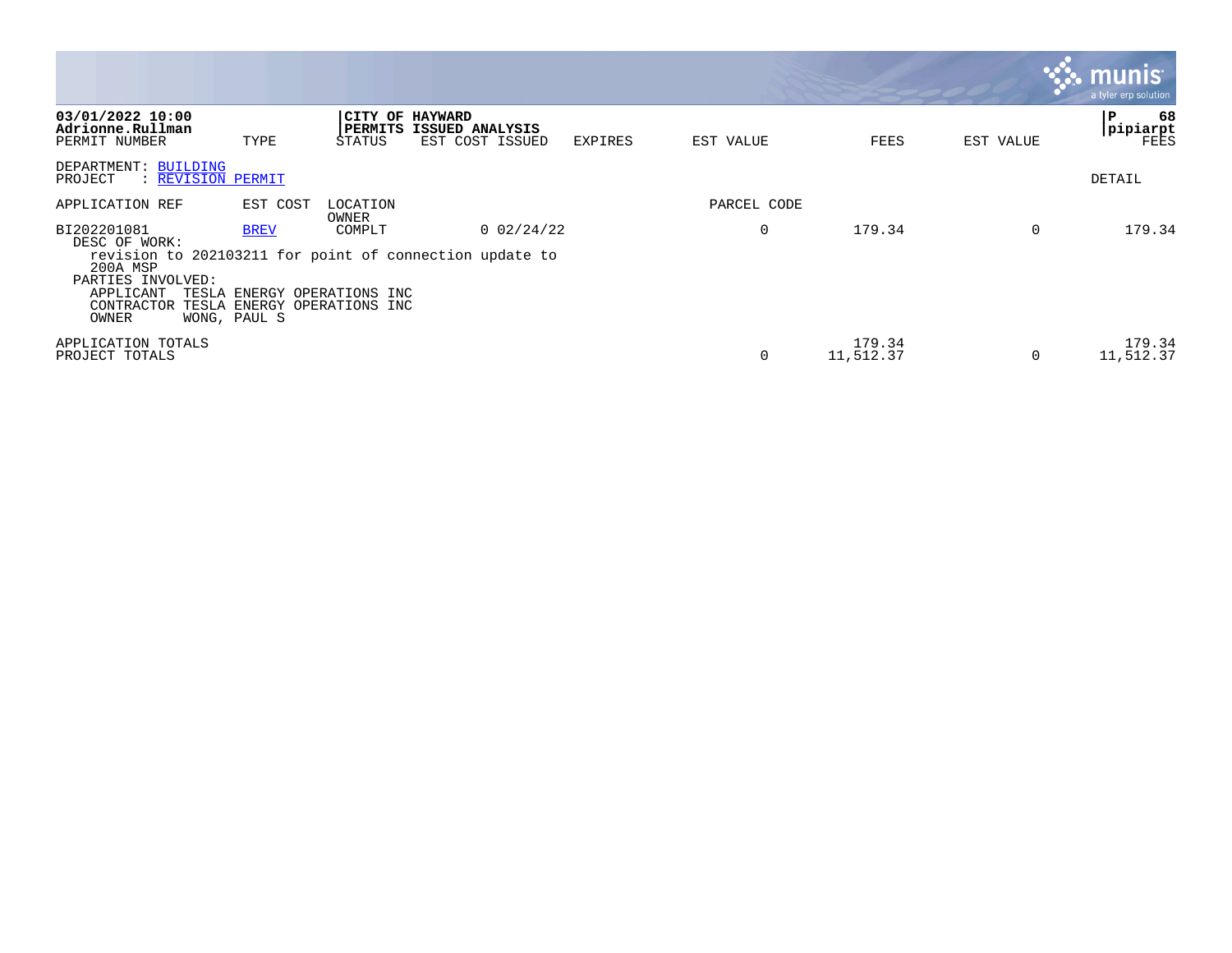|                                                                                                                                                                                |                                                 |                   |                                                                                                         |         |                                                      |                  |                       | <b>munis</b><br>a tyler erp solution   |
|--------------------------------------------------------------------------------------------------------------------------------------------------------------------------------|-------------------------------------------------|-------------------|---------------------------------------------------------------------------------------------------------|---------|------------------------------------------------------|------------------|-----------------------|----------------------------------------|
| 03/01/2022 10:00<br>Adrionne.Rullman                                                                                                                                           |                                                 |                   | CITY OF HAYWARD<br>PERMITS ISSUED ANALYSIS                                                              |         |                                                      |                  |                       | 69<br>l P<br>pipiarpt                  |
| DEPARTMENT: BUILDING<br>: REMODEL - KITCHEN<br>PROJECT                                                                                                                         |                                                 |                   |                                                                                                         |         |                                                      |                  |                       | DETAIL                                 |
| APPLICATION REF                                                                                                                                                                | EST COST                                        | LOCATION<br>OWNER |                                                                                                         |         | PARCEL CODE                                          |                  |                       |                                        |
| 202200846                                                                                                                                                                      | 25,000                                          | 26411 Chatham Ct  | BIRCHFIELD, MILDRED M TR                                                                                |         | $425 - 0330 - 029 - 00$                              |                  |                       |                                        |
| PERMIT NUMBER<br>BI202200846<br>DESC OF WORK:<br>ELECTRICAL & PLUMBING TO BE UPGRADED, SAME LOCATION.<br>PARTIES INVOLVED:<br>CONTRACTOR BROTHER AND BROTHER BUILDERS<br>OWNER | TYPE<br><b>BRKI</b><br>BIRCHFIELD, MILDRED M TR | STATUS<br>ISSUED  | EST COST ISSUED<br>25,000 02/23/22 08/22/22<br>FULL KITCHEN REMODEL. REMOVE ISLAND AND ADD A PENINSULA. | EXPIRES | PERMITS 02/01/22 - 02/28/22<br>EST VALUE<br>$\Omega$ | FEES<br>689.27   | EST VALUE<br>$\Omega$ | PERMITS YEAR TO DATE<br>FEES<br>689.27 |
| APPLICATION TOTALS<br>PROJECT TOTALS                                                                                                                                           |                                                 |                   |                                                                                                         |         | $\Omega$                                             | 689.27<br>689.27 | $\Omega$              | 689.27<br>689.27                       |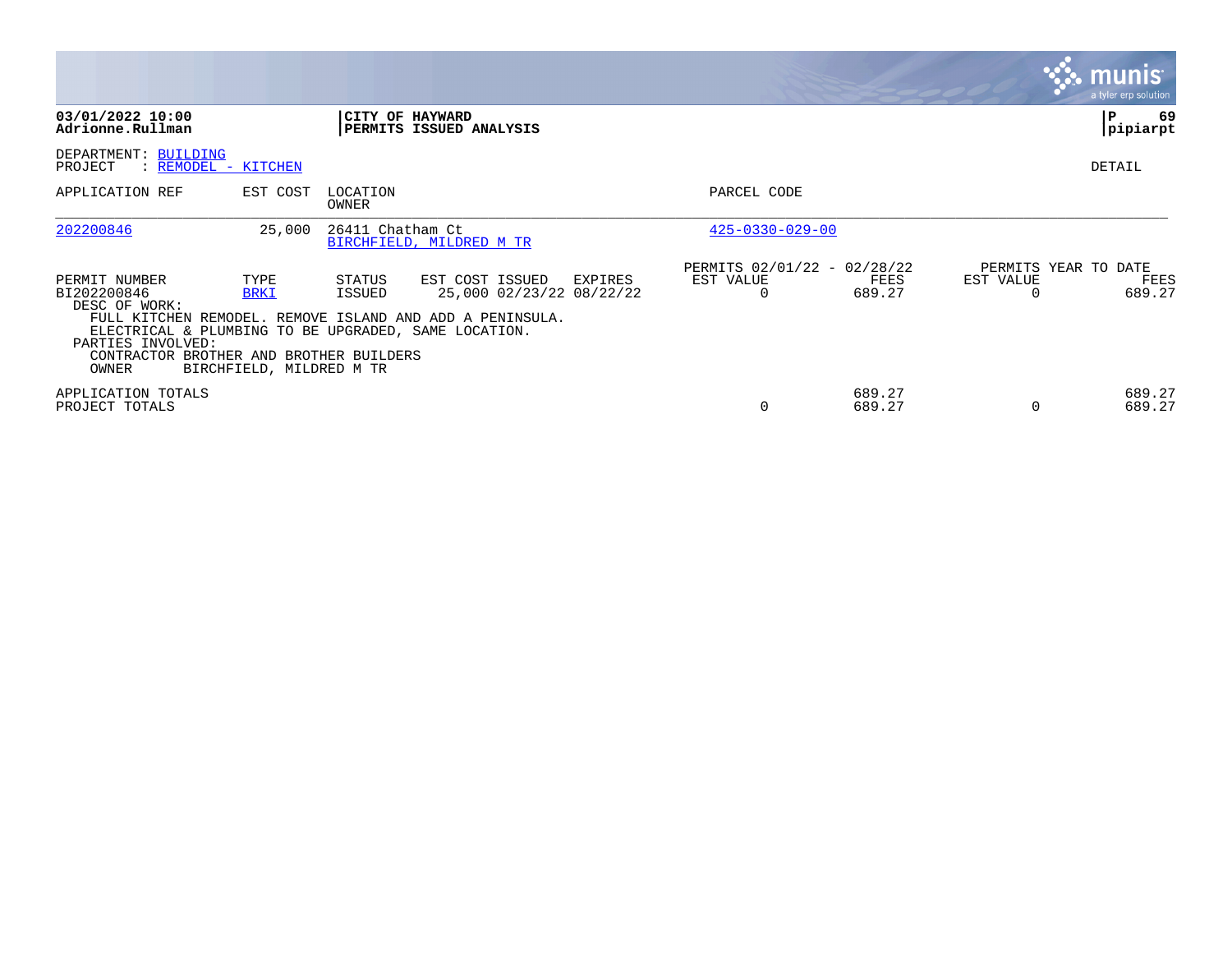|                                                                                                           |                                   |                                      |                                                                                                                                                                             |         |                                                         |                |                          | munis<br>a tyler erp solution          |
|-----------------------------------------------------------------------------------------------------------|-----------------------------------|--------------------------------------|-----------------------------------------------------------------------------------------------------------------------------------------------------------------------------|---------|---------------------------------------------------------|----------------|--------------------------|----------------------------------------|
| 03/01/2022 10:00<br>Adrionne.Rullman                                                                      |                                   | CITY OF HAYWARD                      | PERMITS ISSUED ANALYSIS                                                                                                                                                     |         |                                                         |                |                          | l P<br>70<br> pipiarpt                 |
| DEPARTMENT: BUILDING<br>PROJECT                                                                           | <u>: RESIDENTIAL REROOF</u>       |                                      |                                                                                                                                                                             |         |                                                         |                |                          | DETAIL                                 |
| APPLICATION REF                                                                                           | EST COST                          | LOCATION<br><b>OWNER</b>             |                                                                                                                                                                             |         | PARCEL CODE                                             |                |                          |                                        |
| 202200586                                                                                                 | 11,000                            | 864 Saint Bede Ln<br>ESPINOSA, JOSE  |                                                                                                                                                                             |         | $453 - 0050 - 009 - 00$                                 |                |                          |                                        |
| PERMIT NUMBER<br>BI202200586<br>DESC OF WORK:<br>PARTIES INVOLVED:                                        | TYPE<br><b>RES ROOF</b>           | <b>STATUS</b><br>ISSUED              | EST COST ISSUED<br>11,000 02/01/22 08/15/22<br>TEAR OFF ONE LAYER, INSTALL 30IB FELT PAPER, INSTALL CERTAI<br>NTEED. 30 YEAR COMP SHINGLES, GEAORGETOWN GREY 22 SQUARES     | EXPIRES | PERMITS 02/01/22 - 02/28/22<br>EST VALUE<br>0           | FEES<br>451.36 | EST VALUE<br>0           | PERMITS YEAR TO DATE<br>FEES<br>451.36 |
| APPLICANT MIGUEL CASTILLO<br>CONTRACTOR MIGUEL CASTILLO<br>OWNER                                          | ESPINOSA, JOSE                    |                                      |                                                                                                                                                                             |         |                                                         |                |                          |                                        |
| APPLICATION TOTALS                                                                                        |                                   |                                      |                                                                                                                                                                             |         |                                                         | 451.36         |                          | 451.36                                 |
| 202200589                                                                                                 | 8,500                             | 27642 Seminole Way<br>PHYU, ZIN MIN  |                                                                                                                                                                             |         | $464 - 0020 - 028 - 00$                                 |                |                          |                                        |
| PERMIT NUMBER<br>BI202200589<br>DESC OF WORK:<br>PARTIES INVOLVED:<br>CONTRACTOR NEXTGEN ROOFING<br>OWNER | TYPE<br>RES ROOF<br>PHYU, ZIN MIN | <b>STATUS</b><br>COMPLT              | EST COST ISSUED<br>8,500 02/01/22 08/22/22<br>REMOVE (E) COMP SHINGLES, INSTALL (N) CLASS "A" COMPOSITION<br>SHINGLES. (NOTE WHITE COLOR). ADD TORCH-DOWN OVER GARAGE AREA. | EXPIRES | PERMITS 02/01/22 - 02/28/22<br>EST VALUE<br>$\mathbf 0$ | FEES<br>407.75 | EST VALUE<br>$\mathbf 0$ | PERMITS YEAR TO DATE<br>FEES<br>407.75 |
| APPLICATION TOTALS                                                                                        |                                   |                                      |                                                                                                                                                                             |         |                                                         | 407.75         |                          | 407.75                                 |
| 202200621                                                                                                 | 11,000                            | 793 Schafer Rd<br>TRUONG, SHEENA     |                                                                                                                                                                             |         | $453 - 0025 - 002 - 14$                                 |                |                          |                                        |
| PERMIT NUMBER<br>BI202200621<br>DESC OF WORK:                                                             | TYPE<br><b>RES ROOF</b>           | <b>STATUS</b><br><b>ISSUED</b>       | EST COST ISSUED<br>11,000 02/25/22 08/24/22                                                                                                                                 | EXPIRES | PERMITS 02/01/22 - 02/28/22<br>EST VALUE<br>$\Omega$    | FEES<br>451.36 | EST VALUE<br>$\Omega$    | PERMITS YEAR TO DATE<br>FEES<br>451.36 |
| PARTIES INVOLVED:<br>APPLICANT MUSULMAN, TROY<br>CONTRACTOR TROY ROOFING INC<br>OWNER                     | TRUONG, SHEENA                    |                                      | T/O & REROOF 21 SQ'S OF CLASS A COMPSHINGLE, OVER EXISTING<br>SHEATHING (REPLACE AS NEEDED) & NEW 30IB FELT, GARAGE DETACHE                                                 |         |                                                         |                |                          |                                        |
| APPLICATION TOTALS                                                                                        |                                   |                                      |                                                                                                                                                                             |         |                                                         | 451.36         |                          | 451.36                                 |
| 202200663                                                                                                 | 14,000                            | 173 Lafayette Ave<br>DEVINNY, ELAINE |                                                                                                                                                                             |         | $078G - 2782 - 026 - 00$                                |                |                          |                                        |
|                                                                                                           |                                   |                                      |                                                                                                                                                                             |         | PERMITS 02/01/22 - 02/28/22                             |                |                          | PERMITS YEAR TO DATE                   |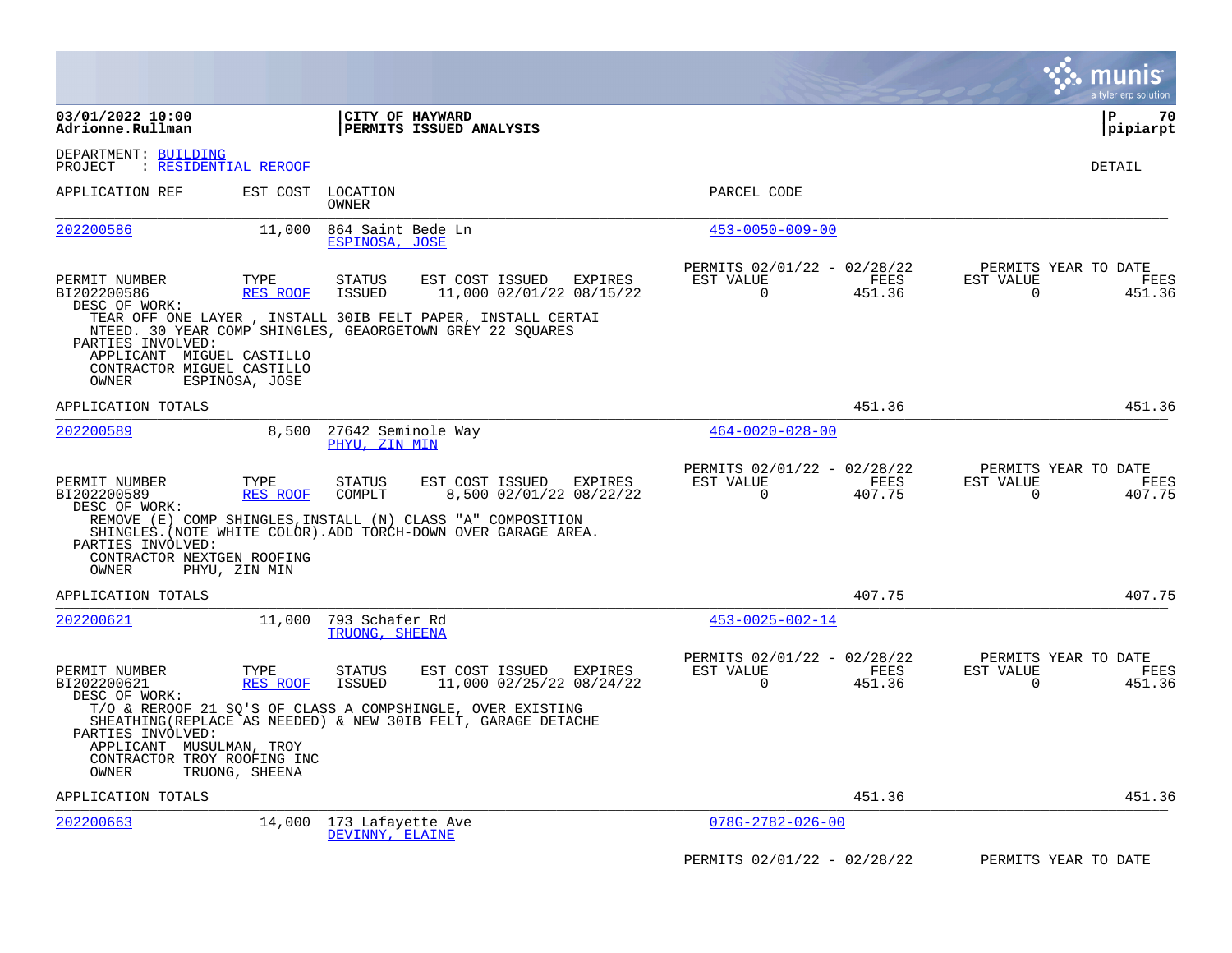|                                                                                                                                                                                   |                                    |                                          |                                                                                                                    |         |                                                         |                |                          | a tyler erp solution                   |
|-----------------------------------------------------------------------------------------------------------------------------------------------------------------------------------|------------------------------------|------------------------------------------|--------------------------------------------------------------------------------------------------------------------|---------|---------------------------------------------------------|----------------|--------------------------|----------------------------------------|
| 03/01/2022 10:00<br>Adrionne.Rullman<br>PERMIT NUMBER                                                                                                                             | TYPE                               | STATUS                                   | CITY OF HAYWARD<br>PERMITS ISSUED ANALYSIS<br>EST COST ISSUED                                                      | EXPIRES | EST VALUE                                               | FEES           | EST VALUE                | l P<br>71<br> pipiarpt<br>FEES         |
| DEPARTMENT: BUILDING<br>PROJECT : RESIDENTIAL REROOF                                                                                                                              |                                    |                                          |                                                                                                                    |         |                                                         |                |                          | DETAIL                                 |
| APPLICATION REF                                                                                                                                                                   | EST COST LOCATION                  |                                          |                                                                                                                    |         | PARCEL CODE                                             |                |                          |                                        |
| BI202200663<br>DESC OF WORK:<br>ON SHINGLES. 30 Year GAF Weathered Wood.<br>PARTIES INVOLVED:<br>APPLICANT TRI-CITY ROOFING<br>CONTRACTOR TRI-CITY ROOFING<br>OWNER               | <b>RES ROOF</b><br>DEVINNY, ELAINE | OWNER<br>ISSUED                          | 14,000 02/03/22 08/04/22<br>APPLY 30LB FELT UNDERLAYMENT, INSTALL 18SQ CLASS A COMPOSITI                           |         | $\mathbf 0$                                             | 516.67         | $\mathbf 0$              | 516.67                                 |
| APPLICATION TOTALS                                                                                                                                                                |                                    |                                          |                                                                                                                    |         |                                                         | 516.67         |                          | 516.67                                 |
| 202200668                                                                                                                                                                         |                                    | 15,650 2729 Markham Ct<br>POPOV, VASILIY |                                                                                                                    |         | $081D - 2084 - 060 - 00$                                |                |                          |                                        |
| PERMIT NUMBER<br>BI202200668<br>DESC OF WORK:<br>existing tiles<br>PARTIES INVOLVED:<br>APPLICANT SCHRODER, LISA<br>CONTRACTOR SEMPER SOLARIS CONSTRUCTION INC                    | TYPE<br>RES ROOF                   | STATUS<br>ISSUED                         | EST COST ISSUED<br>15,650 02/07/22 08/06/22<br>Reroof -remove and replace tile, tile weight not to exceed          | EXPIRES | PERMITS 02/01/22 - 02/28/22<br>EST VALUE<br>$\mathbf 0$ | FEES<br>670.18 | EST VALUE<br>0           | PERMITS YEAR TO DATE<br>FEES<br>670.18 |
| OWNER                                                                                                                                                                             | POPOV, VASILIY                     |                                          |                                                                                                                    |         |                                                         |                |                          |                                        |
| APPLICATION TOTALS                                                                                                                                                                |                                    |                                          |                                                                                                                    |         |                                                         | 670.18         |                          | 670.18                                 |
| 202200676                                                                                                                                                                         | 17,780                             | 25960 Gading Rd<br>BAUTISTA, GERTRUDE    |                                                                                                                    |         | $453 - 0005 - 062 - 12$                                 |                |                          |                                        |
| PERMIT NUMBER<br>BI202200676<br>DESC OF WORK:<br>SHINGLES. COLOR BLACK MOIRE, 29 SQUARES<br>PARTIES INVOLVED:<br>APPLICANT MARTINEZ, ARMANDO<br>CONTRACTOR ADRIAN MENDOZA ROOFING | TYPE<br>RES ROOF                   | STATUS<br>ISSUED                         | EST COST ISSUED<br>17,780 02/07/22 08/24/22<br>TEAR OFF OLD EXISTING ROOF AND INSTALL NEW CLASS A ROOF             | EXPIRES | PERMITS 02/01/22 - 02/28/22<br>EST VALUE<br>$\Omega$    | FEES<br>603.74 | EST VALUE<br>$\Omega$    | PERMITS YEAR TO DATE<br>FEES<br>603.74 |
| OWNER                                                                                                                                                                             | BAUTISTA, GERTRUDE                 |                                          |                                                                                                                    |         |                                                         |                |                          |                                        |
| APPLICATION TOTALS                                                                                                                                                                |                                    |                                          |                                                                                                                    |         |                                                         | 603.74         |                          | 603.74                                 |
| 202200691                                                                                                                                                                         | 8,000                              | 23927 Watkins St                         | RINCON, ALICIA ETAL                                                                                                |         | $428 - 0081 - 047 - 00$                                 |                |                          |                                        |
| PERMIT NUMBER<br>BI202200691<br>DESC OF WORK:                                                                                                                                     | TYPE<br>RES ROOF                   | STATUS<br>COMPLT                         | EST COST ISSUED EXPIRES<br>8,000 02/07/22 08/17/22<br>ROOF TEAR OFF. INSTALL A 30 YEAR SHINGLE, USING CLASS A SHIN |         | PERMITS 02/01/22 - 02/28/22<br>EST VALUE<br>$\Omega$    | FEES<br>386.04 | EST VALUE<br>$\mathbf 0$ | PERMITS YEAR TO DATE<br>FEES<br>386.04 |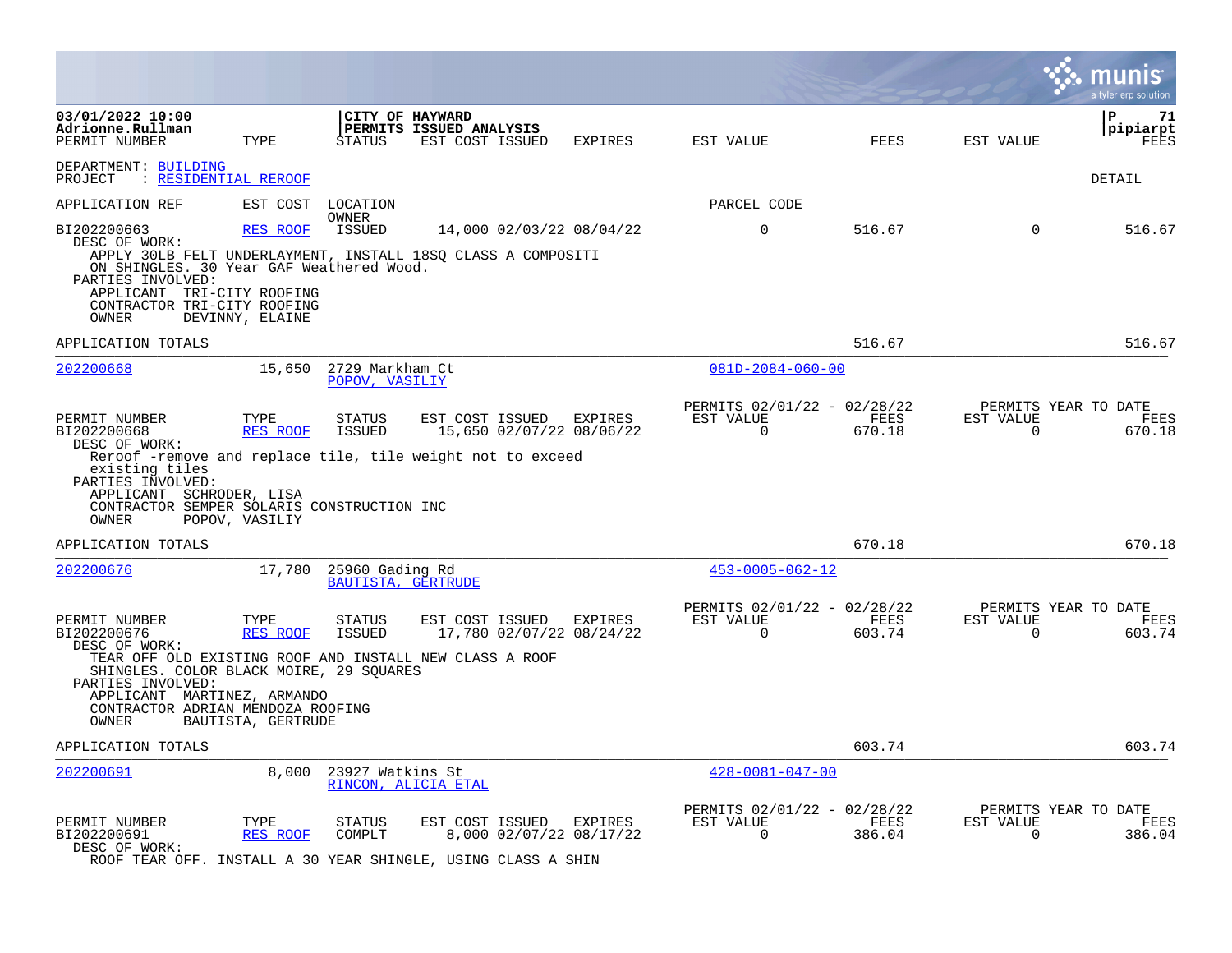|                                                                                                                                            |                     |                                    |                                                                                                                |                                                          |                | a tyler erp solution                                            |
|--------------------------------------------------------------------------------------------------------------------------------------------|---------------------|------------------------------------|----------------------------------------------------------------------------------------------------------------|----------------------------------------------------------|----------------|-----------------------------------------------------------------|
| 03/01/2022 10:00<br>Adrionne.Rullman<br>GLE. 17 SQUARES. COMPLETE REROOF, COLOR BROWN                                                      |                     | CITY OF HAYWARD                    | <b>PERMITS ISSUED ANALYSIS</b>                                                                                 |                                                          |                | l P<br>72<br> pipiarpt                                          |
| DEPARTMENT: BUILDING<br>PROJECT<br>: RESIDENTIAL REROOF                                                                                    |                     |                                    |                                                                                                                |                                                          |                | DETAIL                                                          |
| APPLICATION REF                                                                                                                            |                     | EST COST LOCATION<br>OWNER         |                                                                                                                | PARCEL CODE                                              |                |                                                                 |
| PARTIES INVOLVED:<br>APPLICANT ROY FRIEDRICH BRAUNS<br>CONTRACTOR BRAUNS ROOFING CONT.<br>OWNER                                            | RINCON, ALICIA ETAL |                                    |                                                                                                                |                                                          |                |                                                                 |
| APPLICATION TOTALS                                                                                                                         |                     |                                    |                                                                                                                |                                                          | 386.04         | 386.04                                                          |
| 202200713                                                                                                                                  | 11,280              | 27893 Andrea St<br>RICHARD CORDOVA |                                                                                                                | $453 - 0090 - 073 - 00$                                  |                |                                                                 |
| PERMIT NUMBER<br>BI202200713<br>DESC OF WORK:                                                                                              | TYPE<br>RES ROOF    | <b>STATUS</b><br>COMPLT            | EST COST ISSUED EXPIRES<br>11,280 02/07/22 08/14/22<br>t/o existing roof and install new comp shingles class A | PERMITS 02/01/22 - 02/28/22<br>EST VALUE<br>$\Omega$     | FEES<br>473.04 | PERMITS YEAR TO DATE<br>EST VALUE<br>FEES<br>$\Omega$<br>473.04 |
| PARTIES INVOLVED:<br>APPLICANT MACIEL ROOFING<br>CONTRACTOR MACIEL ROOFING<br>OWNER                                                        | RICHARD CORDOVA     |                                    |                                                                                                                |                                                          |                |                                                                 |
| APPLICATION TOTALS                                                                                                                         |                     |                                    |                                                                                                                |                                                          | 473.04         | 473.04                                                          |
| 202200717                                                                                                                                  | 21,450              | 27505 Calaroga Ave                 | HAYA, ERWIN & CEMBRANO, JENNIF                                                                                 | $455 - 0052 - 107 - 00$                                  |                |                                                                 |
| PERMIT NUMBER<br>BI202200717<br>DESC OF WORK:                                                                                              | TYPE<br>RES ROOF    | STATUS<br><b>ISSUED</b>            | EST COST ISSUED<br>EXPIRES<br>21,450 02/08/22 08/07/22                                                         | PERMITS 02/01/22 - 02/28/22<br>EST VALUE<br>0            | FEES<br>690.79 | PERMITS YEAR TO DATE<br>FEES<br>EST VALUE<br>0<br>690.79        |
| REMOVE THE EXISTING CAP SHEET ROOFING, AND INSTALL NEW<br>DIMENSIONAL TYPE COMP SHINGLES. BLACK, 25 SQUARES<br>PARTIES INVOLVED:           |                     |                                    |                                                                                                                |                                                          |                |                                                                 |
| APPLICANT VINCENT ROOFING CO., INC<br>CONTRACTOR VINCENT ROOFING CO., INC<br>OWNER                                                         |                     | HAYA, ERWIN & CEMBRANO, JENNIF     |                                                                                                                |                                                          |                |                                                                 |
| APPLICATION TOTALS                                                                                                                         |                     |                                    |                                                                                                                |                                                          | 690.79         | 690.79                                                          |
| 202200719                                                                                                                                  | 20,890              | 845 Quantas Ln                     | PETERSON, C L & MONTERIE                                                                                       | $442 - 0045 - 054 - 00$                                  |                |                                                                 |
| PERMIT NUMBER<br>BI202200719<br>DESC OF WORK:                                                                                              | TYPE<br>RES ROOF    | STATUS<br>ISSUED                   | EST COST ISSUED<br>EXPIRES<br>20,890 02/08/22 08/15/22                                                         | PERMITS 02/01/22 - 02/28/22<br>EST VALUE<br>$\mathbf{0}$ | FEES<br>669.07 | PERMITS YEAR TO DATE<br>EST VALUE<br>FEES<br>0<br>669.07        |
| AL TYPE COMP SHINGLES. BLACK 28 SQUARES.<br>PARTIES INVOLVED:<br>APPLICANT VINCENT ROOFING CO., INC<br>CONTRACTOR VINCENT ROOFING CO., INC |                     |                                    | REMOVE THE EXISTING TAR & GRAVEL ROOF, INSTALL NEW DIMENSION                                                   |                                                          |                |                                                                 |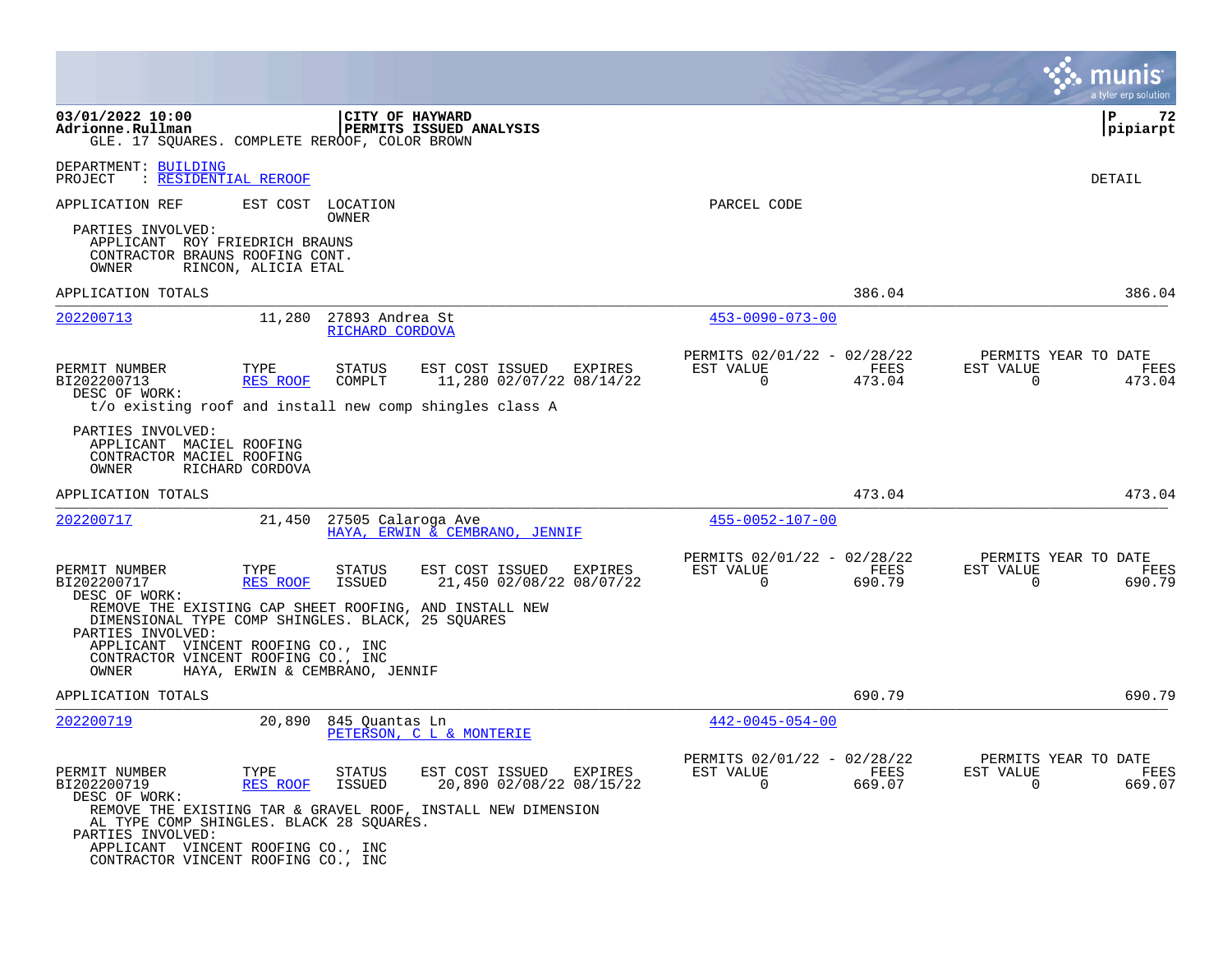|                                                                                                                                                                                                                                                             | a tyler erp solution                                                                                                                                 |
|-------------------------------------------------------------------------------------------------------------------------------------------------------------------------------------------------------------------------------------------------------------|------------------------------------------------------------------------------------------------------------------------------------------------------|
| 03/01/2022 10:00<br>CITY OF HAYWARD<br>Adrionne.Rullman<br><b>PERMITS ISSUED ANALYSIS</b>                                                                                                                                                                   | l P<br>73<br> pipiarpt                                                                                                                               |
| DEPARTMENT: BUILDING<br>: RESIDENTIAL REROOF<br>PROJECT                                                                                                                                                                                                     | DETAIL                                                                                                                                               |
| APPLICATION REF<br>EST COST LOCATION<br><b>OWNER</b>                                                                                                                                                                                                        | PARCEL CODE                                                                                                                                          |
| OWNER<br>PETERSON, C L & MONTERIE                                                                                                                                                                                                                           |                                                                                                                                                      |
| APPLICATION TOTALS                                                                                                                                                                                                                                          | 669.07<br>669.07                                                                                                                                     |
| 19,760<br>26778 Wauchula Way<br>202200720<br>MANN, HALLIE T                                                                                                                                                                                                 | $455 - 0020 - 007 - 00$                                                                                                                              |
| TYPE<br><b>STATUS</b><br>EST COST ISSUED<br>PERMIT NUMBER<br>BI202200720<br><b>RES ROOF</b><br>ISSUED<br>19,760 02/08/22 08/15/22<br>DESC OF WORK:<br>REMOVE THE EXISTING WOOD SHAKE ROOFING, INSTALL NEW OSB<br>DIMENSIONAL TYPE SHINGLES. GREY 23 SQUARES | PERMITS 02/01/22 - 02/28/22<br>PERMITS YEAR TO DATE<br>FEES<br>EXPIRES<br>EST VALUE<br>FEES<br>EST VALUE<br>$\Omega$<br>647.28<br>0<br>647.28        |
| PARTIES INVOLVED:<br>APPLICANT VINCENT ROOFING CO., INC<br>CONTRACTOR VINCENT ROOFING CO., INC<br>OWNER<br>MANN, HALLIE T                                                                                                                                   |                                                                                                                                                      |
| APPLICATION TOTALS                                                                                                                                                                                                                                          | 647.28<br>647.28                                                                                                                                     |
| 202200736<br>9,500<br>30710 Brae Burn Ave<br><b>JACOUYLYN NGUYEN</b>                                                                                                                                                                                        | $078G - 2720 - 010 - 00$                                                                                                                             |
| EST COST ISSUED EXPIRES<br>PERMIT NUMBER<br>TYPE<br>STATUS<br>9,500 02/08/22 08/25/22<br>BI202200736<br>RES ROOF<br>COMPLT<br>DESC OF WORK:<br>t/o exsiting roof and install new grey 30 yr comp shingles                                                   | PERMITS 02/01/22 - 02/28/22<br>PERMITS YEAR TO DATE<br>EST VALUE<br>FEES<br>FEES<br>EST VALUE<br>0<br>429.52<br>0<br>429.52                          |
| PARTIES INVOLVED:<br>APPLICANT HAI'S ROOFING<br>CONTRACTOR HAI'S ROOFING<br>OWNER<br><b>JACOUYLYN NGUYEN</b>                                                                                                                                                |                                                                                                                                                      |
| APPLICATION TOTALS                                                                                                                                                                                                                                          | 429.52<br>429.52                                                                                                                                     |
| 202200737<br>12,000<br>24757 Broadmore Ave<br>FERNANDEZ, PHILLIP J & BENITA D                                                                                                                                                                               | $443 - 0035 - 054 - 00$                                                                                                                              |
| PERMIT NUMBER<br>TYPE<br>EST COST ISSUED<br>STATUS<br>12,000 02/08/22 08/23/22<br>BI202200737<br>RES ROOF<br>COMPLT<br>DESC OF WORK:<br>REROOF, TEAR OFF 27 SQ SHINGLE, COLOR NIGHT SKY                                                                     | PERMITS 02/01/22 - 02/28/22<br>PERMITS YEAR TO DATE<br>EST VALUE<br>EST VALUE<br>FEES<br>EXPIRES<br>FEES<br>473.13<br>$\Omega$<br>473.13<br>$\Omega$ |
| PARTIES INVOLVED:<br>APPLICANT ROGERS, NELSON<br>CONTRACTOR COSMIC RENOVATION & ROOFING, INC<br>FERNANDEZ, PHILLIP J & BENITA D<br>OWNER                                                                                                                    |                                                                                                                                                      |
| APPLICATION TOTALS                                                                                                                                                                                                                                          | 473.13<br>473.13                                                                                                                                     |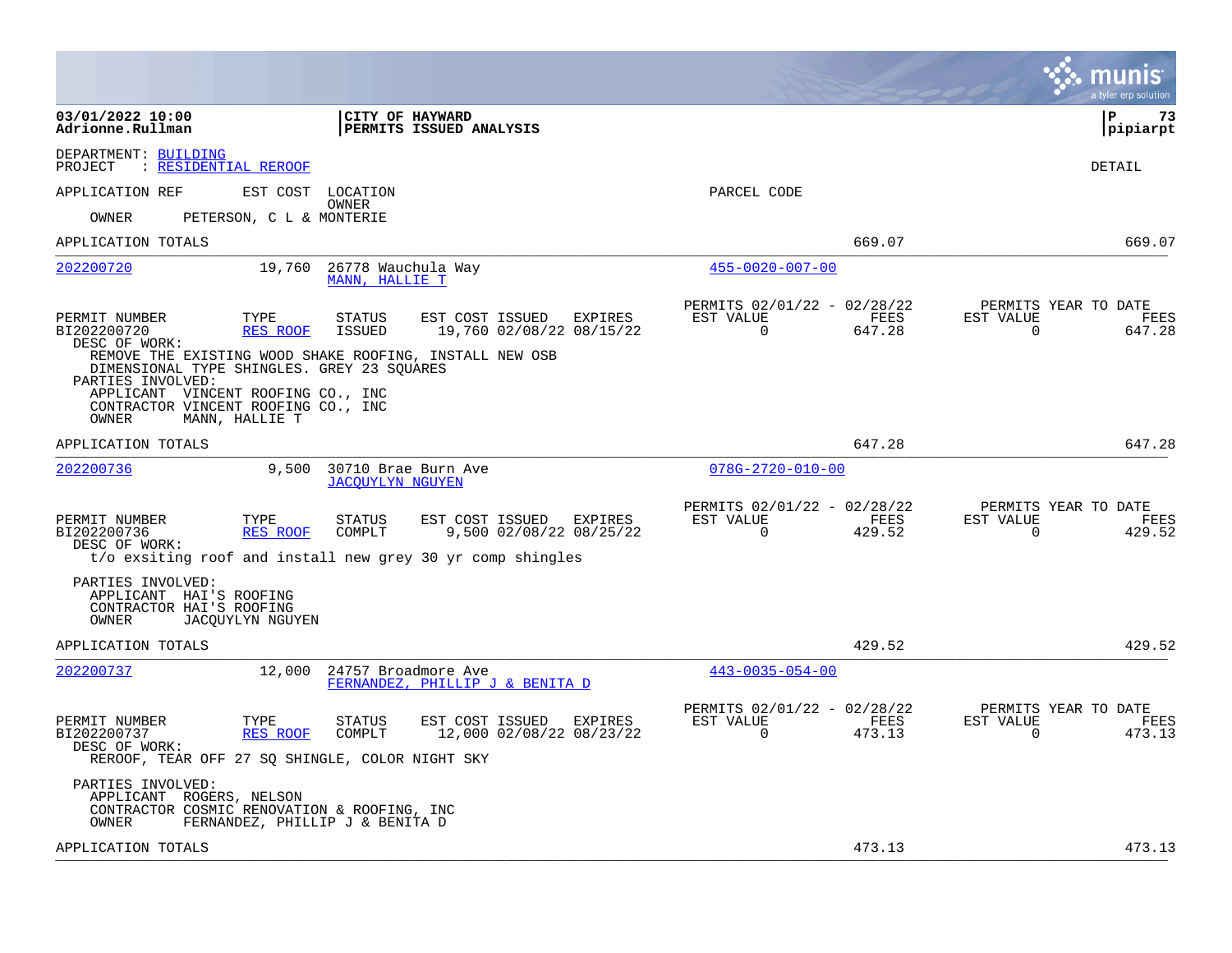|                                                                                                       |                               |                                      |                                                                                                                              |                |                                                      |                |                       | a tyler erp solution                   |
|-------------------------------------------------------------------------------------------------------|-------------------------------|--------------------------------------|------------------------------------------------------------------------------------------------------------------------------|----------------|------------------------------------------------------|----------------|-----------------------|----------------------------------------|
| 03/01/2022 10:00<br>Adrionne.Rullman<br>202200759                                                     | 10,700                        | 29390 States St                      | CITY OF HAYWARD<br>PERMITS ISSUED ANALYSIS<br>RAMOS, CONNIE S & JEFFERSON S                                                  |                | $465 - 0035 - 052 - 00$                              |                |                       | l P<br>74<br> pipiarpt                 |
| PERMIT NUMBER                                                                                         | TYPE                          | STATUS                               | EST COST ISSUED                                                                                                              | <b>EXPIRES</b> | PERMITS 02/01/22 - 02/28/22<br>EST VALUE             | FEES           | EST VALUE             | PERMITS YEAR TO DATE<br><b>FEES</b>    |
| DEPARTMENT: BUILDING<br>: RESIDENTIAL REROOF<br>PROJECT                                               |                               |                                      |                                                                                                                              |                |                                                      |                |                       | DETAIL                                 |
| APPLICATION REF                                                                                       |                               | EST COST LOCATION                    |                                                                                                                              |                | PARCEL CODE                                          |                |                       |                                        |
| BI202200759                                                                                           | <b>RES ROOF</b>               | OWNER<br>COMPLT                      | 10,700 02/09/22 08/18/22                                                                                                     |                | $\mathbf 0$                                          | 451.32         | $\mathbf 0$           | 451.32                                 |
| DESC OF WORK:<br>PARTIES INVOLVED:<br>APPLICANT MEJIA, ROSA<br>CONTRACTOR MANADA ROOFING INC<br>OWNER | RAMOS, CONNIE S & JEFFERSON S |                                      | REMOVE 2200 SQ FT OF EXISTING COMP SHINGLES, INSTALL NEW<br>OWENS CORNING TRU DEF SHINGLES. NO PLYWOOD TO INSTALL, AMBER     |                |                                                      |                |                       |                                        |
| APPLICATION TOTALS                                                                                    |                               |                                      |                                                                                                                              |                |                                                      | 451.32         |                       | 451.32                                 |
| 202200776                                                                                             |                               | 12,300 1222 Gomer St<br>NGUYEN, THUY |                                                                                                                              |                | $454 - 0065 - 028 - 00$                              |                |                       |                                        |
| PERMIT NUMBER<br>BI202200776<br>DESC OF WORK:                                                         | TYPE<br>RES ROOF              | STATUS<br>COMPLT                     | EST COST ISSUED EXPIRES<br>12,300 02/09/22 08/17/22<br>REROOF- TEAR OFF 2 LAYERS SHINGLES. INSTALL LANDMARK PRO              |                | PERMITS 02/01/22 - 02/28/22<br>EST VALUE<br>$\Omega$ | FEES<br>494.81 | EST VALUE<br>$\Omega$ | PERMITS YEAR TO DATE<br>FEES<br>494.81 |
| PARTIES INVOLVED:<br>APPLICANT SOLIS, ADOLFO<br>CONTRACTOR TARASCO ROOFING INC<br>OWNER               | NGUYEN, THUY                  |                                      | COLOR: MOIVE BLACK, INSTALL ALL NEW FLASHING PIPE CHIMNEY                                                                    |                |                                                      |                |                       |                                        |
| APPLICATION TOTALS                                                                                    |                               |                                      |                                                                                                                              |                |                                                      | 494.81         |                       | 494.81                                 |
| 202200788                                                                                             |                               | 20,552 24789 Pear St<br>DAVID CHENG  |                                                                                                                              |                | $442 - 0036 - 041 - 00$                              |                |                       |                                        |
| PERMIT NUMBER<br>BI202200788<br>DESC OF WORK:                                                         | TYPE<br>RES ROOF              | STATUS<br>COMPLT                     | EST COST ISSUED<br>20,552 02/10/22 08/22/22                                                                                  | EXPIRES        | PERMITS 02/01/22 - 02/28/22<br>EST VALUE<br>$\Omega$ | FEES<br>669.02 | EST VALUE<br>$\Omega$ | PERMITS YEAR TO DATE<br>FEES<br>669.02 |
| PARTIES INVOLVED:<br>APPLICANT DELGADO, JAIME                                                         |                               |                                      | REMOVE CURRENT ROOF, INSTALL GAF TIMBERLINE HDZ ROOFING SYST<br>24 SQUARES, COLOR CHARCOAL. AREAS ABOVE 2:12 SLOPE TORCHDOWN |                |                                                      |                |                       |                                        |
| CONTRACTOR SUSTAINABLE LIVING BUILDERS INC<br>OWNER                                                   | DAVID CHENG                   |                                      |                                                                                                                              |                |                                                      |                |                       |                                        |
| APPLICATION TOTALS                                                                                    |                               |                                      |                                                                                                                              |                |                                                      | 669.02         |                       | 669.02                                 |
| 202200811                                                                                             | 8,500                         | 2788 Leeward St<br>SHAMIM, MOHAMMED  |                                                                                                                              |                | $456 - 0023 - 096 - 00$                              |                |                       |                                        |
|                                                                                                       |                               |                                      |                                                                                                                              |                | PERMITS 02/01/22 - 02/28/22                          |                |                       | PERMITS YEAR TO DATE                   |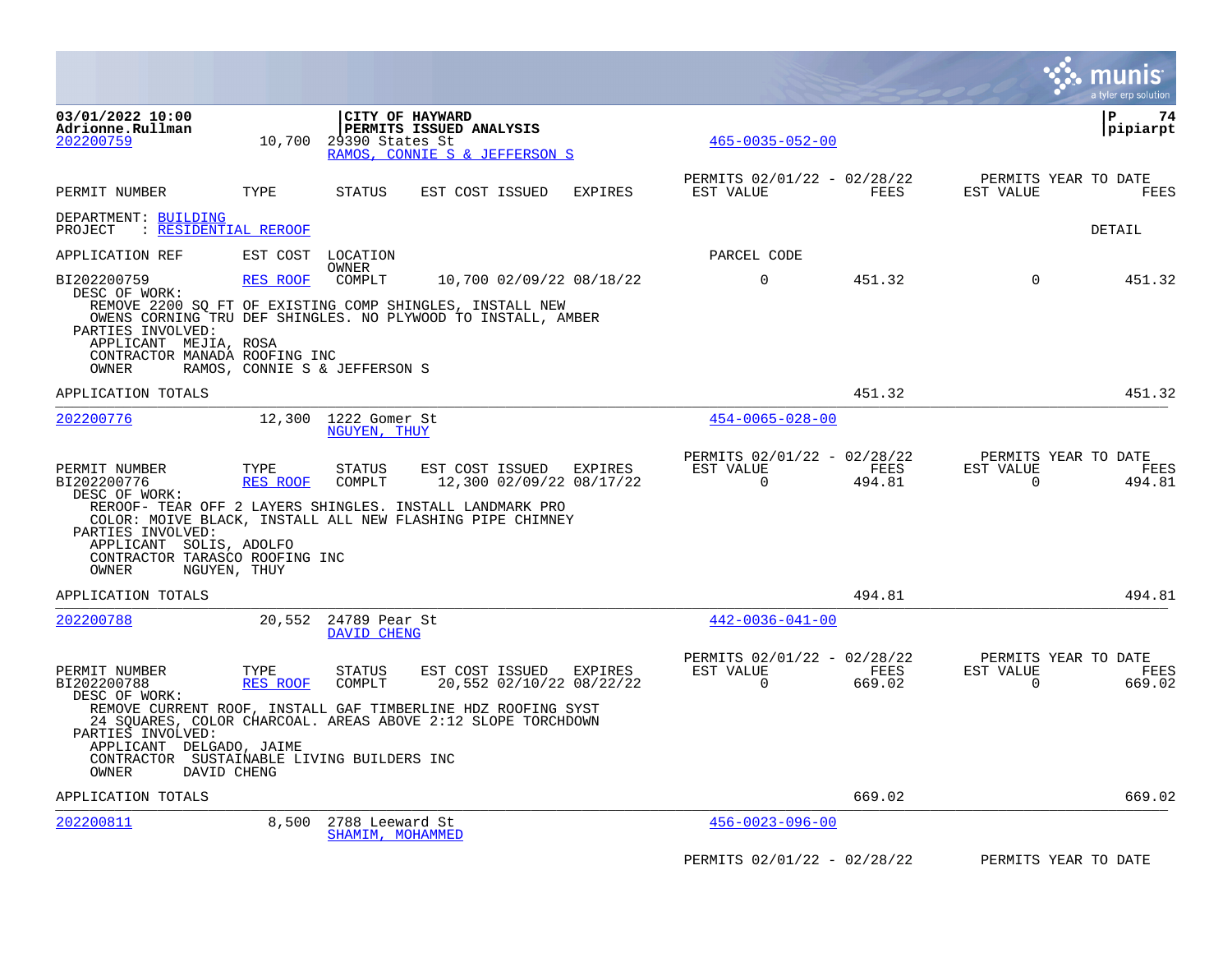|                                                                                                                                                                                                                         |                           |                                  |                                            |                                            |                                                         |                |                          | a tyler erp solution                   |
|-------------------------------------------------------------------------------------------------------------------------------------------------------------------------------------------------------------------------|---------------------------|----------------------------------|--------------------------------------------|--------------------------------------------|---------------------------------------------------------|----------------|--------------------------|----------------------------------------|
| 03/01/2022 10:00<br>Adrionne.Rullman<br>PERMIT NUMBER                                                                                                                                                                   | TYPE                      | <b>CITY OF HAYWARD</b><br>STATUS | PERMITS ISSUED ANALYSIS<br>EST COST ISSUED | EXPIRES                                    | EST VALUE                                               | FEES           | EST VALUE                | ΙP<br>75<br> pipiarpt<br>FEES          |
| DEPARTMENT: BUILDING<br>: RESIDENTIAL REROOF<br>PROJECT                                                                                                                                                                 |                           |                                  |                                            |                                            |                                                         |                |                          | DETAIL                                 |
| APPLICATION REF                                                                                                                                                                                                         | EST COST                  | LOCATION<br>OWNER                |                                            |                                            | PARCEL CODE                                             |                |                          |                                        |
| BI202200811<br>DESC OF WORK:                                                                                                                                                                                            | <b>RES ROOF</b>           | COMPLT                           |                                            | 8,500 02/14/22 08/25/22                    | $\Omega$                                                | 407.75         | $\Omega$                 | 407.75                                 |
| TEAR OFF (E) COMP ROOF SHINGLES AND INSTALL NEW COMP<br>SHINGLES 30 YEARS, NOT WHITE IN COLOR.<br>PARTIES INVOLVED:                                                                                                     |                           |                                  |                                            |                                            |                                                         |                |                          |                                        |
| CONTRACTOR RIVERA ROOFING<br>OWNER                                                                                                                                                                                      | SHAMIM, MOHAMMED          |                                  |                                            |                                            |                                                         |                |                          |                                        |
| APPLICATION TOTALS                                                                                                                                                                                                      |                           |                                  |                                            |                                            |                                                         | 407.75         |                          | 407.75                                 |
| 202200817                                                                                                                                                                                                               | 12,000                    | 28344 Ruus Rd<br>KYI, SHWE       |                                            |                                            | $465 - 0010 - 042 - 00$                                 |                |                          |                                        |
| PERMIT NUMBER<br>BI202200817<br>DESC OF WORK:                                                                                                                                                                           | TYPE<br><b>RES ROOF</b>   | STATUS<br>COMPLT                 | EST COST ISSUED EXPIRES                    | 12,000 02/14/22 08/16/22                   | PERMITS 02/01/22 - 02/28/22<br>EST VALUE<br>$\mathbf 0$ | FEES<br>473.13 | EST VALUE<br>$\mathbf 0$ | PERMITS YEAR TO DATE<br>FEES<br>473.13 |
| REMOVE (E) LAYERS AND INSTALL NEW 30 YEAR COMP SHINGLES<br>CLASS "A" FIRE RATED. BROWN COLOR, 15 SOUARES<br>PARTIES INVOLVED:<br>CONTRACTOR MACIEL ROOFING COMPANY<br>KYI, SHWE<br>OWNER                                |                           |                                  |                                            |                                            |                                                         |                |                          |                                        |
| APPLICATION TOTALS                                                                                                                                                                                                      |                           |                                  |                                            |                                            |                                                         | 473.13         |                          | 473.13                                 |
| <u>202200818</u>                                                                                                                                                                                                        |                           | 15,000 1303 Sangamore St         | MULLIN, BRIAN S & MIRELLE                  |                                            | 441-0012-035-00                                         |                |                          |                                        |
| PERMIT NUMBER<br>BI202200818                                                                                                                                                                                            | TYPE<br>RES ROOF          | STATUS<br>COMPLT                 | EST COST ISSUED                            | <b>EXPIRES</b><br>15,000 02/14/22 08/24/22 | PERMITS 02/01/22 - 02/28/22<br>EST VALUE<br>$\Omega$    | FEES<br>538.45 | EST VALUE<br>$\Omega$    | PERMITS YEAR TO DATE<br>FEES<br>538.45 |
| DESC OF WORK:<br>REMOVE (E) LAYERS AND INSTALL NEW BUILT UP ROOF SYSTEM<br>(GRAY COLOR), 20 SQUARES<br>PARTIES INVOLVED:                                                                                                |                           |                                  |                                            |                                            |                                                         |                |                          |                                        |
| CONTRACTOR MACIEL ROOFING COMPANY<br>OWNER                                                                                                                                                                              | MULLIN, BRIAN S & MIRELLE |                                  |                                            |                                            |                                                         |                |                          |                                        |
| APPLICATION TOTALS                                                                                                                                                                                                      |                           |                                  |                                            |                                            |                                                         | 538.45         |                          | 538.45                                 |
| 202200857                                                                                                                                                                                                               | 36,060                    | 22670 Beech St<br>CHAPEL, SEAN   |                                            |                                            | $416 - 0150 - 046 - 00$                                 |                |                          |                                        |
| PERMIT NUMBER<br>BI202200857<br>DESC OF WORK:<br>ON SLOPPED ROOF: T/O ALL ROOFING DOWN TO ROOF DECK. INSTALL<br>12 O'HAGIN VENTS FOR ATTIC. 30IB UNDERLAYMENT, PRO SOLARIS<br>PARTIES INVOLVED:<br>APPLICANT BECK, MARY | TYPE<br>RES ROOF          | STATUS<br><b>ISSUED</b>          | EST COST ISSUED EXPIRES                    | 36,060 02/15/22 08/14/22                   | PERMITS 02/01/22 - 02/28/22<br>EST VALUE<br>$\Omega$    | FEES<br>947.03 | EST VALUE<br>$\Omega$    | PERMITS YEAR TO DATE<br>FEES<br>947.03 |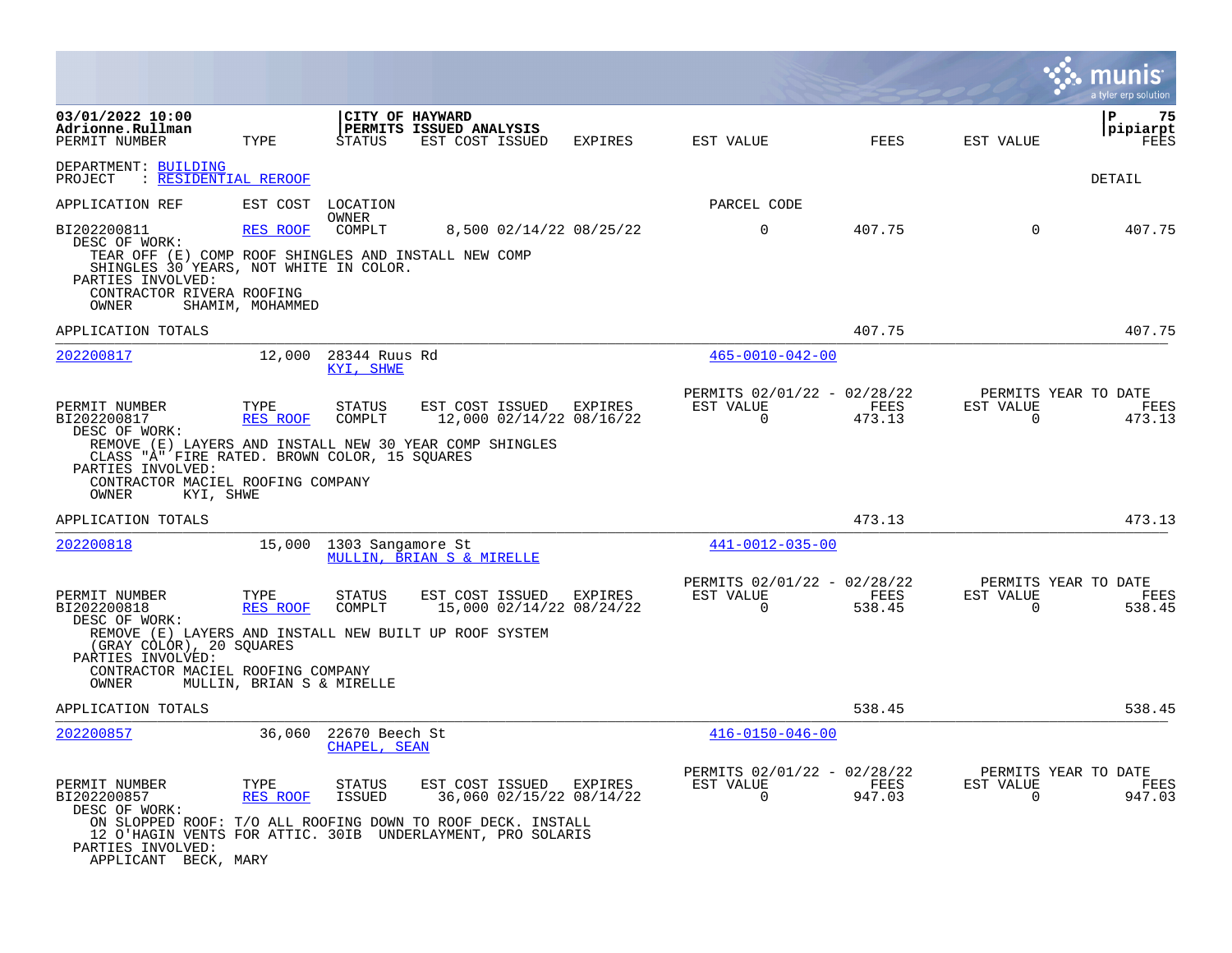|                                                                                                       |                         |                                            |                                                                                                                             |                                                         |                | munis<br>a tyler erp solution                                      |
|-------------------------------------------------------------------------------------------------------|-------------------------|--------------------------------------------|-----------------------------------------------------------------------------------------------------------------------------|---------------------------------------------------------|----------------|--------------------------------------------------------------------|
| 03/01/2022 10:00<br>Adrionne.Rullman                                                                  |                         | CITY OF HAYWARD                            | PERMITS ISSUED ANALYSIS                                                                                                     |                                                         |                | P<br>76<br> pipiarpt                                               |
| DEPARTMENT: BUILDING<br>: RESIDENTIAL REROOF<br>PROJECT                                               |                         |                                            |                                                                                                                             |                                                         |                | DETAIL                                                             |
| APPLICATION REF                                                                                       | EST COST                | LOCATION                                   |                                                                                                                             | PARCEL CODE                                             |                |                                                                    |
| CONTRACTOR BECK ROOFING CO<br>OWNER<br>CHAPEL, SEAN                                                   |                         | OWNER                                      |                                                                                                                             |                                                         |                |                                                                    |
| APPLICATION TOTALS                                                                                    |                         |                                            |                                                                                                                             |                                                         | 947.03         | 947.03                                                             |
| 202200859                                                                                             | 17,640                  | 2178 Catalpa Way                           | APPLE, WALLACE J & LOURDES C TRS                                                                                            | $463 - 0002 - 036 - 00$                                 |                |                                                                    |
| PERMIT NUMBER<br>BI202200859<br>DESC OF WORK:                                                         | TYPE<br>RES ROOF        | STATUS<br>ISSUED                           | EST COST ISSUED<br>EXPIRES<br>17,640 02/15/22 08/14/22                                                                      | PERMITS 02/01/22 - 02/28/22<br>EST VALUE<br>0           | FEES<br>603.72 | PERMITS YEAR TO DATE<br>EST VALUE<br>FEES<br>0<br>603.72           |
| PARTIES INVOLVED:<br>APPLICANT BECK, MARY<br>CONTRACTOR BECK ROOFING CO                               |                         |                                            | T/O ALL ROOFING (ONE LAYER COMP SHINGLES) DOWN TO ROOF DECK<br>INSTALL 5 O'HAGIN VENTS ATTIC VENTILATION. INSTALL 30IB UNDE |                                                         |                |                                                                    |
| OWNER                                                                                                 |                         | APPLE, WALLACE J & LOURDES C TRS           |                                                                                                                             |                                                         |                |                                                                    |
| APPLICATION TOTALS                                                                                    |                         |                                            |                                                                                                                             |                                                         | 603.72         | 603.72                                                             |
| <u>202200873</u>                                                                                      | 3,800                   | 348 Bridgecreek Way<br>BUELL, WILLIAM R JR |                                                                                                                             | $078G - 2652 - 079 - 00$                                |                |                                                                    |
| PERMIT NUMBER<br>BI202200873<br>DESC OF WORK:<br>7SF TILE RESET, BORAL TILE SEAL, COLOR AS IS         | TYPE<br><b>RES ROOF</b> | STATUS<br><b>ISSUED</b>                    | EST COST ISSUED<br>EXPIRES<br>3,800 02/16/22 08/24/22                                                                       | PERMITS 02/01/22 - 02/28/22<br>EST VALUE<br>$\mathbf 0$ | FEES<br>298.93 | PERMITS YEAR TO DATE<br>EST VALUE<br>FEES<br>$\mathbf 0$<br>298.93 |
| PARTIES INVOLVED:<br>APPLICANT PEREZ, BRYAN<br>CONTRACTOR CAP INC<br>OWNER                            | BUELL, WILLIAM R JR     |                                            |                                                                                                                             |                                                         |                |                                                                    |
| APPLICATION TOTALS                                                                                    |                         |                                            |                                                                                                                             |                                                         | 298.93         | 298.93                                                             |
| 202200876                                                                                             | 8,000                   | 1176 Folsom Ave                            | REZENTES, STEVEN B & COLLEEN M                                                                                              | $464 - 0085 - 004 - 02$                                 |                |                                                                    |
| PERMIT NUMBER<br>BI202200876<br>DESC OF WORK:<br>18 SQUARES, COLOR AMBER, POSSIBLE WOOD SHEETING WORK | TYPE<br><b>RES ROOF</b> | <b>STATUS</b><br>ISSUED                    | EST COST ISSUED<br>EXPIRES<br>8,000 02/16/22 08/25/22                                                                       | PERMITS 02/01/22 - 02/28/22<br>EST VALUE<br>$\Omega$    | FEES<br>386.04 | PERMITS YEAR TO DATE<br>EST VALUE<br>FEES<br>$\Omega$<br>386.04    |
| PARTIES INVOLVED:<br>APPLICANT PEREZ, BRYAN<br>CONTRACTOR CAP INC<br>OWNER                            |                         | REZENTES, STEVEN B & COLLEEN M             |                                                                                                                             |                                                         |                |                                                                    |
| APPLICATION TOTALS                                                                                    |                         |                                            |                                                                                                                             |                                                         | 386.04         | 386.04                                                             |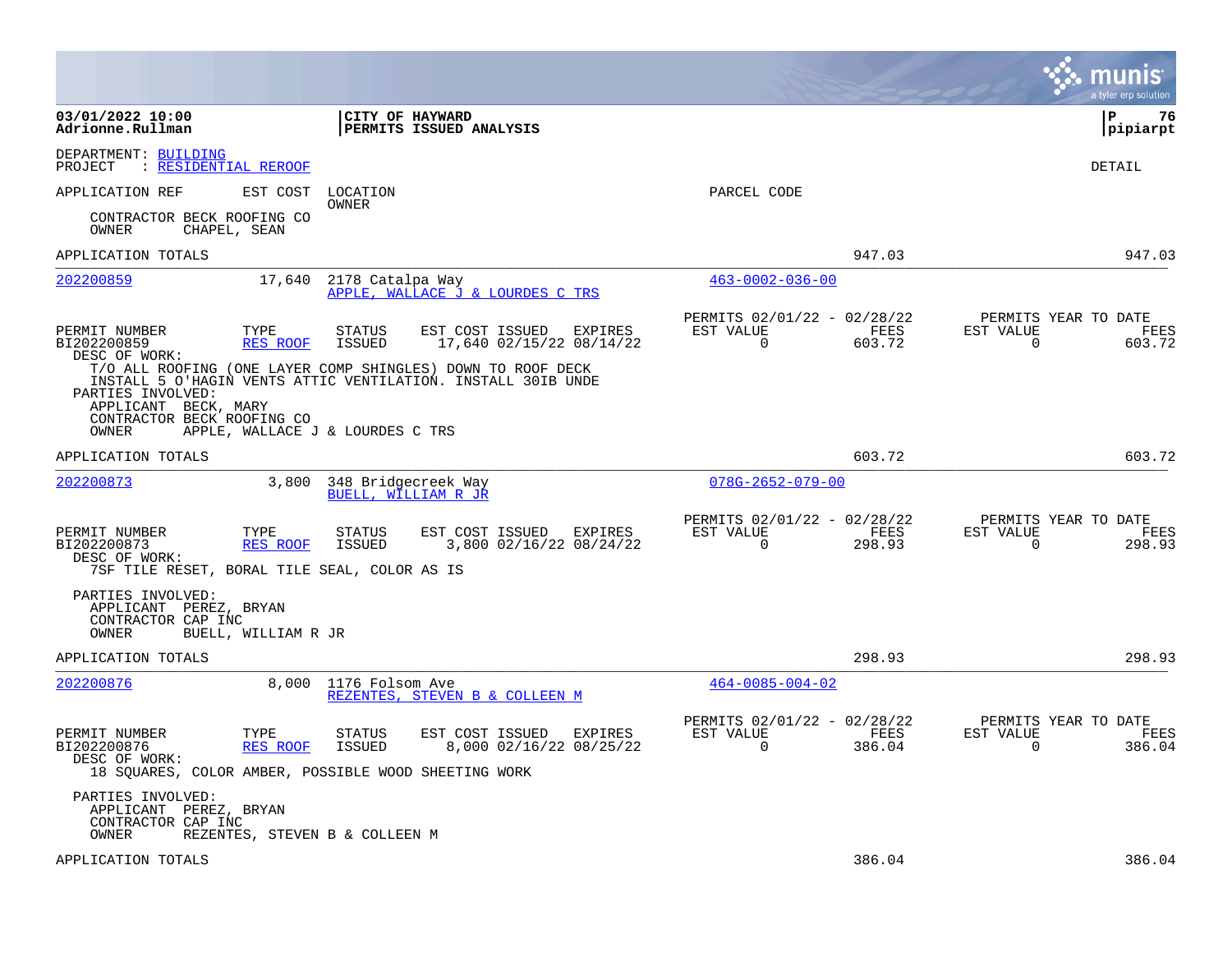|                                                                                                 |                           |                                     |                                                                                                                              |                                                      |                |                       | munis<br>a tyler erp solution                 |
|-------------------------------------------------------------------------------------------------|---------------------------|-------------------------------------|------------------------------------------------------------------------------------------------------------------------------|------------------------------------------------------|----------------|-----------------------|-----------------------------------------------|
| 03/01/2022 10:00<br>Adrionne.Rullman                                                            |                           |                                     | CITY OF HAYWARD<br><b>PERMITS ISSUED ANALYSIS</b>                                                                            |                                                      |                |                       | P<br>77<br> pipiarpt                          |
| DEPARTMENT: BUILDING<br>: RESIDENTIAL REROOF<br>PROJECT                                         |                           |                                     |                                                                                                                              |                                                      |                |                       | <b>DETAIL</b>                                 |
| APPLICATION REF                                                                                 | EST COST                  | LOCATION<br>OWNER                   |                                                                                                                              | PARCEL CODE                                          |                |                       |                                               |
| 202200879                                                                                       | 13,500                    | 27501 La Porte Ave                  | BALAJADIA, MATIAS P & CECILIA O TRS                                                                                          | $455 - 0056 - 070 - 00$                              |                |                       |                                               |
| PERMIT NUMBER<br>BI202200879<br>DESC OF WORK:                                                   | TYPE<br><b>RES ROOF</b>   | <b>STATUS</b><br><b>ISSUED</b>      | EST COST ISSUED<br><b>EXPIRES</b><br>13,500 02/16/22 08/25/22<br>t/o existing roof and install new GTA modified torch system | PERMITS 02/01/22 - 02/28/22<br>EST VALUE<br>$\Omega$ | FEES<br>516.61 | EST VALUE<br>$\Omega$ | PERMITS YEAR TO DATE<br><b>FEES</b><br>516.61 |
| PARTIES INVOLVED:<br>APPLICANT GUILLEN, JENNY<br>CONTRACTOR MACHU PICCHU ROOFING INC<br>OWNER   |                           | BALAJADIA, MATIAS P & CECILIA Q TRS |                                                                                                                              |                                                      |                |                       |                                               |
| APPLICATION TOTALS                                                                              |                           |                                     |                                                                                                                              |                                                      | 516.61         |                       | 516.61                                        |
| 202200900                                                                                       | 31,333                    | 552 Meek Ave                        | ROCHA, HELDER B & DEODETE                                                                                                    | 431-0052-031-01                                      |                |                       |                                               |
| PERMIT NUMBER<br>BI202200900<br>DESC OF WORK:                                                   | TYPE<br>RES ROOF          | STATUS<br><b>ISSUED</b>             | EST COST ISSUED<br>EXPIRES<br>31,333 02/17/22 08/16/22                                                                       | PERMITS 02/01/22 - 02/28/22<br>EST VALUE<br>0        | FEES<br>868.33 | EST VALUE<br>0        | PERMITS YEAR TO DATE<br>FEES<br>868.33        |
| PARTIES INVOLVED:<br>CONTRACTOR ARCH ROOFING INC<br>OWNER                                       | ROCHA, HELDER B & DEODETE |                                     | REMOVE (E) CARPORT ROOF & INSTALL 11SO-2PLY MODIFIED ASPHALT<br>TORCH.REMOVE (E)COMP SHINGLES & INSTALL (N) COMP ON HOME.    |                                                      |                |                       |                                               |
| APPLICATION TOTALS                                                                              |                           |                                     |                                                                                                                              |                                                      | 868.33         |                       | 868.33                                        |
| 202200985                                                                                       | 13,825                    | 1159 Roxanne Ave                    | GAMBOA, MONINA O & CASABA SANDRA R                                                                                           | 445-0130-087-00                                      |                |                       |                                               |
| PERMIT NUMBER<br>BI202200985<br>DESC OF WORK:<br>t/o exsiting roof and install new dim shingles | TYPE<br><b>RES ROOF</b>   | <b>STATUS</b><br><b>ISSUED</b>      | EST COST ISSUED<br><b>EXPIRES</b><br>13,825 02/23/22 08/24/22                                                                | PERMITS 02/01/22 - 02/28/22<br>EST VALUE<br>$\Omega$ | FEES<br>626.65 | EST VALUE<br>$\Omega$ | PERMITS YEAR TO DATE<br>FEES<br>626.65        |
| PARTIES INVOLVED:<br>APPLICANT VINCENT ROOFING INC<br>CONTRACTOR VINCENT ROOFING INC<br>OWNER   |                           | GAMBOA, MONINA O & CASABA SANDRA R  |                                                                                                                              |                                                      |                |                       |                                               |
| APPLICATION TOTALS                                                                              |                           |                                     |                                                                                                                              |                                                      | 626.65         |                       | 626.65                                        |
| 202200986                                                                                       | 25,990                    |                                     | 24812 Canyon View Ct<br>WEBSTER, BENJAMIN J & SANDRA L TRS                                                                   | 445-0070-027-00                                      |                |                       |                                               |
|                                                                                                 |                           |                                     |                                                                                                                              | PERMITS 02/01/22 - 02/28/22                          |                |                       | PERMITS YEAR TO DATE                          |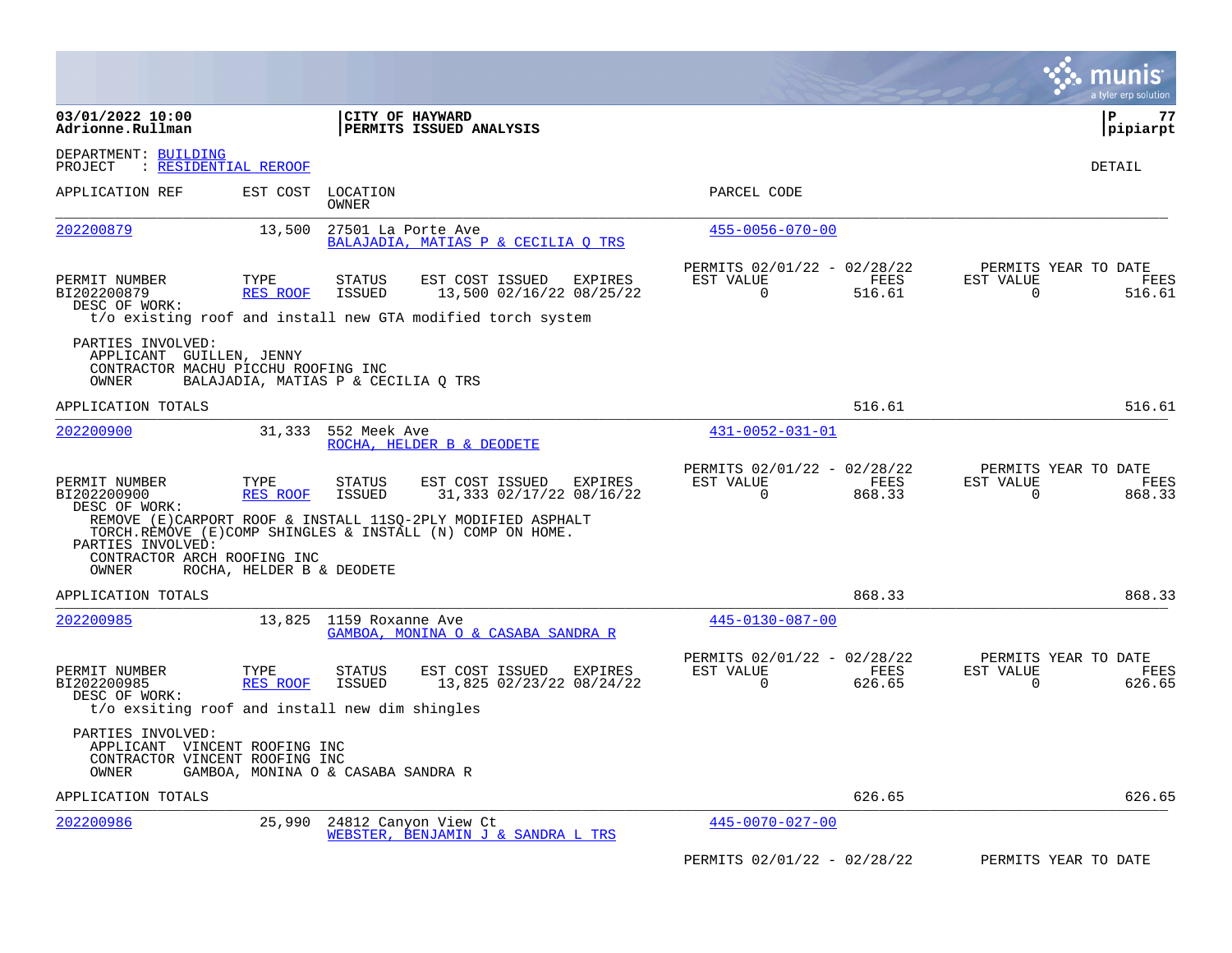|                                                                                                                                                                                                              |                                                      |                                                                     |                                                               |                                            |                                                         |                         |                       |                          | a tyler erp solution                          |
|--------------------------------------------------------------------------------------------------------------------------------------------------------------------------------------------------------------|------------------------------------------------------|---------------------------------------------------------------------|---------------------------------------------------------------|--------------------------------------------|---------------------------------------------------------|-------------------------|-----------------------|--------------------------|-----------------------------------------------|
| 03/01/2022 10:00<br>Adrionne.Rullman<br>PERMIT NUMBER                                                                                                                                                        | TYPE                                                 | <b>STATUS</b>                                                       | CITY OF HAYWARD<br>PERMITS ISSUED ANALYSIS<br>EST COST ISSUED | <b>EXPIRES</b>                             | EST VALUE                                               |                         | <b>FEES</b>           | EST VALUE                | 78<br>P<br>pipiarpt<br>FEES                   |
| DEPARTMENT: BUILDING<br>PROJECT<br>: RESIDENTIAL REROOF                                                                                                                                                      |                                                      |                                                                     |                                                               |                                            |                                                         |                         |                       |                          | <b>DETAIL</b>                                 |
| APPLICATION REF                                                                                                                                                                                              | EST COST                                             | LOCATION                                                            |                                                               |                                            | PARCEL CODE                                             |                         |                       |                          |                                               |
| BI202200986<br>DESC OF WORK:<br>t/o existing roof and install OSB and reroof with<br>new shingles<br>PARTIES INVOLVED:<br>APPLICANT VINCENT ROOFING INC<br>CONTRACTOR VINCENT ROOFING INC<br>OWNER           | RES ROOF                                             | <b>OWNER</b><br><b>ISSUED</b><br>WEBSTER, BENJAMIN J & SANDRA L TRS |                                                               | 25,990 02/23/22 08/22/22                   | $\mathbf 0$                                             |                         | 883.95                | $\Omega$                 | 883.95                                        |
| APPLICATION TOTALS                                                                                                                                                                                           |                                                      |                                                                     |                                                               |                                            |                                                         |                         | 883.95                |                          | 883.95                                        |
| 202201000                                                                                                                                                                                                    | 9.000                                                | 26821 Peterman Ave                                                  | NAIR, VENU S & DEWIKARANI                                     |                                            |                                                         | $455 - 0032 - 056 - 00$ |                       |                          |                                               |
| PERMIT NUMBER<br>BI202201000<br>DESC OF WORK:<br>t/o existing roof and install new charcoal grey comp<br>shingles<br>PARTIES INVOLVED:<br>APPLICANT ABZ BUILDERS INC<br>CONTRACTOR ABZ BUILDERS INC<br>OWNER | TYPE<br><b>RES ROOF</b><br>NAIR, VENU S & DEWIKARANI | <b>STATUS</b><br><b>ISSUED</b>                                      | EST COST ISSUED                                               | EXPIRES<br>9,000 02/23/22 08/24/22         | PERMITS 02/01/22 - 02/28/22<br>EST VALUE<br>$\Omega$    |                         | FEES<br>407.81        | EST VALUE<br>$\mathbf 0$ | PERMITS YEAR TO DATE<br>FEES<br>407.81        |
| APPLICATION TOTALS                                                                                                                                                                                           |                                                      |                                                                     |                                                               |                                            |                                                         |                         | 407.81                |                          | 407.81                                        |
| 202201022                                                                                                                                                                                                    | 9,800                                                | 26990 Jennings Way                                                  | ENRIOUEZ, SYLVESTER C & ALMI A                                |                                            |                                                         | $454 - 0070 - 082 - 00$ |                       |                          |                                               |
| PERMIT NUMBER<br>BI202201022<br>DESC OF WORK:<br>roofrepair 700 sq ft using new UDL50, remove on the flat<br>100 roof repair and install 2 layer torch down                                                  | TYPE<br><b>RES ROOF</b>                              | <b>STATUS</b><br><b>ISSUED</b>                                      | EST COST ISSUED EXPIRES                                       | 9,800 02/23/22 08/22/22                    | PERMITS 02/01/22 - 02/28/22<br>EST VALUE<br>$\Omega$    |                         | FEES<br>429.55        | EST VALUE<br>$\mathbf 0$ | PERMITS YEAR TO DATE<br>FEES<br>429.55        |
| PARTIES INVOLVED:<br>APPLICANT COSMIC RENOVATION & ROOFING, INC<br>CONTRACTOR COSMIC RENOVATION & ROOFING, INC<br>OWNER                                                                                      |                                                      | ENRIQUEZ, SYLVESTER C & ALMI A                                      |                                                               |                                            |                                                         |                         |                       |                          |                                               |
| APPLICATION TOTALS                                                                                                                                                                                           |                                                      |                                                                     |                                                               |                                            |                                                         |                         | 429.55                |                          | 429.55                                        |
| 202201026                                                                                                                                                                                                    | 14,990                                               | 902 Westwood St<br>TRAN, LE K                                       |                                                               |                                            |                                                         | $453 - 0050 - 041 - 00$ |                       |                          |                                               |
| PERMIT NUMBER<br>BI202201026<br>DESC OF WORK:                                                                                                                                                                | TYPE<br><b>RES ROOF</b>                              | <b>STATUS</b><br><b>ISSUED</b>                                      | EST COST ISSUED                                               | <b>EXPIRES</b><br>14,990 02/23/22 08/22/22 | PERMITS 02/01/22 - 02/28/22<br>EST VALUE<br>$\mathbf 0$ |                         | <b>FEES</b><br>538.45 | EST VALUE<br>$\mathbf 0$ | PERMITS YEAR TO DATE<br><b>FEES</b><br>538.45 |

t/o existing roof and install new class A shingles, gray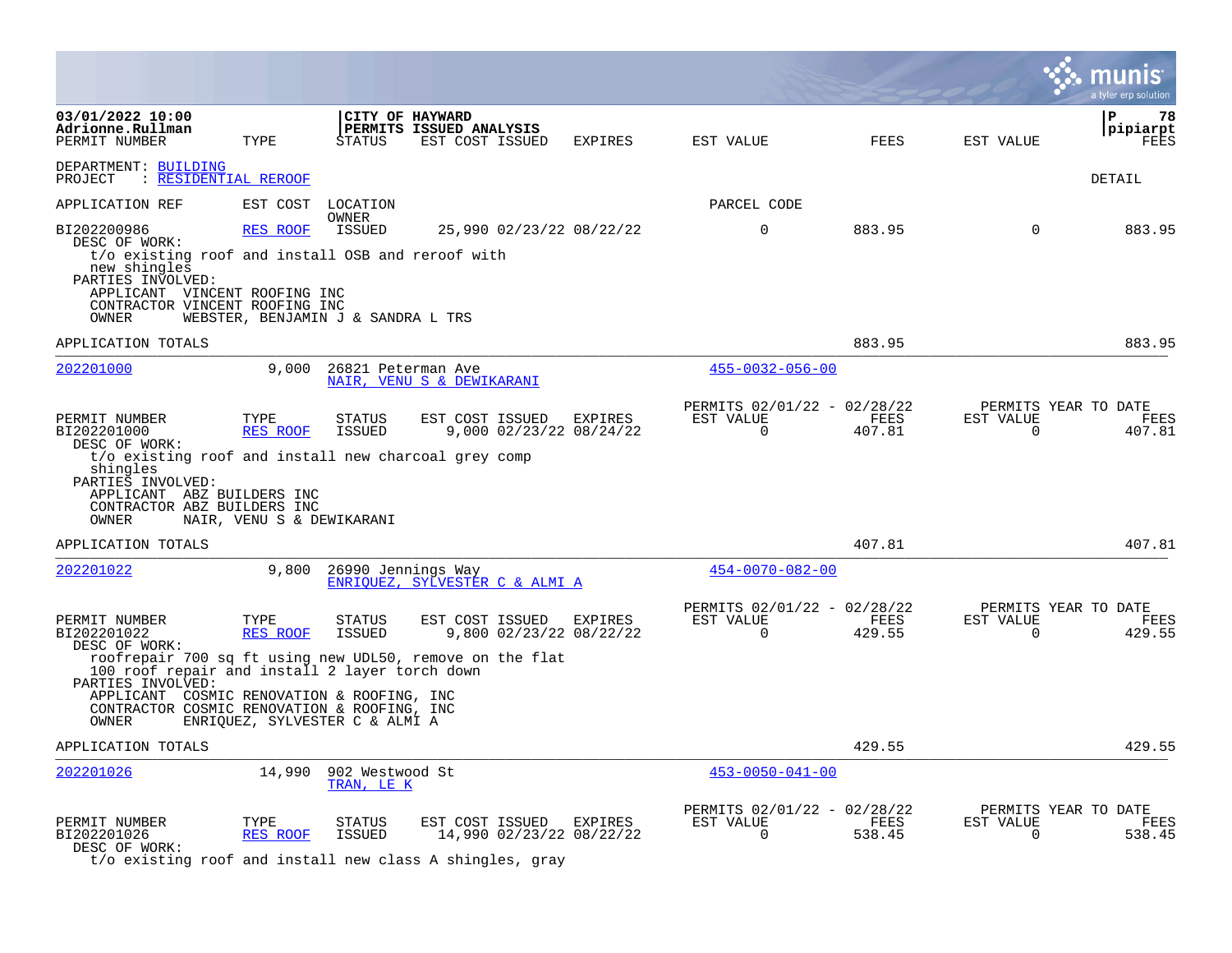|                                                                                                                                                                                    |                  |                                    |                                                           |         |                                                      |                |                       | a tyler erp solution                          |
|------------------------------------------------------------------------------------------------------------------------------------------------------------------------------------|------------------|------------------------------------|-----------------------------------------------------------|---------|------------------------------------------------------|----------------|-----------------------|-----------------------------------------------|
| 03/01/2022 10:00<br>Adrionne.Rullman                                                                                                                                               |                  | CITY OF HAYWARD                    | PERMITS ISSUED ANALYSIS                                   |         |                                                      |                |                       | P<br>79<br> pipiarpt                          |
| DEPARTMENT: BUILDING<br>: RESIDENTIAL REROOF<br>PROJECT                                                                                                                            |                  |                                    |                                                           |         |                                                      |                |                       | DETAIL                                        |
| APPLICATION REF<br>PARTIES INVOLVED:<br>APPLICANT MACIEL ROOFING                                                                                                                   | EST COST         | LOCATION<br>OWNER                  |                                                           |         | PARCEL CODE                                          |                |                       |                                               |
| CONTRACTOR MACIEL ROOFING<br>OWNER<br>TRAN, LE K                                                                                                                                   |                  |                                    |                                                           |         |                                                      |                |                       |                                               |
| APPLICATION TOTALS                                                                                                                                                                 |                  |                                    |                                                           |         |                                                      | 538.45         |                       | 538.45                                        |
| 202201031                                                                                                                                                                          | 11,200           | 24362 Park St                      | VINTAGE INVESTMENT PROPERTIES, LLC                        |         | $444 - 0021 - 021 - 00$                              |                |                       |                                               |
| PERMIT NUMBER<br>BI202201031<br>DESC OF WORK:                                                                                                                                      | TYPE<br>RES ROOF | <b>STATUS</b><br><b>ISSUED</b>     | EST COST ISSUED<br>11,200 02/23/22 08/25/22               | EXPIRES | PERMITS 02/01/22 - 02/28/22<br>EST VALUE<br>$\Omega$ | FEES<br>473.03 | EST VALUE<br>$\Omega$ | PERMITS YEAR TO DATE<br>FEES<br>473.03        |
| t/o existing roof and install new lifetime shingles<br>onyx black owens corning<br>PARTIES INVOLVED:<br>APPLICANT PLANCHON ROOFING INC<br>CONTRACTOR PLANCHON ROOFING INC<br>OWNER |                  | VINTAGE INVESTMENT PROPERTIES, LLC |                                                           |         |                                                      |                |                       |                                               |
| APPLICATION TOTALS                                                                                                                                                                 |                  |                                    |                                                           |         |                                                      | 473.03         |                       | 473.03                                        |
| 202201058                                                                                                                                                                          | 13,880           | 264 Edwin Way<br>SORAYA CHANDRA    |                                                           |         | $452 - 0085 - 144 - 00$                              |                |                       |                                               |
| PERMIT NUMBER<br>BI202201058<br>DESC OF WORK:                                                                                                                                      | TYPE<br>RES ROOF | <b>STATUS</b><br>ISSUED            | EST COST ISSUED<br>13,880 02/24/22 08/23/22               | EXPIRES | PERMITS 02/01/22 - 02/28/22<br>EST VALUE<br>$\Omega$ | FEES<br>516.68 | EST VALUE<br>$\Omega$ | PERMITS YEAR TO DATE<br><b>FEES</b><br>516.68 |
| t/o existing roof and install new shingles<br>forest green color                                                                                                                   |                  |                                    |                                                           |         |                                                      |                |                       |                                               |
| PARTIES INVOLVED:<br>APPLICANT MANADA ROOFING INC.<br>CONTRACTOR MANADA ROOFING INC.<br>OWNER                                                                                      | SORAYA CHANDRA   |                                    |                                                           |         |                                                      |                |                       |                                               |
| APPLICATION TOTALS                                                                                                                                                                 |                  |                                    |                                                           |         |                                                      | 516.68         |                       | 516.68                                        |
| 202201059                                                                                                                                                                          | 14,000           | 371 Peyton Dr                      | JAISWAL, NAVNEEL P & RONITA R                             |         | $452 - 0052 - 012 - 00$                              |                |                       |                                               |
| PERMIT NUMBER<br>BI2022101059<br>DESC OF WORK:                                                                                                                                     | TYPE<br>RES ROOF | <b>STATUS</b><br>ISSUED            | EST COST ISSUED<br>14,000 02/24/22 08/23/22               | EXPIRES | PERMITS 02/01/22 - 02/28/22<br>EST VALUE<br>$\Omega$ | FEES<br>516.67 | EST VALUE<br>$\Omega$ | PERMITS YEAR TO DATE<br><b>FEES</b><br>516.67 |
|                                                                                                                                                                                    |                  |                                    | t/o existing roof and install new felt and GAF Timberline |         |                                                      |                |                       |                                               |
| PARTIES INVOLVED:<br>APPLICANT ACME ROOFING SERVICES<br>CONTRACTOR ACME ROOFING SERVICES                                                                                           |                  |                                    |                                                           |         |                                                      |                |                       |                                               |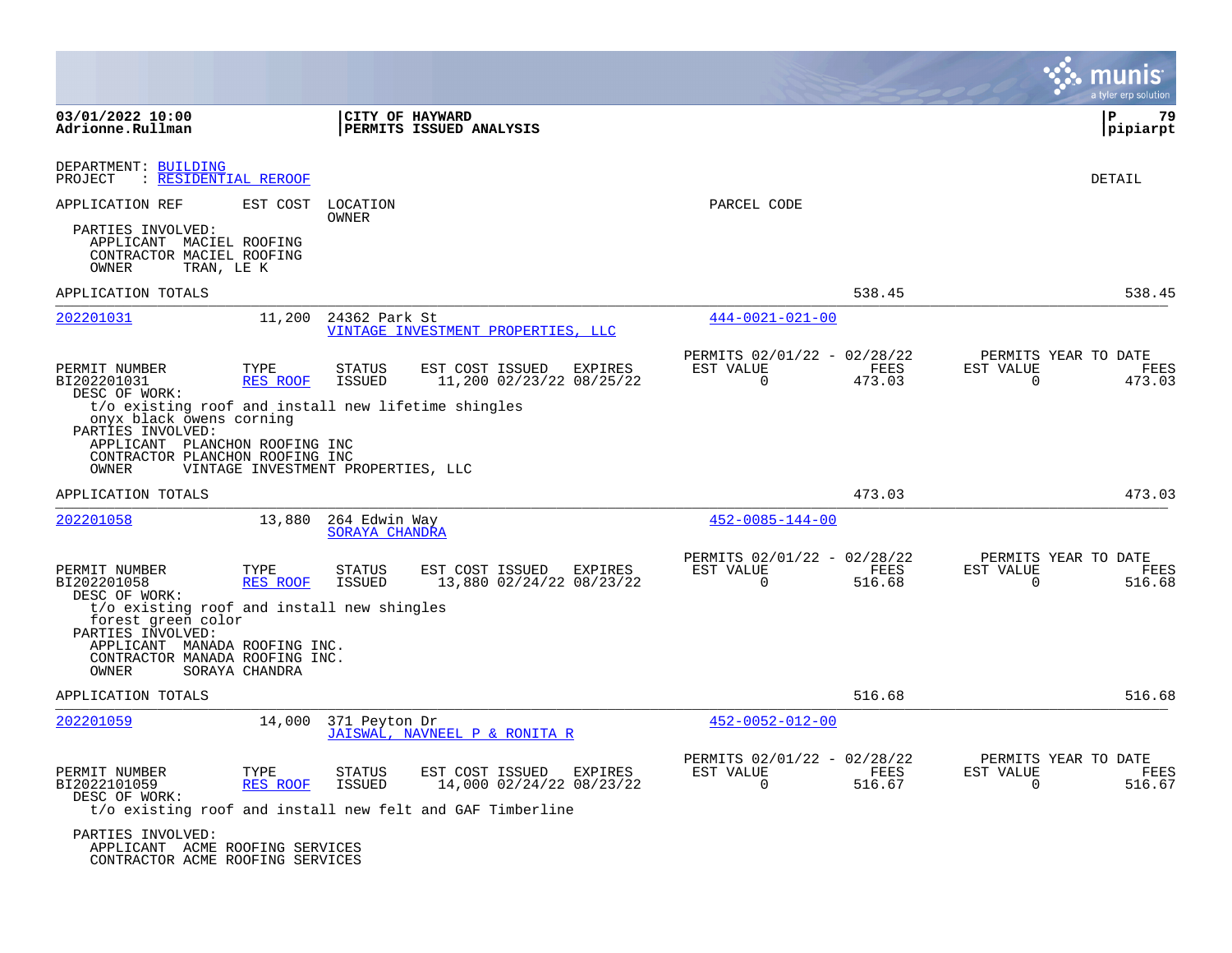|                                                                                                                                                                                                                                                                           |                                                                                                                                         |                                                      |                     |                       | munis<br>a tyler erp solution          |
|---------------------------------------------------------------------------------------------------------------------------------------------------------------------------------------------------------------------------------------------------------------------------|-----------------------------------------------------------------------------------------------------------------------------------------|------------------------------------------------------|---------------------|-----------------------|----------------------------------------|
| 03/01/2022 10:00<br>Adrionne.Rullman                                                                                                                                                                                                                                      | CITY OF HAYWARD<br>PERMITS ISSUED ANALYSIS                                                                                              |                                                      |                     |                       | ΙP<br>80<br>pipiarpt                   |
| DEPARTMENT: BUILDING<br>PROJECT<br>: RESIDENTIAL REROOF                                                                                                                                                                                                                   |                                                                                                                                         |                                                      |                     |                       | DETAIL                                 |
| EST COST<br>APPLICATION REF                                                                                                                                                                                                                                               | LOCATION<br>OWNER                                                                                                                       | PARCEL CODE                                          |                     |                       |                                        |
| JAISWAL, NAVNEEL P & RONITA R<br>OWNER                                                                                                                                                                                                                                    |                                                                                                                                         |                                                      |                     |                       |                                        |
| APPLICATION TOTALS                                                                                                                                                                                                                                                        |                                                                                                                                         |                                                      | 516.67              |                       | 516.67                                 |
| 202201060<br>13,150                                                                                                                                                                                                                                                       | 667 Alquire Pkwy<br>CANCHOLA, JESSE A & ALISON J                                                                                        | $083 - 0266 - 042 - 00$                              |                     |                       |                                        |
| PERMIT NUMBER<br>TYPE<br>BI202201060<br>RES ROOF<br>DESC OF WORK:<br>COMP SHINGLE ROOF, NEW METAL, 1700SF, COLOR BROWN<br>PARTIES INVOLVED:<br>APPLICANT RUFF ROOFING<br>CONTRACTOR RUFF ROOFING<br>OWNER<br>CANCHOLA, JESSE A & ALISON J                                 | STATUS<br>EST COST ISSUED<br>EXPIRES<br>ISSUED<br>13,150 02/28/22 08/27/22<br>REROOF REMOVE COMPOSITION SHINGLE ROOD, INSTALL A 40 YEAR | PERMITS 02/01/22 - 02/28/22<br>EST VALUE<br>$\Omega$ | FEES<br>626.56      | EST VALUE<br>$\Omega$ | PERMITS YEAR TO DATE<br>FEES<br>626.56 |
| APPLICATION TOTALS                                                                                                                                                                                                                                                        |                                                                                                                                         |                                                      | 626.56              |                       | 626.56                                 |
| 202201070<br>19,650                                                                                                                                                                                                                                                       | 28359 Capitola St<br>SOMOZA, ORLANDO                                                                                                    | $456 - 0042 - 040 - 00$                              |                     |                       |                                        |
| PERMIT NUMBER<br>TYPE<br>RES ROOF<br>BI202201070<br>DESC OF WORK:<br>REROOF 22 SQ WOODSHAKE TO PRESIDENTIAL SHAKE SHINGLES<br>COLOR NOT TO BE WHITE<br>PARTIES INVOLVED:<br>APPLICANT NEWHAUS CONSTRUCTION<br>CONTRACTOR NEWHAUS CONSTRUCTION<br>OWNER<br>SOMOZA, ORLANDO | <b>STATUS</b><br>EST COST ISSUED<br>EXPIRES<br><b>ISSUED</b><br>19,650 02/28/22 08/27/22                                                | PERMITS 02/01/22 - 02/28/22<br>EST VALUE<br>$\Omega$ | FEES<br>647.27      | EST VALUE<br>$\Omega$ | PERMITS YEAR TO DATE<br>FEES<br>647.27 |
| APPLICATION TOTALS<br>PROJECT TOTALS                                                                                                                                                                                                                                      |                                                                                                                                         | $\Omega$                                             | 647.27<br>19,191.69 | $\Omega$              | 647.27<br>19,191.69                    |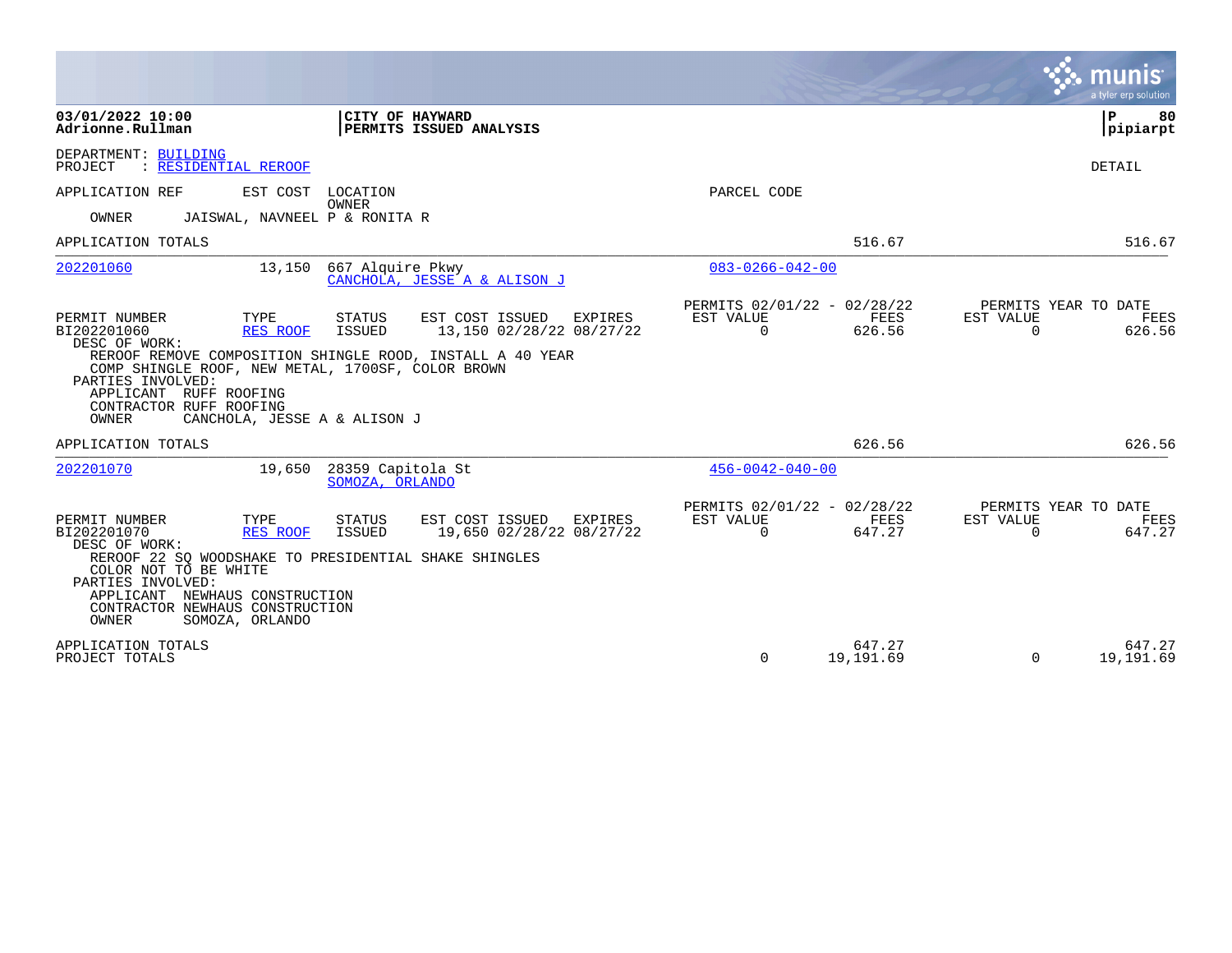|                                                                                      |                                                                                           |                                                              |                                                      |                |                       | a tyler erp solution                   |
|--------------------------------------------------------------------------------------|-------------------------------------------------------------------------------------------|--------------------------------------------------------------|------------------------------------------------------|----------------|-----------------------|----------------------------------------|
| 03/01/2022 10:00<br>Adrionne.Rullman                                                 |                                                                                           | CITY OF HAYWARD<br>PERMITS ISSUED ANALYSIS                   |                                                      |                |                       | ΙP<br>81<br> pipiarpt                  |
| DEPARTMENT: BUILDING<br>PROJECT                                                      | : NEW ELECTRICAL SERVICE RES                                                              |                                                              |                                                      |                |                       | DETAIL                                 |
| APPLICATION REF                                                                      | EST COST LOCATION<br>OWNER                                                                |                                                              | PARCEL CODE                                          |                |                       |                                        |
| 202103215                                                                            | $\Omega$<br>22831 Kiwanis St<br>HILLMAN, SHELLEY                                          |                                                              | $431 - 0028 - 040 - 00$                              |                |                       |                                        |
| PERMIT NUMBER<br>BI202103215<br>DESC OF WORK:                                        | TYPE<br>STATUS<br><b>ELEC SERVI ISSUED</b>                                                | EST COST ISSUED EXPIRES<br>$0$ 02/24/22 08/24/22             | PERMITS 02/01/22 - 02/28/22<br>EST VALUE<br>$\Omega$ | FEES<br>236.67 | EST VALUE<br>$\Omega$ | PERMITS YEAR TO DATE<br>FEES<br>236.67 |
| PARTIES INVOLVED:<br>APPLICANT URBANSKI, JULIA<br>CONTRACTOR MOMENTUM SOLAR<br>OWNER | KER IN NEW MAIN SERVICE PANEL. (SOLAR PERMIT:202103214)<br>HILLMAN, SHELLEY               | INSTALL NEW 125 AMP/100 MAIN PANEL & ADD 100A SUB FEED BREA- |                                                      |                |                       |                                        |
| APPLICATION TOTALS                                                                   |                                                                                           |                                                              |                                                      | 236.67         |                       | 236.67                                 |
| 202200075                                                                            | 0 25826 Belhaven St<br>CASIOUE, ADAM D                                                    |                                                              | $442 - 0065 - 118 - 00$                              |                |                       |                                        |
| PERMIT NUMBER<br>BI202200075<br>DESC OF WORK:<br>200 Amp MSP upgrade                 | TYPE<br>STATUS<br>ELEC SERVI ISSUED                                                       | EST COST ISSUED EXPIRES<br>$0$ 02/09/22 08/08/22             | PERMITS 02/01/22 - 02/28/22<br>EST VALUE<br>$\Omega$ | FEES<br>236.67 | EST VALUE<br>$\Omega$ | PERMITS YEAR TO DATE<br>FEES<br>236.67 |
| PARTIES INVOLVED:<br>OWNER                                                           | APPLICANT MYERS ELECTRIC COMPANY<br>CONTRACTOR MYERS ELECTRIC COMPANY<br>CASIQUE, ADAM D  |                                                              |                                                      |                |                       |                                        |
| APPLICATION TOTALS                                                                   |                                                                                           |                                                              |                                                      | 236.67         |                       | 236.67                                 |
| 202200608                                                                            | 0 22380 Victory Dr<br><b>BAYAR, MEHDI</b>                                                 |                                                              | $432 - 0044 - 016 - 00$                              |                |                       |                                        |
| PERMIT NUMBER<br>BI202200608<br>DESC OF WORK:                                        | TYPE<br>STATUS<br>ELEC SERVI ISSUED<br>upgrade service panel to solar ready 200 amp panel | EST COST ISSUED EXPIRES<br>$0$ 02/02/22 08/01/22             | PERMITS 02/01/22 - 02/28/22<br>EST VALUE<br>$\Omega$ | FEES<br>236.67 | EST VALUE<br>$\Omega$ | PERMITS YEAR TO DATE<br>FEES<br>236.67 |
| PARTIES INVOLVED:<br>APPLICANT BAYAR, MEHDI<br>CONTRACTOR OWNER/BUILDER<br>OWNER     | BAYAR, MEHDI                                                                              |                                                              |                                                      |                |                       |                                        |
| APPLICATION TOTALS                                                                   |                                                                                           |                                                              |                                                      | 236.67         |                       | 236.67                                 |
| 202200638                                                                            | 3,000<br>24777 Willimet Way<br>NGUYEN, QUANG                                              |                                                              | $443 - 0035 - 008 - 00$                              |                |                       |                                        |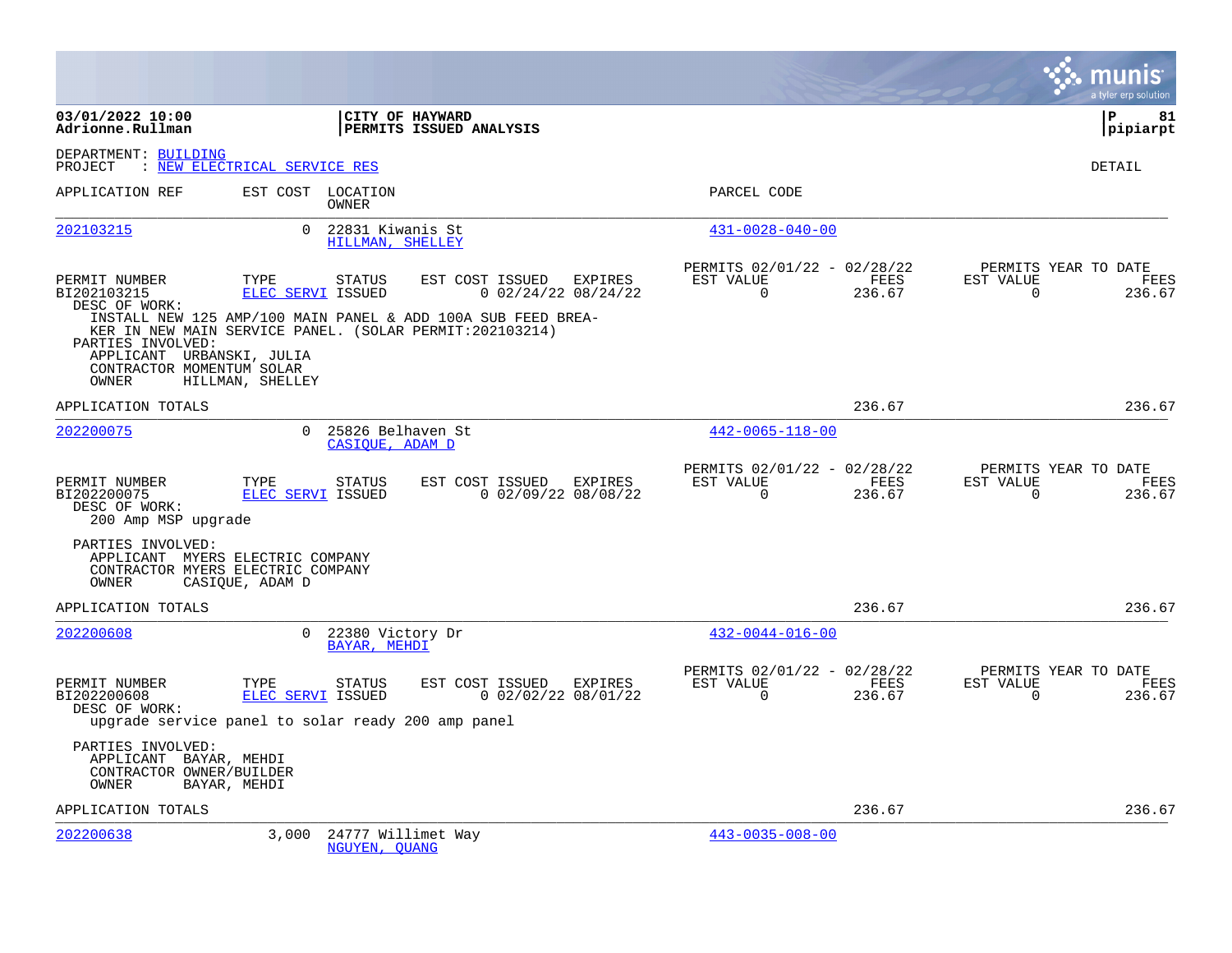|                                                                                                  |                           |                                        |                                            |                |                                                         |                |                          | a tyler erp solution                   |
|--------------------------------------------------------------------------------------------------|---------------------------|----------------------------------------|--------------------------------------------|----------------|---------------------------------------------------------|----------------|--------------------------|----------------------------------------|
| 03/01/2022 10:00<br>Adrionne.Rullman                                                             |                           | CITY OF HAYWARD                        | PERMITS ISSUED ANALYSIS                    |                |                                                         |                |                          | ΙP<br>82<br>pipiarpt                   |
| PERMIT NUMBER                                                                                    | TYPE                      | <b>STATUS</b>                          | EST COST ISSUED                            | <b>EXPIRES</b> | PERMITS 02/01/22 - 02/28/22<br>EST VALUE                | <b>FEES</b>    | EST VALUE                | PERMITS YEAR TO DATE<br>FEES           |
| DEPARTMENT: BUILDING<br>: NEW ELECTRICAL SERVICE RES<br>PROJECT                                  |                           |                                        |                                            |                |                                                         |                |                          | <b>DETAIL</b>                          |
| APPLICATION REF                                                                                  | EST COST LOCATION         | OWNER                                  |                                            |                | PARCEL CODE                                             |                |                          |                                        |
| BI202200638<br>DESC OF WORK:<br>INCREASE ELECTRICAL MAIN PANEL FROM 100AMPS TO 200 AMPS          | ELEC SERVI ISSUED         |                                        | 3,000 02/02/22 08/01/22                    |                | 0                                                       | 236.67         | $\mathbf 0$              | 236.67                                 |
| PARTIES INVOLVED:<br>CONTRACTOR OWNER/, BUILDER<br>OWNER                                         | NGUYEN, QUANG             |                                        |                                            |                |                                                         |                |                          |                                        |
| APPLICATION TOTALS                                                                               |                           |                                        |                                            |                |                                                         | 236.67         |                          | 236.67                                 |
| 202200640                                                                                        | $\Omega$                  | 25269 Delmar Ave                       | ARKEDER, JOHN & FRED J JR                  |                | $445 - 0210 - 061 - 00$                                 |                |                          |                                        |
| PERMIT NUMBER<br>BI202200640<br>DESC OF WORK:<br>UPGRADE ELECTRICAL SERVICE FROM 120 TO 200 AMPS | TYPE<br>ELEC SERVI ISSUED | <b>STATUS</b>                          | EST COST ISSUED<br>$0$ 02/02/22 08/01/22   | <b>EXPIRES</b> | PERMITS 02/01/22 - 02/28/22<br>EST VALUE<br>$\Omega$    | FEES<br>236.67 | EST VALUE<br>$\Omega$    | PERMITS YEAR TO DATE<br>FEES<br>236.67 |
| PARTIES INVOLVED:<br>CONTRACTOR OWNER/, BUILDER<br>OWNER                                         | ARKEDER, JOHN & FRED J JR |                                        |                                            |                |                                                         |                |                          |                                        |
| APPLICATION TOTALS                                                                               |                           |                                        |                                            |                |                                                         | 236.67         |                          | 236.67                                 |
| 202200647                                                                                        | 4,500                     | 26483 Montana Way<br>TRAN, TU          |                                            |                | $453 - 0015 - 008 - 00$                                 |                |                          |                                        |
| PERMIT NUMBER<br>BI202200647<br>DESC OF WORK:<br>PANEL UPGRADE TO 200 AMPS                       | TYPE<br>ELEC SERVI ISSUED | <b>STATUS</b>                          | EST COST ISSUED<br>4,500 02/02/22 08/01/22 | EXPIRES        | PERMITS 02/01/22 - 02/28/22<br>EST VALUE<br>$\Omega$    | FEES<br>236.67 | EST VALUE<br>$\Omega$    | PERMITS YEAR TO DATE<br>FEES<br>236.67 |
| PARTIES INVOLVED:<br>CONTRACTOR CLEVER ELECTRIC<br>OWNER<br>TRAN, TU                             |                           |                                        |                                            |                |                                                         |                |                          |                                        |
| APPLICATION TOTALS                                                                               |                           |                                        |                                            |                |                                                         | 236.67         |                          | 236.67                                 |
| 202200758                                                                                        | $\Omega$                  | 25646 Sublett Dr<br>FALCON, LUZVIMINDA |                                            |                | $444 - 0075 - 028 - 00$                                 |                |                          |                                        |
| PERMIT NUMBER<br>BI202200758<br>DESC OF WORK:<br>new MSP 225A buss/200A breaker                  | TYPE<br>ELEC SERVI ISSUED | <b>STATUS</b>                          | EST COST ISSUED<br>$0$ 02/08/22 08/07/22   | EXPIRES        | PERMITS 02/01/22 - 02/28/22<br>EST VALUE<br>$\mathbf 0$ | FEES<br>236.67 | EST VALUE<br>$\mathbf 0$ | PERMITS YEAR TO DATE<br>FEES<br>236.67 |

PARTIES INVOLVED: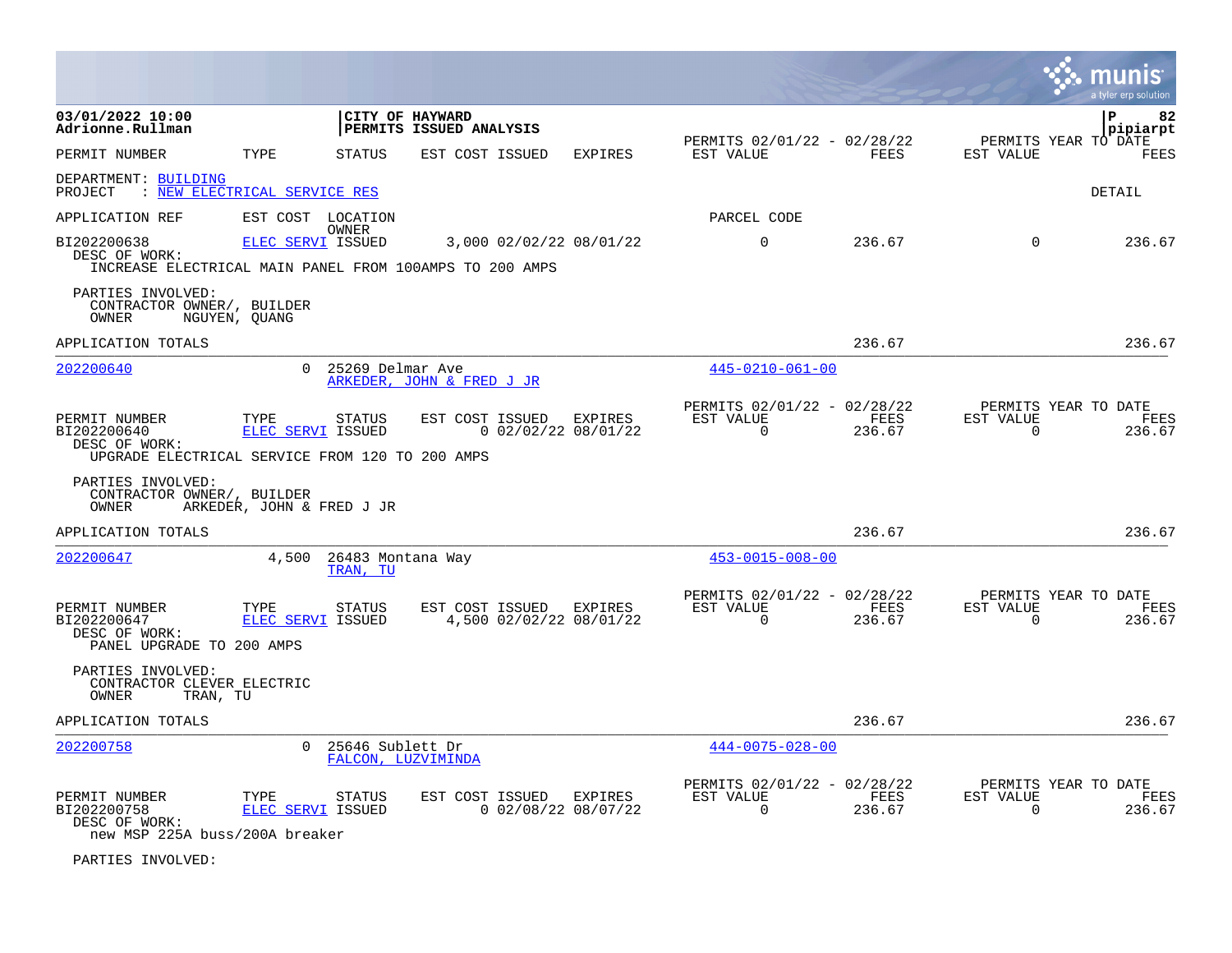|                                                                                   |                                                                                                                      |                                                       |                                                         |                | a tyler erp solution                                               |
|-----------------------------------------------------------------------------------|----------------------------------------------------------------------------------------------------------------------|-------------------------------------------------------|---------------------------------------------------------|----------------|--------------------------------------------------------------------|
| 03/01/2022 10:00<br>Adrionne.Rullman                                              | CITY OF HAYWARD                                                                                                      | PERMITS ISSUED ANALYSIS                               |                                                         |                | ∣P<br>83<br> pipiarpt                                              |
| DEPARTMENT: BUILDING<br>PROJECT                                                   | : NEW ELECTRICAL SERVICE RES                                                                                         |                                                       |                                                         |                | DETAIL                                                             |
| APPLICATION REF                                                                   | EST COST LOCATION<br>OWNER                                                                                           |                                                       | PARCEL CODE                                             |                |                                                                    |
| OWNER                                                                             | APPLICANT BRIGHT PLANET SOLAR INC<br>CONTRACTOR BRIGHT PLANET SOLAR INC<br>FALCON, LUZVIMINDA                        |                                                       |                                                         |                |                                                                    |
| APPLICATION TOTALS                                                                |                                                                                                                      |                                                       |                                                         | 236.67         | 236.67                                                             |
| 202200820                                                                         | 4,000<br>780 Bluefield Ln                                                                                            | LE, THOMAS T & TRAN MIMI                              | $432 - 0056 - 088 - 00$                                 |                |                                                                    |
| PERMIT NUMBER<br>BI202200820<br>DESC OF WORK:                                     | TYPE<br>STATUS<br>ELEC SERVI COMPLT                                                                                  | EST COST ISSUED<br>EXPIRES<br>4,000 02/14/22 08/25/22 | PERMITS 02/01/22 - 02/28/22<br>EST VALUE<br>$\Omega$    | FEES<br>236.67 | PERMITS YEAR TO DATE<br>EST VALUE<br>FEES<br>$\Omega$<br>236.67    |
|                                                                                   | REPLACE ELECTRICAL PANEL, 200 AMPS, LIKE FOR LIKE                                                                    |                                                       |                                                         |                |                                                                    |
| PARTIES INVOLVED:<br>CONTRACTOR OWNER/, BUILDER<br>OWNER                          | LE, THOMAS T & TRAN MIMI                                                                                             |                                                       |                                                         |                |                                                                    |
| APPLICATION TOTALS                                                                |                                                                                                                      |                                                       |                                                         | 236.67         | 236.67                                                             |
| 202200889                                                                         | $\Omega$                                                                                                             | 31730 Valley Forge St<br>ORTEGA, RICARDO & LAURA      | $078G - 2761 - 031 - 00$                                |                |                                                                    |
| PERMIT NUMBER<br>BI202200889<br>DESC OF WORK:<br>new 200A main panel              | TYPE<br><b>STATUS</b><br>ELEC SERVI ISSUED                                                                           | EST COST ISSUED<br>EXPIRES<br>$0$ 02/17/22 08/16/22   | PERMITS 02/01/22 - 02/28/22<br>EST VALUE<br>$\mathbf 0$ | FEES<br>236.67 | PERMITS YEAR TO DATE<br>EST VALUE<br>FEES<br>$\mathbf 0$<br>236.67 |
| PARTIES INVOLVED:<br>OWNER                                                        | APPLICANT SUNRUN INSTALLATION SERVICES INC<br>CONTRACTOR SUNRUN INSTALLATION SERVICES INC<br>ORTEGA, RICARDO & LAURA |                                                       |                                                         |                |                                                                    |
| APPLICATION TOTALS                                                                |                                                                                                                      |                                                       |                                                         | 236.67         | 236.67                                                             |
| 202201062                                                                         | 1,000<br>25140 Calaroga Ave<br>PRANEEL SINGH                                                                         |                                                       | $442 - 0060 - 187 - 00$                                 |                |                                                                    |
| PERMIT NUMBER<br>BI202201062<br>DESC OF WORK:                                     | TYPE<br>STATUS<br>ELEC SERVI ISSUED<br>replace 100 amp service with 200 new panel main panel                         | EST COST ISSUED<br>EXPIRES<br>1,000 02/24/22 08/23/22 | PERMITS 02/01/22 - 02/28/22<br>EST VALUE<br>0           | FEES<br>236.67 | PERMITS YEAR TO DATE<br>EST VALUE<br>FEES<br>$\mathbf 0$<br>236.67 |
| PARTIES INVOLVED:<br>APPLICANT PRANEEL SINGH<br>CONTRACTOR OWNER/BUILDER<br>OWNER | PRANEEL SINGH                                                                                                        |                                                       |                                                         |                |                                                                    |
| APPLICATION TOTALS                                                                |                                                                                                                      |                                                       |                                                         | 236.67         | 236.67                                                             |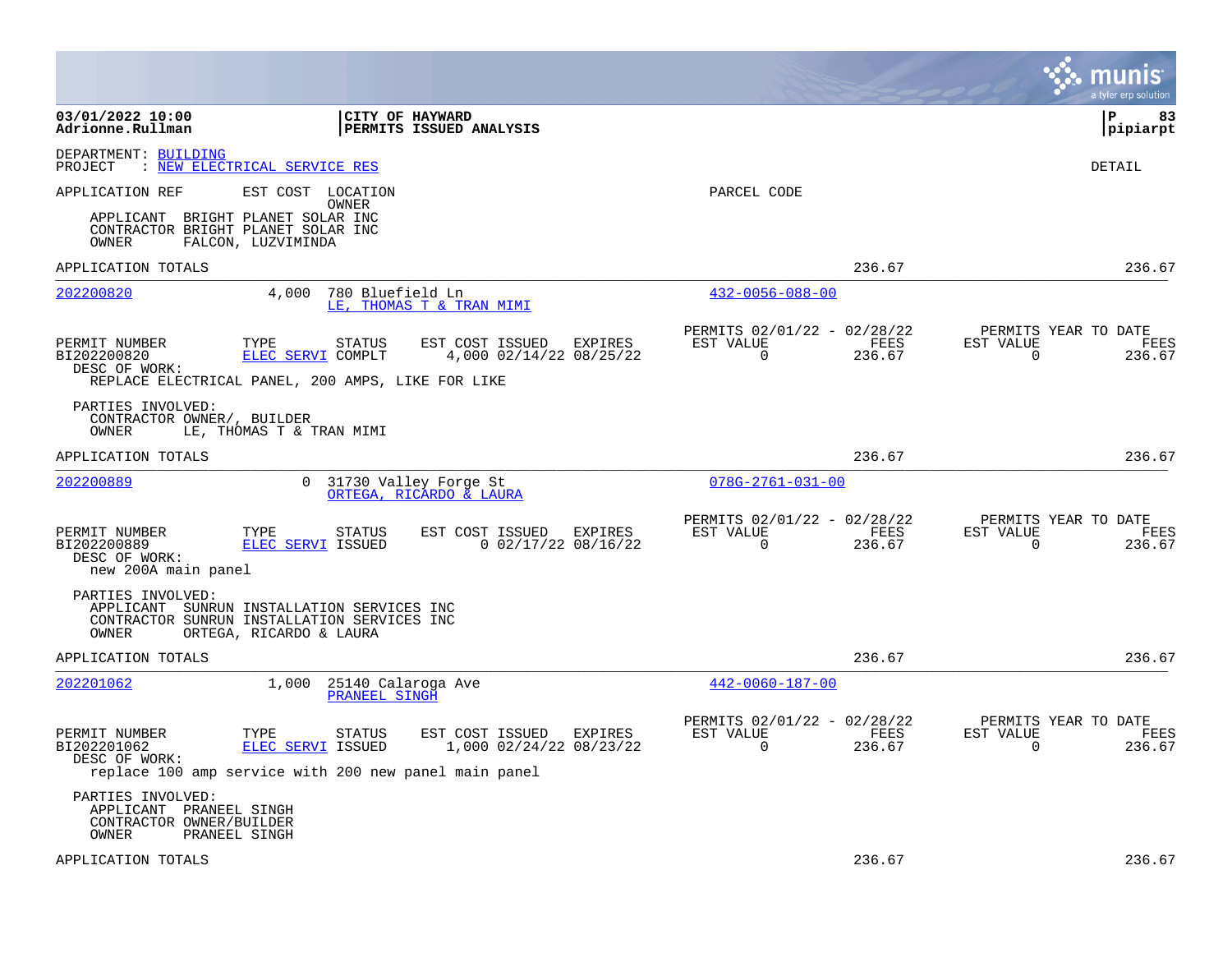|                                      |                                                   |             |          |     | munis<br>a tyler erp solution |
|--------------------------------------|---------------------------------------------------|-------------|----------|-----|-------------------------------|
| 03/01/2022 10:00<br>Adrionne.Rullman | CITY OF HAYWARD<br><b>PERMITS ISSUED ANALYSIS</b> |             |          |     | 84<br>Р<br>pipiarpt           |
| DEPARTMENT: BUILDING<br>PROJECT      | : NEW ELECTRICAL SERVICE RES                      |             |          |     | DETAIL                        |
| APPLICATION REF                      | EST COST<br>LOCATION                              | PARCEL CODE |          |     |                               |
| PROJECT TOTALS                       | OWNER                                             |             | 2,366.70 | . O | 2,366.70                      |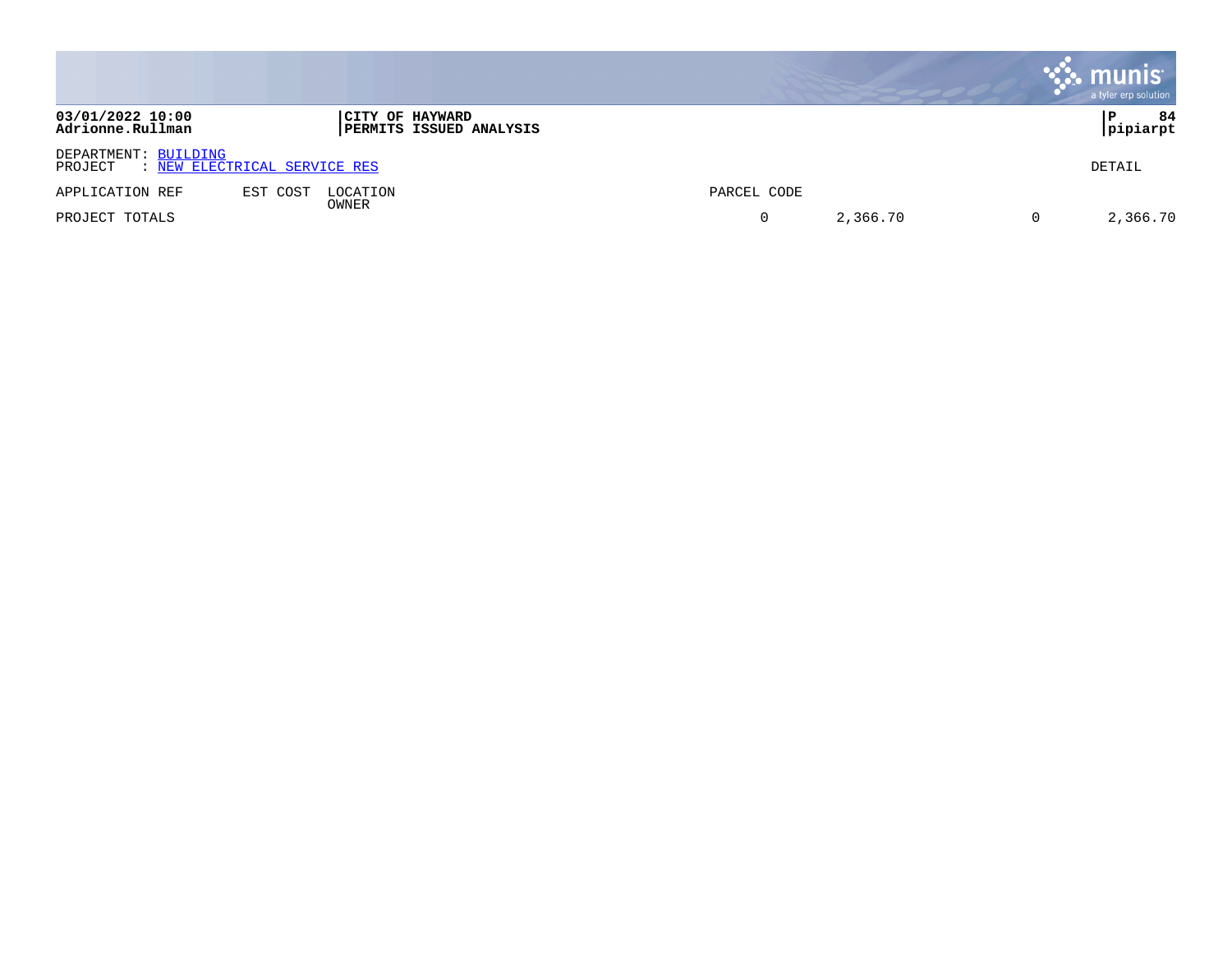|                                                                                                                     |                                  |                            |                                                                                                                      |                                                      |                    |                       | a tyler erp solution                            |
|---------------------------------------------------------------------------------------------------------------------|----------------------------------|----------------------------|----------------------------------------------------------------------------------------------------------------------|------------------------------------------------------|--------------------|-----------------------|-------------------------------------------------|
| 03/01/2022 10:00<br>Adrionne.Rullman                                                                                |                                  | <b>CITY OF HAYWARD</b>     | PERMITS ISSUED ANALYSIS                                                                                              |                                                      |                    |                       | l P<br>85<br> pipiarpt                          |
| DEPARTMENT: BUILDING<br>PROJECT                                                                                     | : SEISMIC UPGRADE/FOUNDATION REP |                            |                                                                                                                      |                                                      |                    |                       | <b>DETAIL</b>                                   |
| APPLICATION REF                                                                                                     |                                  | EST COST LOCATION<br>OWNER |                                                                                                                      | PARCEL CODE                                          |                    |                       |                                                 |
| 202106045                                                                                                           | 23,512                           | 365 Beale Dr               | NEWTON, ESTHER A & DISTEFANO LYNN Y TRS                                                                              | $452 - 0076 - 107 - 00$                              |                    |                       |                                                 |
| PERMIT NUMBER<br>BI202106045<br>DESC OF WORK:<br>Foundation Repair                                                  | TYPE<br>SEISMIC/FN ISSUED        | STATUS                     | EST COST ISSUED<br>EXPIRES<br>23,512 02/23/22 08/22/22                                                               | PERMITS 02/01/22 - 02/28/22<br>EST VALUE<br>$\Omega$ | FEES<br>1,212.45   | EST VALUE<br>$\Omega$ | PERMITS YEAR TO DATE<br><b>FEES</b><br>1,212.45 |
| PARTIES INVOLVED:<br>APPLICANT SMP CONSTRUCTION & MAINTENANCE<br>CONTRACTOR SMP CONSTRUCTION & MAINTENANCE<br>OWNER |                                  |                            | NEWTON, ESTHER A & DISTEFANO LYNN Y TRS                                                                              |                                                      |                    |                       |                                                 |
| APPLICATION TOTALS                                                                                                  |                                  |                            |                                                                                                                      |                                                      | 1,212.45           |                       | 1,212.45                                        |
| 202106046                                                                                                           | 64,728                           | 577 Marin Ave              | CAMPOS, JUAN & BEATRIZ                                                                                               | $432 - 0040 - 036 - 00$                              |                    |                       |                                                 |
| PERMIT NUMBER<br>BI202106046<br>DESC OF WORK:<br>Foundation repair                                                  | TYPE<br>SEISMIC/FN ISSUED        | <b>STATUS</b>              | EST COST ISSUED EXPIRES<br>64,728 02/23/22 08/22/22                                                                  | PERMITS 02/01/22 - 02/28/22<br>EST VALUE<br>$\Omega$ | FEES<br>2,264.65   | EST VALUE<br>$\Omega$ | PERMITS YEAR TO DATE<br><b>FEES</b><br>2,264.65 |
| PARTIES INVOLVED:<br>APPLICANT SMP CONSTRUCTION & MAINTENANCE<br>CONTRACTOR SMP CONSTRUCTION & MAINTENANCE<br>OWNER | CAMPOS, JUAN & BEATRIZ           |                            |                                                                                                                      |                                                      |                    |                       |                                                 |
| APPLICATION TOTALS                                                                                                  |                                  |                            |                                                                                                                      |                                                      | 2,264.65           |                       | 2,264.65                                        |
| 202200997                                                                                                           | 10,380                           | 651 Briergate Way          | PEDRIOLIKEYS, CHRISTINA                                                                                              | $083 - 0221 - 019 - 00$                              |                    |                       |                                                 |
| PERMIT NUMBER<br>BI202200997<br>DESC OF WORK:<br>SET A AS PER THE BRACE AND BOLT REQUIREMENTS<br>PARTIES INVOLVED:  | TYPE<br>SEISMIC/FN ISSUED        | <b>STATUS</b>              | EST COST ISSUED<br>EXPIRES<br>10,380 02/23/22 08/22/22<br>INPLEMENT A VOLUNTARY SEISMIC RETROFIT INACORDANCE TO PLAN | PERMITS 02/01/22 - 02/28/22<br>EST VALUE<br>$\Omega$ | FEES<br>147.00     | EST VALUE<br>$\Omega$ | PERMITS YEAR TO DATE<br>FEES<br>147.00          |
| APPLICANT MORGE, KAILY<br>CONTRACTOR JULIO NIETO<br>OWNER                                                           | PEDRIOLIKEYS, CHRISTINA          |                            |                                                                                                                      |                                                      |                    |                       |                                                 |
| APPLICATION TOTALS<br>PROJECT TOTALS                                                                                |                                  |                            |                                                                                                                      | $\mathbf 0$                                          | 147.00<br>3,624.10 | $\mathbf 0$           | 147.00<br>3,624.10                              |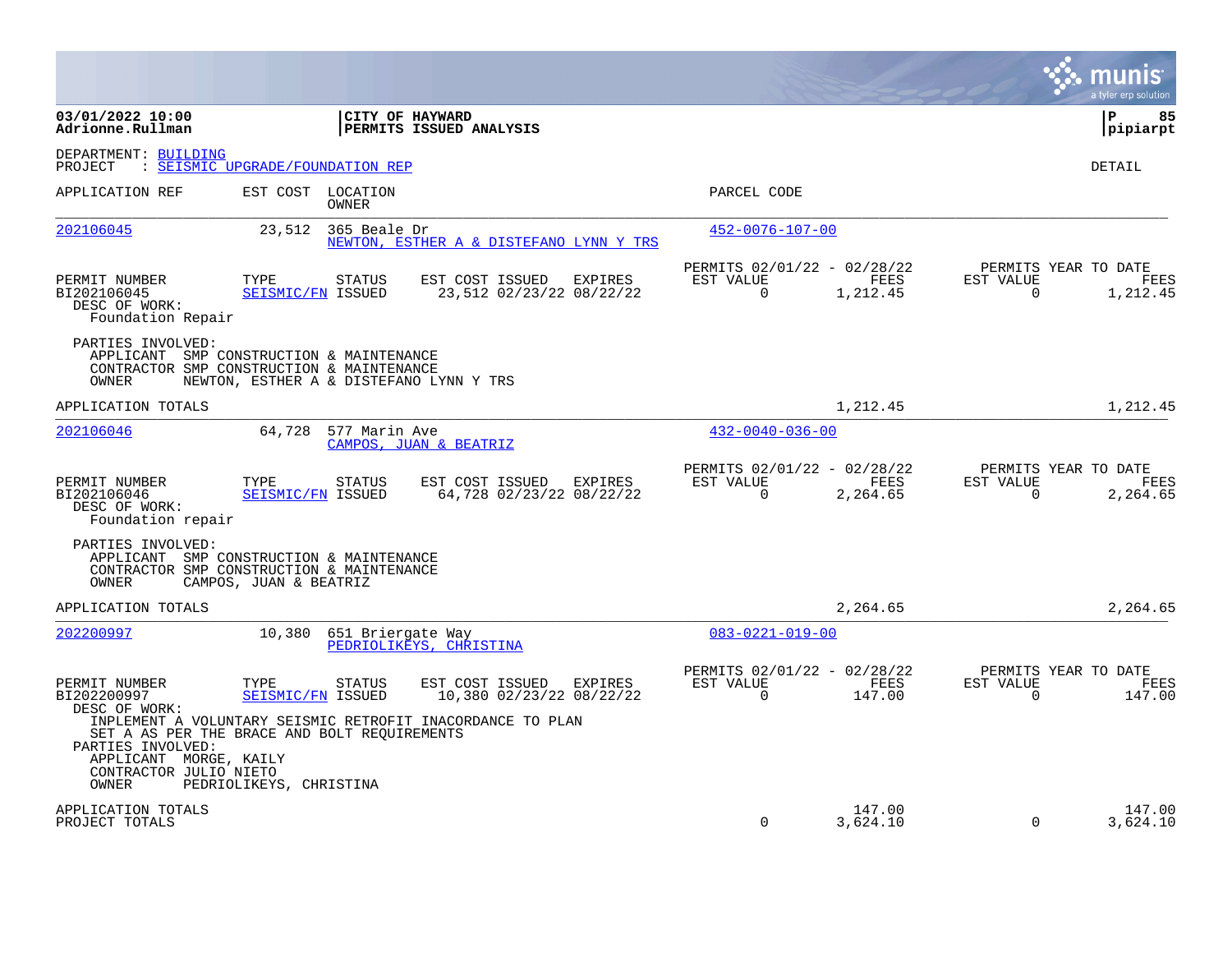|                                                                                                                                                   |                                 |                                    |                                                                                 |                                    |                                                      |                  |                       | munis<br>a tyler erp solution                 |
|---------------------------------------------------------------------------------------------------------------------------------------------------|---------------------------------|------------------------------------|---------------------------------------------------------------------------------|------------------------------------|------------------------------------------------------|------------------|-----------------------|-----------------------------------------------|
| 03/01/2022 10:00<br>Adrionne.Rullman                                                                                                              |                                 |                                    | CITY OF HAYWARD<br>PERMITS ISSUED ANALYSIS                                      |                                    |                                                      |                  |                       | l P<br>86<br> pipiarpt                        |
| DEPARTMENT: BUILDING<br>PROJECT                                                                                                                   | : SEWER REPLACE/REPAIR RES      |                                    |                                                                                 |                                    |                                                      |                  |                       | DETAIL                                        |
| APPLICATION REF                                                                                                                                   |                                 | EST COST LOCATION<br>OWNER         |                                                                                 |                                    | PARCEL CODE                                          |                  |                       |                                               |
| 202200642                                                                                                                                         | 4,000                           | BECK, MARION J TR                  | 30121 Vanderbilt St                                                             |                                    | $083 - 0220 - 109 - 00$                              |                  |                       |                                               |
| PERMIT NUMBER<br>BI202200642<br>DESC OF WORK:                                                                                                     | TYPE<br><b>SEWER</b>            | STATUS<br>COMPLT                   | EST COST ISSUED                                                                 | EXPIRES<br>4,000 02/02/22 08/03/22 | PERMITS 02/01/22 - 02/28/22<br>EST VALUE<br>$\Omega$ | FEES<br>326.34   | EST VALUE<br>$\Omega$ | PERMITS YEAR TO DATE<br><b>FEES</b><br>326.34 |
| INSTALL A TWO-WAY SEWER CLEANOUT IN FRONT OF THE HOUSE<br>18" AWAY FROM FOUNDATION.<br>PARTIES INVOLVED:<br>CONTRACTOR PRISTINE PLUMBING & ROOTER |                                 |                                    |                                                                                 |                                    |                                                      |                  |                       |                                               |
| OWNER                                                                                                                                             | BECK, MARION J TR               |                                    |                                                                                 |                                    |                                                      |                  |                       |                                               |
| APPLICATION TOTALS                                                                                                                                |                                 |                                    |                                                                                 |                                    |                                                      | 326.34           |                       | 326.34                                        |
| 202200738                                                                                                                                         | 4,000                           | 1115 Roxanne Ave<br>LUCERO, MARCUS |                                                                                 |                                    | $445 - 0130 - 080 - 00$                              |                  |                       |                                               |
| PERMIT NUMBER<br>BI202200738<br>DESC OF WORK:                                                                                                     | TYPE<br><b>SEWER</b>            | <b>STATUS</b><br>ISSUED            | EST COST ISSUED<br>replace sewer lateral from P/L clean out to foundation with  | EXPIRES<br>4,000 02/08/22 08/07/22 | PERMITS 02/01/22 - 02/28/22<br>EST VALUE<br>$\Omega$ | FEES<br>326.34   | EST VALUE<br>$\Omega$ | PERMITS YEAR TO DATE<br><b>FEES</b><br>326.34 |
| a two way<br>PARTIES INVOLVED:<br>APPLICANT LEGACY PLUMBING & ROOTER INC<br>CONTRACTOR LEGACY PLUMBING & ROOTER INC<br>OWNER                      | LUCERO, MARCUS                  |                                    |                                                                                 |                                    |                                                      |                  |                       |                                               |
| APPLICATION TOTALS                                                                                                                                |                                 |                                    |                                                                                 |                                    |                                                      | 326.34           |                       | 326.34                                        |
| 202201027                                                                                                                                         | 4.000                           | 2787 Hillcrest Ave                 | LEWIS, SHERMAN L & ALISON S TRS                                                 |                                    | $081D-1650-010-00$                                   |                  |                       |                                               |
| PERMIT NUMBER<br>BI202201027<br>DESC OF WORK:                                                                                                     | TYPE<br><b>SEWER</b>            | STATUS<br>ISSUED                   | EST COST ISSUED<br>REPLACE SEWER PUMP IN BASEMNT BATHRM W/ IN-ROOM OVERHEAD DIS | EXPIRES<br>4,000 02/24/22 08/25/22 | PERMITS 02/01/22 - 02/28/22<br>EST VALUE<br>$\Omega$ | FEES<br>326.34   | EST VALUE<br>$\Omega$ | PERMITS YEAR TO DATE<br>FEES<br>326.34        |
| PARTIES INVOLVED:<br>CONTRACTOR OWNER/, BUILDER<br>OWNER                                                                                          | LEWIS, SHERMAN L & ALISON S TRS |                                    | CHARGE W/UNDERFLR DRAIN TO OUTSIDE SEWER PUMP TO HOUSE LATRL                    |                                    |                                                      |                  |                       |                                               |
| APPLICATION TOTALS<br>PROJECT TOTALS                                                                                                              |                                 |                                    |                                                                                 |                                    | $\Omega$                                             | 326.34<br>979.02 | $\Omega$              | 326.34<br>979.02                              |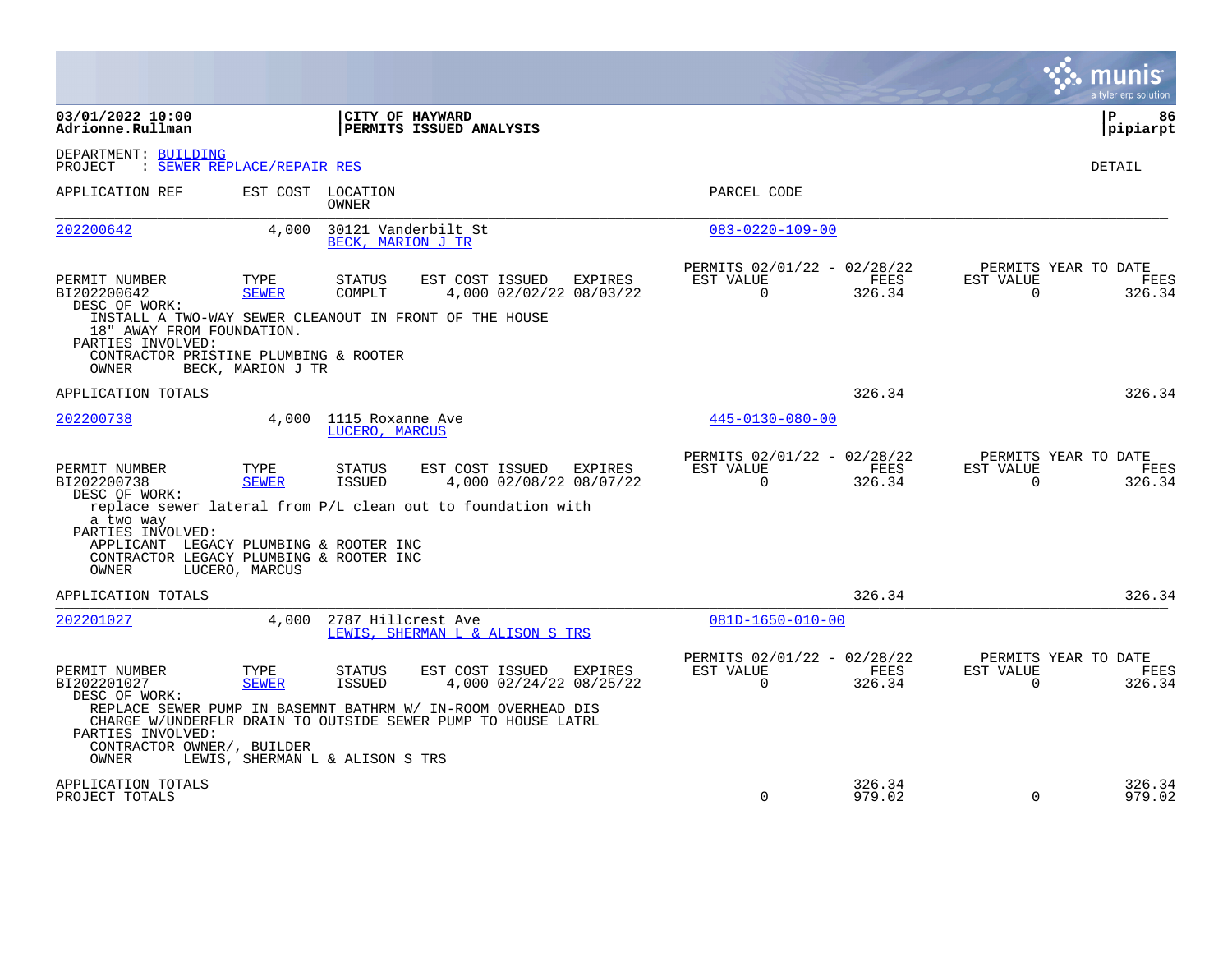|                                                                                                       |                                |                                         |                                                                |         |                                                      |                    |                       | munis<br>a tyler erp solution                 |
|-------------------------------------------------------------------------------------------------------|--------------------------------|-----------------------------------------|----------------------------------------------------------------|---------|------------------------------------------------------|--------------------|-----------------------|-----------------------------------------------|
| 03/01/2022 10:00<br>Adrionne.Rullman                                                                  |                                |                                         | CITY OF HAYWARD<br>PERMITS ISSUED ANALYSIS                     |         |                                                      |                    |                       | l P<br>87<br> pipiarpt                        |
| DEPARTMENT: BUILDING<br>: SIGN PERMIT<br>PROJECT                                                      |                                |                                         |                                                                |         |                                                      |                    |                       | <b>DETAIL</b>                                 |
| APPLICATION REF                                                                                       | EST COST                       | LOCATION<br>OWNER                       |                                                                |         | PARCEL CODE                                          |                    |                       |                                               |
| 202200694                                                                                             | 1,500                          | 24087 Mission Blvd<br>24087 MISSION LLC |                                                                |         | $444 - 0030 - 016 - 02$                              |                    |                       |                                               |
| PERMIT NUMBER<br>BI202200694<br>DESC OF WORK:<br>INSTALL SET FACE LIT CHANNEL LETTERS                 | TYPE<br><b>SIGN</b>            | STATUS<br>ISSUED                        | EST COST ISSUED<br>1,500 02/07/22 08/06/22                     | EXPIRES | PERMITS 02/01/22 - 02/28/22<br>EST VALUE<br>$\Omega$ | FEES<br>738.38     | EST VALUE<br>0        | PERMITS YEAR TO DATE<br><b>FEES</b><br>738.38 |
| PARTIES INVOLVED:<br>APPLICANT<br>CONTRACTOR RAGO NEON<br><b>OWNER</b>                                | RAGO NEON<br>24087 MISSION LLC |                                         |                                                                |         |                                                      |                    |                       |                                               |
| APPLICATION TOTALS                                                                                    |                                |                                         |                                                                |         |                                                      | 738.38             |                       | 738.38                                        |
| 202200695                                                                                             | 1,200                          |                                         | 22524 Foothill Blyd<br>CHABRA, KRISHNA TR & CHABRA RAJ & VICKI |         | $427 - 0011 - 016 - 00$                              |                    |                       |                                               |
| PERMIT NUMBER<br>BI202200695<br>DESC OF WORK:<br>INSTALL 1 SET FLAT CUT OUT LETTERING OVER STOREFRONT | TYPE<br><b>SIGN</b>            | STATUS<br><b>ISSUED</b>                 | EST COST ISSUED<br>1,200 02/07/22 08/06/22                     | EXPIRES | PERMITS 02/01/22 - 02/28/22<br>EST VALUE<br>$\Omega$ | FEES<br>544.87     | EST VALUE<br>$\Omega$ | PERMITS YEAR TO DATE<br>FEES<br>544.87        |
| PARTIES INVOLVED:<br>APPLICANT RAGO NEON<br>CONTRACTOR RAGO NEON<br>OWNER                             |                                |                                         | CHABRA, KRISHNA TR & CHABRA RAJ & VICKI                        |         |                                                      |                    |                       |                                               |
| APPLICATION TOTALS<br>PROJECT TOTALS                                                                  |                                |                                         |                                                                |         | $\Omega$                                             | 544.87<br>1,283.25 | $\Omega$              | 544.87<br>1,283.25                            |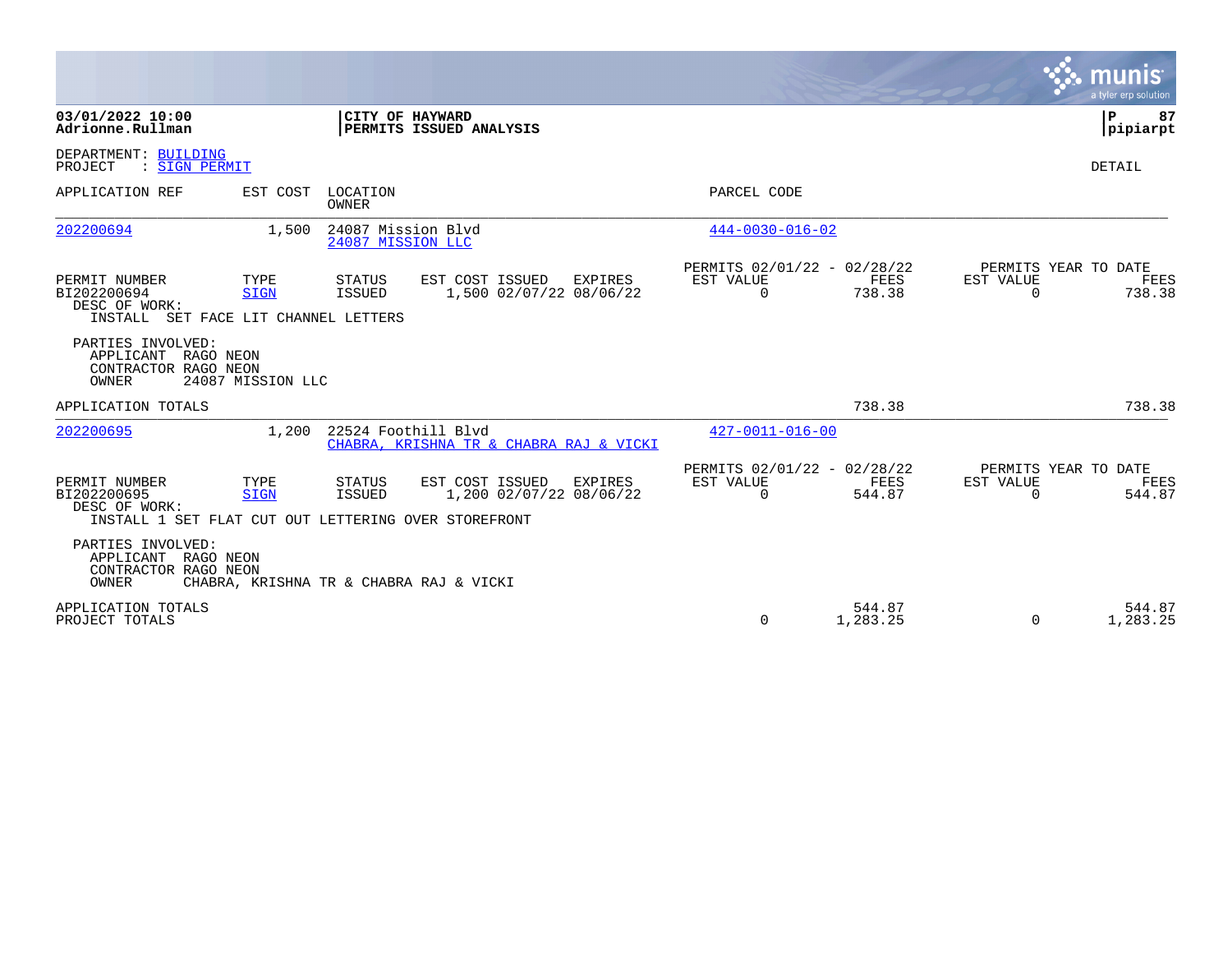|                                                                                                |                    |                                |                                                                                                                              |                                                      |                  |                                               | a tyler erp solution   |
|------------------------------------------------------------------------------------------------|--------------------|--------------------------------|------------------------------------------------------------------------------------------------------------------------------|------------------------------------------------------|------------------|-----------------------------------------------|------------------------|
| 03/01/2022 10:00<br>Adrionne.Rullman                                                           |                    |                                | CITY OF HAYWARD<br>PERMITS ISSUED ANALYSIS                                                                                   |                                                      |                  |                                               | l P<br>88<br> pipiarpt |
| DEPARTMENT: BUILDING<br>PROJECT<br>: TENANT IMPROVEMENT                                        |                    |                                |                                                                                                                              |                                                      |                  |                                               | DETAIL                 |
| APPLICATION REF                                                                                | EST COST           | LOCATION<br><b>OWNER</b>       |                                                                                                                              | PARCEL CODE                                          |                  |                                               |                        |
| 202103886                                                                                      | 40,000             | NDZ LLC                        | 31086 San Benito St                                                                                                          | $475 - 0031 - 030 - 00$                              |                  |                                               |                        |
| PERMIT NUMBER<br>BI202103886<br>DESC OF WORK:                                                  | TYPE<br>BTI        | <b>STATUS</b><br><b>ISSUED</b> | EST COST ISSUED EXPIRES<br>40,000 02/10/22 08/09/22<br>(N) WASHING SYSTM & EQUIPMT, REFRIGERATION UNIT, EXHAUST FAN &        | PERMITS 02/01/22 - 02/28/22<br>EST VALUE<br>$\Omega$ | FEES<br>5,756.11 | PERMITS YEAR TO DATE<br>EST VALUE<br>$\Omega$ | FEES<br>5,756.11       |
| PARTIES INVOLVED:<br>APPLICANT ALORING, TROY<br>CONTRACTOR OWNER/, BUILDER<br>OWNER<br>NDZ LLC |                    |                                | DUCTING, CONCRETE PAD, (N) HOPPER & INCLINE CONVEYOR, FIRE WALL                                                              |                                                      |                  |                                               |                        |
| APPLICATION TOTALS                                                                             |                    |                                |                                                                                                                              |                                                      | 5,756.11         |                                               | 5,756.11               |
| 202105471                                                                                      | 40,000             | <b>JOHNSTON, GARY TR</b>       | 25509 Industrial Blvd                                                                                                        | 441-0045-005-01                                      |                  |                                               |                        |
| PERMIT NUMBER<br>BI202105471<br>DESC OF WORK:<br>Enlarge 8 truck door openings                 | TYPE<br><b>BTI</b> | <b>STATUS</b><br><b>ISSUED</b> | EST COST ISSUED EXPIRES<br>40,000 02/15/22 08/14/22                                                                          | PERMITS 02/01/22 - 02/28/22<br>EST VALUE<br>$\Omega$ | FEES<br>2,392.15 | PERMITS YEAR TO DATE<br>EST VALUE<br>$\Omega$ | FEES<br>2,392.15       |
| PARTIES INVOLVED:<br>APPLICANT ONEIL, OWEN<br>CONTRACTOR METCON TI, INC.<br>OWNER              | JOHNSTON, GARY TR  |                                |                                                                                                                              |                                                      |                  |                                               |                        |
| APPLICATION TOTALS                                                                             |                    |                                |                                                                                                                              |                                                      | 2,392.15         |                                               | 2,392.15               |
| 202105508                                                                                      | 40,000             | 27305 Huntwood Ave             | EMERGENCY, SHELTER PROGRAM                                                                                                   | $453 - 0065 - 007 - 02$                              |                  |                                               |                        |
| PERMIT NUMBER<br>BI202105508<br>DESC OF WORK:                                                  | TYPE<br><b>BTI</b> | <b>STATUS</b><br><b>ISSUED</b> | EST COST ISSUED<br>EXPIRES<br>40,000 02/24/22 08/23/22                                                                       | PERMITS 02/01/22 - 02/28/22<br>EST VALUE<br>$\Omega$ | FEES<br>3,263.11 | PERMITS YEAR TO DATE<br>EST VALUE<br>$\Omega$ | FEES<br>3,263.11       |
| PARTIES INVOLVED:<br>APPLICANT DEBI                                                            |                    |                                | E3 STRUCTURE: (N) ALL-GENDER RESTRM, ADD SHOWER TO (E) ALL-<br>GENDER RESTRM, REPLACE KITCHEN CABINETS/APPLICANCES, LIGHTNG. |                                                      |                  |                                               |                        |
| CONTRACTOR JAMES E. ROBERTS-OBAYASHI CORPORATION<br>OWNER                                      |                    | EMERGENCY, SHELTER PROGRAM     |                                                                                                                              |                                                      |                  |                                               |                        |
| APPLICATION TOTALS                                                                             |                    |                                |                                                                                                                              |                                                      | 3,263.11         |                                               | 3,263.11               |
| 202105901                                                                                      | 292,000            | DOMINOS, RE LLC                | 30852 San Antonio St                                                                                                         | $475 - 0021 - 027 - 00$                              |                  |                                               |                        |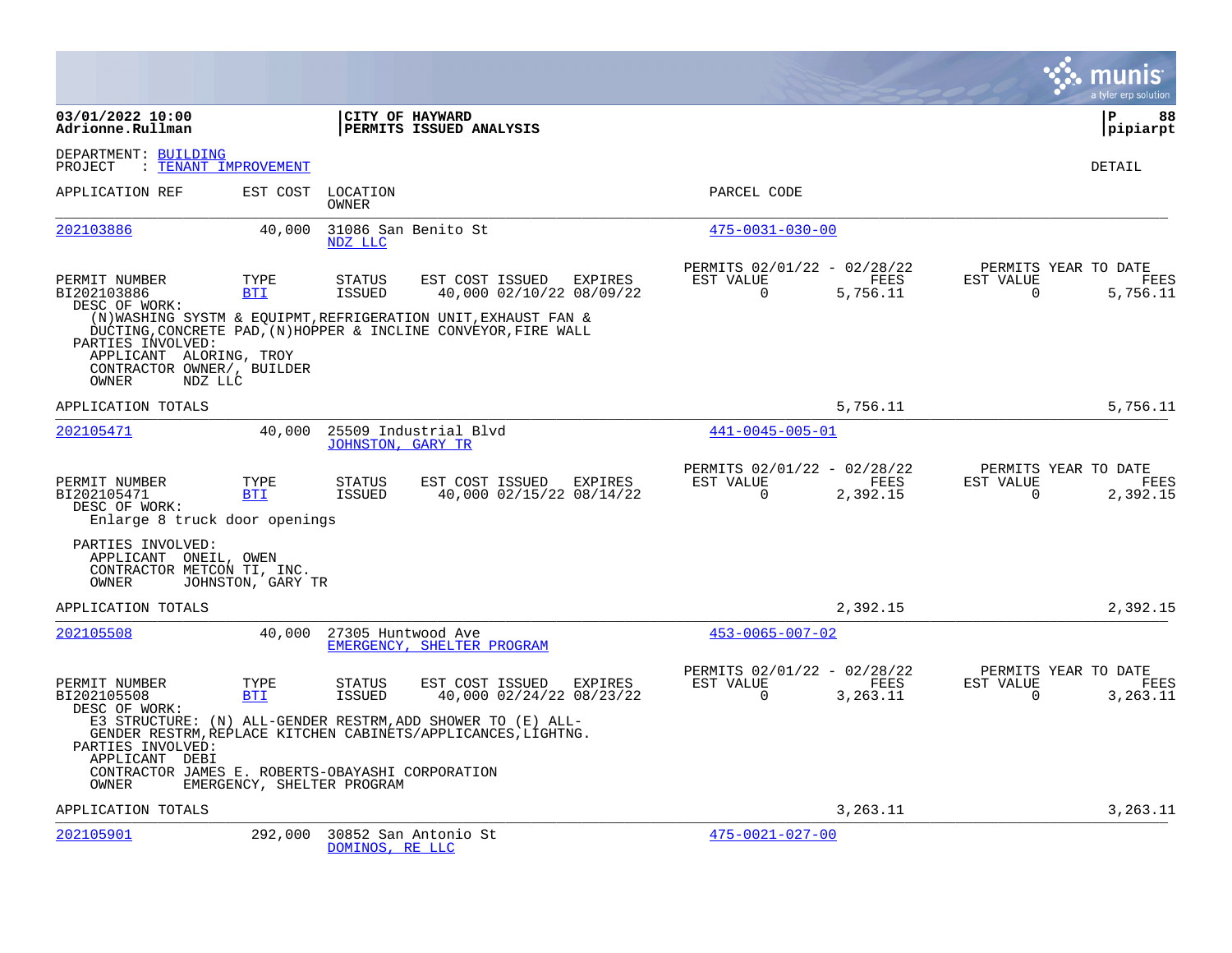|                                                                                                                                                                  |                                                            |                          |                                                                                                        |         |                                                      |                       |                                               | <b>S. MUNIS</b><br>a tyler erp solution |
|------------------------------------------------------------------------------------------------------------------------------------------------------------------|------------------------------------------------------------|--------------------------|--------------------------------------------------------------------------------------------------------|---------|------------------------------------------------------|-----------------------|-----------------------------------------------|-----------------------------------------|
| 03/01/2022 10:00<br>Adrionne.Rullman                                                                                                                             |                                                            | CITY OF HAYWARD          | PERMITS ISSUED ANALYSIS                                                                                |         | PERMITS 02/01/22 - 02/28/22                          |                       |                                               | l P<br>-89<br>pipiarpt                  |
| PERMIT NUMBER                                                                                                                                                    | TYPE                                                       | STATUS                   | EST COST ISSUED                                                                                        | EXPIRES | EST VALUE                                            | FEES                  | PERMITS YEAR TO DATE<br>EST VALUE             | <b>FEES</b>                             |
| DEPARTMENT: BUILDING<br>: TENANT IMPROVEMENT<br>PROJECT                                                                                                          |                                                            |                          |                                                                                                        |         |                                                      |                       |                                               | <b>DETAIL</b>                           |
| APPLICATION REF                                                                                                                                                  | EST COST                                                   | LOCATION<br><b>OWNER</b> |                                                                                                        |         | PARCEL CODE                                          |                       |                                               |                                         |
| BI202105901<br>DESC OF WORK:<br>interior work only, replace tray washing machine                                                                                 | <b>BTI</b>                                                 | <b>ISSUED</b>            | 292,000 02/23/22 08/22/22                                                                              |         | $\Omega$                                             | 6,655.12              | $\Omega$                                      | 6,655.12                                |
| PARTIES INVOLVED:<br>APPLICANT COSTA, ALBERT<br>CONTRACTOR SWINERTON BUILDERS<br>OWNER                                                                           | DOMINOS, RE LLC                                            |                          |                                                                                                        |         |                                                      |                       |                                               |                                         |
| APPLICATION TOTALS                                                                                                                                               |                                                            |                          |                                                                                                        |         |                                                      | 6,655.12              |                                               | 6,655.12                                |
| 202106250                                                                                                                                                        | 15,000                                                     | 24100 Mission Blvd       | PREMIER INTERNATIONAL PROPERTIES LLC                                                                   |         | $445 - 0001 - 013 - 00$                              |                       |                                               |                                         |
| PERMIT NUMBER<br>BI202106250<br>DESC OF WORK:<br>TEMPORARY SAFETY (CODE CASE)<br>PARTIES INVOLVED:<br>APPLICANT UM, TAEHO<br>CONTRACTOR OWNER/, BUILDER<br>OWNER | TYPE<br><b>BTI</b><br>PREMIER INTERNATIONAL PROPERTIES LLC | STATUS<br>COMPLT         | EST COST ISSUED<br>15,000 02/22/22 08/28/22<br>RESTORING SHEAR WALLS AND SHORING UP INTERIOR BEAMS FOR | EXPIRES | PERMITS 02/01/22 - 02/28/22<br>EST VALUE<br>$\Omega$ | FEES<br>1,050.59      | PERMITS YEAR TO DATE<br>EST VALUE<br>$\Omega$ | FEES<br>1,050.59                        |
| APPLICATION TOTALS<br>PROJECT TOTALS                                                                                                                             |                                                            |                          |                                                                                                        |         | $\Omega$                                             | 1,050.59<br>19,117.08 | 0                                             | 1,050.59<br>19,117.08                   |

the contract of the contract of the contract of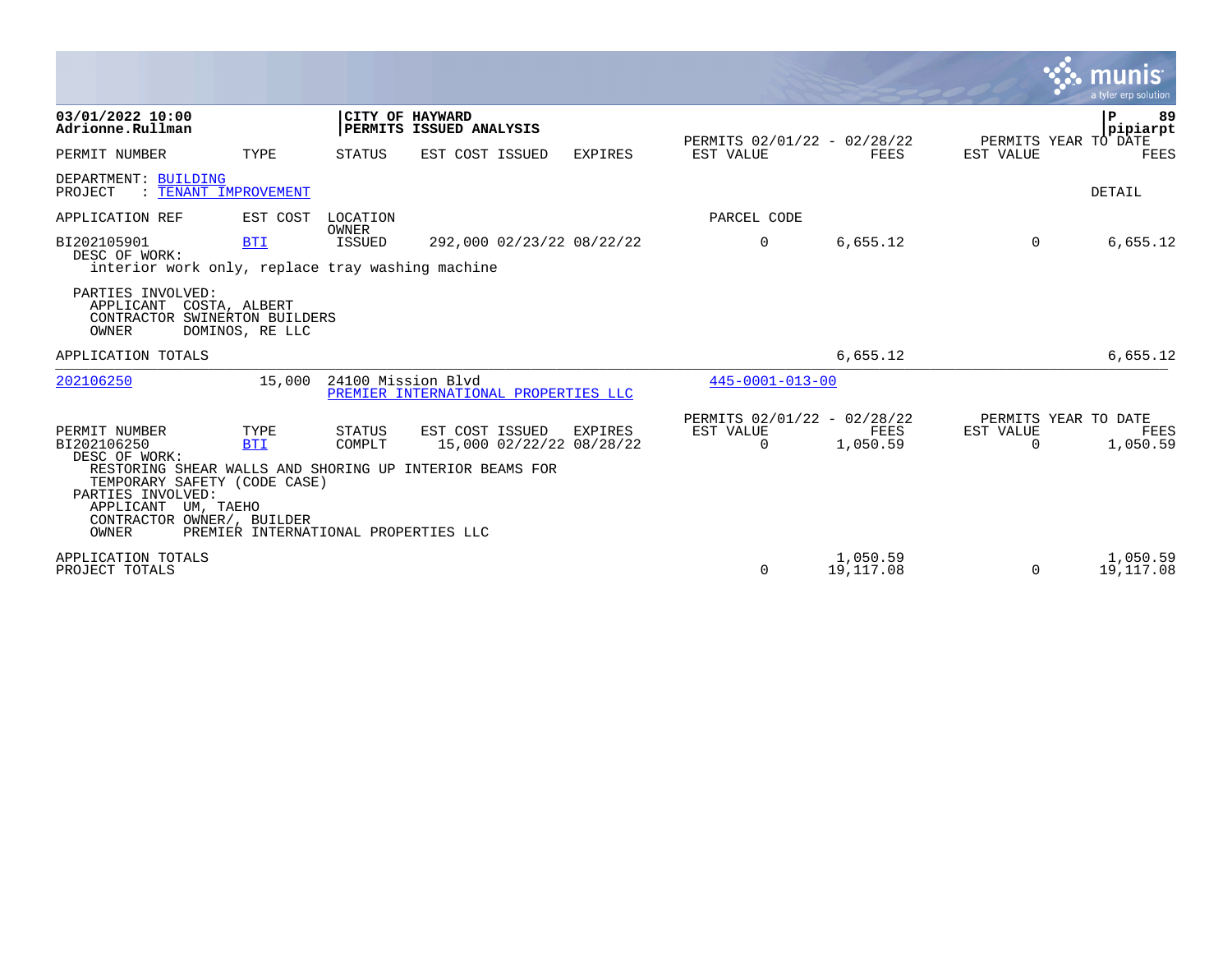|                                                                                                                                                                 |                                                                                                                                  |                                                                                                                                                                                       |                                                      |                  |                                               | a tyler erp solution |
|-----------------------------------------------------------------------------------------------------------------------------------------------------------------|----------------------------------------------------------------------------------------------------------------------------------|---------------------------------------------------------------------------------------------------------------------------------------------------------------------------------------|------------------------------------------------------|------------------|-----------------------------------------------|----------------------|
| 03/01/2022 10:00<br>Adrionne.Rullman                                                                                                                            |                                                                                                                                  | CITY OF HAYWARD<br>PERMITS ISSUED ANALYSIS                                                                                                                                            |                                                      |                  |                                               | P<br>90<br> pipiarpt |
| DEPARTMENT: BUILDING<br>PROJECT                                                                                                                                 | : TANKLESS WATER HEATER                                                                                                          |                                                                                                                                                                                       |                                                      |                  |                                               | DETAIL               |
| APPLICATION REF                                                                                                                                                 | EST COST LOCATION<br><b>OWNER</b>                                                                                                |                                                                                                                                                                                       | PARCEL CODE                                          |                  |                                               |                      |
| 202200350                                                                                                                                                       | 5,400 1620 Highland Blvd                                                                                                         | JAHANGHIR, MUSA & YASMIN K                                                                                                                                                            | 445-0110-027-00                                      |                  |                                               |                      |
| PERMIT NUMBER<br>BI202200350<br>DESC OF WORK:<br>PARTIES INVOLVED:<br>APPLICANT KHAN, HAKIM<br><b>OWNER</b>                                                     | TYPE<br>STATUS<br>TANKLESS W ISSUED<br>CONTRACTOR HOTTER WATER HEATERS<br>JAHANGHIR, MUSA & YASMIN K                             | EST COST ISSUED<br>EXPIRES<br>5,400 02/01/22 07/31/22<br>INSTALL NEW RINNAI 199K BTU TANKLESS OUTDOOR UNIT. INSTALL N<br>EW 3/4 DEDICATED GALVANIZED IRON PIPE FROM METER TO TANKLESS | PERMITS 02/01/22 - 02/28/22<br>EST VALUE<br>$\Omega$ | FEES<br>416.01   | PERMITS YEAR TO DATE<br>EST VALUE<br>$\Omega$ | FEES<br>416.01       |
| APPLICATION TOTALS                                                                                                                                              |                                                                                                                                  |                                                                                                                                                                                       |                                                      | 416.01           |                                               | 416.01               |
| 202200521                                                                                                                                                       | 7.874 2379 Arf Ave                                                                                                               | KWONG ALEXANDER, KWONG CATHERINE                                                                                                                                                      | $456 - 0037 - 229 - 00$                              |                  |                                               |                      |
| PERMIT NUMBER<br>BI202200521<br>DESC OF WORK:<br>IN EXISTING LOCATION<br>PARTIES INVOLVED:<br>APPLICANT MILLS, TAYLOR<br>CONTRACTOR CHAMPIONS, SERVICE<br>OWNER | TYPE<br>STATUS<br>TANKLESS W COMPLT<br>CHANGING TANKED WATER HEATER TO TANKLESS WATER HEATER<br>KWONG ALEXANDER, KWONG CATHERINE | EST COST ISSUED<br>EXPIRES<br>7,874 02/01/22 08/17/22                                                                                                                                 | PERMITS 02/01/22 - 02/28/22<br>EST VALUE<br>$\Omega$ | FEES<br>416.01   | PERMITS YEAR TO DATE<br>EST VALUE<br>$\Omega$ | FEES<br>416.01       |
| APPLICATION TOTALS<br>PROJECT TOTALS                                                                                                                            |                                                                                                                                  |                                                                                                                                                                                       | $\Omega$                                             | 416.01<br>832.02 | $\Omega$                                      | 416.01<br>832.02     |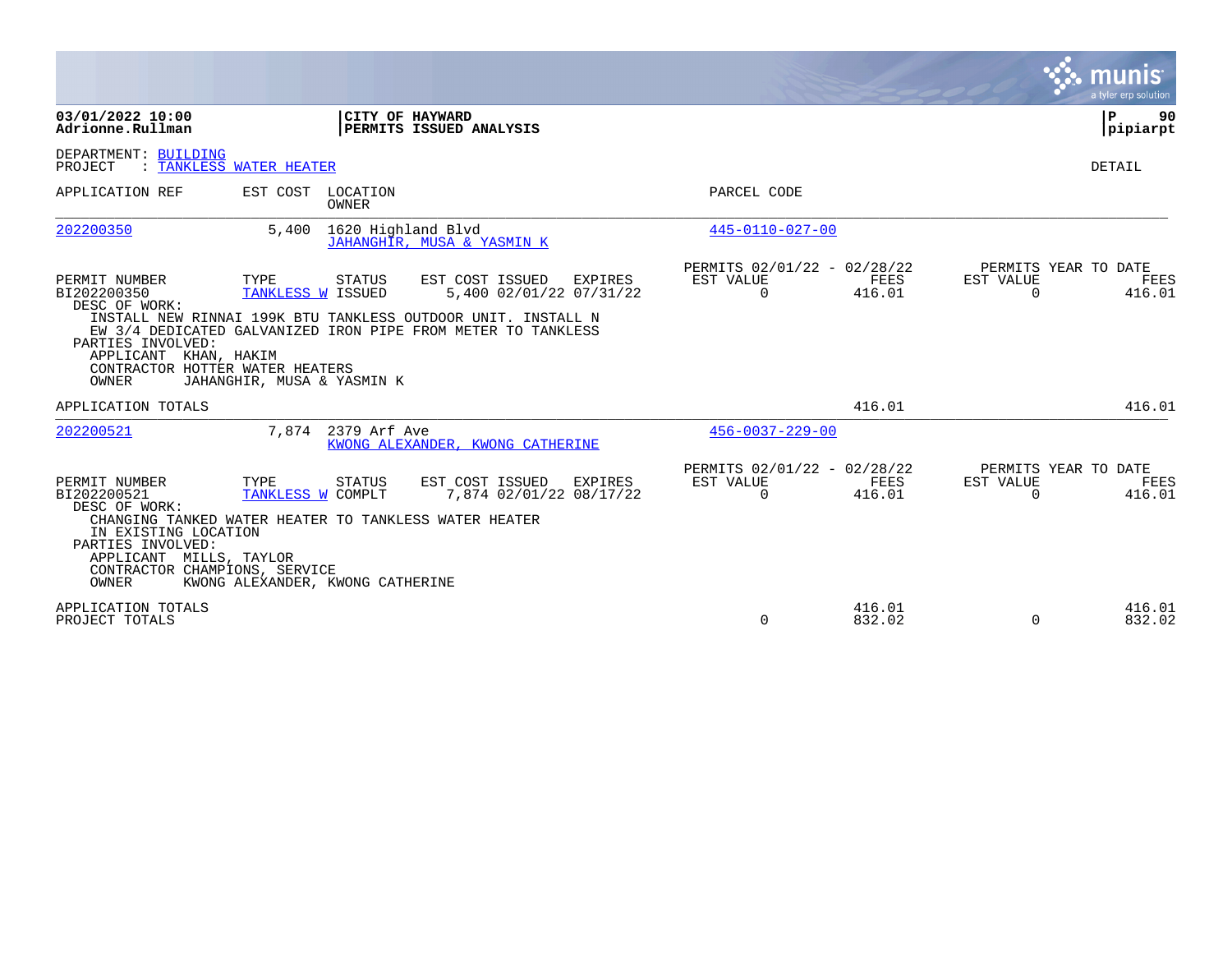|                                                                                                                                                                 |                                                                   |                                   |                                                                                                                                                                                       |                                                      |                       |                                               | munis<br>a tyler erp solution |
|-----------------------------------------------------------------------------------------------------------------------------------------------------------------|-------------------------------------------------------------------|-----------------------------------|---------------------------------------------------------------------------------------------------------------------------------------------------------------------------------------|------------------------------------------------------|-----------------------|-----------------------------------------------|-------------------------------|
| 03/01/2022 10:00<br>Adrionne.Rullman                                                                                                                            |                                                                   |                                   | CITY OF HAYWARD<br>PERMITS ISSUED ANALYSIS                                                                                                                                            |                                                      |                       |                                               | P<br>91<br> pipiarpt          |
| DEPARTMENT: BUILDING<br>PROJECT                                                                                                                                 | : WATER LINE REPAIR/REPLACE                                       |                                   |                                                                                                                                                                                       |                                                      |                       |                                               | DETAIL                        |
| APPLICATION REF                                                                                                                                                 | EST COST LOCATION                                                 | OWNER                             |                                                                                                                                                                                       | PARCEL CODE                                          |                       |                                               |                               |
| 202200763                                                                                                                                                       |                                                                   | 6,017 1842 Highland Blvd          | ALVAREZ, PATRICK B & ONEAL BARBARA L                                                                                                                                                  | $445 - 0100 - 022 - 00$                              |                       |                                               |                               |
| PERMIT NUMBER<br>BI202200763<br>DESC OF WORK:<br>PARTIES INVOLVED:<br>APPLICANT ALBERT NAHMAN PLUMBING & HEATING<br>CONTRACTOR PIPEDREAMS VENTURES INC<br>OWNER | TYPE<br>WATER LINE ISSUED<br>ALVAREZ, PATRICK B & ONEAL BARBARA L | STATUS                            | EST COST ISSUED<br>EXPIRES<br>6,017 02/09/22 08/08/22<br>DIG 24" TRENCH FOR WATER SERVICE FROM METER TO HOUSE. INSTAL<br>1" WATER SERVICE LINE IN COPPER APPROX 50-55'. PROVIDE & INS | PERMITS 02/01/22 - 02/28/22<br>EST VALUE<br>$\Omega$ | FEES<br>326.34        | PERMITS YEAR TO DATE<br>EST VALUE<br>$\Omega$ | FEES<br>326.34                |
| APPLICATION TOTALS                                                                                                                                              |                                                                   |                                   |                                                                                                                                                                                       |                                                      | 326.34                |                                               | 326.34                        |
| 202200833                                                                                                                                                       | 9,888                                                             | 614 Barron Way<br>PRICE, LAURIE J |                                                                                                                                                                                       | $083 - 0251 - 069 - 00$                              |                       |                                               |                               |
| PERMIT NUMBER<br>BI202200833<br>DESC OF WORK:<br>REPIPE WHOLE HOUSE WITH PEX MATERIAL                                                                           | TYPE<br>WATER LINE COMPLT                                         | STATUS                            | EST COST ISSUED<br><b>EXPIRES</b><br>9,888 02/15/22 08/18/22                                                                                                                          | PERMITS 02/01/22 - 02/28/22<br>EST VALUE<br>$\Omega$ | <b>FEES</b><br>326.34 | PERMITS YEAR TO DATE<br>EST VALUE<br>$\Omega$ | FEES<br>326.34                |
| PARTIES INVOLVED:<br>CONTRACTOR GALLEGOS PLUMBING SPECIALIST INC<br><b>OWNER</b>                                                                                | PRICE, LAURIE J                                                   |                                   |                                                                                                                                                                                       |                                                      |                       |                                               |                               |
| APPLICATION TOTALS<br>PROJECT TOTALS                                                                                                                            |                                                                   |                                   |                                                                                                                                                                                       | $\Omega$                                             | 326.34<br>652.68      | $\Omega$                                      | 326.34<br>652.68              |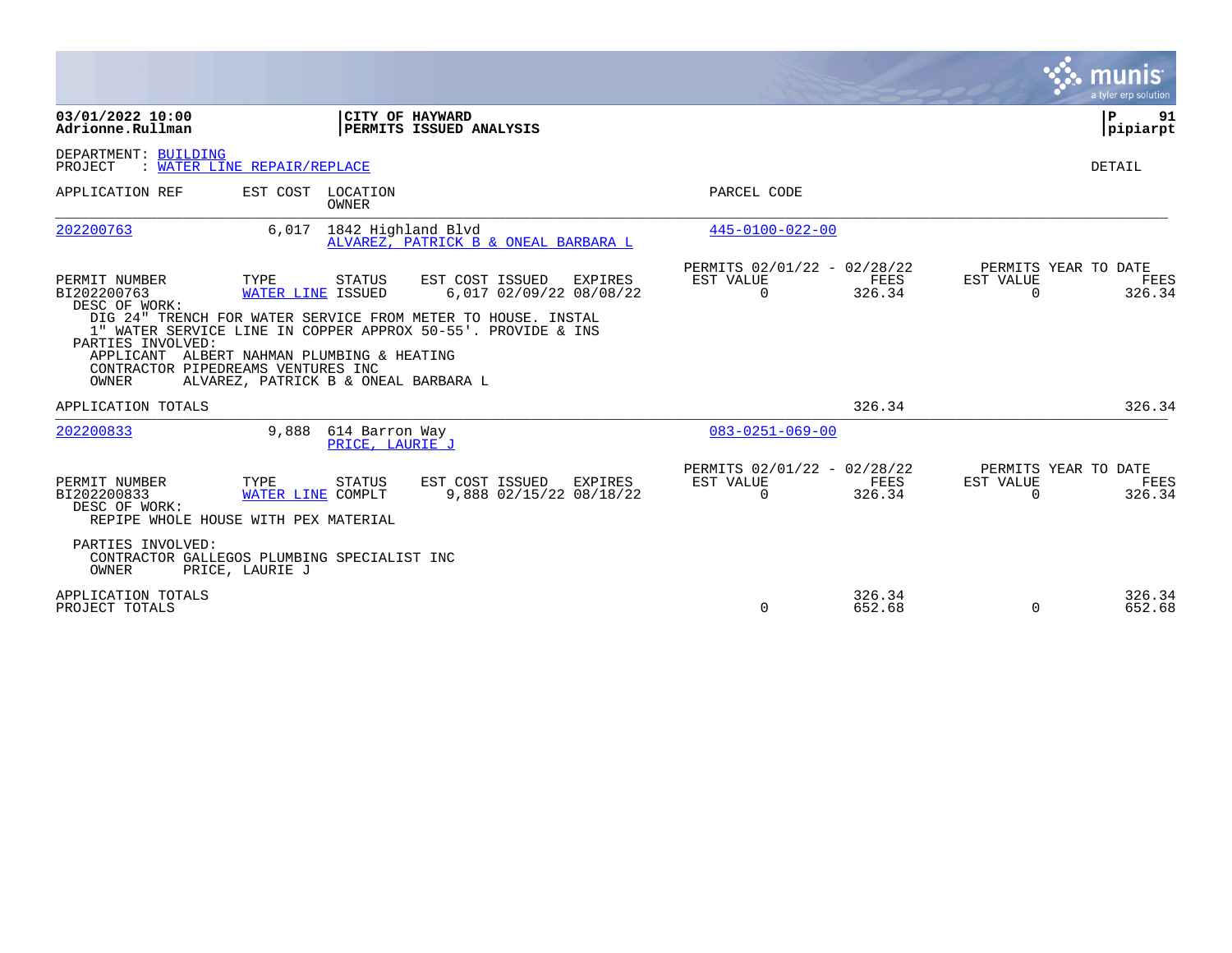|                                                                                                                 |                              |                                        |                                                                                                             |                                                      |                |                       | munis<br>a tyler erp solution          |
|-----------------------------------------------------------------------------------------------------------------|------------------------------|----------------------------------------|-------------------------------------------------------------------------------------------------------------|------------------------------------------------------|----------------|-----------------------|----------------------------------------|
| 03/01/2022 10:00<br>Adrionne.Rullman                                                                            |                              |                                        | CITY OF HAYWARD<br>PERMITS ISSUED ANALYSIS                                                                  |                                                      |                |                       | Þ<br>92<br>pipiarpt                    |
| DEPARTMENT: BUILDING<br>PROJECT                                                                                 | : WATER HEATER PERMIT        |                                        |                                                                                                             |                                                      |                |                       | DETAIL                                 |
| APPLICATION REF                                                                                                 | EST COST                     | LOCATION<br>OWNER                      |                                                                                                             | PARCEL CODE                                          |                |                       |                                        |
| 202105385                                                                                                       | 3,650                        |                                        | 32540 Pulaski Dr 114<br>EDEN HOUSING MANAGEMENT INC.                                                        | $078G - 2771 - 001 - 12$                             |                |                       |                                        |
| PERMIT NUMBER<br>BI202105385<br>DESC OF WORK:<br>remove and replace existing water heater with new              | TYPE<br><b>WATER</b>         | STATUS<br>ISSUED                       | EST COST ISSUED EXPIRES<br>3,650 02/03/22 08/02/22                                                          | PERMITS 02/01/22 - 02/28/22<br>EST VALUE<br>$\Omega$ | FEES<br>236.67 | EST VALUE<br>$\Omega$ | PERMITS YEAR TO DATE<br>FEES<br>236.67 |
| PARTIES INVOLVED:<br>APPLICANT EHRET CO. PLUMBING & HEATING<br>CONTRACTOR EHRET CO. PLUMBING & HEATING<br>OWNER | EDEN HOUSING MANAGEMENT INC. |                                        |                                                                                                             |                                                      |                |                       |                                        |
| APPLICATION TOTALS                                                                                              |                              |                                        |                                                                                                             |                                                      | 236.67         |                       | 236.67                                 |
| 202200354                                                                                                       | 3,237                        | 2724 Ships Rd<br>TEJPAL GREWAL         |                                                                                                             | $456 - 0098 - 119 - 00$                              |                |                       |                                        |
| PERMIT NUMBER<br>BI202200354<br>DESC OF WORK:                                                                   | TYPE<br><b>WATER</b>         | <b>STATUS</b><br>ISSUED                | EST COST ISSUED EXPIRES<br>3,237 02/04/22 08/03/22<br>REPLACE 40 GALLON WATER HEATER SAME LOCATION - GARAGE | PERMITS 02/01/22 - 02/28/22<br>EST VALUE<br>$\Omega$ | FEES<br>236.67 | EST VALUE<br>$\Omega$ | PERMITS YEAR TO DATE<br>FEES<br>236.67 |
| PARTIES INVOLVED:<br>APPLICANT YATES, SHANNON<br>CONTRACTOR AFFORDABLE WATER HEATERS & PLUMBING INC<br>OWNER    | TEJPAL GREWAL                |                                        |                                                                                                             |                                                      |                |                       |                                        |
| APPLICATION TOTALS                                                                                              |                              |                                        |                                                                                                             |                                                      | 236.67         |                       | 236.67                                 |
| 202200505                                                                                                       | 3,659                        | 2047 Everglade St<br>RUIZ, CYRIL M TR  |                                                                                                             | $455 - 0076 - 068 - 00$                              |                |                       |                                        |
| PERMIT NUMBER<br>BI202200505<br>DESC OF WORK:<br>40 gallon water heater change out                              | TYPE<br><b>WATER</b>         | STATUS<br>ISSUED                       | EST COST ISSUED EXPIRES<br>3,659 02/07/22 08/06/22                                                          | PERMITS 02/01/22 - 02/28/22<br>EST VALUE<br>$\Omega$ | FEES<br>236.67 | EST VALUE<br>$\Omega$ | PERMITS YEAR TO DATE<br>FEES<br>236.67 |
| PARTIES INVOLVED:<br>APPLICANT ROSS, ALYSSA<br>CONTRACTOR RESCUE ROOTER<br>OWNER                                | RUIZ, CYRIL M TR             |                                        |                                                                                                             |                                                      |                |                       |                                        |
| APPLICATION TOTALS                                                                                              |                              |                                        |                                                                                                             |                                                      | 236.67         |                       | 236.67                                 |
| 202200506                                                                                                       | 3,381                        | 3204 Contreras Pl<br>ANDERSON, SAUNDRA |                                                                                                             | $081D-1630-016-00$                                   |                |                       |                                        |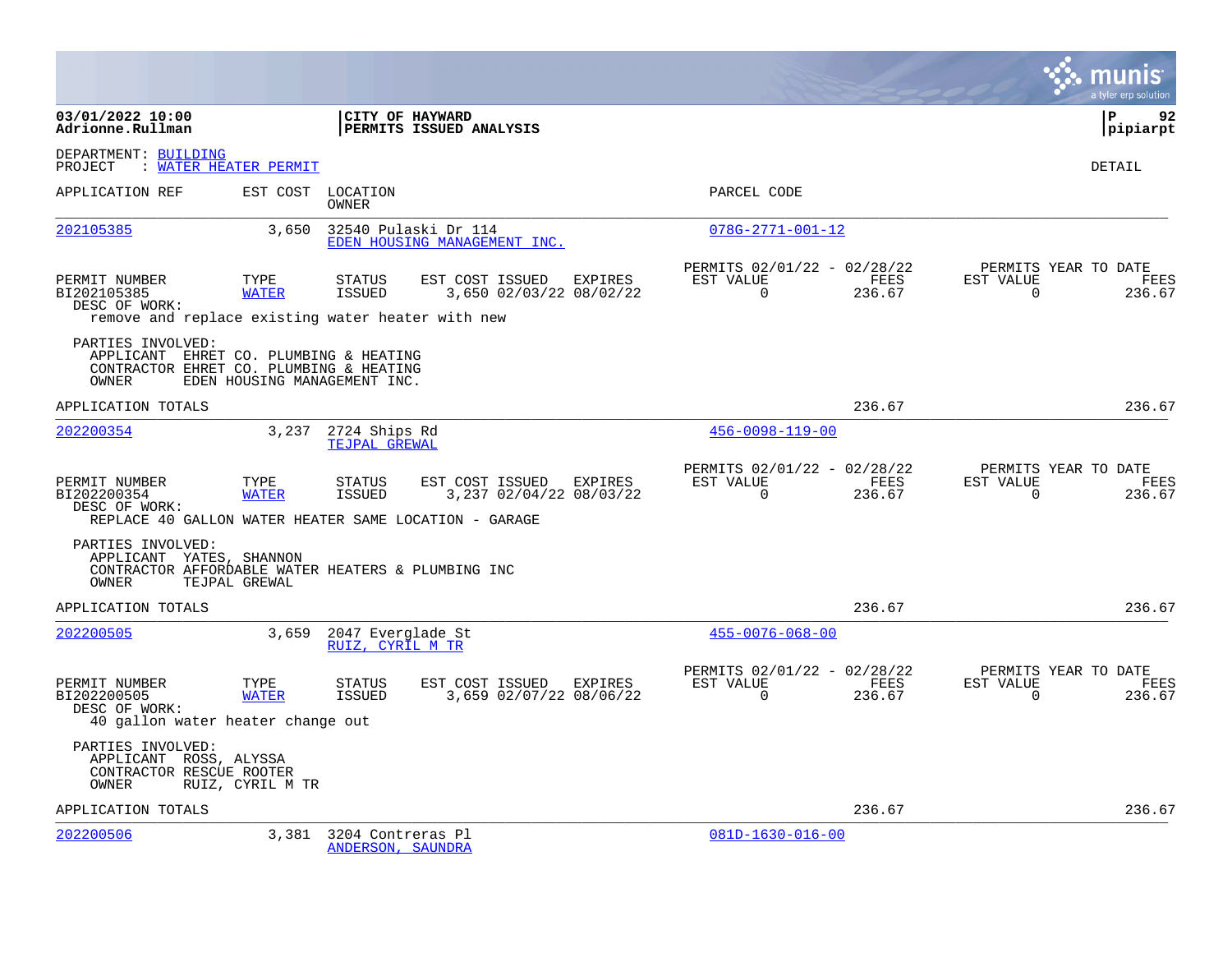|                                                                                                |                                  |                                       |                                            |                                    |                                                         |                |                          | lunis<br>a tyler erp solution          |
|------------------------------------------------------------------------------------------------|----------------------------------|---------------------------------------|--------------------------------------------|------------------------------------|---------------------------------------------------------|----------------|--------------------------|----------------------------------------|
| 03/01/2022 10:00<br>Adrionne.Rullman                                                           |                                  |                                       | CITY OF HAYWARD<br>PERMITS ISSUED ANALYSIS |                                    |                                                         |                |                          | P<br>93<br>pipiarpt                    |
| PERMIT NUMBER                                                                                  | TYPE                             | STATUS                                | EST COST ISSUED                            | <b>EXPIRES</b>                     | PERMITS 02/01/22 - 02/28/22<br>EST VALUE                | FEES           | EST VALUE                | PERMITS YEAR TO DATE<br>FEES           |
| DEPARTMENT: BUILDING<br>PROJECT                                                                | : WATER HEATER PERMIT            |                                       |                                            |                                    |                                                         |                |                          | DETAIL                                 |
| APPLICATION REF                                                                                | EST COST                         | LOCATION                              |                                            |                                    | PARCEL CODE                                             |                |                          |                                        |
| BI202200506<br>DESC OF WORK:<br>40 GALLON WATER HEATER CHANGE OUT                              | <b>WATER</b>                     | OWNER<br>ISSUED                       |                                            | 3,381 02/07/22 08/06/22            | $\mathbf 0$                                             | 236.67         | $\Omega$                 | 236.67                                 |
| PARTIES INVOLVED:<br>APPLICANT ROSS, ALYSSA<br>CONTRACTOR RESCUE ROOTER<br>OWNER               | ANDERSON, SAUNDRA                |                                       |                                            |                                    |                                                         |                |                          |                                        |
| APPLICATION TOTALS                                                                             |                                  |                                       |                                            |                                    |                                                         | 236.67         |                          | 236.67                                 |
| 202200507                                                                                      | 3,581                            | 25244 Belhaven St<br>DESIREE CALDERON |                                            |                                    | $442 - 0055 - 037 - 00$                                 |                |                          |                                        |
| PERMIT NUMBER<br>BI202200507<br>DESC OF WORK:<br>50 Gallon water heater change out             | TYPE<br><b>WATER</b>             | <b>STATUS</b><br><b>ISSUED</b>        | EST COST ISSUED                            | EXPIRES<br>3,581 02/07/22 08/06/22 | PERMITS 02/01/22 - 02/28/22<br>EST VALUE<br>$\mathbf 0$ | FEES<br>236.67 | EST VALUE<br>$\Omega$    | PERMITS YEAR TO DATE<br>FEES<br>236.67 |
| PARTIES INVOLVED:<br>APPLICANT ROSS, ALYSSA<br>CONTRACTOR RESCUE ROOTER<br>OWNER               | DESIREE CALDERON                 |                                       |                                            |                                    |                                                         |                |                          |                                        |
| APPLICATION TOTALS                                                                             |                                  |                                       |                                            |                                    |                                                         | 236.67         |                          | 236.67                                 |
| 202200508                                                                                      | 3,967                            | 23023 Nevada Rd                       | PACHECO, ALFREDO M & PEREZ MARIA           |                                    | $432 - 0048 - 063 - 00$                                 |                |                          |                                        |
| PERMIT NUMBER<br>BI202200508<br>DESC OF WORK:<br>50 gallon water heater change out             | TYPE<br><b>WATER</b>             | STATUS<br><b>ISSUED</b>               | EST COST ISSUED                            | EXPIRES<br>3,967 02/07/22 08/06/22 | PERMITS 02/01/22 - 02/28/22<br>EST VALUE<br>$\Omega$    | FEES<br>236.67 | EST VALUE<br>$\Omega$    | PERMITS YEAR TO DATE<br>FEES<br>236.67 |
| PARTIES INVOLVED:<br>APPLICANT ROSS, ALYSSA<br>CONTRACTOR CONTRA COSTA HEATING AND AC<br>OWNER | PACHECO, ALFREDO M & PEREZ MARIA |                                       |                                            |                                    |                                                         |                |                          |                                        |
| APPLICATION TOTALS                                                                             |                                  |                                       |                                            |                                    |                                                         | 236.67         |                          | 236.67                                 |
| 202200518                                                                                      | 4,600                            | 675 Macabee Way<br>YANG, LEEPIN       |                                            |                                    | 431-0108-099-00                                         |                |                          |                                        |
| PERMIT NUMBER<br>BI202200518<br>DESC OF WORK:                                                  | TYPE<br><b>WATER</b>             | STATUS<br><b>ISSUED</b>               | EST COST ISSUED EXPIRES                    | 4,600 02/03/22 08/02/22            | PERMITS 02/01/22 - 02/28/22<br>EST VALUE<br>$\Omega$    | FEES<br>236.67 | EST VALUE<br>$\mathbf 0$ | PERMITS YEAR TO DATE<br>FEES<br>236.67 |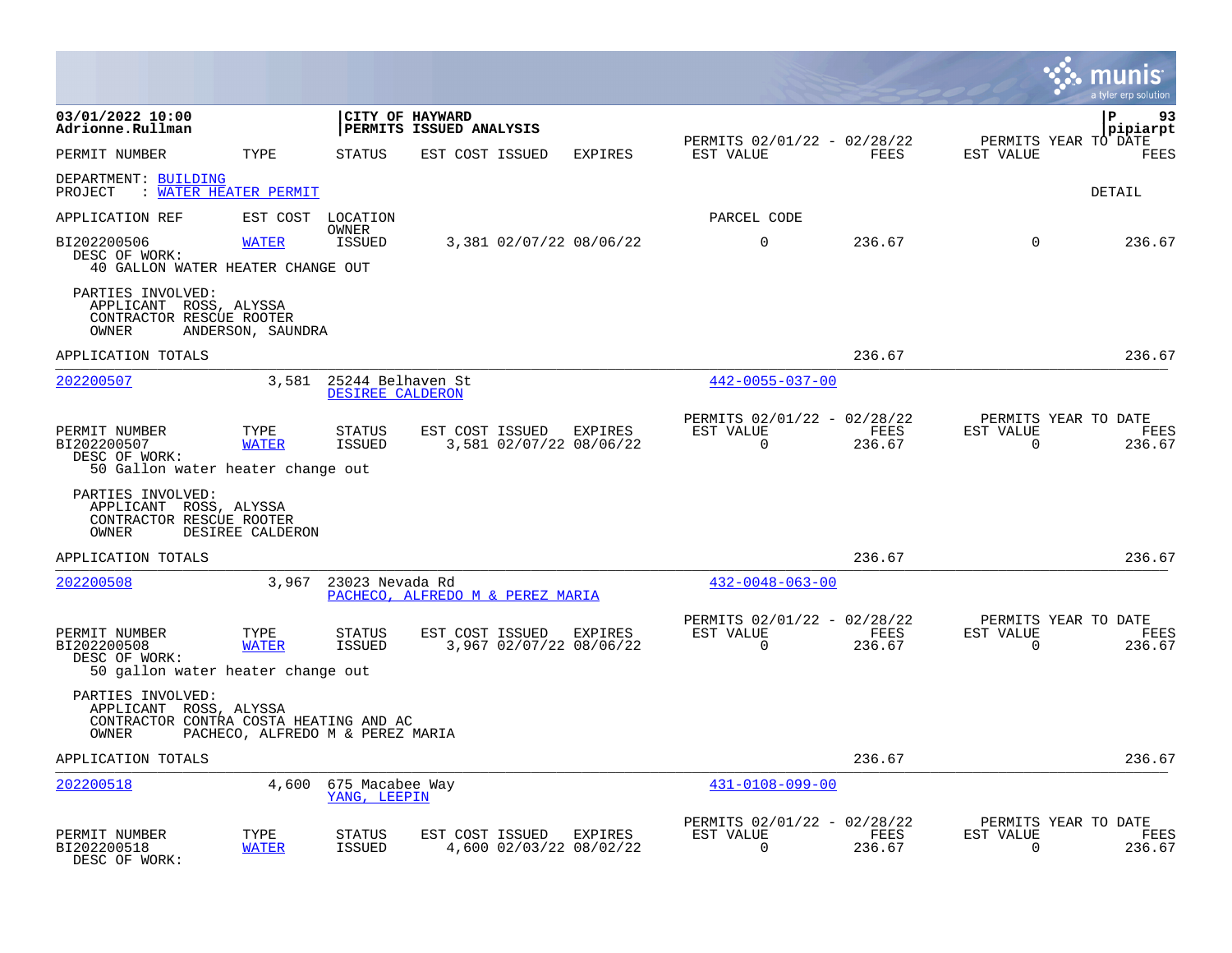|                                                                                                                                   |                      |                                         |                            |                                    |                                                            |                |                             | a tyler erp solution                          |
|-----------------------------------------------------------------------------------------------------------------------------------|----------------------|-----------------------------------------|----------------------------|------------------------------------|------------------------------------------------------------|----------------|-----------------------------|-----------------------------------------------|
| 03/01/2022 10:00<br>Adrionne.Rullman<br>PROVIDED AND INSTALLED 50 GALLON WATER HEATER IN PLACE OF<br>EXISTING IN GARAGE           |                      | CITY OF HAYWARD                         | PERMITS ISSUED ANALYSIS    |                                    |                                                            |                |                             | l P<br>94<br> pipiarpt                        |
| DEPARTMENT: BUILDING<br>PROJECT<br><u>WATER HEATER PERMIT</u>                                                                     |                      |                                         |                            |                                    |                                                            |                |                             | <b>DETAIL</b>                                 |
| APPLICATION REF                                                                                                                   | EST COST             | LOCATION<br>OWNER                       |                            |                                    | PARCEL CODE                                                |                |                             |                                               |
| PARTIES INVOLVED:<br>APPLICANT SAVIOR PLUMBING<br>CONTRACTOR SAVIOR PLUMBING<br>OWNER                                             | YANG, LEEPIN         |                                         |                            |                                    |                                                            |                |                             |                                               |
| APPLICATION TOTALS                                                                                                                |                      |                                         |                            |                                    |                                                            | 236.67         |                             | 236.67                                        |
| 202200601                                                                                                                         | $\Omega$             | 26260 Eldridge Ave<br>RODRIGUEZ, MARILU |                            |                                    | $454 - 0045 - 013 - 00$                                    |                |                             |                                               |
| PERMIT NUMBER<br>BI202200601<br>DESC OF WORK:                                                                                     | TYPE<br><b>WATER</b> | <b>STATUS</b><br>ISSUED                 | EST COST ISSUED            | EXPIRES<br>$0$ 02/01/22 07/31/22   | PERMITS 02/01/22 - 02/28/22<br>EST VALUE<br>$\overline{0}$ | FEES<br>846.84 | EST VALUE<br>$\Omega$       | PERMITS YEAR TO DATE<br><b>FEES</b><br>846.84 |
| CE-21-2504: LEGALIZE GAS STORAGE WATER HEATER<br>CE FEES APPLY PER MT<br>PARTIES INVOLVED:<br>CONTRACTOR OWNER/, BUILDER<br>OWNER | RODRIGUEZ, MARILU    |                                         |                            |                                    |                                                            |                |                             |                                               |
| APPLICATION TOTALS                                                                                                                |                      |                                         |                            |                                    |                                                            | 846.84         |                             | 846.84                                        |
| 202200616                                                                                                                         | 1,500                | 555 Ellery Pl<br>PINEDA, GEORGINA M     |                            |                                    | $078G - 2955 - 015 - 00$                                   |                |                             |                                               |
| PERMIT NUMBER<br>BI202200616<br>DESC OF WORK:<br>REMOVE AND REPLACE 40 GALLON GAS WATER HEATER IN GARAGE                          | TYPE<br><b>WATER</b> | STATUS<br>ISSUED                        | EST COST ISSUED            | EXPIRES<br>1,500 02/04/22 08/03/22 | PERMITS 02/01/22 - 02/28/22<br>EST VALUE<br>$\mathbf 0$    | FEES<br>236.67 | EST VALUE<br>$\mathbf 0$    | PERMITS YEAR TO DATE<br>FEES<br>236.67        |
| PARTIES INVOLVED:<br>APPLICANT PADGETT, LISA<br>CONTRACTOR BARKER HEATING & COOLING<br>OWNER                                      | PINEDA, GEORGINA M   |                                         |                            |                                    |                                                            |                |                             |                                               |
| APPLICATION TOTALS                                                                                                                |                      |                                         |                            |                                    |                                                            | 236.67         |                             | 236.67                                        |
| 202200626                                                                                                                         | 3,425                | CIPRI, TENO                             | 1207 Martin Luther King Dr |                                    | $431 - 0118 - 096 - 00$                                    |                |                             |                                               |
| PERMIT NUMBER<br>BI202200626<br>DESC OF WORK:                                                                                     | TYPE<br><b>WATER</b> | STATUS<br><b>ISSUED</b>                 | EST COST ISSUED            | EXPIRES<br>3,425 02/03/22 08/02/22 | PERMITS 02/01/22 - 02/28/22<br>EST VALUE<br>0              | FEES<br>236.67 | EST VALUE<br>$\overline{0}$ | PERMITS YEAR TO DATE<br>FEES<br>236.67        |
| REPLACE A LIKE FOR LIKE 50 GALLON WATER HEATER<br>PARTIES INVOLVED:<br>APPLICANT ESTRADA, VICTORIA<br>CONTRACTOR LOPEZ, RICARDO   |                      |                                         |                            |                                    |                                                            |                |                             |                                               |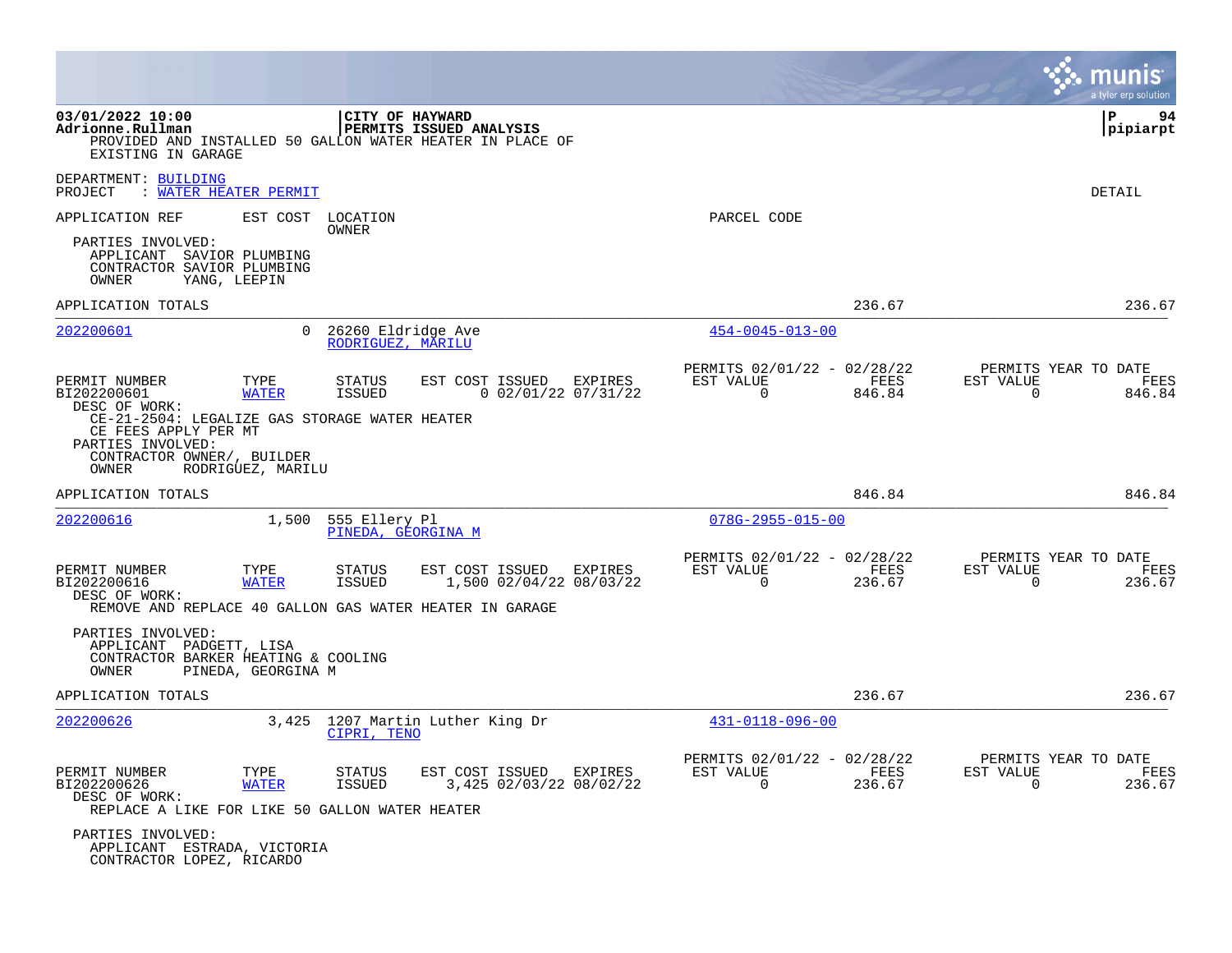|                                                                                                                              |                                                                                  |                                                                              | munis<br>a tyler erp solution                                             |
|------------------------------------------------------------------------------------------------------------------------------|----------------------------------------------------------------------------------|------------------------------------------------------------------------------|---------------------------------------------------------------------------|
| 03/01/2022 10:00<br>Adrionne.Rullman                                                                                         | <b>CITY OF HAYWARD</b><br>PERMITS ISSUED ANALYSIS                                |                                                                              | l P<br>95<br> pipiarpt                                                    |
| DEPARTMENT: BUILDING<br>PROJECT<br><b>WATER HEATER PERMIT</b>                                                                |                                                                                  |                                                                              | DETAIL                                                                    |
| EST COST LOCATION<br>APPLICATION REF                                                                                         | OWNER                                                                            | PARCEL CODE                                                                  |                                                                           |
| OWNER<br>CIPRI, TENO                                                                                                         |                                                                                  |                                                                              |                                                                           |
| APPLICATION TOTALS                                                                                                           |                                                                                  | 236.67                                                                       | 236.67                                                                    |
| 202200627<br>3,585                                                                                                           | 3458 Otter Ct<br>BEUTLER, BRUCE L & HELEN M                                      | $081D - 2088 - 041 - 00$                                                     |                                                                           |
| PERMIT NUMBER<br>TYPE<br>BI202200627<br><b>WATER</b><br>DESC OF WORK:<br>50 GALLON GAS WATER HEATER C/O IN GARAGE            | EST COST ISSUED<br><b>STATUS</b><br>EXPIRES<br>COMPLT<br>3,585 02/04/22 08/24/22 | PERMITS 02/01/22 - 02/28/22<br>EST VALUE<br>FEES<br>$\Omega$<br>236.67       | PERMITS YEAR TO DATE<br>EST VALUE<br><b>FEES</b><br>$\mathbf 0$<br>236.67 |
| PARTIES INVOLVED:<br>APPLICANT MILLS, TAYLOR<br>CONTRACTOR CHAMPIONS, SERVICE<br>BEUTLER, BRUCE L & HELEN M<br>OWNER         |                                                                                  |                                                                              |                                                                           |
| APPLICATION TOTALS                                                                                                           |                                                                                  | 236.67                                                                       | 236.67                                                                    |
| 1,500<br>202200662                                                                                                           | 28465 Coleridge Ave<br>ARANA, RAFAEL & SOFIA TRS                                 | $465 - 0010 - 149 - 00$                                                      |                                                                           |
| TYPE<br>PERMIT NUMBER<br>BI202200662<br><b>WATER</b><br>DESC OF WORK:<br>REMOVE AND REPLACE 50 GALLON WATER HEATER IN GARAGE | EST COST ISSUED<br><b>STATUS</b><br>EXPIRES<br>ISSUED<br>1,500 02/07/22 08/06/22 | PERMITS 02/01/22 - 02/28/22<br>EST VALUE<br>FEES<br>$\overline{0}$<br>236.67 | PERMITS YEAR TO DATE<br>FEES<br>EST VALUE<br>0<br>236.67                  |
| PARTIES INVOLVED:<br>APPLICANT PADGETT, LISA<br>CONTRACTOR BARKER HEATING & COOLING<br>ARANA, RAFAEL & SOFIA TRS<br>OWNER    |                                                                                  |                                                                              |                                                                           |
| APPLICATION TOTALS                                                                                                           |                                                                                  | 236.67                                                                       | 236.67                                                                    |
| 202200724<br>2,500                                                                                                           | 1280 Stanhope Ln 141<br><b>WIJKSTROM, PATRIK</b>                                 | $442 - 0071 - 145 - 00$                                                      |                                                                           |
| PERMIT NUMBER<br>TYPE<br>BI202200724<br><b>WATER</b><br>DESC OF WORK:<br>REPLACE WATER HEATER IN CONDO #141                  | STATUS<br>EST COST ISSUED EXPIRES<br>2,500 02/08/22 08/07/22<br><b>ISSUED</b>    | PERMITS 02/01/22 - 02/28/22<br>EST VALUE<br>FEES<br>$\Omega$<br>236.67       | PERMITS YEAR TO DATE<br>FEES<br>EST VALUE<br>236.67<br>$\Omega$           |
| PARTIES INVOLVED:<br>APPLICANT WIJKSTROM, PATRIK<br>CONTRACTOR OWNER/, BUILDER<br>WIJKSTROM, PATRIK<br>OWNER                 |                                                                                  |                                                                              |                                                                           |
| APPLICATION TOTALS                                                                                                           |                                                                                  | 236.67                                                                       | 236.67                                                                    |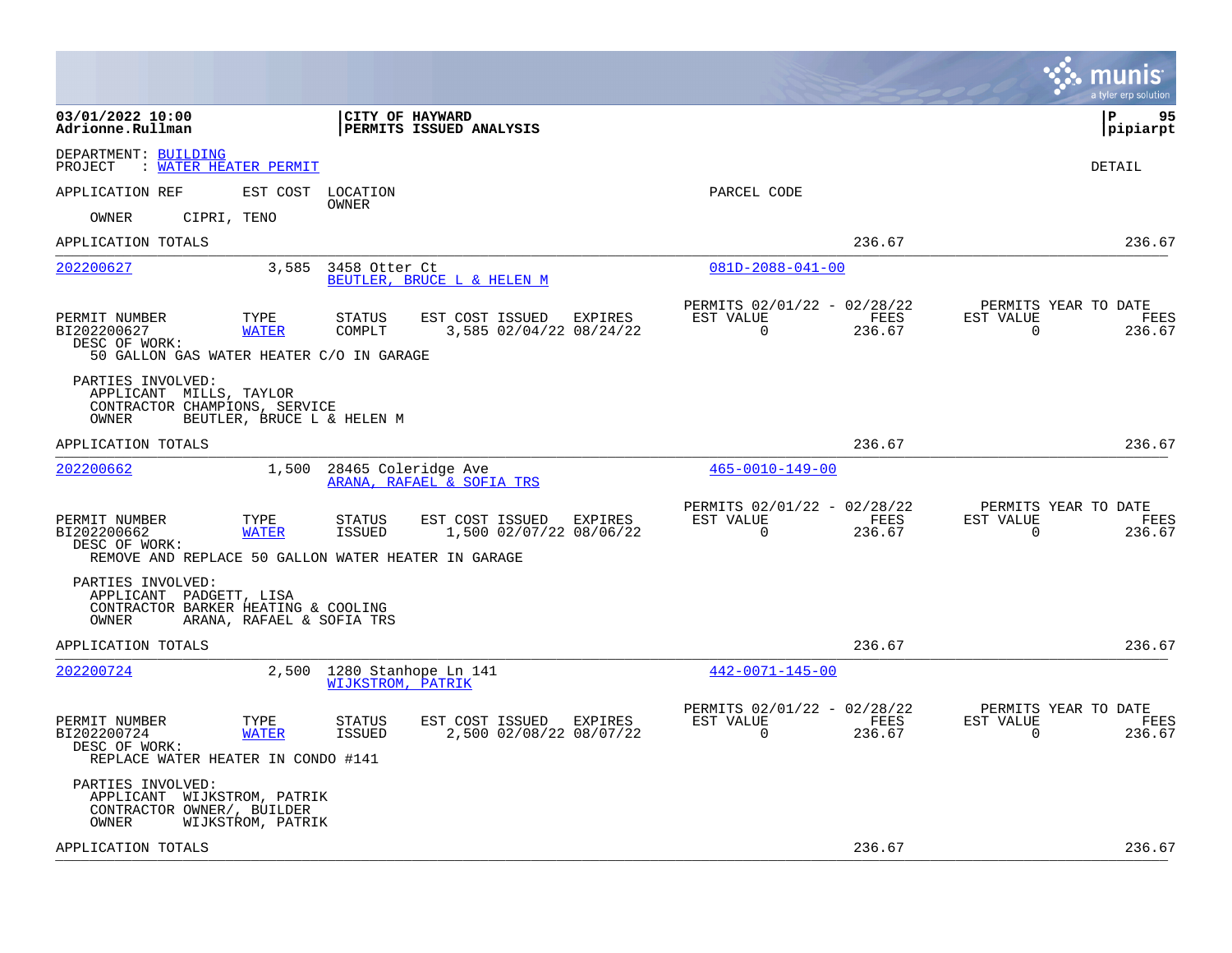|                                                                                                              |                             |                               |                                                                                                     |                |                                                      |                |                       | a tyler erp solution                   |
|--------------------------------------------------------------------------------------------------------------|-----------------------------|-------------------------------|-----------------------------------------------------------------------------------------------------|----------------|------------------------------------------------------|----------------|-----------------------|----------------------------------------|
| 03/01/2022 10:00<br>Adrionne.Rullman<br>202200802                                                            | 1,628                       | 22737 Atherton St             | CITY OF HAYWARD<br>PERMITS ISSUED ANALYSIS<br>SUKARSO, KATRIN & TARUNA                              |                | $428 - 0077 - 009 - 00$                              |                |                       | l P<br>96<br> pipiarpt                 |
| PERMIT NUMBER                                                                                                | TYPE                        | STATUS                        | EST COST ISSUED                                                                                     | <b>EXPIRES</b> | PERMITS 02/01/22 - 02/28/22<br>EST VALUE             | FEES           | EST VALUE             | PERMITS YEAR TO DATE<br>FEES           |
| DEPARTMENT: BUILDING<br>PROJECT : WATER HEATER PERMIT                                                        |                             |                               |                                                                                                     |                |                                                      |                |                       | DETAIL                                 |
| APPLICATION REF                                                                                              |                             | EST COST LOCATION             |                                                                                                     |                | PARCEL CODE                                          |                |                       |                                        |
| BI202200802<br>DESC OF WORK:                                                                                 | <b>WATER</b>                | <b>OWNER</b><br><b>ISSUED</b> | 1,628 02/14/22 08/13/22<br>INSTALL 50 GALLON WATER HEATER, LIKE FOR LIKE IN GARAGE                  |                | $\mathbf 0$                                          | 236.67         | $\Omega$              | 236.67                                 |
| PARTIES INVOLVED:<br>APPLICANT HARRIS WATER HEATERS INC<br>CONTRACTOR HARRIS WATER HEATERS INC<br>OWNER      | SUKARSO, KATRIN & TARUNA    |                               |                                                                                                     |                |                                                      |                |                       |                                        |
| APPLICATION TOTALS                                                                                           |                             |                               |                                                                                                     |                |                                                      | 236.67         |                       | 236.67                                 |
| 202200803                                                                                                    | 4,600                       | 27892 Dolphin Ln              | OJEDA, PAUL & ROSALEE                                                                               |                | $455 - 0080 - 051 - 00$                              |                |                       |                                        |
| PERMIT NUMBER<br>BI202200803<br>DESC OF WORK:<br>40 GALLON WATER HEATER INSTALL                              | TYPE<br><b>WATER</b>        | STATUS<br>ISSUED              | EST COST ISSUED EXPIRES<br>4,600 02/14/22 08/22/22                                                  |                | PERMITS 02/01/22 - 02/28/22<br>EST VALUE<br>$\Omega$ | FEES<br>236.67 | EST VALUE<br>$\Omega$ | PERMITS YEAR TO DATE<br>FEES<br>236.67 |
| PARTIES INVOLVED:<br>APPLICANT ROSSI, ALYSSA<br>CONTRACTOR BEN FRANKLIN PLUMBING<br>OWNER                    | OJEDA, PAUL & ROSALEE       |                               |                                                                                                     |                |                                                      |                |                       |                                        |
| APPLICATION TOTALS                                                                                           |                             |                               |                                                                                                     |                |                                                      | 236.67         |                       | 236.67                                 |
| 202200805                                                                                                    |                             | 2,840 23975 2nd St            | KAPELLAS, MARC S & TERESA L                                                                         |                | $445 - 0020 - 040 - 00$                              |                |                       |                                        |
| PERMIT NUMBER<br>BI202200805<br>DESC OF WORK:                                                                | TYPE<br><b>WATER</b>        | <b>STATUS</b><br>ISSUED       | EST COST ISSUED<br>2,840 02/14/22 08/13/22<br>Replace 40 gallon water heater same location - garage | EXPIRES        | PERMITS 02/01/22 - 02/28/22<br>EST VALUE<br>$\Omega$ | FEES<br>236.67 | EST VALUE<br>0        | PERMITS YEAR TO DATE<br>FEES<br>236.67 |
| PARTIES INVOLVED:<br>APPLICANT YATES, SHANNON<br>CONTRACTOR AFFORDABLE WATER HEATERS & PLUMBING INC<br>OWNER | KAPELLAS, MARC S & TERESA L |                               |                                                                                                     |                |                                                      |                |                       |                                        |
| APPLICATION TOTALS                                                                                           |                             |                               |                                                                                                     |                |                                                      | 236.67         |                       | 236.67                                 |
| 202200934                                                                                                    | 829                         |                               | 3848 Aqua Vista Ct<br>ROCHON, LLOYD J 3RD & AMY K                                                   |                | $085A - 6425 - 036 - 00$                             |                |                       |                                        |
|                                                                                                              |                             |                               |                                                                                                     |                | PERMITS 02/01/22 - 02/28/22                          |                |                       | PERMITS YEAR TO DATE                   |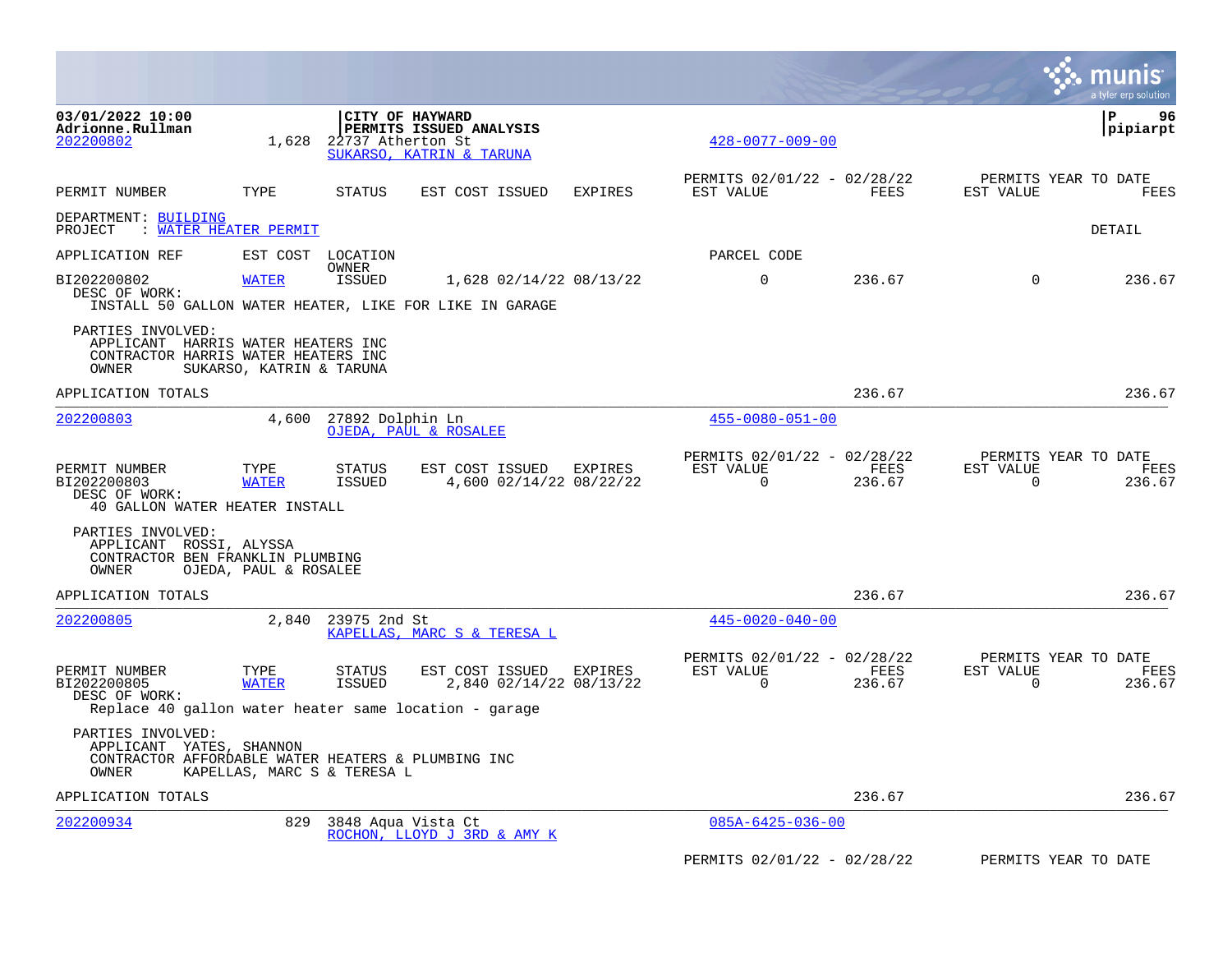|                                                                                                              |                         |                                |                                                                                                        |         |                                                         |                |                          | a tyler erp solution                   |
|--------------------------------------------------------------------------------------------------------------|-------------------------|--------------------------------|--------------------------------------------------------------------------------------------------------|---------|---------------------------------------------------------|----------------|--------------------------|----------------------------------------|
| 03/01/2022 10:00<br>Adrionne.Rullman<br>PERMIT NUMBER                                                        | TYPE                    | STATUS                         | CITY OF HAYWARD<br>PERMITS ISSUED ANALYSIS<br>EST COST ISSUED                                          | EXPIRES | EST VALUE                                               | FEES           | EST VALUE                | 97<br>P<br>pipiarpt<br><b>FEES</b>     |
| DEPARTMENT: BUILDING<br>PROJECT : WATER HEATER PERMIT                                                        |                         |                                |                                                                                                        |         |                                                         |                |                          | <b>DETAIL</b>                          |
| APPLICATION REF                                                                                              |                         | EST COST LOCATION              |                                                                                                        |         | PARCEL CODE                                             |                |                          |                                        |
| BI202200934<br>DESC OF WORK:<br>install 50 gallon water heater like for like in garage                       | <b>WATER</b>            | OWNER<br>ISSUED                | 829 02/18/22 08/17/22                                                                                  |         | $\mathbf 0$                                             | 236.67         | $\Omega$                 | 236.67                                 |
| PARTIES INVOLVED:<br>APPLICANT HARRIS WATER HEATERS INC<br>CONTRACTOR HARRIS WATER HEATERS INC<br>OWNER      |                         | ROCHON, LLOYD J 3RD & AMY K    |                                                                                                        |         |                                                         |                |                          |                                        |
| APPLICATION TOTALS                                                                                           |                         |                                |                                                                                                        |         |                                                         | 236.67         |                          | 236.67                                 |
| 202200936                                                                                                    |                         |                                | 2,236 27616 Gainesville Ave<br>CABANBAN FAMILY TRUST                                                   |         | $455 - 0052 - 097 - 00$                                 |                |                          |                                        |
| PERMIT NUMBER<br>BI202200936<br>DESC OF WORK:<br>repalce 40 gallon water heater same location in garage      | TYPE<br><b>WATER</b>    | <b>STATUS</b><br><b>ISSUED</b> | EST COST ISSUED EXPIRES<br>2,236 02/18/22 08/17/22                                                     |         | PERMITS 02/01/22 - 02/28/22<br>EST VALUE<br>$\mathbf 0$ | FEES<br>236.67 | EST VALUE<br>$\mathbf 0$ | PERMITS YEAR TO DATE<br>FEES<br>236.67 |
| PARTIES INVOLVED:<br>APPLICANT YATES, SHANNON<br>CONTRACTOR AFFORDABLE WATER HEATERS & PLUMBING INC<br>OWNER | CABANBAN FAMILY TRUST   |                                |                                                                                                        |         |                                                         |                |                          |                                        |
| APPLICATION TOTALS                                                                                           |                         |                                |                                                                                                        |         |                                                         | 236.67         |                          | 236.67                                 |
| 202200938                                                                                                    |                         | 2,897 24611 2nd St             | CABEZAS, PETER & SHERIE                                                                                |         | $445 - 0060 - 014 - 00$                                 |                |                          |                                        |
| PERMIT NUMBER<br>BI202200938<br>DESC OF WORK:                                                                | TYPE<br><b>WATER</b>    | STATUS<br><b>ISSUED</b>        | EST COST ISSUED<br>2,897 02/22/22 08/21/22<br>INSTALL 40 GALLON WATER HEATER, LIKE FOR LIKE, IN GARAGE | EXPIRES | PERMITS 02/01/22 - 02/28/22<br>EST VALUE<br>$\Omega$    | FEES<br>236.67 | EST VALUE<br>$\Omega$    | PERMITS YEAR TO DATE<br>FEES<br>236.67 |
| PARTIES INVOLVED:<br>APPLICANT HARRIS WATER HEATERS INC<br>CONTRACTOR HARRIS WATER HEATERS INC<br>OWNER      | CABEZAS, PETER & SHERIE |                                |                                                                                                        |         |                                                         |                |                          |                                        |
| APPLICATION TOTALS                                                                                           |                         |                                |                                                                                                        |         |                                                         | 236.67         |                          | 236.67                                 |
| 202200941                                                                                                    |                         | 2,626 27748 Coronado St        | LAL, SARUJ & URMILA                                                                                    |         | $455 - 0076 - 024 - 00$                                 |                |                          |                                        |
| PERMIT NUMBER<br>BI202200941<br>DESC OF WORK:<br>REPLACING EXISTING 40 GALLON WATER HEATER                   | TYPE<br><b>WATER</b>    | <b>STATUS</b><br><b>ISSUED</b> | EST COST ISSUED EXPIRES<br>2,626 02/22/22 08/21/22                                                     |         | PERMITS 02/01/22 - 02/28/22<br>EST VALUE<br>$\Omega$    | FEES<br>236.67 | EST VALUE<br>$\mathbf 0$ | PERMITS YEAR TO DATE<br>FEES<br>236.67 |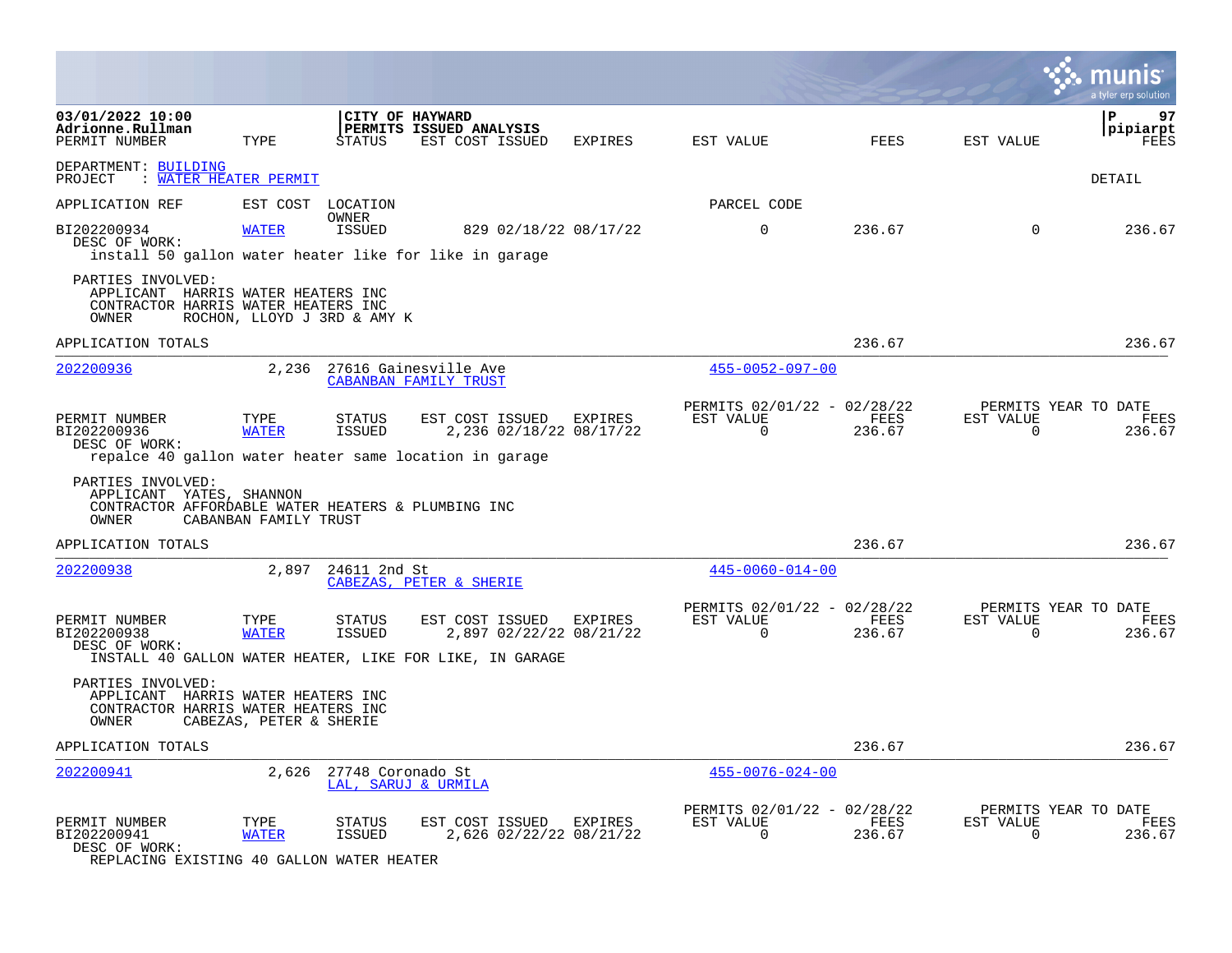|                                                                                                                               |                                                                                                                                                        |                                                                        | a tyler erp solution                                               |
|-------------------------------------------------------------------------------------------------------------------------------|--------------------------------------------------------------------------------------------------------------------------------------------------------|------------------------------------------------------------------------|--------------------------------------------------------------------|
| 03/01/2022 10:00<br>Adrionne.Rullman                                                                                          | CITY OF HAYWARD<br>PERMITS ISSUED ANALYSIS                                                                                                             |                                                                        | P<br>98<br> pipiarpt                                               |
| DEPARTMENT: BUILDING<br>: WATER HEATER PERMIT<br>PROJECT                                                                      |                                                                                                                                                        |                                                                        | DETAIL                                                             |
| APPLICATION REF<br>EST COST                                                                                                   | LOCATION<br>OWNER                                                                                                                                      | PARCEL CODE                                                            |                                                                    |
| PARTIES INVOLVED:<br>APPLICANT WILLIAMS, JERRY<br>CONTRACTOR SUPERIOR MECHANICAL SERVICES INC<br>OWNER<br>LAL, SARUJ & URMILA |                                                                                                                                                        |                                                                        |                                                                    |
| APPLICATION TOTALS                                                                                                            |                                                                                                                                                        | 236.67                                                                 | 236.67                                                             |
| 202200945<br>2,774                                                                                                            | 65 Amador Village Cir 36<br>SOBRATO, INTEREST II                                                                                                       | $431 - 0064 - 124 - 00$                                                |                                                                    |
| PERMIT NUMBER<br>TYPE<br>BI202200945<br><b>WATER</b><br>DESC OF WORK:                                                         | <b>STATUS</b><br>EST COST ISSUED<br>EXPIRES<br>ISSUED<br>2,774 02/25/22 08/24/22<br>R&R 40 GALLON WATER HEATER BLDG 64 UNIT 36 IN SAME LOCATION        | PERMITS 02/01/22 - 02/28/22<br>EST VALUE<br>FEES<br>$\Omega$<br>236.67 | PERMITS YEAR TO DATE<br>EST VALUE<br>FEES<br>$\Omega$<br>236.67    |
| PARTIES INVOLVED:<br>APPLICANT BENAVIDES, BROOKE<br>CONTRACTOR AMERICAN WATER HEATER SERVICE<br>SOBRATO, INTEREST II<br>OWNER |                                                                                                                                                        |                                                                        |                                                                    |
| APPLICATION TOTALS                                                                                                            |                                                                                                                                                        | 236.67                                                                 | 236.67                                                             |
| 202200947<br>2,850                                                                                                            | 55 Amador Village Cir 17<br>SOBRATO, INTEREST II                                                                                                       | $431 - 0064 - 102 - 00$                                                |                                                                    |
| PERMIT NUMBER<br>TYPE<br>BI202200947<br><b>WATER</b><br>DESC OF WORK:                                                         | <b>STATUS</b><br>EST COST ISSUED<br>EXPIRES<br>2,850 02/25/22 08/24/22<br><b>ISSUED</b><br>R&R 40 GALLON WATER HEATER BLDG 55 UNIT 17 IN SAME LOCATION | PERMITS 02/01/22 - 02/28/22<br>EST VALUE<br>FEES<br>$\Omega$<br>236.67 | PERMITS YEAR TO DATE<br>EST VALUE<br>FEES<br>$\Omega$<br>236.67    |
| PARTIES INVOLVED:<br>APPLICANT BENAVIDES, BROOKE<br>CONTRACTOR AMERICAN WATER HEATER SERVICE<br>OWNER<br>SOBRATO, INTEREST II |                                                                                                                                                        |                                                                        |                                                                    |
| APPLICATION TOTALS                                                                                                            |                                                                                                                                                        | 236.67                                                                 | 236.67                                                             |
| 202200948<br>1,786                                                                                                            | 77 Crossing Ct<br>TALIB HASSIB & SAHAR                                                                                                                 | $443 - 0050 - 123 - 00$                                                |                                                                    |
| PERMIT NUMBER<br>TYPE<br>BI202200948<br><b>WATER</b><br>DESC OF WORK:                                                         | EST COST ISSUED<br>EXPIRES<br>STATUS<br><b>ISSUED</b><br>1,786 02/24/22 08/23/22<br>INSTALL NEW 40 GALLON TANK INSIDE CLOSET, SAME LOCATION            | PERMITS 02/01/22 - 02/28/22<br>EST VALUE<br>FEES<br>0<br>236.67        | PERMITS YEAR TO DATE<br>EST VALUE<br>FEES<br>$\mathbf 0$<br>236.67 |
| PARTIES INVOLVED:<br>APPLICANT KHAN, HAKIM<br>CONTRACTOR HOTTER WATER HEATERS                                                 |                                                                                                                                                        |                                                                        |                                                                    |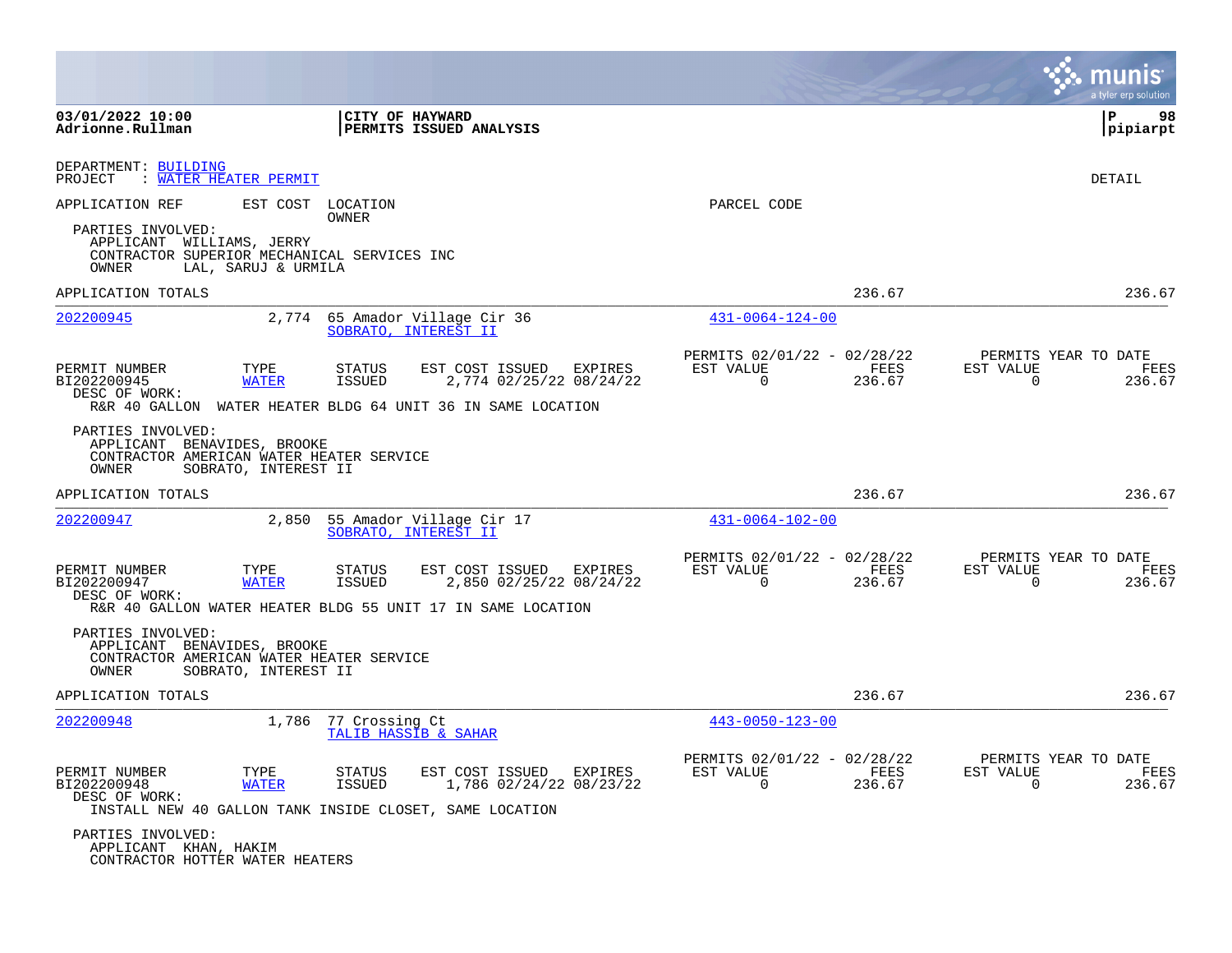|                                                                                                                                                                    |                                       |                                                    |         |                                                            |                |                          | munis<br>a tyler erp solution                 |
|--------------------------------------------------------------------------------------------------------------------------------------------------------------------|---------------------------------------|----------------------------------------------------|---------|------------------------------------------------------------|----------------|--------------------------|-----------------------------------------------|
| 03/01/2022 10:00<br>Adrionne.Rullman                                                                                                                               | <b>CITY OF HAYWARD</b>                | <b>PERMITS ISSUED ANALYSIS</b>                     |         |                                                            |                |                          | l P<br>99<br> pipiarpt                        |
| DEPARTMENT: BUILDING<br><b>WATER HEATER PERMIT</b><br>PROJECT                                                                                                      |                                       |                                                    |         |                                                            |                |                          | <b>DETAIL</b>                                 |
| APPLICATION REF<br>EST COST LOCATION                                                                                                                               | OWNER                                 |                                                    |         | PARCEL CODE                                                |                |                          |                                               |
| TALIB HASSIB & SAHAR<br>OWNER                                                                                                                                      |                                       |                                                    |         |                                                            |                |                          |                                               |
| APPLICATION TOTALS                                                                                                                                                 |                                       |                                                    |         |                                                            | 236.67         |                          | 236.67                                        |
| 202200950<br>2,438                                                                                                                                                 | SMITH, ARNETTE                        | 246 Saint Andrews St                               |         | $078G - 2697 - 009 - 00$                                   |                |                          |                                               |
| TYPE<br>PERMIT NUMBER<br>BI202200950<br><b>WATER</b><br>DESC OF WORK:<br>INSTALL 40 GALLON WATER HEATER, LIKE FOR LIKE IN GARAGE                                   | <b>STATUS</b><br>ISSUED               | EST COST ISSUED<br>2,438 02/24/22 08/23/22         | EXPIRES | PERMITS 02/01/22 - 02/28/22<br>EST VALUE<br>$\Omega$       | FEES<br>236.67 | EST VALUE<br>$\Omega$    | PERMITS YEAR TO DATE<br><b>FEES</b><br>236.67 |
| PARTIES INVOLVED:<br>APPLICANT HARRIS WATER HEATERS INC<br>CONTRACTOR HARRIS WATER HEATERS INC<br>OWNER<br>SMITH, ARNETTE                                          |                                       |                                                    |         |                                                            |                |                          |                                               |
| APPLICATION TOTALS                                                                                                                                                 |                                       |                                                    |         |                                                            | 236.67         |                          | 236.67                                        |
| 202201007<br>2,016                                                                                                                                                 | 2487 Columbine Dr                     | FINCH, ALONZO JR & ALMA C                          |         | $456 - 0046 - 028 - 00$                                    |                |                          |                                               |
| PERMIT NUMBER<br>TYPE<br>BI202201007<br><b>WATER</b><br>DESC OF WORK:<br>replace 50 gallon water heater in garage                                                  | STATUS<br>ISSUED                      | EST COST ISSUED EXPIRES<br>2,016 02/24/22 08/23/22 |         | PERMITS 02/01/22 - 02/28/22<br>EST VALUE<br>$\overline{0}$ | FEES<br>236.67 | EST VALUE<br>$\mathbf 0$ | PERMITS YEAR TO DATE<br>FEES<br>236.67        |
| PARTIES INVOLVED:<br>APPLICANT AFFORDABLE WATER HEATERS & PLUMBING INC<br>CONTRACTOR AFFORDABLE WATER HEATERS & PLUMBING INC<br>OWNER<br>FINCH, ALONZO JR & ALMA C |                                       |                                                    |         |                                                            |                |                          |                                               |
| APPLICATION TOTALS                                                                                                                                                 |                                       |                                                    |         |                                                            | 236.67         |                          | 236.67                                        |
| 202201008<br>2,896                                                                                                                                                 | 27767 Del Norte Ct<br>CHEUNG, JEANNIE |                                                    |         | $456 - 0037 - 105 - 00$                                    |                |                          |                                               |
| PERMIT NUMBER<br>TYPE<br>BI202201008<br><b>WATER</b><br>DESC OF WORK:<br>replace 40 gallon water heater in closet                                                  | STATUS<br>ISSUED                      | EST COST ISSUED<br>2,896 02/24/22 08/23/22         | EXPIRES | PERMITS 02/01/22 - 02/28/22<br>EST VALUE<br>$\Omega$       | FEES<br>236.67 | EST VALUE<br>$\Omega$    | PERMITS YEAR TO DATE<br>FEES<br>236.67        |
| PARTIES INVOLVED:<br>APPLICANT AFFORDABLE WATER HEATERS & PLUMBING INC<br>CONTRACTOR AFFORDABLE WATER HEATERS & PLUMBING INC<br>CHEUNG, JEANNIE<br>OWNER           |                                       |                                                    |         |                                                            |                |                          |                                               |
| APPLICATION TOTALS                                                                                                                                                 |                                       |                                                    |         |                                                            | 236.67         |                          | 236.67                                        |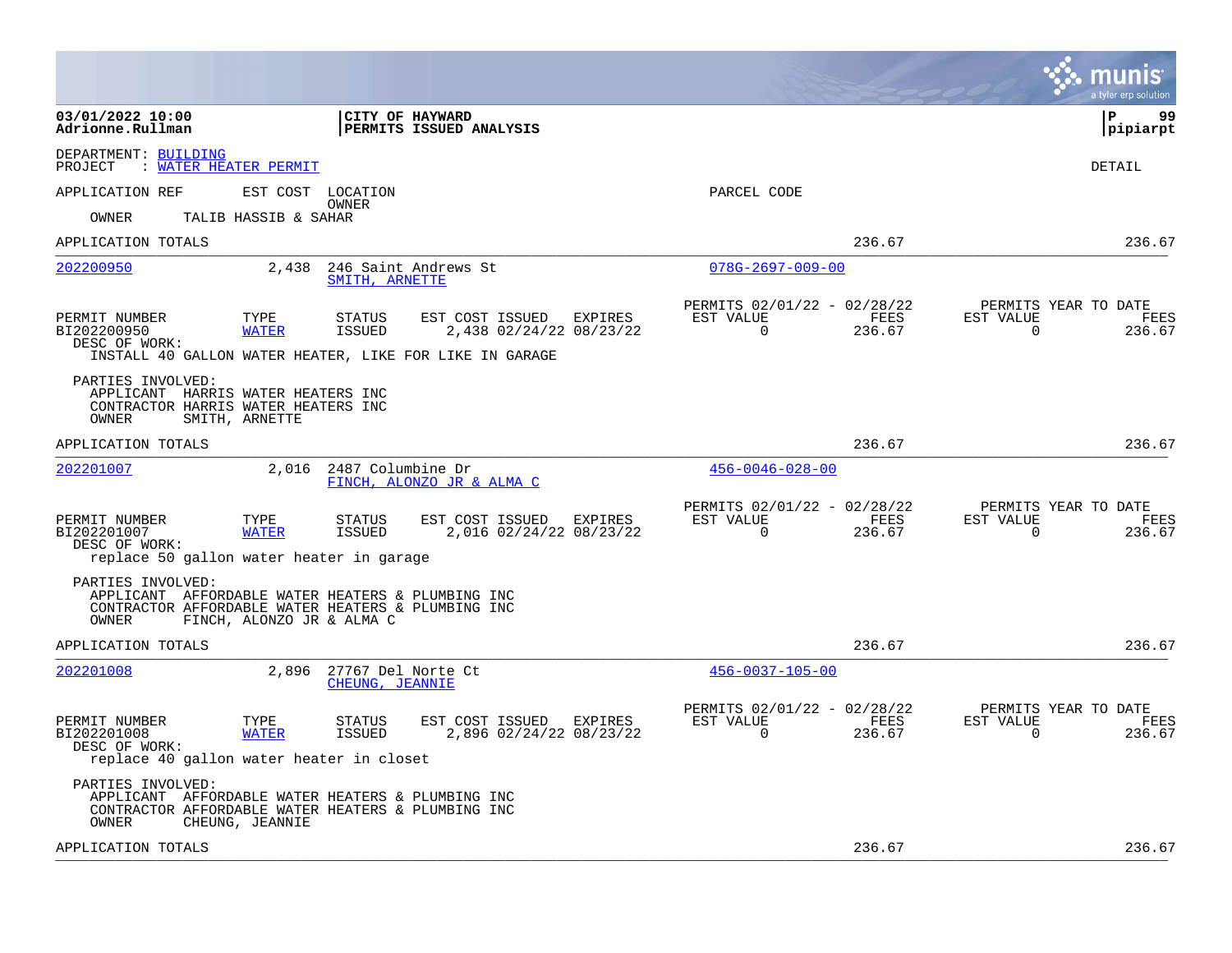|                                                                                                                                       |                       |                                                    |                                            |         |                                                         |                |                       | a tyler erp solution                   |
|---------------------------------------------------------------------------------------------------------------------------------------|-----------------------|----------------------------------------------------|--------------------------------------------|---------|---------------------------------------------------------|----------------|-----------------------|----------------------------------------|
| 03/01/2022 10:00<br>Adrionne.Rullman<br>202201009                                                                                     | 2,116                 | CITY OF HAYWARD<br>2570 Freeport Ct<br>ZHAO, EDWIN | PERMITS ISSUED ANALYSIS                    |         | $456 - 0100 - 035 - 00$                                 |                |                       | l P<br>100<br> pipiarpt                |
| PERMIT NUMBER                                                                                                                         | TYPE                  | STATUS                                             | EST COST ISSUED                            | EXPIRES | PERMITS 02/01/22 - 02/28/22<br>EST VALUE                | FEES           | EST VALUE             | PERMITS YEAR TO DATE<br><b>FEES</b>    |
| DEPARTMENT: BUILDING<br>PROJECT                                                                                                       | : WATER HEATER PERMIT |                                                    |                                            |         |                                                         |                |                       | DETAIL                                 |
| APPLICATION REF                                                                                                                       |                       | EST COST LOCATION                                  |                                            |         | PARCEL CODE                                             |                |                       |                                        |
| BI202201009<br>DESC OF WORK:<br>replace 50 gallon water heater in garage                                                              | <b>WATER</b>          | OWNER<br>ISSUED                                    | 2,116 02/24/22 08/23/22                    |         | $\Omega$                                                | 236.67         | $\Omega$              | 236.67                                 |
| PARTIES INVOLVED:<br>APPLICANT AFFORDABLE WATER HEATERS & PLUMBING INC<br>CONTRACTOR AFFORDABLE WATER HEATERS & PLUMBING INC<br>OWNER | ZHAO, EDWIN           |                                                    |                                            |         |                                                         |                |                       |                                        |
| APPLICATION TOTALS                                                                                                                    |                       |                                                    |                                            |         |                                                         | 236.67         |                       | 236.67                                 |
| 202201010                                                                                                                             | 1,800                 | 375 Hurley Dr<br>MCADOO, AILEEN L TR               |                                            |         | $452 - 0064 - 052 - 00$                                 |                |                       |                                        |
| PERMIT NUMBER<br>BI202201010<br>DESC OF WORK:<br>replace 40 gallon water heater in garage                                             | TYPE<br><b>WATER</b>  | <b>STATUS</b><br><b>ISSUED</b>                     | EST COST ISSUED<br>1,800 02/24/22 08/23/22 | EXPIRES | PERMITS 02/01/22 - 02/28/22<br>EST VALUE<br>$\mathbf 0$ | FEES<br>236.67 | EST VALUE<br>$\Omega$ | PERMITS YEAR TO DATE<br>FEES<br>236.67 |
| PARTIES INVOLVED:<br>APPLICANT AFFORDABLE WATER HEATERS & PLUMBING INC<br>CONTRACTOR AFFORDABLE WATER HEATERS & PLUMBING INC<br>OWNER | MCADOO, AILEEN L TR   |                                                    |                                            |         |                                                         |                |                       |                                        |
| APPLICATION TOTALS                                                                                                                    |                       |                                                    |                                            |         |                                                         | 236.67         |                       | 236.67                                 |
| 202201011                                                                                                                             |                       | 2,765 25685 Lander Ave<br>DURAN, SANDRA            |                                            |         | $444 - 0075 - 050 - 00$                                 |                |                       |                                        |
| PERMIT NUMBER<br>BI202201011<br>DESC OF WORK:<br>replace 30 gallon water heater in closet                                             | TYPE<br><b>WATER</b>  | <b>STATUS</b><br><b>ISSUED</b>                     | EST COST ISSUED<br>2,765 02/24/22 08/23/22 | EXPIRES | PERMITS 02/01/22 - 02/28/22<br>EST VALUE<br>0           | FEES<br>236.67 | EST VALUE<br>0        | PERMITS YEAR TO DATE<br>FEES<br>236.67 |
| PARTIES INVOLVED:<br>APPLICANT AFFORDABLE WATER HEATERS & PLUMBING INC<br>CONTRACTOR AFFORDABLE WATER HEATERS & PLUMBING INC<br>OWNER | DURAN, SANDRA         |                                                    |                                            |         |                                                         |                |                       |                                        |
| APPLICATION TOTALS                                                                                                                    |                       |                                                    |                                            |         |                                                         | 236.67         |                       | 236.67                                 |
| 202201012                                                                                                                             | 3,136                 | 25851 Madeline Ln<br>NISPEROS, ELIZABETH           |                                            |         | $441 - 0035 - 035 - 00$                                 |                |                       |                                        |
|                                                                                                                                       |                       |                                                    |                                            |         | PERMITS 02/01/22 - 02/28/22                             |                |                       | PERMITS YEAR TO DATE                   |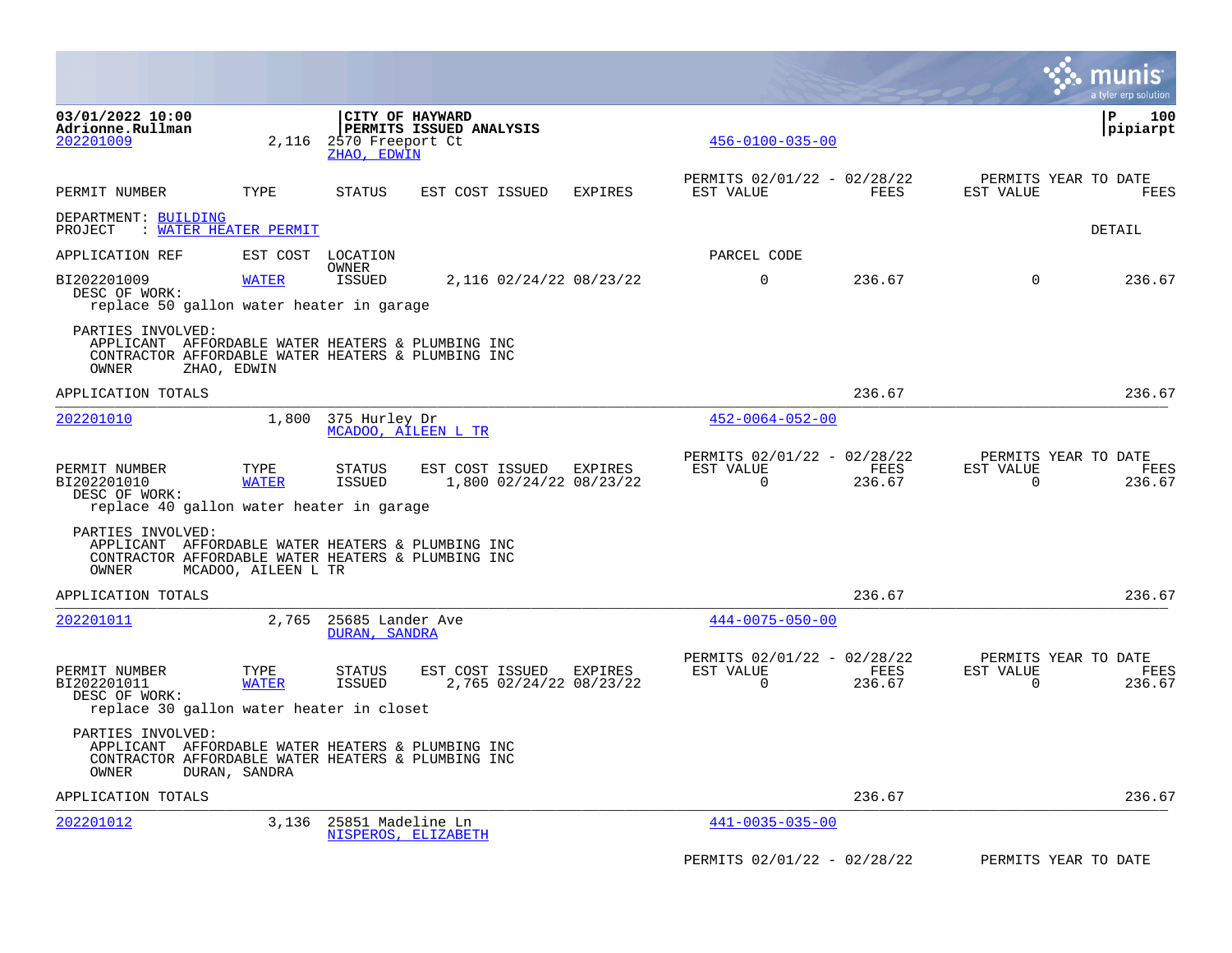|                                                                                                                                                                                   |                      |                                          |                                                    |                |                                                         |                       |                          | a tyler erp solution                   |
|-----------------------------------------------------------------------------------------------------------------------------------------------------------------------------------|----------------------|------------------------------------------|----------------------------------------------------|----------------|---------------------------------------------------------|-----------------------|--------------------------|----------------------------------------|
| 03/01/2022 10:00<br>Adrionne.Rullman<br>PERMIT NUMBER                                                                                                                             | TYPE                 | CITY OF HAYWARD<br><b>STATUS</b>         | PERMITS ISSUED ANALYSIS<br>EST COST ISSUED         | EXPIRES        | EST VALUE                                               | <b>FEES</b>           | EST VALUE                | P<br>101<br>pipiarpt<br>FEES           |
| DEPARTMENT: BUILDING<br>PROJECT<br>: WATER HEATER PERMIT                                                                                                                          |                      |                                          |                                                    |                |                                                         |                       |                          | <b>DETAIL</b>                          |
| APPLICATION REF                                                                                                                                                                   | EST COST LOCATION    |                                          |                                                    |                | PARCEL CODE                                             |                       |                          |                                        |
| BI202201012<br>DESC OF WORK:<br>replace 40 gallon water heater in garage                                                                                                          | <b>WATER</b>         | OWNER<br>ISSUED                          | 3,136 02/24/22 08/23/22                            |                | $\Omega$                                                | 236.67                | $\Omega$                 | 236.67                                 |
| PARTIES INVOLVED:<br>APPLICANT AFFORDABLE WATER HEATERS & PLUMBING INC<br>CONTRACTOR AFFORDABLE WATER HEATERS & PLUMBING INC<br>OWNER                                             | NISPEROS, ELIZABETH  |                                          |                                                    |                |                                                         |                       |                          |                                        |
| APPLICATION TOTALS                                                                                                                                                                |                      |                                          |                                                    |                |                                                         | 236.67                |                          | 236.67                                 |
| 202201015                                                                                                                                                                         | 2,385                | 2036 Sarasota Ln<br><b>RAWSHEE GRIER</b> |                                                    |                | $455 - 0052 - 057 - 00$                                 |                       |                          |                                        |
| PERMIT NUMBER<br>BI202201015<br>DESC OF WORK:<br>replace 50 gallon water heater in closet                                                                                         | TYPE<br><b>WATER</b> | STATUS<br><b>ISSUED</b>                  | EST COST ISSUED<br>2,385 02/24/22 08/23/22         | <b>EXPIRES</b> | PERMITS 02/01/22 - 02/28/22<br>EST VALUE<br>$\mathbf 0$ | FEES<br>236.67        | EST VALUE<br>0           | PERMITS YEAR TO DATE<br>FEES<br>236.67 |
| PARTIES INVOLVED:<br>APPLICANT AFFORDABLE WATER HEATERS & PLUMBING INC<br>CONTRACTOR AFFORDABLE WATER HEATERS & PLUMBING INC<br>OWNER                                             | <b>RAWSHEE GRIER</b> |                                          |                                                    |                |                                                         |                       |                          |                                        |
| APPLICATION TOTALS                                                                                                                                                                |                      |                                          |                                                    |                |                                                         | 236.67                |                          | 236.67                                 |
| 202201016                                                                                                                                                                         |                      | 1,918 18030 Silverado Rd<br>VIVIAN L YEH |                                                    |                | $432 - 0135 - 024 - 00$                                 |                       |                          |                                        |
| PERMIT NUMBER<br>BI202201016<br>DESC OF WORK:                                                                                                                                     | TYPE<br><b>WATER</b> | STATUS<br>ISSUED                         | EST COST ISSUED EXPIRES<br>1,918 02/24/22 08/23/22 |                | PERMITS 02/01/22 - 02/28/22<br>EST VALUE<br>$\mathbf 0$ | FEES<br>236.67        | EST VALUE<br>$\mathbf 0$ | PERMITS YEAR TO DATE<br>FEES<br>236.67 |
| replace 40 gallon water heater in closet<br>PARTIES INVOLVED:<br>APPLICANT AFFORDABLE WATER HEATERS & PLUMBING INC<br>CONTRACTOR AFFORDABLE WATER HEATERS & PLUMBING INC<br>OWNER | VIVIAN L YEH         |                                          |                                                    |                |                                                         |                       |                          |                                        |
| APPLICATION TOTALS                                                                                                                                                                |                      |                                          |                                                    |                |                                                         | 236.67                |                          | 236.67                                 |
| 202201018                                                                                                                                                                         | 2,526                | MARTINEZ, WENDY D                        | 27532 Gainesville Ave                              |                | $455 - 0052 - 104 - 00$                                 |                       |                          |                                        |
| PERMIT NUMBER<br>BI202201018<br>DESC OF WORK:                                                                                                                                     | TYPE<br><b>WATER</b> | STATUS<br><b>ISSUED</b>                  | EST COST ISSUED<br>2,526 02/24/22 08/23/22         | <b>EXPIRES</b> | PERMITS 02/01/22 - 02/28/22<br>EST VALUE<br>$\mathbf 0$ | <b>FEES</b><br>236.67 | EST VALUE<br>$\Omega$    | PERMITS YEAR TO DATE<br>FEES<br>236.67 |

replace 50 gallon water heater in closet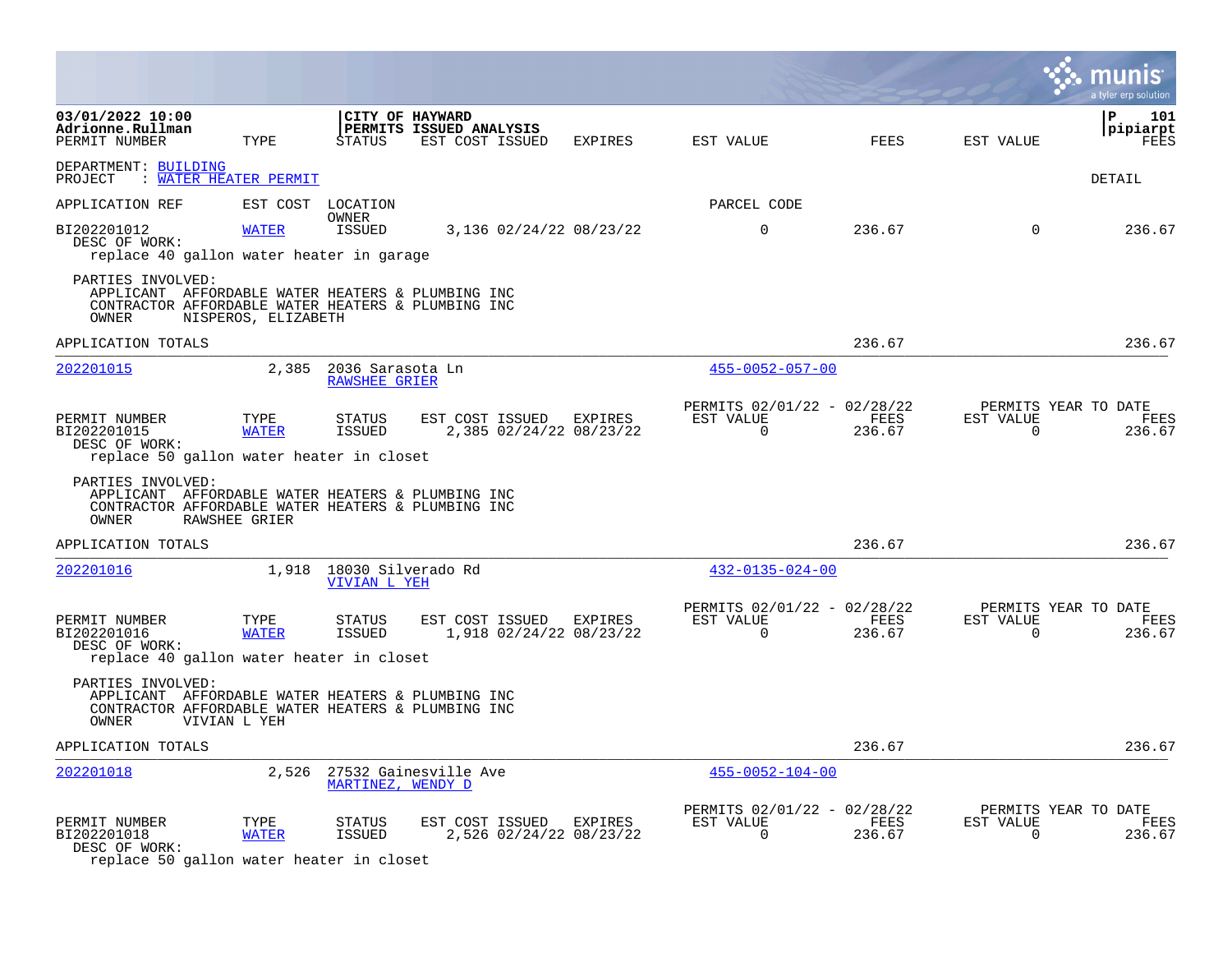|                                                                                                                                       |                           |                          |                                                   |         |                                                         |                |                          | a tyler erp solution                   |
|---------------------------------------------------------------------------------------------------------------------------------------|---------------------------|--------------------------|---------------------------------------------------|---------|---------------------------------------------------------|----------------|--------------------------|----------------------------------------|
| 03/01/2022 10:00<br>Adrionne.Rullman                                                                                                  |                           |                          | CITY OF HAYWARD<br><b>PERMITS ISSUED ANALYSIS</b> |         |                                                         |                |                          | l P<br>102<br> pipiarpt                |
| DEPARTMENT: BUILDING<br>WATER HEATER PERMIT<br>PROJECT                                                                                |                           |                          |                                                   |         |                                                         |                |                          | DETAIL                                 |
| APPLICATION REF                                                                                                                       | EST COST                  | LOCATION<br><b>OWNER</b> |                                                   |         | PARCEL CODE                                             |                |                          |                                        |
| PARTIES INVOLVED:<br>APPLICANT AFFORDABLE WATER HEATERS & PLUMBING INC<br>CONTRACTOR AFFORDABLE WATER HEATERS & PLUMBING INC<br>OWNER | MARTINEZ, WENDY D         |                          |                                                   |         |                                                         |                |                          |                                        |
| APPLICATION TOTALS                                                                                                                    |                           |                          |                                                   |         |                                                         | 236.67         |                          | 236.67                                 |
| 202201024                                                                                                                             | 1,000                     | 1626 C St                | HU, ZONG R & LU JIAXIN                            |         | $427 - 0061 - 020 - 00$                                 |                |                          |                                        |
| PERMIT NUMBER<br>BI202201024<br>DESC OF WORK:<br>replace exsiting 40 gallon water heater                                              | TYPE<br><b>WATER</b>      | STATUS<br>COMPLT         | EST COST ISSUED<br>1,000 02/23/22 08/25/22        | EXPIRES | PERMITS 02/01/22 - 02/28/22<br>EST VALUE<br>$\mathbf 0$ | FEES<br>236.67 | EST VALUE<br>$\mathbf 0$ | PERMITS YEAR TO DATE<br>FEES<br>236.67 |
| PARTIES INVOLVED:<br>APPLICANT HU, ZONG<br>CONTRACTOR OWNER/BUILDER<br>OWNER                                                          | HU, ZONG R & LU JIAXIN    |                          |                                                   |         |                                                         |                |                          |                                        |
| APPLICATION TOTALS                                                                                                                    |                           |                          |                                                   |         |                                                         | 236.67         |                          | 236.67                                 |
| 202201073                                                                                                                             | 1,859                     | 24446 Marie Dr           | KILBY, MICHAEL & MARCELLA                         |         | $445 - 0130 - 039 - 00$                                 |                |                          |                                        |
| PERMIT NUMBER<br>BI202201073<br>DESC OF WORK:<br>replace 40 gallon water heater in garage                                             | TYPE<br><b>WATER</b>      | STATUS<br>ISSUED         | EST COST ISSUED<br>1,859 02/24/22 08/23/22        | EXPIRES | PERMITS 02/01/22 - 02/28/22<br>EST VALUE<br>$\mathbf 0$ | FEES<br>236.67 | EST VALUE<br>$\mathbf 0$ | PERMITS YEAR TO DATE<br>FEES<br>236.67 |
| PARTIES INVOLVED:<br>APPLICANT FIRST CLASS WATER HEATERS INC<br>CONTRACTOR FIRST CLASS WATER HEATERS INC<br>OWNER                     | KILBY, MICHAEL & MARCELLA |                          |                                                   |         |                                                         |                |                          |                                        |
| APPLICATION TOTALS                                                                                                                    |                           |                          |                                                   |         |                                                         | 236.67         |                          | 236.67                                 |
| 202201074                                                                                                                             | 1,800                     | 22666 7th St             | HUSSAIN, RUCKSHANA & TAYAB                        |         | $416 - 0140 - 057 - 00$                                 |                |                          |                                        |
| PERMIT NUMBER<br>BI202201074<br>DESC OF WORK:<br>replace 30 gallon water heater                                                       | TYPE<br><b>WATER</b>      | STATUS<br>ISSUED         | EST COST ISSUED<br>1,800 02/24/22 08/23/22        | EXPIRES | PERMITS 02/01/22 - 02/28/22<br>EST VALUE<br>0           | FEES<br>236.67 | EST VALUE<br>0           | PERMITS YEAR TO DATE<br>FEES<br>236.67 |
| PARTIES INVOLVED:<br>APPLICANT FIRST CLASS WATER HEATERS INC<br>CONTRACTOR FIRST CLASS WATER HEATERS INC                              |                           |                          |                                                   |         |                                                         |                |                          |                                        |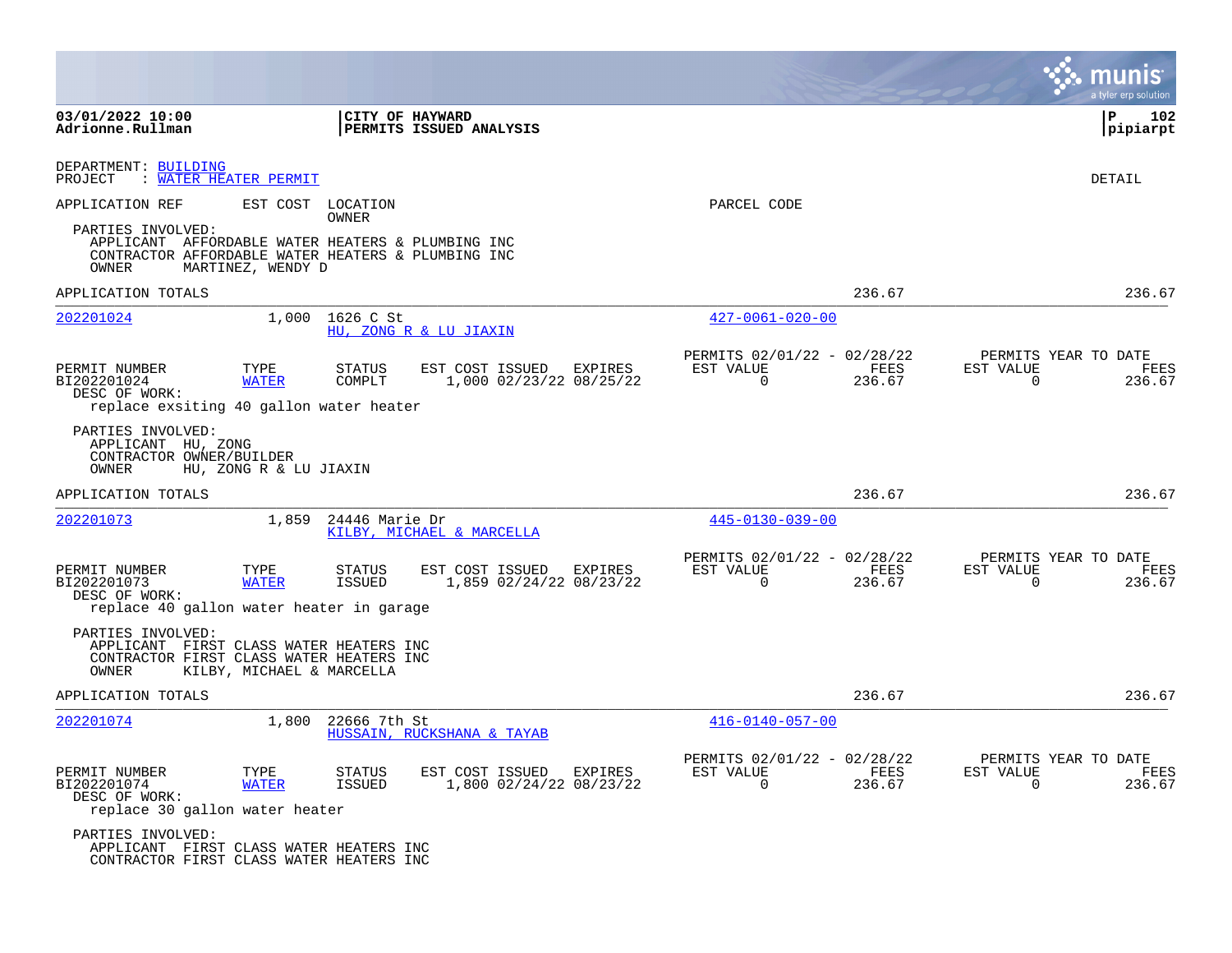|                                                                                           |                    | <b>munis</b><br>a tyler erp solution |
|-------------------------------------------------------------------------------------------|--------------------|--------------------------------------|
| 03/01/2022 10:00<br>CITY OF HAYWARD<br>Adrionne.Rullman<br><b>PERMITS ISSUED ANALYSIS</b> |                    | 103<br>P<br>pipiarpt                 |
| DEPARTMENT: BUILDING<br>: WATER HEATER PERMIT<br>PROJECT                                  |                    | DETAIL                               |
| APPLICATION REF<br>EST COST<br>LOCATION<br>OWNER<br>OWNER<br>HUSSAIN, RUCKSHANA & TAYAB   | PARCEL CODE        |                                      |
| APPLICATION TOTALS<br>PROJECT TOTALS                                                      | 236.67<br>9,130.29 | 236.67<br>9,130.29                   |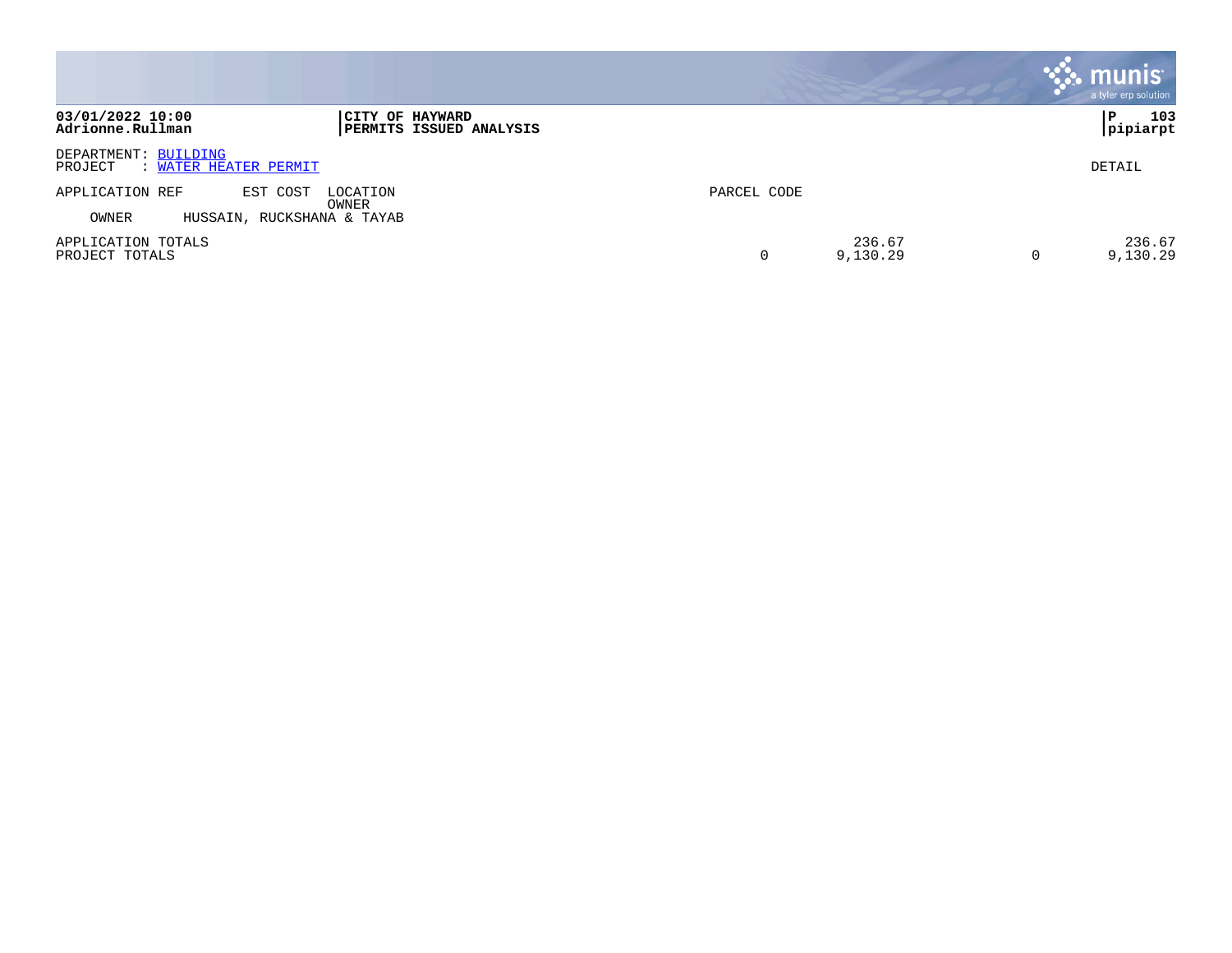|                                                                                                                                                                                     |                          |                            |                                                                                                            |         |                                                      |                  |                       | a tyler erp solution                     |
|-------------------------------------------------------------------------------------------------------------------------------------------------------------------------------------|--------------------------|----------------------------|------------------------------------------------------------------------------------------------------------|---------|------------------------------------------------------|------------------|-----------------------|------------------------------------------|
| 03/01/2022 10:00<br>Adrionne.Rullman                                                                                                                                                |                          | CITY OF HAYWARD            | PERMITS ISSUED ANALYSIS                                                                                    |         |                                                      |                  |                       | ΙP<br>104<br> pipiarpt                   |
| DEPARTMENT: BUILDING<br>PROJECT                                                                                                                                                     | : RETROFIT WINDOWS/DOORS |                            |                                                                                                            |         |                                                      |                  |                       | <b>DETAIL</b>                            |
| APPLICATION REF                                                                                                                                                                     |                          | EST COST LOCATION<br>OWNER |                                                                                                            |         | PARCEL CODE                                          |                  |                       |                                          |
| 202200509                                                                                                                                                                           | 28,934                   | 27799 Orlando Ave          | SMITH, JOHN & SYDNEY                                                                                       |         | $455 - 0084 - 057 - 00$                              |                  |                       |                                          |
| PERMIT NUMBER<br>BI202200509<br>DESC OF WORK:                                                                                                                                       | TYPE<br><b>WINDOWS</b>   | <b>STATUS</b><br>ISSUED    | EST COST ISSUED<br>28,934 02/15/22 08/14/22<br>REPLACING 4 RETROFIT WINDOWS AND 1 ENTRY DOOR LIKE FOR LIKE | EXPIRES | PERMITS 02/01/22 - 02/28/22<br>EST VALUE<br>$\Omega$ | FEES<br>1,012.93 | EST VALUE<br>$\Omega$ | PERMITS YEAR TO DATE<br>FEES<br>1,012.93 |
| PARTIES INVOLVED:<br>APPLICANT NEWMAN, TORY<br>CONTRACTOR NEWMAN, TORY<br>OWNER                                                                                                     | SMITH, JOHN & SYDNEY     |                            |                                                                                                            |         |                                                      |                  |                       |                                          |
| APPLICATION TOTALS                                                                                                                                                                  |                          |                            |                                                                                                            |         |                                                      | 1,012.93         |                       | 1,012.93                                 |
| 202200612                                                                                                                                                                           | 7,818                    | 22516 6th St               | PATTEN, DESLAR K & BENNETT LINDA K TRS                                                                     |         | $427 - 0065 - 103 - 00$                              |                  |                       |                                          |
| PERMIT NUMBER<br>BI202200612<br>DESC OF WORK:<br>REPLACING 3 RETROFIT WINDOWS                                                                                                       | TYPE<br><b>WINDOWS</b>   | <b>STATUS</b><br>COMPLT    | EST COST ISSUED<br>7,818 02/04/22 08/07/22                                                                 | EXPIRES | PERMITS 02/01/22 - 02/28/22<br>EST VALUE<br>$\Omega$ | FEES<br>714.02   | EST VALUE<br>$\Omega$ | PERMITS YEAR TO DATE<br>FEES<br>714.02   |
| PARTIES INVOLVED:<br>APPLICANT HOLMES, KENNETH<br>CONTRACTOR JEMICO LLC<br>OWNER                                                                                                    |                          |                            | PATTEN, DESLAR K & BENNETT LINDA K TRS                                                                     |         |                                                      |                  |                       |                                          |
| APPLICATION TOTALS                                                                                                                                                                  |                          |                            |                                                                                                            |         |                                                      | 714.02           |                       | 714.02                                   |
| 202200628                                                                                                                                                                           | 460,193                  |                            | 22280 City Center Dr<br>CP, IV CREEKWOOD LLC                                                               |         | $415 - 0250 - 015 - 07$                              |                  |                       |                                          |
| PERMIT NUMBER<br>BI202200628<br>DESC OF WORK:                                                                                                                                       | TYPE<br><b>WINDOWS</b>   | <b>STATUS</b><br>ISSUED    | EST COST ISSUED EXPIRES<br>460,193 02/02/22 08/01/22                                                       |         | PERMITS 02/01/22 - 02/28/22<br>EST VALUE<br>$\Omega$ | FEES<br>4,994.57 | EST VALUE<br>$\Omega$ | PERMITS YEAR TO DATE<br>FEES<br>4,994.57 |
| install white vinyl retrofit windows & sliding doors.<br>358 windows & doors<br>PARTIES INVOLVED:<br>APPLICANT SMART ENERGY SOLUTIONS<br>CONTRACTOR SMART ENERGY SOLUTIONS<br>OWNER | CP, IV CREEKWOOD LLC     |                            |                                                                                                            |         |                                                      |                  |                       |                                          |
| APPLICATION TOTALS                                                                                                                                                                  |                          |                            |                                                                                                            |         |                                                      | 4,994.57         |                       | 4,994.57                                 |
| 202200631                                                                                                                                                                           | 381,761                  |                            | 22310 City Center Dr<br>ROC III CÀ CREEKWOOD LLC                                                           |         | $415 - 0250 - 018 - 11$                              |                  |                       |                                          |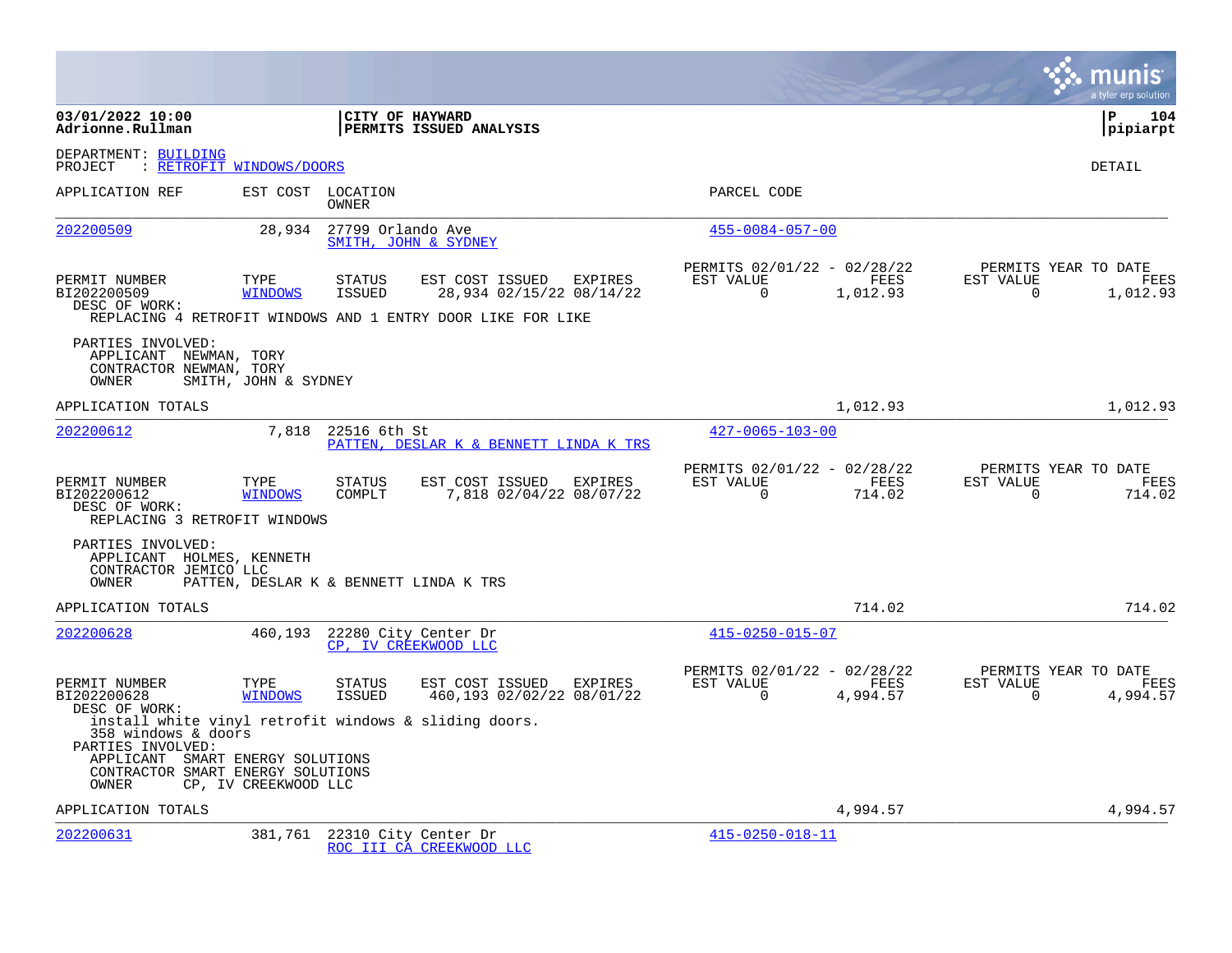|                                                                                                                                                                                                      |                          |                                            |                                                    |                |                                                      |                  |                       | munis<br>a tyler erp solution                   |
|------------------------------------------------------------------------------------------------------------------------------------------------------------------------------------------------------|--------------------------|--------------------------------------------|----------------------------------------------------|----------------|------------------------------------------------------|------------------|-----------------------|-------------------------------------------------|
| 03/01/2022 10:00<br>Adrionne.Rullman                                                                                                                                                                 |                          | CITY OF HAYWARD                            | PERMITS ISSUED ANALYSIS                            |                | PERMITS 02/01/22 - 02/28/22                          |                  |                       | l P<br>105<br>pipiarpt                          |
| PERMIT NUMBER                                                                                                                                                                                        | TYPE                     | <b>STATUS</b>                              | EST COST ISSUED                                    | <b>EXPIRES</b> | EST VALUE                                            | FEES             | EST VALUE             | PERMITS YEAR TO DATE<br><b>FEES</b>             |
| DEPARTMENT: BUILDING<br>: RETROFIT WINDOWS/DOORS<br>PROJECT                                                                                                                                          |                          |                                            |                                                    |                |                                                      |                  |                       | DETAIL                                          |
| APPLICATION REF                                                                                                                                                                                      | EST COST LOCATION        |                                            |                                                    |                | PARCEL CODE                                          |                  |                       |                                                 |
| BI202200631                                                                                                                                                                                          | <b>WINDOWS</b>           | OWNER<br><b>ISSUED</b>                     | 381,761 02/02/22 08/01/22                          |                | $\overline{0}$                                       | 1,128.37         | $\mathbf 0$           | 1,128.37                                        |
| DESC OF WORK:<br>install white vinyl retrofit windows & sliding doors.<br>293 windows & doors<br>PARTIES INVOLVED:<br>APPLICANT SMART ENERGY SOLUTIONS<br>CONTRACTOR SMART ENERGY SOLUTIONS<br>OWNER | ROC III CA CREEKWOOD LLC |                                            |                                                    |                |                                                      |                  |                       |                                                 |
| APPLICATION TOTALS                                                                                                                                                                                   |                          |                                            |                                                    |                |                                                      | 1,128.37         |                       | 1,128.37                                        |
| 202200632                                                                                                                                                                                            | 122,239                  |                                            | 22320 City Center Dr                               |                | $415 - 0250 - 018 - 11$                              |                  |                       |                                                 |
|                                                                                                                                                                                                      |                          |                                            | ROC III CA CREEKWOOD LLC                           |                |                                                      |                  |                       |                                                 |
| PERMIT NUMBER<br>BI202200632<br>DESC OF WORK:                                                                                                                                                        | TYPE<br><b>WINDOWS</b>   | <b>STATUS</b><br><b>ISSUED</b>             | EST COST ISSUED<br>122,239 02/02/22 08/01/22       | EXPIRES        | PERMITS 02/01/22 - 02/28/22<br>EST VALUE<br>$\Omega$ | FEES<br>2,013.00 | EST VALUE<br>$\Omega$ | PERMITS YEAR TO DATE<br>FEES<br>2,013.00        |
| install white vinyl retrofit windows & sliding doors.<br>102 windows & doors<br>PARTIES INVOLVED:<br>APPLICANT SMART ENERGY SOLUTIONS<br>CONTRACTOR SMART ENERGY SOLUTIONS<br>OWNER                  | ROC III CA CREEKWOOD LLC |                                            |                                                    |                |                                                      |                  |                       |                                                 |
| APPLICATION TOTALS                                                                                                                                                                                   |                          |                                            |                                                    |                |                                                      | 2,013.00         |                       | 2,013.00                                        |
| 202200633                                                                                                                                                                                            | 419,188                  |                                            | 22304 City Center Dr<br>ROC III CA CREEKWOOD LLC   |                | $415 - 0250 - 018 - 11$                              |                  |                       |                                                 |
| PERMIT NUMBER<br>BI202200633<br>DESC OF WORK:                                                                                                                                                        | TYPE<br><b>WINDOWS</b>   | <b>STATUS</b><br><b>ISSUED</b>             | EST COST ISSUED<br>419,188 02/02/22 08/01/22       | <b>EXPIRES</b> | PERMITS 02/01/22 - 02/28/22<br>EST VALUE<br>$\Omega$ | FEES<br>4,632.59 | EST VALUE<br>$\Omega$ | PERMITS YEAR TO DATE<br><b>FEES</b><br>4,632.59 |
| install white vinyl retrofit windows & sliding doors.<br>334 windows & doors<br>PARTIES INVOLVED:                                                                                                    |                          |                                            |                                                    |                |                                                      |                  |                       |                                                 |
| APPLICANT SMART ENERGY SOLUTIONS<br>CONTRACTOR SMART ENERGY SOLUTIONS<br>OWNER                                                                                                                       | ROC III CA CREEKWOOD LLC |                                            |                                                    |                |                                                      |                  |                       |                                                 |
| APPLICATION TOTALS                                                                                                                                                                                   |                          |                                            |                                                    |                |                                                      | 4,632.59         |                       | 4,632.59                                        |
| 202200650                                                                                                                                                                                            | 3,000                    | 25938 Kay Ave 312<br><b>JANE KALYAGINA</b> |                                                    |                | 442-0071-127-00                                      |                  |                       |                                                 |
| PERMIT NUMBER<br>BI202200650<br>DESC OF WORK:                                                                                                                                                        | TYPE<br><b>WINDOWS</b>   | STATUS<br><b>ISSUED</b>                    | EST COST ISSUED EXPIRES<br>3,000 02/03/22 08/28/22 |                | PERMITS 02/01/22 - 02/28/22<br>EST VALUE<br>$\Omega$ | FEES<br>314.23   | EST VALUE<br>$\Omega$ | PERMITS YEAR TO DATE<br>FEES<br>314.23          |

 $\bullet$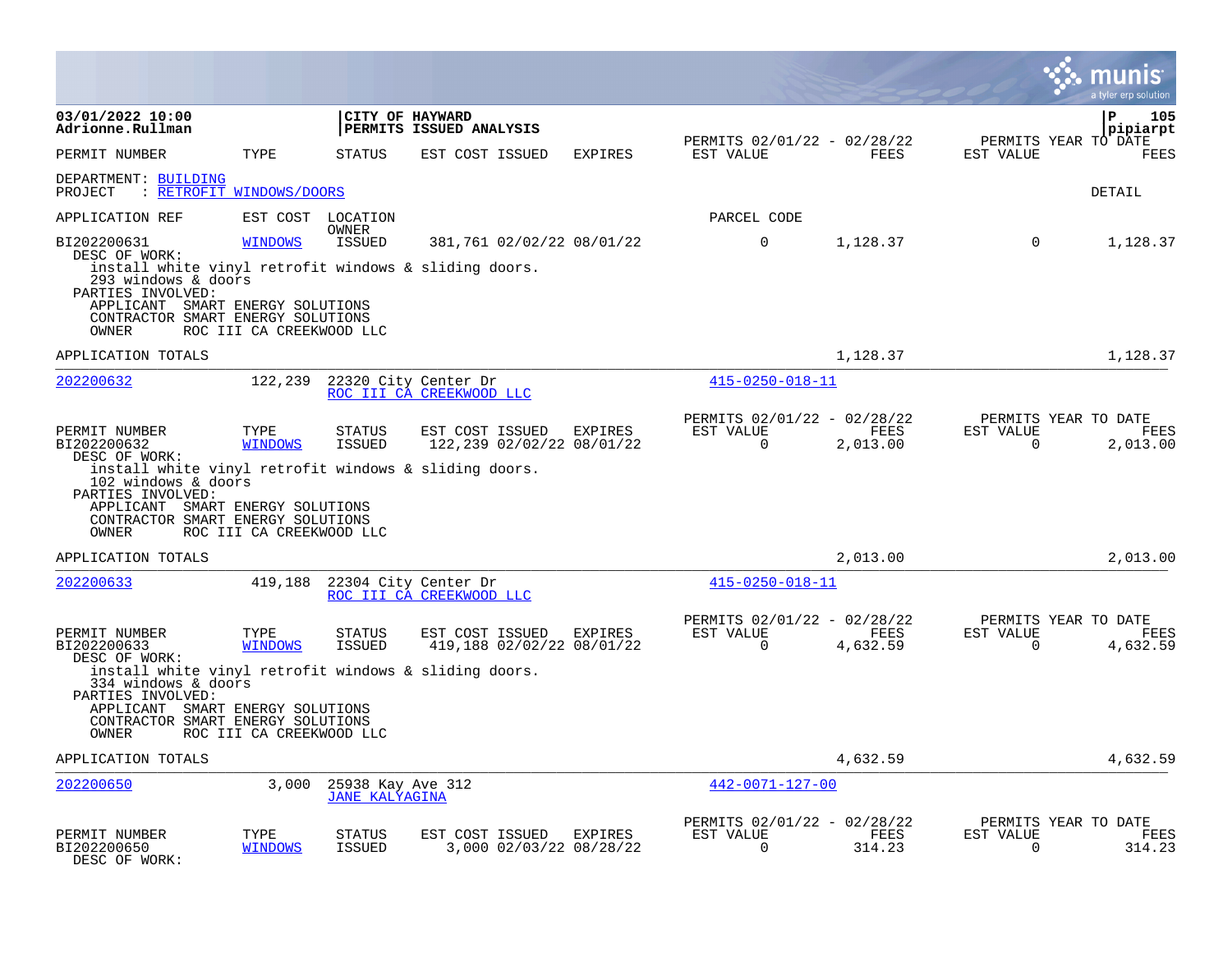|                                                                                                                           |                               |                                         |                                                                                                                         |         |                                                         |                | munis<br>a tyler erp solution                                      |
|---------------------------------------------------------------------------------------------------------------------------|-------------------------------|-----------------------------------------|-------------------------------------------------------------------------------------------------------------------------|---------|---------------------------------------------------------|----------------|--------------------------------------------------------------------|
| 03/01/2022 10:00<br>Adrionne.Rullman<br>DIMENSIONS 71X80' LOCATED IN LIVING ROOM AND BEDROOM                              |                               |                                         | CITY OF HAYWARD<br>PERMITS ISSUED ANALYSIS<br>INSTALL IN KIND SLIDING GLASS DOORS, 2 SLIDING GLASS DOORS                |         |                                                         |                | ΙP<br>106<br> pipiarpt                                             |
| DEPARTMENT: BUILDING<br>PROJECT                                                                                           | <b>RETROFIT WINDOWS/DOORS</b> |                                         |                                                                                                                         |         |                                                         |                | DETAIL                                                             |
| APPLICATION REF                                                                                                           |                               | EST COST LOCATION                       |                                                                                                                         |         | PARCEL CODE                                             |                |                                                                    |
| PARTIES INVOLVED:<br>APPLICANT AMERICAN WINDOW SPECIALIST<br>CONTRACTOR SCHLOSS, DAIN<br>OWNER                            | JANE KALYAGINA                | OWNER                                   |                                                                                                                         |         |                                                         |                |                                                                    |
| APPLICATION TOTALS                                                                                                        |                               |                                         |                                                                                                                         |         |                                                         | 314.23         | 314.23                                                             |
| 202200703                                                                                                                 |                               | 5,371 1669 Eastori Pl                   | HERRERA, VERONICA M                                                                                                     |         | $455 - 0016 - 032 - 00$                                 |                |                                                                    |
| PERMIT NUMBER<br>BI202200703<br>DESC OF WORK:                                                                             | TYPE<br><b>WINDOWS</b>        | STATUS<br><b>ISSUED</b>                 | EST COST ISSUED<br>5,371 02/07/22 08/06/22                                                                              | EXPIRES | PERMITS 02/01/22 - 02/28/22<br>EST VALUE<br>$\Omega$    | FEES<br>397.98 | PERMITS YEAR TO DATE<br>EST VALUE<br>FEES<br>$\Omega$<br>397.98    |
| LIKE FOR LIKE NO SIZE CHANGE<br>PARTIES INVOLVED:<br>APPLICANT JEFF RAINEY<br>CONTRACTOR HOME DEPOT USA INC<br>OWNER      | HERRERA, VERONICA M           |                                         | RETROFIT 4 VINYL WINDOWS 2 BED, 1 MAST BED, LIVING ROOM                                                                 |         |                                                         |                |                                                                    |
| APPLICATION TOTALS                                                                                                        |                               |                                         |                                                                                                                         |         |                                                         | 397.98         | 397.98                                                             |
| 202200707                                                                                                                 | 1,768                         | 21100 Gary Dr 218A<br>BAKER, MICHELLE K |                                                                                                                         |         | $415 - 0252 - 215 - 00$                                 |                |                                                                    |
| PERMIT NUMBER<br>BI202200707<br>DESC OF WORK:                                                                             | TYPE<br><b>WINDOWS</b>        | STATUS<br><b>ISSUED</b>                 | EST COST ISSUED<br>1,768 02/07/22 08/06/22                                                                              | EXPIRES | PERMITS 02/01/22 - 02/28/22<br>EST VALUE<br>$\mathbf 0$ | FEES<br>274.22 | PERMITS YEAR TO DATE<br>EST VALUE<br>FEES<br>$\mathbf 0$<br>274.22 |
| PARTIES INVOLVED:<br>APPLICANT COMMUNITY RECONTRUCTION SOLUTIONS<br>CONTRACTOR COMMUNITY RECONTRUCTION SOLUTIONS<br>OWNER | BAKER, MICHELLE K             |                                         | REMOVE AND REPLACE UNIT #218 3 WINDOW AT KITCHEN AND DINING<br>R&R STUCCO AROUND WINDOW. INSTALL FLASHING AND MEMBRANE  |         |                                                         |                |                                                                    |
| APPLICATION TOTALS                                                                                                        |                               |                                         |                                                                                                                         |         |                                                         | 274.22         | 274.22                                                             |
| 202200710                                                                                                                 | 543                           | 21228 Gary Dr 106E<br>SUSHCHIK, MIKHAIL |                                                                                                                         |         | $415 - 0252 - 347 - 00$                                 |                |                                                                    |
| PERMIT NUMBER<br>BI202200710<br>DESC OF WORK:                                                                             | TYPE<br><b>WINDOWS</b>        | STATUS<br><b>ISSUED</b>                 | EST COST ISSUED<br>543 02/07/22 08/06/22                                                                                | EXPIRES | PERMITS 02/01/22 - 02/28/22<br>EST VALUE<br>$\Omega$    | FEES<br>201.31 | PERMITS YEAR TO DATE<br>EST VALUE<br>FEES<br>201.31<br>$\mathbf 0$ |
| PARTIES INVOLVED:<br>APPLICANT COMMUNITY RECONTRUCTION SOLUTIONS                                                          |                               |                                         | REMOVE AND REPLACE UNIT #106 R&R 1 FIX WINDOW. R&R STUCCO<br>AROUND WINDOW. ISNTALL FLASHING AND MEMBRANE. PATCH STUCCO |         |                                                         |                |                                                                    |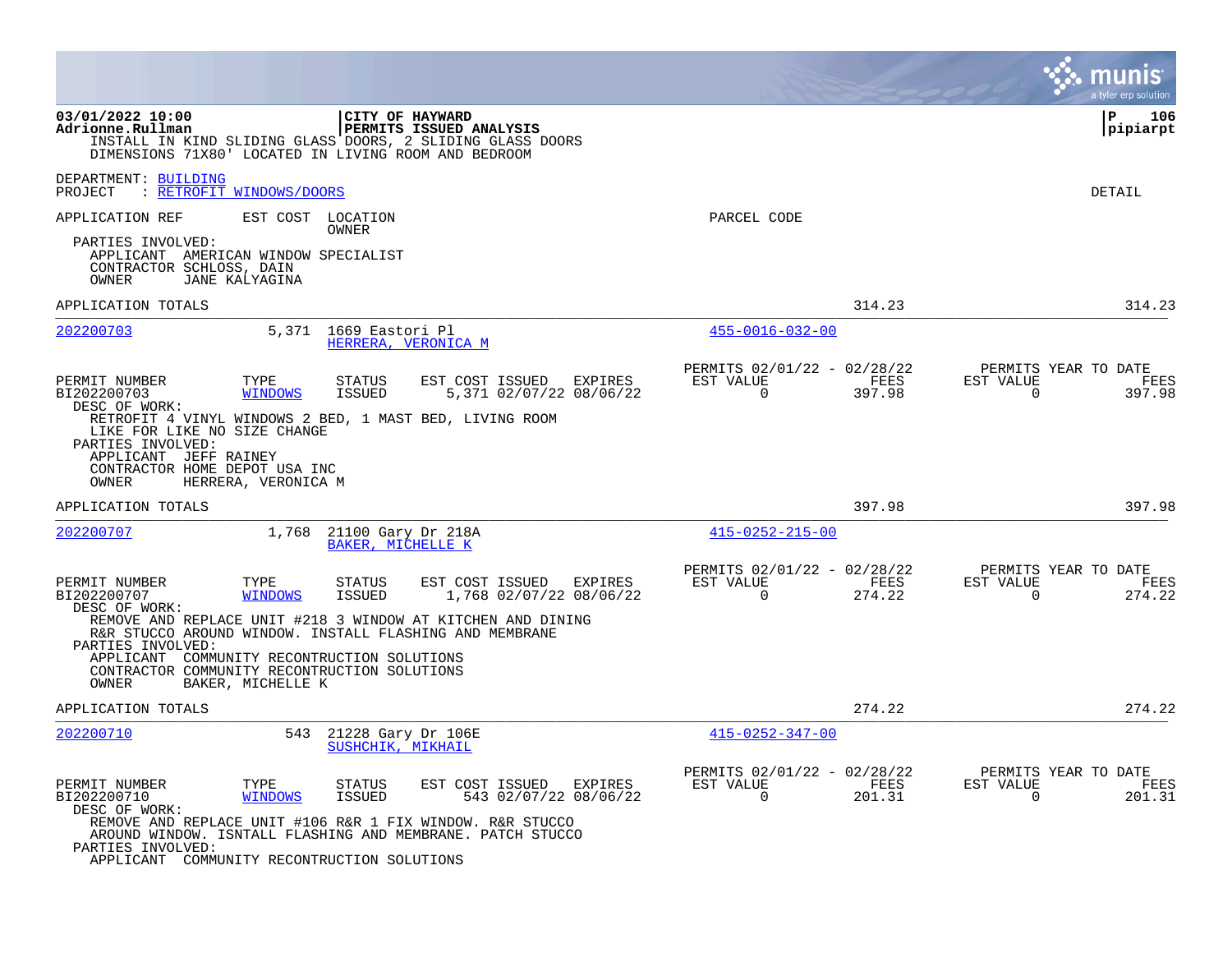|                                                                                                                                          |                        |                                       |                                                                                                                             |                                                         |                  |                          | a tyler erp solution                     |
|------------------------------------------------------------------------------------------------------------------------------------------|------------------------|---------------------------------------|-----------------------------------------------------------------------------------------------------------------------------|---------------------------------------------------------|------------------|--------------------------|------------------------------------------|
| 03/01/2022 10:00<br>Adrionne.Rullman                                                                                                     |                        | CITY OF HAYWARD                       | PERMITS ISSUED ANALYSIS                                                                                                     |                                                         |                  |                          | P<br>107<br>pipiarpt                     |
| DEPARTMENT: BUILDING<br>PROJECT<br>: RETROFIT WINDOWS/DOORS                                                                              |                        |                                       |                                                                                                                             |                                                         |                  |                          | DETAIL                                   |
| APPLICATION REF                                                                                                                          |                        | EST COST LOCATION<br>OWNER            |                                                                                                                             | PARCEL CODE                                             |                  |                          |                                          |
| CONTRACTOR COMMUNITY RECONTRUCTION SOLUTIONS<br>OWNER                                                                                    | SUSHCHIK, MIKHAIL      |                                       |                                                                                                                             |                                                         |                  |                          |                                          |
| APPLICATION TOTALS                                                                                                                       |                        |                                       |                                                                                                                             |                                                         | 201.31           |                          | 201.31                                   |
| 202200712                                                                                                                                | 543                    | 21228 Gary Dr 206E<br>ROBERTSON, LURA |                                                                                                                             | $415 - 0252 - 360 - 00$                                 |                  |                          |                                          |
| PERMIT NUMBER<br>BI202200712<br>DESC OF WORK:                                                                                            | TYPE<br>WINDOWS        | STATUS<br>ISSUED                      | EST COST ISSUED<br>EXPIRES<br>543 02/07/22 08/06/22                                                                         | PERMITS 02/01/22 - 02/28/22<br>EST VALUE<br>$\Omega$    | FEES<br>201.31   | EST VALUE<br>$\Omega$    | PERMITS YEAR TO DATE<br>FEES<br>201.31   |
| PARTIES INVOLVED:<br>APPLICANT COMMUNITY RECONTRUCTION SOLUTIONS<br>CONTRACTOR COMMUNITY RECONTRUCTION SOLUTIONS<br>OWNER                | ROBERTSON, LURA        |                                       | REMOVE AND REPLACE UNIT #206 R&R 1 FIX WINDOW. rEMOVE AND RE<br>PALCE STUCCO AROUND WINDOW. INSTALL FLASHING AND MEMBRANE   |                                                         |                  |                          |                                          |
| APPLICATION TOTALS                                                                                                                       |                        |                                       |                                                                                                                             |                                                         | 201.31           |                          | 201.31                                   |
| 202200714                                                                                                                                | 543                    | 21228 Gary Dr 306<br>KIM, HANNAH      |                                                                                                                             | $415 - 0252 - 374 - 00$                                 |                  |                          |                                          |
| PERMIT NUMBER<br>BI202200714<br>DESC OF WORK:                                                                                            | TYPE<br><b>WINDOWS</b> | <b>STATUS</b><br>ISSUED               | EST COST ISSUED<br>EXPIRES<br>543 02/07/22 08/06/22                                                                         | PERMITS 02/01/22 - 02/28/22<br>EST VALUE<br>$\mathbf 0$ | FEES<br>201.31   | EST VALUE<br>$\mathbf 0$ | PERMITS YEAR TO DATE<br>FEES<br>201.31   |
| PARTIES INVOLVED:<br>APPLICANT COMMUNITY RECONTRUCTION SOLUTIONS<br>CONTRACTOR COMMUNITY RECONTRUCTION SOLUTIONS<br>OWNER<br>KIM, HANNAH |                        |                                       | remove and replace unit #306 r&r 1 fix window. r&r stucco ar<br>ound window. Install flashing and membrane. patch stucco in |                                                         |                  |                          |                                          |
| APPLICATION TOTALS                                                                                                                       |                        |                                       |                                                                                                                             |                                                         | 201.31           |                          | 201.31                                   |
| 202200831                                                                                                                                |                        | 54,511 1436 B St<br>WEIR, BRIAN       |                                                                                                                             | $427 - 0036 - 033 - 03$                                 |                  |                          |                                          |
| PERMIT NUMBER<br>BI202200831<br>DESC OF WORK:<br>16 retrofit windows                                                                     | TYPE<br><b>WINDOWS</b> | STATUS<br><b>ISSUED</b>               | EST COST ISSUED<br>EXPIRES<br>54,511 02/16/22 08/15/22                                                                      | PERMITS 02/01/22 - 02/28/22<br>EST VALUE<br>0           | FEES<br>1,507.37 | EST VALUE<br>0           | PERMITS YEAR TO DATE<br>FEES<br>1,507.37 |
| PARTIES INVOLVED:<br>APPLICANT RAMIREZ, HILDA<br>CONTRACTOR RENEWAL BY ANDERSEN<br>OWNER<br>WEIR, BRIAN                                  |                        |                                       |                                                                                                                             |                                                         |                  |                          |                                          |
| APPLICATION TOTALS                                                                                                                       |                        |                                       |                                                                                                                             |                                                         | 1,507.37         |                          | 1,507.37                                 |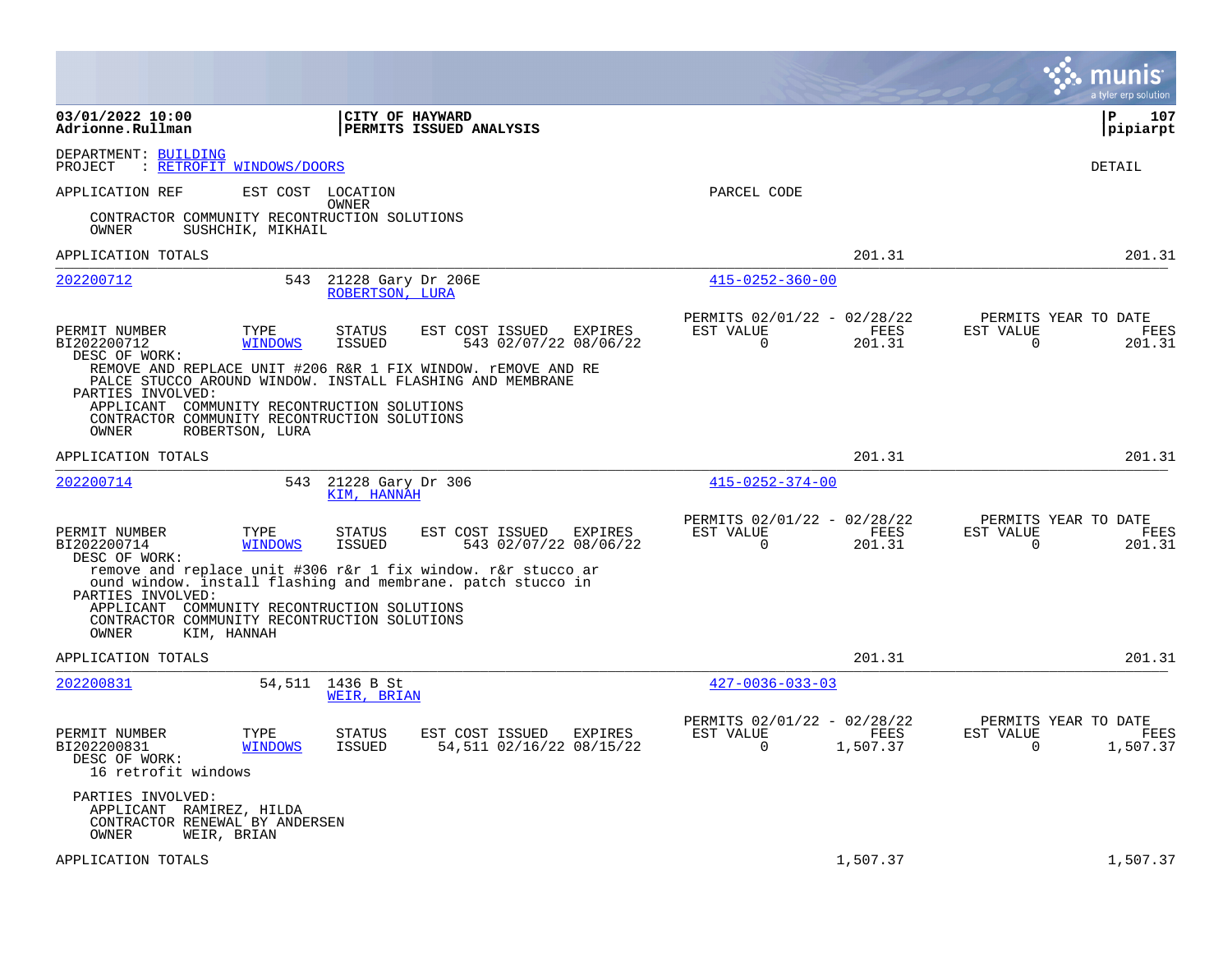|                                                                                                                                                       |                          |                                |                                                                                                                   |         |                                                      |                |                       | a tyler erp solution                   |
|-------------------------------------------------------------------------------------------------------------------------------------------------------|--------------------------|--------------------------------|-------------------------------------------------------------------------------------------------------------------|---------|------------------------------------------------------|----------------|-----------------------|----------------------------------------|
| 03/01/2022 10:00<br>Adrionne.Rullman                                                                                                                  |                          |                                | CITY OF HAYWARD<br>PERMITS ISSUED ANALYSIS                                                                        |         |                                                      |                |                       | l P<br>108<br> pipiarpt                |
| DEPARTMENT: BUILDING<br>PROJECT                                                                                                                       | : RETROFIT WINDOWS/DOORS |                                |                                                                                                                   |         |                                                      |                |                       | <b>DETAIL</b>                          |
| APPLICATION REF                                                                                                                                       |                          | EST COST LOCATION<br>OWNER     |                                                                                                                   |         | PARCEL CODE                                          |                |                       |                                        |
| 202200867                                                                                                                                             | 20,709                   | KIRKLING, TANJIA               | 22139 Castille Ln 68                                                                                              |         | $415 - 0250 - 079 - 00$                              |                |                       |                                        |
| PERMIT NUMBER<br>BI202200867<br>DESC OF WORK:<br>REPLACING A RETROFIT WINDOW AND PATIO DOOR                                                           | TYPE<br><b>WINDOWS</b>   | <b>STATUS</b><br>ISSUED        | EST COST ISSUED EXPIRES<br>20,709 02/16/22 08/15/22                                                               |         | PERMITS 02/01/22 - 02/28/22<br>EST VALUE<br>$\Omega$ | FEES<br>817.75 | EST VALUE<br>$\Omega$ | PERMITS YEAR TO DATE<br>FEES<br>817.75 |
| PARTIES INVOLVED:<br>APPLICANT HOLMES, KENNETH<br>CONTRACTOR JEMICO LLC<br>OWNER                                                                      | KIRKLING, TANJIA         |                                |                                                                                                                   |         |                                                      |                |                       |                                        |
| APPLICATION TOTALS                                                                                                                                    |                          |                                |                                                                                                                   |         |                                                      | 817.75         |                       | 817.75                                 |
| 202200882                                                                                                                                             | 18,500                   | 22307 S Garden Ave             | <b>GARDEN PROPERTY LLC</b>                                                                                        |         | $432 - 0032 - 013 - 05$                              |                |                       |                                        |
| PERMIT NUMBER<br>BI202200882<br>DESC OF WORK:<br>in existing openings<br>PARTIES INVOLVED:<br>APPLICANT SINGH, ANANDRA<br>CONTRACTOR ABZ BUILDERS INC | TYPE<br><b>WINDOWS</b>   | <b>STATUS</b><br><b>ISSUED</b> | EST COST ISSUED<br>18,500 02/16/22 08/15/22<br>repalce 44 vinyl retrofit windows with title 24 compliance         | EXPIRES | PERMITS 02/01/22 - 02/28/22<br>EST VALUE<br>$\Omega$ | FEES<br>625.47 | EST VALUE<br>$\Omega$ | PERMITS YEAR TO DATE<br>FEES<br>625.47 |
| OWNER                                                                                                                                                 | GARDEN PROPERTY LLC      |                                |                                                                                                                   |         |                                                      |                |                       |                                        |
| APPLICATION TOTALS<br>202200883                                                                                                                       | 1,680                    | PASATING, AOUILES              | 27665 Pensacola Way                                                                                               |         | $464 - 0020 - 037 - 00$                              | 625.47         |                       | 625.47                                 |
| PERMIT NUMBER<br>BI202200883<br>DESC OF WORK:                                                                                                         | TYPE<br><b>WINDOWS</b>   | <b>STATUS</b><br><b>ISSUED</b> | EST COST ISSUED EXPIRES<br>1,680 02/17/22 08/16/22<br>RETROFIT 1 VINYL LIVING ROOM WINDOW, LIKE FOR LIKE, NO SIZE |         | PERMITS 02/01/22 - 02/28/22<br>EST VALUE<br>$\Omega$ | FEES<br>268.14 | EST VALUE<br>$\Omega$ | PERMITS YEAR TO DATE<br>FEES<br>268.14 |
| CHANGE<br>PARTIES INVOLVED:<br>APPLICANT JEFFREY RAINEY<br>CONTRACTOR HOME DEPOT USA INC<br>OWNER                                                     | PASATING, AQUILES        |                                |                                                                                                                   |         |                                                      |                |                       |                                        |
| APPLICATION TOTALS                                                                                                                                    |                          |                                |                                                                                                                   |         |                                                      | 268.14         |                       | 268.14                                 |
| 202201023                                                                                                                                             | 248,634                  | 44 Harder Rd                   | WOODLARK, ASSOCIATES LP                                                                                           |         | $444 - 0069 - 073 - 05$                              |                |                       |                                        |

**College**